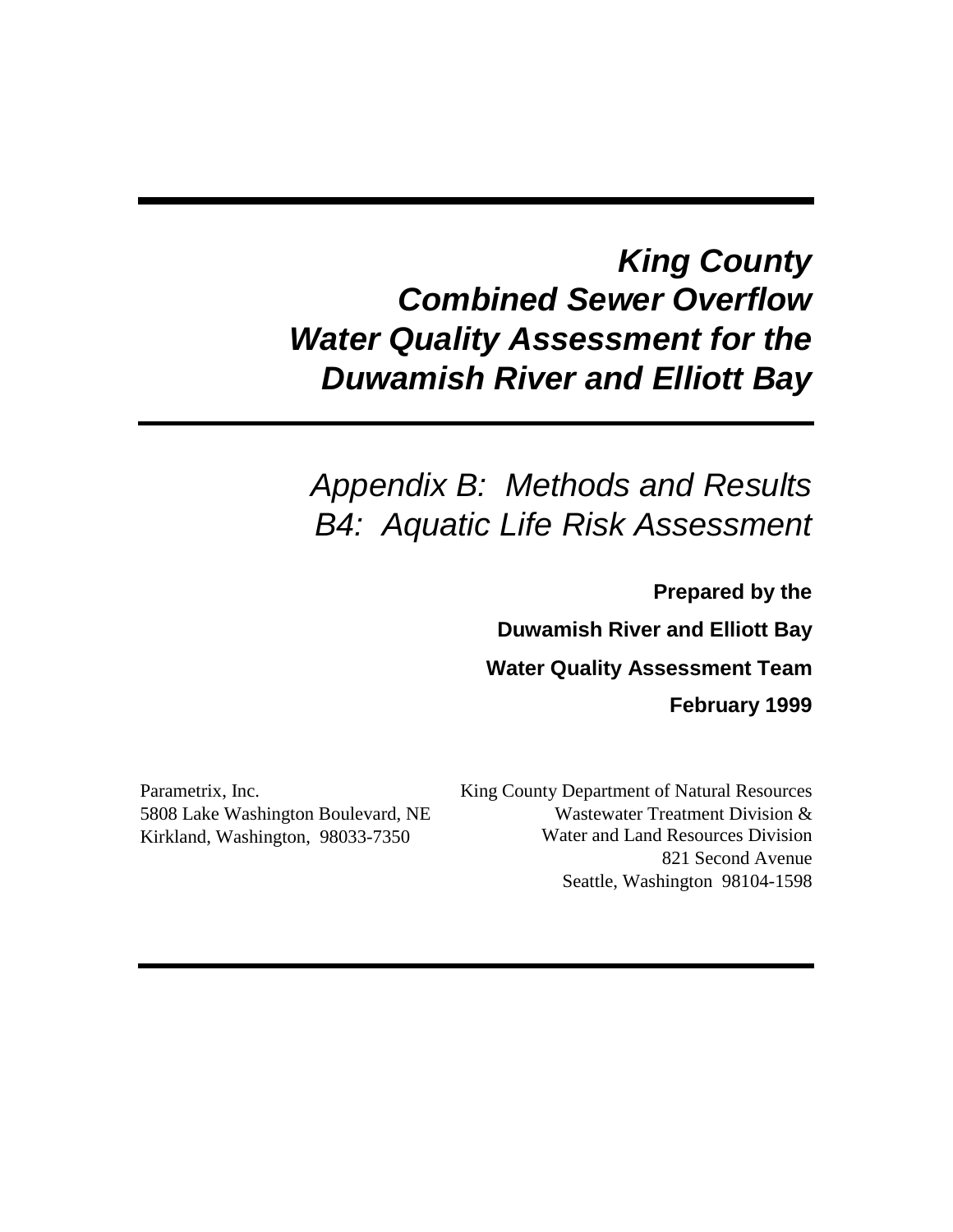## **TABLE OF CONTENTS**

| 1. |     |       |                                                        |  |
|----|-----|-------|--------------------------------------------------------|--|
| 2. |     |       | AQUATIC LIFE TOXICOLOGICAL EFFECTS                     |  |
|    |     |       |                                                        |  |
|    | 2.1 |       |                                                        |  |
|    | 2.2 |       | TIER 1 SALMON SURFACE WATER AND DIETARY TRVS 2-11      |  |
|    | 2.3 |       |                                                        |  |
|    |     |       | 2.3.1 Overview of TRV Development Methodologies 2-11   |  |
|    |     |       |                                                        |  |
|    | 2.4 |       |                                                        |  |
|    | 2.3 |       | PHYSICAL STRESSOR EFFECT THRESHOLDS 2-35               |  |
|    |     | 2.3.1 |                                                        |  |
|    |     | 2.3.2 |                                                        |  |
|    |     | 2.3.3 |                                                        |  |
|    |     |       | 2.3.4 Water Column Acidity (pH) Effects Thresholds2-39 |  |
|    |     |       | 2.3.5 Water Column Temperature Effects Thresholds2-40  |  |
|    |     | 2.3.6 | Water Velocity/Displacement Effects Thresholds 2-40    |  |
|    | 2.4 |       | EFFECTS CHARACTERIZATION UNCERTAINTY 2-41              |  |
| 3. |     |       | METHODS AND ASSUMPTIONS USED IN CHARACTERIZING         |  |
|    |     |       |                                                        |  |
|    | 3.1 |       |                                                        |  |
|    | 3.2 |       |                                                        |  |
|    | 3.3 |       | ESTIMATION OF SEDIMENT PAH EXPOSURE TO PREDICT         |  |
|    |     |       |                                                        |  |
|    | 3.4 |       |                                                        |  |
|    |     | 3.4.1 | Suspended Solids - TSS/Scouring/Sedimentation3-38      |  |
|    |     |       |                                                        |  |
|    |     |       |                                                        |  |
|    |     | 3.4.4 |                                                        |  |
|    |     |       |                                                        |  |
|    |     |       |                                                        |  |
|    | 3.5 |       |                                                        |  |
| 4. |     |       | AQUATIC LIFE RISK CHARACTERIZATION METHODS4-1          |  |
|    | 4.1 |       |                                                        |  |
|    |     |       |                                                        |  |
|    |     |       |                                                        |  |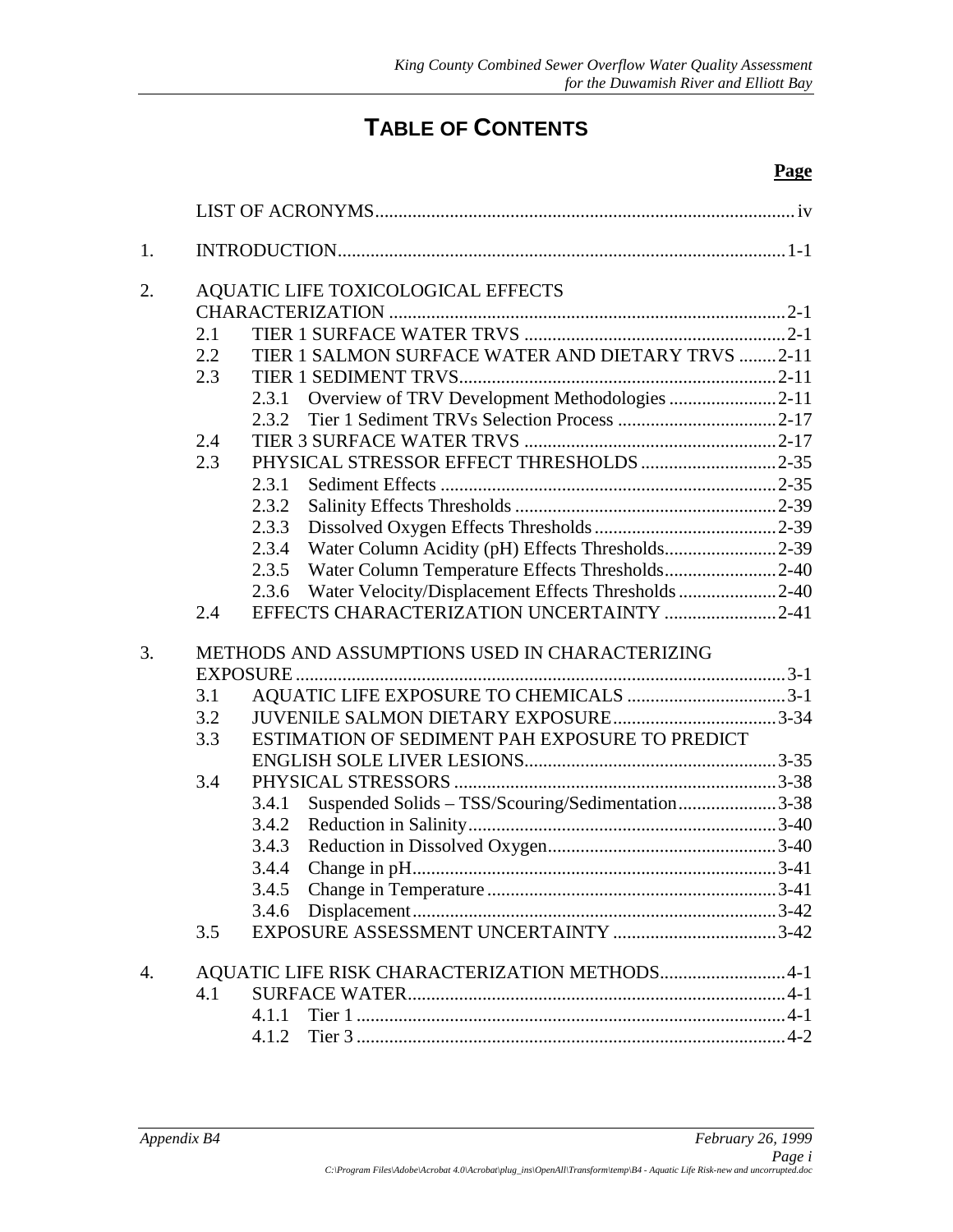## TABLE OF CONTENTS (CONTINUED)

|    | 4.2 |                                                                         |  |
|----|-----|-------------------------------------------------------------------------|--|
|    | 4.3 |                                                                         |  |
|    | 4.4 |                                                                         |  |
| 5. |     |                                                                         |  |
|    | 5.1 |                                                                         |  |
|    |     | 5.1.1                                                                   |  |
|    |     | 5.1.2                                                                   |  |
|    |     |                                                                         |  |
|    | 5.2 |                                                                         |  |
|    |     | 5.2.1                                                                   |  |
|    |     | Results of 10-Year Simulation of Sediment Concentrations  5-35<br>5.2.2 |  |
|    |     | 5.2.3                                                                   |  |
|    | 5.3 |                                                                         |  |
|    |     | 5.3.1                                                                   |  |
|    |     | 5.3.2                                                                   |  |
|    |     | 5.3.3                                                                   |  |
|    |     | 5.3.4                                                                   |  |
|    |     | 5.3.5                                                                   |  |
|    |     | 5.3.6                                                                   |  |
|    |     | 5.3.7                                                                   |  |
|    |     | 5.3.8                                                                   |  |
|    | 5.4 | UNCERTAINTY IN THE RISK CHARACTERIZATION                                |  |
|    |     |                                                                         |  |
| 6. |     | TOXICITY EVALUATION OF BRANDON STREET CSO EFFLUENT                      |  |
|    |     |                                                                         |  |
|    | 6.1 |                                                                         |  |
|    | 6.2 |                                                                         |  |
|    |     | 6.2.1                                                                   |  |
|    |     | 6.2.2                                                                   |  |
|    |     | 6.2.3                                                                   |  |
|    |     | 6.2.4                                                                   |  |
|    | 6.3 | <b>RESULTS.</b>                                                         |  |
|    |     | 6.3.1                                                                   |  |
|    |     | 6.3.2                                                                   |  |
| 7. |     |                                                                         |  |
|    | 7.1 |                                                                         |  |
|    |     | 7.1.1                                                                   |  |
|    |     | 7.1.2                                                                   |  |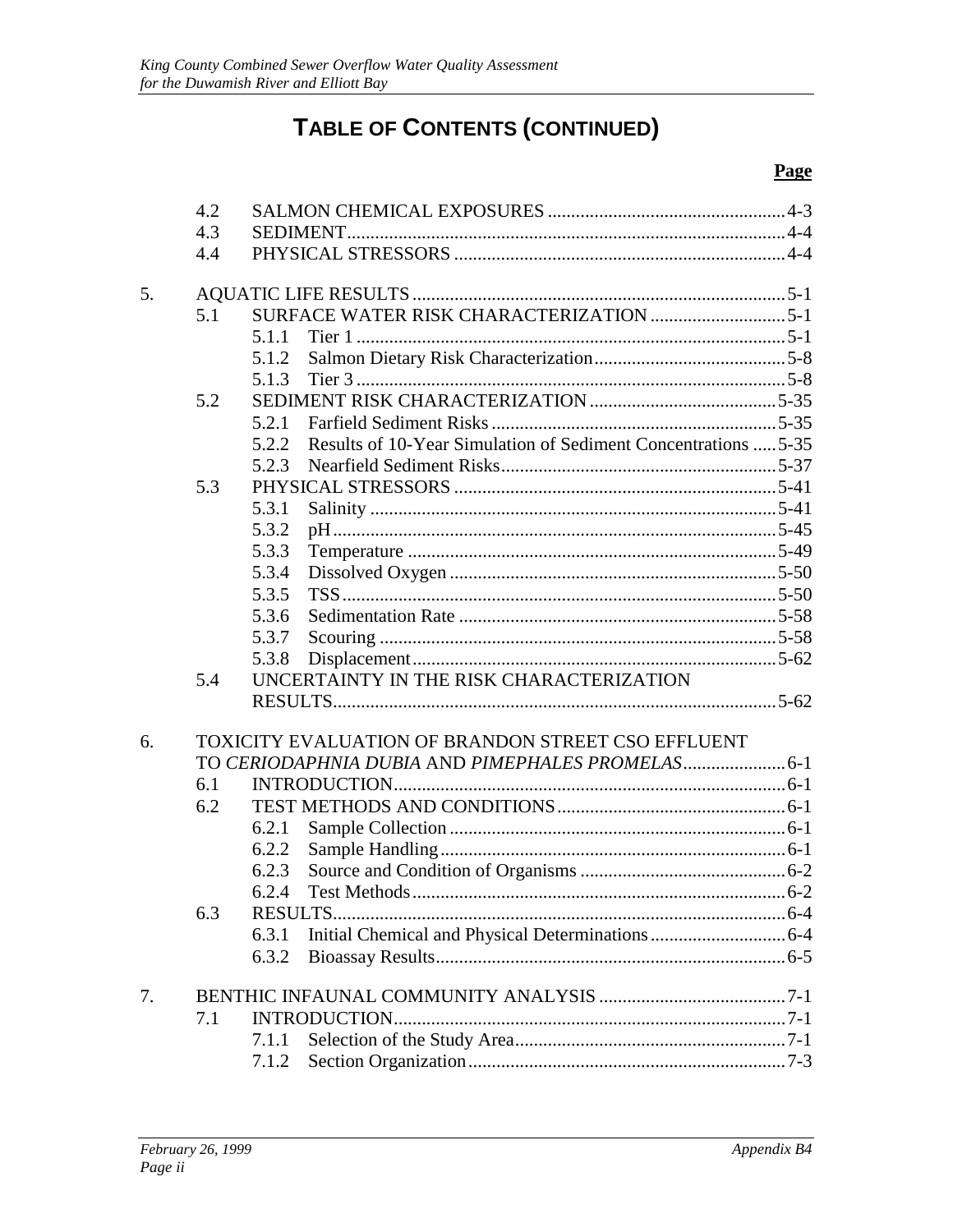## **TABLE OF CONTENTS (CONTINUED)**

#### **Page**

|    | 7.2   |  |
|----|-------|--|
|    | 7.2.1 |  |
|    |       |  |
|    |       |  |
|    | 7.3   |  |
|    | 731   |  |
|    |       |  |
|    |       |  |
|    |       |  |
|    |       |  |
|    | 7.4   |  |
|    | 7.5   |  |
| 8. |       |  |

| Subappendix A | Brandon Street Bioassay Raw Data and Statistical Analyses      |
|---------------|----------------------------------------------------------------|
| Subappendix B | <b>Benthic Community Survey Field Sampling Forms</b>           |
| Subappendix C | Raw Benthic Infaunal Data                                      |
| Subappendix D | Sediment Chemistry Data for Samples Colocated with the Benthic |
|               | <b>Community Survey Sampling Stations</b>                      |

### ACCOMPANYING VOLUMES

| Volume 1 | Overview and Interpretation |                                                                   |  |  |
|----------|-----------------------------|-------------------------------------------------------------------|--|--|
|          |                             | Appendix A Problem Formulation, Analysis Plan, and Field Sampling |  |  |
|          |                             | Work Plan                                                         |  |  |
|          |                             | <b>Problem Formulation</b><br>A1                                  |  |  |
|          |                             | A2 Analysis Plan                                                  |  |  |
|          |                             | Field Sampling Work Plan<br>A3                                    |  |  |
|          |                             | Appendix B Methods and Results                                    |  |  |
|          |                             | Hydrodynamic and Fate and Transport Numerical<br>B1               |  |  |
|          |                             | Model for the Duwamish River and Elliott Bay                      |  |  |
|          |                             | <b>B2</b><br>Human Health Risk Assessment                         |  |  |
|          |                             | Wildlife Risk Assessment<br><b>B</b> 3                            |  |  |
|          | Appendix C Issue Papers     |                                                                   |  |  |
| Volume 2 |                             | <b>Public Information Document</b>                                |  |  |
| Volume 3 |                             | <b>Stakeholder Committee Report</b>                               |  |  |
| Volume 4 |                             | <b>WERF Peer Review Committee Report</b>                          |  |  |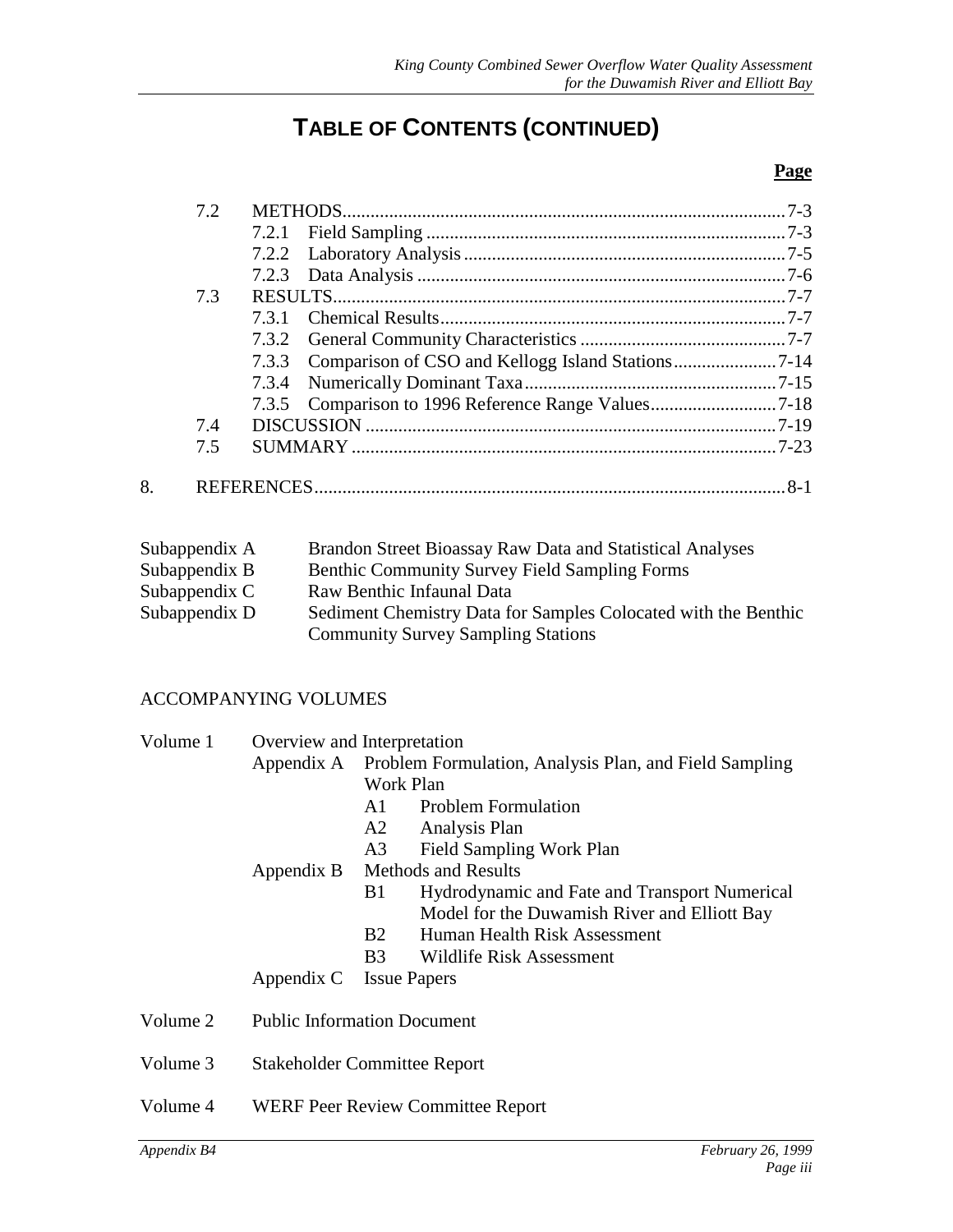## **LIST OF FIGURES**

| Figure 2-1.    | Acute EEC and Marine Toxicity Distributions for Dissolved          |           |
|----------------|--------------------------------------------------------------------|-----------|
|                | Arsenic                                                            | $2 - 24$  |
| Figure 2-2.    | Acute and Chronic EEC and Marine Toxicity Distributions for        |           |
|                |                                                                    | .2-26     |
| Figure 2-3.    | Acute and Chronic EEC and Marine Toxicity Distributions for        |           |
|                | Dissolved Lead                                                     | $2 - 28$  |
| Figure 2-4.    | Acute and Chronic EEC and Marine Toxicity Distributions for        |           |
|                |                                                                    | $2 - 30$  |
| Figure 2-5.    | Acute and Chronic EEC and Marine Toxicity Distributions for        |           |
|                |                                                                    | $2 - 32$  |
| Figure 2-6.    | Chronic EEC and Marine Toxicity Distributions for TBT              | $.2 - 34$ |
| Figure 5-1.    | Acute EEC and Marine Toxicity Distributions for Dissolved          |           |
|                | Arsenic                                                            | $5-29$    |
| Figure 5-2.    | Acute and Chronic EEC and Marine Toxicity Distributions for        |           |
|                |                                                                    | $5 - 30$  |
| Figure 5-3.    | Acute and Chronic EEC and Marine Toxicity Distributions for        |           |
|                |                                                                    | $.5 - 31$ |
| Figure 5-4.    | Acute and Chronic EEC and Marine Toxicity Distributions for        |           |
|                |                                                                    | $5 - 32$  |
| Figure 5-5.    | Acute EEC and Marine Toxicity Distributions for Dissolved Zinc5-33 |           |
| Figure 5-6.    | Chronic EEC and Marine Toxicity Distributions for Dissolved        |           |
|                | TBT                                                                | $.5 - 34$ |
| Figure 5-7.    | Change in Sediment Bed Height in Cells Adjacent to CSOs5-60        |           |
| Figure $7-1$ . |                                                                    |           |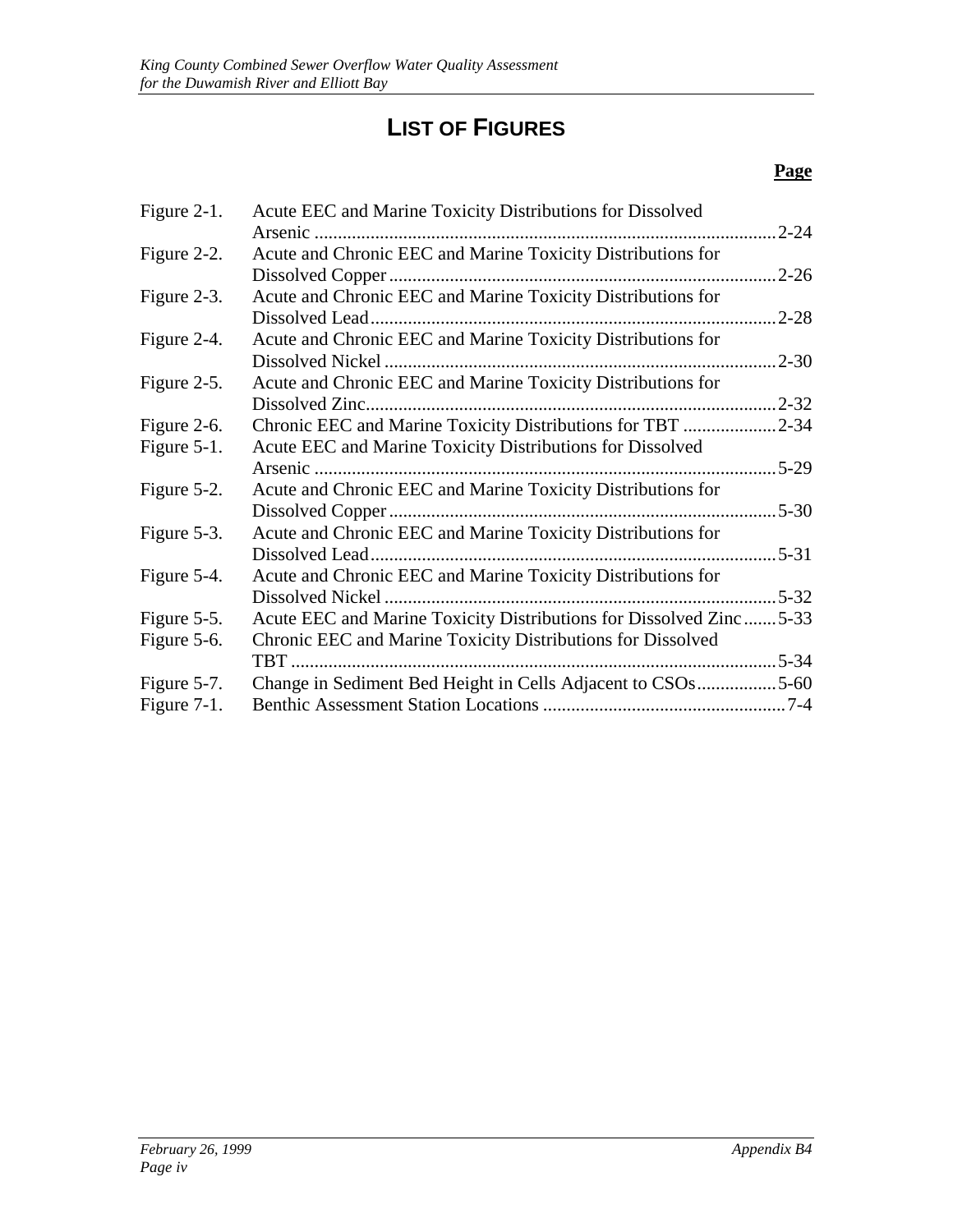## **LIST OF TABLES**

| Table 1-1.  | Summary of Aquatic Life Assessment Endpoints, Stressors and         |               |
|-------------|---------------------------------------------------------------------|---------------|
|             |                                                                     |               |
| Table 2-1.  | Sources of Aquatic Life Surface Water Tier 1 TRVs 2-3               |               |
| Table 2-2.  | Acute Surface Water TRVs (µg/L) Used in Tier 1 of the Aquatic       |               |
|             |                                                                     |               |
| Table 2-3.  | Chronic Surface Water TRVs (µg/L) Used in Tier 1 of the Aquatic     |               |
|             |                                                                     | $.2 - 8$      |
| Table 2-4.  | Acute and Chronic Surface Water TRVs for Salmonids (µg/L)           |               |
|             |                                                                     |               |
| Table 2-5.  | Acute and Chronic Dietary TRVs for Juvenile Salmonids 2-13          |               |
| Table 2-6.  |                                                                     |               |
| Table 2-7.  | Sediment TRVs (mg/kg dry weight) Used in Tier 1 of the Aquatic      |               |
|             |                                                                     |               |
| Table 2-8.  | Saltwater Conversion Factors for Dissolved Metals2-22               |               |
| Table 2-9.  | Marine Acute Toxicity Values Identified for Arsenic (Dissolved)2-22 |               |
| Table 2-10. | Marine Acute and Chronic Toxicity Values Identified for Copper      |               |
|             |                                                                     | $.2 - 25$     |
| Table 2-11. | Marine Acute and Chronic Toxicity Values Identified for Lead        |               |
|             |                                                                     | $.2 - 27$     |
| Table 2-12. | Marine Acute and Chronic Toxicity Values Identified for Nickel      |               |
|             |                                                                     | $.2 - 29$     |
| Table 2-13. | Marine Acute Toxicity Values Identified for Zinc (Dissolved)2-31    |               |
| Table 2-14. | Marine Acute and Chronic Toxicity Values Identified for TBT2-33     |               |
| Table 2-15. | Acute Data Used to Calculate Effects Threshold for TSS, Sorted      |               |
|             |                                                                     |               |
| Table 2-16. | Chronic Data Used to Calculate Effects Threshold for TSS, Sorted    |               |
|             |                                                                     | $.2 - 37$     |
| Table 2-17. | Acute and Chronic Stress Indices Used to Evaluate TSS Effects2-37   |               |
| Table 2-18. |                                                                     |               |
| Table 2-19. | Scouring Effect Thresholds and Species Associated With Each         |               |
|             |                                                                     |               |
| Table 2-20. | Reported Sustainable Swimming Speeds for Coho Salmon                |               |
|             |                                                                     | $\ldots$ 2-40 |
| Table 3-1.  | Baseline Conditions Expected Environmental Concentrations of        |               |
|             |                                                                     |               |
| Table 3-2.  | Baseline Conditions Expected Environmental Concentrations of        |               |
|             |                                                                     |               |
| Table 3-3.  | Baseline Conditions Expected Environmental Concentrations of        |               |
|             |                                                                     |               |
|             |                                                                     |               |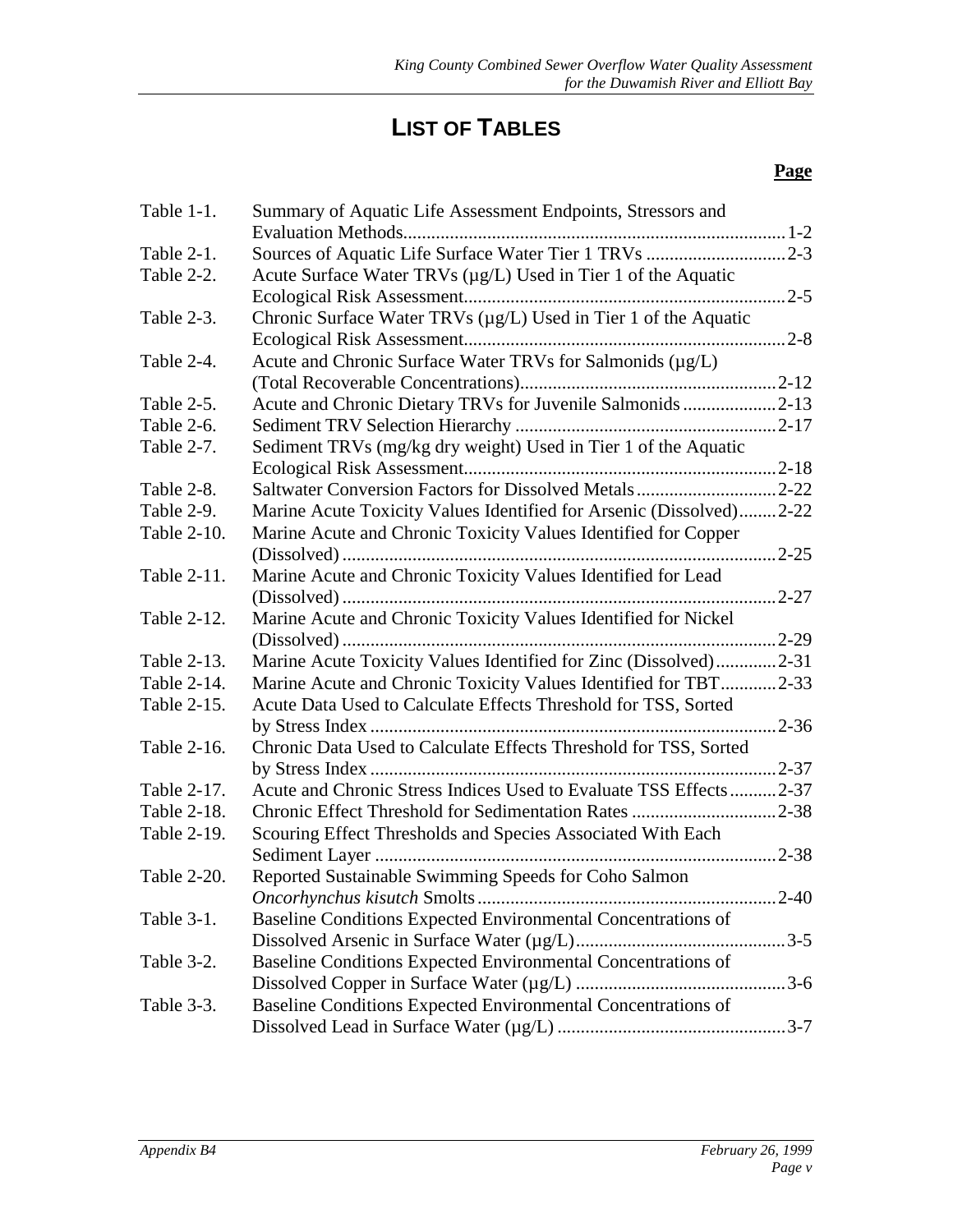| Baseline Conditions Expected Environmental Concentrations of |                                                                                                                                                                                                                                                                                                                                                                                            |
|--------------------------------------------------------------|--------------------------------------------------------------------------------------------------------------------------------------------------------------------------------------------------------------------------------------------------------------------------------------------------------------------------------------------------------------------------------------------|
|                                                              |                                                                                                                                                                                                                                                                                                                                                                                            |
| Baseline Conditions Expected Environmental Concentrations of |                                                                                                                                                                                                                                                                                                                                                                                            |
|                                                              |                                                                                                                                                                                                                                                                                                                                                                                            |
| Baseline Conditions Expected Environmental Concentrations of |                                                                                                                                                                                                                                                                                                                                                                                            |
|                                                              |                                                                                                                                                                                                                                                                                                                                                                                            |
| Baseline Conditions Expected Environmental Concentrations of |                                                                                                                                                                                                                                                                                                                                                                                            |
|                                                              |                                                                                                                                                                                                                                                                                                                                                                                            |
| Baseline Conditions Expected Environmental Concentrations of |                                                                                                                                                                                                                                                                                                                                                                                            |
|                                                              |                                                                                                                                                                                                                                                                                                                                                                                            |
| Baseline Conditions Expected Environmental Concentrations of |                                                                                                                                                                                                                                                                                                                                                                                            |
|                                                              |                                                                                                                                                                                                                                                                                                                                                                                            |
| Baseline Conditions Expected Environmental Concentrations of |                                                                                                                                                                                                                                                                                                                                                                                            |
|                                                              |                                                                                                                                                                                                                                                                                                                                                                                            |
| Baseline Conditions Expected Environmental Concentrations of |                                                                                                                                                                                                                                                                                                                                                                                            |
|                                                              |                                                                                                                                                                                                                                                                                                                                                                                            |
|                                                              |                                                                                                                                                                                                                                                                                                                                                                                            |
|                                                              |                                                                                                                                                                                                                                                                                                                                                                                            |
| Baseline Conditions Expected Environmental Concentrations of |                                                                                                                                                                                                                                                                                                                                                                                            |
|                                                              |                                                                                                                                                                                                                                                                                                                                                                                            |
| Baseline Conditions Expected Environmental Concentrations of |                                                                                                                                                                                                                                                                                                                                                                                            |
|                                                              |                                                                                                                                                                                                                                                                                                                                                                                            |
|                                                              |                                                                                                                                                                                                                                                                                                                                                                                            |
|                                                              |                                                                                                                                                                                                                                                                                                                                                                                            |
| Baseline Conditions Expected Environmental Concentrations of |                                                                                                                                                                                                                                                                                                                                                                                            |
|                                                              |                                                                                                                                                                                                                                                                                                                                                                                            |
| Baseline Conditions Expected Environmental Concentrations of |                                                                                                                                                                                                                                                                                                                                                                                            |
|                                                              |                                                                                                                                                                                                                                                                                                                                                                                            |
| Baseline Conditions Expected Environmental Concentrations of |                                                                                                                                                                                                                                                                                                                                                                                            |
|                                                              |                                                                                                                                                                                                                                                                                                                                                                                            |
| Baseline Conditions Expected Environmental Concentrations of |                                                                                                                                                                                                                                                                                                                                                                                            |
|                                                              |                                                                                                                                                                                                                                                                                                                                                                                            |
|                                                              |                                                                                                                                                                                                                                                                                                                                                                                            |
|                                                              |                                                                                                                                                                                                                                                                                                                                                                                            |
|                                                              |                                                                                                                                                                                                                                                                                                                                                                                            |
|                                                              |                                                                                                                                                                                                                                                                                                                                                                                            |
| Baseline Conditions Expected Environmental Concentrations of |                                                                                                                                                                                                                                                                                                                                                                                            |
|                                                              |                                                                                                                                                                                                                                                                                                                                                                                            |
|                                                              |                                                                                                                                                                                                                                                                                                                                                                                            |
|                                                              |                                                                                                                                                                                                                                                                                                                                                                                            |
|                                                              | Baseline Conditions Expected Environmental Concentrations of<br>Baseline Conditions Expected Environmental Concentrations of 4-<br>Baseline Conditions Expected Environmental Concentrations of<br>Baseline Conditions Expected Environmental Concentrations of<br>Bis(2-ethylhexyl)phthalate in Surface Water (µg/L) 3-26<br>Baseline Conditions Expected Environmental Concentrations of |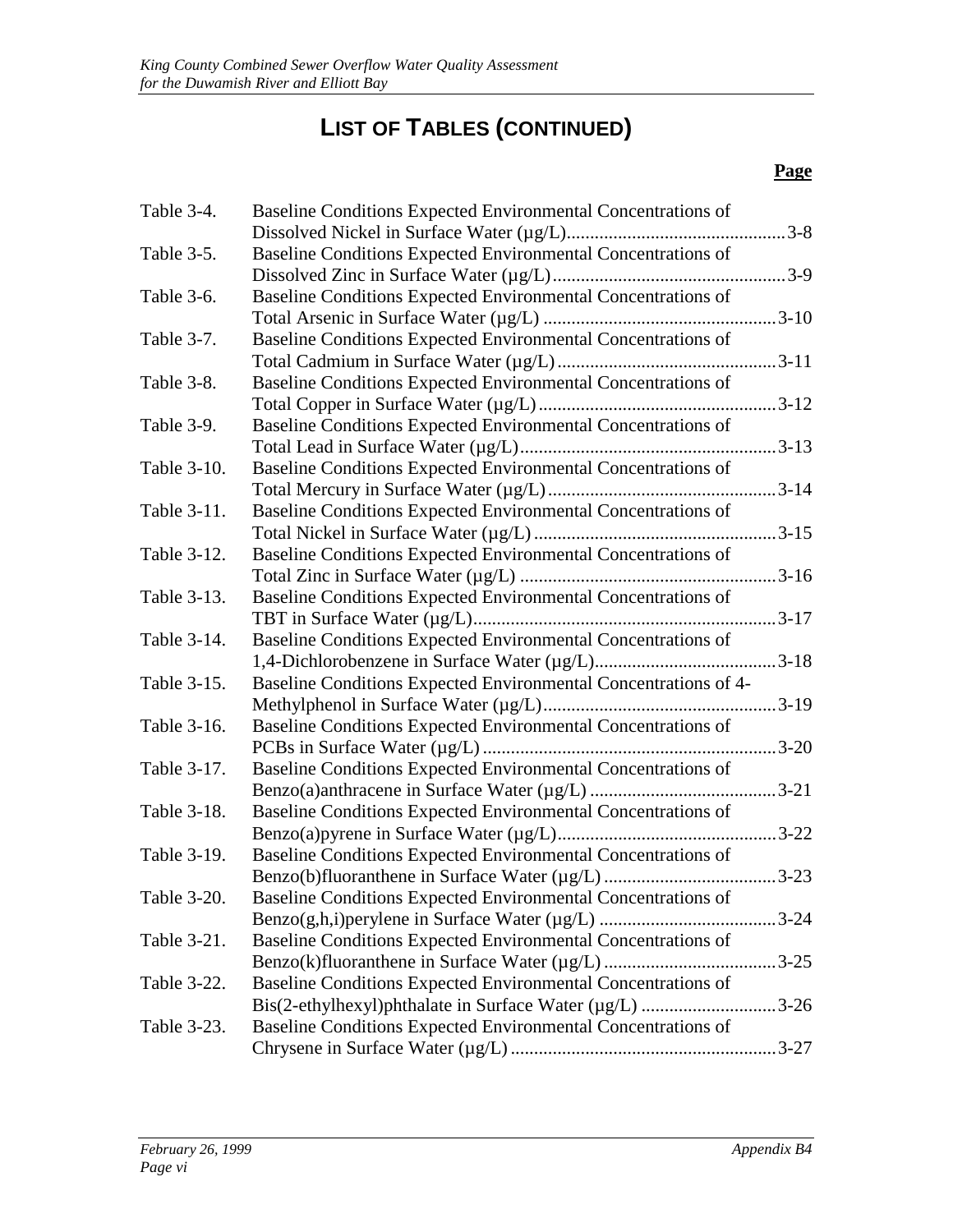| Table 3-24. | Baseline Conditions Expected Environmental Concentrations of        |           |
|-------------|---------------------------------------------------------------------|-----------|
|             | Dibenzo(a,h)anthracene in Surface Water (µg/L)                      | $.3 - 28$ |
| Table 3-25. | Baseline Conditions Expected Environmental Concentrations of        |           |
|             |                                                                     | $.3-29$   |
| Table 3-26. | Baseline Conditions Expected Environmental Concentrations of        |           |
|             |                                                                     |           |
| Table 3-27. | Baseline Conditions Expected Environmental Concentrations of        |           |
|             |                                                                     | $.3 - 31$ |
| Table 3-28. | Baseline Conditions Expected Environmental Concentrations of        |           |
|             |                                                                     |           |
| Table 3-29. | <b>Baseline Condition Sediment Concentration Summary Statistics</b> |           |
|             |                                                                     | $.3 - 33$ |
| Table 3-30. | Concentrations (µg/kg) of the Chemicals of Potential Concern in     |           |
|             | Gammarid Amphipods from the Study Area and a Reference Site 3-34    |           |
| Table 3-31. | Regression Equation Values Between Sediment PAH                     |           |
|             | Concentrations and Incidence of Liver Lesions Used to Calculate     |           |
|             |                                                                     |           |
| Table 3-32  | Predicted Incidence of English Sole Liver Lesions 3-37              |           |
| Table 3-33. | Monthly Sedimentation Rates (mm/day) for the Study Area3-39         |           |
| Table 3-34. |                                                                     |           |
| Table 3-35. | Summary Statistics of Temperature, pH, and DO Measurements          |           |
|             |                                                                     |           |
| Table 4-1.  |                                                                     |           |
| Table 5-1.  | Aquatic Life Chemicals of Potential Concern in Surface Water-       |           |
|             |                                                                     |           |
| Table 5-2.  | Aquatic Life Chemicals of Potential Concern—Without CSOs 5-3        |           |
| Table 5-3.  | Tier 1 Water Column HQ Summary Statistics for PCBs5-4               |           |
| Table 5-4.  | Tier 1 Water Column HQ Summary Statistics for                       |           |
|             |                                                                     |           |
| Table 5-5.  | Tier 1 Water Column HQ Summary Statistics for                       |           |
|             |                                                                     |           |
| Table 5-6.  | Tier 1 Water Column HQ Summary Statistics for Fluoranthene5-7       |           |
| Table 5-7.  | Acute Salmonid Hazard Quotients for the Duwamish River-             |           |
|             |                                                                     |           |
| Table 5-8.  | Chronic Salmonid Hazard Quotients for the Duwamish River-           |           |
|             |                                                                     |           |
| Table 5-9.  | Acute Salmonid Hazard Quotients for Elliott Bay-Baseline5-11        |           |
| Table 5-10. | Chronic Salmonid Hazard Quotients for Elliott Bay—Baseline5-12      |           |
| Table 5-11. | Acute Salmonid Hazard Quotients for the Duwamish River-             |           |
|             |                                                                     |           |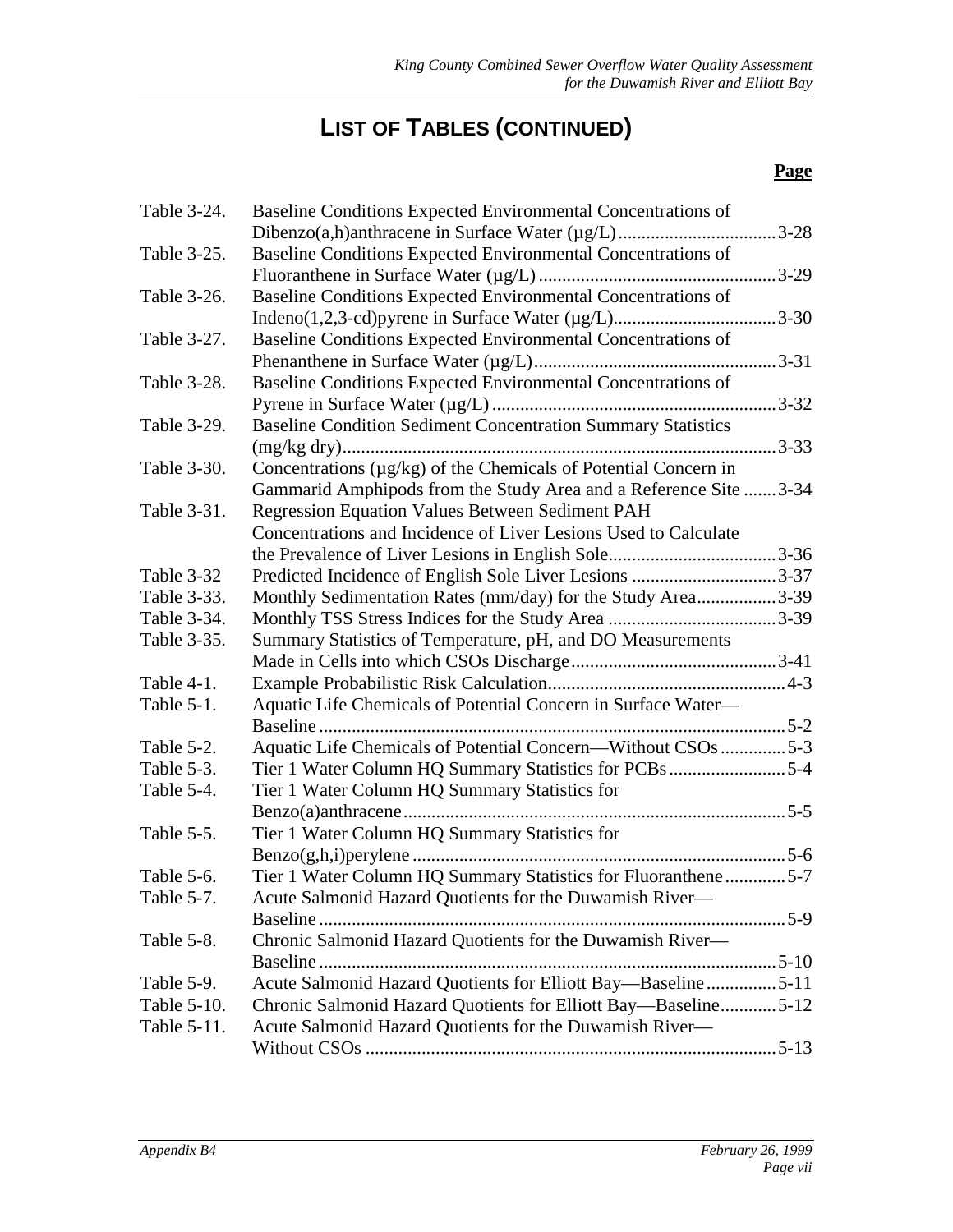| Table 5-12. | Chronic Salmonid Hazard Quotients for the Duwamish River—          |               |
|-------------|--------------------------------------------------------------------|---------------|
| Table 5-13. | Acute Salmonid Hazard Quotients for Elliott Bay-Without CSOs  5-15 |               |
| Table 5-14. | Chronic Salmonid Hazard Quotients for Elliott Bay—Without          |               |
|             |                                                                    |               |
| Table 5-15. | Acute Hazard Quotients for Salmonids in Critical Habitat Cells of  |               |
|             |                                                                    |               |
| Table 5-16. | Acute Hazard Quotients for Salmonids in Critical Habitat Cells of  |               |
|             |                                                                    |               |
| Table 5-17. | Chronic Hazard Quotients for Salmonids in Critical Habitat Cells   |               |
|             |                                                                    |               |
| Table 5-18. | Chronic Hazard Quotients for Salmonids in Critical Habitat Cells   |               |
|             |                                                                    |               |
| Table 5-19. | Acute Hazard Quotients for Salmonids in Critical Habitat Cells of  |               |
|             |                                                                    | $\ldots$ 5-21 |
| Table 5-20. | Acute Hazard Quotients for Salmonids in Critical Habitat Cells of  |               |
|             |                                                                    |               |
| Table 5-21. | Chronic Hazard Quotients for Salmonids in Critical Habitat Cells   |               |
|             |                                                                    |               |
| Table 5-22. | Chronic Hazard Quotients for Salmonids in Critical Habitat Cells   |               |
|             |                                                                    |               |
| Table 5-23. | Salmonid Hazard Quotients for Chemicals in Prey Items for Each     |               |
|             |                                                                    |               |
| Table 5-24. | Tier 3: Average Percent of Aquatic Species at Risk from            |               |
|             |                                                                    |               |
| Table 5-25. | Tier 3: Average Percent of Aquatic Species at Risk from            |               |
|             |                                                                    |               |
| Table 5-26. | Tier 3: Average Percent of Aquatic Species at Risk from            |               |
|             |                                                                    |               |
| Table 5-27. | Tier 3: Average Percent of Aquatic Species at Risk from            |               |
|             |                                                                    |               |
| Table 5-28. | Tier 3: Average Percent of Aquatic Species at Risk from Dissolved  |               |
|             | $\cdots$ 5-28<br>$Zinc$                                            |               |
| Table 5-29. | Tier 3: Average Percent of Aquatic Species at Risk from            |               |
|             |                                                                    |               |
| Table 5-30. | Summary of Study Area and Reference Site Sediment Hazard           |               |
|             |                                                                    |               |
| Table 5-31. | Percent Time and Maximum Duration Below the Minimum                |               |
|             | Salinity Criterion (Five ppt) at the Model Cell into Which Each    |               |
|             |                                                                    |               |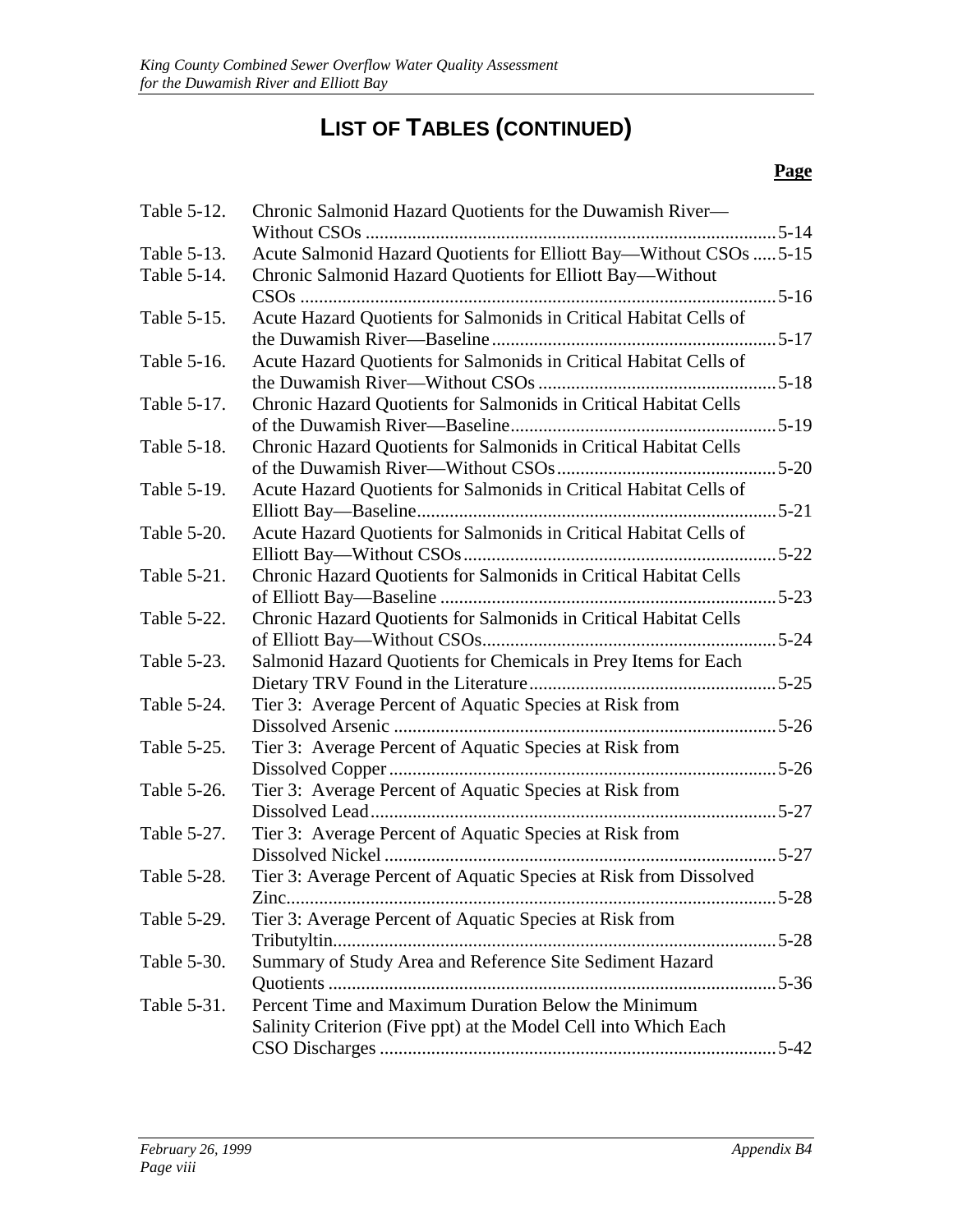| Table 5-32. | Number of Observations and Number of Exceedances of              |        |
|-------------|------------------------------------------------------------------|--------|
|             | Freshwater and Marine pH Criteria at Selected CSO Locations5-47  |        |
| Table 5-33. | TSS Hazard Quotients in Cells Receiving CSO Discharges5-52       |        |
| Table 5-34. | Summary of Monthly Sedimentation Hazard Quotients Across All     |        |
|             |                                                                  | $5-59$ |
| Table 5-35. | The Number of Days on which the Plume Velocity Resulting from    |        |
|             | a CSO Discharge Exceeded 1.0 m/s at CSO Discharge Locations 5-62 |        |
| Table 6-1.  | Summary of Test Conditions for the Chronic Definitive            |        |
|             |                                                                  |        |
| Table 6-2.  | Summary of Test Conditions for the Chronic Definitive            |        |
|             |                                                                  |        |
| Table 6-3.  |                                                                  |        |
| Table 6-4.  |                                                                  |        |
| Table 7-1.  |                                                                  |        |
| Table 7-2.  |                                                                  |        |
| Table 7-3.  |                                                                  |        |
| Table 7-4.  |                                                                  |        |
| Table 7-5.  | <b>Conventional Parameters for Sediment Sampled for Benthic</b>  |        |
|             |                                                                  |        |
| Table 7-6.  |                                                                  |        |
| Table 7-7.  |                                                                  |        |
| Table 7-8.  |                                                                  |        |
| Table 7-9.  |                                                                  |        |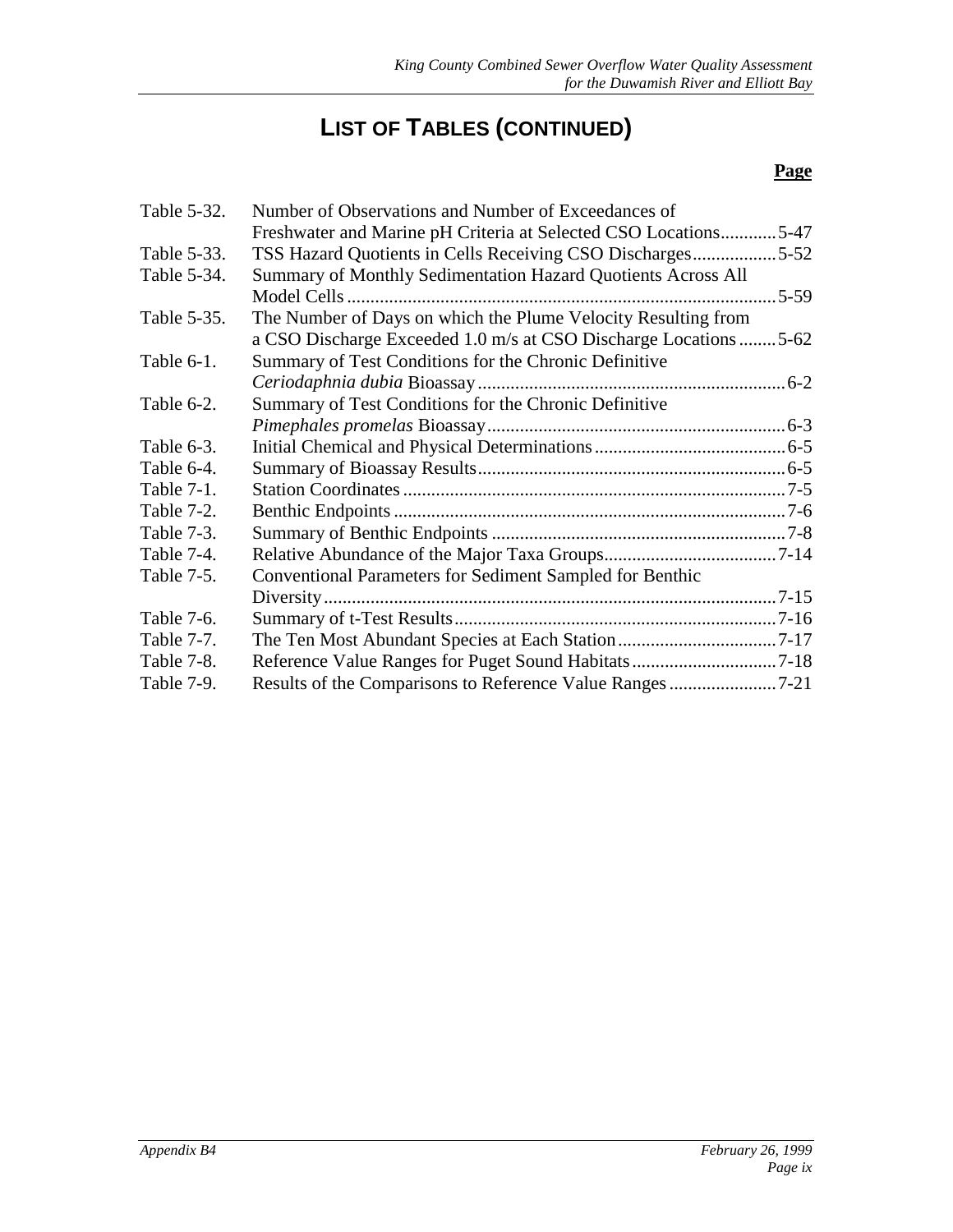## **LIST OF ACRONYMS**

| <b>ACR</b>     | Acute-chronic ratio                                    |
|----------------|--------------------------------------------------------|
| <b>AET</b>     | Apparent effects threshold                             |
| <b>APHA</b>    | <b>American Public Health Association</b>              |
| <b>AQUIRE</b>  | <b>AQUatic toxicity Information REtrieval database</b> |
| <b>BOD</b>     | Biological oxygen demand                               |
| <b>CLS</b>     | Cleanup screening level                                |
| <b>COPCs</b>   | Constituents of potential concern                      |
| <b>CSO</b>     | Combined sewer overflow                                |
| <b>CV</b>      | Coefficient of variation                               |
| D <sub>O</sub> | Dissolved oxygen                                       |
| <b>ECD</b>     | Electron capture detector                              |
| <b>EEC</b>     | Estimated exposure concentration                       |
| <b>EFDC</b>    | <b>Environmental Fluid Dynamics Computer Code</b>      |
| EqP            | Equilibrium partitioning                               |
| ER-L           | Effects range—low                                      |
| ER-M           | Effects range—median                                   |
| GC/MS          | Gas chromatography/mass spectrometry                   |
| <b>GMAV</b>    | Genus mean acute value                                 |
| <b>GPS</b>     | Global positioning system                              |
| <b>HPAH</b>    | High molecular weight PAH                              |
| HQ             | Hazard quotient                                        |
| <b>ICP</b>     | Inductively coupled plasma                             |
| ILL            | Incidence of liver lesions                             |
| <b>ITI</b>     | Infaunal trophic index                                 |
| KI             | Kellogg Island                                         |
| <b>LOEC</b>    | Lowest observed effect concentration                   |
| <b>LPAH</b>    | Low molecular weight polycyclic aromatic hydrocarbons  |
| <b>MDL</b>     | Method detection limit                                 |
| <b>MOAB</b>    | Mollusk abundance                                      |
| N/AP           | Not applicable                                         |
| N/AV           | Not available                                          |
| <b>NMFS</b>    | <b>National Marine Fisheries Service</b>               |
| NOAA           | National Oceanic and Atmospheric Administration        |
| <b>NOEC</b>    | No observed effect concentration                       |
| <b>PAH</b>     | Polyaromatic hydrocarbons                              |
| <b>PCB</b>     | Polychlorinated biphenyls                              |
| <b>POAB</b>    | Polychaete abundance                                   |
| <b>PSEP</b>    | <b>Puget Sound Estuary Program</b>                     |
| <b>QSARs</b>   | Quantitative structure-activity relationship           |
| SDI            | <b>Swartz's Dominance Index</b>                        |
| <b>SDN</b>     | Specific degenerative/necrotic lesions                 |
| <b>SEA</b>     | <b>Striplin Environmental Associates</b>               |
| <b>SMS</b>     | <b>Sediment Management Standards</b>                   |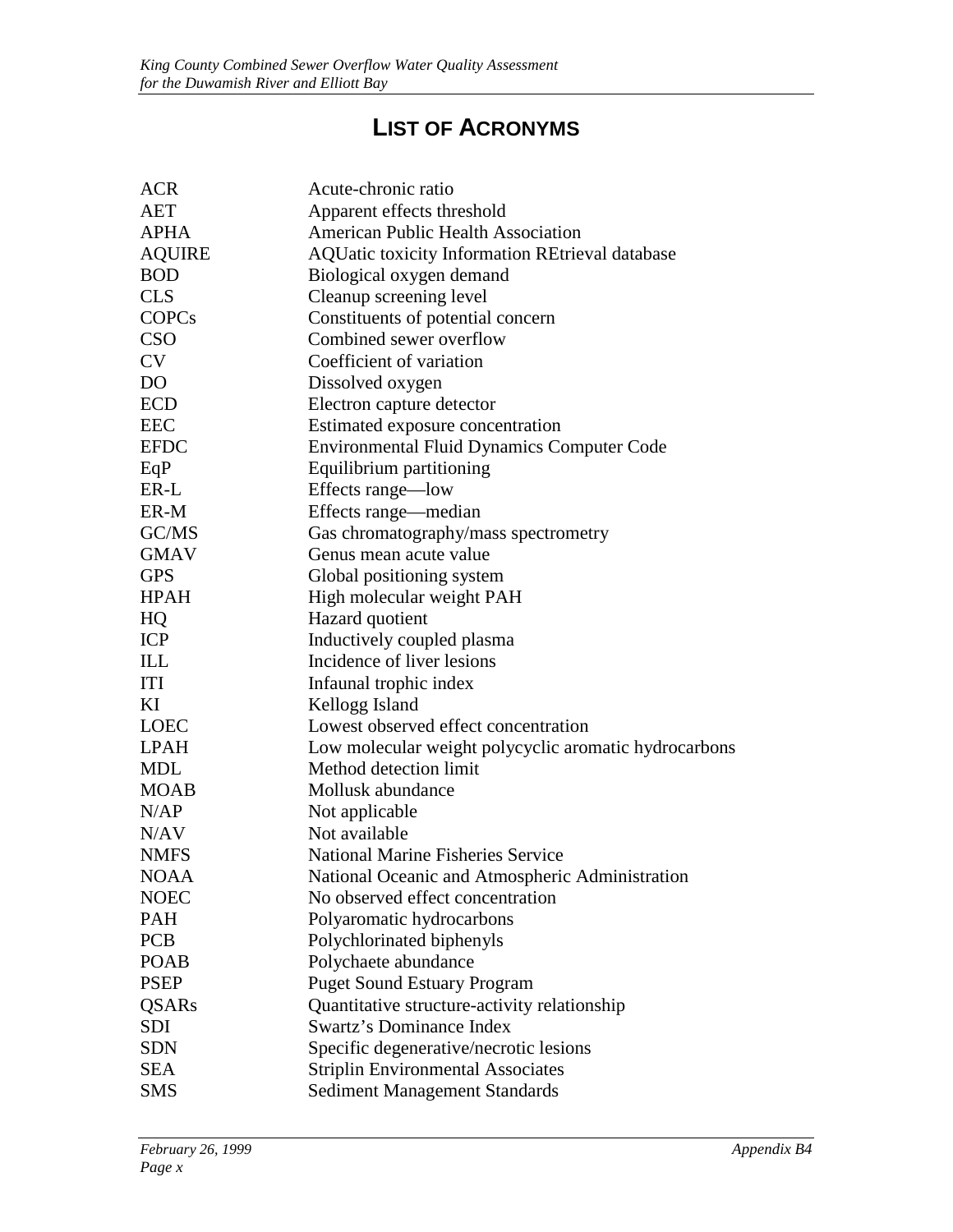## **LIST OF ACRONYMS (CONTINUED)**

| <b>SPCC</b>  | <b>State Pollution Control Commission</b>     |
|--------------|-----------------------------------------------|
| <b>STDS</b>  | Sample standard deviation                     |
| SQS          | Sediment quality standards                    |
| <b>TBT</b>   | Tributyltin                                   |
| <b>TOAB</b>  | Total abundance                               |
| <b>TOC</b>   | Total organic carbon                          |
| <b>TRV</b>   | Toxicity reference value                      |
| TSS          | Total suspended solids                        |
| U.S. EPA     | United States Environmental Protection Agency |
| <b>WAC</b>   | <b>Washington Administrative Code</b>         |
| WERF         | <b>Water Environment Research Foundation</b>  |
| WQA          | Water quality assessment                      |
| <b>WSDOE</b> | <b>Washington State Department of Ecology</b> |
|              |                                               |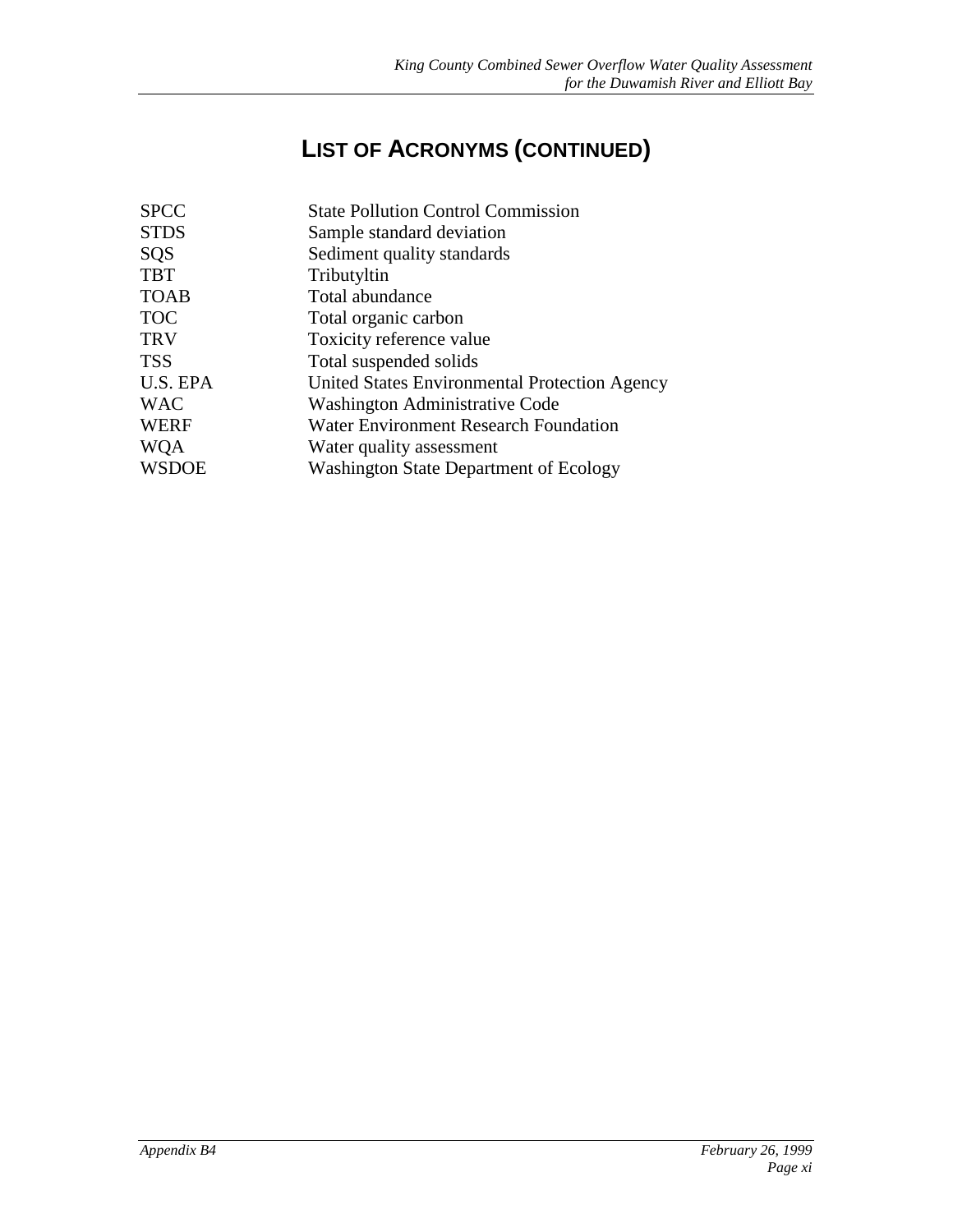### **1. INTRODUCTION**

<span id="page-12-0"></span>This appendix presents the methods and results of the aquatic life risk assessment portion of King County's Combined Sewer Overflow Water Quality Assessment for the Duwamish River and Elliott Bay. Additional overview and interpretation of the results presented here is provided in Volume 1 – *Overview and Interpretation*. Planning for the aquatic life risk assessments, including identification of types of stressors, identification of aquatic receptors, identification of exposure pathways, and development of conceptual site models, is presented in Appendix A -–*Problem Formulation, Analysis Plan, and Field Sampling Work Plan*.

Specific combinations of stressors and exposure pathways require a variety of approaches to evaluate the potential risks to aquatic life. This aquatic life risk assessment involved four concurrent evaluations: (1) a chemical-specific study of baseline conditions in the study area, without combined sewer overflow (CSO) conditions in the study area, and reference areas; (2) a physical stressor evaluation of the study area; (3) toxicity testing of a CSO discharge and (4) a benthic survey of a CSO sediment footprint. The chemicalspecific study was further composed of an examination of exposure of the aquatic community to water column and sediment chemicals, salmonid juveniles to water column and dietary chemicals, and resident flatfish to sediment PAHs. Potential risks to aquatic life from chemicals in the water column were evaluated in two stages, corresponding to Tiers 1 and 3 of the Water Environment Research Foundation (WERF) methodology for aquatic ecological risk assessment (WERF 1996). Tier 2 was omitted due to the availability of site-specific exposure estimates from the Duwamish River and Elliott Bay risk assessment, making it unnecessary. In contrast, chemicals in sediments were assessed using a Tier 1 approach, while physical stressors were evaluated using both quantitative and descriptive approaches.

Five endpoints were selected to represent the aquatic life communities present in the study area (see Appendix A1 *- Problem Formulation* for a description of the selection process). Each assessment endpoint can be exposed to different combinations of study area stressors, requiring that specific evaluation methods be used to determination the level of risk, if any, posed to these receptors (Table 1-1).

Risks from chemical and physical stressors are reported in Sections 2 through 5. Section 2 identifies the toxicity reference values (TRVs) used to evaluate these chemicals in Tiers 1 and 3. This section also discusses the approaches used to determine potential risks from physical stressors and their associated effect thresholds. Section 3 discusses how exposure of aquatic life to chemicals in the water column and sediments was determined, as well as how aquatic life exposure to physical stressors was measured. Section 4 details the risk characterization methods used in the water column Tiers 1 and 3, sediments, and physical stressor assessments, while Section 5 summarizes the results of the risk characterization. Additional assessments of risks were derived from a laboratory toxicity test assessment of Brandon Street CSO effluent (reported in Section 6) and from a survey of the benthic community adjacent to the Duwamish/Diagonal outfall (presented in Section 7).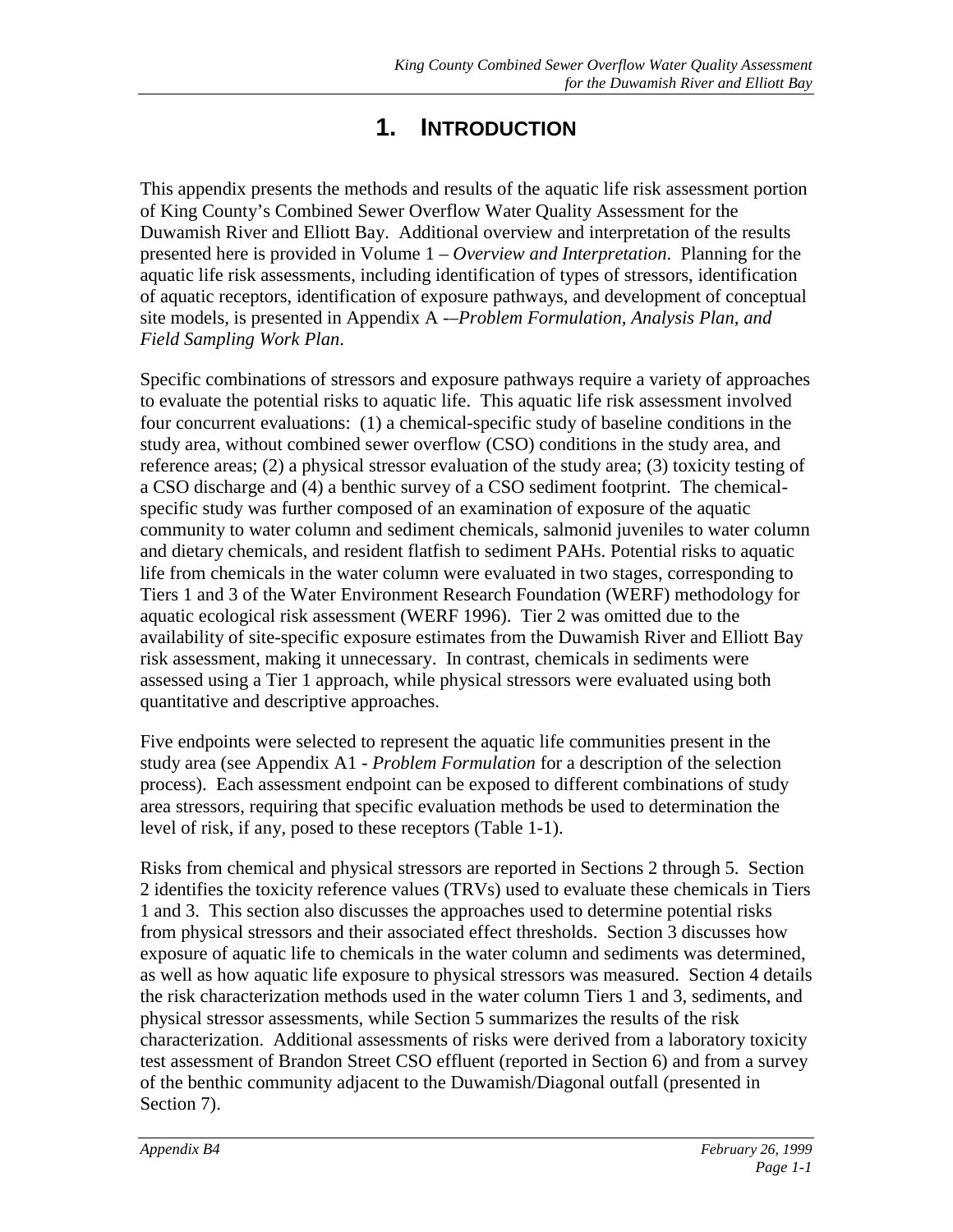### **Table 1-1. Summary of Aquatic Life Assessment Endpoints, Stressors and Evaluation Methods<sup>a</sup>**

<span id="page-13-0"></span>

| <b>Assessment Endpoint</b>                          | <b>Stressor</b><br><b>Type</b> | <b>Evaluation Method</b>                                                                                        |  |  |
|-----------------------------------------------------|--------------------------------|-----------------------------------------------------------------------------------------------------------------|--|--|
| Survival and maintenance of                         | Chemical                       | Tier 1 and Tier 3 aquatic life risk characterization                                                            |  |  |
| aquatic community                                   | Physical                       | Comparison of conventional water quality<br>parameters to threshold values.                                     |  |  |
|                                                     | Chemical                       | Whole effluent toxicity testing of CSO effluent.                                                                |  |  |
| Survival of juvenile salmonids                      | Chemical                       | Comparison of water and dietary exposure<br>concentrations to salmonid TRVs                                     |  |  |
|                                                     | Physical                       | Comparison of water velocities to velocity<br>threshold exceedances - displacement                              |  |  |
| Health of resident flatfish                         | Chemical                       | Predict rate of occurrence of sediment<br>polyaromatic hydrocarbon (PAH) exposure<br>biomarkers (liver lesions) |  |  |
| Survival of polychaetes and<br>amphipods; growth of | Chemical                       | Comparison of sediment concentrations to<br>sediment management standards                                       |  |  |
| polychaetes                                         | Physical                       | Comparison of scouring and sedimentation rates<br>to thresholds                                                 |  |  |
| Abundance and richness of<br>benthic invertebrates  | Chemical                       | Comparison of sediment concentrations to<br>sediment management standards                                       |  |  |
|                                                     | Physical                       | Comparison of scouring and sedimentation rates<br>to thresholds                                                 |  |  |
|                                                     | All                            | Benthic community survey                                                                                        |  |  |

<sup>a</sup> See Appendix A1 – *Problem Formulation* for further details.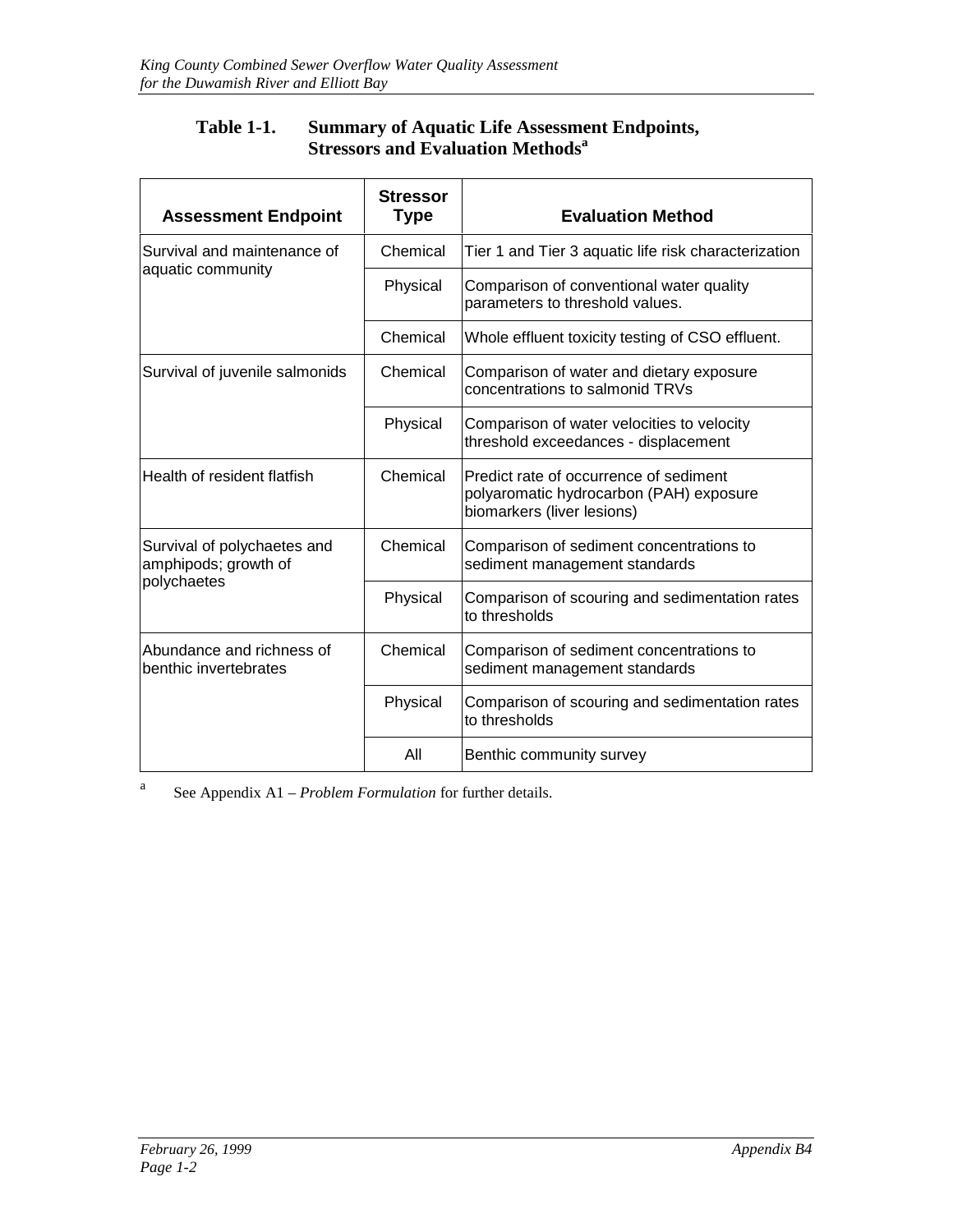## **2. AQUATIC LIFE TOXICOLOGICAL EFFECTS CHARACTERIZATION**

<span id="page-14-0"></span>The aquatic life toxicological effects characterization presents information on the concentrations of chemicals in water, sediment, and dietary items predicted to effect aquatic organisms. Also presented are the levels of changes in physical stressors predicted to effect aquatic organisms. Issue Paper No. 5 – *Physical Stressors* provides additional details on the development of effects levels for physical stressors. Issue Paper No. 6 – *Aquatic and Wildlife Toxicology* provides additional details on aquatic life toxicology. Specifically, the toxicological effects section of this appendix describes:

- Tier 1 surface water TRVs,
- Tier 1 salmon surface water and dietary TRVs,
- Tier 1 sediment TRVs,
- Tier 3 surface water TRVs,
- Physical stressor effects thresholds, and
- Effects characterization uncertainty.

Each of these topics is described in the sections that follow.

### **2.1 Tier 1 Surface Water TRVs**

The Tier 1 surface water TRVs used in this risk assessment represent adverse effects thresholds for either acute or chronic exposures. Conservative estimates of Tier 1 surface water TRVs were developed for all  $23$  constituents<sup>1</sup> of potential concern (COPCs) identified for evaluation (see Appendix A1 and Appendix B1). The approach followed to select TRVs is presented below, followed by the results.

Marine TRVs were used in this risk assessment because the study area (the Duwamish River downstream of the Norfolk CSO and Elliott Bay) is a marine dominated estuary. Both acute and chronic TRVs are intended to protect the majority of the aquatic community being evaluated. (WAC 173-2010A-040; Stephan et al. 1985). For example, ambient water quality criteria derived by the U.S. EPA are generally designed to protect

 $\overline{a}$ 

<sup>1</sup> No aquatic life standard was developed for fecal coliforms because they have no known impact on these organisms.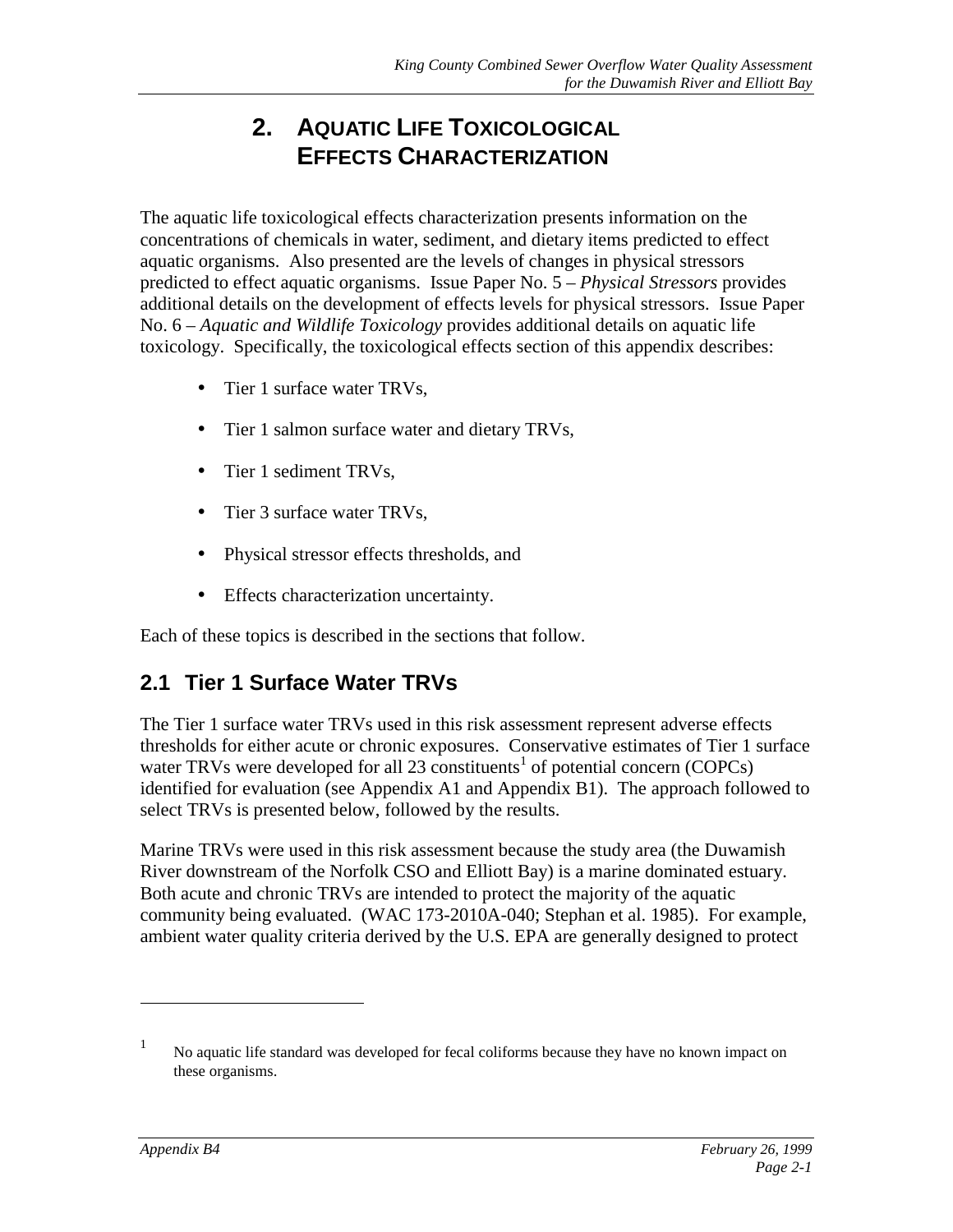99 percent of the individuals in 95 percent of the species (Stephan et al. 1985)<sup>2</sup>. The following hierarchy was used in selecting water column TRVs:

- 1. Water quality standards for waters of the state of Washington
- 2. Federal ambient water quality criteria for protection of aquatic life
- 3. Toxicity data from the scientific literature
- 4. Quantitative structure-activity relationships  $(QSARs)^3$ .

Washington State standards and federal ambient water quality criteria were given highest priority because they are typically based on large toxicity databases which can reduce the uncertainty in a TRV, therefore increasing our confidence in the stated level of protection. When State standards or federal criteria were unavailable, TRVs were developed from toxicity studies published in the scientific literature. Toxicity studies identified in the literature were screened versus U.S. EPA guidelines for test acceptability<sup>4</sup> (e.g., Stephan et al. 1985). The lowest toxicity value identified for a given chemical, divided by an uncertainty factor of  $20^5$ , was identified as the TRV when State standards or federal criteria were not available. Freshwater toxicity values were used when no marine/estuarine data were available. Various studies have shown that  $LC_{50}$ s for freshwater and saltwater species have indistinguishable distributions (Klapow and Lewis 1979; Suter and Rosen 1986). When neither State standards, federal criteria, nor empirical toxicity data from the literature were available, QSARs were used (where possible). QSARs can be used to estimate the toxicity of organic chemicals (particularly neutral, hydrophobic organics) based on the measured relationship between chemical toxicity, structure, or related properties. The QSARs used in this aquatic ecological risk assessment are based on the relationship of chemical toxicity and the chemical's octanol-

 $\overline{a}$ 

 $2<sup>2</sup>$  This level of protection is sometimes superceded by the need to protect species of special concern (e.g., endangered) or species of particular commercial value. Thus, concentrations are sometimes set below the 5 percent effect concentration to protect such species.

<sup>3</sup> QSARs are measures of the relative toxicity of different compounds based on similarities and differences in their physical and chemical properties.

<sup>&</sup>lt;sup>4</sup> These acceptability criteria focus on the factors such as the quality of the controls as well as the number of replicates.

<sup>5</sup> Because limited toxicity data tend to be available for chemicals without State standards or federal criteria, an uncertainty factor of 20 was applied to ensure that potentially more sensitive species that have not been tested are protected. This approach is a modification of that described in the U.S. EPA's (1995a) Great Lakes Initiative, in which successively higher uncertainty factors are applied as the amount of toxicity data decreases. The U.S. EPA recommends uncertainty factors ranging from 1 when toxicity data from several studies are available, up to 21.9, when data for only one species are available. An uncertainty factor of 20 was conservatively applied to all literature-based TRVs used in this aquatic ecological risk assessment regardless of the number of studies available.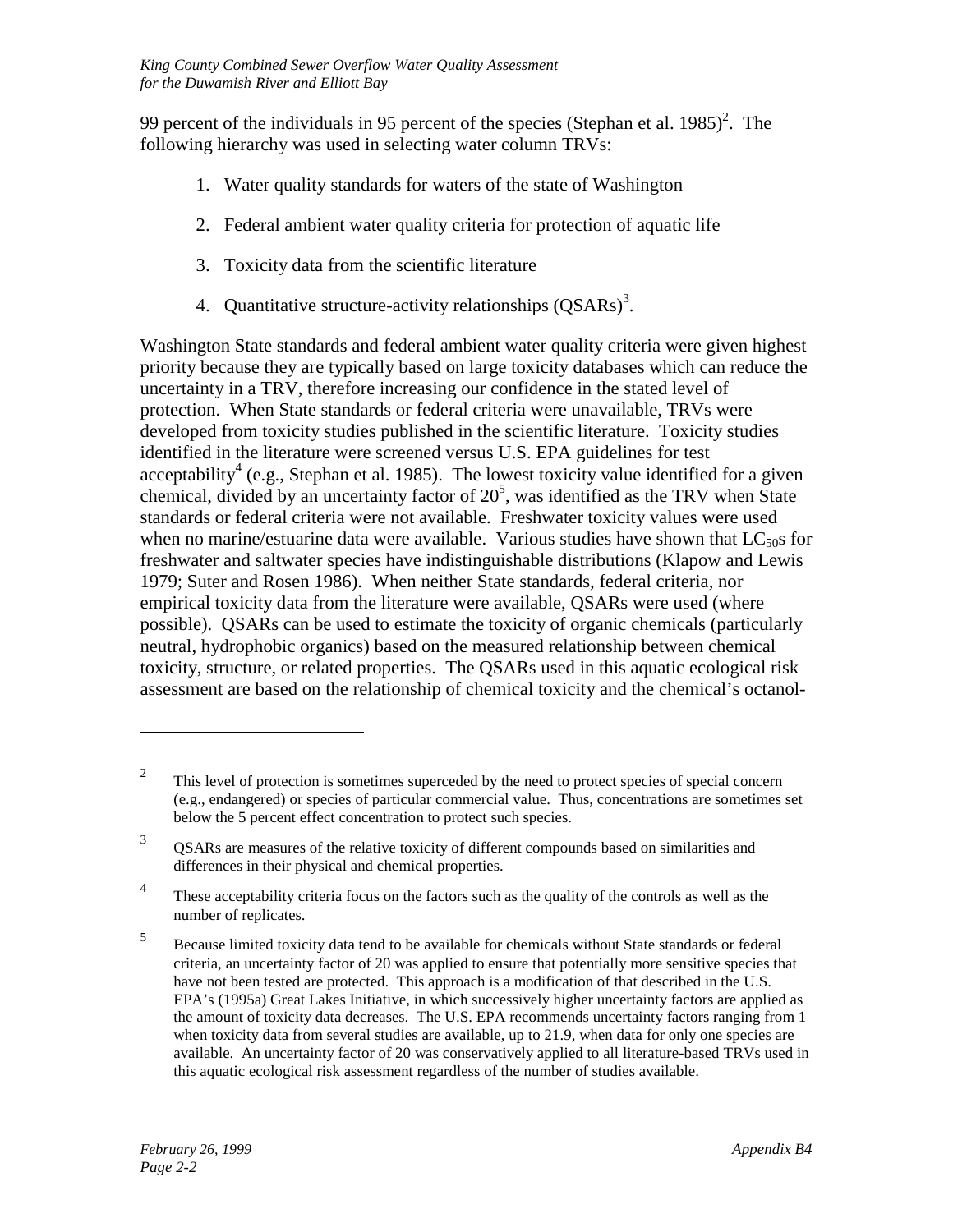<span id="page-16-0"></span>water partition coefficient and molecular mass (Clements and Nabholz 1994). TRVs based on QSARs are likely to be the most uncertain because they are not based on empirical data. As with the literature-based TRVs, QSAR results were also divided by an additional uncertainty factor of 20 to provide a conservative approach to the aquatic ecological risk assessment.

For some chemicals (e.g., benzo(a)pyrene and chrysene), chronic toxicity data were unavailable for developing chronic TRVs. In these cases, the chronic TRVs were estimated from acute toxicity values using an acute-chronic ratio (ACR). An ACR is the ratio of the acute  $LC_{50}$  for a chemical to its chronic value. The ACR generally can be estimated for one or a few species, and the estimate applied to the acute TRV to estimate the chronic TRV. Most chronic ambient water quality criteria developed by the U.S. EPA were derived using this approach (Stephan et al. 1985).

Of the 23 COPCs evaluated, TRVs for ten were based on State standards or federal criteria, seven were based on toxicity studies in the literature, and six were based on QSARs (Table 2-1). The acute and chronic TRVs selected are shown in Table 2-2 and Table 2-3, respectively. Where appropriate and available, dissolved standards for metals are presented. No acute TRVs were identified for most high molecular weight PAHs (HPAHs) because their low aqueous solubility precludes acute effects (Clements and Nabholz 1994) (i.e., HPAHs in the water column tend to be chronically toxic, but not acutely toxic). Therefore, the lack of acute TRVs for some HPAHs is not considered a significant data gap.

| <b>State Standard/</b><br><b>Federal Criterion</b>                                                                                                           | Literature-Based<br><b>Toxicity Value</b>                                                                                      | <b>QSAR</b>                                                                                                                        |  |
|--------------------------------------------------------------------------------------------------------------------------------------------------------------|--------------------------------------------------------------------------------------------------------------------------------|------------------------------------------------------------------------------------------------------------------------------------|--|
| <b>Inorganics</b>                                                                                                                                            | <b>Organics</b>                                                                                                                | <b>Organics</b>                                                                                                                    |  |
| Arsenic <sup>a</sup><br>Cadmium <sup>a</sup><br>Copper <sup>a</sup><br>Lead <sup>a</sup><br>Mercury <sup>a</sup><br>Nickel <sup>a</sup><br>Zinc <sup>3</sup> | 1,4-Dichlorobenzene<br>4-Methylphenol<br>Benzo(a)anthracene<br>Benzo(a)pyrene<br>Chrysene<br>Fluoranthene<br><b>Total PCBs</b> | Benzo(b)fluoranthene<br>Benzo(g,h,i)perylene<br>Benzo(k)fluoranthene<br>Dibenzo(a,h)anthracene<br>Indeno(1,2,3-cd)pyrene<br>Pyrene |  |
| <b>Organometallics</b>                                                                                                                                       |                                                                                                                                |                                                                                                                                    |  |
| Tributyltin <sup>b</sup>                                                                                                                                     |                                                                                                                                |                                                                                                                                    |  |
| <b>Organics</b>                                                                                                                                              |                                                                                                                                |                                                                                                                                    |  |
| Bis(2-ethylhexyl)phthalate <sup>b</sup><br>Phenanthrene                                                                                                      |                                                                                                                                |                                                                                                                                    |  |

| <b>Sources of Aquatic Life Surface Water Tier 1 TRVs</b> |
|----------------------------------------------------------|
|----------------------------------------------------------|

<sup>a</sup> The State standards and federal criteria for these chemicals are equivalent.

b Proposed federal criterion.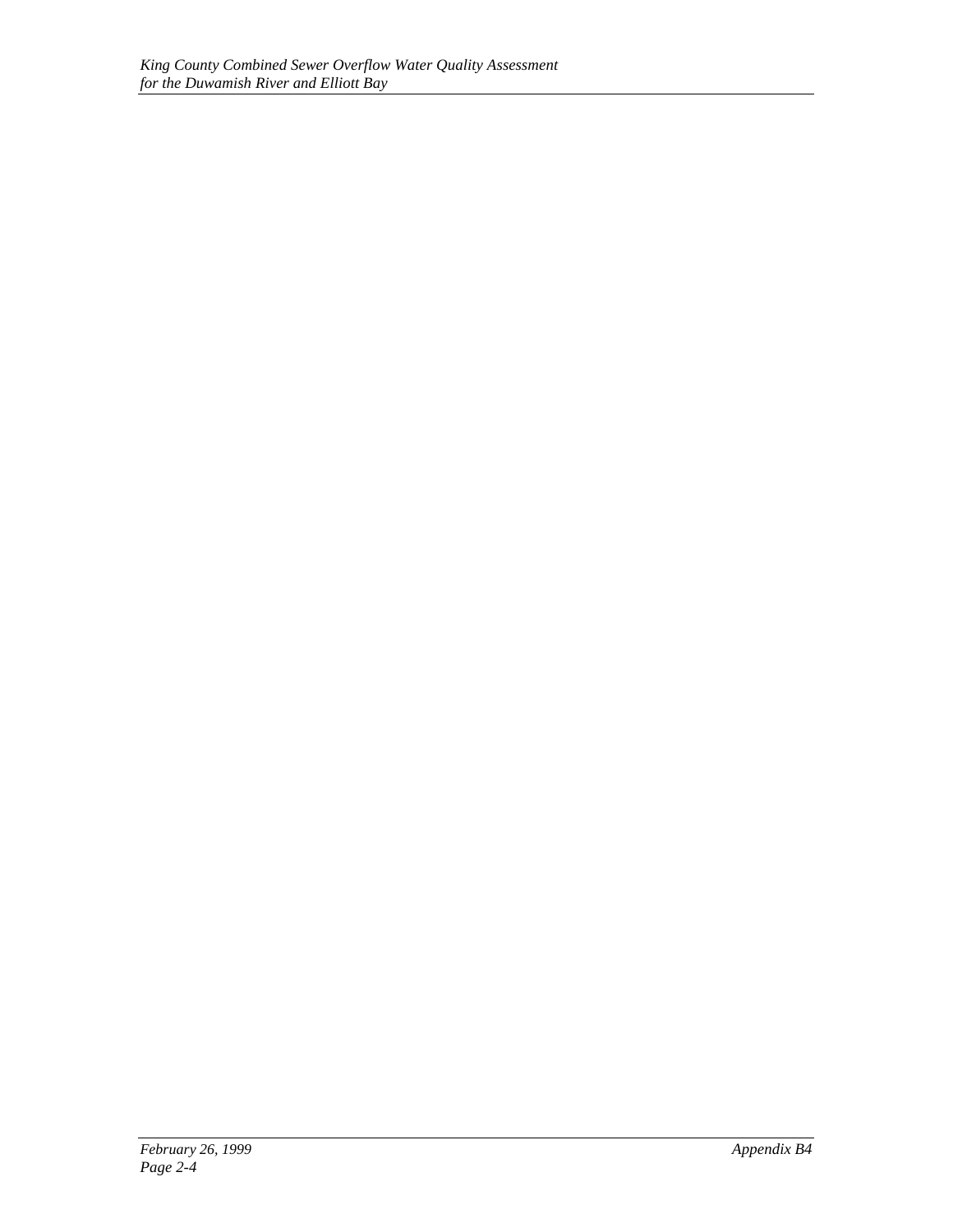<span id="page-18-0"></span>

| <b>COPC</b>         | Total<br>Recoverable | <b>Dissolved</b> | <b>Comment</b>                                                                               | <b>Reference</b>                    |
|---------------------|----------------------|------------------|----------------------------------------------------------------------------------------------|-------------------------------------|
| Inorganics          |                      |                  |                                                                                              |                                     |
| Arsenic             | 69                   | N/AV             | The TRV is for the more toxic As (III)                                                       | WAC 173-201A-040; U.S. EPA (1985a)  |
| Cadmium             | 43                   | 37.2             |                                                                                              | WAC 173-201A-040; U.S. EPA (1985b)  |
| Copper              | 2.9                  | 2.5              |                                                                                              | WAC 173-201A-040; U.S. EPA (1985c)  |
| lLead               | 220                  | 151.1            |                                                                                              | WAC 173-201A-040; U.S. EPA (1991)   |
| Mercury             | 2.1                  | N/AV             |                                                                                              | WAC 173-201A-040; U.S. EPA (1985d)  |
| Nickel              | 75                   | 71.3             |                                                                                              | WAC 173-201A-040; U.S. EPA (1986a)  |
| Zinc                | 95                   | 84.6             |                                                                                              | WAC 173-2010A-040; U.S. EPA (1987a) |
| Organometallics     |                      |                  |                                                                                              |                                     |
| Tributyltin         | 0.3674               | N/AV             | Proposed criterion                                                                           | U.S. EPA (1997)                     |
| Organics            |                      |                  |                                                                                              |                                     |
| 1,4-Dichlorobenzene | 49.75                | N/AV             | Includes an uncertainty factor                                                               | U.S. EPA (1980a)                    |
| 4-Methylphenol      | 35                   | N/AV             | Based on freshwater species, includes AQUIRE (1998)<br>an uncertainty factor of 20           |                                     |
| <b>Total PCBs</b>   | 10                   | N/AV             |                                                                                              | WAC 173-2010A-040; U.S. EPA (1980b) |
| Benzo(a)anthracene  | 0.25                 | N/AV             | Based on freshwater species,<br>uncertainty factor of 20 applied for<br>literature-based TRV | Trucco et al. (1983)                |

### **Table 2-2. Acute Surface Water TRVs (µg/L) Used in Tier 1 of the Aquatic Ecological Risk Assessment**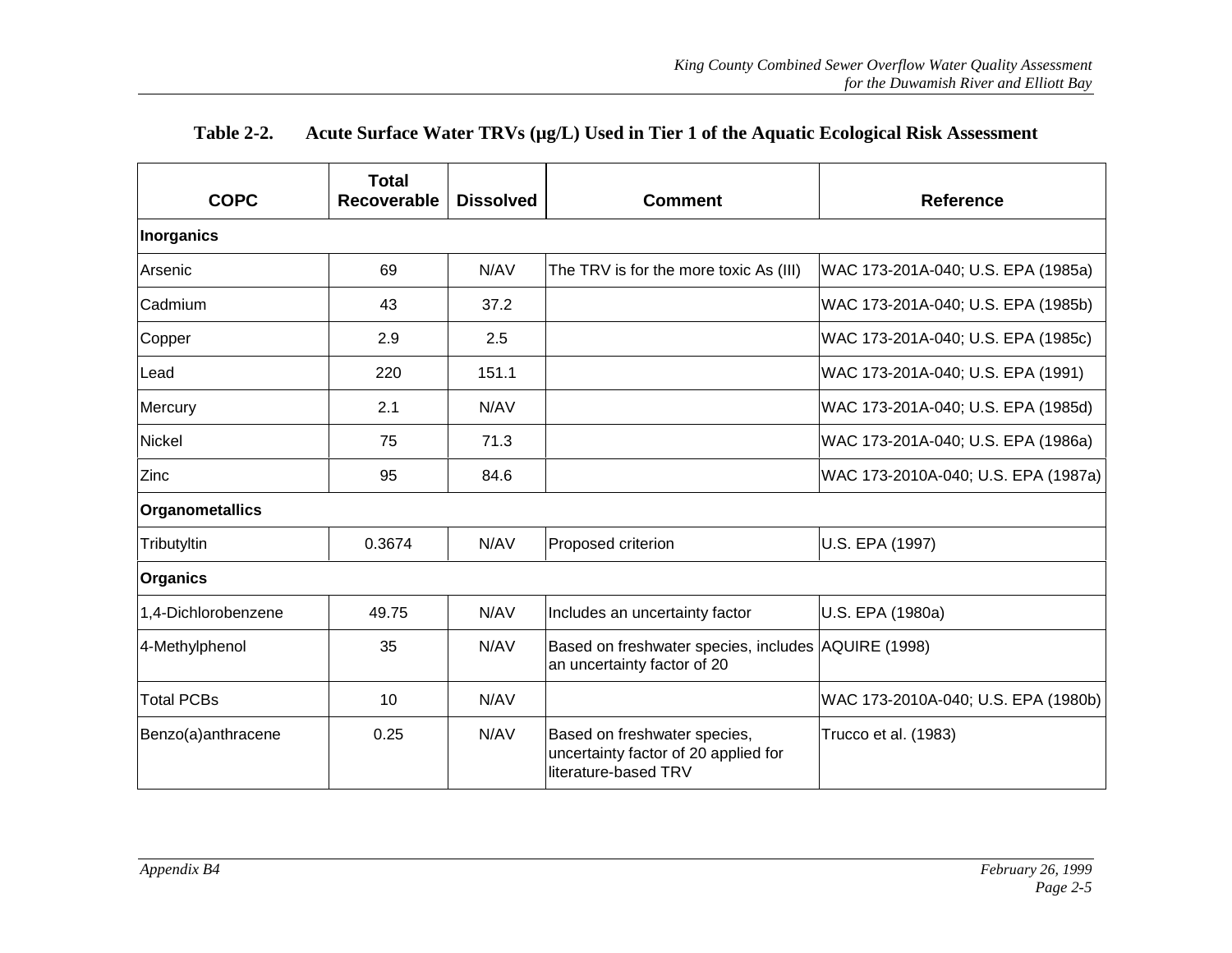| <b>COPC</b>                | Total<br><b>Recoverable</b> | <b>Dissolved</b> | <b>Comment</b>                                                                                                                    | <b>Reference</b>            |
|----------------------------|-----------------------------|------------------|-----------------------------------------------------------------------------------------------------------------------------------|-----------------------------|
| Benzo(a)pyrene             | 25                          | N/AV             | Uncertainty factor of 20 applied for<br>Rossi and Neff (1978)<br>literature-based TRV                                             |                             |
| Benzo(b)fluoranthene       | N/AP                        | N/AV             | TRV not available from literature and<br>Clements and Nabholz (1994)<br>acutely toxic concentration exceeds<br>aqueous solubility |                             |
| Benzo(g,h,i)perylene       | N/AP                        | N/AV             | TRV not available from literature and<br>acutely toxic concentration exceeds<br>aqueous solubility                                | Clements and Nabholz (1994) |
| Benzo(k)fluoranthene       | N/AP                        | N/AV             | TRV not available from literature and<br>acutely toxic concentration exceeds<br>Aqueous solubility                                | Clements and Nabholz (1994) |
| Bis(2-ethylhexyl)phthalate | 400                         | N/AV             | Proposed criterion                                                                                                                | U.S. EPA (1987b)            |
| Chrysene                   | 25                          | N/AV             | Based on freshwater species,<br>uncertainty factor of 20 applied for<br>literature-based TRV                                      | Rossi and Neff (1978)       |
| Dibenzo(a,h)anthracene     | N/AP                        | N/AV             | TRV not available from literature and<br>acutely toxic concentration exceeds<br>aqueous solubility                                | Clements and Nabholz (1994) |

### **Table 2-2. Acute Surface Water TRVs (µg/L) Used in Tier 1 of the Aquatic Ecological Risk Assessment (continued)**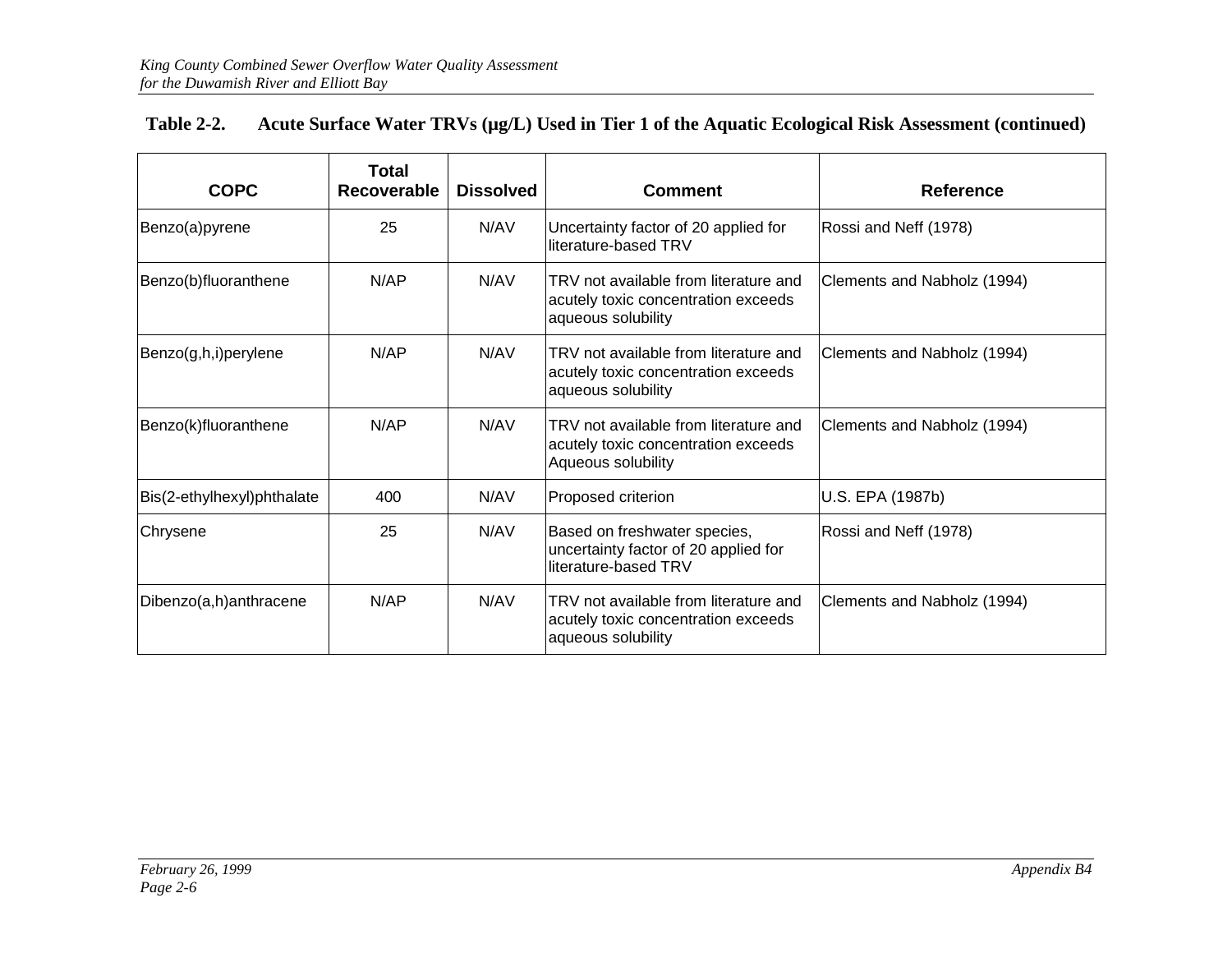| <b>Table 2-2.</b> | Acute Surface Water TRVs (µg/L) Used in Tier 1 of the Aquatic Ecological Risk Assessment (continued) |  |  |  |
|-------------------|------------------------------------------------------------------------------------------------------|--|--|--|
|-------------------|------------------------------------------------------------------------------------------------------|--|--|--|

| <b>COPC</b>            | Total<br>Recoverable | <b>Dissolved</b> | <b>Comment</b>                                                                                     | <b>Reference</b>            |
|------------------------|----------------------|------------------|----------------------------------------------------------------------------------------------------|-----------------------------|
| <b>IFluoranthene</b>   |                      | N/AV             | Based on freshwater species,<br>uncertainty factor of 20 applied for<br>literature-based TRV       | U.S. EPA (1980c)            |
| Indeno(1,2,3-cd)pyrene | N/AP                 | N/AV             | TRV not available from literature and<br>acutely toxic concentration exceeds<br>aqueous solubility | Clements and Nabholz (1994) |
| <b>IPhenanthrene</b>   | 7.7                  | N/AV             | Proposed criterion                                                                                 | U.S. EPA (1988)             |
| Pyrene                 | N/AP                 | N/AV             | TRV not available from literature and<br>acutely toxic concentration exceeds<br>aqueous solubility | Clements and Nabholz (1994) |

N/AP = Not applicable (acute QSARs not applicable for chemicals with a log  $K_{ow} > 5$ )

N/AV = Not available

 $K_{ow} = Octanol-water$  partition coefficient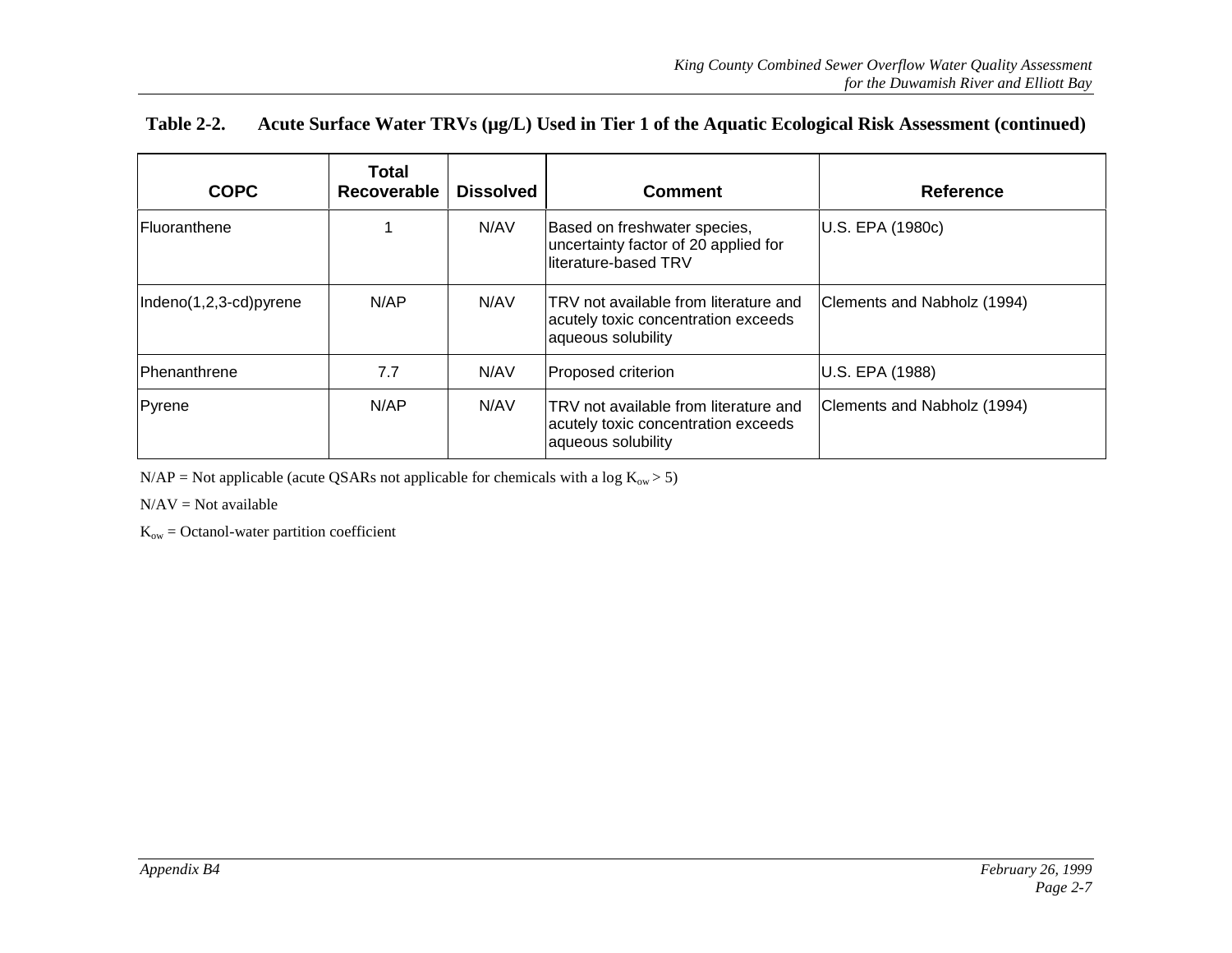<span id="page-21-0"></span>

| <b>COPC</b>            | <b>Total</b><br>Recoverable | <b>Dissolved</b>  | <b>Comment</b>                                                                                                                                                                                                                                                                                                                                    | <b>Reference</b>                      |
|------------------------|-----------------------------|-------------------|---------------------------------------------------------------------------------------------------------------------------------------------------------------------------------------------------------------------------------------------------------------------------------------------------------------------------------------------------|---------------------------------------|
| Inorganics             |                             |                   |                                                                                                                                                                                                                                                                                                                                                   |                                       |
| Arsenic                | 36                          | N/AV              | The chronic TRV is for the more toxic As (III)                                                                                                                                                                                                                                                                                                    | WAC 173-201A-040; U.S.<br>EPA (1985a) |
| Cadmium                | 9.3                         | 8                 |                                                                                                                                                                                                                                                                                                                                                   | WAC 173-201A-040; U.S.<br>EPA (1985b) |
| Copper                 | 2.9                         | N/AV              | Same as acute because the lowest acute values<br>are from tests with embryos and larvae of<br>mollusks and embryos of summer flounders,<br>which are possibly the most sensitive life stages<br>of these species. Therefore, concentrations that<br>do not cause acute lethality to these organisms<br>probably are not chronically toxic either. | U.S. EPA (1985c)                      |
| Lead                   | 8.5                         | 5.8               |                                                                                                                                                                                                                                                                                                                                                   | WAC 173-201A-040; U.S.<br>EPA (1991)  |
| Mercury                | 1.1                         | N/AV <sup>a</sup> |                                                                                                                                                                                                                                                                                                                                                   | U.S. EPA (1985d)                      |
| Nickel                 | 8.3                         | 7.9               |                                                                                                                                                                                                                                                                                                                                                   | WAC 173-201A-040; U.S.<br>EPA (1986a) |
| Zinc                   | 86                          | 76.6              |                                                                                                                                                                                                                                                                                                                                                   | WAC 173-201A-040; U.S.<br>EPA (1987a) |
| <b>Organometallics</b> |                             |                   |                                                                                                                                                                                                                                                                                                                                                   |                                       |
| Tributyltin            | 0.01                        | N/AV              | Proposed criterion                                                                                                                                                                                                                                                                                                                                | U.S. EPA (1997)                       |

### **Table 2-3. Chronic Surface Water TRVs (µg/L) Used in Tier 1 of the Aquatic Ecological Risk Assessment**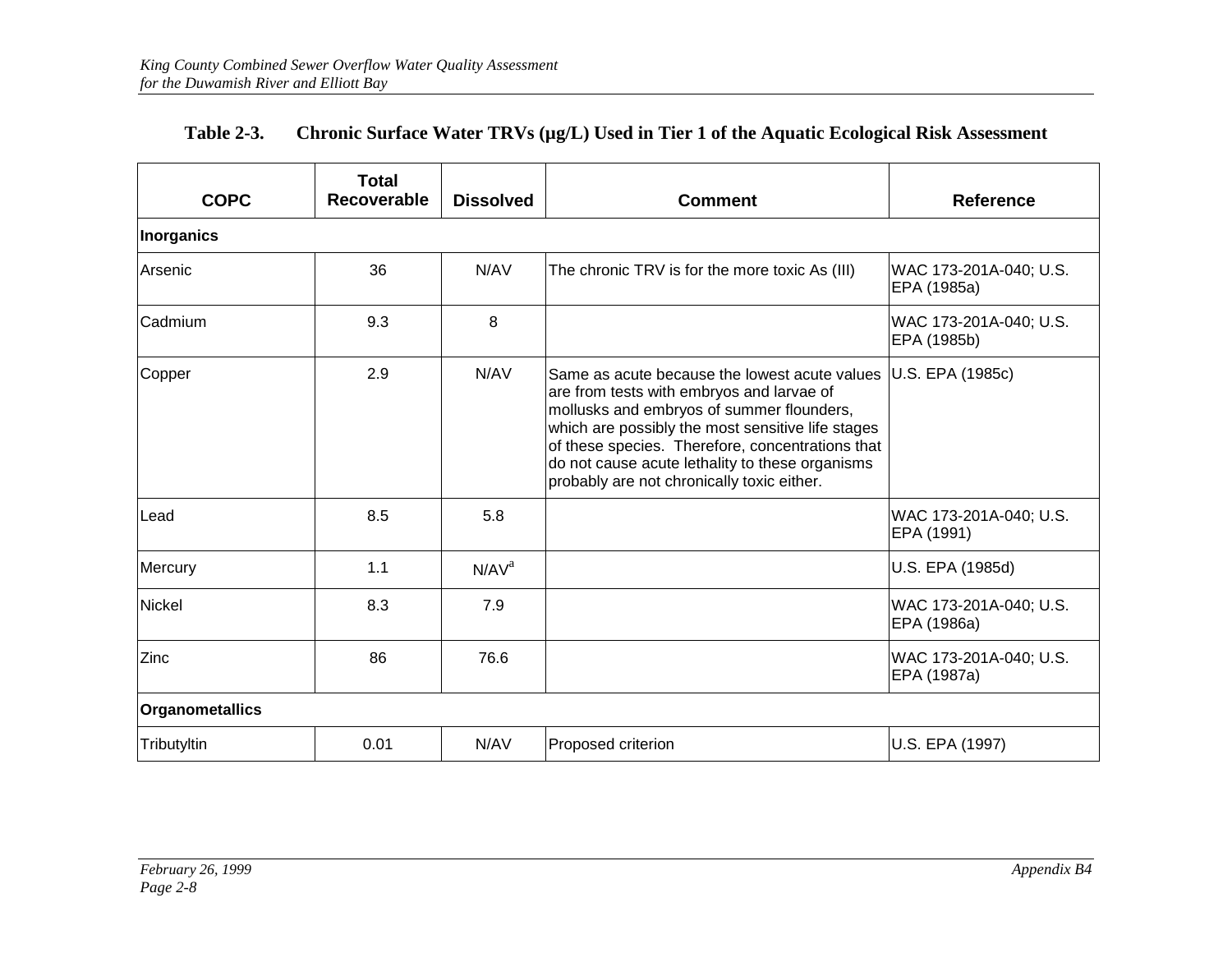### **Table 2-3. Chronic Surface Water TRVs (µg/L) Used in Tier 1 of the Aquatic Ecological Risk Assessment (continued)**

| <b>COPC</b>          | <b>Total</b><br>Recoverable | <b>Dissolved</b> | <b>Comment</b>                                                                                                                                                                     | <b>Reference</b>                      |
|----------------------|-----------------------------|------------------|------------------------------------------------------------------------------------------------------------------------------------------------------------------------------------|---------------------------------------|
| <b>Organics</b>      |                             |                  |                                                                                                                                                                                    |                                       |
| 1,4-Dichlorobenzene  | 19.15                       | N/AV             | Chronic TRV estimated from acute using ACR of U.S. EPA (1980a)<br>5.2, uncertainty factor of 20 applied for literature-<br>based TRV                                               |                                       |
| 4-Methylphenol       | $\overline{7}$              | N/AV             | Based on freshwater species, uncertainty factor<br>of 20 applied for literature-based TRV                                                                                          | AQUIRE (1998)                         |
| <b>Total PCBs</b>    | 0.0049                      | $N/AV^b$         | Chronic TRV estimated from acute using ACR of U.S. EPA (1980b)<br>8.6, uncertainty factor of 20 applied for literature-<br>based TRV                                               |                                       |
| Benzo(a)anthracene   | 0.11                        | N/AV             | Based on freshwater species, chronic TRV<br>estimated from acute using ACR of 4.73,<br>uncertainty factor of 20 applied for literature-<br>based TRV                               | Trucco et al. (1983)                  |
| Benzo(a)pyrene       | 11                          | N/AV             | Chronic TRV estimated from acute using ACR<br>of 4.73, uncertainty factor of 20 applied for<br>lliterature-based TRV                                                               | Rossi and Neff (1978)                 |
| Benzo(b)fluoranthene | 0.2                         | N/AV             | Based on freshwater species, chronic TRV<br>estimated from acute using QSAR, uncertainty<br>factor of 20 applied for literature-based TRV                                          | <b>Clements and Nabholz</b><br>(1994) |
| Benzo(g,h,i)perylene | 0.05                        | N/AV             | <b>Clements and Nabholz</b><br>Based on freshwater species, chronic TRV<br>estimated from acute using QSAR, uncertainty<br>(1994)<br>factor of 20 applied for literature-based TRV |                                       |
| Benzo(k)fluoranthene | 0.2                         | N/AV             | Chronic TRV estimated from acute using QSAR,<br>uncertainty factor of 20 applied for literature-<br>based TRV                                                                      | <b>Clements and Nabholz</b><br>(1994) |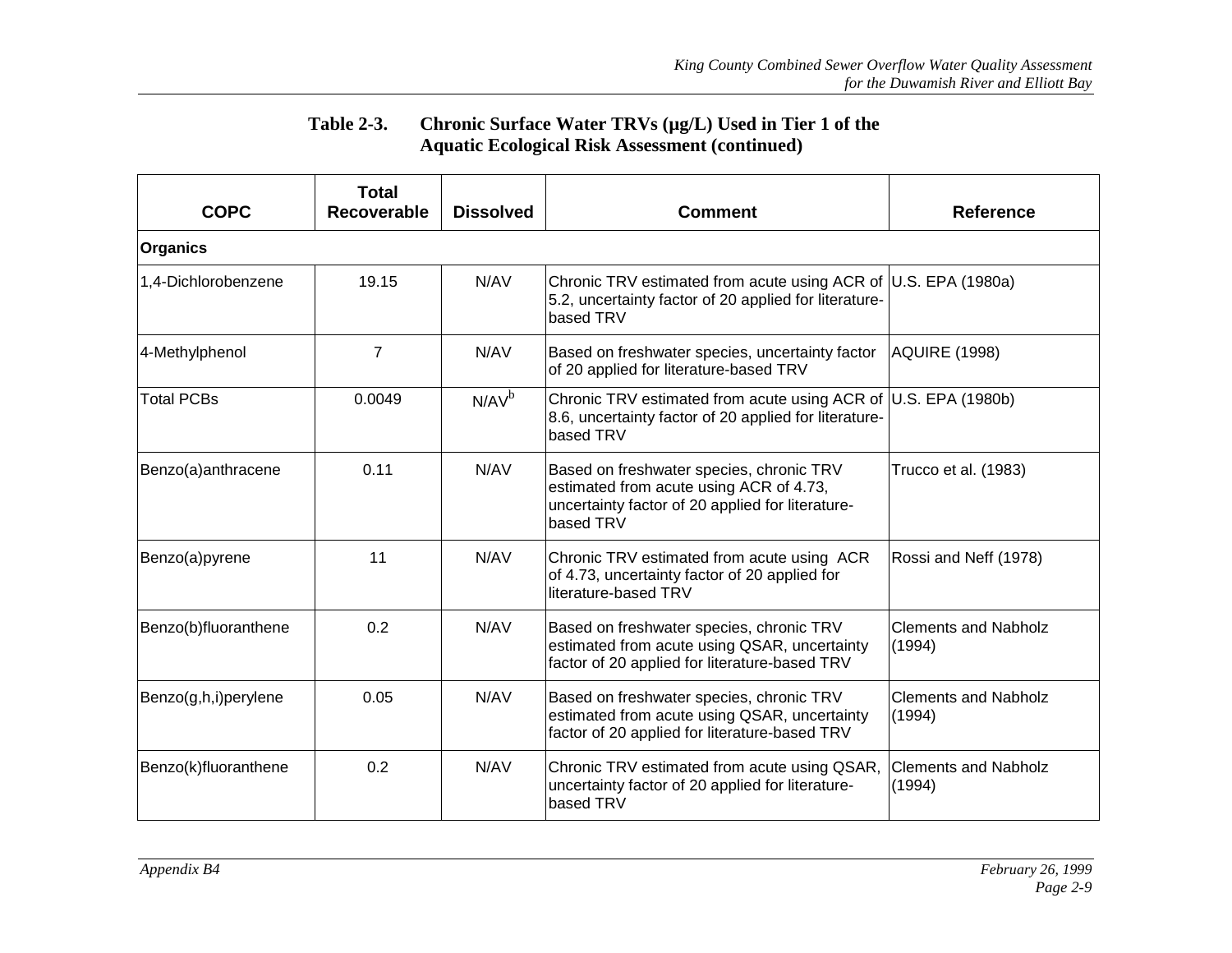### **Table 2-3. Chronic Surface Water TRVs (µg/L) Used in Tier 1 of the Aquatic Ecological Risk Assessment (continued)**

| <b>COPC</b>                    | Total<br><b>Recoverable</b> | <b>Dissolved</b> | <b>Comment</b>                                                                                                                            | <b>Reference</b>                      |
|--------------------------------|-----------------------------|------------------|-------------------------------------------------------------------------------------------------------------------------------------------|---------------------------------------|
| Bis(2-ethylhexyl)<br>phthalate | 360                         | N/AV             | Proposed                                                                                                                                  | U.S. EPA (1987b)                      |
| Chrysene                       | 11                          | N/AV             | Chronic TRV estimated from acute using ACR of Rossi and Neff (1978)<br>4.73, uncertainty factor of 20 applied for<br>literature-based TRV |                                       |
| Dibenzo(a,h)anthracene         | 0.2                         | N/AV             | Freshwater QSAR, uncertainty factor of 20<br>applied for literature-based TRV                                                             | <b>Clements and Nabholz</b><br>(1994) |
| Fluoranthene                   | 0.8                         | N/AV             | Uncertainty factor of 20 applied for literature-<br>based TRV                                                                             | U.S. EPA (1980c)                      |
| Indeno(1,2,3-cd)pyrene         | 0.05                        | N/AV             | Freshwater QSAR, uncertainty factor of 20<br>applied for literature-based TRV                                                             | <b>Clements and Nabholz</b><br>(1994) |
| <b>IPhenanthrene</b>           | 4.6                         | N/AV             | Proposed                                                                                                                                  | U.S. EPA (1988)                       |
| Pyrene                         | 2.1                         | N/AV             | Freshwater QSAR, uncertainty factor of 20<br><b>Clements and Nabholz</b><br>applied for literature-based TRV<br>(1994)                    |                                       |

<sup>a</sup> Washington State chronic standard for mercury not included because it is based on protection of human health for fish consumption.

<sup>b</sup> Washington State chronic standard for Total PCBs not included because it is based on residual concentrations in fish tissues.

 $N/AV = Not available$ 

ACR = Acute-chronic ratio

 $\text{QSAR} = \text{Quantitative structure-activity relationship}$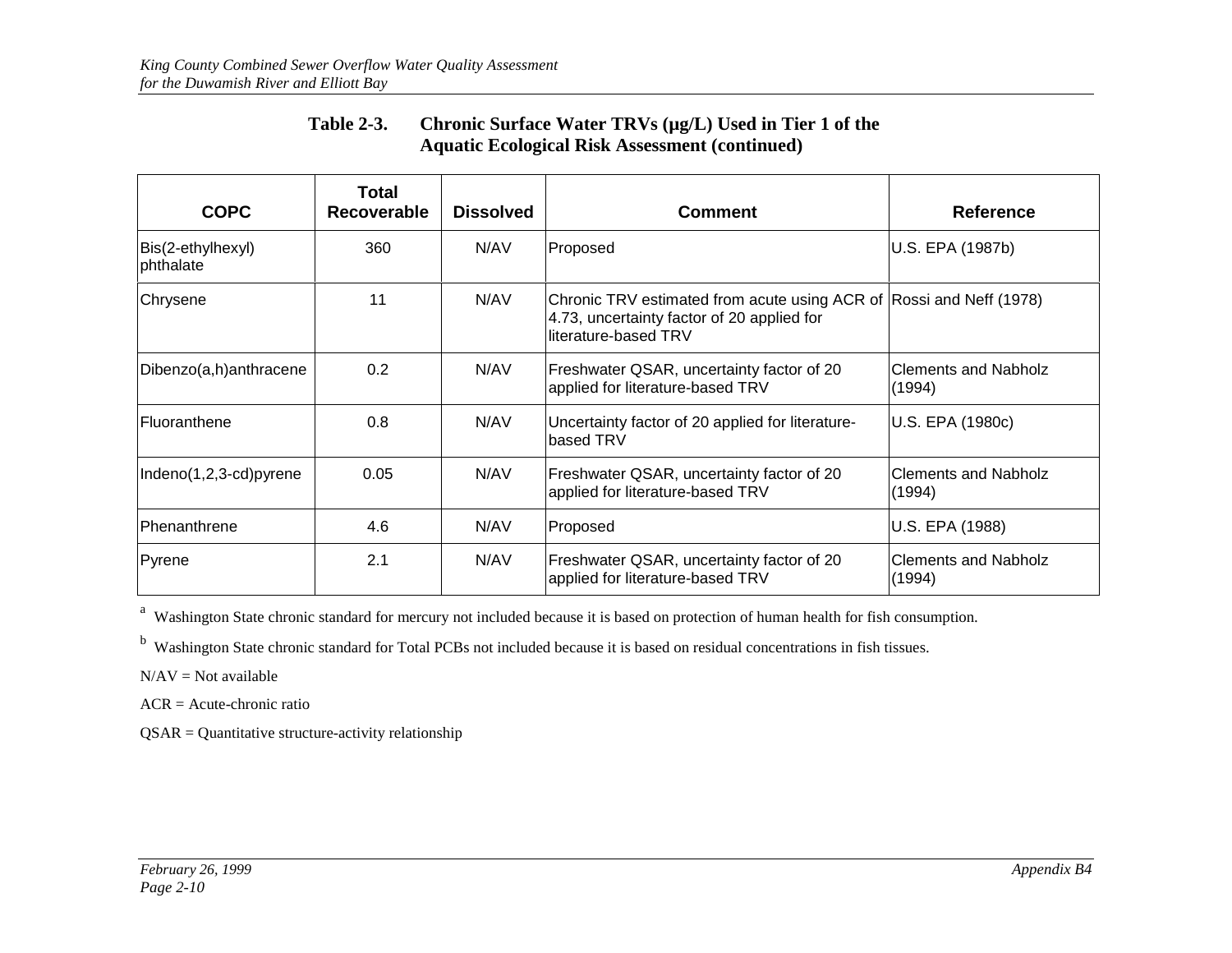### <span id="page-24-0"></span>**2.2 Tier 1 Salmon Surface Water and Dietary TRVs**

Toxicity data for juvenile salmonids were identified for those surface water chemicals exceeding TRVs in Tier 1 (described below in Section 5.1). Toxicity data for salmon (e.g., chinook, coho) were not always available, so data for other salmonids (e.g., rainbow trout) were selected where available. Toxicity data for salmonids could not be identified for three chemicals with surface water chemicals exceeding TRVs in Tier 1, including: benzo(a)anthracene, benzo(g,h,i)perylene, and fluoranthene. All toxicity values for salmonids used in the risk characterization are shown in Table 2-4. Additionally, juvenile salmon can be exposed to chemicals in the Duwamish River and Elliott Bay from consuming prey that have accumulated concentrations in their tissues. Dietary effect levels for juvenile salmon were taken from an U.S. EPA toxicity database (AQUIRE) and the scientific literature (Table 2-5). Studies were screened for usability in this risk assessment, and only studies satisfying the AQUIRE data quality 1 or 2 criteria<sup>6</sup> were used in this project (Chemical Information Systems, Inc. 1991).

### **2.3 Tier 1 Sediment TRVs**

Potential risks to aquatic life from exposures to chemicals in sediment were assessed by comparing sediment concentrations to Tier 1 bulk sediment TRVs. Sediment TRVs were identified from the following sources:

- Washington State Sediment Management Standards (WSDOE 1995a);
- U.S. EPA Sediment Quality Criteria (U.S. EPA 1993a,b);
- Scientific literature studies (Long et al. 1995, Weston 1996);
- Calculation methods for untested sediment chemicals-Ecotox Threshold (Ecotox 1996) and equilibrium partitioning (Di Toro et al. 1991, U.S. EPA 1993c).

The bases behind the different sediment guideline values are described for each source below.

### **2.3.1 Overview of TRV Development Methodologies**

The State of Washington has developed sediment quality standards designed to result in no adverse effects on biological resources (WAC 173-204-320). The standards were developed using a biological effects-based approach that generally uses the lowest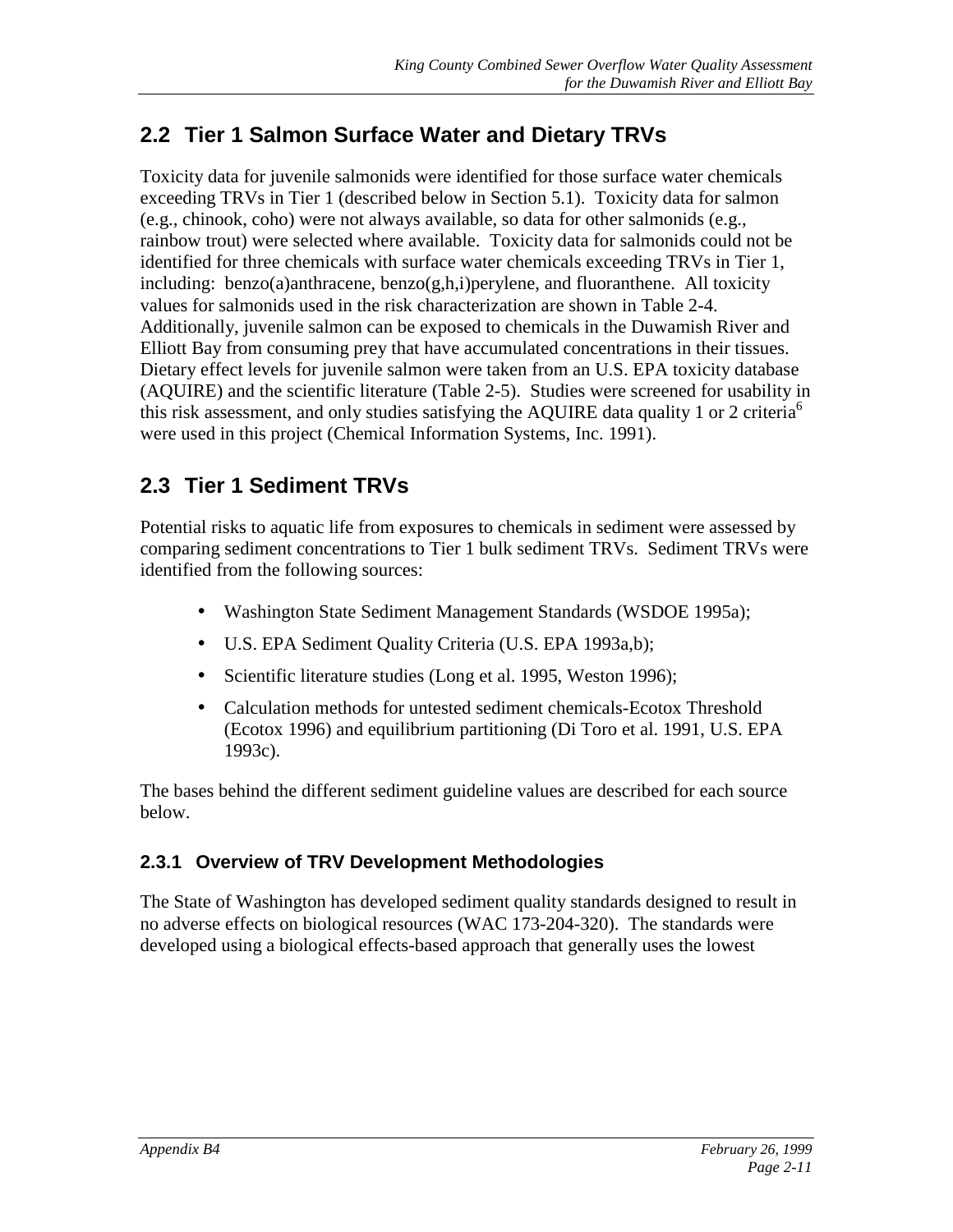<span id="page-25-0"></span>

| <b>COPC</b>   | <b>Salmonid Species</b>                   |        | Acute <sup>a</sup> Chronic | <b>Reference</b> |
|---------------|-------------------------------------------|--------|----------------------------|------------------|
| Arsenic       | Oncorhynchus mykiss (rainbow trout)       | 6,670  | N/AP                       | U.S. EPA (1985a) |
|               | Salvelinus fontinalis (brook trout)       | 7,480  | N/AP                       | U.S. EPA (1985a) |
| Copper        | Oncorhynchus kisutch (coho salmon)        | 124    | 88 <sup>b</sup>            | U.S. EPA (1985c) |
|               | Oncorhynchus tshawytscha (chinook salmon) | 75     | 53 <sup>b</sup>            | U.S. EPA (1985c) |
|               | Oncorhynchus nerka (sockeye salmon)       | 414    | 293 <sup>b</sup>           | U.S. EPA (1985c) |
|               | Salvelinus fontinalis (brook trout)       | 196    | 55                         | U.S. EPA (1985c) |
|               | Salmo salar (Atlantic salmon)             | 195    | 138 <sup>b</sup>           | U.S. EPA (1985c) |
|               | Oncorhynchus mykiss (rainbow trout)       | 74     | 65                         | U.S. EPA (1985c) |
|               | Salmo clarkii (cutthroat trout)           | 117    | 83 <sup>b</sup>            | U.S. EPA (1985c) |
|               | Salmo trutta (brown trout)                | N/AV   | 105                        | U.S. EPA (1985c) |
|               | Salvelinus namaycush (lake trout)         | N/AV   | 104                        | U.S. EPA (1985c) |
| Lead          | Oncorhynchus mykiss (rainbow trout)       | 5,653  | 368                        | U.S. EPA (1985e) |
|               | Salvelinus fontinalis (brook trout)       | 11,144 | 452                        | U.S. EPA (1985e) |
| <b>Nickel</b> | Oncorhynchus mykiss (rainbow trout)       | 21,574 | 288                        | U.S. EPA (1986a) |
| Zinc          | Oncorhynchus kisutch (coho salmon)        | 2,577  | N/AP                       | U.S. EPA (1987a) |
|               | Oncorhynchus tshawytscha (chinook salmon) | 707    | N/AP                       | U.S. EPA (1987a) |
|               | Oncorhynchus nerka (sockeye salmon)       | 2,377  | N/AP                       | U.S. EPA (1987a) |
|               | Oncorhynchus mykiss (rainbow trout)       | 1,091  | N/AP                       | U.S. EPA (1987a) |
|               | Salvelinus fontinalis (brook trout)       | 3,324  | N/AP                       | U.S. EPA (1987a) |
|               | Salmo salar (Atlantic salmon)             | 3,444  | N/AP                       | U.S. EPA (1987a) |
| TBT           | Oncorhynchus tshawytscha (chinook salmon) | N/AV   | 0.10 <sup>c</sup>          | U.S. EPA (1997)  |
|               | Oncorhynchus mykiss (rainbow trout)       | N/AV   | $0.31$ °                   | U.S. EPA (1997)  |
|               | Salvelinus namaycush (lake trout)         | N/AV   | 0.87 <sup>c</sup>          | U.S. EPA (1997)  |
| <b>PCB</b>    | Salvelinus fontinalis (brook trout)       | N/AV   | $\mathbf{1}$               | U.S. EPA (1980b) |

### **Table 2-4. Acute and Chronic Surface Water TRVs for Salmonids (µg/L) (Total Recoverable Concentrations)**

6 These indicate data reliability criteria established by U.S. EPA, such as adequate controls, measured toxicant concentrations, and adequate methods descriptions. Specific criteria are presented in Chemical Information Systems, Inc. (1991).

 $\overline{a}$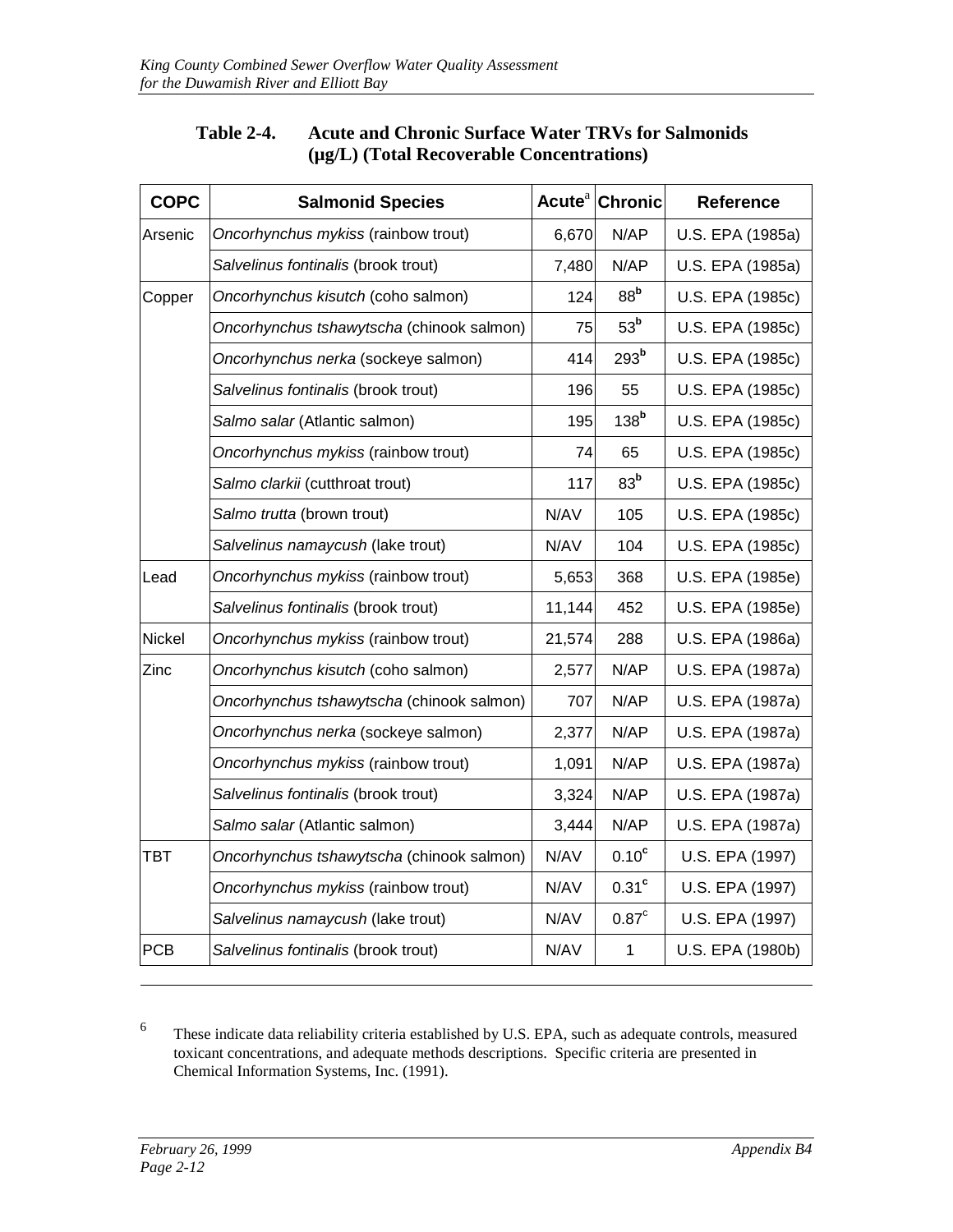- <span id="page-26-0"></span>**a** Genus Mean Acute Value (GMAV) divided by 2.
- **b** Chronic value estimated from GMAV using ACR of 2.823 (U.S. EPA 1985c).
- **<sup>c</sup>** Chronic value estimated from GMAV using ACR of 14.69 (U.S. EPA 1997).
- N/AP = Not applicable (not a COPC)

 $N/AV = Not available$ 

**Table 2-5. Acute and Chronic Dietary TRVs for Juvenile Salmonids**

| <b>Chemical</b><br><b>Name</b> | <b>Test Species</b>  | <b>Effect</b> | <b>Wet Weight</b><br>Conc. | <b>Reference</b>               |
|--------------------------------|----------------------|---------------|----------------------------|--------------------------------|
| Aroclor 1254                   | Salvelinus namaycush | Growth        | $0.72 \mu g/g$             | Mac and Seelye (1981)          |
|                                | Salvelinus namaycush | Mortality     | $0.72 \mu g/g$             | Mac and Seelye (1981)          |
|                                | Salvelinus namaycush | Growth        | $0.72 \mu g/g$             | Mac and Seelye (1981)          |
|                                | Oncorhynchus mykiss  | Mortality     | $>1.5$ g/kg                | Mayer et al. (1977)            |
|                                | Oncorhynchus mykiss  | Mortality     | $>1.5$ g/kg                | Mayer et al. (1977)            |
| Copper                         | Oncorhynchus mykiss  | Mortality     | 37 mg/kg                   | Lanno et al. (1985)            |
|                                | Oncorhynchus mykiss  | Mortality     | 83 mg/kg                   | Lanno et al. (1985)            |
|                                | Oncorhynchus mykiss  | Mortality     | 132 mg/kg                  | Lanno et al. (1985)            |
|                                | Oncorhynchus mykiss  | Mortality     | 171 mg/kg                  | Lanno et al. (1985)            |
|                                | Oncorhynchus mykiss  | Mortality     | 258 mg/kg                  | Lanno et al. (1985)            |
|                                | Oncorhynchus mykiss  | Mortality     | 403 mg/kg                  | Lanno et al. (1985)            |
|                                | Oncorhynchus mykiss  | Mortality     | 511 mg/kg                  | Lanno et al. (1985)            |
|                                | Oncorhynchus mykiss  | Growth        | 511 mg/kg                  | Lanno et al. (1985)            |
|                                | Oncorhynchus mykiss  | Mortality     | 664 mg/kg                  | Lanno et al. (1985)            |
|                                | Oncorhynchus mykiss  | Growth        | 664 mg/kg                  | Lanno et al. (1985)            |
|                                | Oncorhynchus mykiss  | Mortality     | 730 mg/kg                  | Lanno et al. (1985)            |
|                                | Oncorhynchus mykiss  | Mortality     | 796 mg/kg                  | Lanno et al. (1985)            |
|                                | Oncorhynchus mykiss  | Growth        | 796 mg/kg                  | Lanno et al. (1985)            |
|                                | Oncorhynchus mykiss  | Mortality     | 1,585 mg/kg                | Lanno et al. (1985)            |
|                                | Oncorhynchus mykiss  | Mortality     | 3,088 mg/kg                | Lanno et al. (1985)            |
|                                | Oncorhynchus mykiss  | Growth        | $13 \mu g/g$               | Miller et al. (1993)           |
| Appendix B4                    |                      |               |                            | February 26, 1999<br>Page 2-13 |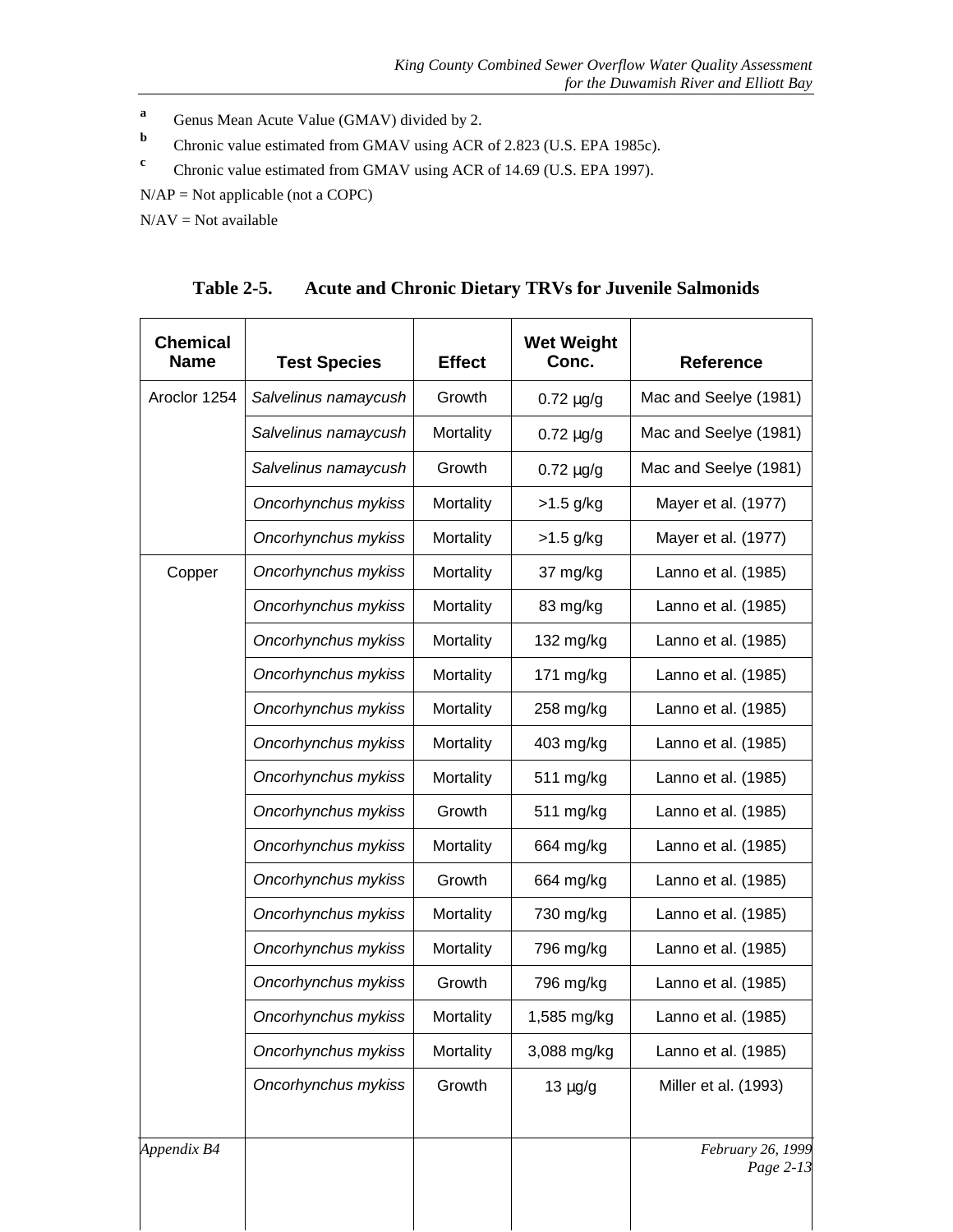|      | Oncorhynchus mykiss | Growth | 684 µg/g   | Miller et al. (1993)     |
|------|---------------------|--------|------------|--------------------------|
| ∟ead | Oncorhynchus mykiss | Growth | 7,040 µg/g | Goettl and Davies (1976) |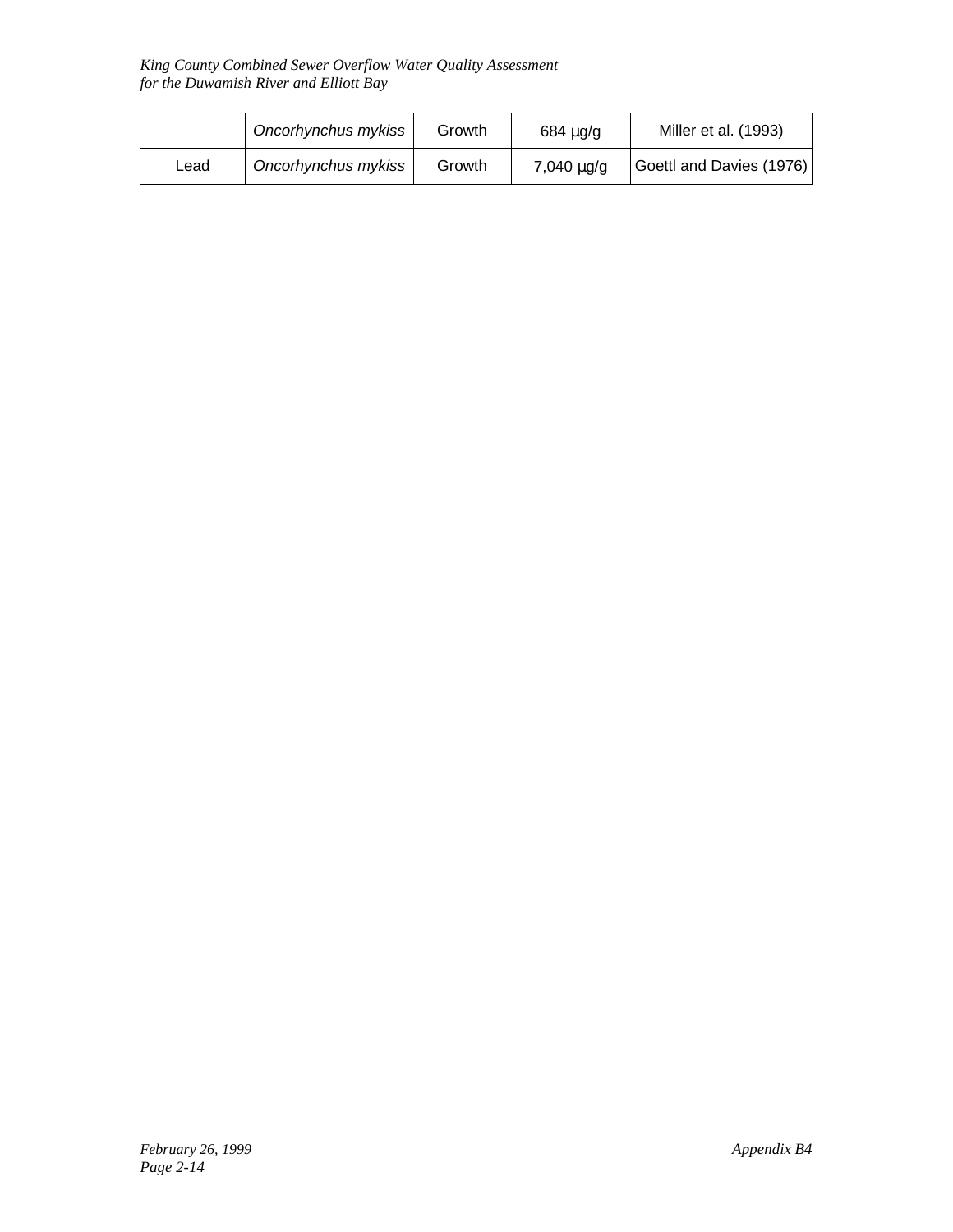apparent effects threshold (AET) values of four biological indicators. An AET is the chemical concentration in sediments above which a particular biological effect is observed. The four biological indicators for which AETs have been developed are 1) amphipod (*Rhepoxynius abronius*) mortality, 2) bivalve (*Crassostrea gigas*) larval abnormality, 3) Microtox® (*Photobacterium phosphoreum*) bacterial luminescence bioassay endpoints, and 4) abundances of major taxa of indigenous benthic infauna. However, for phenanthrene, Washington State used equilibrium partitioning<sup>7</sup> to develop a criterion.

U.S. EPA sediment quality criteria were available for two of the chemicals being evaluated: fluoranthene (U.S. EPA 1993a) and phenanthrene (U.S. EPA 1993b). These criteria are derived by the EqP approach (U.S. EPA 1993a,b,c):

$$
SQC_{\infty} = \text{Chronic WQC x K}_{\infty} \qquad \text{Equation 2-1}
$$

Where:

|            | $\text{SOC}_{\text{oc}}$ = the sediment quality criterion on a total organic carbon basis, |
|------------|--------------------------------------------------------------------------------------------|
| <b>WOC</b> | $=$ water quality criterion,                                                               |
| $K_{oc}$   | $=$ organic carbon-normalized sediment water partition coefficient.                        |

To adjust  $SQC_{oc}$  for the organic carbon at the site, it is multiplied by the fraction of organic carbon at the site:

$$
Site-specific SQC = SQC_{\infty} \times F_{\infty}
$$
 Equation 2-2

Where:  $F_{\text{oc}}$  is the fraction organic carbon in the sediment (assumed to be 1.06 percent for the study area).

The EqP approach is based on three observations (U.S. EPA 1993a,b,c):

• The concentrations of nonionic chemicals $\delta$  in sediments, expressed on an organic carbon basis, and in pore waters correlate to observed biological effects in sediment-dwelling organisms across a range of sediment types.

 $\overline{a}$ 

<sup>7</sup> Equilibrium partitioning theory states that organic chemicals tend to preferentially bind to the organic fraction of sediment, where an assumed "equilibrium" concentration is achieved between the bound chemical fraction (sediment organic carbon) and the unbound dissolved chemical phase (interstitial water chemical concentrations) over time.

<sup>8</sup> A nonionic chemical is one that does not have an electronic charge. All organic chemicals in this risk assessment are nonionic.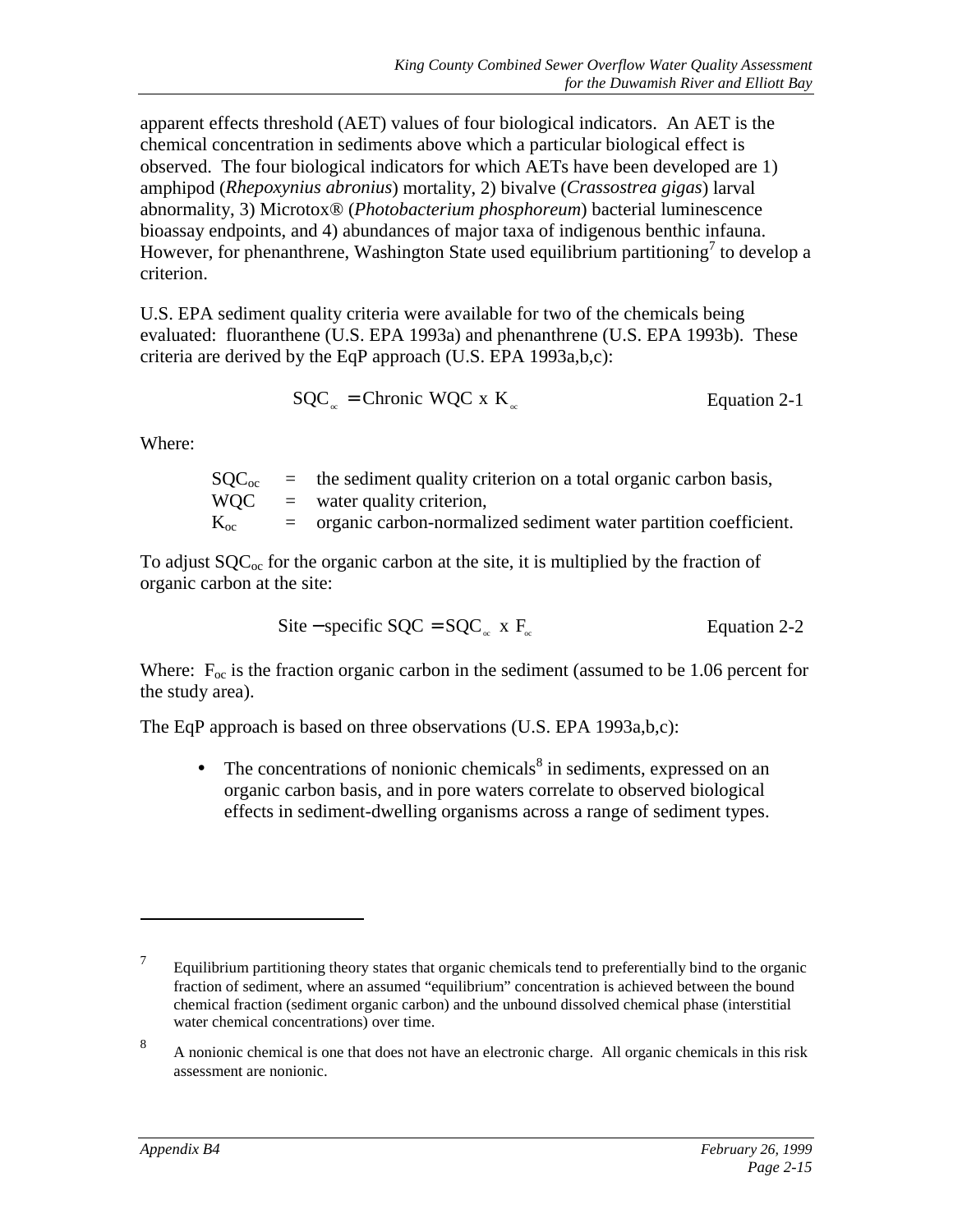- Partitioning models can relate sediment concentrations for nonionic organic chemicals on an organic carbon basis to freely dissolved concentrations in pore water.
- The distribution of benthic and water column organism's sensitivities to chemicals are similar; thus, the currently established WQC final chronic value (FCV) can be used to define the acceptable effects concentration of a chemical freely dissolved in porewater.

Long et al. (1995) calculated effects range-low (ER-L) and effects range-median (ER-M) values based on a biological effects sediment database. Data from EqP modeling, laboratory spiked-sediment bioassays, and field studies of sediment toxicity and benthic community composition were reviewed, and those meeting specified criteria were used to derive the ER-L and ER-M values. Adverse biological effects included in the database were measures of altered benthic communities, significantly or elevated sediment toxicity, histopathological disorders in demersal fish,  $EC_{50}$  and  $LC_{50}$  values from laboratory experiments with sediments spiked with a single chemical, and predicted toxicity from EqP models. The effects data for a chemical were then arranged in ascending order, with ER-L value being defined as the lower  $10<sup>th</sup>$  percentile of the effects data and the ER-M value being defined as the median  $(50<sup>th</sup>$  percentile) of the effects data.

Other sediment guidelines used to assess potential risks to aquatic life in sediment were derived from EPA's Ecotox (1996) database and EqP. The Ecotox database consists of thresholds designed for screening purposes and are generally based on EqP for organic compounds. For metals, Ecotox thresholds are equivalent to ER-L values derived by Long et al. (1995) (see above). Finally, sediment guidelines were also derived using the EqP approach based on the surface water TRVs and literature-based sediment-water partition coefficients where possible.

A proposed sediment toxicity value was developed for TBT based on the EqP approach (Weston 1996). Various approaches for deriving screening values were evaluated by an interagency work group comprising the U.S. EPA Region X, Washington State Departments of Ecology and Natural Resources, U.S. Army Corps of Engineers, National Oceanic and Atmospheric Administration, EVS Environment Consultants, and Roy F. Weston, Inc. The work group was unable to identify data correlating TBT concentrations in field sediments with observed biological effects. Moreover, the work group identified limited data on laboratory toxicity studies of TBT in sediment. The work group recommended a sediment guideline using the EqP approach (discussed above). Using a mean  $K_{\alpha}$  value of 25,100 L/kg from a study by Meador et al. (1996) and the proposed chronic water quality criterion of 0.010  $\mu$ g/L, a sediment guideline of 0.251  $\mu$ g TBT/g organic carbon was calculated. Assuming an average organic carbon content of 1.06 percent in the Duwamish River and Elliott Bay translates this into a bulk sediment guideline of 0.00266 µg TBT/g. For comparison, an "in-house" sediment guideline of 0.0047 ug TBT/g was derived based on the same approach except an average  $K_{\infty}$  value of 44,330 L/kg was used (Springborn 1995; Unger et al. 1988; and Meador et al. 1996).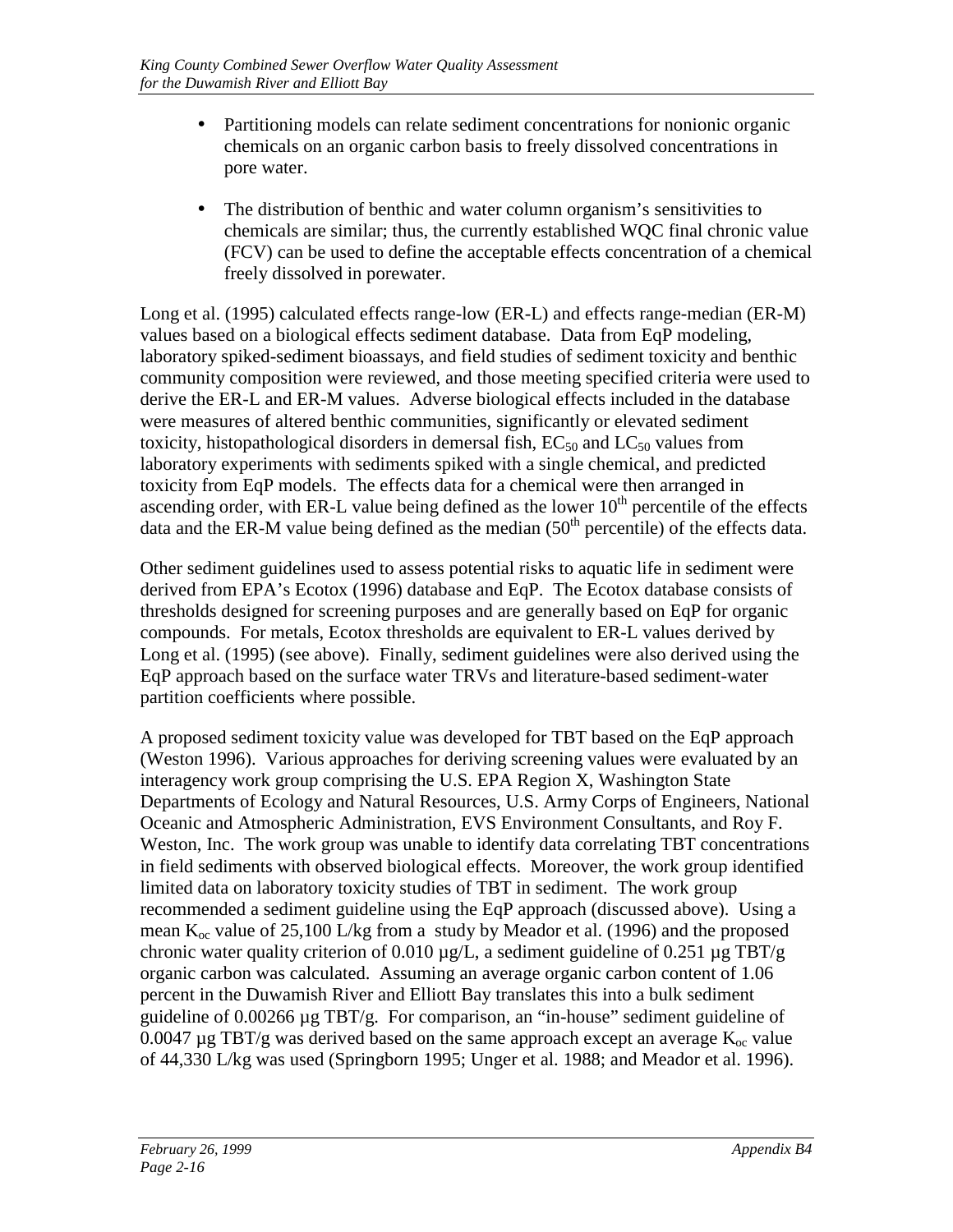### <span id="page-30-0"></span>**2.3.2 Tier 1 Sediment TRVs Selection Process**

Tier 1 Sediment TRVs were selected following the hierarchy presented in Table 2-6. Sediment TRVs were available from Washington State Management Standards (WSDOE 1995b) or Long et al. (1995) for all COPCs evaluated except TBT and benzo(e)pyrene. For some sediment chemicals, the U.S. EPA has published criteria developed using the

| First choice  | Washington State Sediment Management Standards (Title 173-204<br>WAC), (WSDOE 1995a) or              |
|---------------|------------------------------------------------------------------------------------------------------|
| Second choice | Long et al. (1995), or                                                                               |
| Third choice  | Ecotox Threshold (1996), or                                                                          |
| Fourth choice | Use acute water Tier 1 TRV and EqP to develop sediment TRV (Di Toro<br>et al. 1991; U.S. EPA 1993c). |

**Table 2-6. Sediment TRV Selection Hierarchy**

Ecotox Threshold process (Ecotox 1996). If no sediment criteria were available for a nonionic organic chemical, then one was calculated using the equilibrium partitioning (EqP) approach (Di Toro et al. 1991). Sediment TRVs were developed for TBT and benzo(e)pyrene using the equilibrium partitioning approach. The Tier 1 sediment TRVs selected for use in this risk assessment are presented in Table 2-7.

### **2.4 Tier 3 Surface Water TRVs**

Those COPCs identified in the aquatic risk characterization(Section 5.1.1 below) as having surface water concentrations exceeding Tier 1 TRVs were further evaluated in Tier 3 of the aquatic ecological risk assessment. Chemicals without an identifiable Tier 1 acute criterion were not evaluated further, nor were chemicals identified in the aquatic risk characterization (Section 5.1.1 below) as not having surface water concentrations exceeding Tier 1 TRVs. The COPCs exceeding TRVs were:

- arsenic (acute<sup>9</sup>);
- benzo(a)anthracene (acute);
- $\bullet$  benzo(g,h,i)perylene (chronic);
- copper (acute and chronic);
- fluoranthene (acute);

 $\overline{a}$ 

<sup>9</sup> The type of TRVs exceeded by each COPC are listed following the chemical name.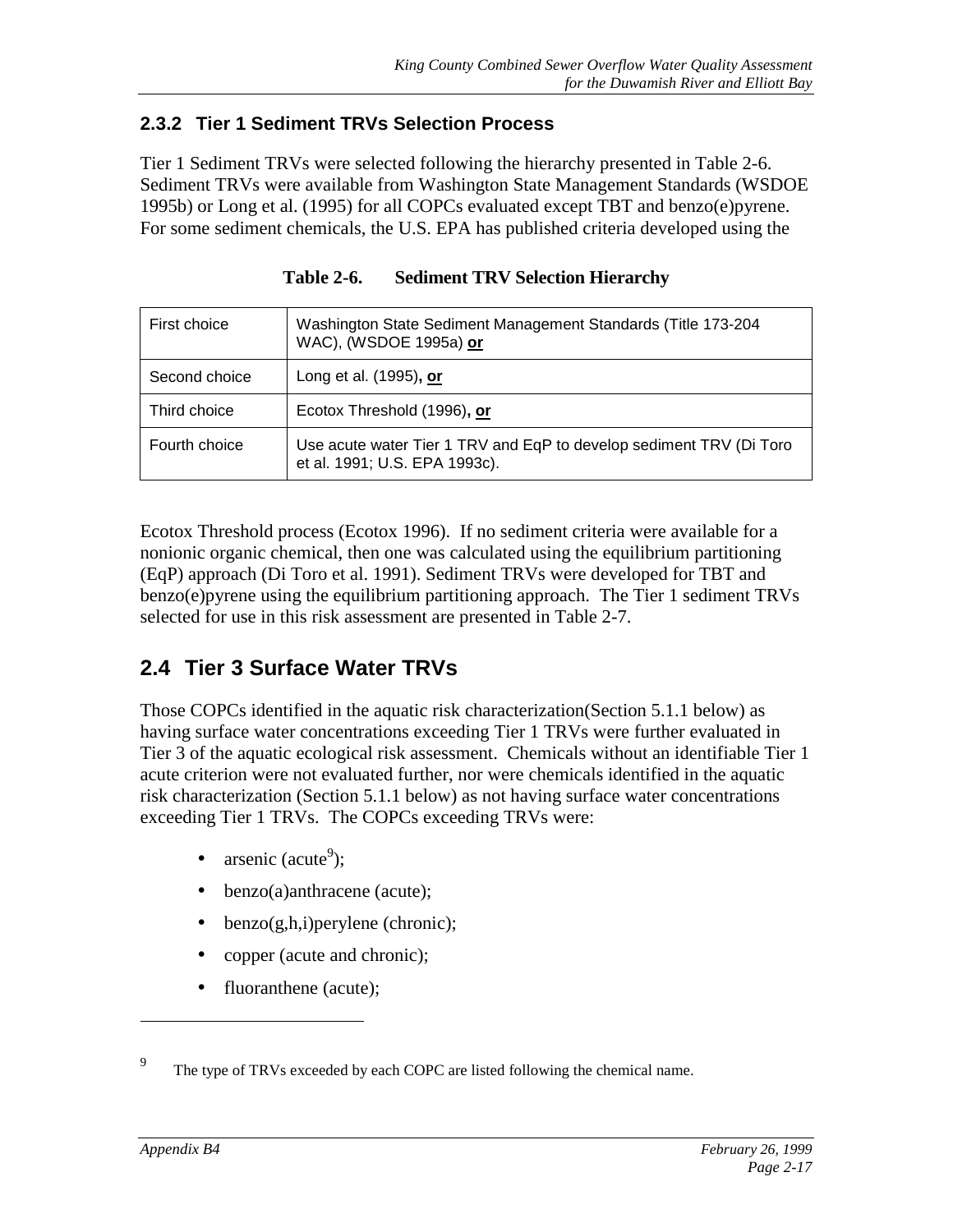- <span id="page-31-0"></span>• lead (acute and chronic);
- nickel (acute and chronic);
- tributyltin (TBT) (chronic);
- total PCBs (chronic); and
- zinc (acute).

| <b>Table 2-7.</b> | Sediment TRVs (mg/kg dry weight) Used in Tier 1 |
|-------------------|-------------------------------------------------|
|                   | of the Aquatic Ecological Risk Assessment       |

|                                         | <b>WA</b>  | <b>U.S. EPA</b>          | Long et al.<br>(1995)    |                          |                |                                     |
|-----------------------------------------|------------|--------------------------|--------------------------|--------------------------|----------------|-------------------------------------|
| <b>COPC</b>                             | <b>SQS</b> | <b>SQC</b>               | <b>ERL</b>               | <b>ERM</b>               | <b>Ecotox</b>  | EqP <sup>a</sup>                    |
| <b>Inorganics</b>                       |            |                          |                          |                          |                |                                     |
| Arsenic                                 | 57         | ä,                       | 8.2                      | 70                       | 8.2            | $\overline{\phantom{a}}$            |
| Cadmium                                 | 5.1        |                          | 1.2                      | 9.6                      | 1.2            |                                     |
| Copper                                  | 390        |                          | 34                       | 270                      | 34             |                                     |
| Lead                                    | 450        |                          | 46.7                     | 218                      | 47             | $\overline{\phantom{0}}$            |
| Mercury                                 | 0.41       | L,                       | 0.15                     | 0.71                     | 0.15           | $\blacksquare$                      |
| Nickel                                  |            |                          | 20.9                     | 51.6                     | 21             |                                     |
| Zinc                                    | 410        | L.                       | 150                      | 410                      | 150            | $\overline{\phantom{a}}$            |
| <b>Organometallics</b>                  |            |                          |                          |                          |                |                                     |
| Tributyltin                             | -          |                          | $\overline{\phantom{0}}$ | $\overline{\phantom{0}}$ | $\blacksquare$ | $0.0027^b$<br>$0.0047$ <sup>c</sup> |
| <b>Organics</b>                         |            |                          |                          |                          |                |                                     |
| 1,4-Dichlorobenzene $^d$                | 0.0331     | $\overline{a}$           | $\overline{a}$           | $\overline{a}$           | $\overline{a}$ | 0.345                               |
| 4-Methylphenol                          | 0.67       | $\overline{\phantom{0}}$ | $\blacksquare$           | -                        | $\blacksquare$ | $\blacksquare$                      |
| Benzo(a)anthracene $^d$                 | 1.166      | ä,                       | 0.261                    | 1.6                      | $\blacksquare$ | 0.0466                              |
| Benzo(b&k)fluoranthene $^{d,e}$         | 2.438      | $\overline{a}$           | $\overline{\phantom{a}}$ | $\overline{\phantom{0}}$ | $\blacksquare$ | $\overline{\phantom{a}}$            |
| Benzo(a)pyrene $^d$                     | 1.049      |                          | 0.43                     | 1.6                      | 0.430          | 804                                 |
| Benzo(g,h,i)perylene $^{\rm d}$         | 0.329      |                          |                          | ٠                        | $\blacksquare$ | 0.848                               |
| Bis(2-ethylhexyl)phthalate <sup>d</sup> | 0.498      |                          |                          |                          |                | 382                                 |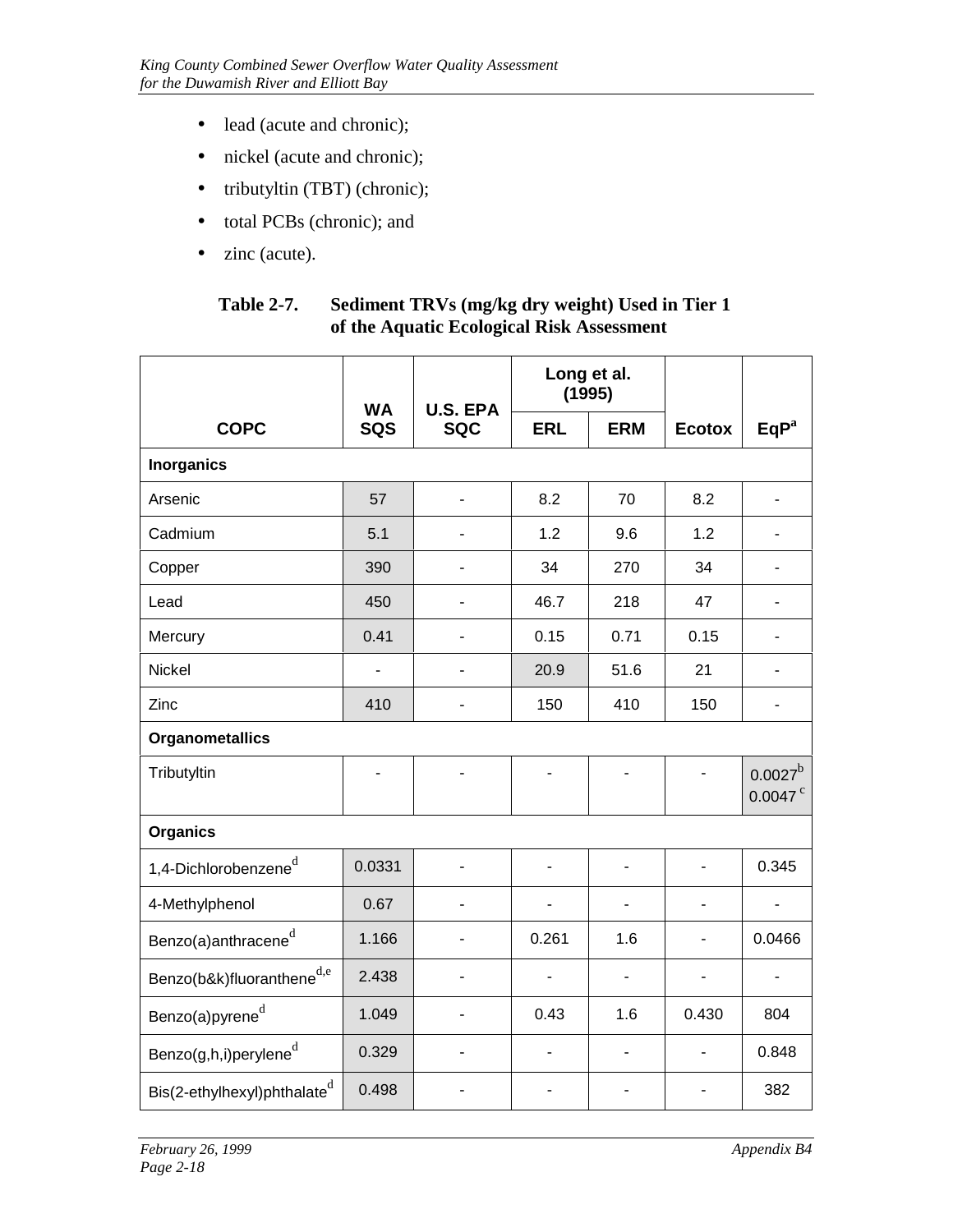*King County Combined Sewer Overflow Water Quality Assessment for the Duwamish River and Elliott Bay*

| Chrysene <sup>a</sup>               | 1.166 | -    | 0.384  | 2.8  | -   | 34.4 |
|-------------------------------------|-------|------|--------|------|-----|------|
| Dibenzo(a,h)anthracene <sup>d</sup> | 0.127 |      | 0.0634 | 0.26 | -   | 2.82 |
| Fluoranthene <sup>"</sup>           | 1.696 | 14.2 | 0.6    | 5.1  | 1.5 | 14.2 |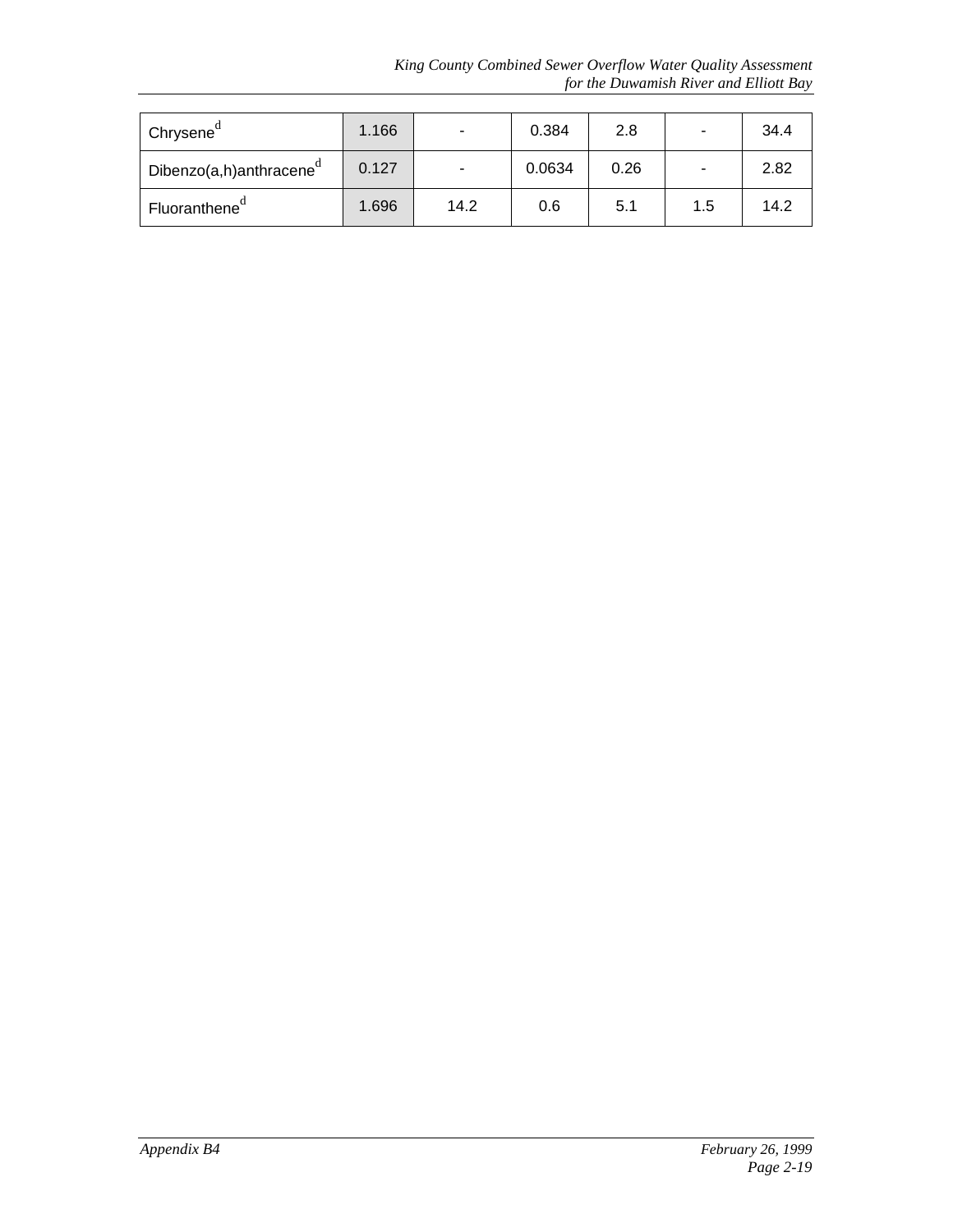### **Table 2-7. Sediment TRVs (mg/kg dry weight) Used in Tier 1 of the Aquatic Ecological Risk Assessment (continued)**

|                             | <b>WA</b> | <b>U.S. EPA</b> | Long et al.<br>(1995) |            |               |                  |
|-----------------------------|-----------|-----------------|-----------------------|------------|---------------|------------------|
| <b>COPC</b>                 | SQS       | <b>SQC</b>      | <b>ERL</b>            | <b>ERM</b> | <b>Ecotox</b> | EqP <sup>a</sup> |
| Indeno(1,2,3-cd)pyrene $^d$ | 0.36      |                 |                       |            |               | 3.75             |
| Phenanthrene <sup>d</sup>   | 1.06      | 2.54            | 0.24                  | 1.5        | 1.2           | 2.54             |
| Pyrene <sup>d</sup>         | 10.6      |                 | 0.665                 | 2.6        | 0.66          | 1.55             |
| Total PCBs <sup>d</sup>     | 0.127     |                 | 0.0227                | 0.18       | 0.023         | 0.00239          |

<sup>a</sup> All guidelines in this column derived "in-house" using literature-based  $K_{oc}$  values unless otherwise noted.

- <sup>b</sup> Derived by Roy F. Weston, Inc. for the U.S. EPA Region X (see text).
- <sup>c</sup> Derived by Parametrix using an alternative  $K_{oc}$  values for TBT (see text).
- <sup>d</sup> Washington State Sediment Quality Standard for these chemicals are normalized to an organic carbon content of 1.06 percent.
- <sup>e</sup> The Washington State Sediment Quality Standard is for the sum of benzo(b)fluoranthene, benzo(j)fluoranthene, and benzo(k)fluoranthene. However, benzo(j)fluoranthene was not evaluated in this aquatic ecological risk assessment, nor was it available form the EFDC model.

#### Not available

WA SQS = Washington State Sediment Quality Standards (WSDOE 1995a)

U.S. EPA SQC = United States Environmental Protection Agency Sediment Quality Criteria (U.S. EPA 1993a,b)

ERL = Effects Range-Low

ERM = Effects Range-Median

 $EqP = Equilibrium$  Partitioning

= shaded values were selected for use as the Tier 1 sediment TRVs

Arsenic, copper, lead, nickel, zinc and TBT were evaluated in more detail in Tier 3 of the aquatic ecological risk assessment by comparing the spatial distribution of exposure concentrations to the species distribution of toxicity values for that COPC. Total PCBs and the three PAHs identified in Tier 1 could not be evaluated by the Tier 3 method because toxicity data were not available for an adequate number of saltwater species.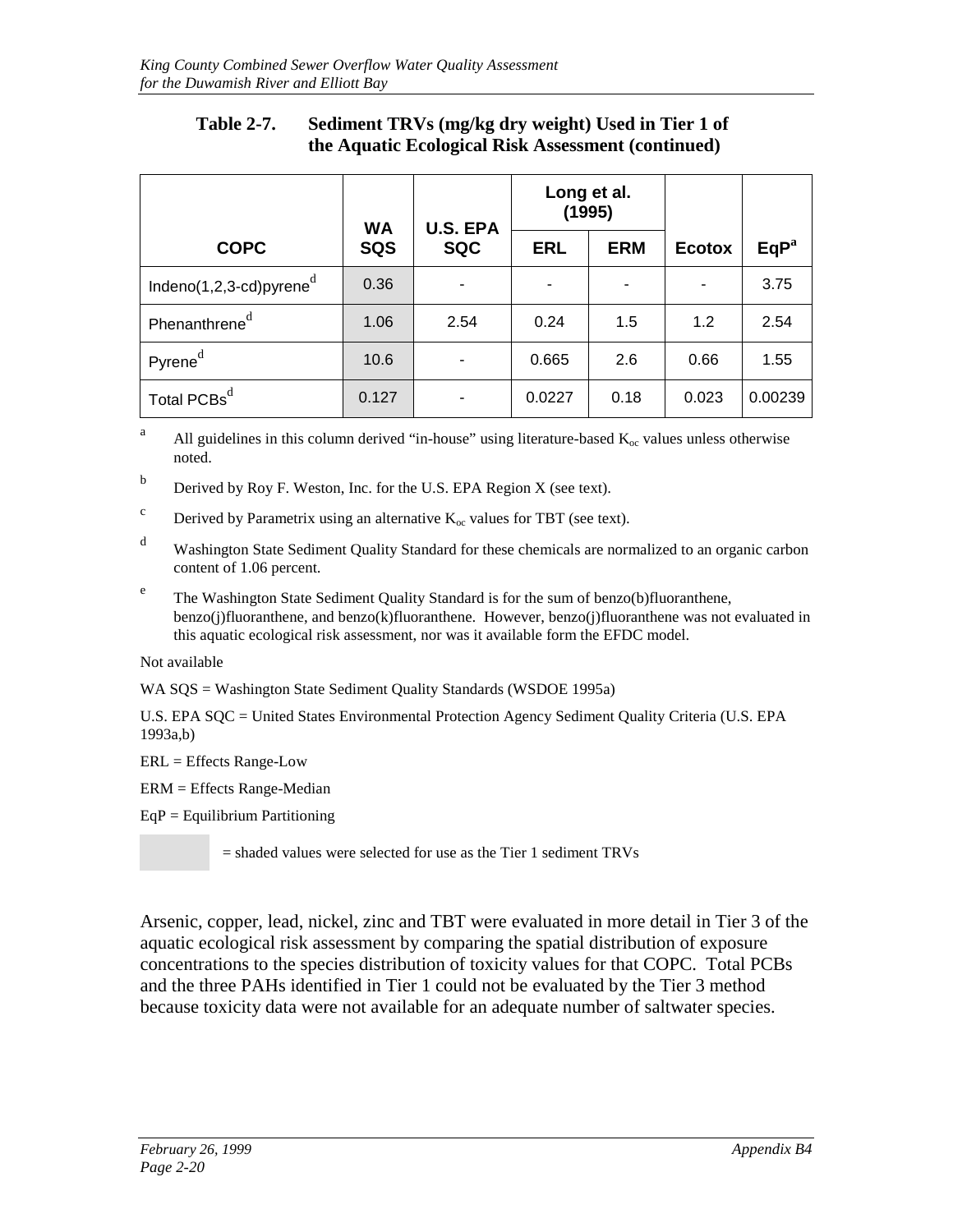In the Tier 3 effects characterization, acute and chronic toxicity values $10$  are identified for multiple aquatic species. Toxicity data that met the Stephan et al. (1985) guidelines for test acceptability<sup>11</sup> were taken from U.S. EPA's ambient water quality criteria documents, U.S. EPA's AQUIRE database, and the scientific literature. For both acute and chronic effects, organism sensitivities to COPCs were expressed at the genus<sup>12</sup> level. This parallels the process used to derive water quality criteria (Stephan et al. 1985). The geometric mean of all appropriate acute toxicity data (e.g.,  $LC_{50}$  values<sup>13</sup>) for a given genus (termed the Genus Mean Acute Value or GMAV) was used for acute effects. Following U.S. EPA guidance, GMAVs (which are based on  $LC_{50}$  values) were divided by two to predict a conservative acute effects threshold. Following the U.S. EPA's approach in developing chronic water quality criteria, most of the chronic toxicity data were estimated from GMAVs using a chemical-specific acute-chronic ratio. For TBT, a combination of measured chronic values and estimated chronic values was used because the ACR did not adequately reflect the chronic toxicity of TBT to certain sensitive species. Chronically sensitive species include larvae of certain bivalves (e.g., *Mercenaria mercenaria, Crassostrea gigas*, and *Ostrea edulis*). No ACRs were available for sensitive bivalves, so the chronic toxicity of TBT to these could be under estimated.

Moving from Tier 1 to Tier 3 in the WERF method involves using more detailed information to move from conservative assumptions to more realistic values without reducing the margin of safety in the risk assessment. For metals, this involved using total recoverable concentrations in Tier 1 and dissolved concentrations in Tier 3. This approach was possible because the Environmental Fluids Dynamic Computer Code (EFDC) water quality model predicted both total recoverable and dissolved metals concentrations. However, the effects concentrations are invariably expressed as the total recoverable metal. Consequently, it was necessary to convert the total recoverable effects concentrations for the Tier 1 metal COPCs (arsenic, copper, lead, nickel and zinc) to dissolved effects concentrations in the Tier 3 analysis. This represents a more realistic representation of the aquatic life risks because the dissolved fraction more closely approximates the bioavailable fraction of metals in the water column (Prothro 1993). We multiplied the total recoverable concentrations by the U.S. EPA-developed metal-specific conversion factors to convert total recoverable effect concentrations to dissolved metal effect concentrations (U.S. EPA 1996). These conversion factors are shown in Table 2-8.

 $\overline{a}$ 

<sup>&</sup>lt;sup>10</sup> These TRVs were selected from tests that were screened for criteria such as an acceptable number of controls, exposure duration and suitable endpoint (Chemical Information Systems, Inc. 1991).

<sup>&</sup>lt;sup>11</sup> Stephan et al. (1985) requires data be available for eight genera representing multiple levels of taxonomy for a criterion to be developed. This approach has been adopted in WERF Methodology (WERF 1996).

<sup>&</sup>lt;sup>12</sup> A genus is a group used in classifying organisms that consists of one or more similarly related species.

<sup>&</sup>lt;sup>13</sup> The LC<sub>50</sub> is the chemical concentration that resulted in the mortality of 50 percent of the organisms in a toxicity experiment.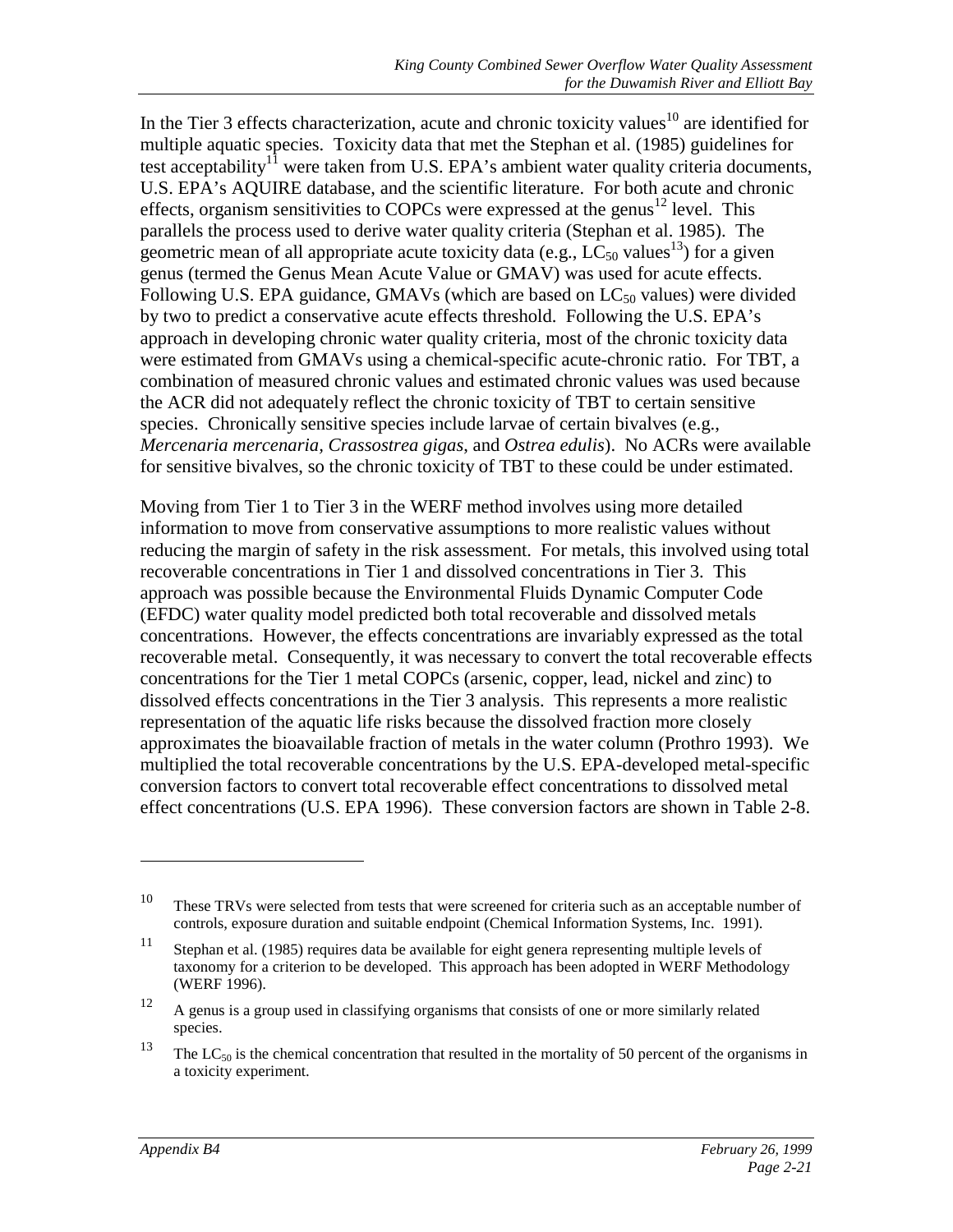<span id="page-35-0"></span>Conversion factors for saltwater have been determined for acute toxicity tests, but not for chronic. We assumed that the marine water chronic conversion factors would be the

| <b>Metal</b> | <b>Conversion Factor</b>  |
|--------------|---------------------------|
| Arsenic      | 1.000                     |
| Copper       | Not Required <sup>a</sup> |
| Lead         | 0.951                     |
| Nickel       | 0.990                     |
| Zinc         | 0.946                     |

**Table 2-8. Saltwater Conversion Factors for Dissolved Metals**

<sup>a</sup> In the Draft Ambient Water Quality Criteria – Saltwater Copper Addendum (U.S. EPA 1995), toxicity values were already expressed as dissolved copper. The total recoverable value was used in Tier 1 (U.S. EPA 1985c), and the dissolved value (U.S. EPA 1995) was used in Tier 3.

same as the acute, based on the observation that the acute and chronic conversion factors for these same metals in freshwater were virtually identical.

The toxicity data identified for each COPC evaluated in Tier 3 are presented in Table 2-9 through Table 2-14. The distributions of available marine toxicity data for each COPC are shown graphically in Figure 2-1 through Figure 2-6. Freshwater toxicity data for salmonids (e.g. salmon and trout) are also noted in Figure 2-1 through Figure 2-6.

| <b>Species</b>           | <b>Common Name</b>    | Genus Mean Acute<br>Value (µg/L) | Reference        |
|--------------------------|-----------------------|----------------------------------|------------------|
| Cancer magister          | Dungeness crab        | 232                              | U.S. EPA (1985a) |
| Acartia clausi           | Copepod               | 508                              | U.S. EPA (1985a) |
| Crassostrea sp.          | Oyster                | 1,564                            | U.S. EPA (1985a) |
| Mysidopsis bahia         | Mysid                 | 1,740                            | U.S. EPA (1985a) |
| <b>Mytilus trossulus</b> | Blue mussel           | >3,000                           | U.S. EPA (1985a) |
| Argopecten irradians     | Bay scallop           | 3,490                            | U.S. EPA (1985a) |
| Ampelisca abdita         | Amphipod              | 8,227                            | U.S. EPA (1985a) |
| Neanthes arenaceodentata | Polychaete            | 10,120                           | U.S. EPA (1985a) |
| Cyprinodon variegatus    | Sheepshead minnow     | 12,700                           | U.S. EPA (1985a) |
| Apeltes quadracus        | Fourspine stickleback | 14,950                           | U.S. EPA (1985a) |

**Table 2-9. Marine Acute Toxicity Values Identified for Arsenic (Dissolved)**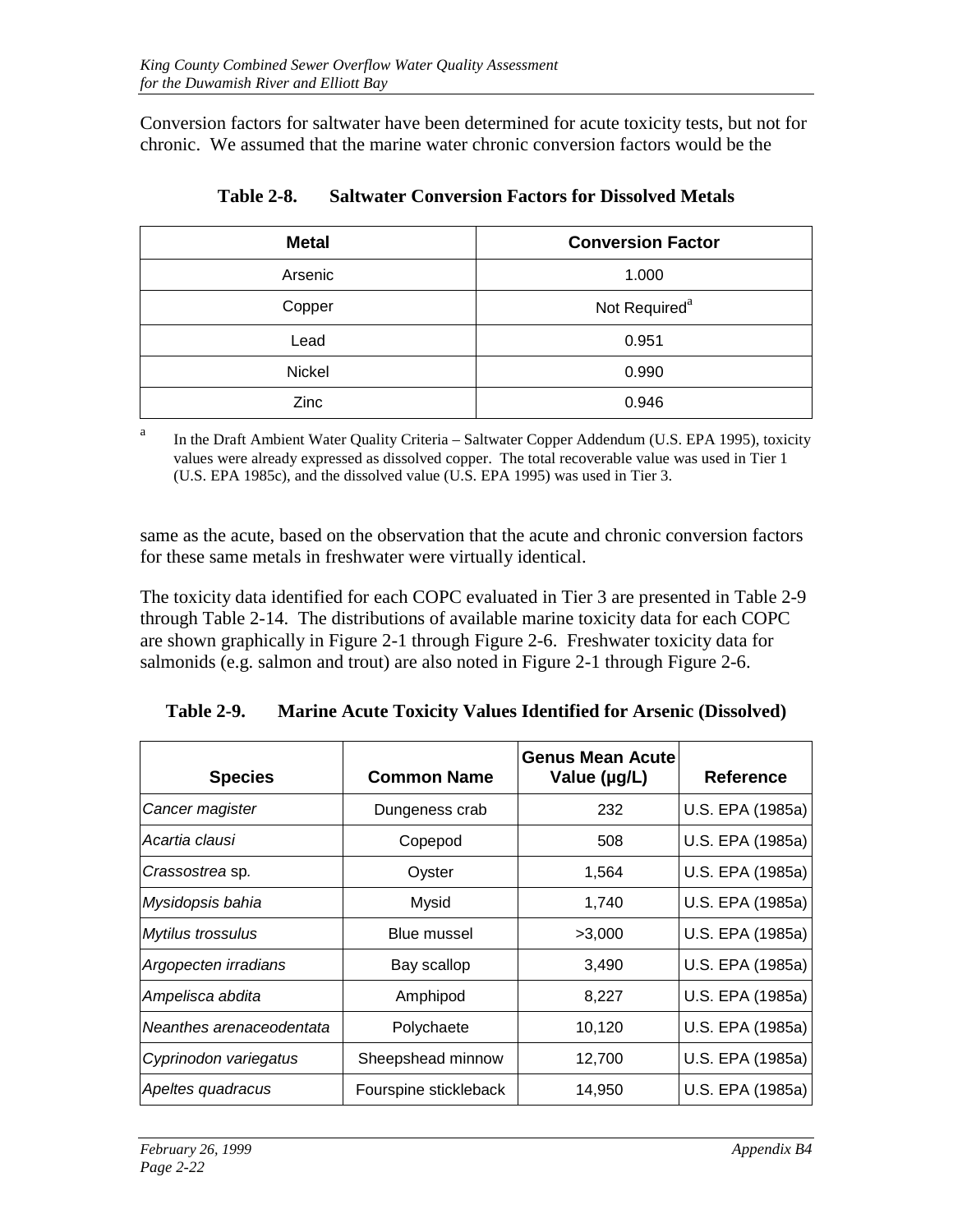| Menidia menidia     | Atlantic silverside | 16.030 | U.S. EPA (1985a)     |
|---------------------|---------------------|--------|----------------------|
| Corophium volutator | Amphipod            | 60,000 | <b>AQUIRE (1998)</b> |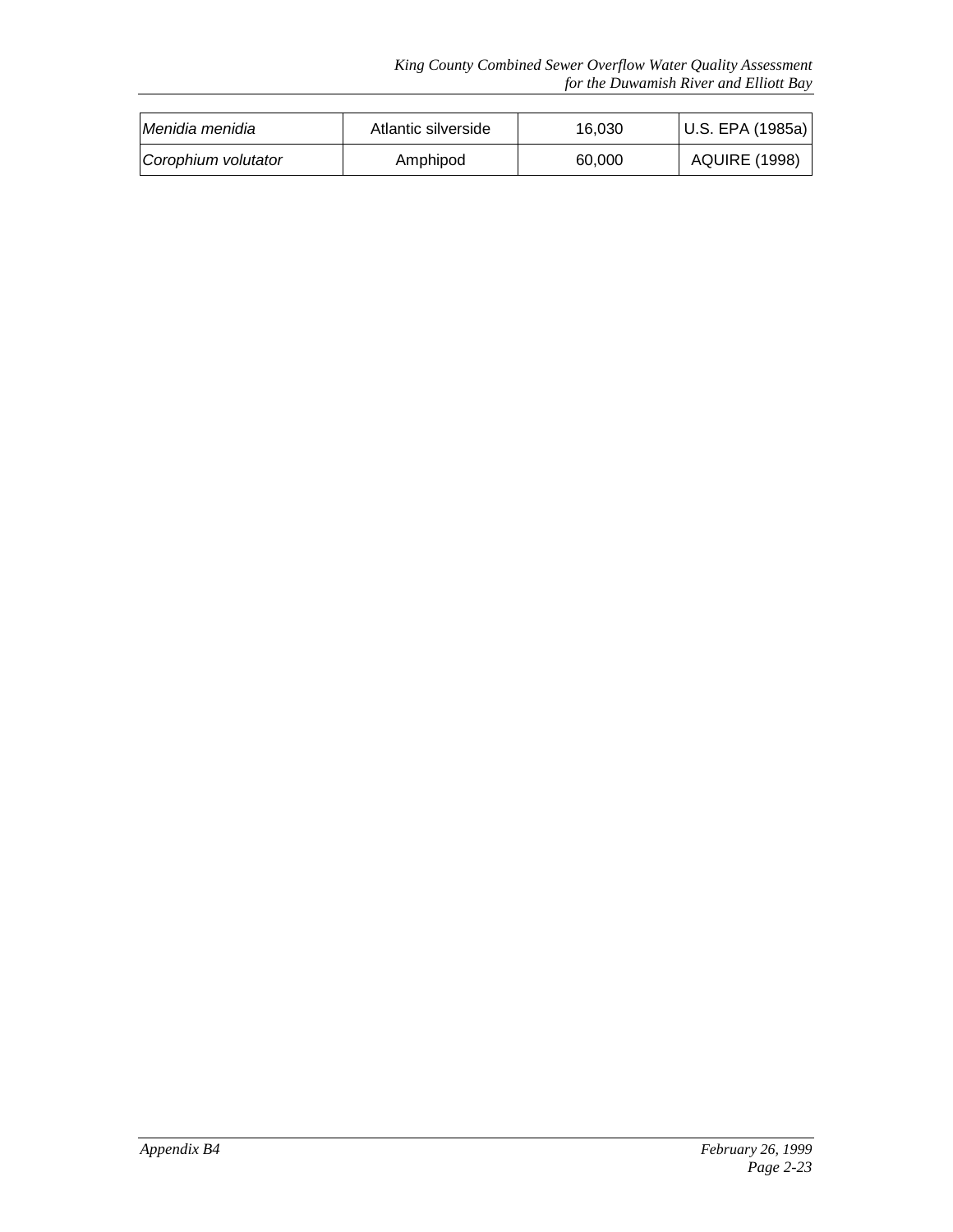### **Figure 2-1. Acute EEC and Marine Toxicity Distributions for Dissolved Arsenic**

\\XIRKLAND\_1\SYS\DATA\Working\1521\55152127\main body of report\JAN99 Versions\February finals--actual documents only NO INSERTS\App B4 Figures.xls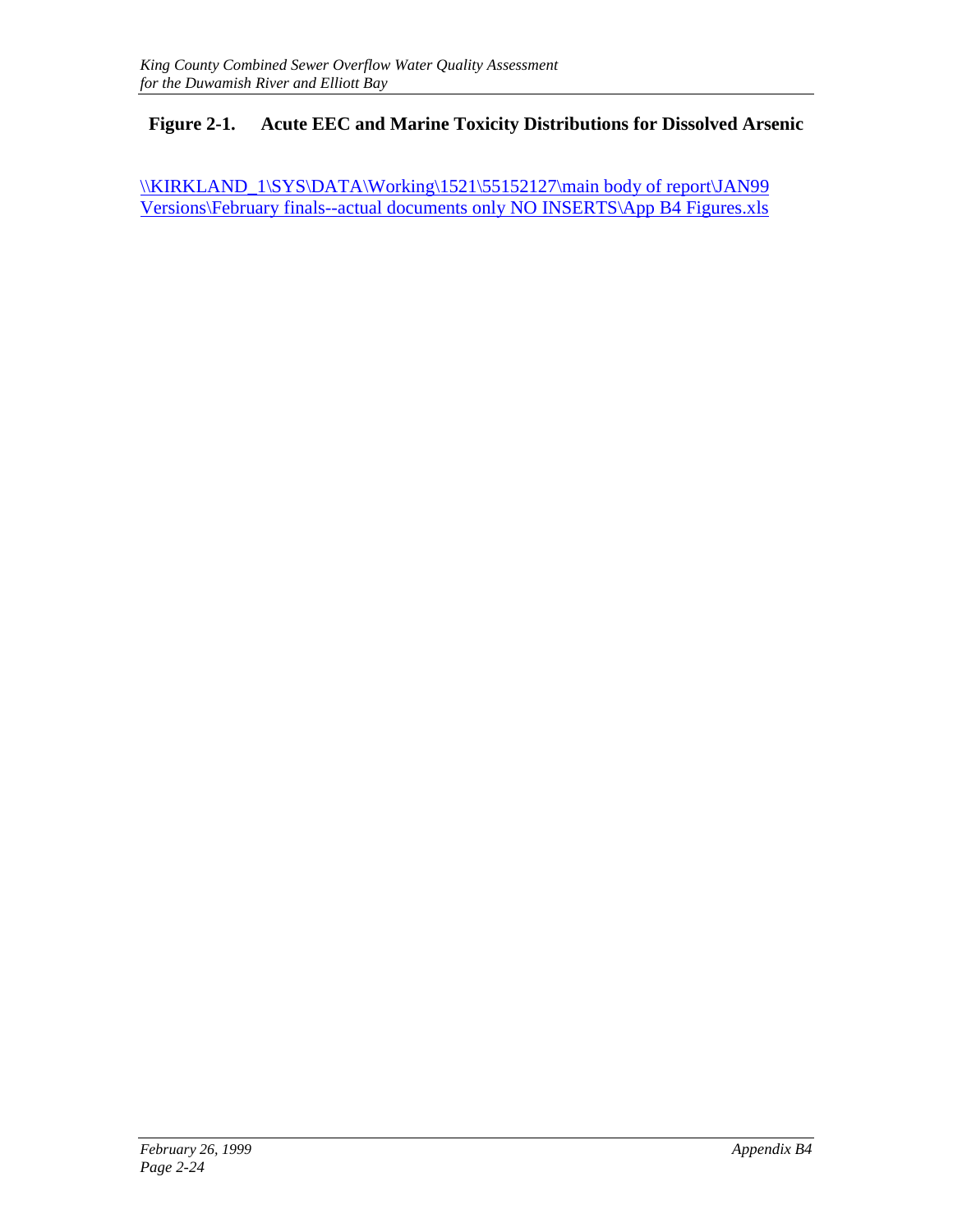| <b>Species</b>                     | <b>Common Name</b>   | <b>Genus Mean</b><br><b>Acute Value</b><br>$(\mu g/L)$ | <b>Estimated</b><br><b>Chronic</b><br>Value <sup>a</sup> (µg/L) | <b>Reference</b> |
|------------------------------------|----------------------|--------------------------------------------------------|-----------------------------------------------------------------|------------------|
| Mytilus trossulus                  | <b>Blue mussel</b>   | 9.63                                                   | 3.08                                                            | U.S. EPA (1995b) |
| Paralichthys dentatus              | Summer flounder      | 11.6                                                   | 3.70                                                            | U.S. EPA (1995b) |
| Mulinia lateralis                  | Coot clam            | 17.7                                                   | 5.66                                                            | U.S. EPA (1995b) |
| Crassostrea sp.                    | Oyster               | 21.4                                                   | 6.84                                                            | U.S. EPA (1995b) |
| Arbacia punctulata                 | Sea urchin           | 21.4                                                   | 6.84                                                            | U.S. EPA (1995b) |
| Mya arenaria                       | Soft-shell clam      | 35.1                                                   | 11.2                                                            | U.S. EPA (1995b) |
| Acartia sp.                        | Copepod              | 36.0                                                   | 11.5                                                            | U.S. EPA (1995b) |
| Cancer magister                    | Dungeness crab       | 44.1                                                   | 14.1                                                            | U.S. EPA (1995b) |
| Haliotis sp.                       | Abalone              | 59.0                                                   | 18.9                                                            | U.S. EPA (1995b) |
| Homarus americanus                 | American lobster     | 62.4                                                   | 19.9                                                            | U.S. EPA (1995b) |
| Pseudopleuronectes<br>americanus   | Winter flounder      | 107                                                    | 34.2                                                            | U.S. EPA (1995b) |
| Phyllodoce maculata                | Polychaete           | 108                                                    | 34.5                                                            | U.S. EPA (1995b) |
| Menidia sp.                        | Silverside           | 116                                                    | 37.2                                                            | U.S. EPA (1995b) |
| Pseudolaptomus<br>coronatus        | Copepod              | 124                                                    | 39.7                                                            | U.S. EPA (1995b) |
| Mysidopsis sp.                     | Mysid                | 136                                                    | 43.3                                                            | U.S. EPA (1995b) |
| <b>Neanthes</b><br>arenaceodentata | Polychaete           | 151                                                    | 48.2                                                            | U.S. EPA (1995b) |
| Tigriopus californica              | Copepod              | 212                                                    | 67.9                                                            | U.S. EPA (1995b) |
| Atherinops affinis                 | <b>Topsmelt</b>      | 219                                                    | 69.9                                                            | U.S. EPA (1995b) |
| Leiostomus xanthurus               | Spot                 | 252                                                    | 80.6                                                            | U.S. EPA (1995b) |
| Nereis sp.                         | Polychaete           | >260                                                   | >83.2                                                           | U.S. EPA (1995b) |
| Cyprinodon variegatus              | Sheepshead<br>minnow | 305                                                    | 97.7                                                            | U.S. EPA (1995b) |
| Trachinotus carolinus              | Florida pompano      | 371                                                    | 118                                                             | U.S. EPA (1995b) |
| Eurytemora affinis                 | Copepod              | 473                                                    | 151                                                             | U.S. EPA (1995b) |
| Carcinus maenus                    | Green crab           | 540                                                    | 173                                                             | U.S. EPA (1995b) |
| Fundulus heteroclitus              | Mummichog            | 1,391                                                  | 445                                                             | U.S. EPA (1995b) |
| Rangia cuneata                     | Common rangia        | 6,925                                                  | 2,215                                                           | U.S. EPA (1995b) |

#### **Table 2-10. Marine Acute and Chronic Toxicity Values Identified for Copper (Dissolved)**

<sup>a</sup> The chronic value was estimated from the genus mean acute value using an acute-chronic ratio of 3.127 (U.S. EPA 1995).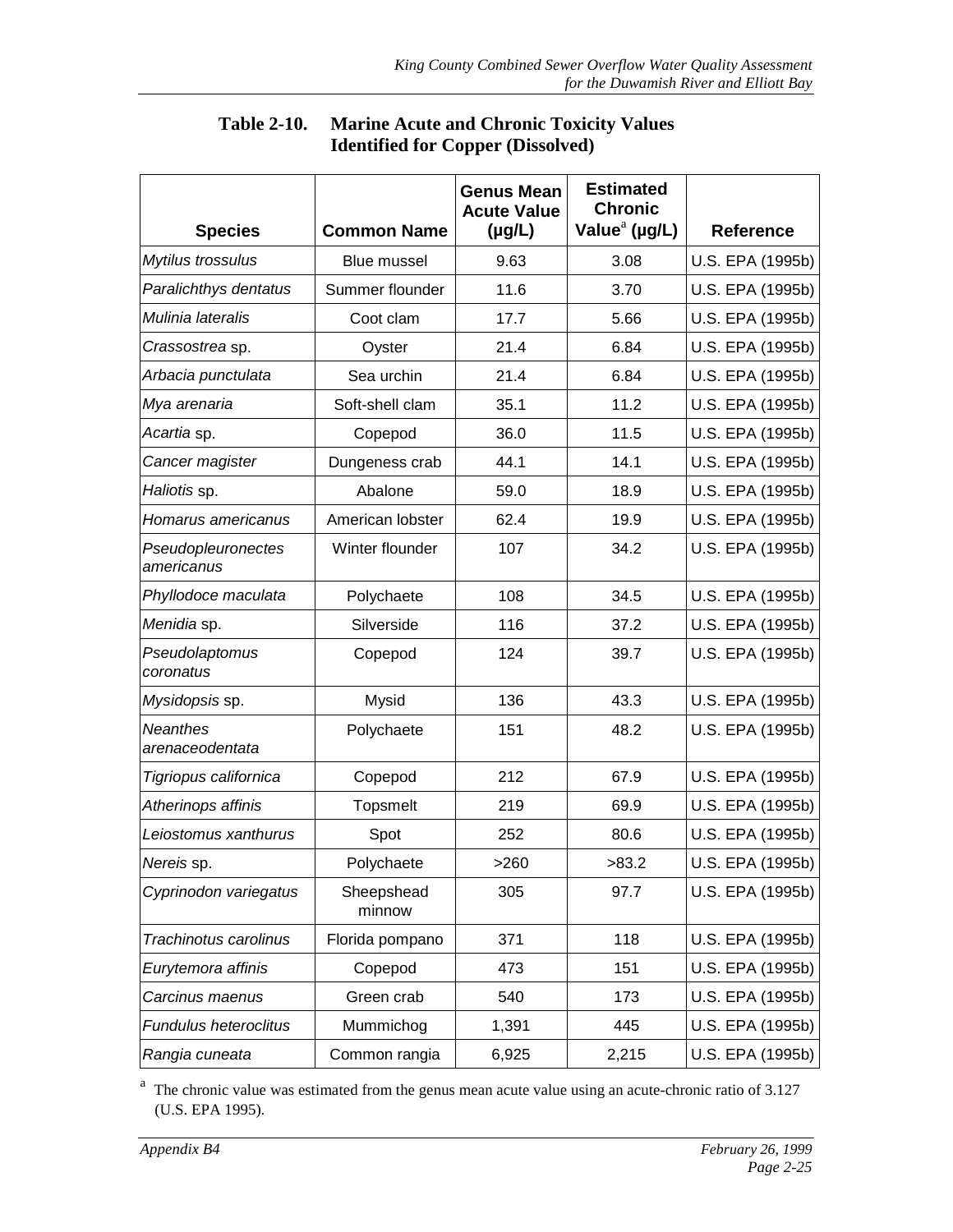#### **Figure 2-2. Acute and Chronic EEC and Marine Toxicity Distributions for Dissolved Copper**

\\XIRKLAND\_1\SYS\DATA\Working\1521\55152127\main body of report\JAN99 Versions\February finals--actual documents only NO INSERTS\App B4 Figures.xls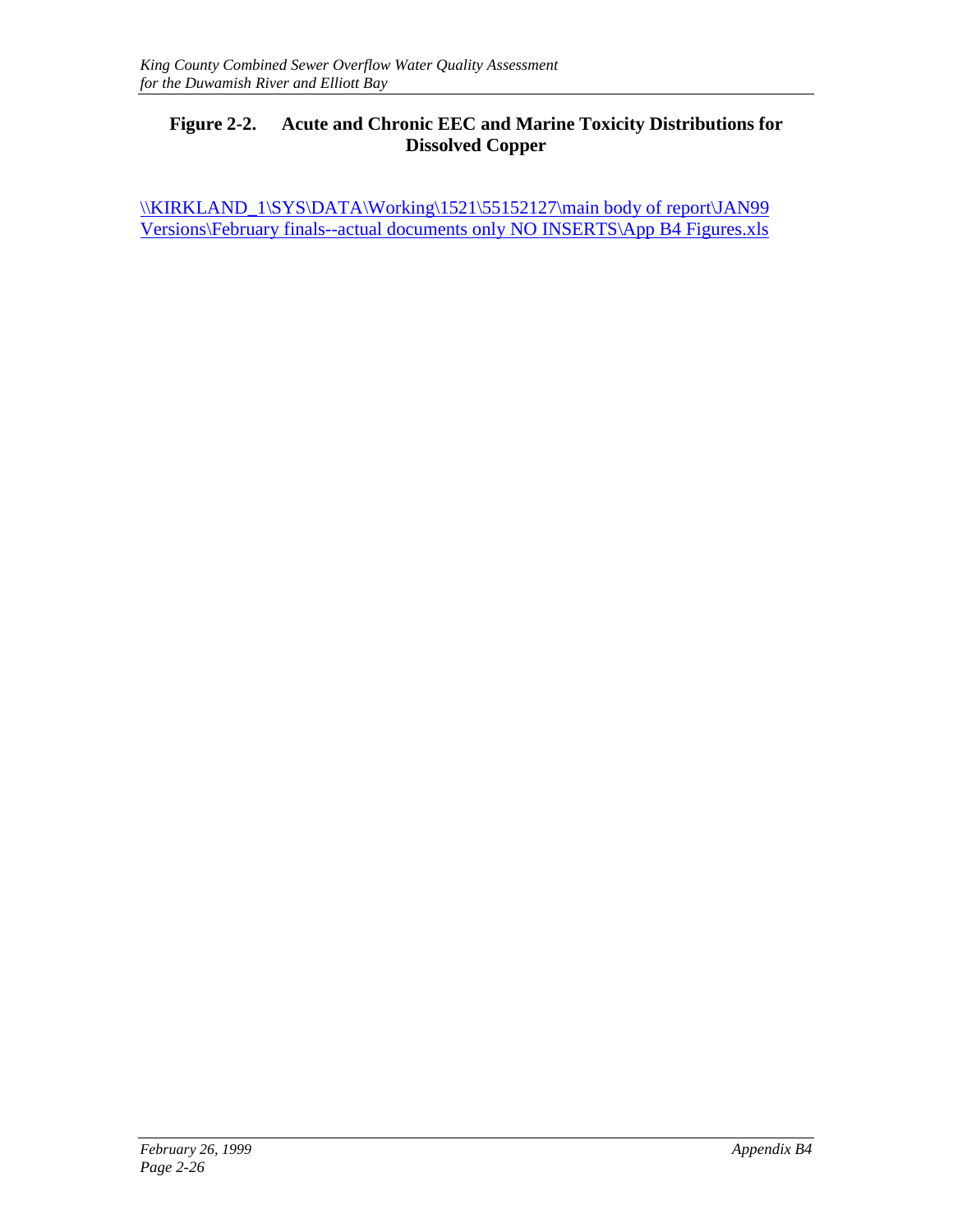| <b>Species</b>               | <b>Common Name</b>   | Genus<br><b>Mean Acute</b><br>Value (µg/L) | <b>Estimated</b><br><b>Chronic</b><br>Value <sup>a</sup> (µg/L) | <b>Reference</b>     |
|------------------------------|----------------------|--------------------------------------------|-----------------------------------------------------------------|----------------------|
| <b>Fundulus heteroclitus</b> | Mummichog            | 300                                        | 5.84                                                            | U.S. EPA (1985e)     |
| Mytilus trossulus            | <b>Blue mussel</b>   | 453                                        | 8.83                                                            | U.S. EPA (1985e)     |
| Ampelisca abdita             | Amphipod             | 520                                        | 10.1                                                            | U.S. EPA (1985e)     |
| Cancer magister              | Dungeness crab       | 547                                        | 10.7                                                            | U.S. EPA (1985e)     |
| Acartia tonsa                | Copepod              | 635                                        | 12.4                                                            | U.S. EPA (1985e)     |
| Mercenaria mercenaria        | Quahog clam          | 742                                        | 14.5                                                            | U.S. EPA (1985e)     |
| Crassostrea gigas            | Pacific oyster       | 1,296                                      | 25.3                                                            | U.S. EPA (1985e)     |
| Capitella capitata           | Polychaete           | 2,853                                      | 56                                                              | <b>AQUIRE (1998)</b> |
| Mysidopsis bahia             | Mysid                | 2,977                                      | 58.0                                                            | U.S. EPA (1985e)     |
| Cyprinodon variegatus        | Sheepshead<br>minnow | 2,986                                      | 58.2                                                            | U.S. EPA (1985e)     |
| Perna viridis                | Mussel               | 4184                                       | 82                                                              | <b>AQUIRE (1998)</b> |
| Spisula solidissima          | Surf clam            | 5,135                                      | 100                                                             | <b>AQUIRE (1998)</b> |
| Menidia sp.                  | Silverside           | 5,329                                      | 104                                                             | U.S. EPA (1985e)     |
| Argopecten irradians         | Bay scallop          | 8,178                                      | 159                                                             | <b>AQUIRE (1998)</b> |
| Mya arenaria                 | Soft-shell clam      | 25,677                                     | 501                                                             | U.S. EPA (1985e)     |
| Paralichthys olivaceus       | Flounder             | 28,530                                     | 556                                                             | <b>AQUIRE (1998)</b> |
| Ophryotrocha diadema         | Polychaete           | 95,100                                     | 1,854                                                           | <b>AQUIRE (1998)</b> |

#### **Table 2-11. Marine Acute and Chronic Toxicity Values Identified for Lead (Dissolved)**

<sup>a</sup> The chronic value was estimated from the genus mean acute value using an acute-chronic ratio of 51.29. (U.S. EPA 1985e)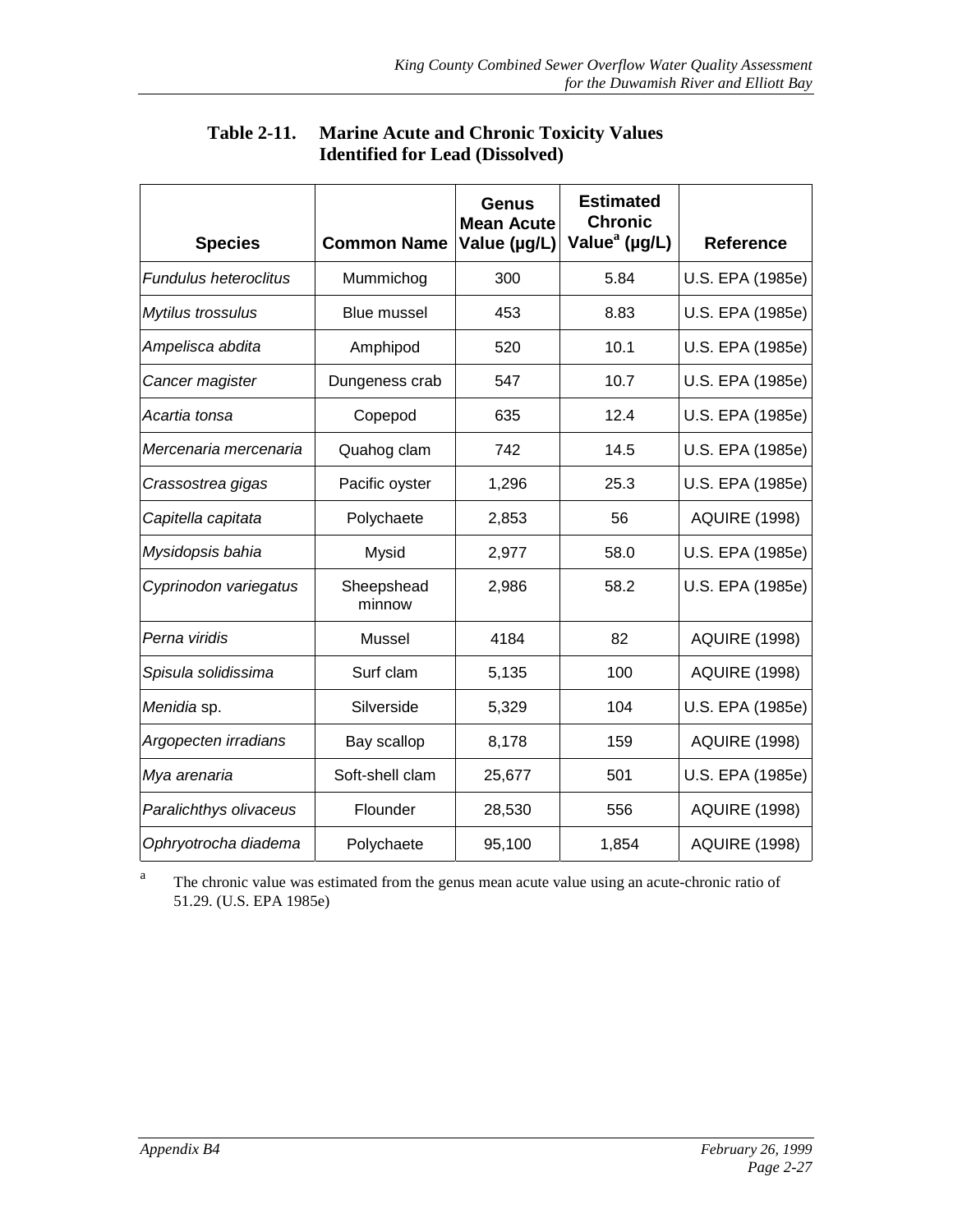#### **Figure 2-3. Acute and Chronic EEC and Marine Toxicity Distributions for Dissolved Lead**

\\XIRKLAND\_1\SYS\DATA\Working\1521\55152127\main body of report\JAN99 Versions\February finals--actual documents only NO INSERTS\App B4 Figures.xls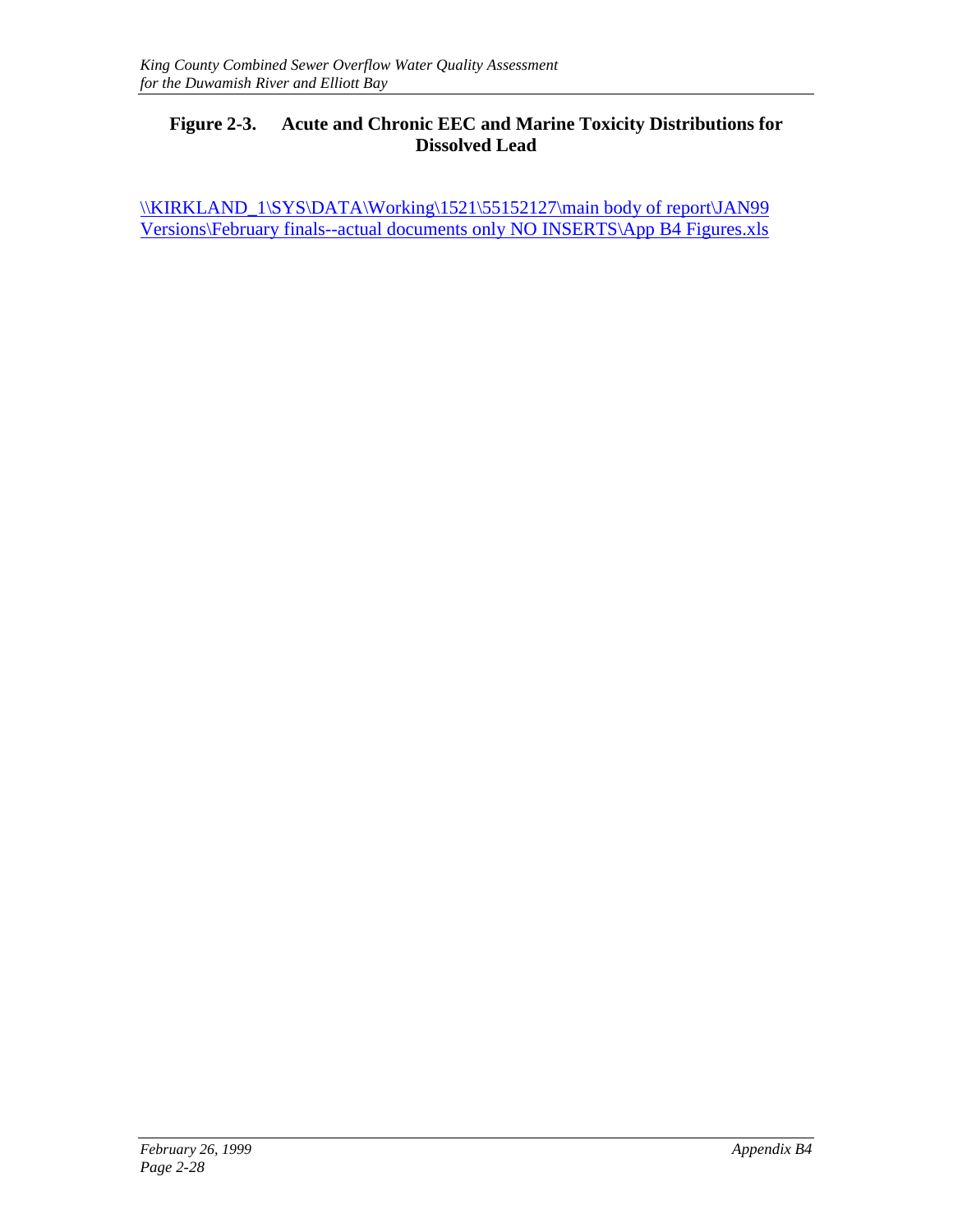| <b>Species</b>        | <b>Common Name</b> | <b>Genus Mean</b><br><b>Acute Value</b><br>$(\mu g/L)$ | <b>Estimated</b><br><b>Chronic</b><br>Value <sup>a</sup> (µg/L) | <b>Reference</b>     |
|-----------------------|--------------------|--------------------------------------------------------|-----------------------------------------------------------------|----------------------|
| Heteromysis formosa   | Mysid              | 150                                                    | 8.35                                                            | U.S. EPA (1986a)     |
| Mercenaria mercenaria | Quahog clam        | 307                                                    | 17.1                                                            | U.S. EPA (1986a)     |
| Mysidopsis sp.        | Mysid              | 562                                                    | 31.2                                                            | U.S. EPA (1986a)     |
| Crassostrea virginica | Eastern oyster     | 1,168                                                  | 64.9                                                            | U.S. EPA (1986a)     |
| Metapenaeus ensis     | Greasyback shrimp  | 1,267                                                  | 70.4                                                            | <b>AQUIRE (1998)</b> |
| Acartia clausi        | Copepod            | 3,431                                                  | 191                                                             | U.S. EPA (1986a)     |
| Nitocra spinipes      | Copepod            | 5,940                                                  | 330                                                             | U.S. EPA (1986a)     |
| Eurytemora affinis    | Copepod            | 11,128                                                 | 619                                                             | U.S. EPA (1986a)     |
| Monhystera disjuncta  | Nematode           | 14,850                                                 | 825                                                             | <b>AQUIRE (1998)</b> |
| Ctenodrilus serratus  | Polychaete         | 16,830                                                 | 936                                                             | U.S. EPA (1986a)     |
| Menidia sp.           | Silverside         | 17,216                                                 | 957                                                             | U.S. EPA (1986a)     |
| Corophium volutator   | Amphipod           | 18,761                                                 | 1,043                                                           | U.S. EPA (1986a)     |
| Morone saxatilis      | Striped bass       | 20,790                                                 | 1,156                                                           | U.S. EPA (1986a)     |
| Neries sp.            | Polychaete         | 34,650                                                 | 1,926                                                           | U.S. EPA (1986a)     |
| Pagurus longicarpus   | Hermit crab        | 46,530                                                 | 2,586                                                           | U.S. EPA (1986a)     |
| Liza vaigiensis       | Square tail mullet | 46,646                                                 | 2,593                                                           | <b>AQUIRE (1998)</b> |
| Capitella capitata    | Polychaete         | 49,500                                                 | 2,752                                                           | U.S. EPA (1986a)     |
| Leiostomus xanthurus  | Spot               | 69,300                                                 | 3,852                                                           | U.S. EPA (1986a)     |
| Nassarius obsoletus   | Mud snail          | 71,280                                                 | 3,962                                                           | U.S. EPA (1986a)     |
| Fundulus heteroclitus | Mummichog          | 148,401                                                | 8,249                                                           | U.S. EPA (1986a)     |
| Asterias forbesii     | Starfish           | 148,500                                                | 8,255                                                           | U.S. EPA (1986a)     |
| Macoma balthica       | Clam               | 291,555                                                | 16,207                                                          | U.S. EPA (1986a)     |
| Mya arenaria          | Soft-shell clam    | 316,800                                                | 17,610                                                          | U.S. EPA (1986a)     |

### **Table 2-12. Marine Acute and Chronic Toxicity Values Identified for Nickel (Dissolved)**

<sup>a</sup> The chronic value was estimated from the genus mean acute value using an acute-chronic ratio of 17.99. (U.S. EPA 1986a)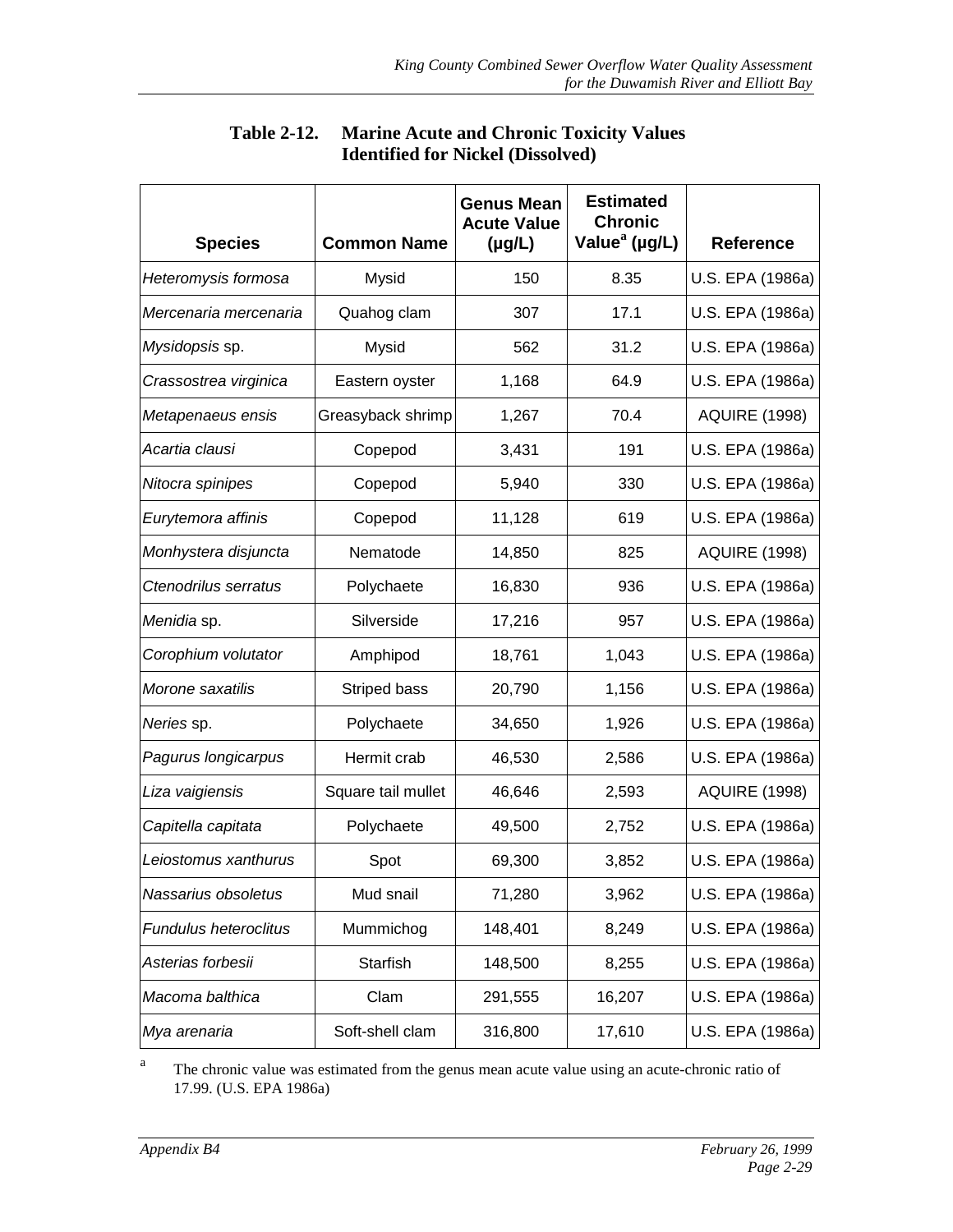#### **Figure 2-4. Acute and Chronic EEC and Marine Toxicity Distributions for Dissolved Nickel**

\\XIRKLAND\_1\SYS\DATA\Working\1521\55152127\main body of report\JAN99 Versions\February finals--actual documents only NO INSERTS\App B4 Figures.xls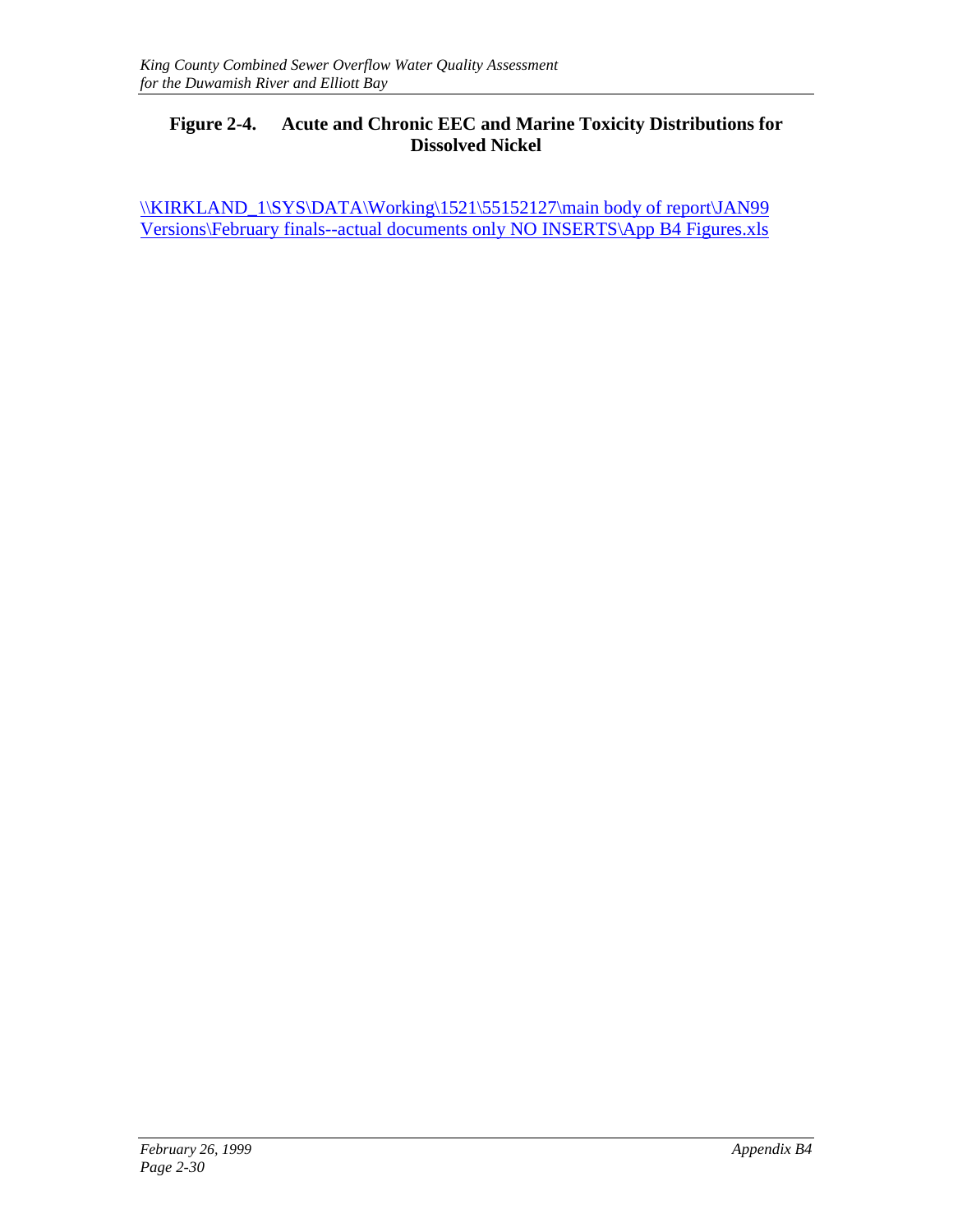| <b>Species</b>                | <b>Common name</b> | <b>Genus Mean</b><br><b>Acute Value</b><br>$(\mu g/L)$ | <b>Reference</b>                |
|-------------------------------|--------------------|--------------------------------------------------------|---------------------------------|
| Scorpaenichthys marmoratus    | Cabezon            | 181                                                    | U.S. EPA (1987a)                |
| Mercenaria mercenaria         |                    |                                                        |                                 |
|                               | Quahog clam        | 184                                                    | U.S. EPA (1987a)                |
| Crassostrea sp.               | Oyster             | 234                                                    | U.S. EPA (1987a)                |
| Homarus americanus            | American lobster   | 360                                                    | U.S. EPA (1987a)                |
| Pagurus longicarpus           | Hermit crab        | 378                                                    | U.S. EPA (1987a)                |
| Morone saxatilis              | Striped bass       | 407                                                    | U.S. EPA (1987a)                |
| Mysidopsis sp.                | Mysid              | 454                                                    | U.S. EPA (1987a); AQUIRE (1998) |
| Cancer magister               | Dungeness crab     | 554                                                    | U.S. EPA (1987a)                |
| Acartia sp.                   | Copepod            | 630                                                    | U.S. EPA (1987a)                |
| Carcinus maenus               | Green crab         | 946                                                    | U.S. EPA (1987a)                |
| Nitocra spinipes              | Copepod            | 1,050                                                  | U.S. EPA (1987a); AQUIRE (1998) |
| Neanthes arenaceodentata      | Polychaete         | 1,204                                                  | U.S. EPA (1987a)                |
| Ophryotrocha diadema          | Polychaete         | 1,324                                                  | U.S. EPA (1987a)                |
| Monhystera disjuncta          | Nematode           | 1,797                                                  | <b>AQUIRE (1998)</b>            |
| Loligo opalescens             | Squid              | 1,816                                                  | U.S. EPA (1987a)                |
| Allorchestes compressa        | Amphipod           | 1,892                                                  | <b>AQUIRE (1998)</b>            |
| Capitella capitata            | Polychaete         | 2,327                                                  | U.S. EPA (1987a); AQUIRE (1998) |
| Spisula solidissima           | Surf clam          | 2,791                                                  | <b>AQUIRE (1998)</b>            |
| Mytilus trossulus             | <b>Blue mussel</b> | 3,722                                                  | U.S. EPA (1987a)                |
| Eurytemora affinis            | Copepod            | 3,854                                                  | U.S. EPA (1987a)                |
| Menidia sp.                   | Silverside         | 4,271                                                  | U.S. EPA (1987a)                |
| Corophium volutator           | Amphipod           | 4,430                                                  | U.S. EPA (1987a)                |
| Mya arenaria                  | Soft-shell clam    | 5,986                                                  | U.S. EPA (1987a)                |
| Ctenodrilus sp.               | Polychaete         | 6,717                                                  | U.S. EPA (1987a)                |
| Pseudopleuronectes americanus | Winter flounder    | 8,956                                                  | U.S. EPA (1987a)                |
| Nereis sp.                    | Polychaete         | 9,649                                                  | U.S. EPA (1987a); AQUIRE (1998) |
| Palaemonetes pugio            | Grass shrimp       | 10,690                                                 | <b>AQUIRE (1998)</b>            |
| <b>Fundulus heteroclitus</b>  | Mummichog          | 34,652                                                 | U.S. EPA (1987a)                |
| Leiostomus xanthurus          | Spot               | 35,948                                                 | U.S. EPA (1987a)                |
| Asterias forbesii             | Starfish           | 36,894                                                 | U.S. EPA (1987a)                |
| Nassarius obsoletus           | Mud snail          | 47,300                                                 | U.S. EPA (1987a)                |
| Macoma balthica               | Clam               | 303,098                                                | U.S. EPA (1987a)                |

### **Table 2-13. Marine Acute Toxicity Values Identified for Zinc (Dissolved)**

<sup>a</sup> The chronic value was estimated from the genus mean acute value using an acute-chronic ratio of 2.208. (U.S. EPA 1987a)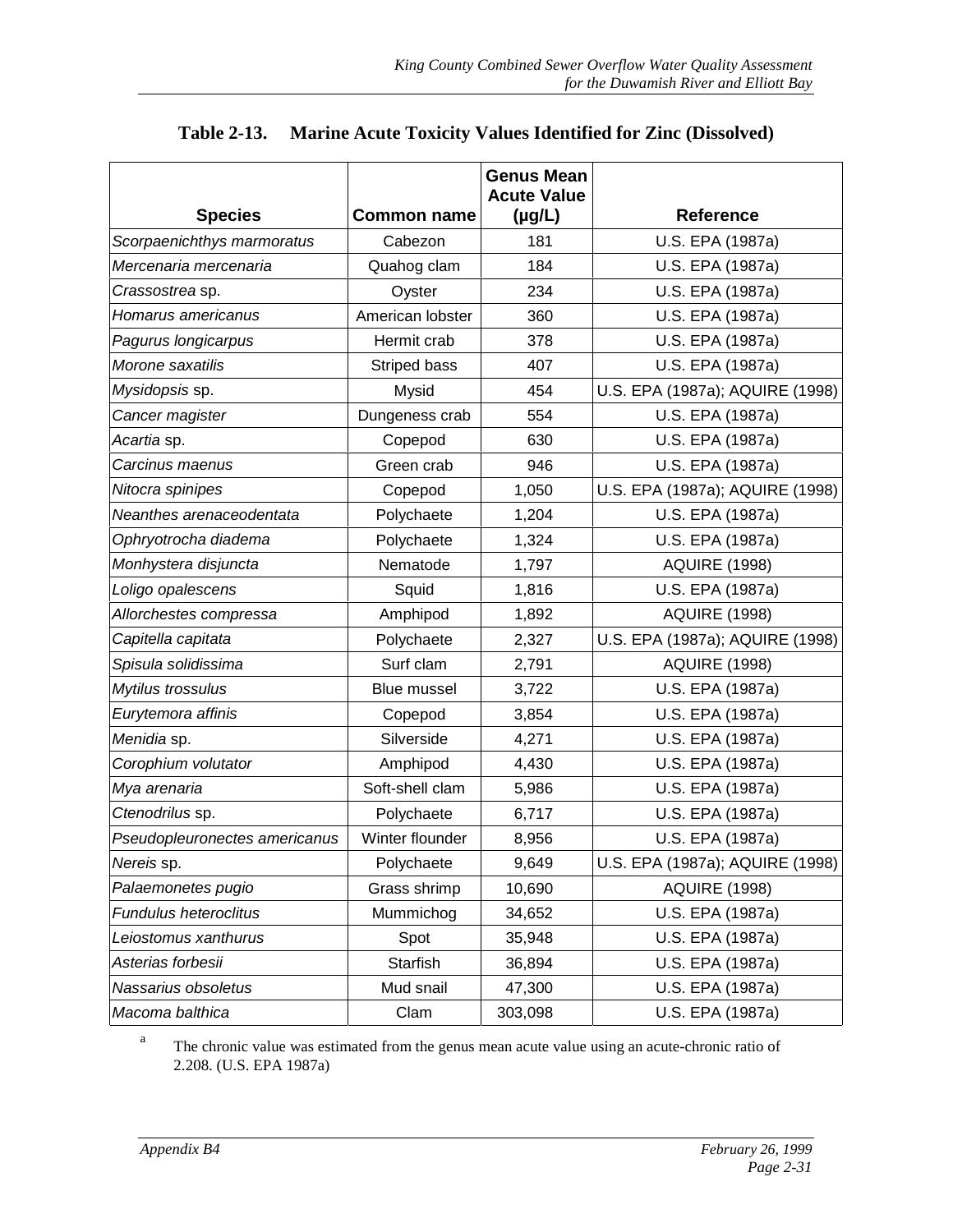#### **Figure 2-5. Acute and Chronic EEC and Marine Toxicity Distributions for Dissolved Zinc**

\\XIRKLAND\_1\SYS\DATA\Working\1521\55152127\main body of report\JAN99 Versions\February finals--actual documents only NO INSERTS\App B4 Figures.xls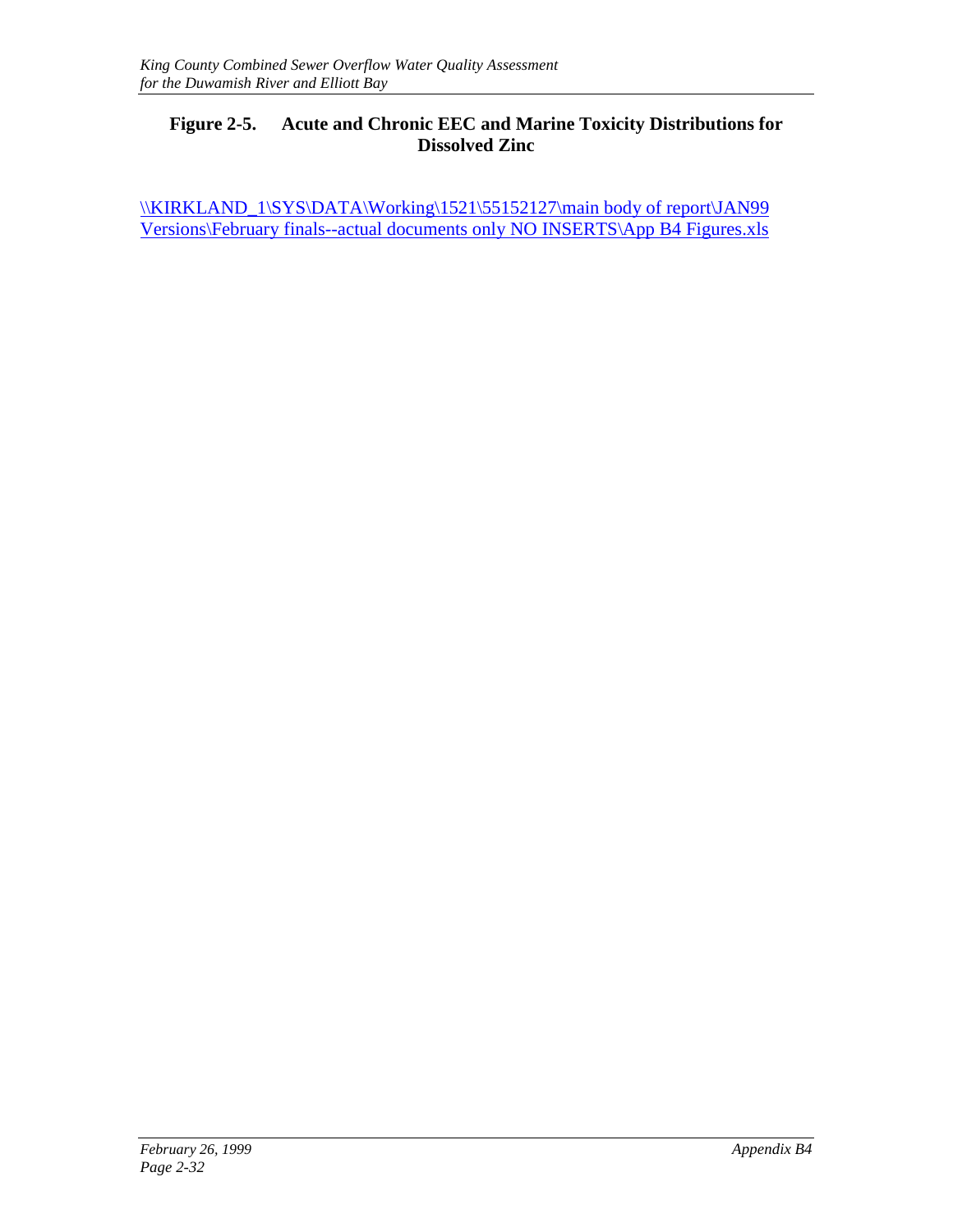| <b>Species</b>           | <b>Common Name</b> | <b>Genus</b><br><b>Mean Acute</b><br>Value (µg/L) | <b>Estimated</b><br><b>Chronic</b><br>Value <sup>a</sup> (µg/L) | <b>Reference</b>                      |
|--------------------------|--------------------|---------------------------------------------------|-----------------------------------------------------------------|---------------------------------------|
| Mercenaria mercenaria    | Quahog clam        | $\overline{b}$                                    | $0.010$ <sup>c</sup>                                            | U.S. EPA (1997)                       |
| Crassostrea gigas        | Oyster             | $\overline{b}$                                    | $0.014$ <sup>c</sup>                                            | U.S. EPA (1997)                       |
| Acartia tonsa            | Copepod            | $\frac{1}{\sqrt{b}}$                              | $0.016$ <sup>c</sup>                                            | U.S. EPA (1997)                       |
| Nucella lapillus         | Snail              | $\overline{b}$                                    | $0.016$ <sup>c</sup>                                            | Harding et al. (1995)                 |
| Ostrea edulis            | European oyster    | $\overline{b}$                                    | $0.020$ <sup>c</sup>                                            | U.S. EPA (1997)                       |
| Dendraster sp.           | Sand dollar        | 0.465                                             | 0.0317                                                          | Parametrix (1995)                     |
| Acanthomysis sculpta     | Mysid              | 0.506                                             | 0.0345                                                          | U.S. EPA (1997)                       |
| Metamysidopsis elongata  | Mysid              | 0.973                                             | 0.0662                                                          | U.S. EPA (1997)                       |
| Gammarus sp.             | Amphipod           | 1.30                                              | 0.0885                                                          | U.S. EPA (1997)                       |
| Mytilus sp.              | Bay oyster         | 1.43                                              | 0.0977                                                          | U.S. EPA (1997);<br>Battelle (1990)   |
| Oncorhynchus tshawytscha | chinook salmon     | 1.46                                              | 0.0994                                                          | U.S. EPA (1997)                       |
| Mysidopsis bahia         | Mysid              | 1.69                                              | 0.115                                                           | U.S. EPA (1997)                       |
| Homarus americanus       | American lobster   | 1.75                                              | 0.119                                                           | U.S. EPA (1997)                       |
| Eohaustorius estuarius   | Amphipod           | 1.79                                              | 0.122                                                           | Meador et al.(1993);<br>Meador (1993) |
| Nitocra spinipes         | Copepod            | 1.91                                              | 0.130                                                           | U.S. EPA (1997)                       |
| Eurytemora affinis       | Copepod            | 1.97                                              | 0.134                                                           | U.S. EPA (1997)                       |
| Arenicola cristata       | Lugworm            | 5.03                                              | 0.342                                                           | U.S. EPA (1997)                       |
| Menidia sp.              | Silverside         | 5.17                                              | 0.352                                                           | U.S. EPA (1997)                       |
| Brevoortia tyrannus      | Atlantic menhaden  | 5.20                                              | 0.354                                                           | U.S. EPA (1997)                       |
| Neanthes arenaceodentata | Polychaete         | 6.81                                              | 0.464                                                           | U.S. EPA (1997)                       |
| Cyprinodon variegatus    | Sheepshead minnow  | 9.04                                              | 0.615                                                           | U.S. EPA (1997)                       |
| Carcinus maenas          | Shore crab         | 9.73                                              | 0.662                                                           | U.S. EPA (1997)                       |
| Branchiostoma caribaeum  | Amphioxis          | 10.0                                              | 0.681                                                           | U.S. EPA (1997)                       |
| Palaemonetes pugio       | Grass shrimp       | 11.2                                              | 0.765                                                           | Khan et al. (1993)                    |
| Orchestia traskiana      | Amphipod           | 14.6                                              | 0.994                                                           | U.S. EPA (1997)                       |
| Fundulus heteroclitus    | Mummichog          | 21.2                                              | 1.45                                                            | U.S. EPA (1997)                       |
| Rhithropanopeus harrisii | Mud crab           | 34.9                                              | 2.38                                                            | U.S. EPA (1997)                       |
| Rhepoxynius abronius     | Amphipod           | 47.7                                              | 3.25                                                            | Meador et al.(1993)                   |
| Hemigrapsus nudus        | Shore crab         | 83.3                                              | 5.67                                                            | U.S. EPA (1997)                       |

#### **Table 2-14. Marine Acute and Chronic Toxicity Values Identified for TBT**

<sup>a</sup> Unless otherwise noted, the chronic value was estimated from the genus mean acute value using an acute-chronic ratio of 14.69. (U.S. EPA 1997)

b Not needed as actual chronic values were available and no exceedances of TBT acute criteria were observed.

<sup>c</sup> This value is a measured chronic value (i.e., it was not estimated using an acute-chronic ratio).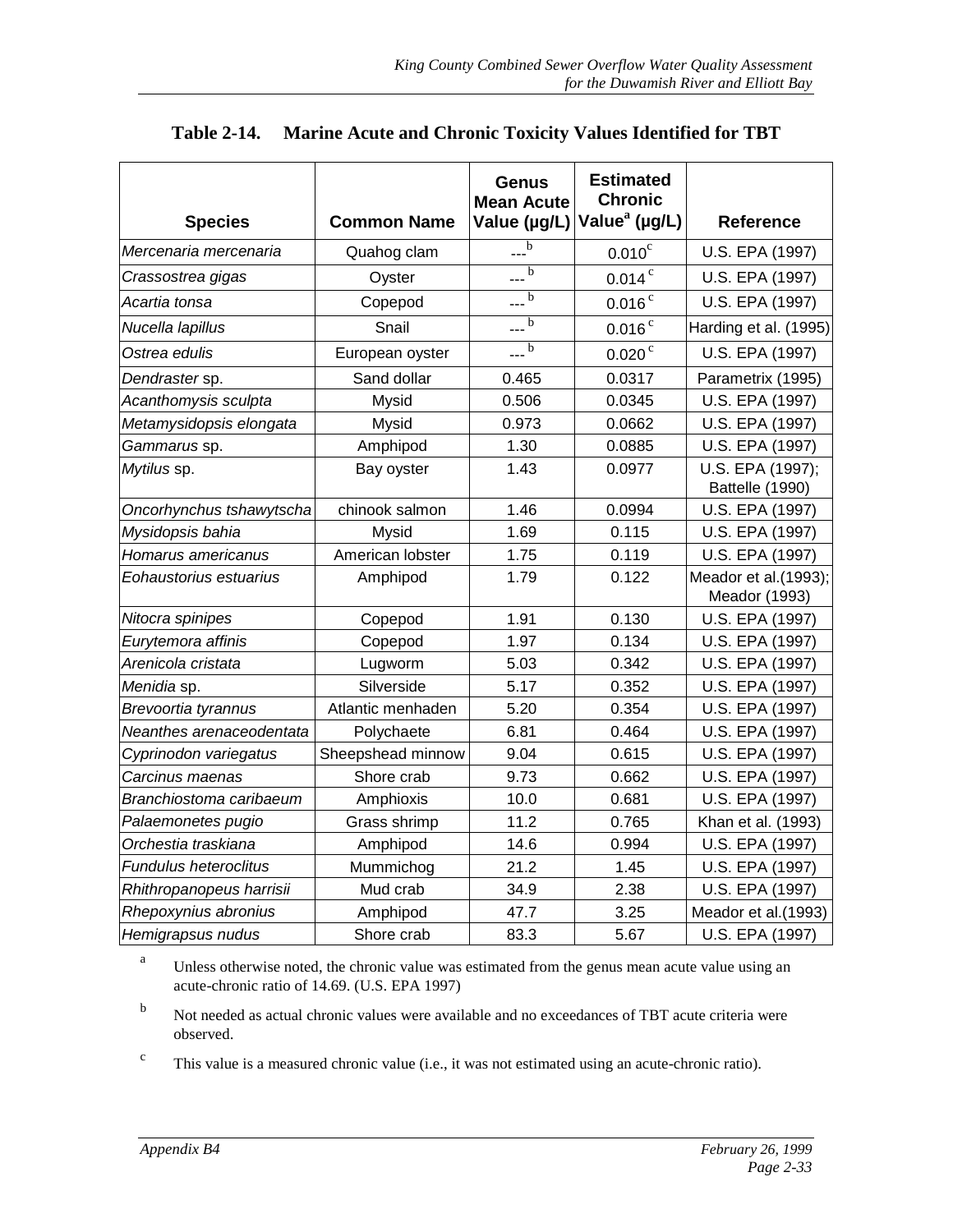#### **Figure 2-6. Chronic EEC and Marine Toxicity Distributions for TBT**

\\XIRKLAND\_1\SYS\DATA\Working\1521\55152127\main body of report\JAN99 Versions\February finals--actual documents only NO INSERTS\App B4 Figures.xls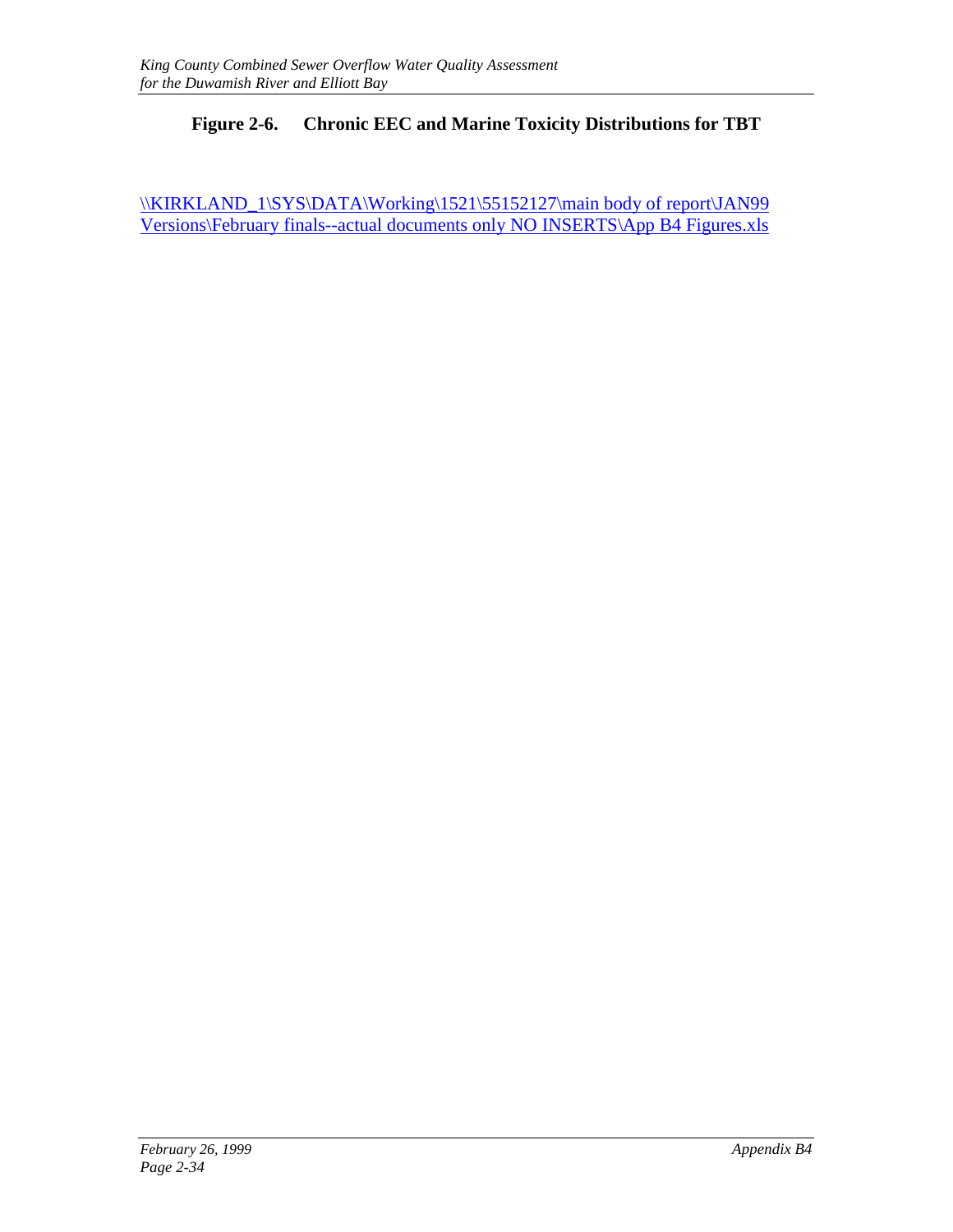To probabilistically estimate these risks requires fitting a probability distribution to the toxicity data for each chemical. This probability distribution is a mathematical model that describes the inter-genera variability in toxicity across all aquatic species. Research has indicated that the logistic regression model is one of the most appropriate distributions for these types of data (Aldenberg and Slob 1993, WERF 1996) and this model was used to fit the toxicity data.

The distributions of toxicity data for each chemical are shown in Figure 2-1 through Figure 2-6. Figure 2-1 through Figure 2-6 may be interpreted as showing the percent of aquatic species that are effected for any particular chemical concentration. For example, Figure 2-1 shows that at 1,000  $\mu$ g/L arsenic, about 35 percent of marine species are predicted to be acutely effected.

# **2.3 Physical Stressor Effect Thresholds**

Physical stressors evaluated for risks to aquatic life included sediment effects (TSS, sedimentation, and scouring), salinity effects, dissolved oxygen (DO), pH, temperature, and displacement caused by increases in water velocity.

# **2.3.1 Sediment Effects**

Several studies were reviewed to determine total suspended solids (TSS) and sedimentation effects on fish and invertebrate communities and individual species. Each study was evaluated for appropriateness and quality for all data. For example, data were rejected for inadequate documentation of the health of control specimens. Studies passing this data review were used to derive effects criteria for TSS and sedimentation (see Issue Paper No. 5 - *Physical Stressors* in Appendix C for further details). Based on the distribution of sensitivities to sedimentation rates and TSS, the lowest TSS concentrations or sedimentation rates expected to protect 95, 90, 85, and 75 percent of the exposed aquatic species were calculated. In order to overcome differences in test durations, a stress index (Newcombe and MacDonald 1991) was created using the following formula:

Stress Index = ln[Test Duration (Hours) x Acute Toxicity  $(mg/L)$ ]

The data used to calculate the acute (mortality) and chronic (reduced growth) TSS stress indices are presented in Table 2-15 and Table 2-16. The resulting stress indices protecting different percentages of exposed species are presented in Table 2-17. Similarly, sedimentation rates that are protective of the stated percentages of benthic species are presented in Table 2-18.

The effect of scouring (loss of sediment by erosion) was determined to be the loss of species associated with specific layers of sediment (see Issue Paper No. 5, Appendix C). For example, an increase of velocity resulting from a CSO discharge that removed one centimeter of sediment would remove all the animals associated with that one centimeter layer. This would represent a loss to the benthic community of the roles provided by these animals. To identify which species these could be, we evaluated the depth of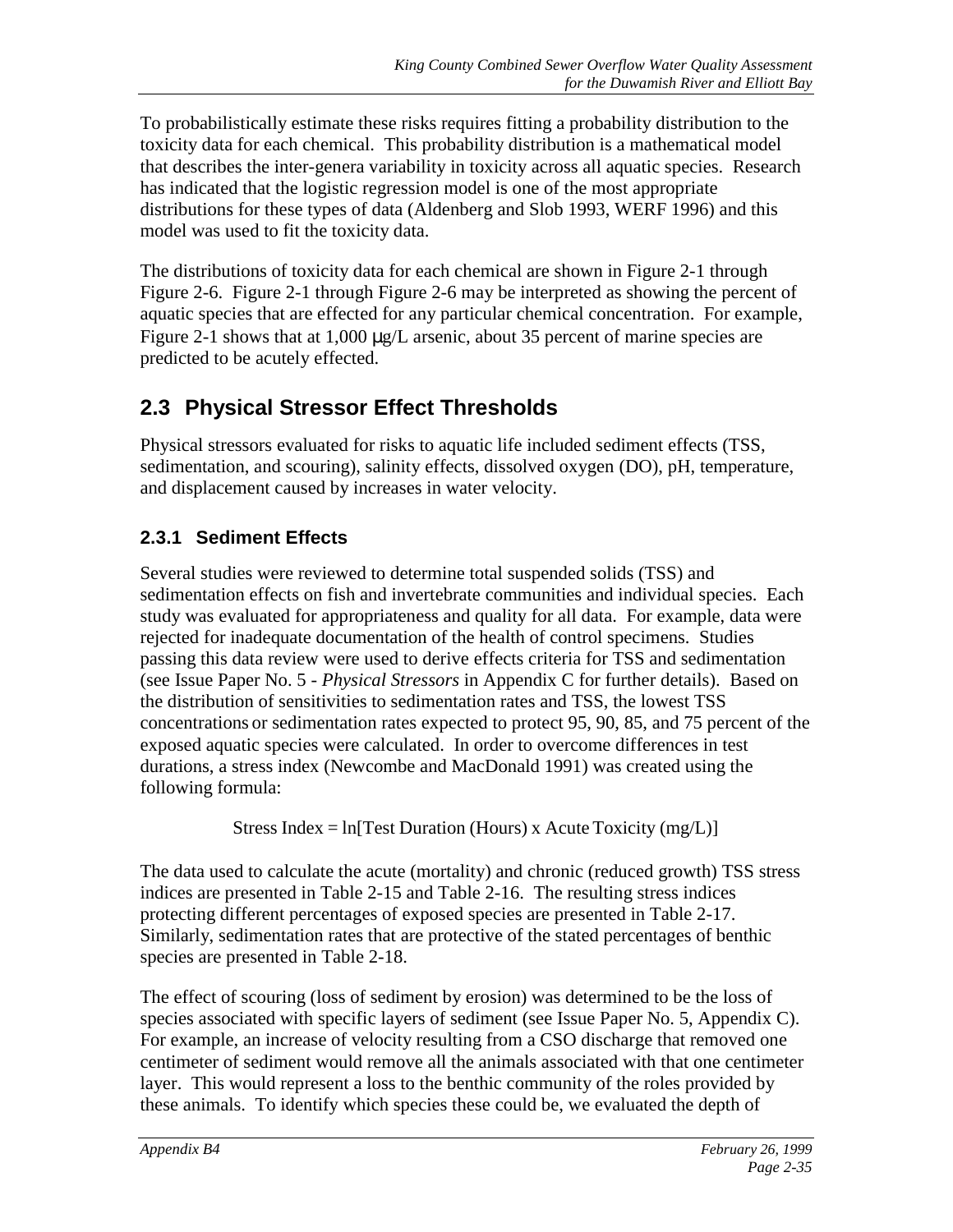sediment exploited by commonly encountered Duwamish River benthic species. A review of the benthic community assessment conducted at the Duwamish/Diagonal CSO/storm drain and Kellogg Island (Section 7) indicated that the species identified in Table 2-19 could be at risk from scouring.

| Rank           | <b>Stress</b><br><b>Index</b> | <b>Test</b><br><b>Duration</b><br>(hours) | <b>Acute</b><br><b>Toxicity</b><br>(mg/L) | <b>Species Tested</b>                     |
|----------------|-------------------------------|-------------------------------------------|-------------------------------------------|-------------------------------------------|
| $\mathbf{1}$   | 8.3                           | $\overline{4}$                            | 1,000                                     | Algae (Chlorella sp.)                     |
| $\overline{2}$ | 8.3                           | $\overline{\mathbf{4}}$                   | 1,000                                     | Algae (Monochrysis lutheri.)              |
| 3              | 9.2                           | 96                                        | 100                                       | American shad (Alosa sapidissima)         |
| 4              | 9.5                           | 24                                        | 570                                       | Atlantic silverside (Menidia menidia)     |
| 5              | 9.6                           | 20                                        | 750                                       | White perch (Morone americana)            |
| 6              | 9.9                           | 24                                        | 800                                       | Menhaden (Brevoortia tyrannus)            |
| $\overline{7}$ | 9.9                           | 24                                        | 800                                       | Bluefish (Pomatomus saltatrix)            |
| 8              | 10.4                          | 48                                        | 670                                       | Spot (Leiostomus xanthurus)               |
| 9              | 10.5                          | 72                                        | 500                                       | Striped bass (Morone saxatilis)           |
| 10             | 10.8                          | 96                                        | 488                                       | chinook salmon (Oncorhynchus tshawytscha) |
| 11             | 10.8                          | 96                                        | 500                                       | Yellow perch (Perca flavescens)           |
| 12             | 10.8                          | 96                                        | 509                                       | coho salmon (Oncorhynchus kisutch)        |
| 13             | 10.9                          | 24                                        | 2,310                                     | Bay anchovy (Anchoa mitchilli)            |
| 14             | 11.1                          | 6                                         | 11,100                                    | Pacific oyster (Crassostrea gigas)        |
| 15             | 11.5                          | 96                                        | 1,047                                     | Chum salmon (Oncorhynchus keta)           |
| 16             | 12.0                          | 24                                        | 6,800                                     | Bluefish (Pomatomus saltatrix)            |
| 17             | 12.5                          | 24                                        | 11,400                                    | Croaker (Micropogon undulatus)            |
| 18             | 13.3                          | 24                                        | 23,770                                    | Striped killifish (Fundulus majalis)      |
| 19             | 13.3                          | 24                                        | 24,470                                    | Mummichog (Fundulus heteroclitus)         |

#### **Table 2-15. Acute Data Used to Calculate Effects Threshold for TSS, Sorted by Stress Index**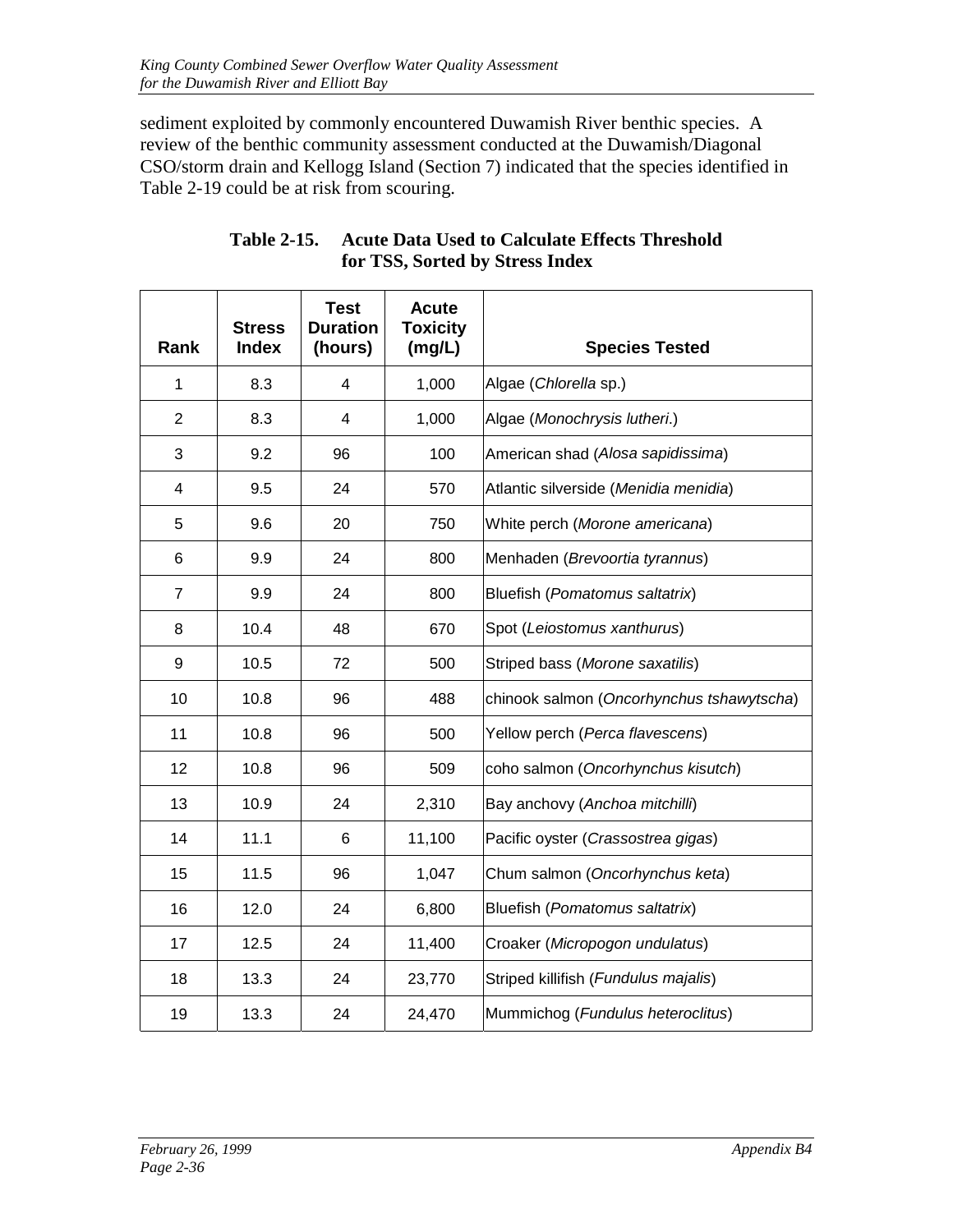| <b>Rank</b> | <b>Stress</b><br><b>Index</b> | Test<br><b>Duration</b> | <b>Chronic Toxicity</b><br><b>NOEC or LOEC</b><br>(mg/L) | <b>Species Tested</b>                 |
|-------------|-------------------------------|-------------------------|----------------------------------------------------------|---------------------------------------|
| 1           | 8.2                           | 15                      | 250                                                      | Sea urchin (Anthocidaris crassispina) |
| 2           | 11.1                          | 240                     | 270                                                      | Rainbow trout (Oncorhynchus mykiss)   |
| 3           | 11.9                          | 504                     | 300                                                      | Pacific salmon (Oncorhynchus sp.)     |
| 4           | 11.9                          | 144                     | 1.000                                                    | Rainbow trout (Oncorhynchus mykiss)   |
| 5           | 12.2                          | 240                     | 850                                                      | Rainbow trout (Oncorhynchus mykiss)   |
| 6           | 13.2                          | 2,688                   | 200                                                      | Rainbow trout (Oncorhynchus mykiss)   |

**Table 2-16. Chronic Data Used to Calculate Effects Threshold for TSS, Sorted by Stress Index**

**Table 2-17. Acute and Chronic Stress Indices Used to Evaluate TSS Effects**

| Stress Index <sup>a</sup> | <b>Percent of Species Protected</b> |
|---------------------------|-------------------------------------|
| <b>Acute Effects</b>      |                                     |
| 8.1                       | 95%                                 |
| 8.7                       | 90%                                 |
| 9.1                       | 85%                                 |
| 9.6                       | 80%                                 |
| <b>Chronic Effects</b>    |                                     |
| 7.7                       | 95%                                 |
| 8.7                       | 90%                                 |
| 9.3                       | 85%                                 |
| 10.1                      | 80%                                 |

<sup>a</sup> The Stress Index is the natural log of the exposure duration (in hours) multiplied by TSS concentration in mg/L.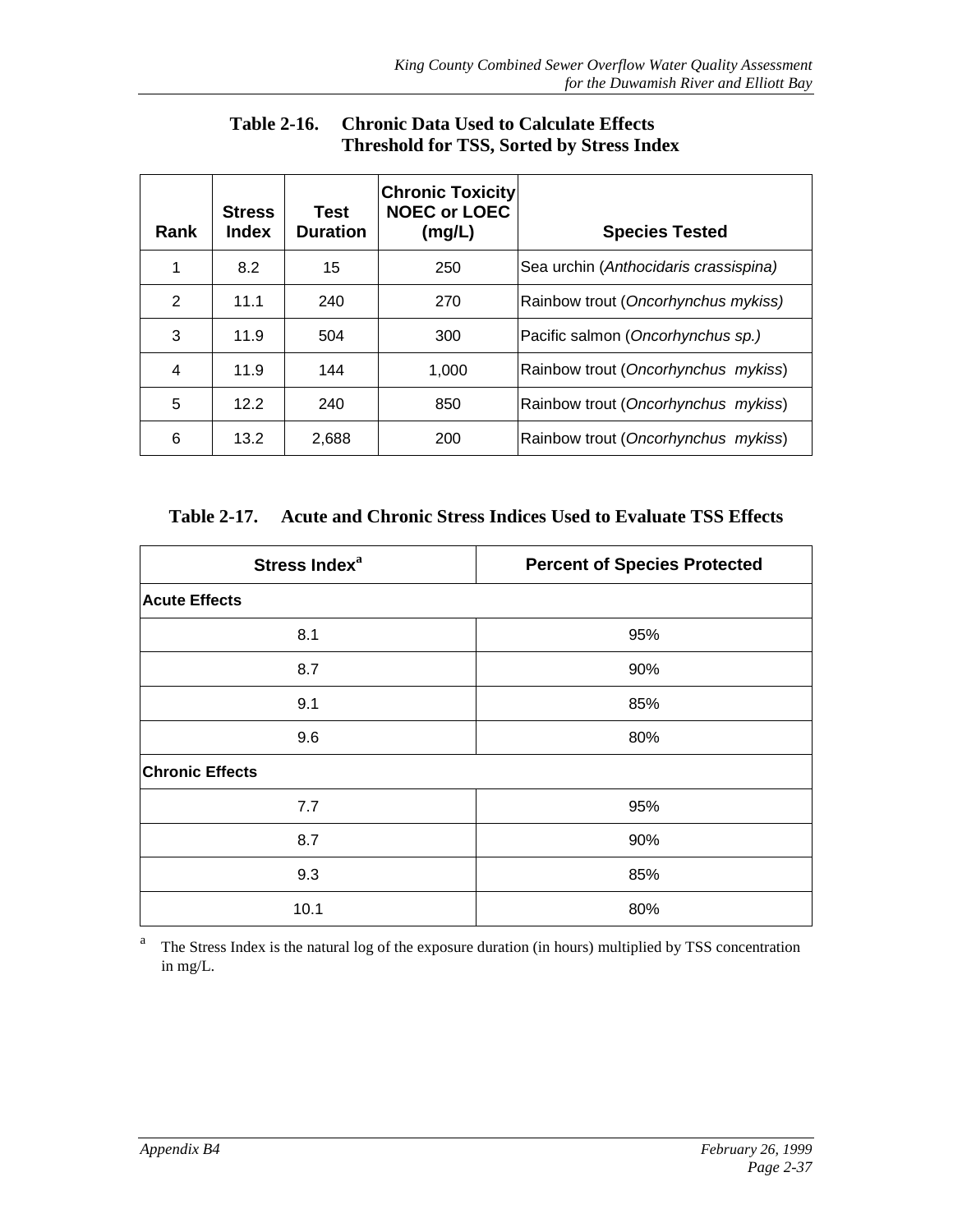| <b>Percent of</b><br><b>Species Protected</b> | <b>Chronic Effect</b><br>Threshold (mm/month) |
|-----------------------------------------------|-----------------------------------------------|
| 95%                                           | 21                                            |
| 90%                                           | 37                                            |
| 85%                                           | 47                                            |
| 75%                                           | 60                                            |

#### **Table 2-18. Chronic Effect Threshold for Sedimentation Rates**

#### **Table 2-19. Scouring Effect Thresholds and Species Associated With Each Sediment Layer**

|                               | Range of Sed. Depth (cm)<br>that Species are Found |                |                                                          |
|-------------------------------|----------------------------------------------------|----------------|----------------------------------------------------------|
| <b>Taxon</b>                  | <b>Upper</b>                                       | Lower          | <b>Food Habitats</b>                                     |
| Chironomidae<br>Epitonium sp. | 0<br>0                                             | 0<br>0         | Filters water column/sediment surface feeder<br>Predator |
| Cumella vulgaris              | 0                                                  | 0              | Surface detrital feeder                                  |
| Eudorella pacifica            | 0                                                  | 0              | Surface detrital feeder                                  |
| Euphilomedes carcharodonta    | 0                                                  | 0              | Surface detrital feeder                                  |
| Euchone sp.                   | 0                                                  | 0.5            | Filters water column                                     |
| Manayunkia aestuarina         | 0                                                  | 0.5            | Filters water column/sediment surface feeder             |
| Pseudeopolydora kempi         | 0                                                  | 0.5            | Filters water column/sediment surface feeder             |
| Pygospio elegans              | 0                                                  | 0.5            | Filters water column/sediment surface feeder             |
| Corophium salmonis            | ი                                                  | 0.5            | Surface detrital feeder                                  |
| Corophium spinicorne          | 0                                                  | 0.5            | Surface detrital feeder                                  |
| Hobsonia florida              | 0                                                  | 0.5            | Surface detrital feeder                                  |
| Oligochaeta                   | 0                                                  | 1              | Sediment feeder                                          |
| Eogammarus confervicolus      | 0                                                  | $\mathbf 1$    | Surface detrital feeder                                  |
| Capitella capitata            | 1                                                  | $\overline{2}$ | Sub-surface sediment feeder                              |
| Axinopsida serricata          | 2                                                  | $\overline{2}$ | Surface detrital feeder                                  |
| Grandidierella japonica       | 0                                                  | $\overline{2}$ | Surface detrital feeder                                  |
| Psephedia lordi               | 0                                                  | $\overline{2}$ | Surface detrital feeder                                  |
| Aphelochaeta sp.              | $\mathbf 0$                                        | 3              | Surface detrital feeder                                  |
| Macoma carlottensis           | 1                                                  | 4              | Surface detrital feeder                                  |
| Cossura pygodactylata         | 0                                                  | 5              | Sub-surface deposit feeder                               |
| Scoletoma luti                |                                                    | 5              | Sub-surface sediment feeder                              |
| Neanthes sp.                  | 0                                                  | 5              | Surface detrital feeder                                  |
| Parvilucina tenuisculpta      | 0                                                  | 5              | Surface detrital feeder                                  |
| Clinocardium sp.              | 0                                                  | 6              | Filters water column/sediment surface feeder             |
| Heteromastus sp.              | 0                                                  | 15             | Sub-surface sediment feeder                              |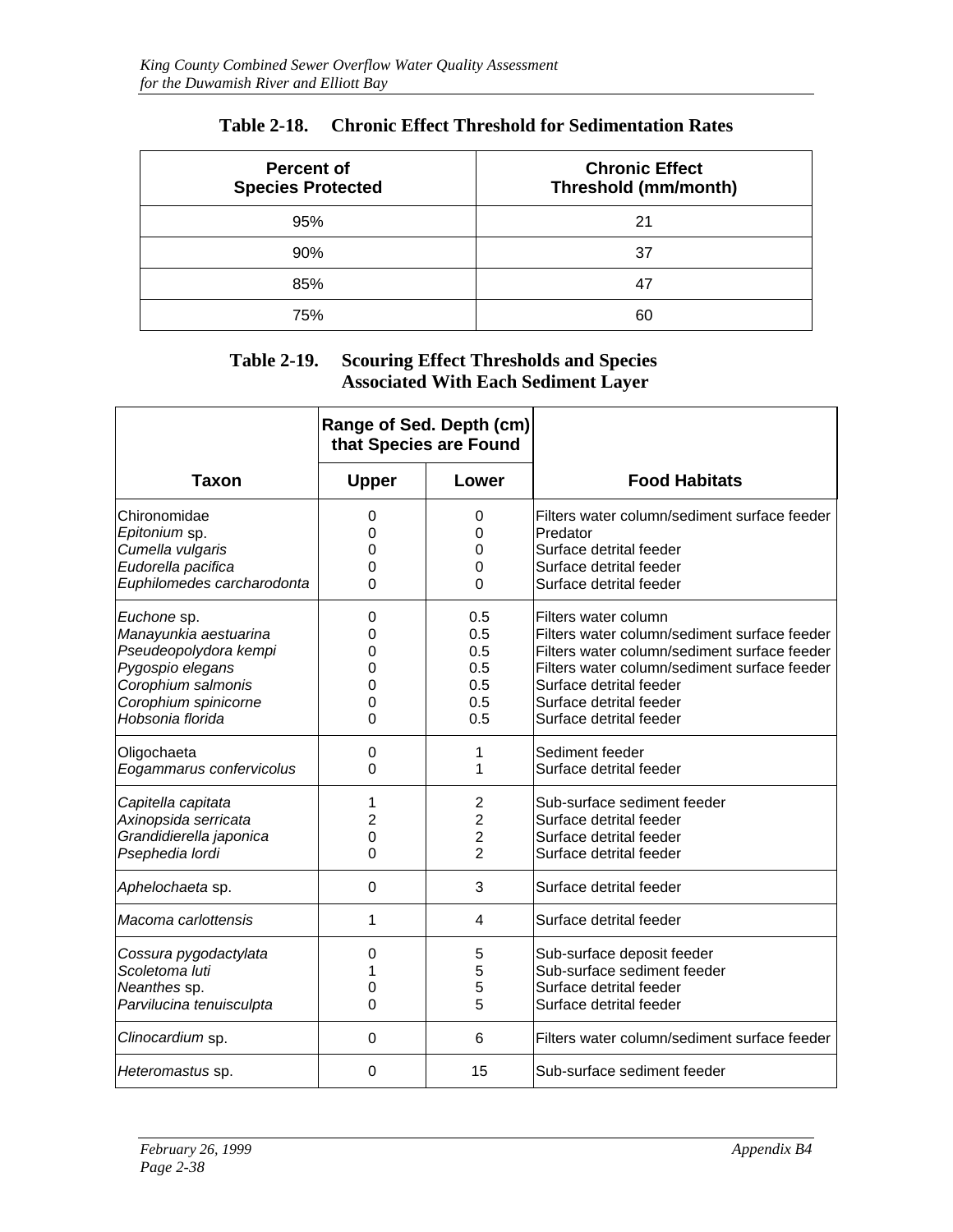### **2.3.2 Salinity Effects Thresholds**

A salinity effects threshold was established at five ppt for stenohaline organisms (see Issue Paper No. 5, Appendix C for details). This threshold was selected because most freshwater fishes are not found at salinities above three to five ppt (Moyle and Cech 1988). Also, many species of marine organisms cannot tolerate estuarine situations or low salinities. This threshold was used to evaluate the percent of time that each model cell was below this threshold during a year, as well as the maximum number of contiguous days below this criterion.

#### **2.3.3 Dissolved Oxygen Effects Thresholds**

Exposure to low DO concentrations can result in adverse effects (mortality and reduced growth) to aquatic life. Thus, DO effect thresholds are minimums not maximums. The State of Washington has established a series of DO criteria based on the classification of surface water bodies (WSDOE 1995b). The Duwamish River has been designated Class B – Good. The DO criteria for the Duwamish River (Freshwater Class B) and Elliott Bay (marine waters) are:

- Freshwater Class B DO shall exceed 6.5 mg/L
- Marine Water DO shall exceed 5.0 mg/L. When natural conditions, such as upwelling, occur, the DO can be degraded by up to 0.2 mg/L by human caused activities.

These criteria were used to evaluate field-sampling data to determine the risk to aquatic life from reductions in DO.

### **2.3.4 Water Column Acidity (pH) Effects Thresholds**

pH has both maximum and minimum criteria for the protection of aquatic life. The State of Washington has established a series of pH criteria based on the classification of surface water bodies (WSDOE 1995b). The pH criteria for the Duwamish River (Freshwater Class B) and Elliott Bay (marine waters) are:

- Freshwater Class B pH shall be within the range of 6.5 to 8.5
- Marine Water pH shall be within the range of 7.5 to 8.5

These criteria were used to evaluate field-sampling data to determine the risk to aquatic life from changes in pH.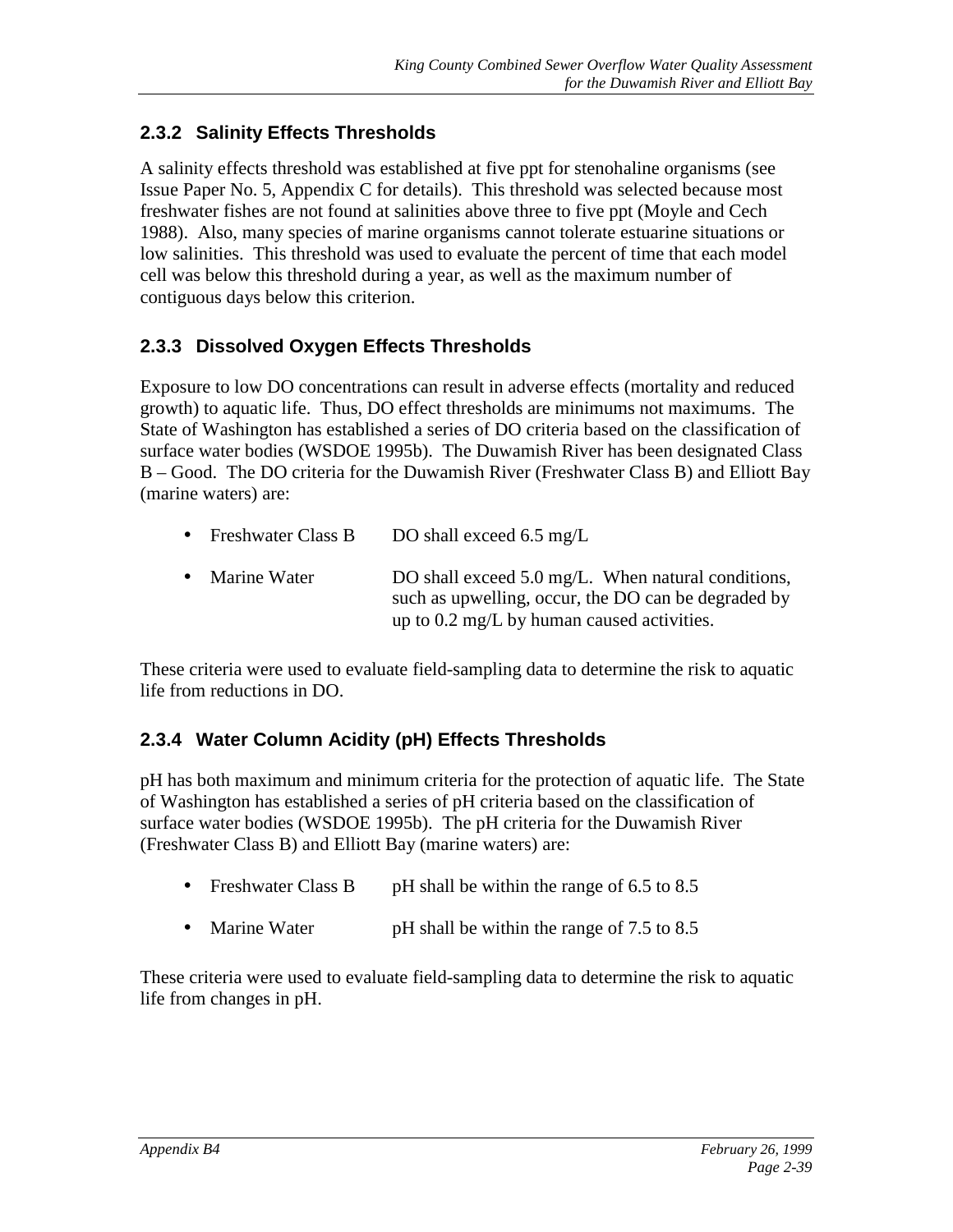### **2.3.5 Water Column Temperature Effects Thresholds**

The State of Washington has established a series of temperature criteria based on the classification of surface water bodies (WSDOE 1995b). The temperature criteria associated with the Duwamish River (freshwater Class B) and Elliott Bay (marine waters) are:

- Freshwater Class B Temperature shall not exceed 21  $^{\circ}$ C
- Marine Water Temperature shall not exceed 19 °C

These criteria were used to evaluate the field-sampling data to determine the risk to aquatic life from changes in temperature.

#### **2.3.6 Water Velocity/Displacement Effects Thresholds**

Sustainable swimming speeds of 0.2 to 0.7 m/s were established from literature studies of coho salmon (Table 2-20). Increases in water velocity resulting from a CSO discharge that exceed these speeds could result in the displacement of fish to areas where acute (lethal) and chronic (sub-lethal) effects from other stressors (see Appendix C – *Issue Papers* for further discussion). This range of velocities were used to establish an effects threshold of 1.0 m/s to evaluate the estimated centerline plume velocity during a CSO discharge.

| <b>Life Stage/Fish Type</b> | m/s <sup>a</sup> | <b>Reference</b>           |
|-----------------------------|------------------|----------------------------|
| Smolt (freshwater)          | 0.4              | Flagg and Smith (1982)     |
| Smolt (saltwater)           | 0.2              | Flagg and Smith (1982)     |
| Smolt (freshwater)          | 0.2              | Smith (1982)               |
| Wild fish (freshwater)      | 0.7              | Brauner et al. (1994)      |
| Hatchery fish (freshwater)  | 0.7              | Brauner et al. (1994)      |
| Wild fish (saltwater)       | 0.6              | Brauner et al. (1994)      |
| Hatchery fish (saltwater)   | 0.5              | Brauner et al. (1994)      |
| <b>Smolts</b>               | 0.6              | Glova and McInerney (1977) |

#### **Table 2-20. Reported Sustainable Swimming Speeds for Coho Salmon** *Oncorhynchus kisutch* **Smolts**

<sup>a</sup> Meters per second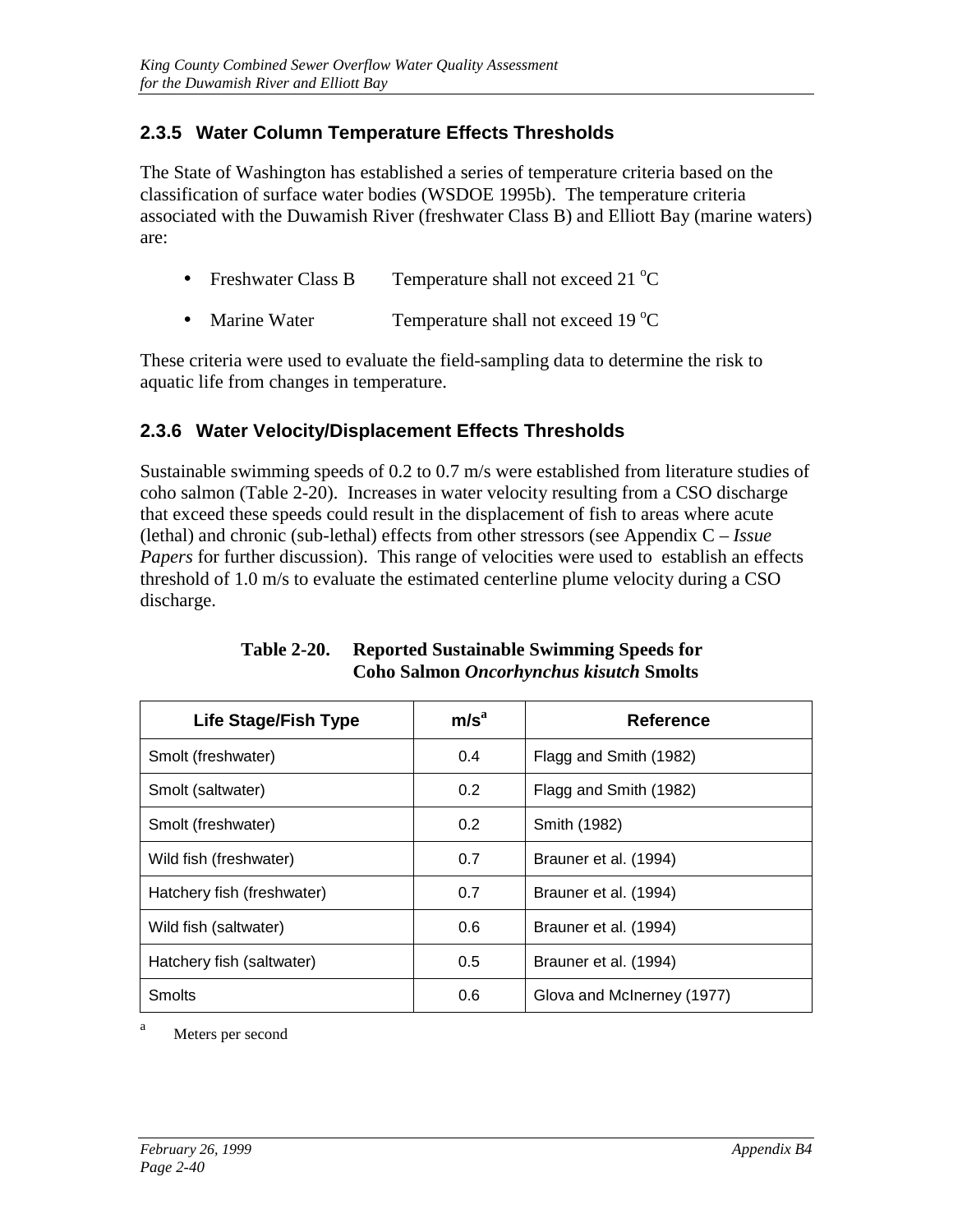# **2.4 Effects Characterization Uncertainty**

Many factors in the effects characterization limit the influence uncertainties have in the development of the TRVs. For example, the water column TRVs used in the aquatic effects characterization are based on data that were screened against U.S. EPA guidelines for test acceptability (Stephan et al. 1985), as we described above in the effects characterization methodology. The TRVs are based on data searches of U.S. EPA ambient water quality criteria documents, EPA's AQUIRE database, and the scientific literature, so they are comprehensive. The WERF (1996) methodology used in the aquatic ecological effects characterization is peer-reviewed and generally accepted by aquatic ecological risk assessors. Even with this degree of confidence in the effects characterization, some uncertainties remain worthy of mentioning, including:

- Some stressors evaluated in the water quality assessment have not been tested for toxicity.
- Not all WQA receptor species have been tested with every stressor of interest.
- Only a limited range of concentrations/doses and exposure durations have been tested for some stressor evaluated in the WQA.
- A limited range of effects/endpoints has been evaluated for some of the stressors evaluated in the WQA.
- Extrapolation from laboratory to field conditions.

These sources of uncertainty have been discussed in detail in Issue Paper #6 - *Aquatic Life and Wildlife Toxicology* (Appendix C).

Another uncertainty in the aquatic life chemical effects characterization for the water column has to do with endpoints not evaluated in the Water Quality Assessment due to insufficient data. This type of uncertainty was recently highlighted by Arkoosh et al. (1998) who show immunosuppression in salmon smolt from the Duwamish Estuary (i.e., in our study area) relative to Nisqually estuary smolt. However, the cause of the observed immunosuppression has not been determined, so it cannot at this time be causally linked to any particular stressor or stressors, nor has it been linked to a population-level effect.

The sediment effects characterization uses Washington State sediment management standards as TRVs. The sediment management standards generally are not based on established cause and effect relationships, but instead on Apparent Effects Thresholds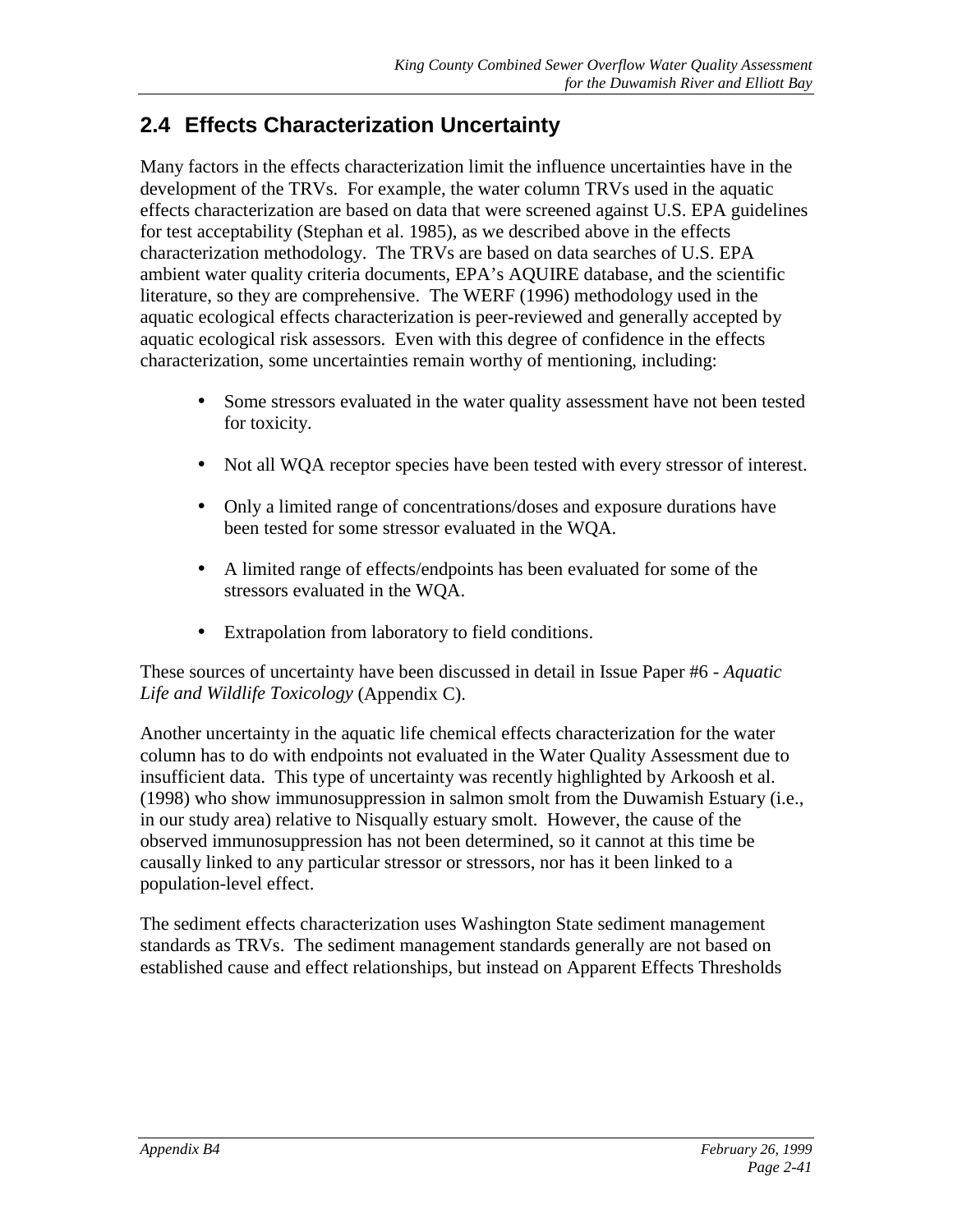$(AETs)$ <sup>14</sup>. This reflects the fact that sediments are a complex environment in which it is difficult to establish causal relationships for toxic effects (Adams et al. 1992, Allen 1995, Ingersoll et al. 1997, National Research Council 1997). Therefore, it often is necessary to use observed correlations between stressors and effects to estimate TRVs. Uncertainty about sediment TRVs is higher than uncertainty about water column TRVs, which are based on controlled experiments that meet EPA guidelines for test acceptability. Sediment TRVs are conservative, because they essentially assume a stressor is causing risk if it is present where risks are observed or predicted. In the first volume of this report (Overview and Interpretation), we evaluated the reliability of the sediment TRVs for chemicals with sediment concentrations above the TRVs anywhere in the Duwamish Estuary.

Some sediment standards are more reliable (less uncertain) than others, because multiple lines of evidence give similar TRV estimates. PAHs and mercury are two chemical stressors for which we have reliable TRVs. Sediment management standards for PAHs are based on the oyster larval<sup>15</sup> and Microtox<sup>16</sup> AETs. The AETs generally are similar to other toxicity threshold values (Effects Range – Low (ER-L), Effects Range – Median (ER-M) (Long et al. 1995) and equilibrium partitioning-derived values (Di Toro et al. 1991)), so we consider them to be reasonably reliable TRVs. The sediment management standard for mercury falls between the ER-L and ER-M and is within a factor of three of the Ecotox EqP threshold. Because all the AETs for mercury are within a factor of three, we consider the sediment management standard for mercury to be a reliable TRV.

Examples of less reliable (more uncertain) sediment TRVs include those for 1,4 dichlorobenzene and bis(2-ethylhexyl)phthalate. The sediment management standard for

<sup>14</sup> The AET approach was developed specifically to assess and manage the quality of sediments in Puget Sound. It uses empirical data (field and laboratory) to identify concentrations of chemicals above which biological effects are always expected. AET values are derived using a comparison of biological effects and chemical data in paired data sets from field-collected samples. In a given data set, the AET for a particular chemical is the sediment chemical concentration above which biologically adverse effects are always observed (based on statistical significance,  $p < 0.05$ ) relative to an appropriate reference sediment (Adams et al. 1992).

<sup>15</sup> The test sediment has a mean survivorship of normal larvae that is less (statistically significant, *t*-test,  $p<0.05$ ) than the mean normal survivorship in the reference sediment and the test sediment mean normal survivorship is less than eighty-five percent of the mean normal survivorship in the reference sediment (i.e., the test sediment has a mean combined abnormality and mortality that is greater than fifteen percent relative to time-final in the reference sediment) (Ch 173-204 WAC, page 17).

<sup>&</sup>lt;sup>16</sup> The mean light output of the highest concentration of the test sediment is less than 80 percent of the mean light output of the reference sediment, and the two means are statistically different (*t*-test, p<0.05) from each other (Ch 173-204 WAC, page 17).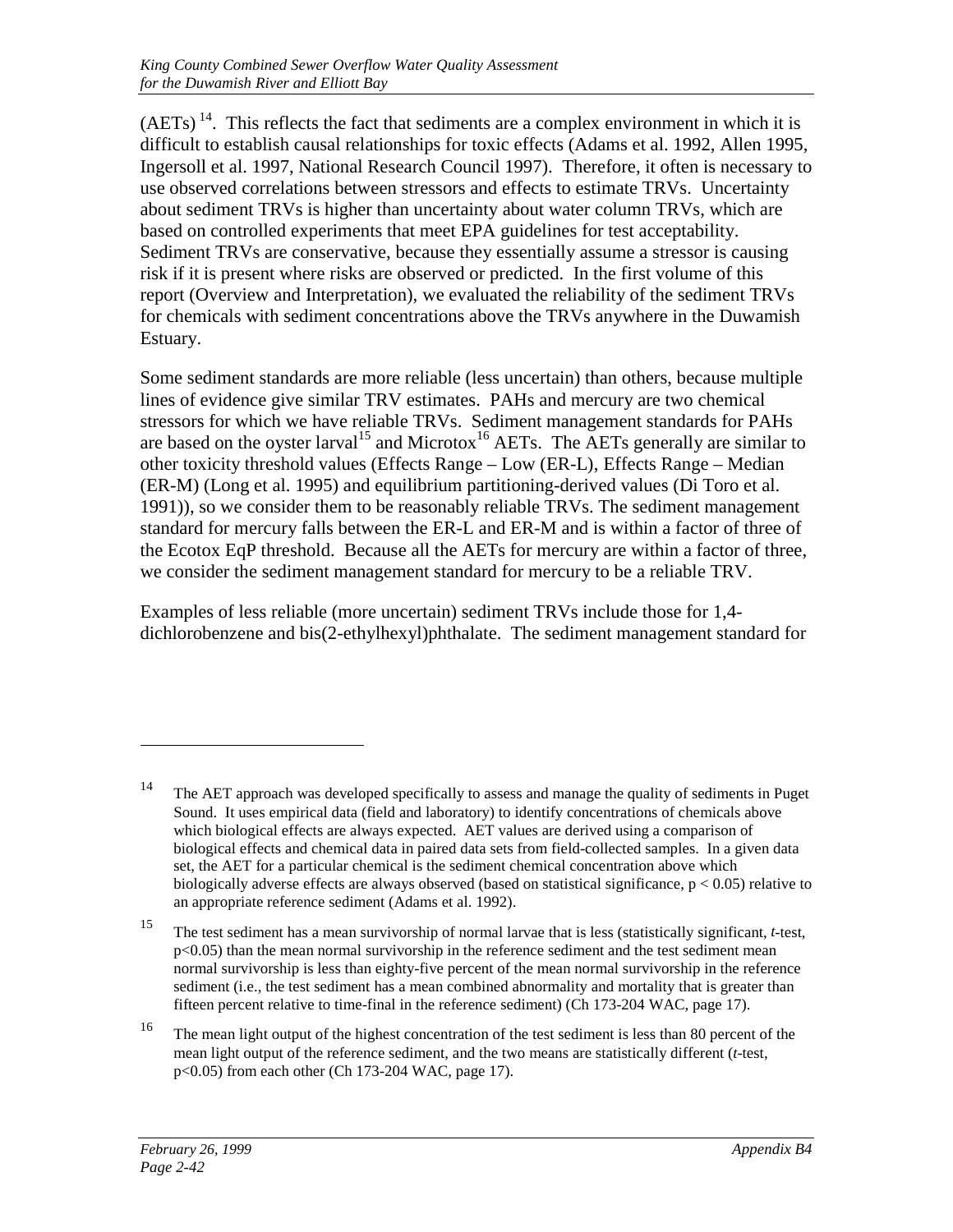1,4-dichlorobenzene is based on the AET for benthic invertebrate abundance.<sup>17</sup> AET does not establish a causal relationship between a stressor and an effect (e.g., between 1,4-dichlorobenzene and reduced benthic abundance); it establishes a correlation based on field observations (Spies 1989). The AET method cannot separate the effects of individual stressors when multiple stressors are present (Adams et al. 1992). For example, one would expect sediment-bound chemicals from CSOs to be correlated with physical changes in sediment particles, which could be the cause of an apparent effect like reduced benthic abundance. Studies to date of 1,4-dichlorobenzene generally have been observational and correlational (Chapman et al. 1996), and direct experimental evidence demonstrating that 1,4-dichlorobenzene in sediments causes risks is lacking. The water toxicity database for 1,4-dichlorobenzene is limited as well; U.S. EPA's criterion document contains only two data points: an acute  $LC_{50}$  for sheepshead minnow, and an acute  $LC_{50}$  for mysids. Searches of the aquatic toxicology literature revealed no additional 1,4-dichlorobenzene aquatic toxicity data.

The bis(2-ethylhexyl)phthalate sediment management standard is based on the Microtox bacterial luminescence bioassay<sup>18</sup> (47 mg/kg<sup>19</sup>), although the benthic abundance AET is only slightly higher at 60 mg/kg. In the case of bis(2-ethylhexyl) phthalate, the TRV estimated from the proposed U.S. EPA water quality criterion by equilibrium partitioning theory is approximately 700 times the sediment management standard, suggesting the sediment management standard may under estimate the toxic effects threshold (and therefore over estimate risk) for bis(2-ethylhexyl)phthalate.

<sup>&</sup>lt;sup>17</sup> Test sediment has less than 50 percent of the reference sediment mean abundance of any one of the following major taxa: Class Crustacea, Phylum Mollusca or Class Polychatea, and the test medium abundance is statistically different (*t*-test, p < 0.05) from the reference sediment abundance (Ch 173- 204 WAC, page 17).

<sup>&</sup>lt;sup>18</sup> The mean light output of the highest concentration of the test sediment is less than 80 percent of the mean light output of the reference sediment, and the two means are statistically different (*t*-test, p<0.05) from each other (Ch 173-204 WAC, page 17).

<sup>19</sup> Normalized to organic carbon.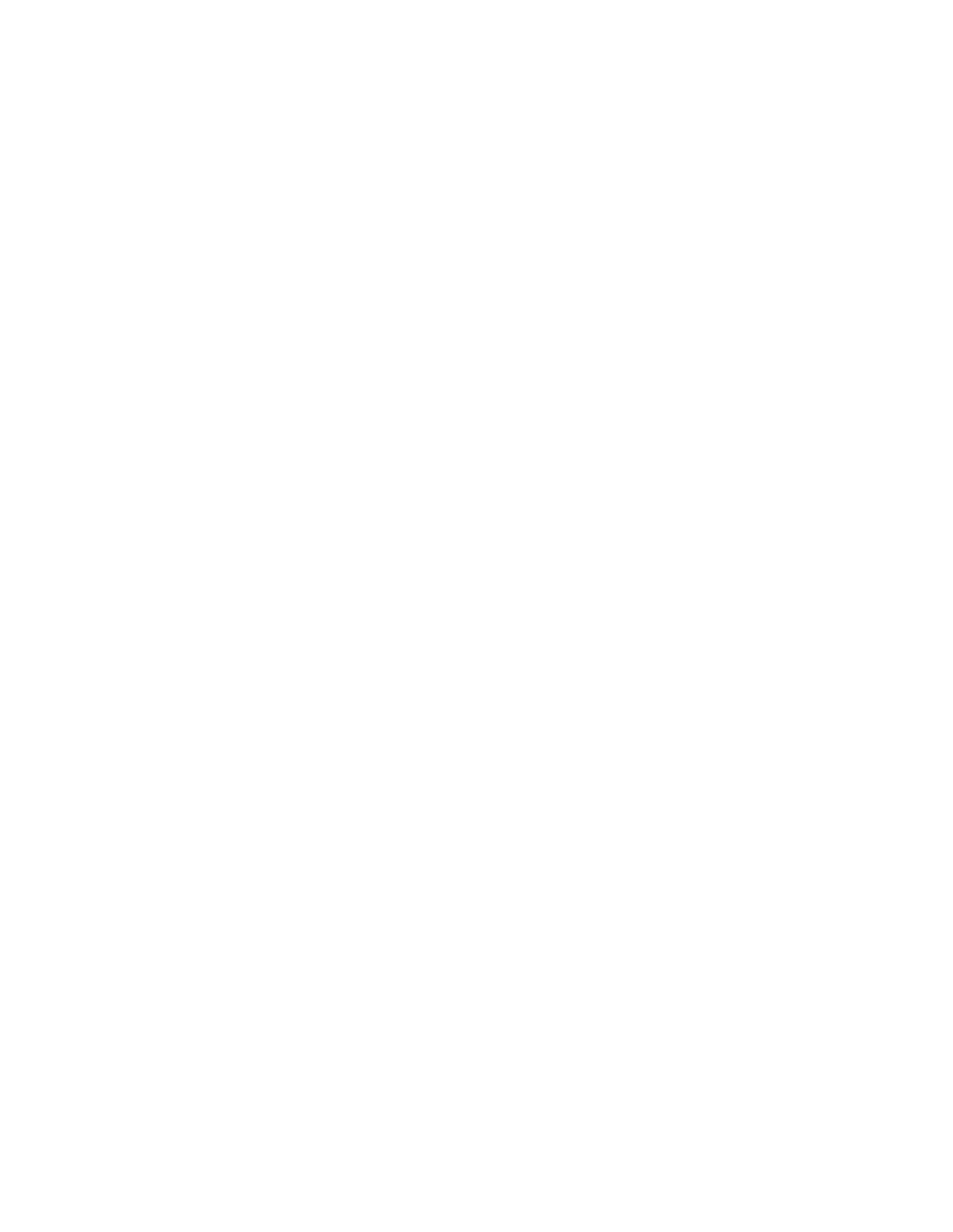# **3. METHODS AND ASSUMPTIONS USED IN CHARACTERIZING EXPOSURE**

# **3.1 Aquatic Life Exposure to Chemicals**

This section summarizes the methods used to determine the aquatic life estimated exposure concentrations (EECs) for COPCs in the Duwamish River and Elliott Bay. The Duwamish River and Elliott Bay water quality model divides the study area into 512 grid cells. For aquatic life, the 512 grid cells were separated into two patches: those above the downstream end of Harbor Island (the Duwamish River patch, consisting of 129 cells), and those below it (the Elliott Bay patch, consisting of 214 cells). The 169 model cells not included in either the Duwamish River or Elliott Bay patch occur either upstream of the Turning Basin, or west of Duwamish Head. The cells west of Duwamish Head were included in the model as a buffer against Puget Sound boundary effects. The cells above the Turning Basin were included in a separate screening-level assessment of risks from possible future peak flow discharges of treated effluent from the East Treatment Plant at Renton, Washington (Simmonds et al. 1998). These upstream cells were not evaluated in this risk assessment because they are upstream of the most upriver King County CSO on the Duwamish River (the Norfolk CSO).

Each model grid cell was further divided into 10 surface water layers and one sediment layer, resulting in 1,290 water column and 129 sediment "grid elements" in the Duwamish River patch, and 2,140 water column and 214 sediment grid elements in the Elliott Bay patch. The model predicted concentrations for each COPC in each of these grid elements every 15 minutes for a year. The simulated year was a composite of measured flows from October 1996 to June 1997, and simulated discharges for July 1997 to September 1997 generated from July 1981 to September 1981 rainfall data, as described in the Duwamish River and Elliott Bay modeling report. The modeling report is presented in Appendix B-1.

The significant amount of output generated by the EFDC model (reporting 5,120 data points every hour for 365 days) required that this information be further summarized referred to as post-processing—prior to use in the risk assessment. For the water column, the post-processing program computed peak concentrations, averaged over acute and chronic exposure durations, for each month of the simulation. For the sediment layer, the post-processing program also computed peak concentrations for each month of the simulation, but only for chronic exposure durations, because sediment concentrations did not vary over time periods shorter than the chronic exposure duration.

The exposure durations used for assessing acute and chronic risks were one hour and four days, respectively, following the U.S. Environmental Protections Agency's *Guidelines for Deriving Numerical National Water Quality Criteria for the Protection of Aquatic*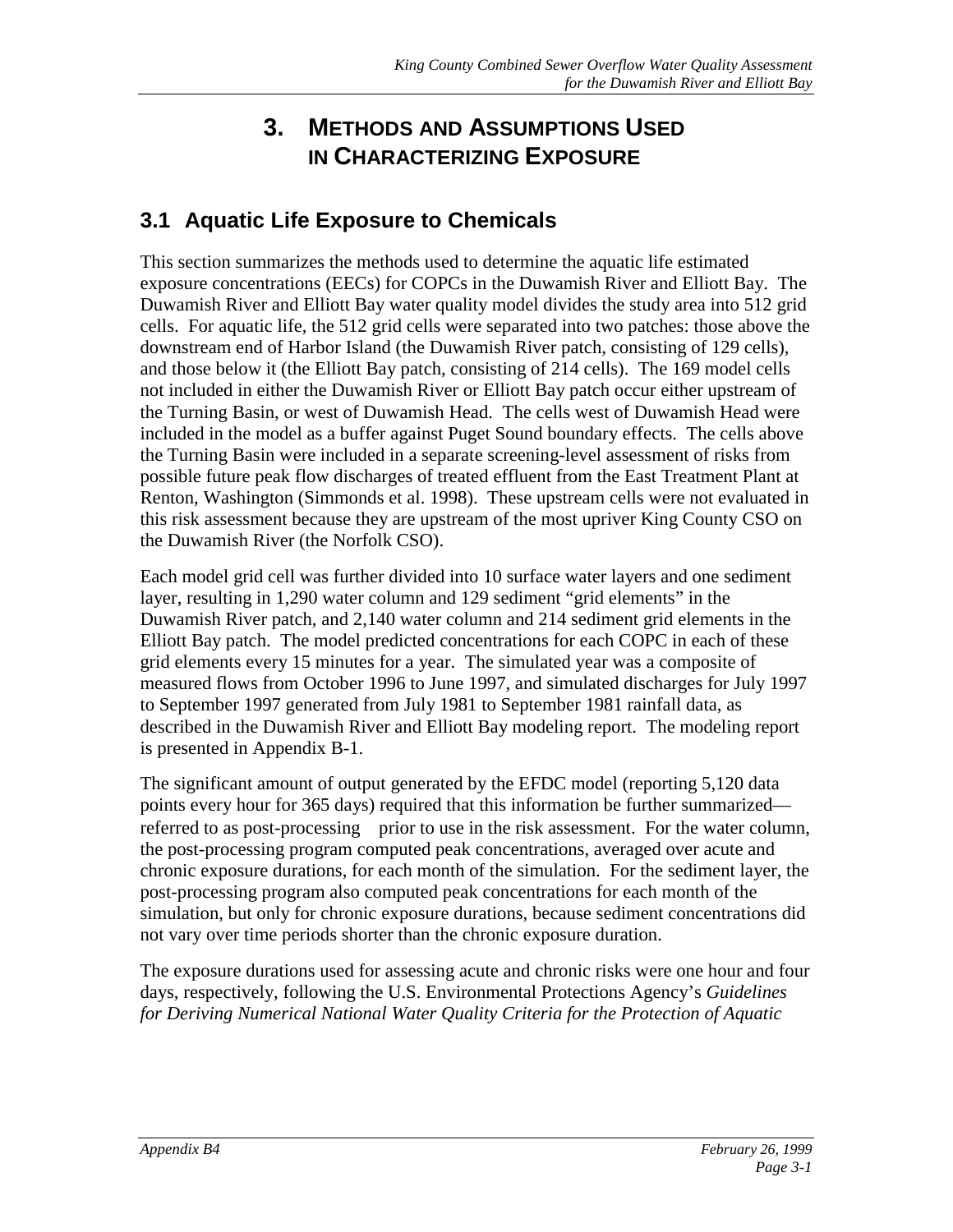*Organisms and Their Uses* (Stephan et al. 1985). The reasons for using a one-hour averaging period for acute exposure are as follows:

- Some stressors, for example ammonia and low DO, are fast acting toxicants. For these stressors exposure to acutely toxic concentrations for about one to three hours is sufficient to cause death.
- Even for substances that are not fast acting toxicants, organisms may suffer delayed effects from one-hour exposure to acutely toxic concentrations. Therefore, a one-hour averaging period provides an accurate-to-conservative (depending on the stressor) exposure duration for comparing to acute TRVs.

The reasons for using the maximum four-day averaging period in each month for chronic exposure are as follows:

- The averaging period should be shorter than the duration of chronic toxicity tests (20 to 30 days) because substantial fluctuations within the test period result in increased adverse effects.
- The results of chronic toxicity tests are, at least in some cases, determined by a sensitive life stage occurring during the chronic test. It is reasoned that a four-day averaging period is probably sufficiently short to prevent increased adverse effects on sensitive life stages.

The decision to focus on monthly peaks was based on the following considerations:

- The ecosystem doesn't have a chance to recover between events that occur close together in time; so we assumed that the maximum impact to aquatic life during a month would apply to the entire month. The time required for the Duwamish River and Elliott Bay to recover from peak exposures (assuming the peak exposures are high enough to cause risks) is unknown. Some recovery probably would occur within a small number of tide cycles, full recovery only after several to many seasons. These recovery issues were discussed in Issue Paper No. 9 – *Risk Predictions and Aquatic Community Responses*.
- Assessing EECs on a monthly basis allowed us consideration of potential seasonal changes in the ecosystem, for example, whether or not migratory species would be in the Duwamish River or Elliott Bay when EECs were high enough to pose risks. These seasonal issues were discussed in Issue Paper No. 2 - *Aquatic Life and Wildlife Site Use.*
- Assessing EECs on a monthly basis gave us a representative sampling of the seasonally varying rainfall and flow conditions in the Duwamish River and Elliott Bay watershed.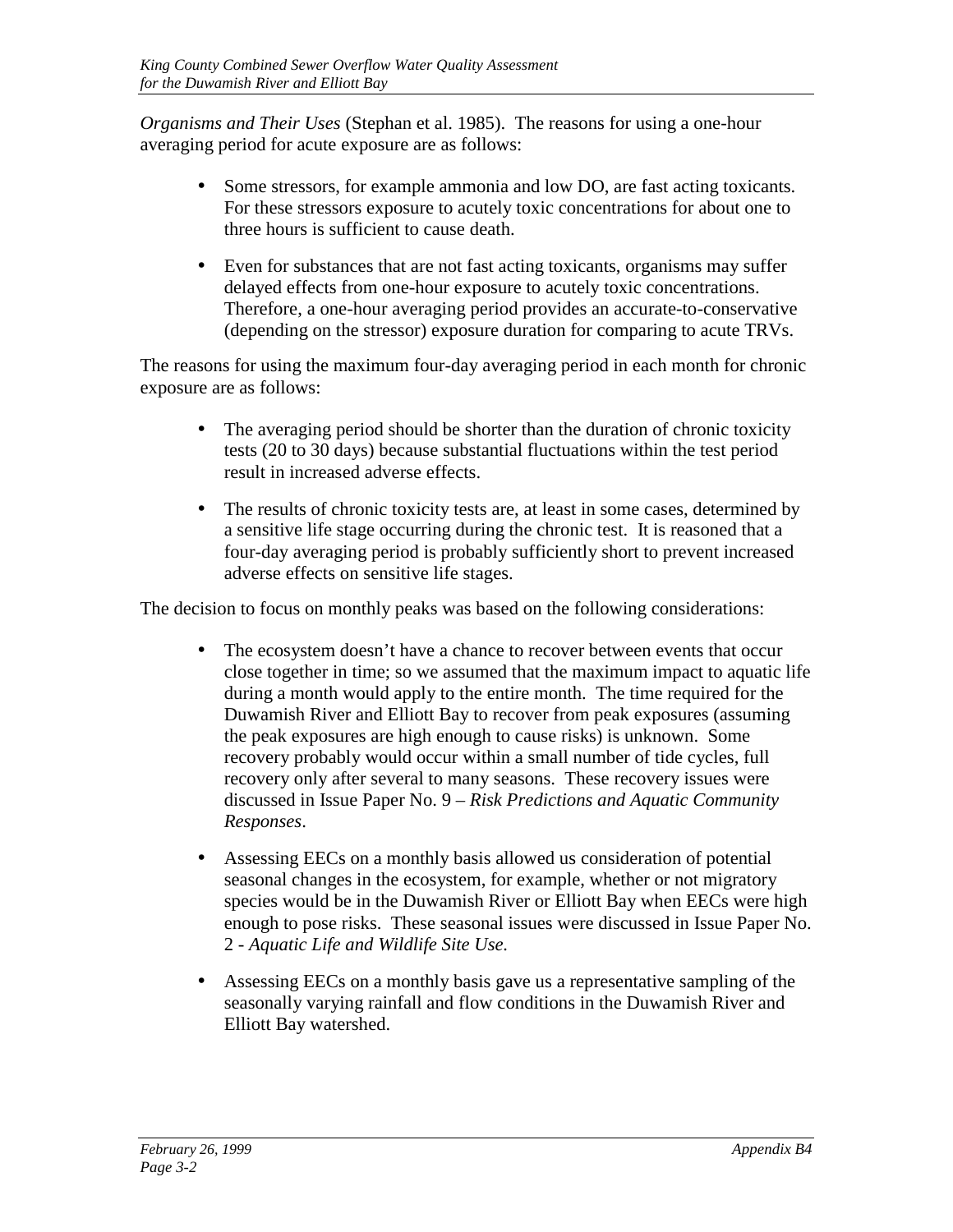During the wet season, the Duwamish Estuary stratifies into a freshwater lens on the surface, with a saline layer below. Marine and estuarine organisms tend to avoid the freshwater lens, for example by closing their shells, swimming away, or sinking to more saline waters below the freshwater surface layer. By avoiding the freshwater, organisms will avoid exposure to any COPCs found therein. Conversely, for organisms that fail to avoid the freshwater, risk from osmoregulatory failure could override risk from exposure to COPCs. Therefore, we only analyzed EECs that occurred when salinity was greater than five parts per thousand, which in this situation represents a threshold between freshwater and saline conditions.

The EFDC model predicted water column concentrations in the 1-year model simulation for baseline conditions as well as for without CSO contributions. Acute and chronic chemical concentrations in the Duwamish River and Elliott Bay water column are summarized in Table 3-1 through Table 3-28 for baseline conditions. Chemical concentrations under without-CSO conditions are not presented because few substantial differences were observed between the baseline and without CSO conditions. For each chemical, the average, standard deviation, minimum, median, and maximum acute and chronic concentrations across all cells in the Duwamish River and Elliott Bay patches are reported for each month. For the metals evaluated, both total and dissolved concentrations are presented. Total metal concentrations are conservatively used in the Tier 1 evaluation, while dissolved metal concentrations are used in the Tier 3 evaluation. Dissolved metal concentrations are generally believed to be more strongly related to toxicity than total metal concentrations (Prothro 1993).

The EFDC model also predicted sediment concentrations in the 1-year model simulation for baseline conditions as well as for without CSO conditions. Chronic chemical concentrations in sediments throughout the study area at the end of the 1-year model simulation under baseline conditions are summarized in Table 3-29 for each COPC evaluated. However, in contrast to water column concentrations, changes in sediment chemicals over time are much less dynamic and, therefore, harder to detect over a 1-year time period. Consequently, a 10-year model simulation of seven chemicals<sup>20</sup> was conducted to determine if differences in baseline and without CSO sediment concentrations increased over a longer time period. These chemicals were selected based on the level of risk they posed to aquatic life in study area sediments. As stated above, sediment concentrations were predicted in a single layer in each cell of the study area. These concentrations were represented by the highest four-day running average in each

<sup>&</sup>lt;sup>20</sup> The seven chemicals were 1,4-dichlorobenzene, bis(2-ethylhexyl)phthalate, chrysene, copper, lead, mercury, and total PCBs. Chrysene was selected as a representative PAH value based on its high correlation with other PAH concentrations ( $r^2 \ge 0.8$ ). The number of chemicals was limited to seven to reduce the time required to complete the ten year simulation. Even so, the ten-year simulation required 60 days to run.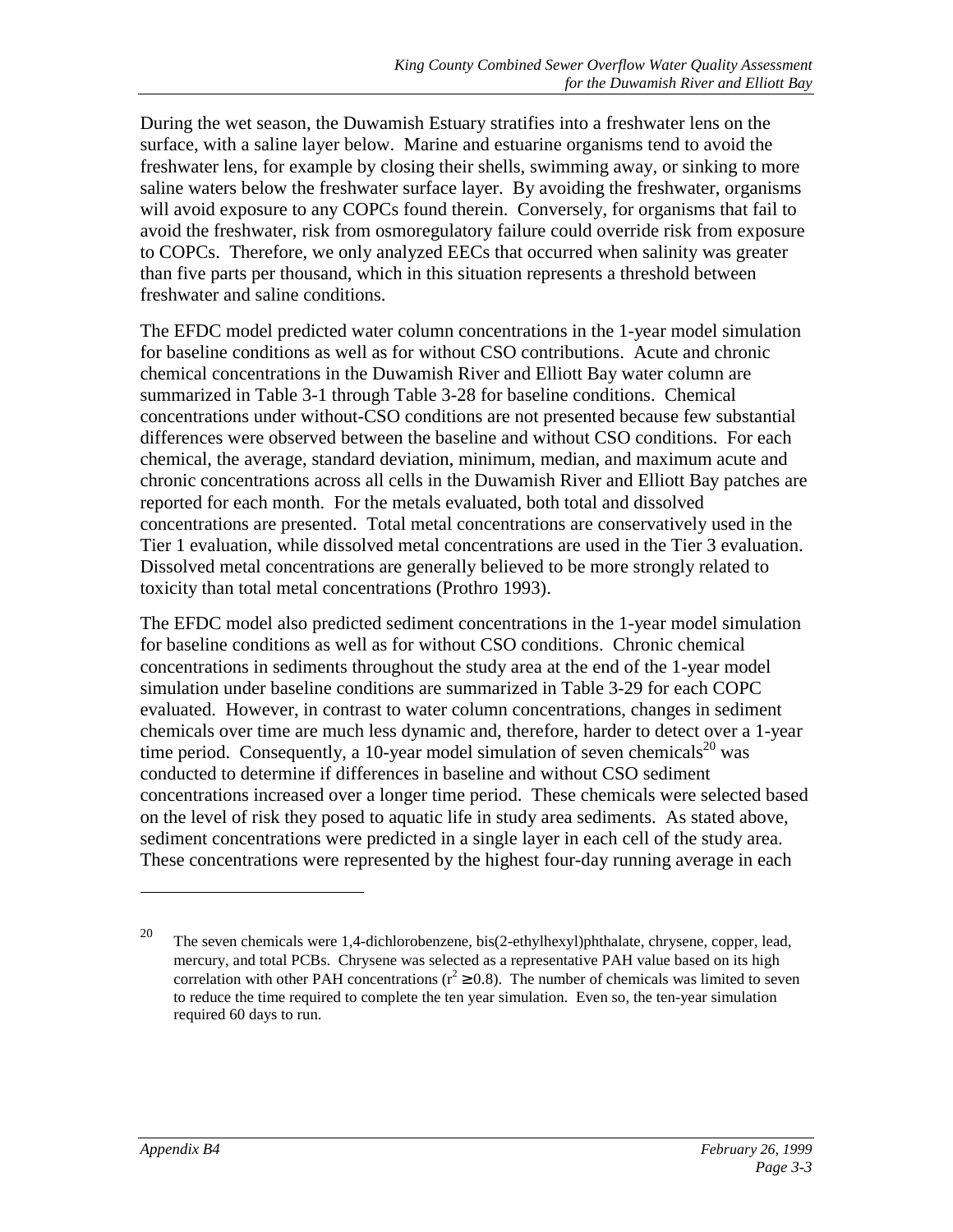month for each study area cell. These values were selected because only the chronic exposure of aquatic life to sediment was assessed (sediments being long-term integrators of chemical exposure).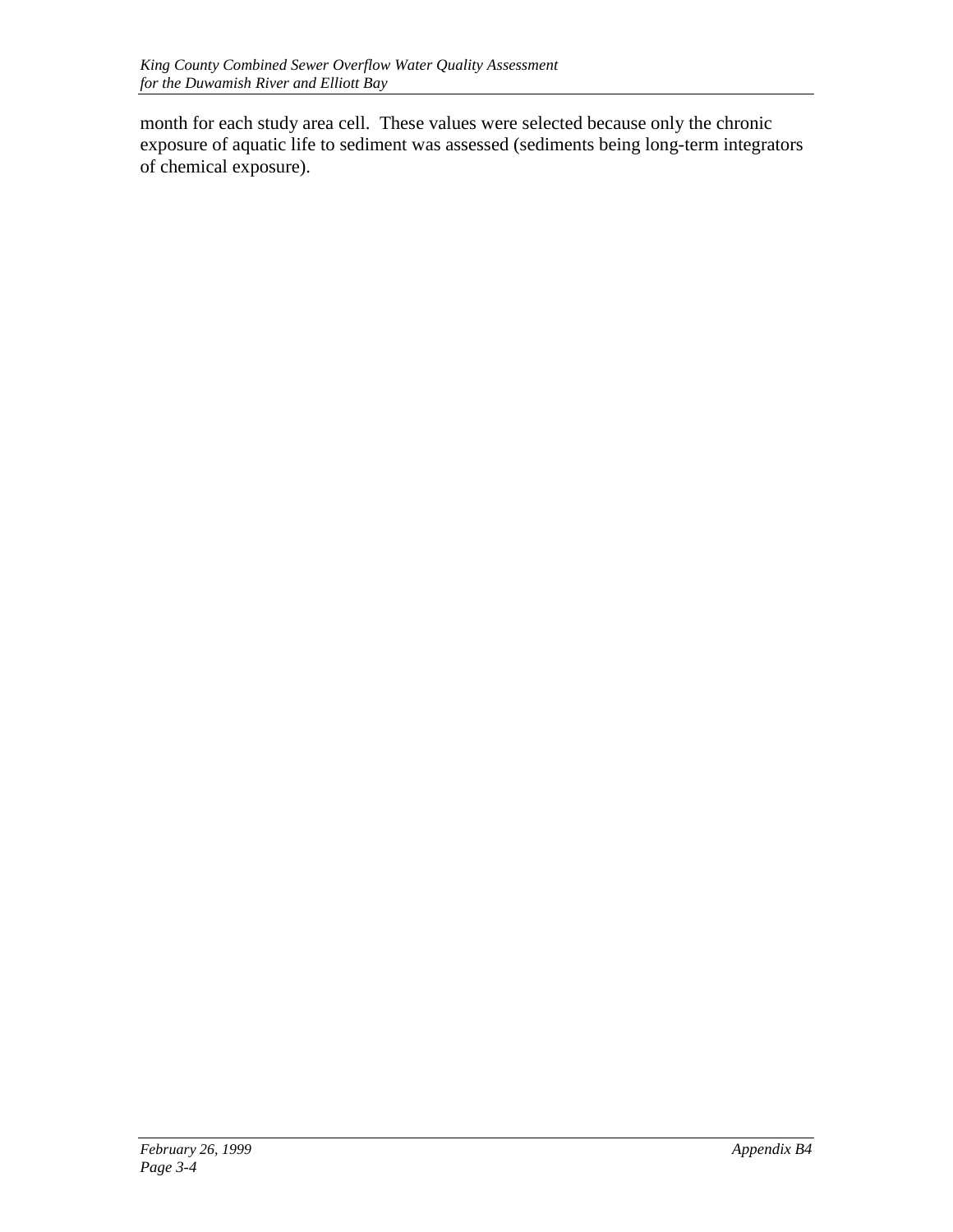# **3.2 Juvenile Salmon Dietary Exposure**

To determine dietary risks to juvenile salmon, composited samples of gammarid amphipods (*Eogammarus* and *Corophium*) were collected in late July 1998 on the west side of Kellogg Island and from the beach adjacent to Kellogg Island east of West Marginal Way in the Duwamish River. A parallel collection of amphipods was conducted in early August 1998 at the mouth of the Nisqually River. At each location, amphipods were collected by hand or by screening surface sediments from the lower intertidal zone  $(-1)$  to  $+3$  feet MLLW). The Kellogg Island composited samples consisted of approximately 87 percent *Eogammarus* and 13 percent *Corophium* while the Nisqually River composited sample consisted of approximately 80 percent *Eogammarus* and 20 percent *Corophium*.

Kellogg Island amphipods represent prey items that would be consumed by juvenile salmon outmigrating from the Green/Duwamish watershed (Leon 1980; Meyer et al. 1980; Parametrix 1990). Nisqually Delta amphipods would represent similar prey items from a relatively unimpacted watershed. These amphipods were identified by Kevin Li of the King County Environmental Laboratory and analyzed chemically for those Tier 1 chemicals that potentially posed risks to aquatic life in the water column. Amphipod chemical concentrations and associated method detection limits are presented in Table 3-30 for those chemicals with dietary TRVs available (see Section 2.2).

#### Table 3-30. Concentrations (µg/kg) of the Chemicals of Potential Concern<sup>a</sup> in **Gammarid Amphipods from the Study Area and a Reference Site**

|                       |           | <b>Kellogg Island</b> | <b>Nisqually Delta</b> |                |  |  |
|-----------------------|-----------|-----------------------|------------------------|----------------|--|--|
| <b>Parameters</b>     | Sample #1 | Sample #2             | Sample #1              | Sample #2      |  |  |
| Copper, Total (mg/kg) | 9,770     | 11,900                | 4,160                  | 4.130          |  |  |
| Lead, Total (mg/kg)   | 1,310     | 952                   | 164                    | 175            |  |  |
| Aroclor 1254 (µg/kg)  | 36.3      | 48.7                  | 4 <sup>b</sup>         | $4^{\rm b}$    |  |  |
| Aroclor 1260 (µg/kg)  | 43.1      | 50.8                  | 4 <sup>b</sup>         | 4 <sup>b</sup> |  |  |
| Zinc, Total (mg/kg)   | 7,860     | 9,300                 | 4,790                  | 4,790          |  |  |

<sup>a</sup> Only chemicals with available dietary TRVs are reported here.

b Chemical not detected. Concentration equal to one-half of the MDL reported.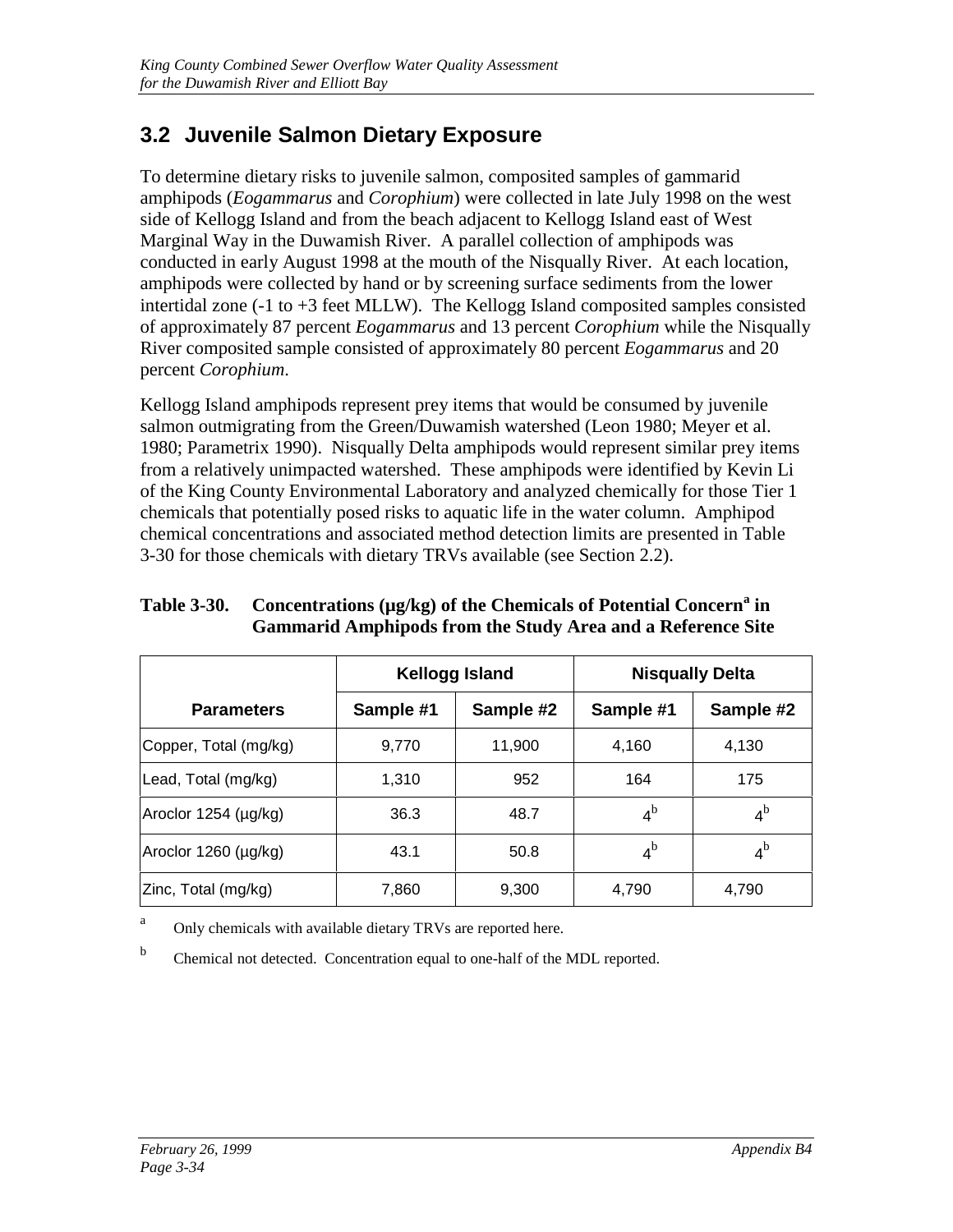## **3.3 Estimation of Sediment PAH Exposure to Predict English Sole Liver Lesions**

Liver lesions in English sole are a biomarker of exposure to PAHs in sediments (Johnson et al. 1998). Specifically, elevated occurrences of liver lesions have been associated with exposure to PAHs in enclosed embayments in the Puget Sound area as well as in other areas of the coastal waters of the United States (Myers et al. 1994; Johnson et al., 1998). Research conducted by the Northwest Fisheries Science Center has established a predictive relationship between bulk sediment PAH concentrations and the prevalence of a number of different types of liver lesions (Horness et al. 1998). This relationship was used to predict the prevalence of liver lesions in English sole populations that would be exposed to study area sediments, as described in Table 3-31. The prevalence of liver lesions was calculated using the monthly average concentration of PAHs for both the Duwamish River and Elliott Bay. Individual PAH concentrations were combined using the rules presented below:

- 1. Convert mg-PAH per kg-dry weight sediment concentrations to nanogram PAH per gram dry weight sediment by multiplying each value by 1,000.
- 2. Calculate total PAH concentration as the sum of the benzo $(k)$ fluoranthene, phenanthrene, chrysene, benzo(b)fluoranthene, benzo(a)anthracene, benzo(a) pyrene benzo(g,h,i) per ylene, dibenzo(a,h) anthracene, indeno(1,2,3cd)pyrene concentrations (nanogram PAH per gram dry weight sediment). Adjust for missing  $PAHs^{21}$  by adding 50 to resulting value, and then dividing by 0.9.
- 3. Calculate the  $log_{10}$ (total PAH dry weight concentrations).
- 4. Calculate incidence of liver lesions for each lesion type listed in Table 3-31 using the following:
	- If  $log_{10}$  (total PAH dry weight concentrations) are less than or equal to the threshold given in Table 3-31, then prevalence of liver lesions equals reference levels.
	- If  $\log_{10}$  (total PAH dry weight concentrations) is greater than the threshold, then incidence of liver lesions (ILL) = slope x  $log_{10}(PAH)$  + y-intercept.

<sup>&</sup>lt;sup>21</sup> By missing PAHs, we mean that the King County WQA list of PAHs was shorter than the list used by Horness et al. (1998) to develop this PAH-liver lesion relationship. The specific adjustment factors reported in Step 2 were calculated for us by Beth Horness, Northwest Fisheries Science Center, NOAA.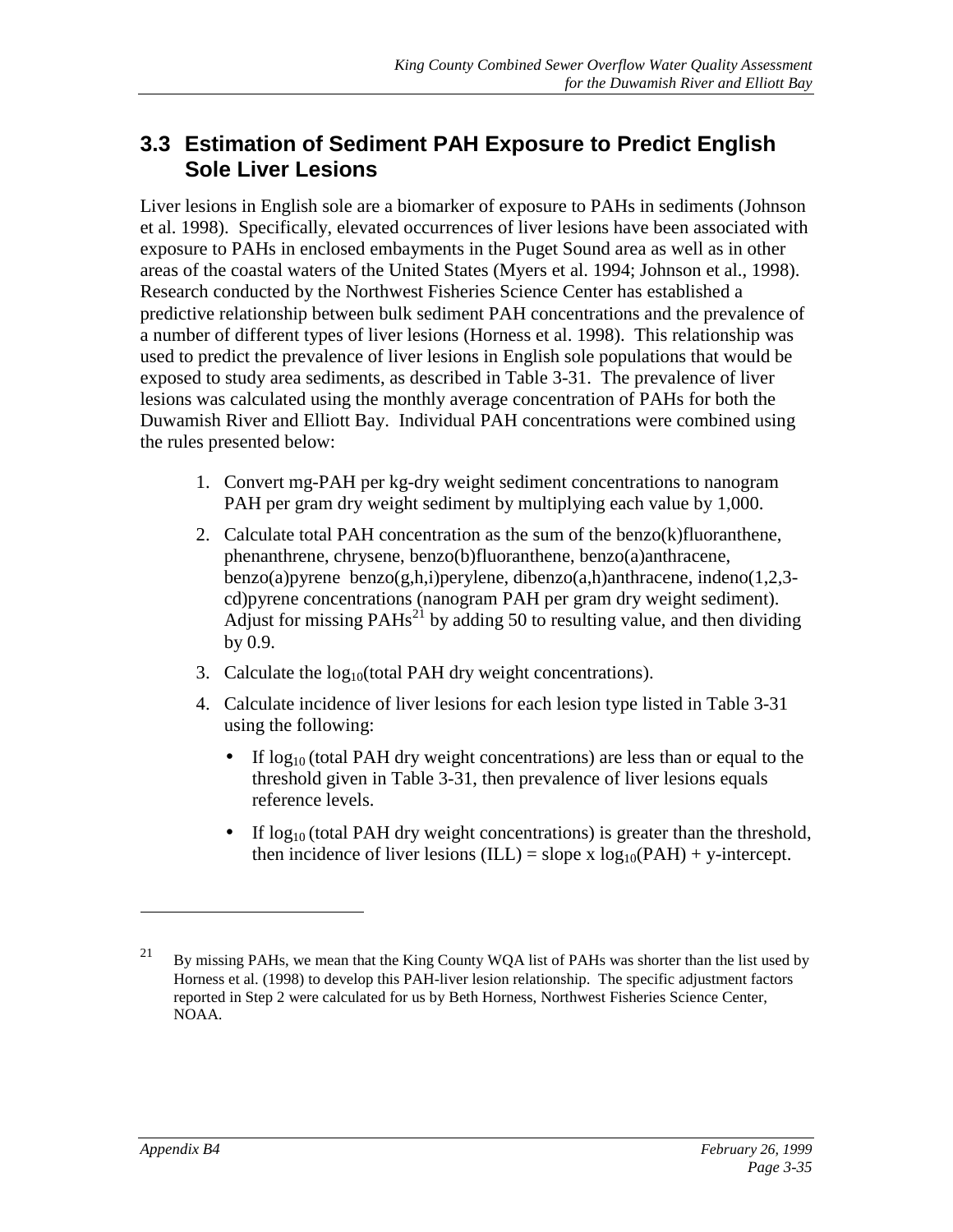The slopes and intercepts for the different lesion types are provided in Table 3-31.

#### **Table 3-31. Regression Equation Values Between Sediment PAH Concentrations and Incidence of Liver Lesions Used to Calculate the Prevalence of Liver Lesions in English Sole**

| <b>Lesion Type</b>                     | <b>Threshold</b> | <b>Reference</b> | <b>Slope</b> | <b>Y-Intercept</b> |
|----------------------------------------|------------------|------------------|--------------|--------------------|
| Neoplasms                              | 3.45             | 0.004            | 0.1          | $-0.341$           |
| <b>IFoci of Cellular Alteration</b>    | 1.74             | 0.008            | 0.04         | $-0.062$           |
| Specific Degenerative/Necrotic Lesions | 2.97             | 0.013            | 0.37         | $-1.086$           |
| Megalocytic Hepatosis                  | 2.97             | 0.002            | 0.21         | $-0.622$           |
| Nuclear Pleomorphism                   | 2.97             | 0.001            | 0.3          | $-0.890$           |
| <b>Proliferative Lesions</b>           | 2.37             | 0.024            | 0.09         | $-0.189$           |
| Any Lesion = Neo or FCA or SDN         | 2.79             | 0.024            | 0.31         | -0.841             |

Source: Horness, et al. (1998)

The predicted prevalence of liver lesions, under baseline conditions, without CSOs and the naturally occurring rates of liver lesion formation present in populations not exposed to sediment PAHs (Horness et al. 1998) are presented in Table 3-32. Elevated liver lesions are predicted for the Duwamish River and Elliott Bay, both baseline and without CSOs. It is interesting to note that we did see a difference between baseline and without CSO biomarkers based on the one-year model simulation, indicating that CSOs are a source of PAHs to the study area. We further evaluated PAHs in sediment by including chrysene in the ten-year simulation<sup>22</sup>. These results show that the magnitude of the difference in chrysene concentrations between baseline and without CSO conditions was smaller<sup>23</sup> after the ten-year simulation than after the one-year simulation<sup>24</sup>. Therefore, the

<sup>&</sup>lt;sup>22</sup> We chose chrysene for the ten-year comparison because the SPMD data showed the highest average concentration in the water column, and sediment data showed good spatial correlation  $(r^2 > 0.8)$  of chrysene with all the other measured PAHs (phenanthrene, pyrene, benzo(k)fluoranthene, chrysene and benzo(b)fluoranthene).

<sup>&</sup>lt;sup>23</sup> Statistically significant using a two-sided Wilcoxon signed rank test,  $P = 0.05$ .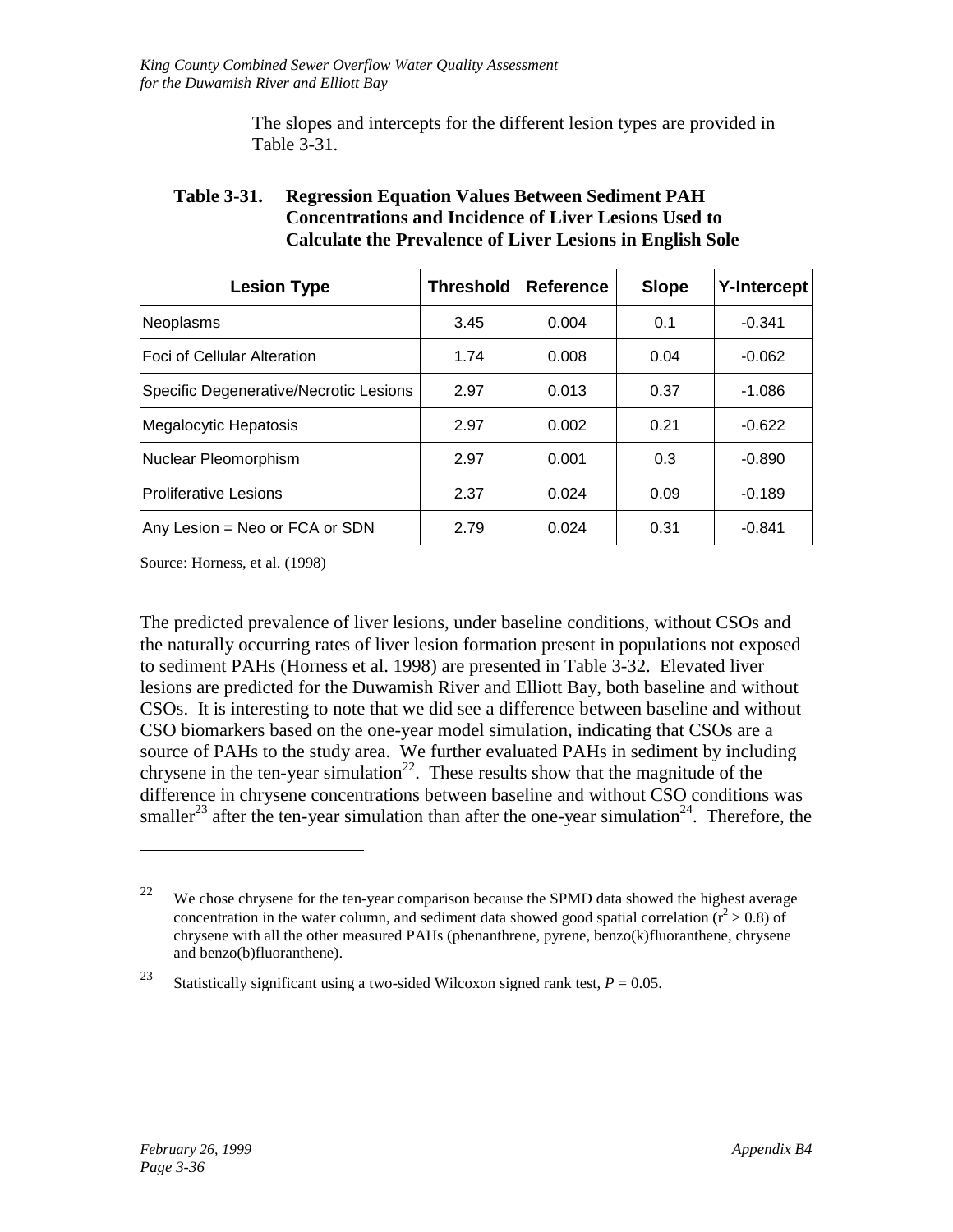differences between baseline and without CSO incidences of liver lesions shown in Table 3-32 would decrease as well.

| <b>Specific Liver Lesion</b><br><b>Types Formed by</b><br><b>English Sole</b> | Baseline,<br>Annual<br>Average <sup>b</sup> | <b>Without CSO,</b><br>Annual<br>Average <sup>b</sup> | Change in<br><b>Prevalence with</b><br><b>CSO Removal</b> | Percentage of<br><b>Unexposed</b><br><b>Populations with</b><br>Liver Lesions <sup>c</sup> |
|-------------------------------------------------------------------------------|---------------------------------------------|-------------------------------------------------------|-----------------------------------------------------------|--------------------------------------------------------------------------------------------|
| Neoplasms                                                                     | 10%                                         | 9%                                                    | $1\%$                                                     | 0.40%                                                                                      |
| lFoci of Cellular Alteration                                                  | 11%                                         | 11%                                                   | 0%                                                        | 0.80%                                                                                      |
| Specific Degenerative/<br><b>Necrotic Lesions</b>                             | 53%                                         | 50%                                                   | 3%                                                        | 1.30%                                                                                      |
| Megalocytic Hepatosis                                                         | 30%                                         | 28%                                                   | 2%                                                        | 0.20%                                                                                      |
| Nuclear Polymorphism                                                          | 42%                                         | 40%                                                   | 2%                                                        | 0.10%                                                                                      |
| lProliferative Lesions                                                        | 21%                                         | <b>20%</b>                                            | 1%                                                        | 2.40%                                                                                      |
| Risk of Forming Any<br>Lesion                                                 | 52%                                         | 49%                                                   | 3%                                                        | 2.40%                                                                                      |

**Table 3-32 Predicted Incidence of English Sole Liver Lesions<sup>a</sup>**

<sup>a</sup> Each column is the percent of the population predicted to develop a specific type of liver lesion.

<sup>b</sup> These data are predicted by the model developed by Horness et al. 1998 using sediment data from the EFDC model.

<sup>c</sup> Data directly taken from Horness et al. 1998.

These predictions, based on the model of Horness et al. (1998), are somewhat higher than those reported by Johnson et al. (1998) in Elliott Bay English sole, applying the same Horness et al. (1998) model. Predicted neoplasms were approximately 10 percent, whereas the observed incidence reported by Johnson et al. (1998) for Elliott Bay English sole was 3 percent. Predicted specific degenerative/ necrotic (SDN) lesions were approximately 53 percent, whereas the observed incidence (Johnson et al. 1998) was 22 percent. The incidence of liver lesions has not been correlated with any population-level effects on English sole, but it is a biomarker of English sole exposure to PAHs in Duwamish River and Elliott Bay sediments.

 $24$  Again, the purpose of the ten-year simulation was to determine whether baseline versus without CSO differences were increasing or decreasing over time.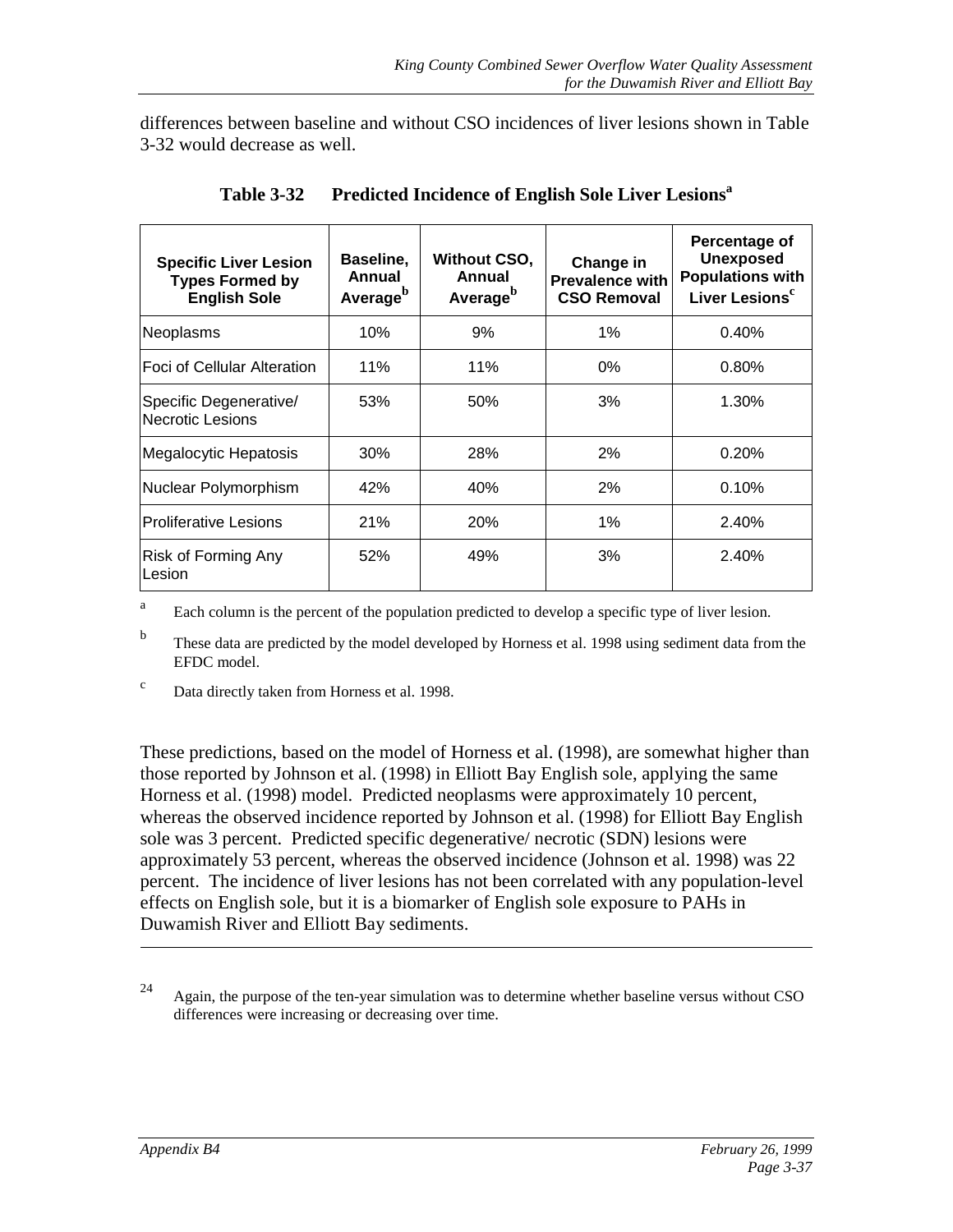# **3.4 Physical Stressors**

Evaluating the risks to aquatic life from physical stressors presents a unique set of issues. This is because physical stressors have rarely been evaluated in risk assessments, which have traditionally focussed on chemicals released to the environment by human activities. To identify risks to aquatic life from physical effects, exposure was estimated either from project team's knowledge of the river (qualitative), from the WQA field sampling program, or from the EFDC hydrodynamic model. Exposure to physical stressors are discussed below.

### **3.4.1 Suspended Solids – TSS/Scouring/Sedimentation**

During CSO events, inorganic and organic particulate matter is discharged to the Duwamish Estuary. This particulate matter is composed of both settleable solids and TSS. Settleable solids are larger, heavier particles (e.g., sand) that quickly settle to the streambed (e.g., p. 2-57 of APHA 1995). Conversely, TSS are smaller, lighter particles (e.g., silt and clay) that remain suspended for a longer period (e.g., see p. 2-56 of APHA 1995).

Sedimentation (sediment deposition) is the settling of solids at the sediment-water interface and is measured as the depth of solids accumulating over time. Sediment deposition is a direct measure of how solids can cover and subsequently smother benthic organisms. Scouring is the removal of sediment from existing habitat by currents that resuspend and move sediment downstream. Sedimentation and scouring affect epibenthic and infaunal species. When sediment is deposited at high rates, sessile and slow moving species can be smothered. Alternatively, benthic organisms can be displaced and exposed to predation by scouring and loss of sediment habitat. Organisms may also leave the area where there is a high sediment deposition rate.

Evaluating risks to aquatic organisms in the Duwamish Estuary from TSS in CSO discharges as well as scouring and sedimentation rates required information on the magnitude of rate increases of TSS, scouring, and sedimentation. Data sources were measurements of CSO discharges and river concentrations for TSS, as well as predictions by the hydrodynamic model of TSS concentrations, and scouring/sedimentation rates in specific model cells.

These exposure concentrations were incorporated into summary statistics representing acute and chronic exposures (Table 3-33 and Table 3-34). Acute exposures were calculated as the  $95<sup>th</sup>$  percentile of the data set. These values represented an upper bound estimate of the exposure an organism could encounter from a CSO discharge. Chronic exposures were calculated as the  $95<sup>th</sup>$  upper confidence limit of the mean. These values represented upper bound estimates of the average concentration a population of aquatic organisms could encounter over a lifetime. The acute and chronic exposure concentrations were calculated separately for the Duwamish River and Elliott Bay.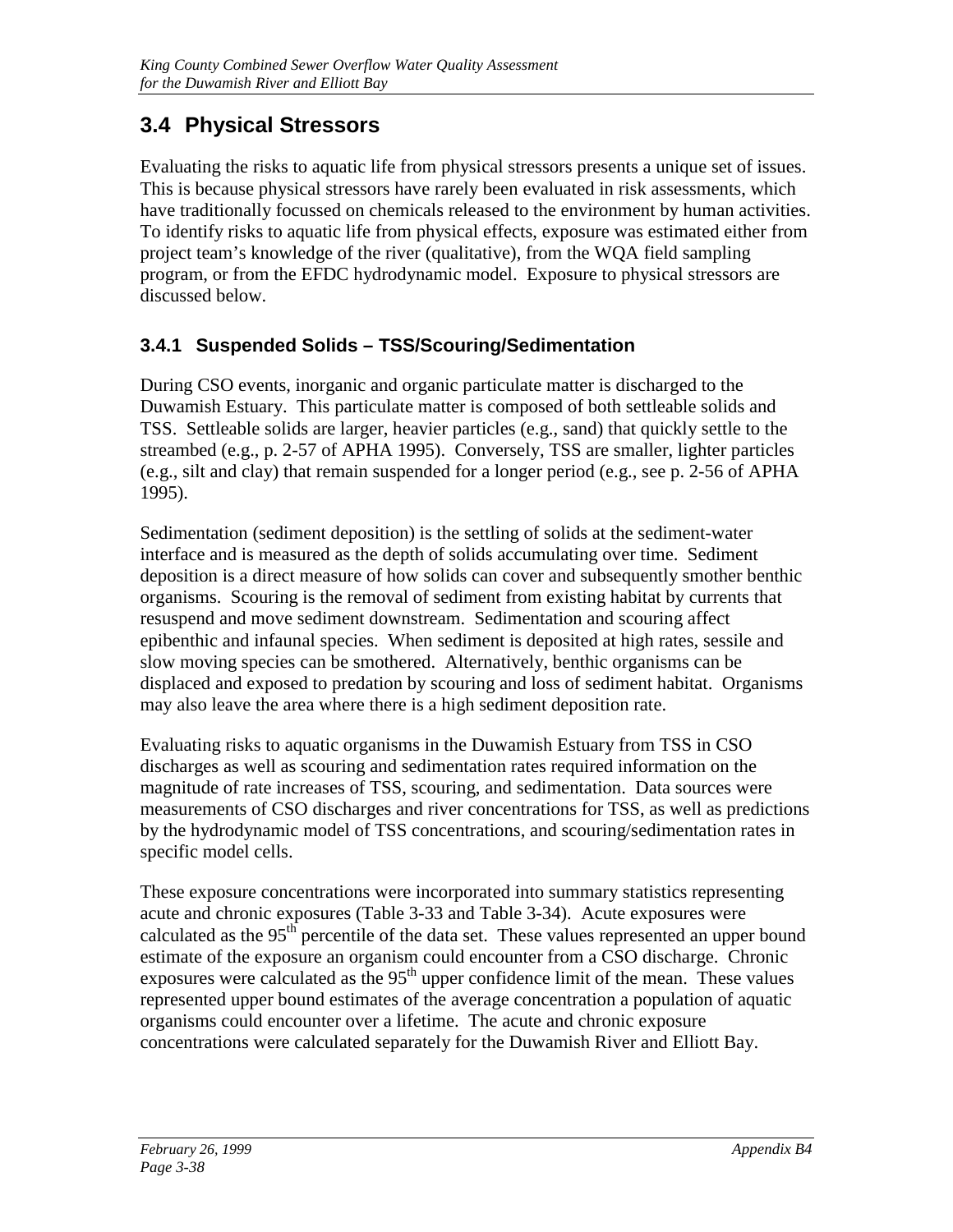| <b>Summary</b><br><b>Statistic</b> | <b>Sep</b>          | Oct      | <b>Nov</b> | Dec      | Jan      | Feb      | Mar      | Apr      | May      | Jun      | Jul      | Aug      |
|------------------------------------|---------------------|----------|------------|----------|----------|----------|----------|----------|----------|----------|----------|----------|
| Average                            | $-0.003^{\text{a}}$ | 0.036    | 0.037      | 0.035    | 0.095    | 0.072    | 0.066    | 0.064    | 0.057    | 0.014    | 0.005    | $-0.001$ |
| <b>Standard Deviation</b>          | 0.035               | 0.136    | 0.307      | 0.148    | 0.634    | 0.382    | 0.793    | 0.409    | 0.266    | 0.072    | 0.028    | 0.021    |
| Maximum                            | 0.095               | 1.016    | 2.197      | .062     | 7.882    | 5.912    | 11.904   | 6.959    | 4.095    | 0.726    | 0.246    | 0.093    |
| Median                             | 0.000               | 0.000    | 0.000      | 0.000    | 0.004    | 0.001    | 0.007    | 0.001    | 0.001    | 0.001    | 0.000    | 0.000    |
| Minimum                            | $-0.199$            | $-0.571$ | $-1.545$   | $-1.001$ | $-2.008$ | $-0.411$ | $-3.242$ | $-1.453$ | $-0.652$ | $-0.284$ | $-0.110$ | $-0.101$ |

**Table 3-33. Monthly Sedimentation Rates (mm/day) for the Study Area**

aNegative sediments means overall loss of sediment in that month.

| <b>Sep</b>                        | Oct  | <b>Nov</b> | <b>Dec</b> | Jan  | Feb  | <b>Mar</b> | Apr  | <b>May</b> | Jun | Jul | Aug |
|-----------------------------------|------|------------|------------|------|------|------------|------|------------|-----|-----|-----|
|                                   |      |            |            |      |      |            |      |            |     |     |     |
| 4.4                               | 4.1  | 4.1        | 3.8        | 4.1  | 4.1  | 4.1        | 3.6  | 3.5        | 3.6 | 3.4 | 3.3 |
| 1.1                               | 1.2  | 1.2        | 0.9        | 1.5  | 1.0  | 1.3        | 0.8  | 0.8        | 0.7 | 0.7 | 0.6 |
| 6.4                               | 9.3  | 8.8        | 8.6        | 8.5  | 7.8  | 7.9        | 7.5  | 7.5        | 7.6 | 7.0 | 6.6 |
| 3.9                               | 3.5  | 3.5        | 3.5        | 3.5  | 3.5  | 3.4        | 3.4  | 3.4        | 3.4 | 3.3 | 3.2 |
| 3.3                               | 3.1  | 0.0        | 0.0        | 0.0  | 0.0  | 0.0        | 0.0  | 0.0        | 2.1 | 2.2 | 2.6 |
| <b>Chronic TSS Stress Indices</b> |      |            |            |      |      |            |      |            |     |     |     |
| 8.7                               | 8.1  | 7.4        | 7.3        | 7.3  | 7.3  | 7.4        | 7.0  | 7.0        | 7.2 | 7.3 | 7.5 |
| 0.8                               | 0.5  | 2.2        | 2.3        | 2.6  | 2.5  | 2.6        | 2.6  | 2.2        | 2.0 | 1.6 | 0.4 |
| 10.3                              | 11.0 | 11.0       | 10.6       | 10.9 | 10.2 | 11.5       | 10.1 | 9.8        | 9.6 | 9.0 | 8.8 |
| 8.2                               | 7.9  | 7.9        | 7.8        | 7.8  | 7.9  | 7.9        | 7.9  | 7.7        | 7.8 | 7.6 | 7.5 |
| 0.0                               | 0.0  | 0.0        | 0.0        | 0.0  | 0.0  | 0.0        | 0.0  | 0.0        | 0.0 | 0.0 | 0.0 |
|                                   |      |            |            |      |      |            |      |            |     |     |     |

**Table 3-34. Monthly TSS Stress Indices for the Study Area**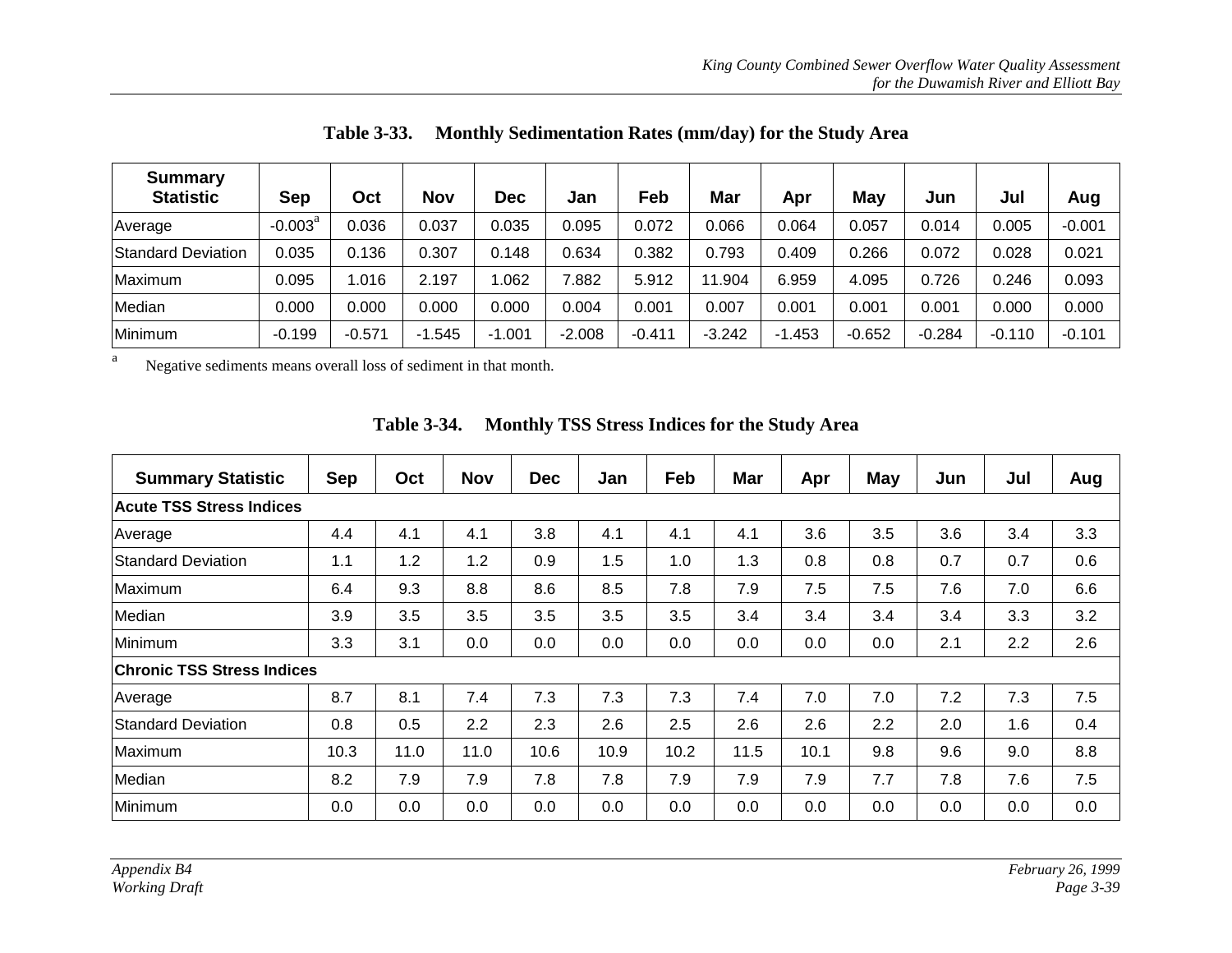## **3.4.2 Reduction in Salinity**

During and following rainstorms, large amounts of freshwater enter the Duwamish River from CSO discharges. If these are of sufficient magnitude and duration, the salinity in the river's estuarine reaches and Elliott Bay can decline substantially, creating conditions lethal to stenohaline<sup>25</sup> species and stressful to some euryhaline<sup>26</sup> and immobile species. Differing regions of the U.S. have seen kills of organisms following freshwater inundation of these habitats (Boesch et al. 1976; Jarvis 1979). The following discussion explains how we identified the different salinity regimes occurring in the Duwamish Estuary.

To assess risks to aquatic organisms in the Duwamish Estuary from an influx of freshwater and decline in salinity requires an understanding of the magnitude and duration of declines. With this information, and knowledge of the salinity tolerance ranges of the selected receptors, risks to aquatic organisms can be estimated. Salinity declines in the Duwamish Estuary were estimated with the same model used for chemical stressors. We post-processed the salinity data to estimate the duration of salinity excursions below five parts per thousand (five ppt) in each grid element in the Duwamish River and Elliott Bay patches. The five ppt is a threshold level for most marine invertebrates, which if exceeded for several days or more, will result in stress and even mortality. Simulated salinity was evaluated within the each grid element to determine the percent of time that salinity at particular locations and depths fell below five ppt. As discussed earlier, the salinity risk characterization is qualitative in the sense that a numerical criterion was not established for the percent of time or duration of freshwater incursions that would constitute a risk.

### **3.4.3 Reduction in Dissolved Oxygen**

Reductions in DO may result from the biological oxygen demand (BOD) of particulate matter in CSO discharges (Welch and Lindell 1992). The effects of CSO discharges on DO levels in receiving water may be mediated by the increased river flow of higher DO water, which can occur in conjunction with CSO discharge events (SPCC 1981; Welch and Lindell, 1992). Those waters near and in the sediment typically have the lowest DO concentrations, owing to the degradation of organic matter (sediment oxygen demand). In urban environments, sediment DO is often well below the minimum threshold of 3 mg/L (Davis 1975a,b) due to the cumulative effects of waste and nutrient loading (NOAA 1996; Rabalais and Harper 1992).

<sup>&</sup>lt;sup>25</sup> Stenohaline organisms can tolerate only a narrow range of salinity. Here, they are mainly marine species colonizing Elliott Bay and the lower reaches of the Duwamish River during times of high stable salinity.

<sup>&</sup>lt;sup>26</sup> Euryhaline organisms can tolerate significant changes in salinity because they are physiologically capable of regulating their ionic balance.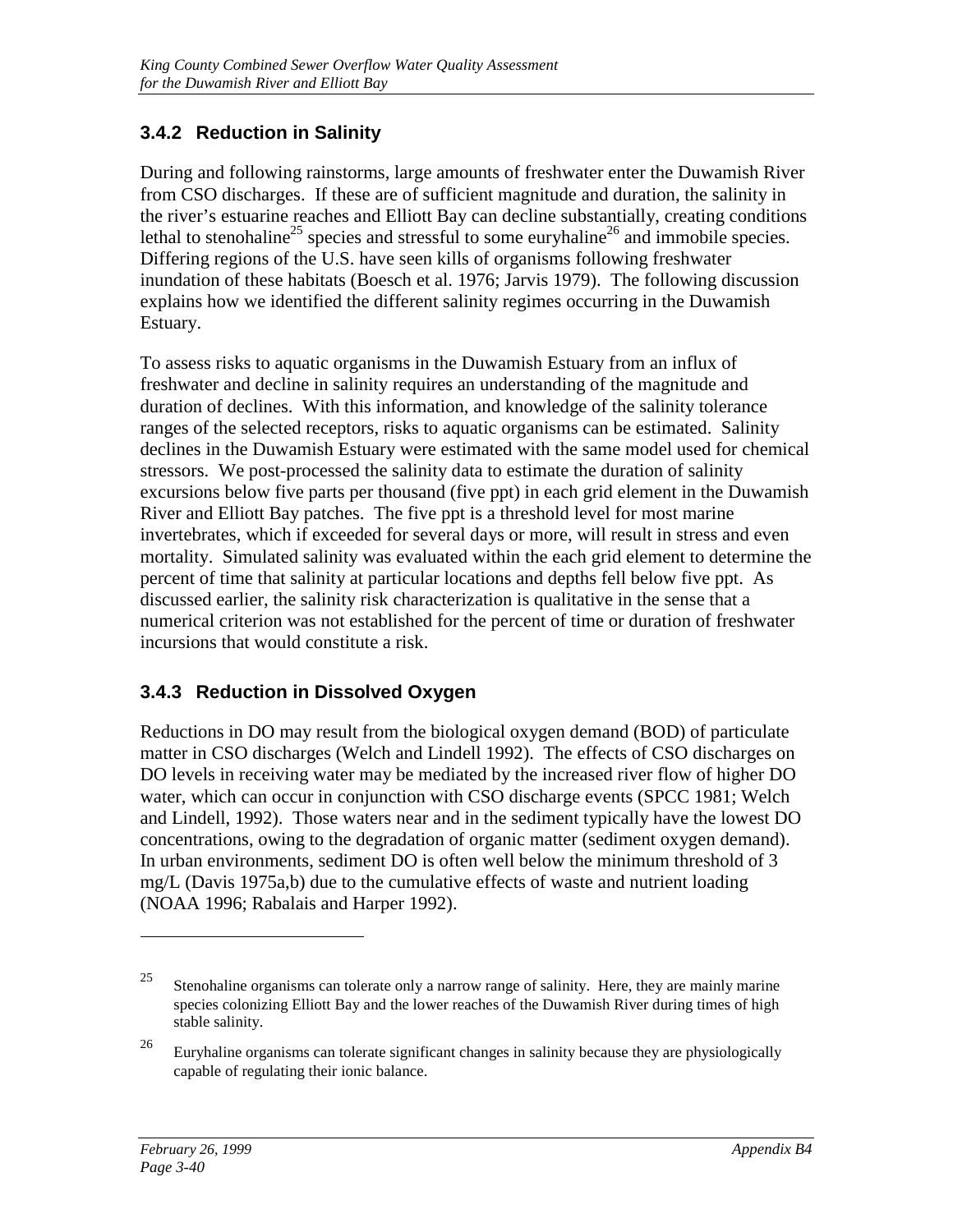Receptors evaluated in this pathway of the risk assessment exclude fish inhabiting the upper water column, but include benthic invertebrates, bottom-dwelling fish, plankton, and other relatively immobile aquatic organisms. These represent aquatic life that cannot readily avoid areas of low DO by emigrating.

The measures of DO exposure levels are presented in Table 3-35. No DO concentration data are available from the water quality model; the BOD component was not implemented due to programming needs and computing power. Consequently, sampling data in cells which receive CSO discharges were used directly to estimate exposures to reduced DO concentrations.

| <b>Summary Statistic</b>  | Temperature (°C) | pH  | DO (mg/L) |
|---------------------------|------------------|-----|-----------|
| Average                   | 9.2              | 7.7 | 9.1       |
| <b>Standard Deviation</b> | 1.9              | 0.3 | 0.9       |
| Maximum                   | 16.1             | 8.5 | 12.3      |
| Median                    | 9.1              | 7.7 | 8.9       |
| Minimum                   | 4.2              | 6.4 | 7.0       |

| <b>Table 3-35.</b> | <b>Summary Statistics of Temperature, pH, and DO Measurements</b> |
|--------------------|-------------------------------------------------------------------|
|                    | Made in Cells into which CSOs Discharge <sup>a</sup>              |

<sup>a</sup> Measurements were made adjacent to Brandon, Chelan, Connecticut, Duwamish/Diagonal, Denny Way, Hanford, Norfolk, South Michigan, and West Michigan CSOs. Measurements of pH and temperature were also made at the Tukwila Gauging Station adjacent to the East Division Reclamation Plant.

## **3.4.4 Change in pH**

Changes in pH levels typically are not directly toxic to aquatic life, but instead can result in risk from the effect of pH on other toxicants (U.S. EPA 1986b). Our assessment endpoint for pH was the maintenance of sustainable populations of aquatic life. pH was not an output of the water quality model. Consequently, sampling data from cells which receive CSO discharges were used to directly estimate exposures to high or low pH (Table 3-35).

### **3.4.5 Change in Temperature**

Temperature is a critical measure of the suitability of a particular environment for the presence of specific aquatic life species. Subsequently, temperature changes in water bodies can alter the existing aquatic life community (U.S. EPA 1986b). Both algal and fish communities will change as temperature increases. Sufficient increases in temperature can change a cold water fishery to a warm water fishery. The water quality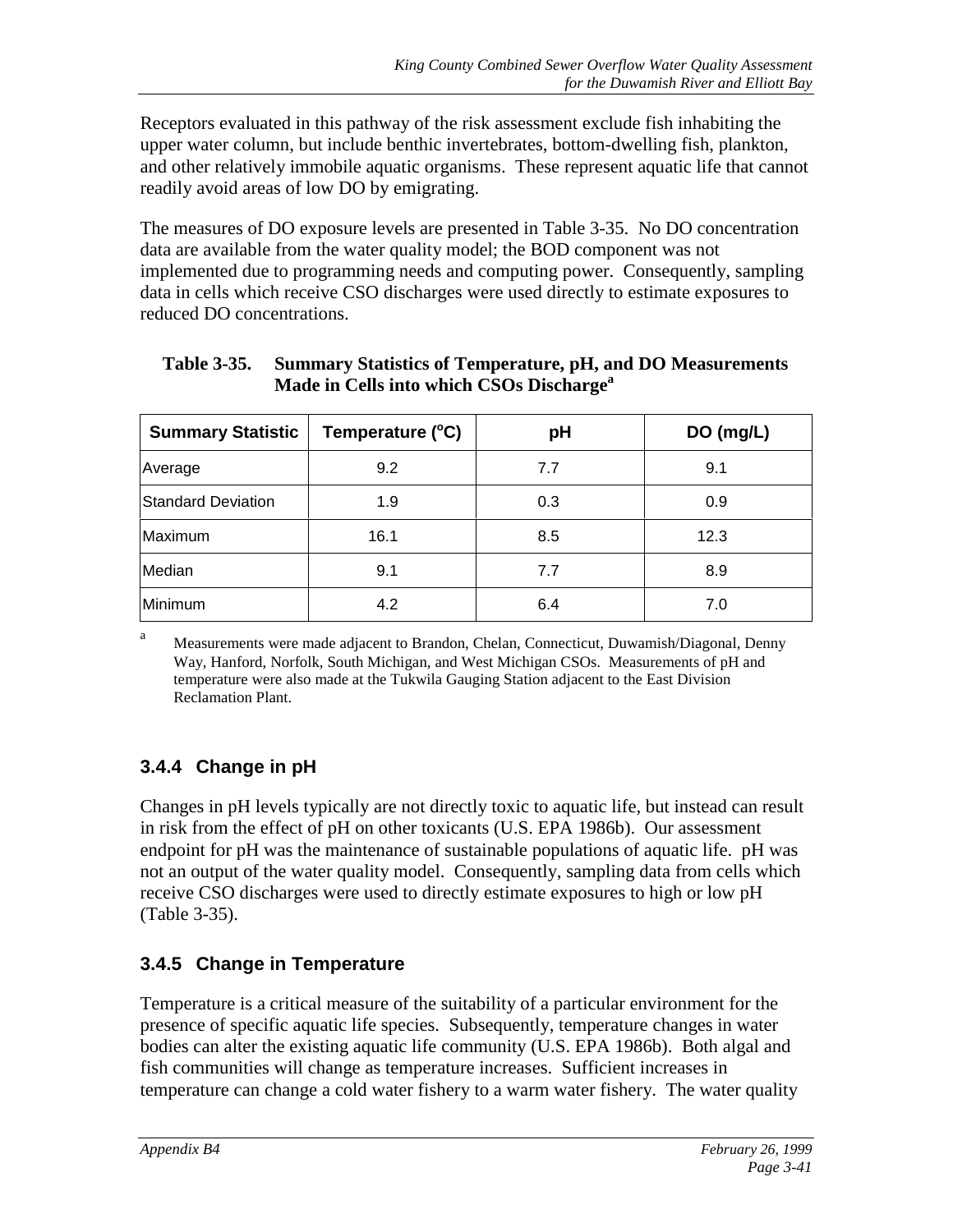model did not predict temperature, so field data were used to estimate temperature exposures. Consequently, sampling data from cells receiving CSO discharges were used to directly estimate exposures to high temperatures (Table 3-35).

# **3.4.6 Displacement**

Influx of water from a CSO discharge can result in displacement of organisms from appropriate habitats (based on salinity, temperature and structure providing escape from predators) to habitats that are inappropriate. Centerline plume velocities in the vicinity of CSO discharge locations were predicted by the nearfield component of the water quality model. These velocities were compared to sustainable swimming speeds of salmonid fry and smolts to characterize the risk from increases in river flow.

# **3.5 Exposure Assessment Uncertainty**

The uncertainty in the aquatic ecological exposure assessment is primarily uncertainty about the Duwamish Estuary model. Model uncertainty is discussed in detail in Volume 1 of this report in Section 5.3, *Precautions for Future Investigations*. There are uncertainties about the model – in particular about using the model to make predictions about conditions other than those for which it is calibrated. However, these model uncertainties have limited bearing on the exposure assessment because it is based on the conditions for which the model is calibrated. The EECs used in the risk assessment are monthly maximum acute and chronic values. While exposure estimates for individual locations and times contain uncertainties, the fact that we used monthly maximum acute and chronic concentrations suggests that it is unlikely that we substantially underestimated exposures to aquatic organisms.

Sediment EECs are more uncertain than water column EECs. Two primary uncertainties associated with sediment EECs are: (1) use of the average of all available data within each cell with more than one sediment sample available to estimate the initial conditions in the cell, and (2) use of a linear interpolation scheme to set initial sediment concentrations in model cells without sediment concentration data. Because we used the average concentrations within each cell, the resolution of the model is limited to the size of the cells. This implies that the sediment concentration at any location within the cell may be over- or under-estimated. An example of this may be observed at the footprints near the CSO and stormdrains, where for some chemicals the average cell concentration is lower than the peak concentration near the outfall, but higher than the background concentration at the edge of the footprint.

The use of a linear interpolation scheme could create an over estimation or underestimation bias in initial sediment concentrations, depending on where sediments have been sampled, and the nature of the sources. The worst case scenario is a localized ("hot spot") contaminant that has only been sampled in the hot spot and at the boundaries of the study area. In this case, the linear interpolation scheme would reduce initial sediment concentration as a function of distance from the hot spot, whereas a more realistic approach would be to reduce initial sediment concentration as a function of the square of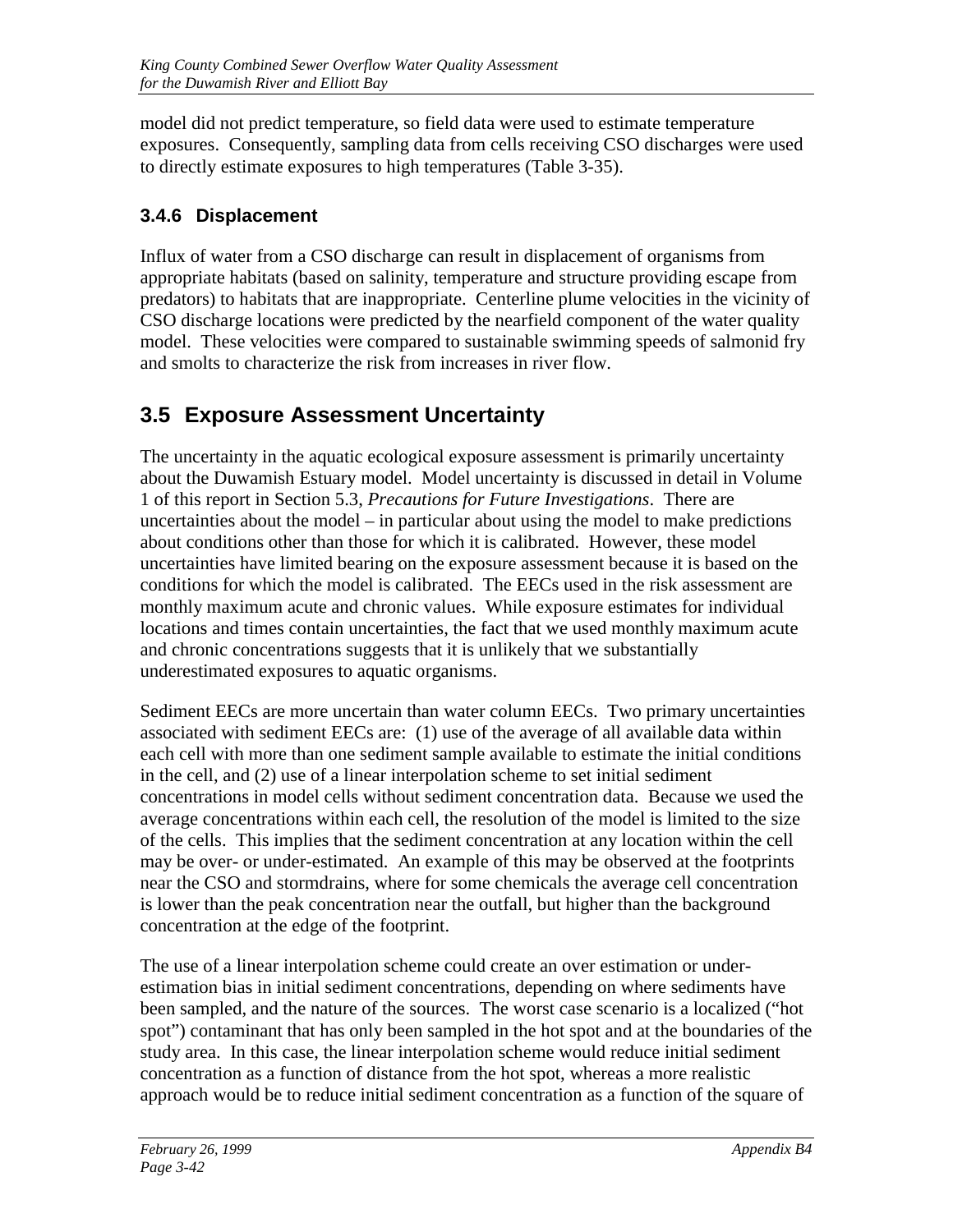the distance from the hot spot. This would cause sediment EECs to be over estimated in the model cells for which sediment data were unavailable.

One way we dealt with the problems we encountered with the sediment initialization was to run the model for ten years, to allow sufficient time for initial sediments to become buried. This allowed us to better discern the difference between baseline and without CSO risks to organisms living on or in the sediment surface layer, because over time new sediments become an increasingly large fraction of the total surface sediment layer, and the importance of the initial conditions diminishes. While this approach was useful for comparing baseline and without CSO risks, a better initialization of the model, coupled with a more thorough hydrodynamic calibration, would clearly be preferred. Nonetheless, the model is useful for investigating the relative importance of CSOs in determining surface sediment concentrations, and it shows that at the level of resolution represented by the model's 512 grid cells, CSOs have little discernable impacts on sediment chemical concentrations.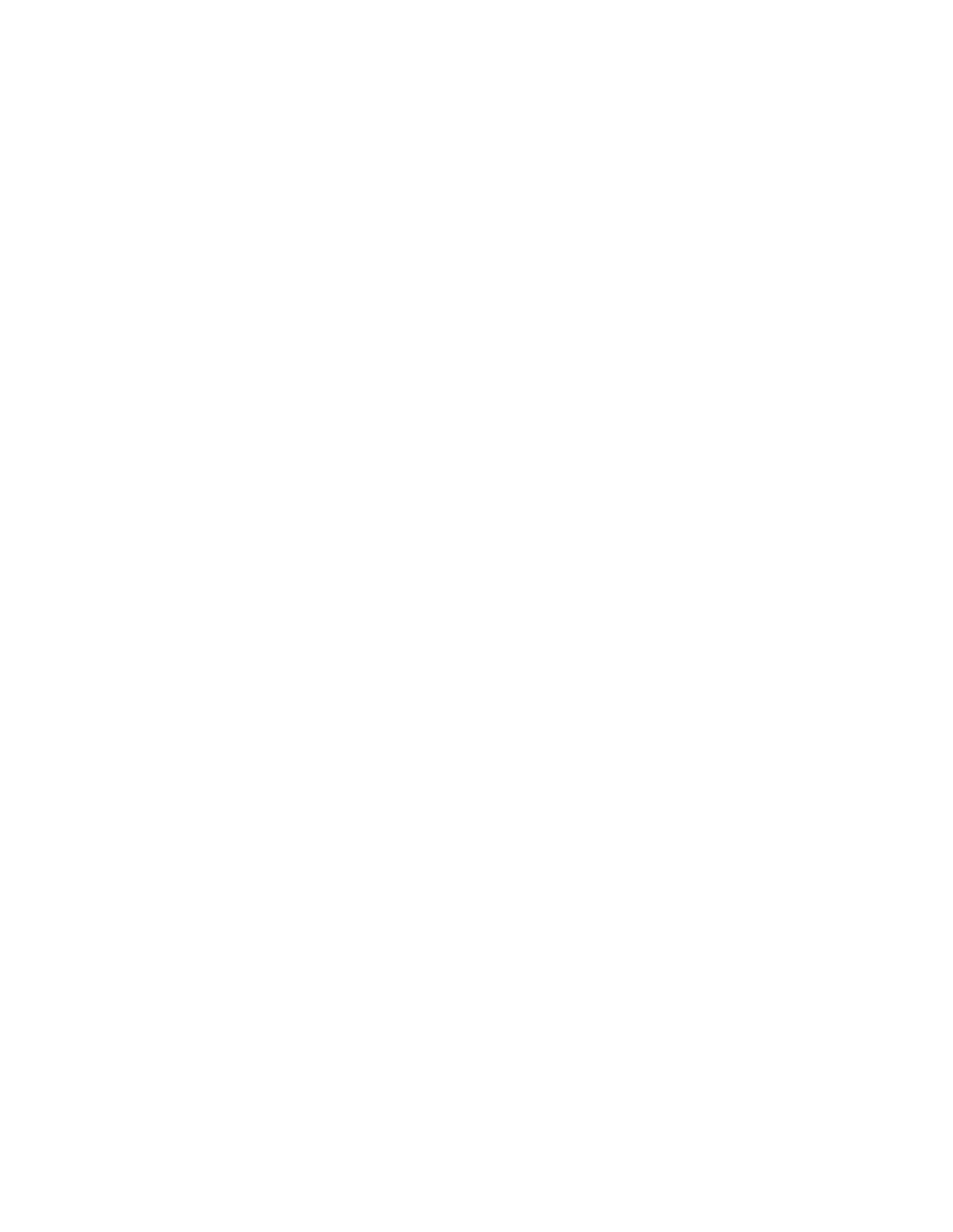# **4. AQUATIC LIFE RISK CHARACTERIZATION METHODS**

Potential risks to aquatic life from chemical stressors in the Duwamish River and Elliott Bay surface water and sediment were estimated for both the baseline and without CSO scenarios for two exposure media-sediments and water. Additionally, risk estimates were calculated for reference sites in Puget Sound for use in evaluating study area risks. The risk characterization methods for each exposure medium (water, sediment) are described in detail below.

# **4.1 Surface Water**

The aquatic life risk characterization for surface water consisted of two tiers of the WERF Methodology (WERF 1996). Tier 1 used a quotient approach, while in Tier 3 risks were assessed probabilistically. The purpose of Tier 1 was to eliminate those chemicals in the surface water that clearly did not pose a risk to aquatic receptors. Chemicals that could not be eliminated by this process were evaluated further in Tier 3. We went directly from Tier 1 to Tier 3, skipping WERF Tier 2. The methodology for Tier 2 and Tier 3 are the same, differing only in the use of site-specific data and validation studies. Use of the EFDC computer model provided us site-specific data, and the benthic assessment, and Brandon Street CSO effluent toxicity tests served to corroborate Tier 3 risk predictions. The quotient and probabilistic approaches used in Tier 1 and Tier 3, respectively, are described below.

# **4.1.1 Tier 1**

In evaluating potential risks of surface water chemicals to aquatic organisms using the quotient approach, the surface water concentration for each chemical was divided by its respective TRV. The quotient is often termed the hazard quotient, or HQ:

Hazard Quotient = 
$$
\frac{\text{Surface Water Connection}}{\text{Toxicity Reference Value}}
$$

\nEquation 4-1

As defined earlier, surface water cell concentrations in the Duwamish River and Elliott Bay were represented by the peak monthly one-hour moving average to estimate the reasonable worst-case acute exposures. The peak monthly four-day moving average was used to estimate the reasonable worst-case chronic exposures. The monthly peak average was used to ensure that (1) key migratory species that use Elliott Bay and the Duwamish River only during certain months of the year could be evaluated and (2) to provide seasonal information on how varying rainfall and flow conditions affect aquatic life risk estimates. It was assumed that Duwamish River and Elliott Bay comprise two separate aquatic communities; therefore, HQs were calculated for the cells in each area separately.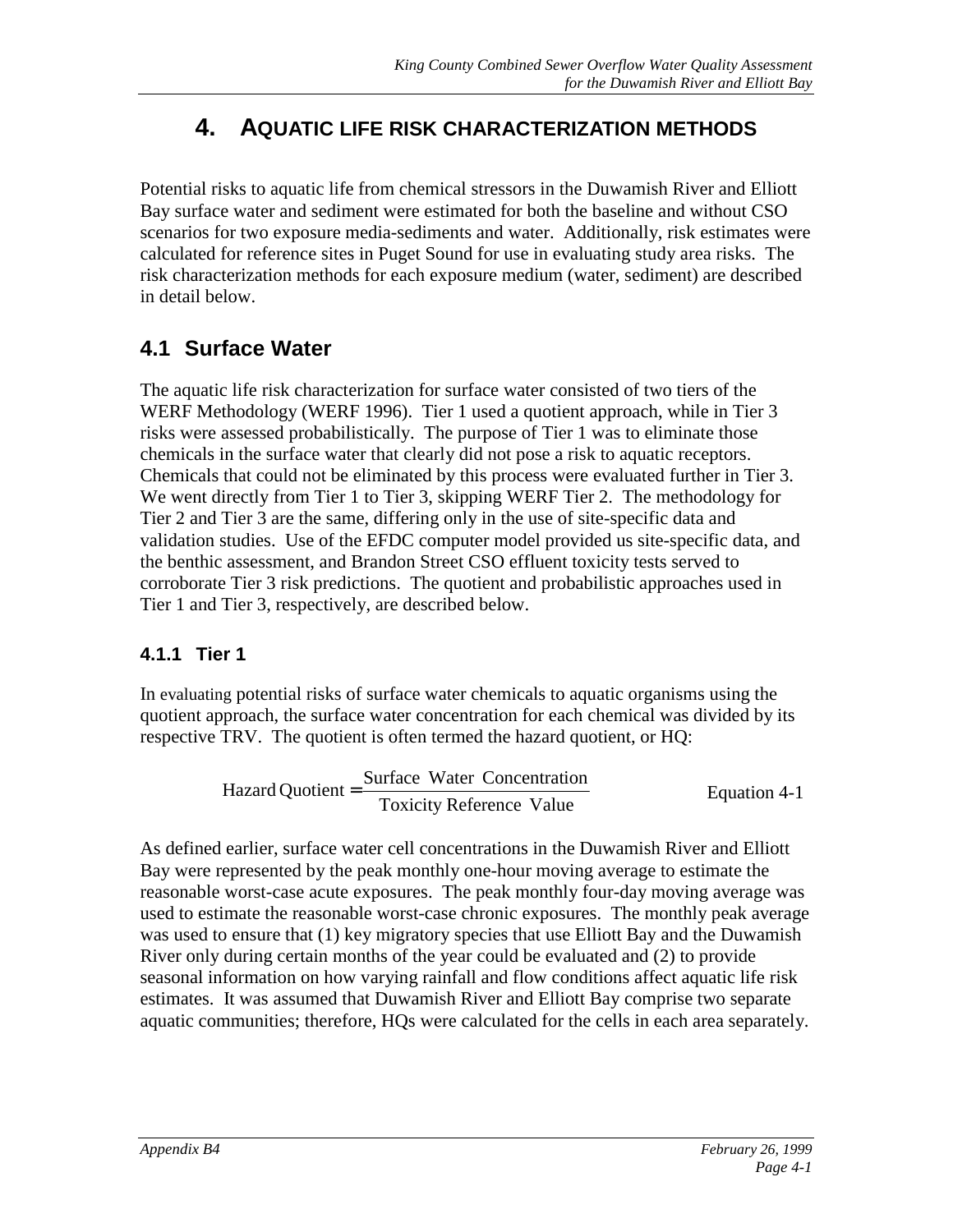A chemical with at least one HQ greater than 1.0 was considered to pose potential risk. Most Washington State and federal water quality standards/criteria are designed to protect 95 percent of aquatic species. Therefore, when a State standard or federal criterion is available, an HQ greater than 1.0 suggests that greater than 5 percent of the species may be at risk for an individual chemical. For chemicals with limited toxicity data available, it becomes less certain what an HQ greater than 1.0 implies (i.e., the risk potential may be over or under estimated). HQs are most useful as a screening tool because they are typically based on a single conservative concentration or a conservative estimate of an average concentration. However, HQs are not adequate for a detailed evaluation because they do not adequately reflect the range of chemical concentrations to which aquatic organisms may be exposed. Additionally, use of total recoverable metal concentrations can significantly over represent the bioavailability fraction in the Tier 1 assessment. For each chemical, acute and chronic HQs were therefore calculated in every cell in the river and bay for each month of the year.

# **4.1.2 Tier 3**

Chemicals identified in Tier 1 with at least one HQ greater than 1.0 were evaluated probabilistically in Tier 3 when sufficient toxicity data were available. In Tier 3, risk was defined as the probability of affecting a given percentage of species. There are different viewpoints on what percentage of the species it is acceptable to affect without negatively influencing overall community function. For example, the Society for Environmental Toxicology and Chemistry recommends a 90 percent level of ecological protection, as do Solomon et al*.* (1996), while U.S. EPA recommends a 95 percent level (Stephan et al. 1985). If a commercially, economically, recreationally important or threatened or endangered species (e.g., salmon) is among the most sensitive species exposed to a chemical, it may be deemed unacceptable to affect any of the species in the community (Stephen et al. 1985).

In contrast with the point estimates of exposure and effect used in Tier 1, probability distributions were used in Tier 3. A probability distribution of risk was predicted for each aquatic community (Duwamish River and Elliott Bay) using all the modeled data for the site. Additionally, dissolved concentrations of metals estimated by the EFDC model were used in the Tier 3 assessment because they more closely represent the bioavailable fraction (Prothro 1993). The assessment assumed that aquatic receptors were equally likely to be exposed to chemicals in every modeled cell and layer. The comparison of the 1-hour and 4-day average chemical concentrations in each cell and layer with the chemical effects curves estimates the percent species expected to be affected. The estimated risks for each cell and cell layer can also be averaged separately for the Duwamish River and Elliott Bay to provide an estimate of the average risk to the aquatic community. Table 4-1 gives a hypothetical example of how risk was estimated using the modeled concentration data. Averaging risk over the Duwamish River and Elliott Bay was appropriate in determining the risk to populations of aquatic life in these areas.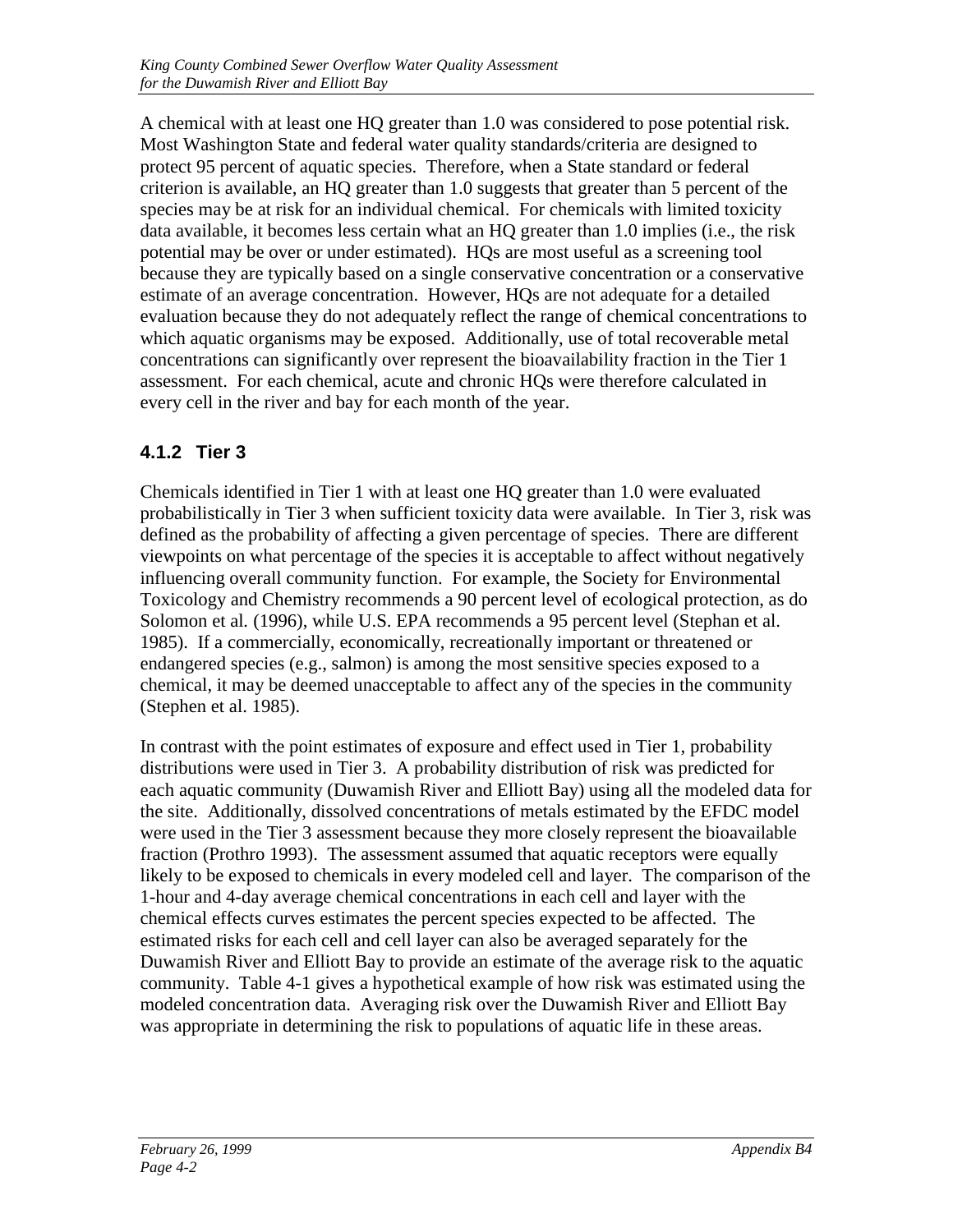| <b>Cell</b>      | Max. 1-hour or 4-day<br><b>Surface Water Conc.</b><br>$(\mu g/L)$ | <b>Risk as Percent</b><br><b>Species Affected</b> |
|------------------|-------------------------------------------------------------------|---------------------------------------------------|
| 1                | $\overline{2}$                                                    | 1%                                                |
| 2                | $\overline{4}$                                                    | 3%                                                |
| 3                | $\overline{2}$                                                    | 1%                                                |
| $\overline{4}$   | 3                                                                 | 2%                                                |
| 5                | 1                                                                 | 0%                                                |
| $\,6$            | 5                                                                 | 5%                                                |
| $\overline{7}$   | $\overline{4}$                                                    | 3%                                                |
| 8                | $\overline{7}$                                                    | $8%$                                              |
| $\boldsymbol{9}$ | $\overline{2}$                                                    | 1%                                                |
| 10               | 1                                                                 | $0\%$                                             |
|                  | Average $Risk =$                                                  | 2%                                                |

| <b>Table 4-1.</b> | <b>Example Probabilistic Risk Calculation</b> |
|-------------------|-----------------------------------------------|
|                   |                                               |

# **4.2 Salmon Chemical Exposures**

The risk characterization for salmon exposure to water column and dietary prey concentrations was done similarly to Tier 1 of the risk characterization for surface water, (i.e., the HQ approach was used), where:

Hazard Quotient = 
$$
\frac{\text{Water Column or Dietary Prey Concentrations}}{\text{Salmonid Toxicity Reference Value}}
$$

\nEquation 4-2

Both acute and chronic exposure concentrations were compared to appropriate TRVs. Water column HQs were first calculated using the Duwamish River and Elliott Bay aquatic life patch $^{27}$  data. Subsequently, surface water concentrations in cells containing

 $\overline{a}$ 

<sup>&</sup>lt;sup>27</sup> A patch is defined as those cells containing habitat used by an aquatic receptor. For aquatic life, the study area was divided into two patches — the Duwamish River and Elliott Bay.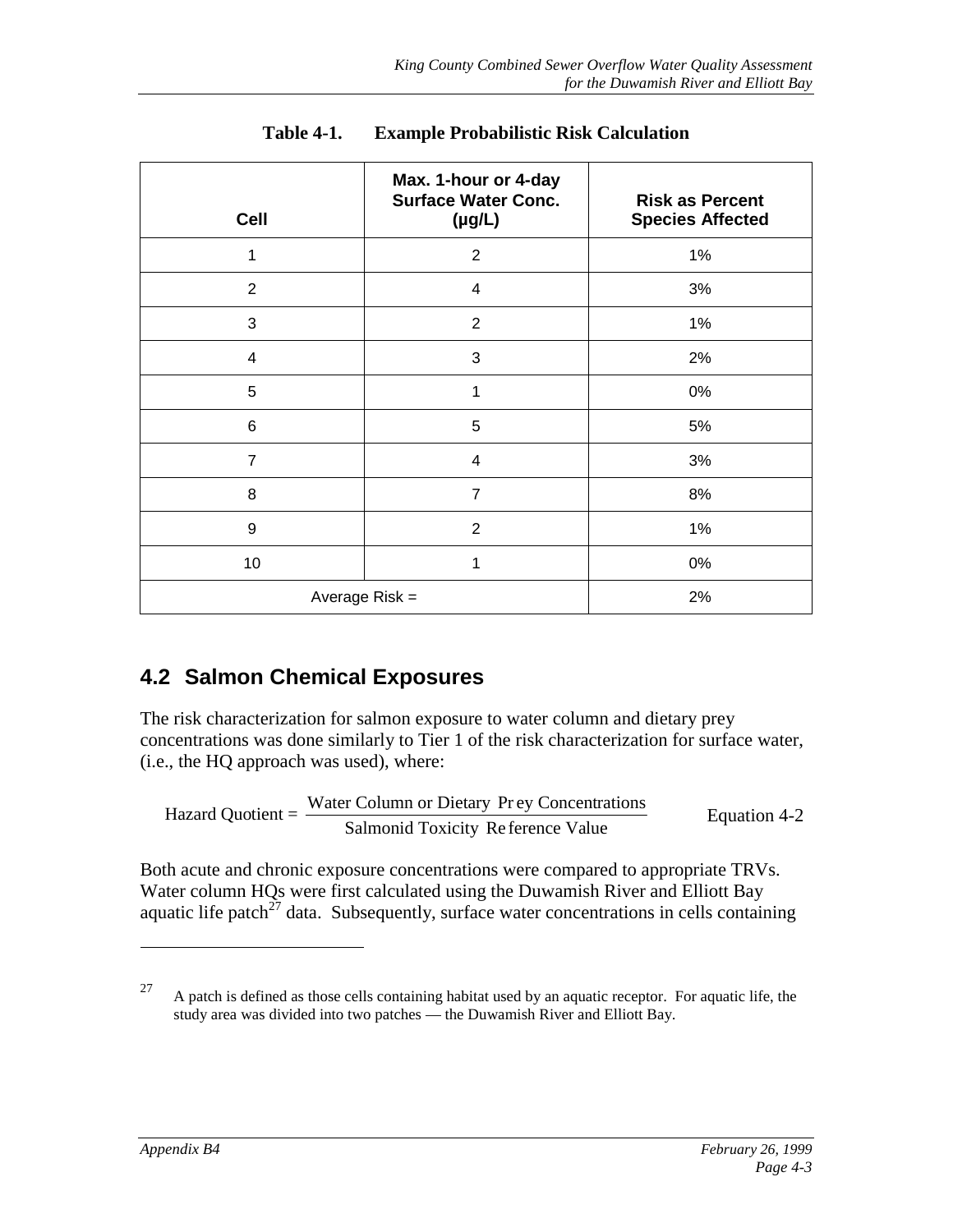habitat critical to juvenile salmon were also compared to TRVs. Average prey concentrations were compared to dietary TRVs when available. Salmonid species TRVs for water column exposures were identified from the U.S. EPA ambient water quality criteria documents (see Table 2-4). Dietary TRVs were taken from the scientific literature (see Table 2-5).

# **4.3 Sediment**

The risk characterization for aquatic life in sediment was done similarly to Tier 1 of the risk characterization for surface water, (i.e., the HQ approach was used):

Hazard Quotient = 
$$
\frac{\text{Se-diment Connection}}{\text{Toxicity Reference Value}}
$$

\nEquation 4-3

Because sediments are long term integrators of exposure, only chronic exposure concentrations were compared to TRVs (Table 2-7). Sediment HQs were calculated over the same cell patches used to assess risks to Duwamish River and Elliott Bay aquatic life.

Sediment TRVs were identified from several different sources. Sediment management standards for the State of Washington were the primary criterion used to determine if sediment risks existed (Table 2-7). If no State standard was available for a particular COPC, then sediment concentrations were compared to the other available standards (Table 2-7).

# **4.4 Physical Stressors**

The risk characterization for the effect of physical stressors (DO, temperature, pH, sedimentation rate, displacement and TSS) on aquatic life was also conducted using the HQ approach. Salinity was evaluated qualitatively by examining the amount of time that the cells adjacent to each CSO location were below the five ppt threshold criterion as well the longest time period that this criterion was exceeded. Scouring was evaluated by examining a plot of sediment bed height in the cell adjacent to each CSO location to determine if sediment layers were removed during the year.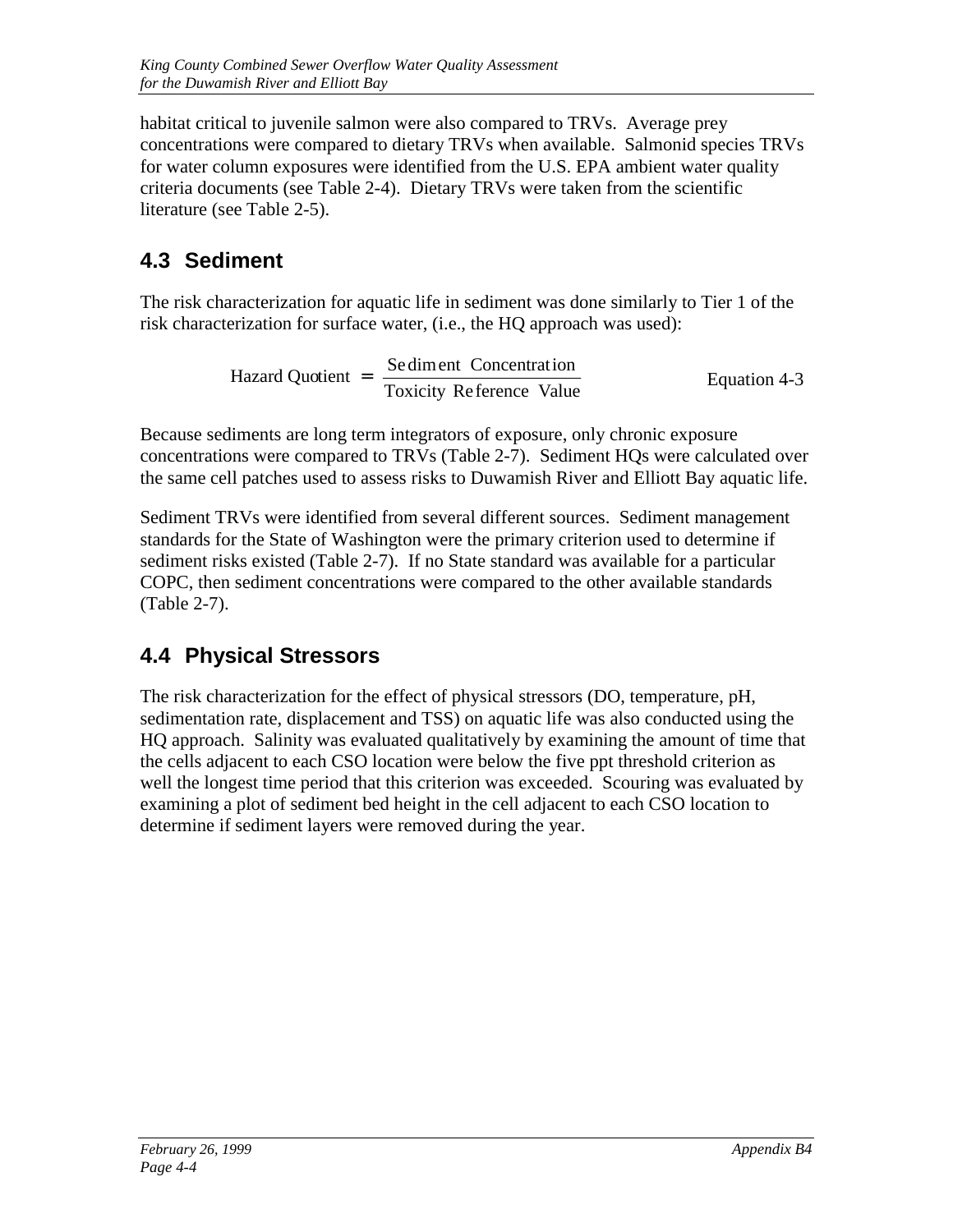# **5. AQUATIC LIFE RESULTS**

This section presents and discusses the results of the aquatic life risk characterization for chemical stressors in the Duwamish River and Elliott Bay. Potential risks to aquatic life were estimated assuming (1) baseline conditions and (2) without CSOs. The results of these two scenarios are compared to assess the possible effects of CSO removal. The results of the surface water risk characterization are provided and discussed first, followed by the sediment risk characterization.

# **5.1 Surface Water Risk Characterization**

As described in Section 3 of this Appendix, an HQ approach was used in Tier 1 of the aquatic life risk assessment, while a probabilistic approach was used in Tier 3 for those chemicals retained from Tier 1. The risk characterization results for each tier are provided below.

# **5.1.1 Tier 1**

*Aquatic Community*. Chemicals with HQs greater than 1.0 (i.e., where the peak monthly chemical concentration exceeded its Tier 1 TRV) are noted in Table 5-1 and Table 5-2 for the baseline and without CSO scenarios, respectively. Overall, HQs exceeded 1.0 for a greater number of chemicals in the Duwamish River than in Elliott Bay, and for a higher proportion of months. The elimination of CSOs from the model did not remove any COPCs, although the number of months where a COPC concentration exceeded its TRV decreased for some. All chemicals with HQs greater than 1.0 identified in Table 5-1 and Table 5-2 except fluoranthene, benzo $(a)$ anthracene, benzo $(g,h,i)$  perylene, and total PCBs were evaluated in Tier 3; for these chemicals, insufficient toxicity data were available to adequately estimate a probabilistic effects curve. Tier 1 results for the four chemicals with HQs greater than 1.0 that are not further evaluated in Tier 3 are presented in Table 5-3 through Table 5-6.

*Salmonids*. Potential risks to salmonid species, particularly chinook and coho salmon, from chemicals with Tier HQs greater than 1.0 identified above were evaluated by comparing monthly peak concentrations to toxicity values specific for salmonid species. Most of the toxicity data for salmonids were from freshwater studies conducted with presmolts (a freshwater lifestage). The freshwater toxicity data were assumed relevant to the estuarine conditions because dissolved estuarine surface water concentrations were compared to dissolved toxicity values from the literature, thereby minimizing the differences between saline water and freshwater that could influence the bioavailability of the COPCs. It was also assumed that the sensitivity of pre-smolt freshwater salmonids was similar to that for salmonid estuarine life stages.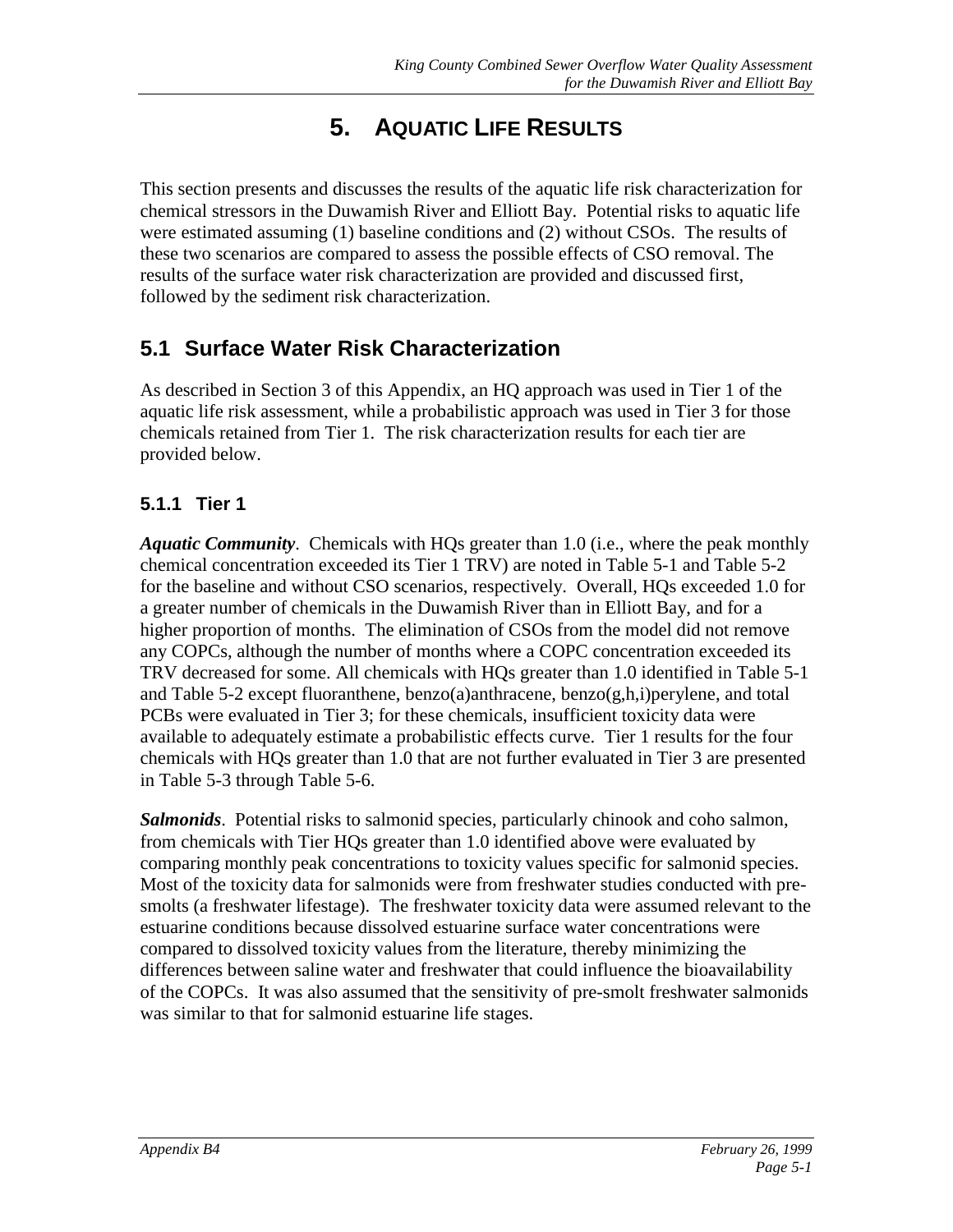| <b>COPC</b>           | September               | October                   |              | November   December | January                   | February     | <b>March</b>              | <b>April</b>              | May          | June           | July         | <b>August</b> |
|-----------------------|-------------------------|---------------------------|--------------|---------------------|---------------------------|--------------|---------------------------|---------------------------|--------------|----------------|--------------|---------------|
| Acute                 |                         |                           |              |                     |                           |              |                           |                           |              |                |              |               |
| <b>Duwamish River</b> |                         |                           |              |                     |                           |              |                           |                           |              |                |              |               |
| Arsenic               |                         | $\mathsf X$               | X            |                     |                           |              |                           |                           |              |                |              |               |
| Copper                | $\mathsf{X}$            | $\sf X$                   | X            | $\mathsf X$         | $\boldsymbol{\mathsf{X}}$ | $\mathsf X$  | $\boldsymbol{\mathsf{X}}$ | $\boldsymbol{\mathsf{X}}$ | $\mathsf X$  | $\mathsf X$    | $\mathsf X$  | $\mathsf X$   |
| Lead                  |                         | Χ                         |              |                     |                           |              |                           |                           |              |                |              |               |
| Nickel                |                         | $\mathsf X$               | $\mathsf X$  | $\mathsf X$         | $\boldsymbol{\mathsf{X}}$ |              |                           |                           |              |                |              |               |
| Zinc                  | $\mathsf{X}$            | $\sf X$                   | $\mathsf{X}$ | $\mathsf{X}$        | $\boldsymbol{\mathsf{X}}$ | $\mathsf{X}$ | $\boldsymbol{\mathsf{X}}$ | $\boldsymbol{X}$          | $\mathsf{X}$ | $\pmb{\times}$ | $\mathsf{X}$ |               |
| Benzo(a)anthracene    |                         |                           |              |                     | $\mathsf X$               |              |                           |                           |              |                |              |               |
| Fluoranthene          |                         |                           | $\sf X$      |                     |                           |              |                           |                           |              |                |              |               |
| <b>Elliott Bay</b>    |                         |                           |              |                     |                           |              |                           |                           |              |                |              |               |
| Arsenic               |                         |                           |              |                     |                           |              | $\boldsymbol{\mathsf{X}}$ |                           |              |                |              |               |
| Copper                | $\mathsf X$             | $\mathsf X$               |              | $\mathsf X$         | $\mathsf{X}$              |              | $\boldsymbol{\mathsf{X}}$ | $\boldsymbol{\mathsf{X}}$ | $\mathsf X$  | $\mathsf X$    | $\mathsf X$  |               |
| <b>Chronic</b>        |                         |                           |              |                     |                           |              |                           |                           |              |                |              |               |
| <b>Duwamish River</b> |                         |                           |              |                     |                           |              |                           |                           |              |                |              |               |
| Copper                | $\mathsf{X}$            | $\mathsf X$               | $\mathsf X$  | $\pmb{\times}$      | $\boldsymbol{\mathsf{X}}$ | $\mathsf X$  | $\mathsf X$               | $\pmb{\times}$            | $\mathsf{X}$ | $\pmb{\times}$ | $\mathsf X$  | $\mathsf X$   |
| Lead                  | X                       | $\boldsymbol{\mathsf{X}}$ | X            | X                   | $\mathsf X$               |              |                           |                           |              |                |              |               |
| Nickel                | $\mathsf X$             |                           | X            | $\mathsf X$         | $\mathsf X$               |              |                           |                           |              |                |              |               |
| <b>TBT</b>            | $\char`_{\mathsf{a}}$ a | $\overline{\phantom{a}}$  | $\mathsf{X}$ |                     | $\boldsymbol{\mathsf{X}}$ |              |                           |                           |              |                |              |               |
| <b>Total PCBs</b>     | $\char`_{\mathsf{a}}$ a | $\_$ a $\,$               | X            | $\pmb{\times}$      | $\boldsymbol{\mathsf{X}}$ | $\mathsf X$  | $\boldsymbol{\mathsf{X}}$ |                           |              |                |              |               |
| Benzo(g,h,i)perylene  | $\mathsf{X}$            |                           | $\mathsf{X}$ |                     |                           |              |                           |                           |              |                |              |               |
| <b>Elliott Bay</b>    |                         |                           |              |                     |                           |              |                           |                           |              |                |              |               |
| Copper                | $\mathsf X$             |                           |              |                     |                           |              |                           |                           |              |                |              |               |
| Lead                  | $\pmb{\times}$          |                           |              |                     |                           |              |                           |                           |              |                |              |               |
| Nickel                |                         |                           |              |                     |                           |              | $\mathsf X$               |                           |              |                |              |               |
| <b>TBT</b>            | $\overline{a}$          | $\mathbf{a}$              |              |                     |                           |              |                           |                           |              |                |              |               |
| Total PCBs            | $\frac{a}{a}$           | $\mathbf{a}$              | Χ            | $\pmb{\times}$      | $\boldsymbol{\mathsf{X}}$ |              | $\boldsymbol{\mathsf{X}}$ |                           |              |                |              |               |

## **Table 5-1. Aquatic Life Chemicals of Potential Concern in Surface Water—Baseline**

No data were available for these months due to model initial conditions.

a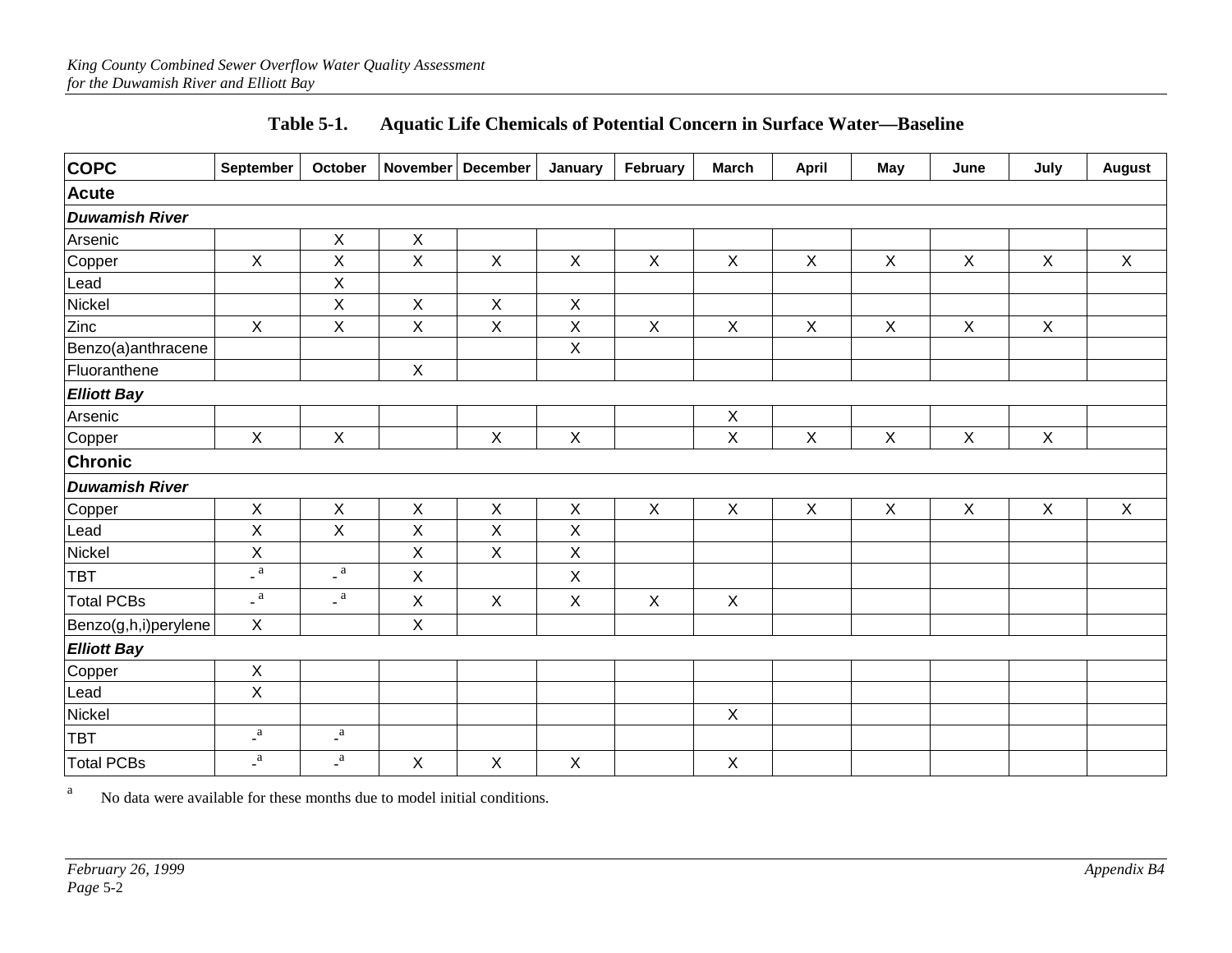| <b>COPC</b>           | September                | October                   | November   December |                           | January                   | February    | <b>March</b>              | April                     | <b>May</b>  | June                      | July                      | <b>August</b> |
|-----------------------|--------------------------|---------------------------|---------------------|---------------------------|---------------------------|-------------|---------------------------|---------------------------|-------------|---------------------------|---------------------------|---------------|
| <b>Acute</b>          |                          |                           |                     |                           |                           |             |                           |                           |             |                           |                           |               |
| <b>Duwamish River</b> |                          |                           |                     |                           |                           |             |                           |                           |             |                           |                           |               |
| Arsenic               |                          | $\mathsf X$               | X                   |                           |                           |             |                           |                           |             |                           |                           |               |
| Copper                | $\mathsf X$              | $\sf X$                   | X                   | $\mathsf X$               | $\boldsymbol{\mathsf{X}}$ | $\mathsf X$ | $\mathsf X$               | $\boldsymbol{\mathsf{X}}$ | $\mathsf X$ | $\boldsymbol{\mathsf{X}}$ | $\boldsymbol{\mathsf{X}}$ | $\mathsf X$   |
| Lead                  |                          | $\mathsf X$               | X                   |                           |                           |             |                           |                           |             |                           |                           |               |
| Nickel                |                          | $\mathsf X$               | X                   | $\boldsymbol{\mathsf{X}}$ | $\mathsf X$               |             |                           |                           |             |                           |                           |               |
| Zinc                  |                          | $\sf X$                   | $\mathsf X$         | $\mathsf X$               | $\mathsf X$               | $\mathsf X$ | $\mathsf X$               | $\boldsymbol{\mathsf{X}}$ | $\mathsf X$ | $\mathsf X$               | $\boldsymbol{\mathsf{X}}$ | $\mathsf X$   |
| Benzo(a)anthracene    |                          |                           | X                   |                           | X                         |             |                           |                           |             |                           |                           |               |
| Fluoranthene          |                          |                           | X                   |                           |                           |             |                           |                           |             |                           |                           |               |
| <b>Elliott Bay</b>    |                          |                           |                     |                           |                           |             |                           |                           |             |                           |                           |               |
| Arsenic               |                          |                           |                     |                           |                           |             | $\boldsymbol{\mathsf{X}}$ |                           |             |                           |                           |               |
| Copper                | $\mathsf X$              | $\sf X$                   | $\mathsf X$         |                           | $\sf X$                   |             | $\mathsf X$               |                           |             |                           |                           |               |
| Chronic               |                          |                           |                     |                           |                           |             |                           |                           |             |                           |                           |               |
| <b>Duwamish River</b> |                          |                           |                     |                           |                           |             |                           |                           |             |                           |                           |               |
| Copper                | $\pmb{\times}$           | $\mathsf X$               | $\pmb{\times}$      | $\boldsymbol{\mathsf{X}}$ | $\mathsf X$               | $\mathsf X$ | $\boldsymbol{\mathsf{X}}$ | $\mathsf X$               | $\mathsf X$ | $\boldsymbol{\mathsf{X}}$ | X                         | $\mathsf{X}$  |
| Lead                  | $\mathsf X$              | $\mathsf X$               | X                   | $\mathsf X$               | Χ                         |             | $\sf X$                   |                           |             |                           |                           |               |
| Nickel                | $\mathsf X$              | $\boldsymbol{\mathsf{X}}$ | $\mathsf X$         | $\mathsf X$               | $\mathsf X$               |             | $\mathsf X$               |                           |             |                           |                           |               |
| <b>TBT</b>            | $\mathsf{I}$ a           | $\_$ a $\,$               | X                   |                           | $\sf X$                   |             | $\mathsf X$               |                           |             |                           |                           |               |
| <b>Total PCBs</b>     | $\overline{\phantom{a}}$ | $\mathsf{I}$ a            | X                   | $\mathsf X$               | $\mathsf X$               | $\mathsf X$ | $\mathsf X$               |                           |             |                           |                           |               |
| Benzo(g,h,i)perylene  | $\mathsf X$              |                           | $\mathsf X$         |                           |                           |             |                           |                           |             |                           |                           |               |
| <b>Elliott Bay</b>    |                          |                           |                     |                           |                           |             |                           |                           |             |                           |                           |               |
| Copper                | $\mathsf X$              | $\boldsymbol{\mathsf{X}}$ |                     |                           |                           |             |                           |                           |             |                           |                           |               |
| Lead                  | $\mathsf X$              |                           |                     |                           |                           |             |                           |                           |             |                           |                           |               |
| Nickel                |                          |                           |                     |                           |                           |             | $\mathsf X$               |                           |             |                           |                           |               |
| <b>TBT</b>            | $\overline{a}$           | $\overline{\phantom{a}}$  |                     |                           |                           |             |                           |                           |             |                           |                           |               |
| Total PCBs            | $\char`_{\mathsf{a}}$ a  | $\char`_{\mathsf{a}}$ a   | $\mathsf X$         | $\mathsf X$               | $\sf X$                   |             | $\mathsf X$               |                           |             |                           |                           |               |

#### **Table 5-2. Aquatic Life Chemicals of Potential Concern—Without CSOs**

aNo data were available for these months due to model initial conditions.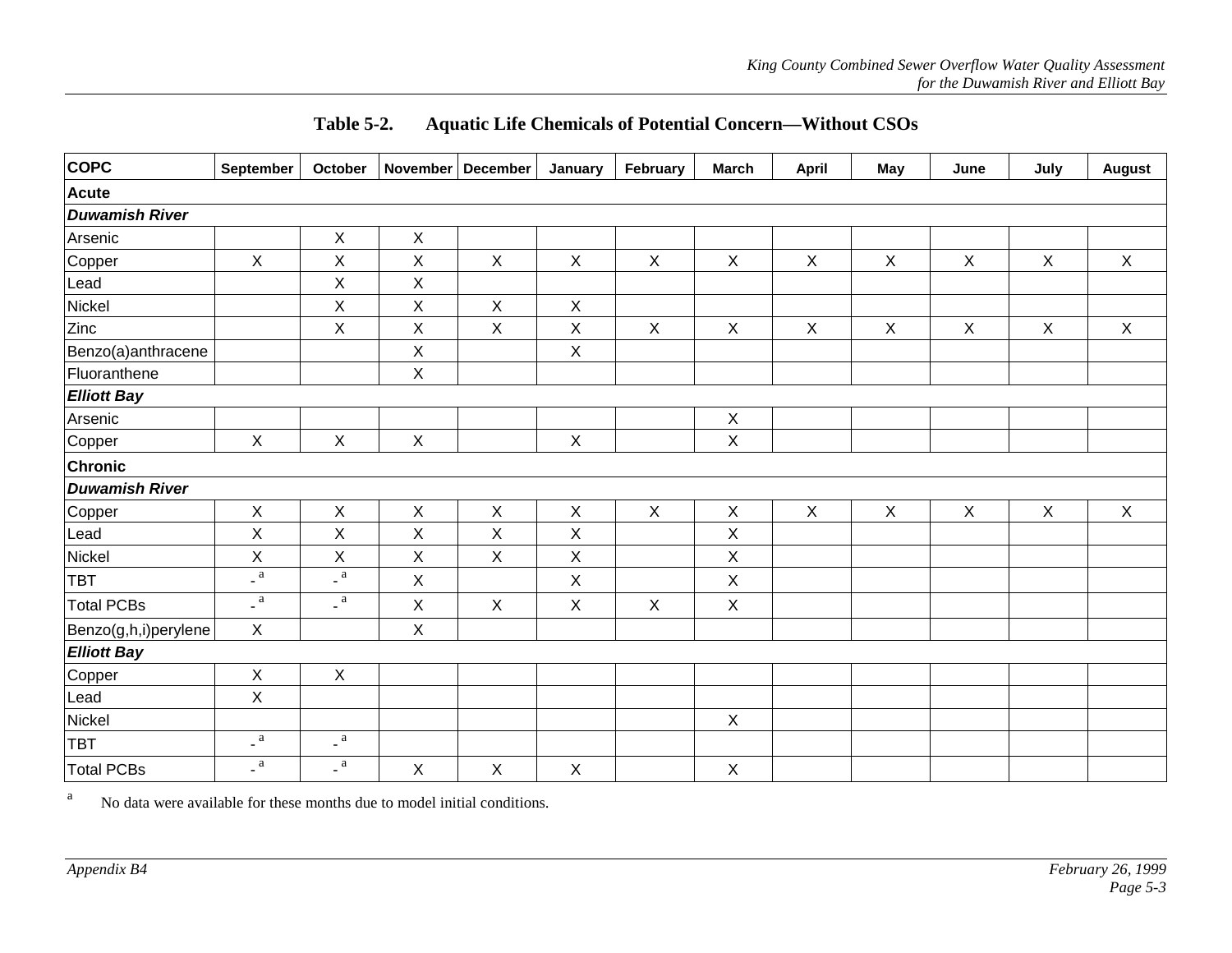HQs for salmonid species were less than 1.0 for all COPCs evaluated (see Table 5-7 through Table 5-14). Accordingly, HQs for the modeled cells of the Duwamish River and Elliott Bay deemed to be critical salmon habitat were also less than 1.0 (see Table 5-15 through Table 5-22).

# **5.1.2 Salmon Dietary Risk Characterization**

None of the HQs for any of the four chemicals analyzed were greater than one (Table 5-23). Consequently, juvenile salmon are not predicted to be at risk of increased mortality or reduced growth from consuming *Corophium* and *Gammarus* amphipods from the Kellogg Island area of the Duwamish River.

## **5.1.3 Tier 3**

As explained in Section 3 of this volume, potential risks in Tier 3 were defined as expected percent species affected. The risk estimates, by month, are shown in Table 4-3 in Volume 1 and Table 5-24 to Table 5-29 of this Appendix. Estimated risks tend to be low (less than or equal to one) for most COPCs for most months. The COPCs expected to affect the greatest percent of species are TBT (chronic) and copper (acute, chronic). Maximum monthly TBT chronic risks are 2 percent in the Duwamish River and 1 percent in Elliott Bay. Maximum monthly chronic copper risks are 2 percent in the Duwamish River, but less than or equal to 1 percent in Elliott Bay. Acute copper risks in both the Duwamish River and Elliott Bay are less than or equal to 1 percent. Risk results were virtually the same for the baseline and without CSO scenarios, thereby demonstrating that CSOs do not significantly contribute to TBT and copper loading in the Duwamish River and Elliott Bay.

TBT risks in the Duwamish River were less than or equal to 1 percent for nine of the 10 months for which data were available<sup>28</sup>. The most sensitive species to TBT that could potentially be affected during certain months of the year include bivalves such as clams, mussels and oysters. Copper was estimated to affect up to 2 percent of the aquatic species during certain months of the year.

The derivation of the percent of species affected is shown in greater detail in Figure 5-1 through Figure 5-6. These figures present the distribution of Duwamish River EECs and the distribution of toxicity values on the same graph for each chemical evaluated for a representative month. As shown in these figures, the acute and chronic chemical concentrations in the Duwamish River are generally substantially lower than concentrations predicted to affect aquatic organisms.

 $\overline{a}$ 

<sup>&</sup>lt;sup>28</sup> Due to initial conditions of TBT, data are only available for November through August.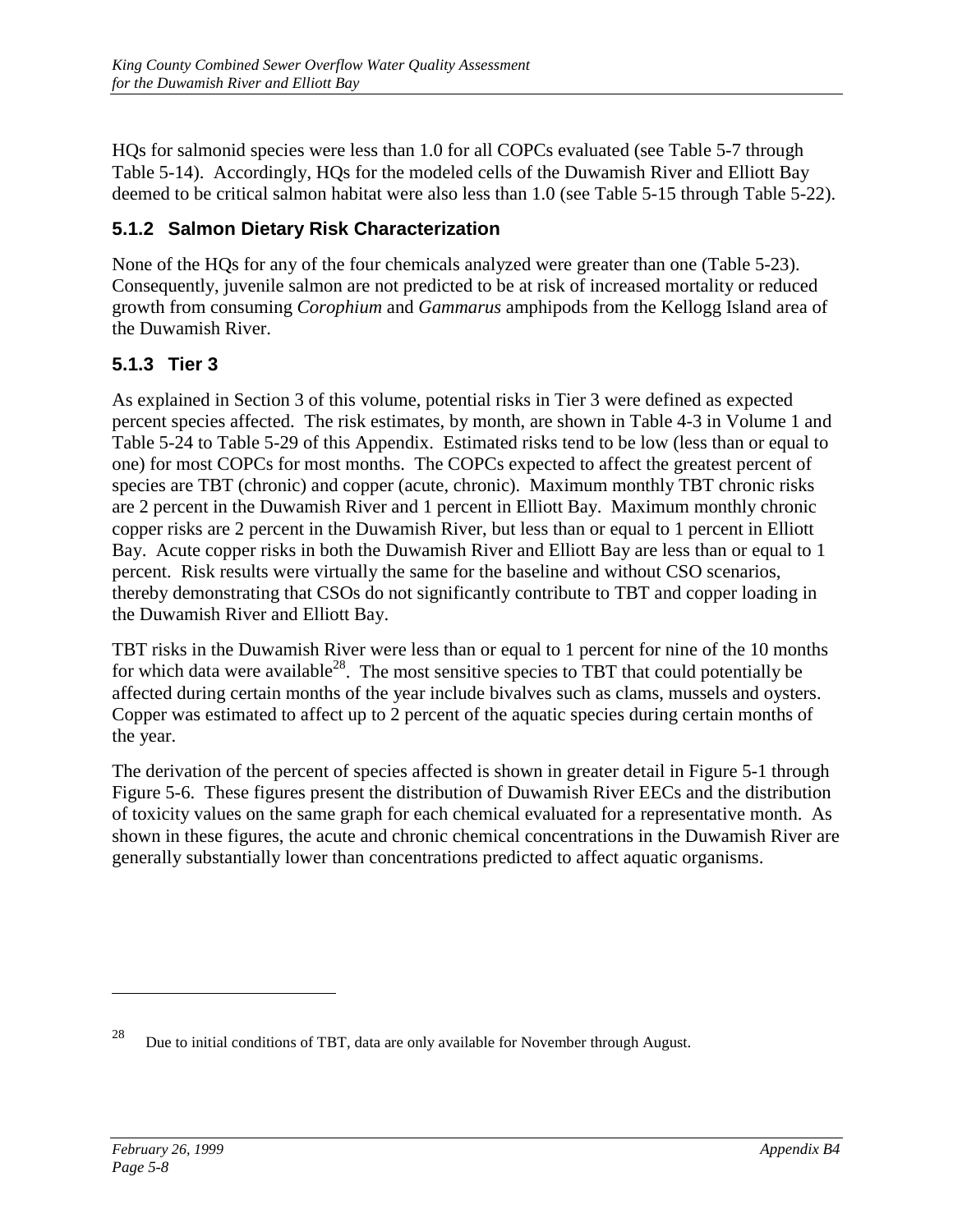|             |                                           | <b>Hazard Quotients</b> |              |                   |          |          |          |          |          |          |          |          |               |
|-------------|-------------------------------------------|-------------------------|--------------|-------------------|----------|----------|----------|----------|----------|----------|----------|----------|---------------|
| <b>COPC</b> | <b>Species</b>                            | September               | October      | November December |          | January  | February | March    | April    | May      | June     | July     | <b>August</b> |
| Arsenic     | Oncorhynchus mykiss (rainbow trout)       | 2.04E-04                | 2.25E-04     | 1.56E-04          | 1.69E-04 | 1.56E-04 | 1.49E-04 | 1.47E-03 | 2.27E-04 | 1.60E-04 | .55E-04  | 1.66E-04 | 1.50E-04      |
|             | Salvelinus fontinalis (brook trout)       | 1.82E-04                | 2.01E-04     | 1.39E-04          | 1.51E-04 | 1.39E-04 | 1.33E-04 | 1.31E-03 | 2.02E-04 | 1.43E-04 | 1.38E-04 | 1.48E-04 | 1.34E-04      |
| Copper      | Salvelinus fontinalis (brook trout)       | 9.98E-03                | 1.10E-02     | 6.96E-03          | 1.03E-02 | 6.35E-03 | 7.63E-03 | 7.04E-03 | 6.57E-03 | 9.11E-03 | .38E-02  | 1.42E-02 | 1.39E-02      |
|             | Salmo salar (Atlantic salmon)             | 1.00E-02                | 1.10E-02     | 7.00E-03          | 1.03E-02 | 6.38E-03 | 7.66E-03 | 7.07E-03 | 6.60E-03 | 9.15E-03 | 1.38E-02 | 1.43E-02 | 1.40E-02      |
|             | Oncorhynchus mykiss (rainbow trout)       | 2.63E-02                | 2.89E-02     | 1.83E-02          | 2.70E-02 | 1.67E-02 | 2.01E-02 | 1.85E-02 | 1.73E-02 | 2.40E-02 | 3.63E-02 | 3.75E-02 | 3.65E-02      |
|             | Salmo clarkii (cutthroat trout)           | 1.66E-02                | 1.83E-02     | 1.16E-02          | 1.71E-02 | 1.06E-02 | 1.27E-02 | 1.17E-02 | 1.09E-02 | 1.52E-02 | 2.30E-02 | 2.37E-02 | 2.31E-02      |
|             | Oncorhynchus tshawytscha (chinook salmon) | 2.62E-02                | 2.88E-02     | 1.82E-02          | 2.69E-02 | 1.66E-02 | 2.00E-02 | 1.84E-02 | 1.72E-02 | 2.39E-02 | 3.61E-02 | 3.73E-02 | 3.64E-02      |
|             | Oncorhynchus nerka (sockeye salmon)       | 4.72E-03                | 5.19E-03     | 3.29E-03          | 4.85E-03 | 3.00E-03 | 3.60E-03 | 3.32E-03 | 3.10E-03 | 4.30E-03 | 6.51E-03 | 6.73E-03 | 6.56E-03      |
|             | Oncorhynchus kisutch (coho salmon)        | 1.57E-02                | 1.73E-02     | 1.10E-02          | 1.62E-02 | 9.99E-03 | 1.20E-02 | 1.11E-02 | 1.03E-02 | 1.43E-02 | 2.17E-02 | 2.24E-02 | 2.19E-02      |
| Lead        | Salvelinus fontinalis (brook trout)       | 3.04E-06                | 4.24E-06     | 3.58E-06          | 6.11E-06 | 4.15E-06 | 2.96E-06 | 3.28E-06 | 2.90E-06 | 5.44E-06 | 7.60E-06 | 8.03E-06 | 7.71E-06      |
|             | Oncorhynchus mykiss (rainbow trout)       | 5.99E-06                | 8.36E-06     | 7.06E-06          | 1.20E-05 | 8.19E-06 | 5.83E-06 | 6.47E-06 | 5.71E-06 | 1.07E-05 | 1.50E-05 | 1.58E-05 | 1.52E-05      |
| Nickel      | Oncorhynchus mykiss (rainbow trout)       | 5.37E-05                | $6.21E - 05$ | 6.10E-05          | 6.35E-05 | 5.25E-05 | 5.46E-05 | 2.97E-04 | 5.07E-05 | 6.40E-05 | 8.37E-05 | 8.94E-05 | 8.34E-05      |
| Zinc        | Oncorhynchus kisutch (coho salmon)        | 2.24E-03                | 3.61E-03     | 3.42E-03          | 4.17E-03 | 3.25E-03 | 2.15E-03 | 2.21E-03 | 2.00E-03 | 3.16E-03 | 5.77E-03 | 6.02E-03 | 5.71E-03      |
|             | Oncorhynchus nerka (sockeye salmon)       | 2.43E-03                | 3.91E-03     | 3.71E-03          | 4.52E-03 | 3.52E-03 | 2.33E-03 | 2.39E-03 | 2.17E-03 | 3.42E-03 | 6.25E-03 | 6.53E-03 | 6.19E-03      |
|             | Oncorhynchus tshawytscha (chinook salmon) | 8.18E-03                | 1.32E-02     | 1.25E-02          | 1.52E-02 | 1.18E-02 | 7.84E-03 | 8.06E-03 | 7.31E-03 | 1.15E-02 | 2.10E-02 | 2.20E-02 | 2.08E-02      |
|             | Oncorhynchus mykiss (rainbow trout)       | 5.29E-03                | 8.52E-03     | 8.08E-03          | 9.84E-03 | 7.67E-03 | 5.07E-03 | 5.22E-03 | 4.74E-03 | 7.46E-03 | 1.36E-02 | 1.42E-02 | 1.35E-02      |
|             | Salmo salar (Atlantic salmon)             | 1.68E-03                | 2.70E-03     | 2.56E-03          | 3.12E-03 | 2.43E-03 | 1.61E-03 | 1.65E-03 | 1.50E-03 | 2.36E-03 | 4.31E-03 | 4.51E-03 | 4.27E-03      |
|             | Salvelinus fontinalis (brook trout)       | 1.74E-03                | 2.80E-03     | 2.65E-03          | 3.23E-03 | 2.52E-03 | 1.67E-03 | 1.71E-03 | 1.55E-03 | 2.45E-03 | 4.47E-03 | 4.67E-03 | 4.42E-03      |

# **Table 5-7. Acute Salmonid Hazard Quotients for the Duwamish River—Baseline**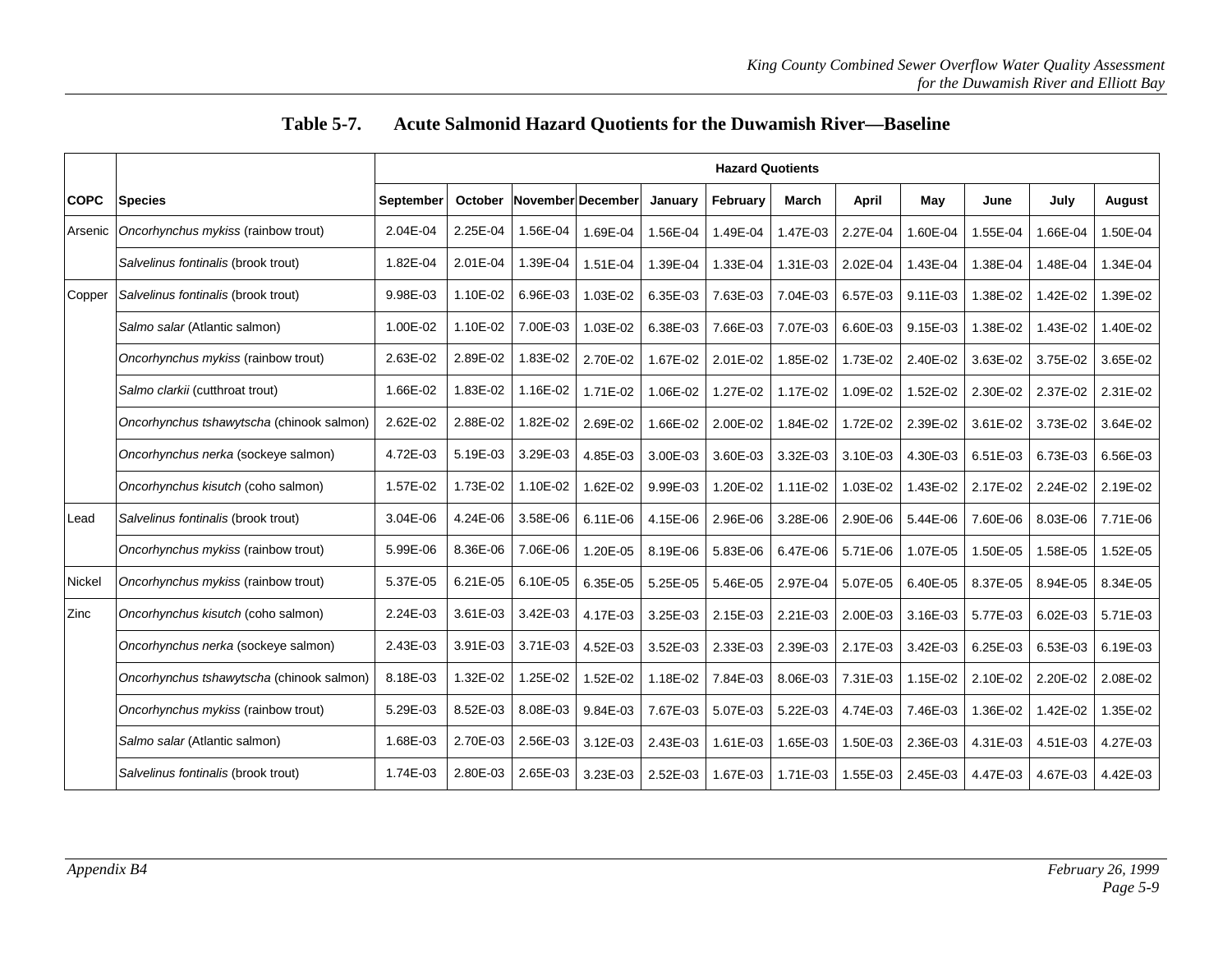|                      |                                              | <b>Hazard Quotients</b> |          |                 |                 |          |          |          |          |          |          |          |          |
|----------------------|----------------------------------------------|-------------------------|----------|-----------------|-----------------|----------|----------|----------|----------|----------|----------|----------|----------|
| <b>COPC</b>          | <b>Species</b>                               | September               | October  | <b>November</b> | <b>December</b> | January  | February | March    | April    | May      | June     | July     | August   |
| Copper               | Oncorhynchus mykiss (rainbow trout)          | 1.52E-02                | 2.31E-02 | 1.42E-02        | 1.62E-02        | 1.33E-02 | 1.49E-02 | 1.52E-02 | 1.29E-02 | 1.47E-02 | 1.98E-02 | 1.77E-02 | 2.40E-02 |
|                      | Salmo trutta (brown trout)                   | 9.38E-03                | 1.42E-02 | 8.78E-03        | 9.98E-03        | 8.19E-03 | 9.17E-03 | 9.40E-03 | 7.93E-03 | 9.04E-03 | 1.22E-02 | 1.09E-02 | 1.48E-02 |
|                      | Salvelinus fontinalis (brook trout)          | 1.78E-02                | 2.71E-02 | 1.67E-02        | 1.90E-02        | 1.56E-02 | 1.74E-02 | 1.79E-02 | 1.51E-02 | 1.72E-02 | 2.33E-02 | 2.08E-02 | 2.81E-02 |
|                      | Salvelinus namaycush (lake trout)            | 9.48E-03                | 1.44E-02 | 8.87E-03        | 1.01E-02        | 8.27E-03 | 9.27E-03 | 9.50E-03 | 8.01E-03 | 9.14E-03 | 1.24E-02 | 1.11E-02 | 1.50E-02 |
|                      | Salmo salar (Atlantic salmon)                | 7.14E-03                | 1.08E-02 | 6.69E-03        | 7.60E-03        | 6.23E-03 | 6.98E-03 | 7.16E-03 | 6.04E-03 | 6.88E-03 | 9.32E-03 | 8.33E-03 | 1.13E-02 |
|                      | Salmo clarkii (cutthroat trout)              | 1.18E-02                | 1.80E-02 | 1.11E-02        | 1.26E-02        | 1.03E-02 | 1.16E-02 | 1.19E-02 | 1.00E-02 | 1.14E-02 | 1.55E-02 | 1.38E-02 | 1.87E-02 |
|                      | Oncorhynchus tshawytscha<br>(chinook salmon) | 1.86E-02                | 2.83E-02 | 1.74E-02        | 1.98E-02        | 1.63E-02 | 1.82E-02 | 1.87E-02 | 1.57E-02 | 1.80E-02 | 2.43E-02 | 2.17E-02 | 2.94E-02 |
|                      | Oncorhynchus nerka (sockeye salmon)          | 3.36E-03                | 5.10E-03 | 3.14E-03        | 3.57E-03        | 2.93E-03 | 3.28E-03 | 3.36E-03 | 2.84E-03 | 3.24E-03 | 4.38E-03 | 3.92E-03 | 5.30E-03 |
|                      | Oncorhynchus kisutch (coho salmon)           | 1.12E-02                | 1.70E-02 | 1.05E-02        | 1.19E-02        | 9.77E-03 | 1.09E-02 | 1.12E-02 | 9.46E-03 | 1.08E-02 | 1.46E-02 | 1.31E-02 | 1.77E-02 |
| Lead                 | Oncorhynchus mykiss (rainbow trout)          | 4.78E-05                | 6.88E-05 | 4.89E-05        | 7.12E-05        | 5.73E-05 | 4.70E-05 | 5.13E-05 | 4.36E-05 | 4.42E-05 | 7.40E-05 | 8.20E-05 | 7.78E-05 |
|                      | Salvelinus fontinalis (brook trout)          | 3.89E-05                | 5.60E-05 | 3.98E-05        | 5.79E-05        | 4.67E-05 | 3.83E-05 | 4.17E-05 | 3.55E-05 | 3.60E-05 | 6.02E-05 | 6.67E-05 | 6.34E-05 |
| Nickel               | Oncorhynchus mykiss (rainbow trout)          | 2.72E-03                | 2.40E-03 | 2.41E-03        | 2.78E-03        | 2.46E-03 | 2.54E-03 | 1.48E-02 | 2.00E-03 | 2.79E-03 | 3.27E-03 | 3.32E-03 | 2.83E-03 |
| Zinc                 | Oncorhynchus nerka (sockeye salmon)          | 3.76E-02                | 7.35E-02 | 6.76E-02        | 4.19E-02        | 4.92E-02 | 2.31E-02 | 7.36E-02 | 1.54E-02 | 1.49E-02 | 1.79E-02 | 1.01E-02 | 7.82E-03 |
|                      | Oncorhynchus tshawytscha<br>(chinook salmon) | 1.84E-02                | 3.61E-02 | 3.32E-02        | 2.06E-02        | 2.41E-02 | 1.13E-02 | 3.61E-02 | 7.56E-03 | 7.32E-03 | 8.79E-03 | 4.94E-03 | 3.83E-03 |
|                      | Oncorhynchus mykiss (rainbow trout)          | 1.57E-02                | 3.08E-02 | 2.83E-02        | 1.75E-02        | 2.06E-02 | 9.68E-03 | 3.08E-02 | 6.45E-03 | 6.24E-03 | 7.50E-03 | 4.21E-03 | 3.27E-03 |
|                      | Salvelinus fontinalis (brook trout)          | 1.34E-02                | 2.62E-02 | 2.41E-02        | 1.49E-02        | 1.75E-02 | 8.24E-03 | 2.62E-02 | 5.49E-03 | 5.32E-03 | 6.39E-03 | 3.59E-03 | 2.79E-03 |
|                      | Oncorhynchus kisutch (coho salmon)           | 1.67E-02                | 3.27E-02 | 3.00E-02        | 1.86E-02        | 2.18E-02 | 1.03E-02 | 3.27E-02 | 6.85E-03 | 6.62E-03 | 7.96E-03 | 4.47E-03 | 3.47E-03 |
|                      | Salmo salar (Atlantic salmon)                | 1.25E-02                | 2.44E-02 | 2.25E-02        | 1.39E-02        | 1.63E-02 | 7.69E-03 | 2.45E-02 | 5.12E-03 | 4.96E-03 | 5.96E-03 | 3.35E-03 | 2.60E-03 |
| <b>TBT</b>           | Oncorhynchus tshawytscha<br>(chinook salmon) | 6.33E-01                | 1.02E-01 | 1.10E-01        | 5.07E-02        | 1.04E-01 | 2.17E-02 | 5.98E-02 | 3.14E-03 | 9.77E-03 | 9.72E-03 | 7.36E-03 | 1.21E-02 |
|                      | Oncorhynchus mykiss (rainbow trout)          | 2.02E-01                | 3.25E-02 | 3.52E-02        | 1.62E-02        | 3.33E-02 | 6.92E-03 | 1.91E-02 | 1.00E-03 | 3.12E-03 | 3.11E-03 | 2.35E-03 | 3.88E-03 |
|                      | Salvelinus namaycush (lake trout)            | 7.26E-02                | 1.17E-02 | 1.26E-02        | 5.81E-03        | 1.20E-02 | 2.48E-03 | 6.86E-03 | 3.60E-04 | 1.12E-03 | 1.12E-03 | 8.45E-04 | 1.39E-03 |
| Total<br><b>PCBs</b> | Salvelinus fontinalis (brook trout)          | 7.05E-01                | 5.23E-02 | 9.12E-02        | 3.26E-02        | 3.54E-02 | 8.20E-03 | 1.95E-02 | 1.60E-03 | 2.20E-03 | 9.00E-04 | 8.00E-04 | 2.80E-03 |

| <b>Table 5-8.</b> | <b>Chronic Salmonid Hazard Quotients for the Duwamish River—Baseline</b> |
|-------------------|--------------------------------------------------------------------------|
|-------------------|--------------------------------------------------------------------------|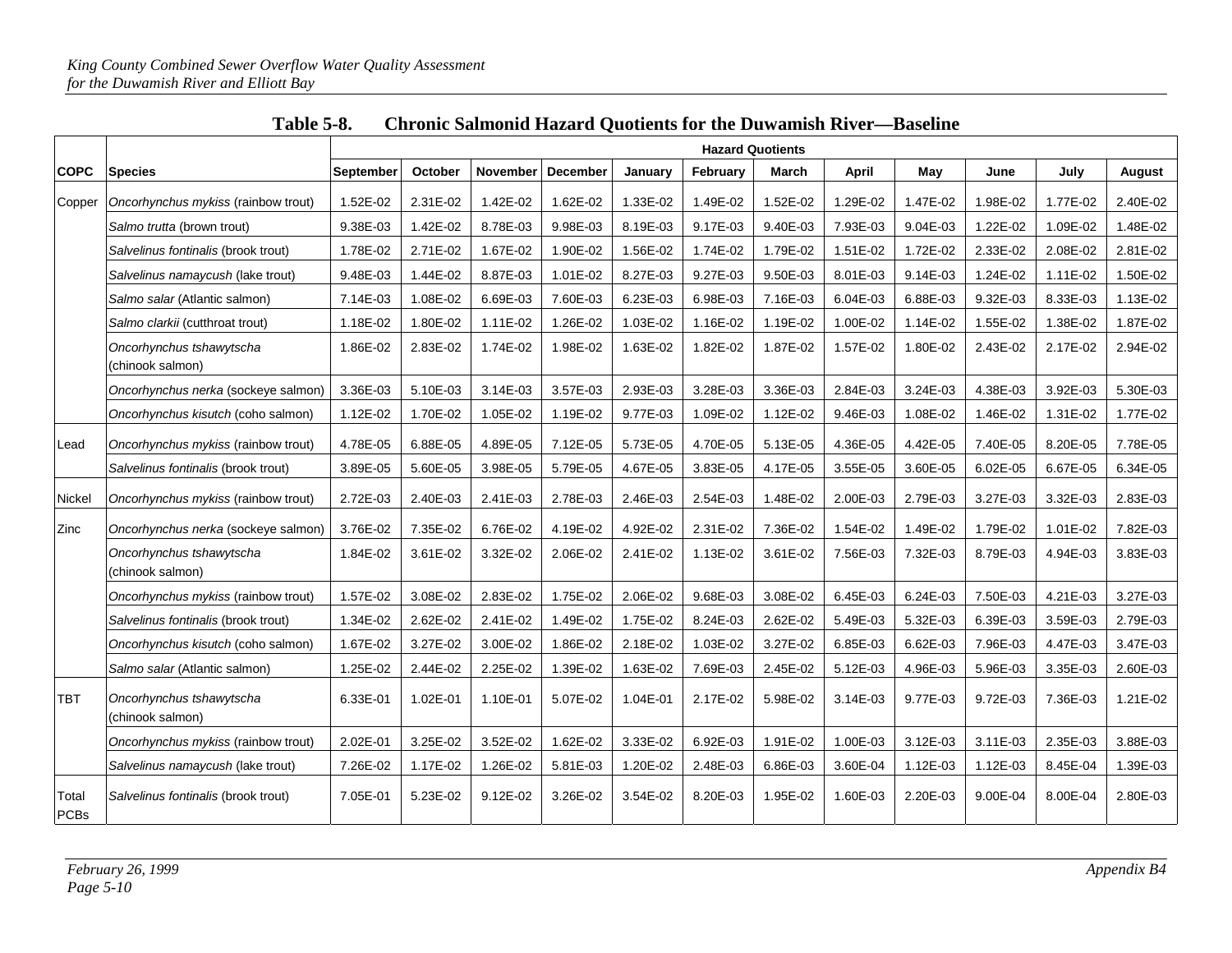|             |                                              |           | <b>Hazard Quotients</b> |                 |                 |          |          |          |          |          |          |          |          |
|-------------|----------------------------------------------|-----------|-------------------------|-----------------|-----------------|----------|----------|----------|----------|----------|----------|----------|----------|
| <b>COPC</b> | <b>Species</b>                               | September | October                 | <b>November</b> | <b>December</b> | January  | February | March    | April    | May      | June     | July     | August   |
| Arsenic     | Oncorhynchus mykiss (rainbow trout)          | 1.77E-04  | 1.73E-04                | 1.75E-04        | 1.63E-04        | 1.61E-04 | 1.75E-04 | 7.46E-03 | 1.90E-04 | 2.02E-04 | 1.96E-04 | 1.86E-04 | 1.70E-04 |
|             | Salvelinus fontinalis (brook trout)          | 1.58E-04  | 1.55E-04                | 1.56E-04        | 1.45E-04        | 1.44E-04 | 1.56E-04 | 6.65E-03 | 1.69E-04 | 1.80E-04 | 1.75E-04 | 1.66E-04 | 1.51E-04 |
| Copper      | Salvelinus fontinalis (brook trout)          | 4.78E-03  | 5.74E-03                | 4.44E-03        | 5.71E-03        | 5.49E-03 | 5.52E-03 | 5.76E-03 | 4.97E-03 | 6.36E-03 | 8.76E-03 | 6.73E-03 | 6.07E-03 |
|             | Salmo salar (Atlantic salmon)                | 4.80E-03  | 5.76E-03                | 4.46E-03        | 5.73E-03        | 5.52E-03 | 5.54E-03 | 5.79E-03 | 5.00E-03 | 6.39E-03 | 8.80E-03 | 6.77E-03 | 6.10E-03 |
|             | Oncorhynchus mykiss (rainbow trout)          | 1.26E-02  | 1.51E-02                | 1.17E-02        | 1.50E-02        | 1.44E-02 | 1.45E-02 | 1.52E-02 | 1.31E-02 | 1.67E-02 | 2.30E-02 | 1.77E-02 | 1.60E-02 |
|             | Salmo clarkii (cutthroat trout)              | 7.97E-03  | 9.56E-03                | 7.41E-03        | 9.51E-03        | 9.15E-03 | 9.20E-03 | 9.61E-03 | 8.29E-03 | 1.06E-02 | 1.46E-02 | 1.12E-02 | 1.01E-02 |
|             | Oncorhynchus tshawytscha<br>(chinook salmon) | 1.25E-02  | 1.50E-02                | 1.16E-02        | 1.50E-02        | 1.44E-02 | 1.45E-02 | 1.51E-02 | 1.30E-02 | 1.67E-02 | 2.30E-02 | 1.76E-02 | 1.59E-02 |
|             | Oncorhynchus nerka (sockeye salmon)          | 2.26E-03  | 2.71E-03                | 2.10E-03        | 2.70E-03        | 2.59E-03 | 2.61E-03 | 2.72E-03 | 2.35E-03 | 3.01E-03 | 4.14E-03 | 3.18E-03 | 2.87E-03 |
|             | Oncorhynchus kisutch (coho salmon)           | 7.53E-03  | 9.04E-03                | 7.00E-03        | 8.99E-03        | 8.65E-03 | 8.69E-03 | 9.08E-03 | 7.83E-03 | 1.00E-02 | 1.38E-02 | 1.06E-02 | 9.56E-03 |
| Lead        | Salvelinus fontinalis (brook trout)          | 1.71E-06  | 1.70E-06                | 1.25E-06        | 2.15E-06        | 2.26E-06 | 1.33E-06 | 1.95E-06 | 2.00E-06 | 2.47E-06 | 3.97E-06 | 3.49E-06 | 1.61E-06 |
|             | Oncorhynchus mykiss (rainbow trout)          | 3.37E-06  | 3.36E-06                | 2.46E-06        | 4.24E-06        | 4.46E-06 | 2.62E-06 | 3.85E-06 | 3.94E-06 | 4.87E-06 | 7.83E-06 | 6.88E-06 | 3.18E-06 |
| Nickel      | Oncorhynchus mykiss (rainbow trout)          | 3.08E-05  | 3.01E-05                | 4.09E-05        | 3.92E-05        | 3.64E-05 | 3.64E-05 | 9.63E-04 | 3.76E-05 | 4.51E-05 | 4.39E-05 | 4.41E-05 | 2.80E-05 |
| Zinc        | Oncorhynchus kisutch (coho salmon)           | 1.23E-03  | 1.31E-03                | 9.17E-04        | 2.00E-03        | 1.90E-03 | 1.10E-03 | 1.49E-03 | 1.49E-03 | 1.64E-03 | 2.54E-03 | 1.95E-03 | 1.38E-03 |
|             | Oncorhynchus nerka (sockeye salmon)          | 1.33E-03  | 1.42E-03                | 9.95E-04        | 2.17E-03        | 2.05E-03 | 1.20E-03 | 1.61E-03 | 1.62E-03 | 1.78E-03 | 2.75E-03 | 2.12E-03 | 1.50E-03 |
|             | Oncorhynchus tshawytscha<br>(chinook salmon) | 4.47E-03  | 4.79E-03                | 3.35E-03        | 7.30E-03        | 6.91E-03 | 4.03E-03 | 5.42E-03 | 5.44E-03 | 5.98E-03 | 9.27E-03 | 7.13E-03 | 5.03E-03 |
|             | Oncorhynchus mykiss (rainbow trout)          | 2.90E-03  | 3.10E-03                | 2.17E-03        | 4.73E-03        | 4.48E-03 | 2.61E-03 | 3.51E-03 | 3.52E-03 | 3.87E-03 | 6.00E-03 | 4.62E-03 | 3.26E-03 |
|             | Salmo salar (Atlantic salmon)                | 9.17E-04  | 9.83E-04                | 6.86E-04        | 1.50E-03        | 1.42E-03 | 8.26E-04 | 1.11E-03 | 1.12E-03 | 1.23E-03 | 1.90E-03 | 1.46E-03 | 1.03E-03 |
|             | Salvelinus fontinalis (brook trout)          | 9.50E-04  | 1.02E-03                | 7.11E-04        | 1.55E-03        | 1.47E-03 | 8.55E-04 | 1.15E-03 | 1.16E-03 | 1.27E-03 | 1.97E-03 | 1.52E-03 | 1.07E-03 |

## **Table 5-9. Acute Salmonid Hazard Quotients for Elliott Bay—Baseline**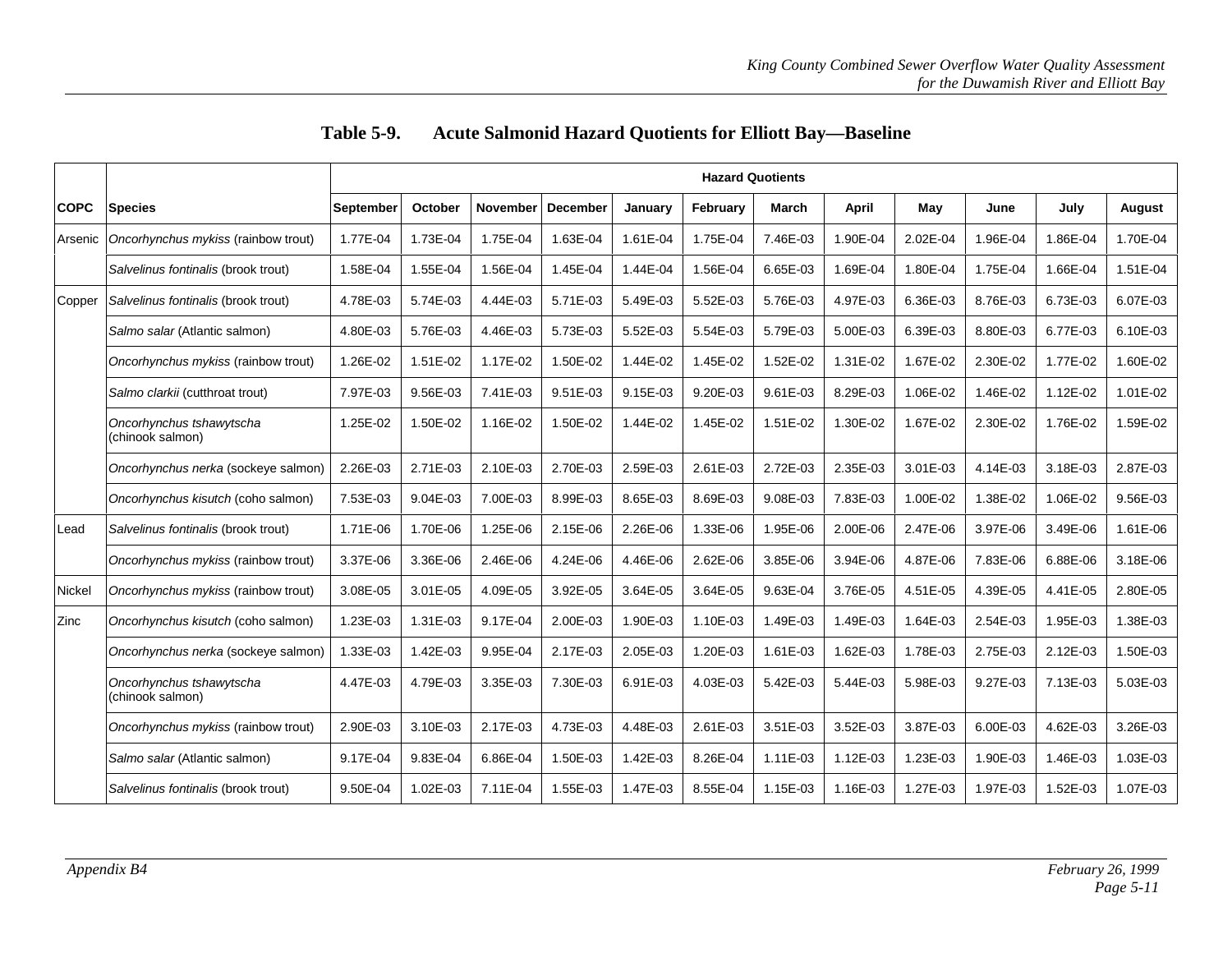|                      |                                              | <b>Hazard Quotients</b> |          |                 |                 |          |          |          |          |          |          |          |          |
|----------------------|----------------------------------------------|-------------------------|----------|-----------------|-----------------|----------|----------|----------|----------|----------|----------|----------|----------|
| <b>COPC</b>          | Species                                      | September               | October  | <b>November</b> | <b>December</b> | January  | February | March    | April    | May      | June     | July     | August   |
| Copper               | Oncorhynchus mykiss<br>(rainbow trout)       | 1.02E-02                | 1.28E-02 | 1.11E-02        | 1.25E-02        | 1.27E-02 | 1.37E-02 | 1.48E-02 | 1.14E-02 | 1.18E-02 | 1.57E-02 | 1.24E-02 | 1.26E-02 |
|                      | Salmo trutta (brown trout)                   | 6.32E-03                | 7.92E-03 | 6.85E-03        | 7.71E-03        | 7.82E-03 | 8.47E-03 | 9.10E-03 | 7.02E-03 | 7.27E-03 | 9.67E-03 | 7.63E-03 | 7.76E-03 |
|                      | Salvelinus fontinalis (brook trout)          | 1.20E-02                | 1.50E-02 | 1.30E-02        | 1.46E-02        | 1.49E-02 | 1.61E-02 | 1.73E-02 | 1.33E-02 | 1.38E-02 | 1.84E-02 | 1.45E-02 | 1.47E-02 |
|                      | Salvelinus namaycush (lake trout)            | 6.39E-03                | 8.00E-03 | 6.92E-03        | 7.79E-03        | 7.90E-03 | 8.56E-03 | 9.20E-03 | 7.09E-03 | 7.35E-03 | 9.77E-03 | 7.71E-03 | 7.84E-03 |
|                      | Salmo salar (Atlantic salmon)                | 4.81E-03                | 6.03E-03 | 5.22E-03        | 5.87E-03        | 5.95E-03 | 6.45E-03 | 6.93E-03 | 5.34E-03 | 5.54E-03 | 7.36E-03 | 5.81E-03 | 5.91E-03 |
|                      | Salmo clarkii (cutthroat trout)              | 7.98E-03                | 1.00E-02 | 8.66E-03        | 9.74E-03        | 9.88E-03 | 1.07E-02 | 1.15E-02 | 8.86E-03 | 9.19E-03 | 1.22E-02 | 9.64E-03 | 9.80E-03 |
|                      | Oncorhynchus tshawytscha<br>(chinook salmon) | 1.25E-02                | 1.57E-02 | 1.36E-02        | 1.53E-02        | 1.55E-02 | 1.68E-02 | 1.81E-02 | 1.39E-02 | 1.44E-02 | 1.92E-02 | 1.52E-02 | 1.54E-02 |
|                      | Oncorhynchus nerka<br>(sockeye salmon)       | 2.26E-03                | 2.83E-03 | 2.45E-03        | 2.76E-03        | 2.80E-03 | 3.03E-03 | 3.26E-03 | 2.51E-03 | 2.60E-03 | 3.46E-03 | 2.73E-03 | 2.78E-03 |
|                      | Oncorhynchus kisutch<br>(coho salmon)        | 7.54E-03                | 9.45E-03 | 8.18E-03        | 9.20E-03        | 9.33E-03 | 1.01E-02 | 1.09E-02 | 8.37E-03 | 8.68E-03 | 1.15E-02 | 9.11E-03 | 9.26E-03 |
| Lead                 | Oncorhynchus mykiss<br>(rainbow trout)       | 3.49E-05                | 3.47E-05 | 2.60E-05        | 3.78E-05        | 4.41E-05 | 3.04E-05 | 3.75E-05 | 2.28E-05 | 2.52E-05 | 5.30E-05 | 3.58E-05 | 3.63E-05 |
|                      | Salvelinus fontinalis (brook trout)          | 2.84E-05                | 2.82E-05 | $2.11E-05$      | 3.07E-05        | 3.59E-05 | 2.48E-05 | 3.05E-05 | 1.86E-05 | 2.05E-05 | 4.31E-05 | 2.92E-05 | 2.95E-05 |
| Nickel               | Oncorhynchus mykiss<br>(rainbow trout)       | 2.18E-03                | 2.12E-03 | 2.09E-03        | 2.17E-03        | 2.19E-03 | 1.99E-03 | 2.98E-02 | 1.87E-03 | 2.07E-03 | 2.35E-03 | 2.26E-03 | 1.74E-03 |
| Zinc                 | Oncorhynchus nerka<br>(sockeye salmon)       | 2.63E-02                | 7.84E-03 | 4.69E-03        | 6.19E-03        | 6.79E-03 | 5.76E-03 | 6.97E-03 | 3.33E-03 | 3.11E-03 | 5.62E-03 | 4.39E-03 | 4.64E-03 |
|                      | Oncorhynchus tshawytscha<br>(chinook salmon) | 1.29E-02                | 3.84E-03 | 2.30E-03        | 3.03E-03        | 3.33E-03 | 2.82E-03 | 3.42E-03 | 1.63E-03 | 1.53E-03 | 2.76E-03 | 2.15E-03 | 2.28E-03 |
|                      | Oncorhynchus mykiss<br>(rainbow trout)       | 1.10E-02                | 3.28E-03 | 1.96E-03        | 2.59E-03        | 2.84E-03 | 2.41E-03 | 2.91E-03 | 1.39E-03 | 1.30E-03 | 2.35E-03 | 1.84E-03 | 1.94E-03 |
|                      | Salvelinus fontinalis (brook trout)          | 9.36E-03                | 2.79E-03 | 1.67E-03        | 2.20E-03        | 2.42E-03 | 2.05E-03 | 2.48E-03 | 1.19E-03 | 1.11E-03 | 2.00E-03 | 1.56E-03 | 1.65E-03 |
|                      | Oncorhynchus kisutch<br>(coho salmon)        | 1.17E-02                | 3.48E-03 | 2.08E-03        | 2.75E-03        | 3.01E-03 | 2.56E-03 | 3.09E-03 | 1.48E-03 | 1.38E-03 | 2.50E-03 | 1.95E-03 | 2.06E-03 |
|                      | Salmo salar (Atlantic salmon)                | 8.73E-03                | 2.60E-03 | 1.56E-03        | 2.06E-03        | 2.25E-03 | 1.91E-03 | 2.32E-03 | 1.11E-03 | 1.03E-03 | 1.87E-03 | 1.46E-03 | 1.54E-03 |
| <b>TBT</b>           | Oncorhynchus tshawytscha<br>(chinook salmon) | 4.49E-01                | 3.45E-02 | 2.55E-02        | 1.48E-02        | 3.38E-02 | 1.08E-02 | 3.18E-02 | 8.96E-04 | 1.74E-03 | 1.52E-03 | 1.29E-03 | 2.90E-03 |
|                      | Oncorhynchus mykiss<br>(rainbow trout)       | 1.43E-01                | 1.10E-02 | 8.15E-03        | 4.71E-03        | 1.08E-02 | 3.46E-03 | 1.02E-02 | 2.86E-04 | 5.56E-04 | 4.87E-04 | 4.12E-04 | 9.27E-04 |
|                      | Salvelinus namaycush (lake trout)            | 5.15E-02                | 3.95E-03 | 2.93E-03        | 1.69E-03        | 3.88E-03 | 1.24E-03 | 3.65E-03 | 1.03E-04 | 2.00E-04 | 1.75E-04 | 1.48E-04 | 3.33E-04 |
| Total<br><b>PCBs</b> | Salvelinus fontinalis (brook trout)          | 7.33E-01                | 2.00E-02 | 1.25E-02        | 6.90E-03        | 9.30E-03 | 2.50E-03 | 5.90E-03 | 3.00E-04 | 6.00E-04 | 3.00E-04 | 2.00E-04 | 6.00E-04 |

|  | Table 5-10.  Chronic Salmonid Hazard Quotients for Elliott Bay—Baseline |  |  |  |
|--|-------------------------------------------------------------------------|--|--|--|
|--|-------------------------------------------------------------------------|--|--|--|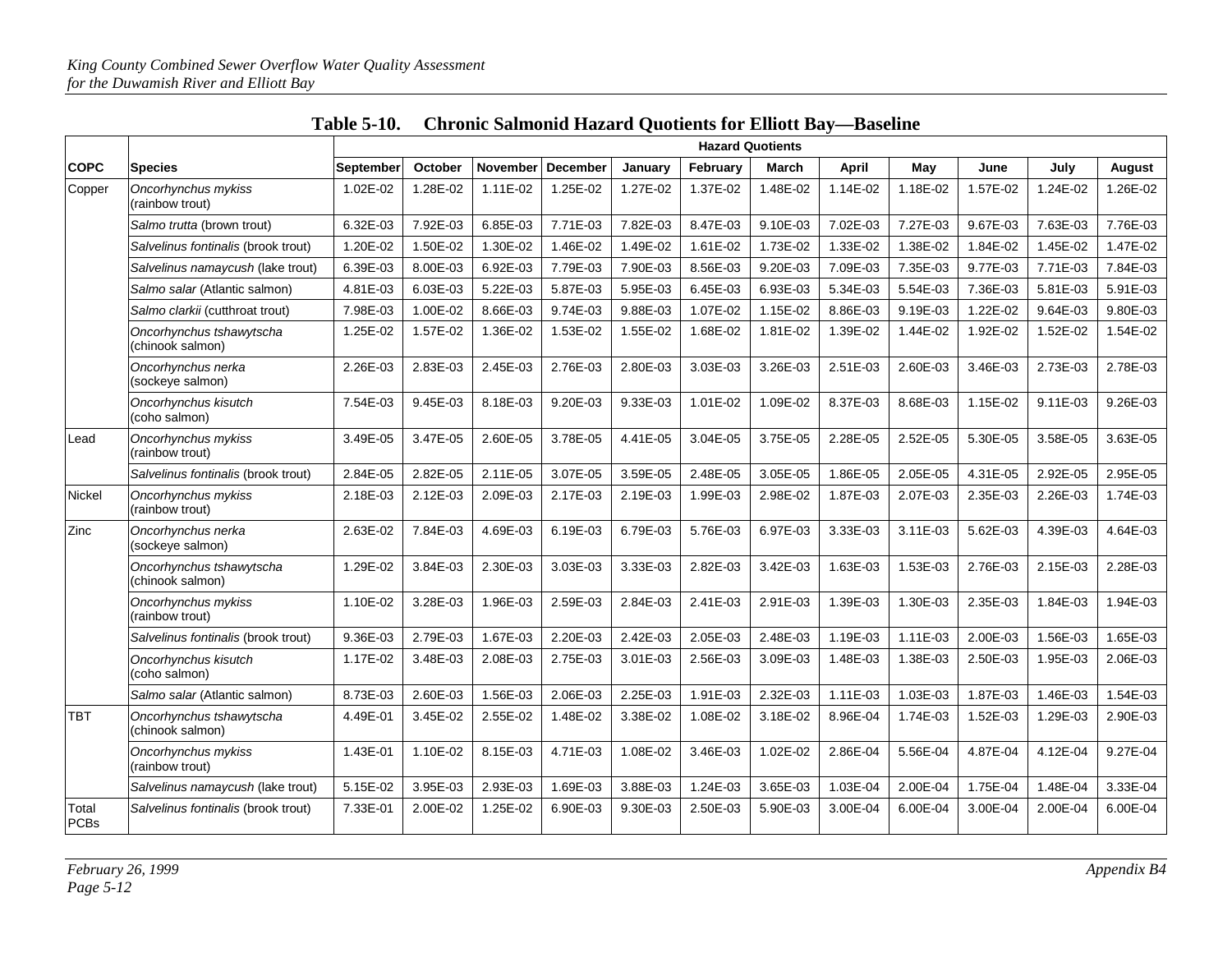|             |                                              | <b>Hazard Quotients</b> |          |              |              |          |          |          |               |                  |          |                 |                 |
|-------------|----------------------------------------------|-------------------------|----------|--------------|--------------|----------|----------|----------|---------------|------------------|----------|-----------------|-----------------|
| <b>COPC</b> | <b>Species</b>                               | January                 | Februarv | <b>March</b> | <b>April</b> | May      | June     | July     | <b>August</b> | <b>September</b> | October  | <b>November</b> | <b>December</b> |
| Arsenic     | Oncorhynchus mykiss (rainbow trout)          | 1.52E-04                | 1.52E-04 | 1.48E-03     | 2.15E-04     | 1.80E-04 | 1.56E-04 | 1.70E-04 | 1.52E-04      | 2.45E-04         | 2.28E-04 | 1.55E-04        | 1.69E-04        |
|             | Salvelinus fontinalis (brook trout)          | 1.36E-04                | 1.35E-04 | 1.32E-03     | 1.91E-04     | 1.60E-04 | 1.39E-04 | 1.52E-04 | 1.35E-04      | 2.18E-04         | 2.03E-04 | 1.39E-04        | 1.51E-04        |
| Copper      | Salvelinus fontinalis (brook trout)          | 6.17E-03                | 8.62E-03 | 7.19E-03     | 6.52E-03     | 1.06E-02 | 8.88E-03 | 9.95E-03 | 1.15E-02      | 1.15E-02         | 1.11E-02 | 7.01E-03        | 7.01E-03        |
|             | Salmo salar (Atlantic salmon)                | 6.20E-03                | 8.66E-03 | 7.23E-03     | 6.56E-03     | 1.06E-02 | 8.92E-03 | 9.99E-03 | 1.15E-02      | 1.16E-02         | 1.12E-02 | 7.04E-03        | 7.04E-03        |
|             | Oncorhynchus mykiss (rainbow trout)          | 1.62E-02                | 2.27E-02 | 1.89E-02     | 1.72E-02     | 2.78E-02 | 2.34E-02 | 2.62E-02 | 3.02E-02      | 3.04E-02         | 2.92E-02 | 1.84E-02        | 1.84E-02        |
|             | Salmo clarkii (cutthroat trout)              | 1.03E-02                | 1.44E-02 | 1.20E-02     | 1.09E-02     | 1.76E-02 | 1.48E-02 | 1.66E-02 | 1.92E-02      | 1.92E-02         | 1.85E-02 | 1.17E-02        | 1.17E-02        |
|             | Oncorhynchus tshawytscha<br>(chinook salmon) | 1.62E-02                | 2.26E-02 | 1.89E-02     | 1.71E-02     | 2.77E-02 | 2.33E-02 | 2.61E-02 | 3.01E-02      | 3.02E-02         | 2.91E-02 | 1.84E-02        | 1.84E-02        |
|             | Oncorhynchus nerka (sockeye salmon)          | 2.91E-03                | 4.07E-03 | 3.40E-03     | 3.08E-03     | 5.00E-03 | 4.20E-03 | 4.70E-03 | 5.43E-03      | 5.45E-03         | 5.25E-03 | 3.31E-03        | 3.31E-03        |
|             | Oncorhynchus kisutch (coho salmon)           | 9.71E-03                | 1.36E-02 | 1.13E-02     | 1.03E-02     | 1.67E-02 | 1.40E-02 | 1.57E-02 | 1.81E-02      | 1.82E-02         | 1.75E-02 | 1.10E-02        | 1.10E-02        |
| ∟ead        | Salvelinus fontinalis (brook trout)          | 3.93E-06                | 3.01E-06 | 3.19E-06     | 2.97E-06     | 2.94E-06 | 4.12E-06 | 5.53E-06 | 6.13E-06      | 2.89E-06         | 4.19E-06 | 3.59E-06        | 4.03E-06        |
|             | Oncorhynchus mykiss (rainbow trout)          | 7.76E-06                | 5.93E-06 | 6.28E-06     | 5.85E-06     | 5.79E-06 | 8.13E-06 | 1.09E-05 | 1.21E-05      | 5.70E-06         | 8.26E-06 | 7.08E-06        | 7.95E-06        |
| Nickel      | Oncorhynchus mykiss (rainbow trout)          | 5.26E-05                | 5.47E-05 | 2.89E-04     | 5.74E-05     | 6.89E-05 | 6.99E-05 | 8.07E-05 | 6.62E-05      | 5.58E-05         | 6.08E-05 | 6.12E-05        | 5.96E-05        |
| Zinc        | Oncorhynchus kisutch (coho salmon)           | 3.08E-03                | 2.13E-03 | 2.21E-03     | 2.08E-03     | 2.98E-03 | 2.14E-03 | 3.58E-03 | 2.52E-03      | 2.53E-03         | 3.57E-03 | 3.43E-03        | 3.09E-03        |
|             | Oncorhynchus nerka (sockeye salmon)          | 3.34E-03                | 2.31E-03 | 2.40E-03     | 2.25E-03     | 3.23E-03 | 2.32E-03 | 3.88E-03 | 2.73E-03      | 2.74E-03         | 3.87E-03 | 3.72E-03        | 3.35E-03        |
|             | Oncorhynchus tshawytscha<br>(chinook salmon) | 1.12E-02                | 7.76E-03 | 8.06E-03     | 7.58E-03     | 1.09E-02 | 7.79E-03 | 1.31E-02 | 9.20E-03      | $9.21E - 03$     | 1.30E-02 | 1.25E-02        | 1.13E-02        |
|             | Oncorhynchus mykiss (rainbow trout)          | 7.27E-03                | 5.03E-03 | 5.22E-03     | 4.91E-03     | 7.04E-03 | 5.04E-03 | 8.46E-03 | 5.96E-03      | 5.96E-03         | 8.43E-03 | 8.11E-03        | 7.29E-03        |
|             | Salmo salar (Atlantic salmon)                | 2.30E-03                | 1.59E-03 | 1.65E-03     | 1.56E-03     | 2.23E-03 | 1.60E-03 | 2.68E-03 | 1.89E-03      | 1.89E-03         | 2.67E-03 | 2.57E-03        | 2.31E-03        |
|             | Salvelinus fontinalis (brook trout)          | 2.39E-03                | 1.65E-03 | 1.71E-03     | 1.61E-03     | 2.31E-03 | 1.66E-03 | 2.78E-03 | 1.95E-03      | 1.96E-03         | 2.77E-03 | 2.66E-03        | 2.39E-03        |

## **Table 5-11. Acute Salmonid Hazard Quotients for the Duwamish River—Without CSOs**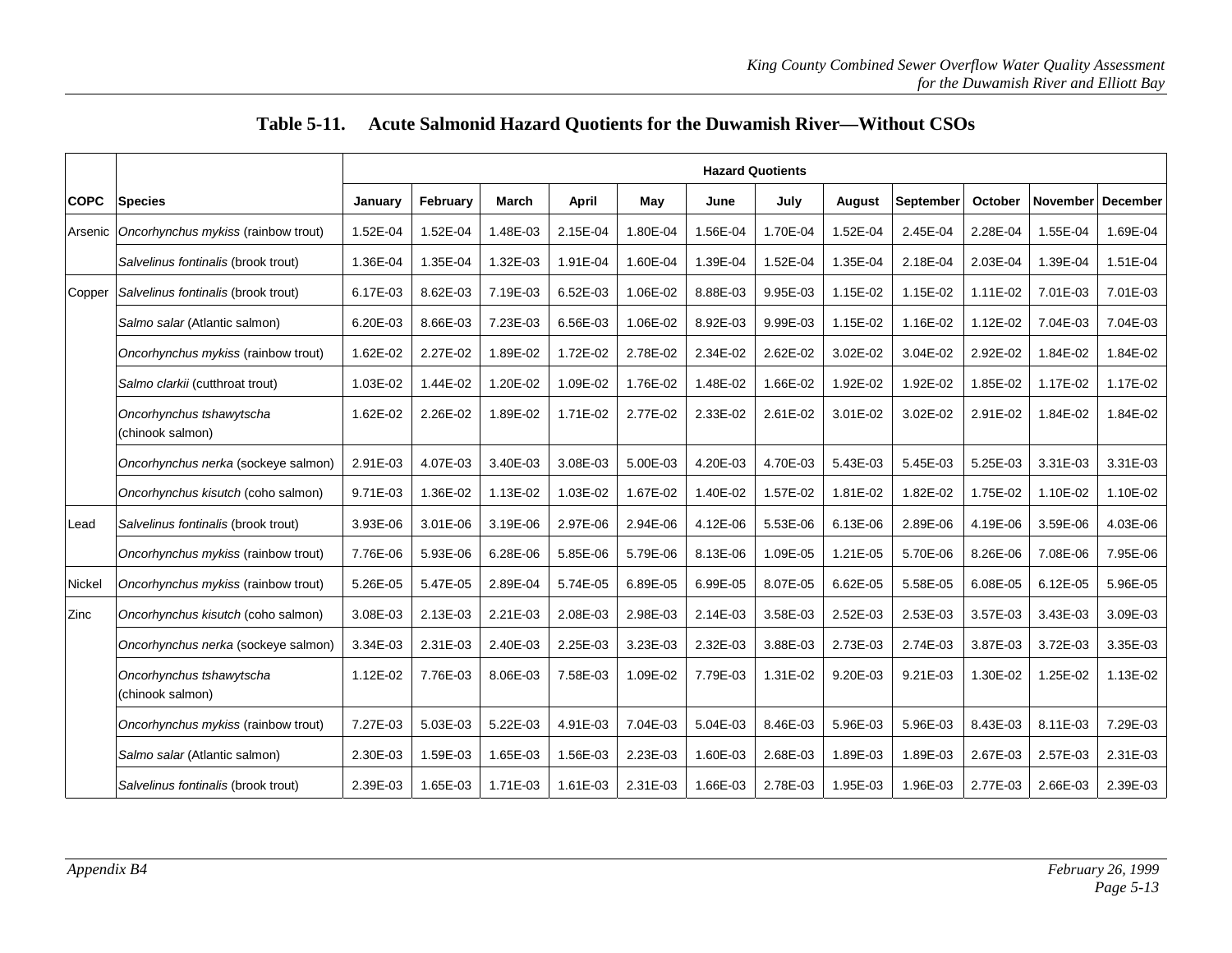|             |                                              |          | <b>Hazard Quotients</b> |          |          |          |          |          |               |           |                |          |                   |  |
|-------------|----------------------------------------------|----------|-------------------------|----------|----------|----------|----------|----------|---------------|-----------|----------------|----------|-------------------|--|
| <b>COPC</b> | <b>Species</b>                               | January  | February                | March    | April    | May      | June     | July     | <b>August</b> | September | <b>October</b> |          | November December |  |
| Copper      | Oncorhynchus mykiss (rainbow trout)          | 1.30E-02 | 1.39E-02                | 1.69E-02 | 1.28E-02 | 1.39E-02 | 1.70E-02 | 1.72E-02 | 2.19E-02      | 1.54E-02  | 2.25E-02       | 1.43E-02 | 1.62E-02          |  |
|             | Salmo trutta (brown trout)                   | 8.03E-03 | 8.58E-03                | 1.04E-02 | 7.89E-03 | 8.60E-03 | 1.05E-02 | 1.06E-02 | 1.35E-02      | 9.51E-03  | 1.39E-02       | 8.79E-03 | 1.00E-02          |  |
|             | Salvelinus fontinalis (brook trout)          | 1.53E-02 | 1.63E-02                | 1.98E-02 | 1.50E-02 | 1.63E-02 | 1.99E-02 | 2.01E-02 | 2.57E-02      | 1.81E-02  | 2.64E-02       | 1.67E-02 | 1.90E-02          |  |
|             | Salvelinus namaycush (lake trout)            | 8.11E-03 | 8.67E-03                | 1.05E-02 | 7.97E-03 | 8.69E-03 | 1.06E-02 | 1.07E-02 | 1.37E-02      | 9.61E-03  | 1.40E-02       | 8.89E-03 | 1.01E-02          |  |
|             | Salmo salar (Atlantic salmon)                | 6.11E-03 | 6.53E-03                | 7.95E-03 | 6.01E-03 | 6.55E-03 | 7.96E-03 | 8.07E-03 | 1.03E-02      | 7.24E-03  | 1.06E-02       | 6.69E-03 | 7.62E-03          |  |
|             | Salmo clarkii (cutthroat trout)              | 1.01E-02 | 1.08E-02                | 1.32E-02 | 9.96E-03 | 1.09E-02 | 1.32E-02 | 1.34E-02 | 1.71E-02      | 1.20E-02  | 1.75E-02       | 1.11E-02 | 1.26E-02          |  |
|             | Oncorhynchus tshawytscha<br>(chinook salmon) | 1.59E-02 | 1.70E-02                | 2.07E-02 | 1.57E-02 | 1.71E-02 | 2.08E-02 | 2.11E-02 | 2.69E-02      | 1.89E-02  | 2.75E-02       | 1.75E-02 | 1.99E-02          |  |
|             | Oncorhynchus nerka (sockeye salmon)          | 2.87E-03 | 3.07E-03                | 3.74E-03 | 2.82E-03 | 3.08E-03 | 3.74E-03 | 3.80E-03 | 4.84E-03      | 3.40E-03  | 4.96E-03       | 3.15E-03 | 3.58E-03          |  |
|             | Oncorhynchus kisutch (coho salmon)           | 9.58E-03 | 1.02E-02                | 1.25E-02 | 9.41E-03 | 1.03E-02 | 1.25E-02 | 1.27E-02 | 1.61E-02      | 1.13E-02  | 1.65E-02       | 1.05E-02 | 1.19E-02          |  |
| Lead        | Oncorhynchus mykiss (rainbow trout)          | 5.54E-05 | 4.68E-05                | 6.20E-05 | 3.96E-05 | 3.88E-05 | 6.86E-05 | 7.95E-05 | 7.24E-05      | 4.80E-05  | 6.92E-05       | 4.86E-05 | 7.18E-05          |  |
|             | Salvelinus fontinalis (brook trout)          | 4.51E-05 | 3.81E-05                | 5.05E-05 | 3.22E-05 | 3.16E-05 | 5.58E-05 | 6.47E-05 | 5.89E-05      | 3.91E-05  | 5.63E-05       | 3.95E-05 | 5.84E-05          |  |
| Nickel      | Oncorhynchus mykiss (rainbow trout)          | 2.43E-03 | 2.54E-03                | 1.60E-02 | 2.00E-03 | 2.65E-03 | 3.18E-03 | 3.20E-03 | 2.71E-03      | 2.84E-03  | 2.31E-03       | 2.44E-03 | 2.71E-03          |  |
| Zinc        | Oncorhynchus nerka (sockeye salmon)          | 3.76E-02 | 7.35E-02                | 6.76E-02 | 4.19E-02 | 4.92E-02 | 2.31E-02 | 7.36E-02 | 1.54E-02      | 1.49E-02  | 1.79E-02       | 1.01E-02 | 7.82E-03          |  |
|             | Oncorhynchus tshawytscha<br>(chinook salmon) | 1.84E-02 | 3.61E-02                | 3.32E-02 | 2.06E-02 | 2.41E-02 | 1.13E-02 | 3.61E-02 | 7.56E-03      | 7.32E-03  | 8.79E-03       | 4.94E-03 | 3.83E-03          |  |
|             | Oncorhynchus mykiss (rainbow trout)          | 1.57E-02 | 3.08E-02                | 2.83E-02 | 1.75E-02 | 2.06E-02 | 9.68E-03 | 3.08E-02 | 6.45E-03      | 6.24E-03  | 7.50E-03       | 4.21E-03 | 3.27E-03          |  |
|             | Salvelinus fontinalis (brook trout)          | 1.34E-02 | 2.62E-02                | 2.41E-02 | 1.49E-02 | 1.75E-02 | 8.24E-03 | 2.62E-02 | 5.49E-03      | 5.32E-03  | 6.39E-03       | 3.59E-03 | 2.79E-03          |  |
|             | Oncorhynchus kisutch (coho salmon)           | 1.67E-02 | 3.27E-02                | 3.00E-02 | 1.86E-02 | 2.18E-02 | 1.03E-02 | 3.27E-02 | 6.85E-03      | 6.62E-03  | 7.96E-03       | 4.47E-03 | 3.47E-03          |  |
|             | Salmo salar (Atlantic salmon)                | 1.25E-02 | 2.44E-02                | 2.25E-02 | 1.39E-02 | 1.63E-02 | 7.69E-03 | 2.45E-02 | 5.12E-03      | 4.96E-03  | 5.96E-03       | 3.35E-03 | 2.60E-03          |  |
| <b>TBT</b>  | Oncorhynchus tshawytscha<br>(chinook salmon) | 1.07E-01 | 2.18E-02                | 1.15E-01 | 5.19E-03 | 4.29E-03 | 9.20E-03 | 6.47E-03 | 5.41E-03      | 6.38E-01  | 1.02E-01       | 1.17E-01 | 5.19E-02          |  |
|             | Oncorhynchus mykiss (rainbow trout)          | 3.41E-02 | 6.96E-03                | 3.69E-02 | 1.66E-03 | 1.37E-03 | 2.94E-03 | 2.07E-03 | 1.73E-03      | 2.04E-01  | 3.25E-02       | 3.72E-02 | 1.66E-02          |  |
|             | Salvelinus namaycush (lake trout)            | 1.22E-02 | 2.50E-03                | 1.32E-02 | 5.95E-04 | 4.92E-04 | 1.06E-03 | 7.42E-04 | 6.21E-04      | 7.31E-02  | 1.17E-02       | 1.34E-02 | 5.95E-03          |  |
| PCB         | Salvelinus fontinalis (brook trout)          | 3.63E-02 | 8.28E-03                | 2.40E-02 | 1.77E-03 | 1.80E-03 | 1.09E-03 | 6.58E-04 | 1.01E-03      | 7.04E-01  | 4.71E-02       | 9.69E-02 | 3.33E-02          |  |

|  | Table 5-12. Chronic Salmonid Hazard Quotients for the Duwamish River—Without CSOs |
|--|-----------------------------------------------------------------------------------|
|--|-----------------------------------------------------------------------------------|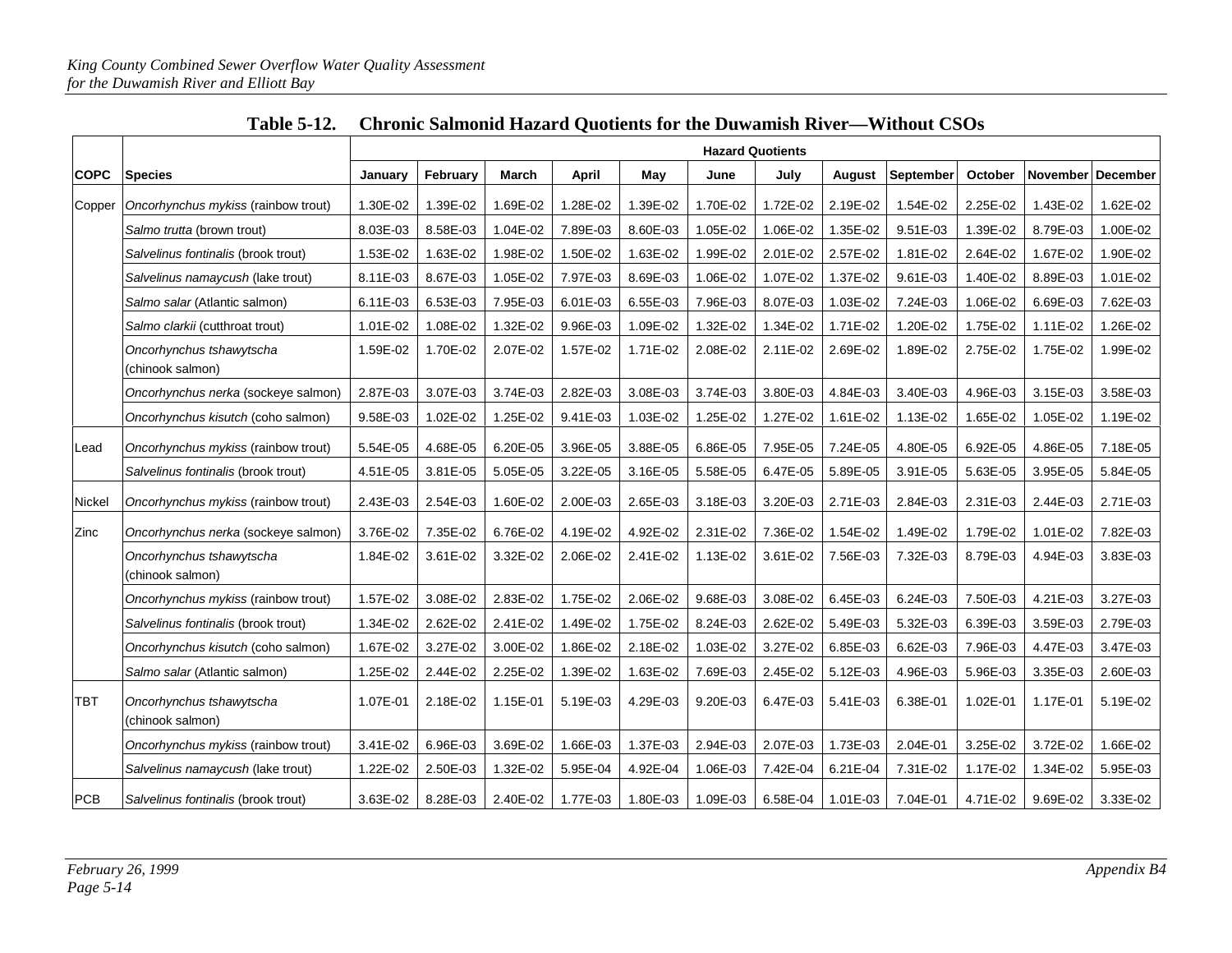|             |                                              | <b>Hazard Quotients</b> |          |          |          |          |          |          |          |            |                |                   |          |
|-------------|----------------------------------------------|-------------------------|----------|----------|----------|----------|----------|----------|----------|------------|----------------|-------------------|----------|
| <b>COPC</b> | <b>Species</b>                               | January                 | February | March    | April    | May      | June     | July     | August   | September  | <b>October</b> | November December |          |
| Arsenic     | Oncorhynchus mykiss (rainbow trout)          | 1.78E-04                | 1.73E-04 | 7.46E-03 | 1.94E-04 | 2.02E-04 | 1.97E-04 | 1.85E-04 | 1.72E-04 | 1.77E-04   | 1.72E-04       | 1.75E-04          | 1.65E-04 |
|             | Salvelinus fontinalis (brook trout)          | 1.59E-04                | 1.55E-04 | 6.65E-03 | 1.73E-04 | 1.80E-04 | 1.76E-04 | 1.65E-04 | 1.53E-04 | 1.58E-04   | 1.53E-04       | 1.56E-04          | 1.47E-04 |
| Copper      | Salvelinus fontinalis (brook trout)          | 5.19E-03                | 5.40E-03 | 5.48E-03 | 4.09E-03 | 6.29E-03 | 5.99E-03 | 5.56E-03 | 5.05E-03 | 3.88E-03   | 5.59E-03       | 4.29E-03          | 5.06E-03 |
|             | Salmo salar (Atlantic salmon)                | 5.21E-03                | 5.42E-03 | 5.50E-03 | 4.11E-03 | 6.32E-03 | 6.02E-03 | 5.59E-03 | 5.08E-03 | 3.90E-03   | 5.62E-03       | 4.31E-03          | 5.08E-03 |
|             | Oncorhynchus mykiss (rainbow trout)          | 1.36E-02                | 1.42E-02 | 1.44E-02 | 1.08E-02 | 1.65E-02 | 1.58E-02 | 1.46E-02 | 1.33E-02 | 1.02E-02   | 1.47E-02       | 1.13E-02          | 1.33E-02 |
|             | Salmo clarkii (cutthroat trout)              | 8.64E-03                | 8.99E-03 | 9.13E-03 | 6.82E-03 | 1.05E-02 | 9.99E-03 | 9.27E-03 | 8.42E-03 | 6.47E-03   | 9.33E-03       | 7.15E-03          | 8.43E-03 |
|             | Oncorhynchus tshawytscha<br>(chinook salmon) | 1.36E-02                | 1.41E-02 | 1.44E-02 | 1.07E-02 | 1.65E-02 | 1.57E-02 | 1.46E-02 | 1.32E-02 | 1.02E-02   | 1.47E-02       | 1.12E-02          | 1.33E-02 |
|             | Oncorhynchus nerka (sockeye salmon)          | 2.45E-03                | 2.55E-03 | 2.59E-03 | 1.93E-03 | 2.97E-03 | 2.83E-03 | 2.63E-03 | 2.39E-03 | 1.83E-03   | 2.64E-03       | 2.03E-03          | 2.39E-03 |
|             | Oncorhynchus kisutch (coho salmon)           | 8.17E-03                | 8.50E-03 | 8.62E-03 | 6.45E-03 | 9.90E-03 | 9.44E-03 | 8.76E-03 | 7.96E-03 | $6.11E-03$ | 8.81E-03       | 6.76E-03          | 7.97E-03 |
| Lead        | Salvelinus fontinalis (brook trout)          | 2.31E-06                | 1.34E-06 | 2.25E-06 | 1.24E-06 | 1.46E-06 | 1.52E-06 | 1.96E-06 | 1.58E-06 | 1.37E-06   | 1.96E-06       | 1.41E-06          | 2.15E-06 |
|             | Oncorhynchus mykiss (rainbow trout)          | 4.55E-06                | 2.65E-06 | 4.43E-06 | 2.44E-06 | 2.87E-06 | 3.00E-06 | 3.86E-06 | 3.12E-06 | 2.70E-06   | 3.85E-06       | 2.77E-06          | 4.24E-06 |
| Nickel      | Oncorhynchus mykiss (rainbow trout)          | 3.64E-05                | 3.56E-05 | 9.73E-04 | 3.67E-05 | 4.34E-05 | 4.32E-05 | 3.88E-05 | 2.79E-05 | 3.08E-05   | 3.02E-05       | 4.11E-05          | 3.91E-05 |
| Zinc        | Oncorhynchus kisutch (coho salmon)           | 1.98E-03                | 1.12E-03 | 1.61E-03 | 1.10E-03 | 1.37E-03 | 1.30E-03 | 1.66E-03 | 1.28E-03 | 1.07E-03   | 1.52E-03       | 1.07E-03          | 2.06E-03 |
|             | Oncorhynchus nerka (sockeye salmon)          | 2.14E-03                | 1.22E-03 | 1.74E-03 | 1.19E-03 | 1.48E-03 | 1.41E-03 | 1.80E-03 | 1.38E-03 | 1.16E-03   | 1.65E-03       | 1.16E-03          | 2.23E-03 |
|             | Oncorhynchus tshawytscha<br>(chinook salmon) | 7.21E-03                | 4.09E-03 | 5.87E-03 | 4.00E-03 | 4.99E-03 | 4.76E-03 | 6.05E-03 | 4.66E-03 | 3.92E-03   | 5.54E-03       | 3.89E-03          | 7.52E-03 |
|             | Oncorhynchus mykiss (rainbow trout)          | 4.67E-03                | 2.65E-03 | 3.80E-03 | 2.59E-03 | 3.23E-03 | 3.08E-03 | 3.92E-03 | 3.02E-03 | 2.54E-03   | 3.58E-03       | 2.52E-03          | 4.87E-03 |
|             | Salmo salar (Atlantic salmon)                | 1.48E-03                | 8.40E-04 | 1.20E-03 | 8.21E-04 | 1.02E-03 | 9.76E-04 | 1.24E-03 | 9.56E-04 | 8.04E-04   | 1.14E-03       | 7.98E-04          | 1.54E-03 |
|             | Salvelinus fontinalis (brook trout)          | 1.53E-03                | 8.70E-04 | 1.25E-03 | 8.50E-04 | 1.06E-03 | 1.01E-03 | 1.29E-03 | 9.90E-04 | 8.33E-04   | 1.18E-03       | 8.26E-04          | 1.60E-03 |

|  | Table 5-13. Acute Salmonid Hazard Quotients for Elliott Bay—Without CSOs |  |  |
|--|--------------------------------------------------------------------------|--|--|
|--|--------------------------------------------------------------------------|--|--|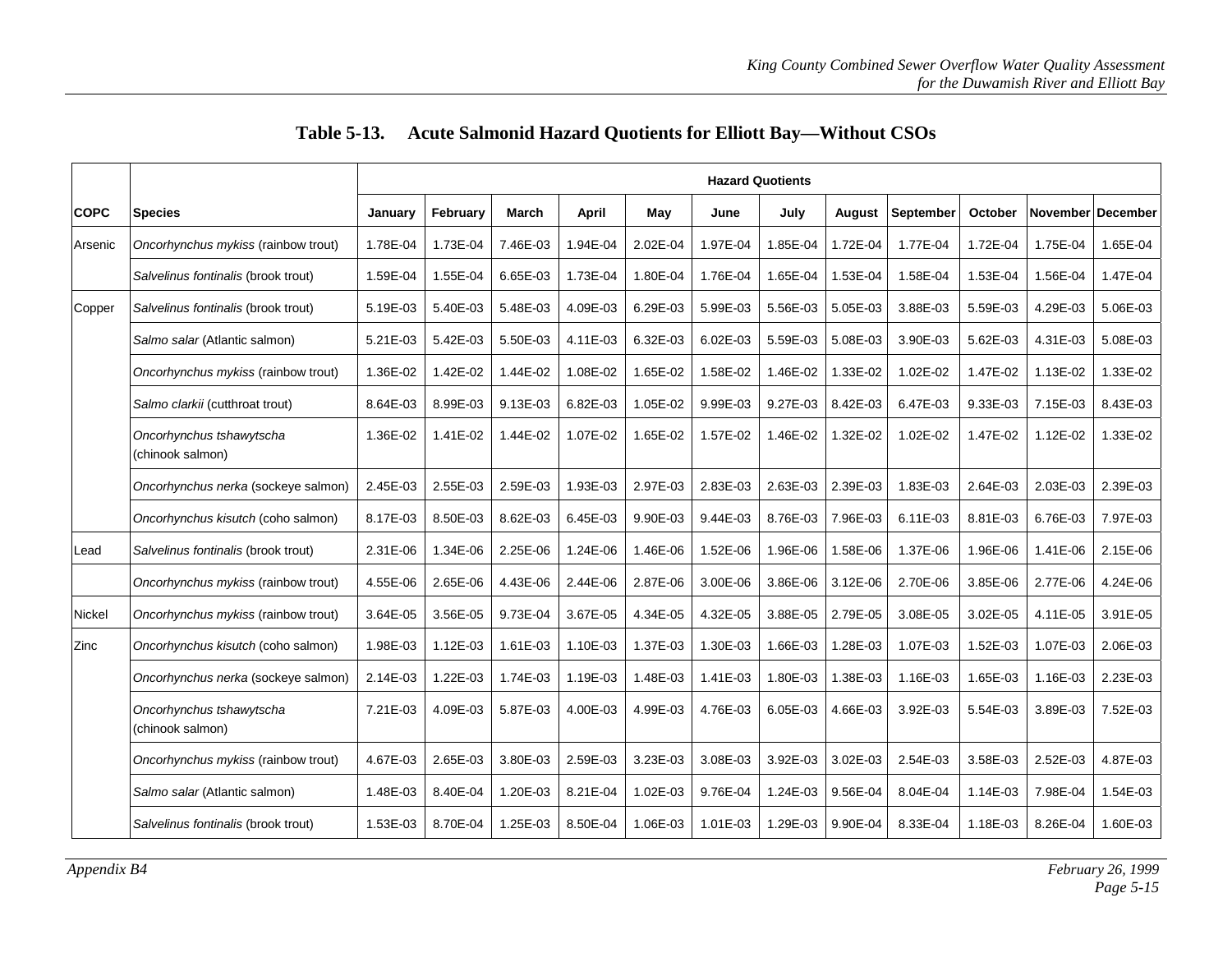|             |                                              | <b>Hazard Quotients</b> |              |          |              |          |          |                   |               |           |          |          |                   |
|-------------|----------------------------------------------|-------------------------|--------------|----------|--------------|----------|----------|-------------------|---------------|-----------|----------|----------|-------------------|
| <b>COPC</b> | <b>Species</b>                               | January                 | February     | March    | <b>April</b> | May      | June     | July              | <b>August</b> | September | October  |          | November December |
| Copper      | Oncorhynchus mykiss (rainbow trout)          | 1.23E-02                | 1.32E-02     | 1.43E-02 | 1.09E-02     | 1.16E-02 | .26E-02  | 1.24E-02          | 1.23E-02      | 9.89E-03  | 1.28E-02 | 1.11E-02 | 1.24E-02          |
|             | Salmo trutta (brown trout)                   | 7.59E-03                | 8.14E-03     | 8.79E-03 | 6.73E-03     | 7.13E-03 | 7.80E-03 | 7.66E-03          | 7.61E-03      | 6.10E-03  | 7.88E-03 | 6.85E-03 | 7.67E-03          |
|             | Salvelinus fontinalis (brook trout)          | 1.44E-02                | 1.55E-02     | 1.67E-02 | 1.28E-02     | 1.36E-02 | 1.48E-02 | 1.45E-02          | 1.45E-02      | 1.16E-02  | 1.50E-02 | 1.30E-02 | 1.46E-02          |
|             | Salvelinus namaycush (lake trout)            | 7.67E-03                | 8.22E-03     | 8.88E-03 | 6.80E-03     | 7.21E-03 | 7.88E-03 | 7.74E-03          | 7.69E-03      | 6.16E-03  | 7.96E-03 | 6.92E-03 | 7.75E-03          |
|             | Salmo salar (Atlantic salmon)                | 5.78E-03                | 6.20E-03     | 6.69E-03 | 5.12E-03     | 5.43E-03 | 5.94E-03 | 5.83E-03          | 5.80E-03      | 4.64E-03  | 6.00E-03 | 5.22E-03 | 5.84E-03          |
|             | Salmo clarkii (cutthroat trout)              | 9.59E-03                | 1.03E-02     | 1.11E-02 | 8.50E-03     | 9.01E-03 | 9.85E-03 | 9.67E-03          | 9.62E-03      | 7.70E-03  | 9.95E-03 | 8.65E-03 | 9.68E-03          |
|             | Oncorhynchus tshawytscha<br>(chinook salmon) | 1.51E-02                | 1.62E-02     | 1.75E-02 | 1.34E-02     | 1.42E-02 | 1.55E-02 | 1.52E-02          | 1.51E-02      | 1.21E-02  | 1.56E-02 | 1.36E-02 | 1.52E-02          |
|             | Oncorhynchus nerka (sockeye salmon)          | 2.72E-03                | 2.91E-03     | 3.15E-03 | 2.41E-03     | 2.55E-03 | 2.79E-03 | 2.74E-03          | 2.73E-03      | 2.18E-03  | 2.82E-03 | 2.45E-03 | 2.74E-03          |
|             | Oncorhynchus kisutch (coho salmon)           | 9.06E-03                | 9.71E-03     | 1.05E-02 | 8.03E-03     | 8.51E-03 | 9.31E-03 | 9.14E-03          | 9.09E-03      | 7.28E-03  | 9.40E-03 | 8.18E-03 | 9.15E-03          |
| Lead        | Oncorhynchus mykiss (rainbow trout)          | 4.55E-05                | 3.39E-05     | 4.31E-05 | 2.63E-05     | 2.42E-05 | 3.10E-05 | 3.52E-05          | 3.25E-05      | 3.29E-05  | 3.89E-05 | 3.00E-05 | 3.98E-05          |
|             | Salvelinus fontinalis (brook trout)          | 3.71E-05                | 2.76E-05     | 3.51E-05 | 2.14E-05     | 1.97E-05 | 2.52E-05 | 2.86E-05          | 2.65E-05      | 2.68E-05  | 3.17E-05 | 2.44E-05 | 3.24E-05          |
| Nickel      | Oncorhynchus mykiss (rainbow trout)          | 2.20E-03                | 2.08E-03     | 2.86E-02 | 1.94E-03     | 2.07E-03 | 2.30E-03 | 2.13E-03          | 1.78E-03      | 2.19E-03  | 2.14E-03 | 2.13E-03 | 2.18E-03          |
| Zinc        | Oncorhynchus nerka (sockeye salmon)          | 2.63E-02                | 7.84E-03     | 4.69E-03 | 6.19E-03     | 6.79E-03 | 5.76E-03 | 6.97E-03          | 3.33E-03      | 3.11E-03  | 5.62E-03 | 4.39E-03 | 4.64E-03          |
|             | Oncorhynchus tshawytscha<br>(chinook salmon) | 1.29E-02                | 3.84E-03     | 2.30E-03 | 3.03E-03     | 3.33E-03 | 2.82E-03 | 3.42E-03          | 1.63E-03      | 1.53E-03  | 2.76E-03 | 2.15E-03 | 2.28E-03          |
|             | Oncorhynchus mykiss (rainbow trout)          | 1.10E-02                | 3.28E-03     | 1.96E-03 | 2.59E-03     | 2.84E-03 | 2.41E-03 | 2.91E-03          | 1.39E-03      | 1.30E-03  | 2.35E-03 | 1.84E-03 | 1.94E-03          |
|             | Salvelinus fontinalis (brook trout)          | 9.36E-03                | 2.79E-03     | 1.67E-03 | 2.20E-03     | 2.42E-03 | 2.05E-03 | 2.48E-03          | 1.19E-03      | 1.11E-03  | 2.00E-03 | 1.56E-03 | 1.65E-03          |
|             | Oncorhynchus kisutch (coho salmon)           | 1.17E-02                | 3.48E-03     | 2.08E-03 | 2.75E-03     | 3.01E-03 | 2.56E-03 | 3.09E-03          | 1.48E-03      | 1.38E-03  | 2.50E-03 | 1.95E-03 | 2.06E-03          |
|             | Salmo salar (Atlantic salmon)                | 8.73E-03                | 2.60E-03     | 1.56E-03 | 2.06E-03     | 2.25E-03 | 1.91E-03 | 2.32E-03          | 1.11E-03      | 1.03E-03  | 1.87E-03 | 1.46E-03 | 1.54E-03          |
| <b>TBT</b>  | Oncorhynchus tshawytscha<br>(chinook salmon) | 3.40E-02                | 1.10E-02     | 6.88E-02 | 3.63E-03     | 1.77E-03 | 1.36E-03 | 1.10E-03          | 1.38E-03      | 4.49E-01  | 3.49E-02 | 2.54E-02 | 1.48E-02          |
|             | Oncorhynchus mykiss (rainbow trout)          | 1.09E-02                | 3.52E-03     | 2.20E-02 | 1.16E-03     | 5.65E-04 | 4.34E-04 | 3.50E-04          | 4.41E-04      | 1.44E-01  | 1.11E-02 | 8.13E-03 | 4.72E-03          |
|             | Salvelinus namaycush (lake trout)            | 3.90E-03                | .26E-03<br>1 | 7.90E-03 | 4.17E-04     | 2.03E-04 | 1.56E-04 | 1.26E-04          | 1.58E-04      | 5.15E-02  | 4.00E-03 | 2.92E-03 | 1.69E-03          |
| <b>PCB</b>  | Salvelinus fontinalis (brook trout)          | 9.30E-03                | 2.54E-03     | 1.13E-02 | 6.02E-04     | 6.19E-04 | 3.27E-04 | 1.41E-04 2.61E-04 |               | 7.33E-01  | 2.04E-02 | 1.26E-02 | 6.98E-03          |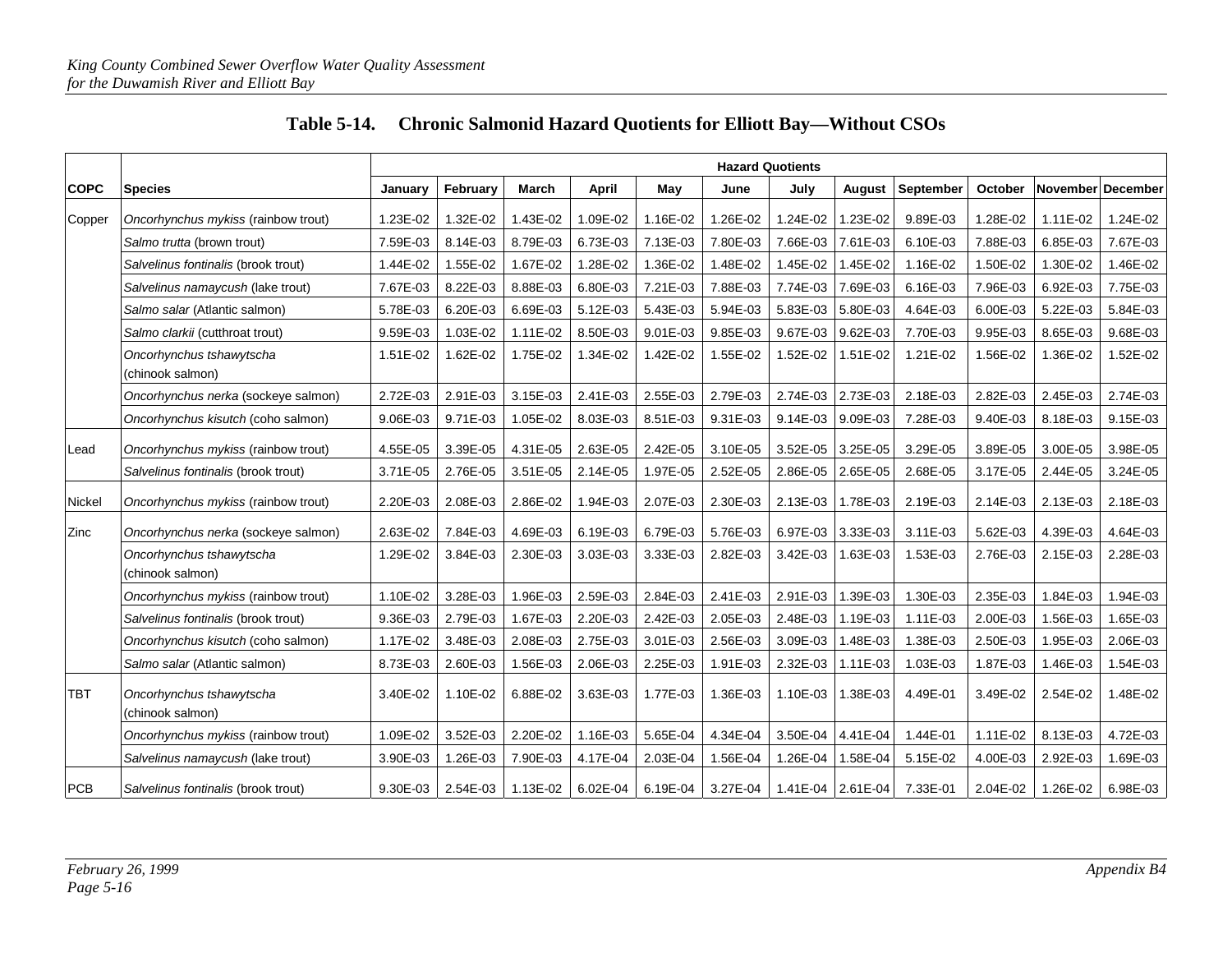|             |                                                 | <b>Hazard Quotients by Cell</b> |                             |               |                                                                                                             |                                     |                   |          |                                     |                                              |     |                                              |     |          |                                                                                                                                              |                                                                                                                      |
|-------------|-------------------------------------------------|---------------------------------|-----------------------------|---------------|-------------------------------------------------------------------------------------------------------------|-------------------------------------|-------------------|----------|-------------------------------------|----------------------------------------------|-----|----------------------------------------------|-----|----------|----------------------------------------------------------------------------------------------------------------------------------------------|----------------------------------------------------------------------------------------------------------------------|
| <b>COPC</b> | <b>Species</b>                                  | $\mathbf{3}$                    | 44                          | 45            | 78                                                                                                          | 112                                 | 113               | 118      | 119                                 | 120                                          | 124 | 125                                          | 126 | 130      | 131                                                                                                                                          | 132                                                                                                                  |
| Arsenic     | Oncorhynchus mykiss<br>(rainbow trout)          |                                 | $< 1.0E - 07$ < 1.0E - 07   |               | <1.0E-07 9.34E-05 1.15E-04 1.14E-04 1.17E-04 1.17E-04 1.17E-04 1.04E-04 1.18E-04 1.16E-04 9.77E-05 1.14E-04 |                                     |                   |          |                                     |                                              |     |                                              |     |          |                                                                                                                                              | 1.02E-04 9.92E-05                                                                                                    |
|             | Salvelinus fontinalis<br>(brook trout)          |                                 | $<$ 1.0E-07 $<$ 1.0E-07 $ $ |               | <1.0E-07 8.32E-05 1.03E-04                                                                                  |                                     | 1.01E-04          | 1.05E-04 |                                     | 1.05E-04 9.26E-05                            |     | 1.05E-04 1.03E-04 8.71E-05                   |     |          |                                                                                                                                              | 1.02E-04 9.12E-05 8.85E-05                                                                                           |
| Copper      | Salvelinus fontinalis<br>(brook trout)          |                                 | $<$ 1.0E-07 $<$ 1.0E-07     |               |                                                                                                             |                                     |                   |          |                                     |                                              |     |                                              |     |          |                                                                                                                                              | <1.0E-07 6.43E-03 6.40E-03 6.03E-03 6.71E-03 6.46E-03 5.71E-03 6.5E-03 6.75E-03 5.91E-03 6.79E-03 6.73E-03 5.79E-03  |
|             | Salmo salar<br>(Atlantic salmon)                |                                 | $<$ 1.0E-07 $<$ 1.0E-07     |               |                                                                                                             |                                     |                   |          |                                     |                                              |     |                                              |     |          |                                                                                                                                              | <1.0E-07 6.46E-03 6.43E-03 6.06E-03 6.75E-03 6.49E-03 5.73E-03 6.88E-03 6.78E-03 5.94E-03 6.82E-03 6.76E-03 5.82E-03 |
|             | Oncorhynchus mykiss<br>(rainbow trout)          |                                 | $< 1.0E - 07$ $< 1.0E - 07$ | $< 1.0E - 07$ | $\overline{1.69E-02}$                                                                                       | 1.68E-02                            | 1.59E-02          | 1.77E-02 | 1.70E-02                            |                                              |     | 1.50E-02 1.75E-02 1.78E-02 1.55E-02 1.79E-02 |     |          | 1.77E-02                                                                                                                                     | 1.52E-02                                                                                                             |
|             | Salmo clarkii<br>(cutthroat trout)              |                                 | $< 1.0E - 07$ $< 1.0E - 07$ | $< 1.0E - 07$ | $1.07E-02$                                                                                                  | 1.07E-02                            | 1.00E-02          | 1.12E-02 |                                     |                                              |     |                                              |     |          | 1.08E-02 9.51E-03 1.11E-02 1.12E-02 9.85E-03 1.13E-02 1.12E-02                                                                               | 9.66E-03                                                                                                             |
|             | Oncorhynchus<br>tshawytscha<br>(chinook salmon) |                                 | $<$ 1.0E-07 $<$ 1.0E-07     | $< 1.0E - 07$ |                                                                                                             | 1.69E-02 1.68E-02 1.58E-02 1.76E-02 |                   |          | 1.69E-02                            |                                              |     | 1.50E-02 1.74E-02 1.77E-02 1.55E-02 1.78E-02 |     |          | 1.76E-02                                                                                                                                     | 1.52E-02                                                                                                             |
|             | Oncorhynchus nerka<br>(sockeye salmon)          |                                 | $< 1.0E - 07$ $< 1.0E - 07$ |               |                                                                                                             |                                     |                   |          |                                     |                                              |     |                                              |     |          |                                                                                                                                              | <1.0E-07 3.04E-03 3.02E-03 2.85E-03 3.17E-03 3.05E-03 2.70E-03 3.14E-03 3.19E-03 2.79E-03 3.21E-03 3.18E-03 2.74E-03 |
|             | Oncorhynchus kisutch<br>(coho salmon)           | $< 1.0E - 07$                   | $< 1.0E - 07$               | $< 1.0E - 07$ | $1.01E-02$                                                                                                  |                                     | 1.01E-02 9.49E-03 | 1.06E-02 |                                     | 1.02E-02 8.99E-03 1.05E-02 1.06E-02 9.31E-03 |     |                                              |     | 1.07E-02 |                                                                                                                                              | 1.06E-02 9.12E-03                                                                                                    |
| Lead        | Salvelinus fontinalis<br>(brook trout)          |                                 | <1.0E-07   <1.0E-07         |               |                                                                                                             |                                     |                   |          |                                     |                                              |     |                                              |     |          | <1.0E-07 2.07E-06 2.65E-06 2.63E-06 3.08E-06 2.78E-06 2.23E-06 2.88E-06 2.85E-06 2.12E-06 3.28E-06 2.83E-06 2.35E-06                         |                                                                                                                      |
|             | Oncorhynchus mykiss<br>(rainbow trout)          |                                 | $< 1.0E - 07$ < 1.0E - 07   |               | $<$ 1.0E-07 4.08E-06 5.23E-06 5.19E-06                                                                      |                                     |                   |          | 6.07E-06 5.48E-06                   |                                              |     |                                              |     |          | 4.39E-06 5.68E-06 5.62E-06 4.17E-06 6.47E-06 5.58E-06                                                                                        | 4.63E-06                                                                                                             |
| Nickel      | Oncorhynchus mykiss<br>(rainbow trout)          |                                 | $<$ 1.0E-07 $<$ 1.0E-07     |               |                                                                                                             |                                     |                   |          |                                     |                                              |     |                                              |     |          | <1.0E-07   1.82E-05   6.11E-05   5.97E-05   5.45E-05   5.32E-05   5.53E-05   5.32E-05   5.13E-05   4.94E-05   5.26E-05   5.17E-05   4.90E-05 |                                                                                                                      |
| Zinc        | Oncorhynchus kisutch<br>(coho salmon)           |                                 | <1.0E-07   <1.0E-07         |               | <1.0E-07   1.55E-03   1.91E-03   1.78E-03   2.17E-03   1.93E-03                                             |                                     |                   |          |                                     |                                              |     | 1.63E-03 2.04E-03 1.99E-03 1.54E-03 2.21E-03 |     |          | 1.96E-03                                                                                                                                     | 1.67E-03                                                                                                             |
|             | Oncorhynchus nerka<br>(sockeye salmon)          |                                 | $< 1.0E - 07$ < 1.0E - 07   | $< 1.0E - 07$ |                                                                                                             | 1.68E-03 2.07E-03                   |                   |          | 1.93E-03 2.36E-03 2.09E-03          |                                              |     |                                              |     |          | 1.77E-03 2.22E-03 2.16E-03 1.67E-03 2.39E-03 2.13E-03                                                                                        | 1.81E-03                                                                                                             |
|             | Oncorhynchus<br>tshawytscha<br>(chinook salmon) |                                 | <1.0E-07   <1.0E-07         |               | <1.0E-07   5.65E-03   6.96E-03   6.50E-03   7.93E-03                                                        |                                     |                   |          |                                     |                                              |     |                                              |     |          |                                                                                                                                              | 7.03E-03 5.96E-03 7.45E-03 7.27E-03 5.60E-03 8.06E-03 7.16E-03 6.07E-03                                              |
|             | Oncorhynchus mykiss<br>(rainbow trout)          | $< 1.0E - 07$                   | $< 1.0E - 07$               |               | $<$ 1.0E-07 3.66E-03                                                                                        |                                     |                   |          | 4.50E-03 4.21E-03 5.14E-03 4.55E-03 |                                              |     | 3.86E-03 4.83E-03 4.71E-03 3.63E-03 5.22E-03 |     |          |                                                                                                                                              | 4.64E-03 3.93E-03                                                                                                    |
|             | Salmo salar<br>(Atlantic salmon)                |                                 | $< 1.0E - 07$ $< 1.0E - 07$ |               | $<$ 1.0E-07   1.16E-03   1.43E-03   1.33E-03   1.63E-03                                                     |                                     |                   |          | 1.44E-03                            |                                              |     |                                              |     |          | 1.22E-03 1.53E-03 1.49E-03 1.15E-03 1.65E-03 1.47E-03                                                                                        | 1.25E-03                                                                                                             |
|             | Salvelinus fontinalis<br>(brook trout)          | $< 1.0E - 07$                   | $< 1.0E - 07$               | $< 1.0E - 07$ | 1.20E-03                                                                                                    | 1.48E-03                            | $1.38E-03$        |          | 1.69E-03 1.49E-03                   |                                              |     | 1.27E-03 1.58E-03 1.54E-03 1.19E-03 1.71E-03 |     |          | 1.52E-03                                                                                                                                     | 1.29E-03                                                                                                             |

#### **Table 5-15. Acute Hazard Quotients for Salmonids in Critical Habitat Cells of the Duwamish River—Baseline**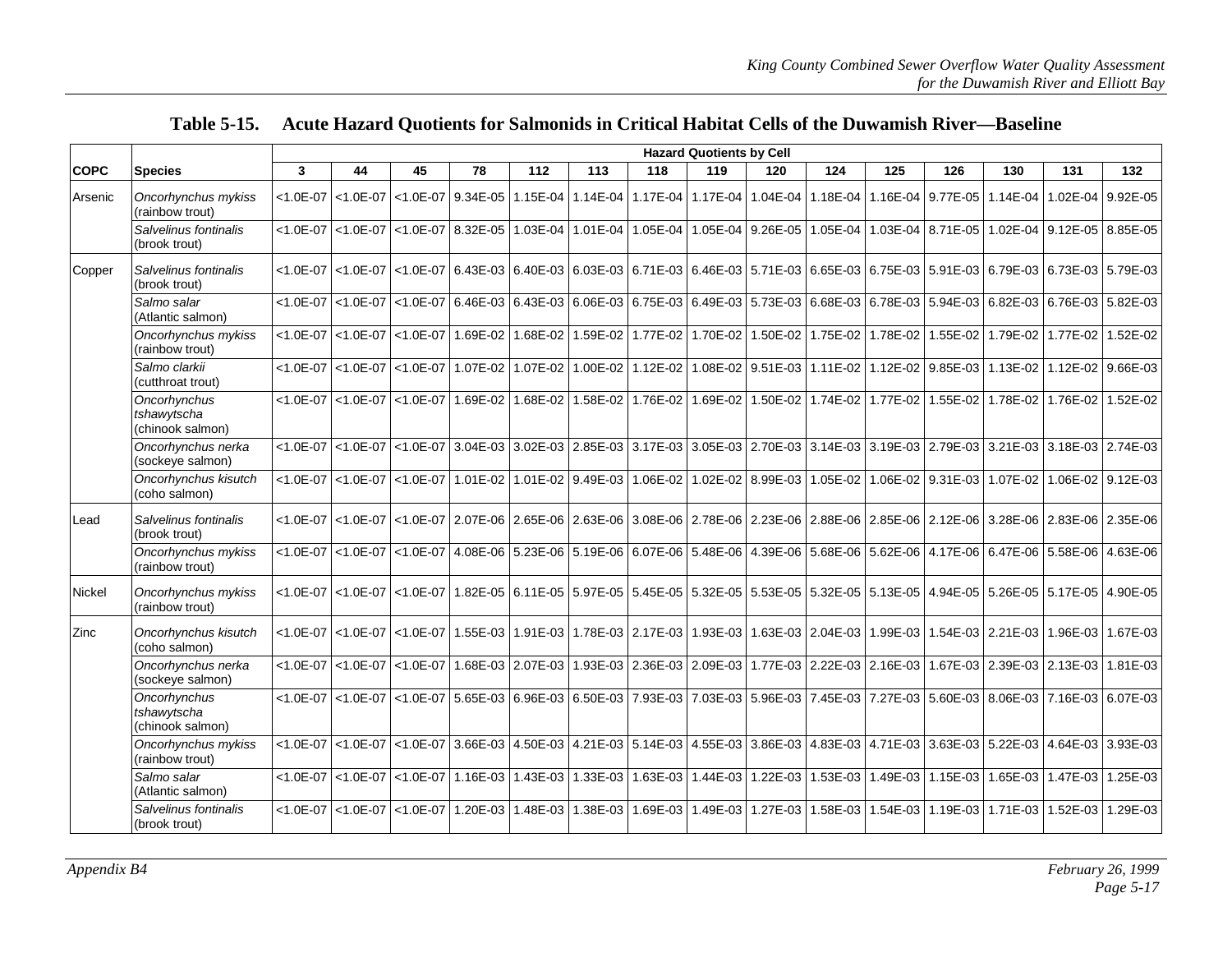|               |                                                 | <b>Hazard Quotients by Cell</b> |               |               |          |            |                            |                   |                                                                                                             |          |          |          |                   |                                                                                                                        |                           |                         |
|---------------|-------------------------------------------------|---------------------------------|---------------|---------------|----------|------------|----------------------------|-------------------|-------------------------------------------------------------------------------------------------------------|----------|----------|----------|-------------------|------------------------------------------------------------------------------------------------------------------------|---------------------------|-------------------------|
| <b>COPC</b>   | Species                                         | 3                               | 44            | 45            | 78       | 112        | 113                        | 118               | 119                                                                                                         | 120      | 124      | 125      | 126               | 130                                                                                                                    | 131                       | 132                     |
| Arsenic       | Oncorhynchus mykiss<br>(rainbow trout)          | $< 1.0E - 07$                   | $< 1.0E - 07$ |               |          |            |                            |                   |                                                                                                             |          |          |          |                   | <1.0E-07   9.86E-05   9.70E-05   9.31E-05   9.70E-05   9.37E-05   9.10E-05   9.65E-05   9.70E-05   9.30E-05   <1.0E-07 | $< 1.0E - 07$             | $< 1.0E - 07$           |
|               | Salvelinus fontinalis<br>(brook trout)          | $< 1.0E - 07$                   | $< 1.0E - 07$ | $< 1.0E - 07$ |          |            |                            |                   | 8.80E-05 8.65E-05 8.31E-05 8.65E-05 8.35E-05 8.11E-05 8.61E-05 8.65E-05 8.29E-05                            |          |          |          |                   | $< 1.0E - 07$                                                                                                          | $< 1.0E - 07$             | $< 1.0E - 07$           |
| Copper        | Salvelinus fontinalis<br>(brook trout)          | $< 1.0E - 07$                   | $< 1.0E - 07$ |               |          |            |                            |                   |                                                                                                             |          |          |          |                   | <1.0E-07 6.34E-03 5.57E-03 5.65E-03 6.43E-03 5.88E-03 5.70E-03 6.21E-03 6.50E-03 5.92E-03 <1.0E-07 <                   | $< 1.0E - 07$ < 1.0E - 07 |                         |
|               | Salmo salar<br>(Atlantic salmon)                | $< 1.0E - 07$                   | $< 1.0E - 07$ | $< 1.0E - 07$ |          |            |                            |                   | 6.37E-03 5.60E-03 5.67E-03 6.46E-03 5.90E-03 5.73E-03 6.24E-03 6.53E-03 5.94E-03                            |          |          |          |                   | $< 1.0E - 07$                                                                                                          | $< 1.0E - 07$             | $< 1.0E - 07$           |
|               | Oncorhynchus mykiss<br>(rainbow trout)          | $< 1.0E - 07$                   | $< 1.0E - 07$ | $< 1.0E - 07$ |          |            |                            |                   | 1.67E-02   1.46E-02   1.48E-02   1.69E-02   1.55E-02   1.50E-02   1.63E-02   1.71E-02   1.56E-02   <1.0E-07 |          |          |          |                   |                                                                                                                        | $< 1.0E - 07$             | $< 1.0E - 07$           |
|               | Salmo clarkii<br>(cutthroat trout)              | $< 1.0E - 07$                   | $< 1.0E - 07$ | $< 1.0E - 07$ |          |            | 1.06E-02 9.28E-03 9.41E-03 |                   | 1.07E-02 9.79E-03 9.50E-03                                                                                  |          | 1.04E-02 |          | 1.08E-02 9.86E-03 | $< 1.0E - 07$                                                                                                          | $< 1.0E - 07$             | $< 1.0E - 07$           |
|               | Oncorhynchus<br>tshawytscha<br>(chinook salmon) | $< 1.0E - 07$                   | $< 1.0E - 07$ | $< 1.0E - 07$ |          |            |                            |                   |                                                                                                             |          |          |          |                   | 1.66E-02 1.46E-02   1.48E-02   1.68E-02   1.68E-02   1.54E-02   1.49E-02   1.63E-02   1.70E-02   1.55E-02   <1.0E-07   | $< 1.0E - 07$             | $< 1.0E - 07$           |
|               | Oncorhynchus nerka<br>(sockeye salmon)          | $< 1.0E - 07$                   | $< 1.0E - 07$ | $< 1.0E - 07$ |          |            |                            |                   |                                                                                                             |          |          |          |                   | 3.00E-03 2.63E-03 2.67E-03 3.04E-03 2.78E-03 2.69E-03 2.94E-03 3.07E-03 2.80E-03 <1.0E-07                              | $ $ <1.0E-07 $ $ <1.0E-07 |                         |
|               | Oncorhynchus kisutch<br>(coho salmon)           | $< 1.0E - 07$                   | $< 1.0E - 07$ | $< 1.0E - 07$ |          |            |                            |                   | 9.98E-03 8.77E-03 8.89E-03 1.01E-02 9.25E-03 8.98E-03 9.78E-03                                              |          |          |          | 1.02E-02 9.32E-03 | $< 1.0E - 07$                                                                                                          | $< 1.0E - 07$             | $< 1.0E - 07$           |
| Lead          | Salvelinus fontinalis<br>(brook trout)          | $< 1.0E - 07$                   | $< 1.0E - 07$ |               |          |            |                            |                   |                                                                                                             |          |          |          |                   | <1.0E-07   1.97E-06   2.22E-06   2.12E-06   3.06E-06   2.36E-06   2.23E-06   2.86E-06   2.76E-06   2.36E-06   <1.0E-07 |                           | $<1.0E-07$ $<1.0E-07$   |
|               | Oncorhynchus mykiss<br>(rainbow trout)          | $< 1.0E - 07$                   | $< 1.0E - 07$ | $< 1.0E - 07$ | 3.88E-06 |            |                            |                   | 4.38E-06 4.19E-06 6.02E-06 4.65E-06 4.39E-06 5.63E-06 5.43E-06 4.65E-06 <1.0E-07                            |          |          |          |                   |                                                                                                                        | $< 1.0E - 07$             | $< 1.0E - 07$           |
| <b>Nickel</b> | Oncorhynchus mykiss<br>(rainbow trout)          | $< 1.0E - 07$                   | $< 1.0E - 07$ | $< 1.0E - 07$ |          |            |                            |                   | 1.85E-05 6.97E-05 6.62E-05 6.23E-05 6.37E-05 6.14E-05 6.10E-05 6.01E-05 5.75E-05 <1.0E-07                   |          |          |          |                   |                                                                                                                        |                           | $<$ 1.0E-07 $<$ 1.0E-07 |
| Zinc          | Oncorhynchus kisutch<br>(coho salmon)           | $< 1.0E - 07$                   | $< 1.0E - 07$ | $< 1.0E - 07$ |          |            |                            |                   | 1.53E-03 1.52E-03 1.52E-03 2.21E-03 1.69E-03 1.54E-03 2.07E-03 1.84E-03 1.69E-03 <1.0E-07                   |          |          |          |                   |                                                                                                                        | $< 1.0E - 07$             | $< 1.0E - 07$           |
|               | Oncorhynchus nerka<br>(sockeye salmon)          | $< 1.0E - 07$                   | $< 1.0E - 07$ | $< 1.0E - 07$ | 1.66E-03 | $1.64E-03$ |                            | 1.65E-03 2.40E-03 | 1.83E-03 1.67E-03 2.24E-03 2.00E-03                                                                         |          |          |          |                   | 1.84E-03 <1.0E-07                                                                                                      | $< 1.0E - 07$             | $< 1.0E - 07$           |
|               | Oncorhynchus<br>tshawytscha<br>(chinook salmon) | $< 1.0E - 07$                   | $< 1.0E - 07$ | $< 1.0E - 07$ |          |            |                            |                   | 5.60E-03 5.53E-03 5.55E-03 8.06E-03 6.17E-03 5.62E-03 7.55E-03 6.72E-03 6.17E-03 <1.0E-07                   |          |          |          |                   |                                                                                                                        | $< 1.0E - 07$             | $< 1.0E - 07$           |
|               | Oncorhynchus mykiss<br>(rainbow trout)          | $< 1.0E - 07$                   | $< 1.0E - 07$ | $< 1.0E - 07$ |          |            |                            |                   | 3.62E-03 3.58E-03 3.59E-03 5.22E-03 4.00E-03 3.64E-03 4.89E-03 4.35E-03 4.00E-03 <1.0E-07                   |          |          |          |                   |                                                                                                                        | $< 1.0E - 07$             | $< 1.0E - 07$           |
|               | Salmo salar<br>(Atlantic salmon)                | $< 1.0E - 07$                   | $< 1.0E - 07$ | $< 1.0E - 07$ |          |            | 1.15E-03 1.13E-03 1.14E-03 |                   | 1.65E-03 1.27E-03 1.15E-03                                                                                  |          | 1.55E-03 |          |                   | 1.38E-03 1.27E-03 <1.0E-07                                                                                             | $< 1.0E - 07$             | $< 1.0E - 07$           |
|               | Salvelinus fontinalis<br>(brook trout)          | $< 1.0E - 07$                   | $< 1.0E - 07$ | $< 1.0E - 07$ | 1.19E-03 | 1.17E-03   | 1.18E-03                   |                   | 1.71E-03 1.31E-03                                                                                           | 1.20E-03 | 1.60E-03 | 1.43E-03 | 1.31E-03          | $< 1.0E - 07$                                                                                                          | $< 1.0E - 07$             | $< 1.0E - 07$           |

| Table 5-16. Acute Hazard Quotients for Salmonids in Critical Habitat Cells of the Duwamish River—Without CSOs |
|---------------------------------------------------------------------------------------------------------------|
|---------------------------------------------------------------------------------------------------------------|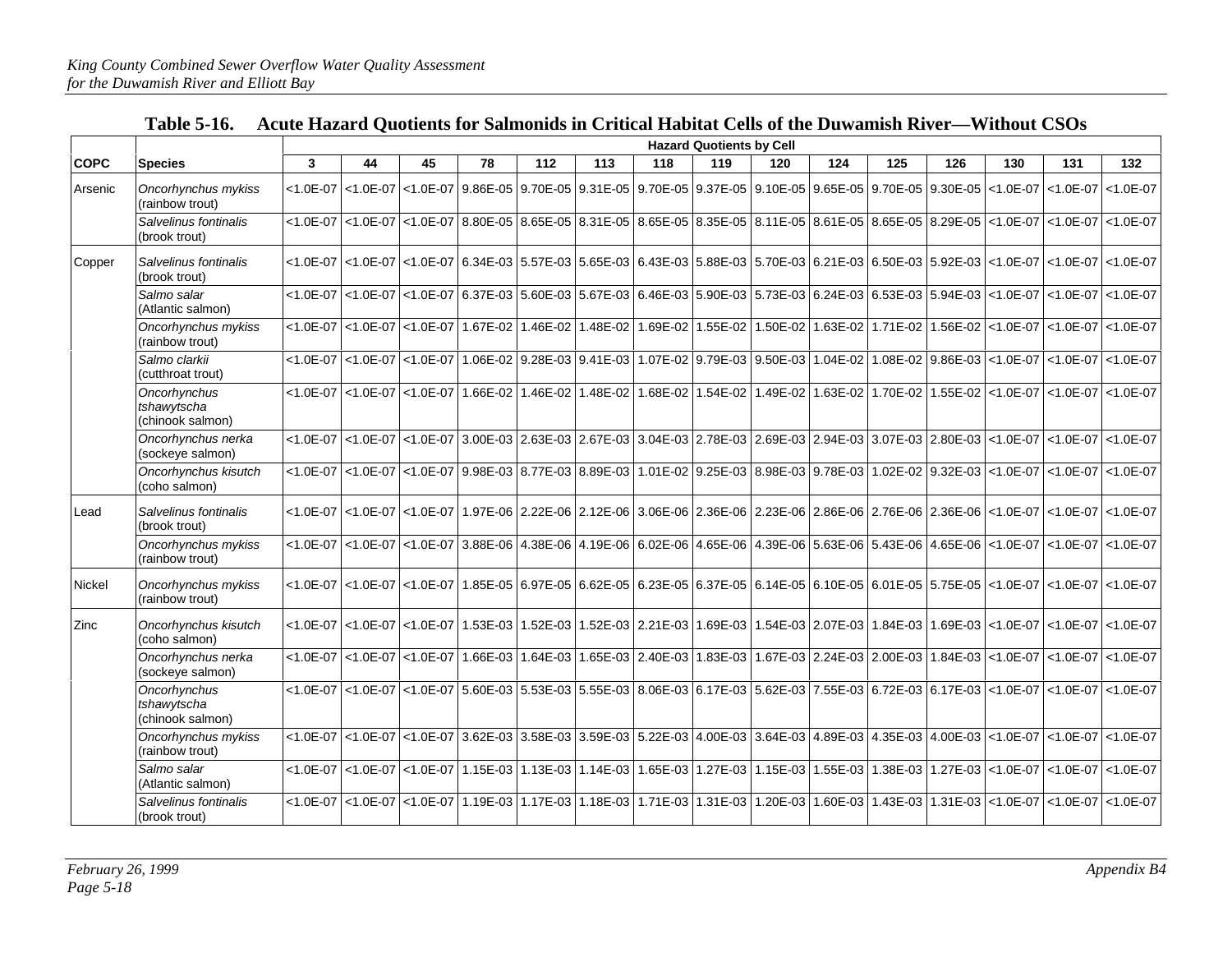|               |                                                 |               |               |               |                                     |               |               |                                       | <b>Hazard Quotients by Cell</b> |                                                                                                      |               |               |                                              |               |               |                   |
|---------------|-------------------------------------------------|---------------|---------------|---------------|-------------------------------------|---------------|---------------|---------------------------------------|---------------------------------|------------------------------------------------------------------------------------------------------|---------------|---------------|----------------------------------------------|---------------|---------------|-------------------|
| <b>COPC</b>   | <b>Species</b>                                  | $\mathbf{3}$  | 44            | 45            | 78                                  | 112           | 113           | 118                                   | 119                             | 120                                                                                                  | 124           | 125           | 126                                          | 130           | 131           | 132               |
| Copper        | Oncorhynchus mykiss<br>(rainbow trout)          | $< 1.0E - 07$ | $< 1.0E - 07$ | $< 1.0E - 07$ | $< 1.0E - 07$                       | $< 1.0E - 07$ | $< 1.0E - 07$ | $< 1.0E - 07$                         | $< 1.0E - 07$                   | $< 1.0E - 07$                                                                                        | $< 1.0E - 07$ | $< 1.0E - 07$ | $< 1.0E - 07$                                | $< 1.0E - 07$ | $< 1.0E - 07$ | $< 1.0E - 07$     |
|               | Salmo trutta<br>(brown trout)                   | $< 1.0E - 07$ | $< 1.0E - 07$ | $< 1.0E - 07$ | $< 1.0E - 07$                       | $< 1.0E - 07$ | $< 1.0E - 07$ | $< 1.0E - 07$                         | $< 1.0E - 07$                   | $< 1.0E - 07$                                                                                        | $< 1.0E - 07$ | $< 1.0E - 07$ | $< 1.0E - 07$                                | $< 1.0E - 07$ | $< 1.0E - 07$ | $< 1.0E - 07$     |
|               | Salvelinus fontinalis<br>(brook trout)          | $< 1.0E - 07$ | $< 1.0E - 07$ | $< 1.0E - 07$ | $< 1.0E - 07$                       | $< 1.0E - 07$ | $< 1.0E - 07$ | $< 1.0E - 07$                         | $< 1.0E - 07$                   | $< 1.0E - 07$                                                                                        | $< 1.0E - 07$ | $< 1.0E - 07$ | $< 1.0E - 07$                                | $< 1.0E - 07$ | $< 1.0E - 07$ | $< 1.0E - 07$     |
|               | Salvelinus namaycush<br>(lake trout)            | $< 1.0E - 07$ | $< 1.0E - 07$ | $< 1.0E - 07$ | $< 1.0E - 07$                       | $< 1.0E - 07$ | $< 1.0E - 07$ | $< 1.0E - 07$                         | $< 1.0E - 07$                   | $< 1.0E - 07$                                                                                        | $< 1.0E - 07$ | $< 1.0E - 07$ | $< 1.0E - 07$                                | $< 1.0E - 07$ | $< 1.0E - 07$ | $< 1.0E - 07$     |
|               | Salmo salar<br>(Atlantic salmon)                | $< 1.0E - 07$ | $< 1.0E - 07$ | $< 1.0E - 07$ | $< 1.0E - 07$                       | $< 1.0E - 07$ | $< 1.0E - 07$ | $< 1.0E - 07$                         | $< 1.0E - 07$                   | $< 1.0E - 07$                                                                                        | $< 1.0E - 07$ | $< 1.0E - 07$ | $< 1.0E - 07$                                | $< 1.0E - 07$ | $< 1.0E - 07$ | $< 1.0E - 07$     |
|               | Salmo clarkii<br>(cutthroat trout)              | $< 1.0E - 07$ | $< 1.0E - 07$ | $< 1.0E - 07$ | $< 1.0E - 07$                       | $< 1.0E - 07$ | $< 1.0E - 07$ | $\vert$ <1.0E-07 $\vert$ <1.0E-07     |                                 | $< 1.0E - 07$                                                                                        | $< 1.0E - 07$ | $< 1.0E - 07$ | $< 1.0E - 07$                                | $< 1.0E - 07$ | $< 1.0E - 07$ | $< 1.0E - 07$     |
|               | Oncorhynchus<br>tshawytscha<br>(chinook salmon) | $< 1.0E - 07$ | $< 1.0E - 07$ | $< 1.0E - 07$ | $< 1.0E - 07$                       | $< 1.0E - 07$ |               | $<$ 1.0E-07 $<$ 1.0E-07 $<$ 1.0E-07   |                                 | $< 1.0E - 07$                                                                                        | $< 1.0E - 07$ | $< 1.0E - 07$ | $< 1.0E - 07$                                | $< 1.0E - 07$ | $< 1.0E - 07$ | $< 1.0E - 07$     |
|               | Oncorhynchus nerka<br>(sockeye salmon)          | $< 1.0E - 07$ | $< 1.0E - 07$ | $< 1.0E - 07$ | $< 1.0E - 07$                       | $< 1.0E - 07$ |               | $<$ 1.0E-07 $<$ 1.0E-07 $<$ 1.0E-07   |                                 | $< 1.0E - 07$                                                                                        | $< 1.0E - 07$ | $< 1.0E - 07$ | $< 1.0E - 07$                                | $ $ <1.0E-07  | $< 1.0E - 07$ | $< 1.0E - 07$     |
|               | Oncorhynchus kisutch<br>(coho salmon)           | $< 1.0E - 07$ | $< 1.0E - 07$ | $< 1.0E - 07$ | $< 1.0E - 07$                       | $< 1.0E - 07$ |               | $<$ 1.0E-07 <1.0E-07 <1.0E-07         |                                 | $< 1.0E - 07$                                                                                        | $< 1.0E - 07$ | $< 1.0E - 07$ | $< 1.0E - 07$                                | $ $ <1.0E-07  | $< 1.0E - 07$ | $< 1.0E - 07$     |
| Lead          | Oncorhynchus mykiss<br>(rainbow trout)          | $< 1.0E - 07$ | $< 1.0E - 07$ | $< 1.0E - 07$ | $< 1.0E - 07$                       | $< 1.0E - 07$ |               | $<$ 1.0E-07 $ $ <1.0E-07 $ $ <1.0E-07 |                                 | $< 1.0E - 07$                                                                                        | $< 1.0E - 07$ | $< 1.0E - 07$ | $< 1.0E - 07$                                | $< 1.0E - 07$ | $< 1.0E - 07$ | $< 1.0E - 07$     |
|               | Salvelinus fontinalis<br>(brook trout)          | $< 1.0E - 07$ | $< 1.0E - 07$ | $< 1.0E - 07$ | $< 1.0E - 07$                       | $< 1.0E - 07$ |               | $< 1.0E - 07$ < 1.0E - 07             | $< 1.0E - 07$                   | $< 1.0E - 07$                                                                                        | $< 1.0E - 07$ | $< 1.0E - 07$ | $< 1.0E - 07$                                | $< 1.0E - 07$ | $< 1.0E - 07$ | $< 1.0E - 07$     |
| <b>Nickel</b> | Oncorhynchus mykiss<br>(rainbow trout)          | $< 1.0E - 07$ | $< 1.0E - 07$ | $< 1.0E - 07$ | $< 1.0E - 07$                       | $< 1.0E - 07$ |               | $<$ 1.0E-07 $<$ 1.0E-07 $<$ 1.0E-07   |                                 | $< 1.0E - 07$                                                                                        | $< 1.0E - 07$ | $< 1.0E - 07$ | $< 1.0E - 07$                                | $< 1.0E - 07$ | $< 1.0E - 07$ | $< 1.0E - 07$     |
| <b>TBT</b>    | Oncorhynchus<br>tshawytscha<br>(chinook salmon) | $< 1.0E - 07$ |               |               | <1.0E-07 <1.0E-07 3.02E-02 1.89E-02 |               |               | 1.84E-02 2.10E-02 2.29E-02            |                                 |                                                                                                      |               |               | 1.80E-02 2.56E-02 2.52E-02 1.09E-02 1.70E-02 |               |               | 1.21E-02 9.10E-03 |
|               | Oncorhynchus mykiss<br>(rainbow trout)          | $< 1.0E - 07$ | $< 1.0E - 07$ | $< 1.0E - 07$ |                                     |               |               |                                       |                                 | 9.65E-03 6.05E-03 5.86E-03 6.72E-03 7.32E-03 5.74E-03 8.17E-03 8.04E-03 3.49E-03 5.42E-03 3.49E-03 ق |               |               |                                              |               |               | 3.85E-03 2.91E-03 |
|               | Salvelinus namaycush<br>(lake trout)            | $< 1.0E - 07$ | $< 1.0E - 07$ | $< 1.0E - 07$ |                                     |               |               |                                       |                                 | 3.46E-03 2.17E-03 2.11E-03 2.41E-03 2.63E-03 2.06E-03 2.93E-03 2.89E-03                              |               |               | 1.25E-03                                     | 1.95E-03      | 1.38E-03      | 1.04E-03          |
| <b>PCB</b>    | Salvelinus fontinalis<br>(brook trout)          | $< 1.0E - 07$ | $< 1.0E - 07$ |               |                                     |               |               |                                       |                                 | <1.0E-07 7.68E-03 5.05E-03 5.10E-03 5.20E-03 5.53E-03 5.18E-03 5.63E-03 5.52E-03 3.27E-03 4.27E-03   |               |               |                                              |               | 3.25E-03      | 2.56E-03          |

#### **Table 5-17. Chronic Hazard Quotients for Salmonids in Critical Habitat Cells of the Duwamish River—Baseline**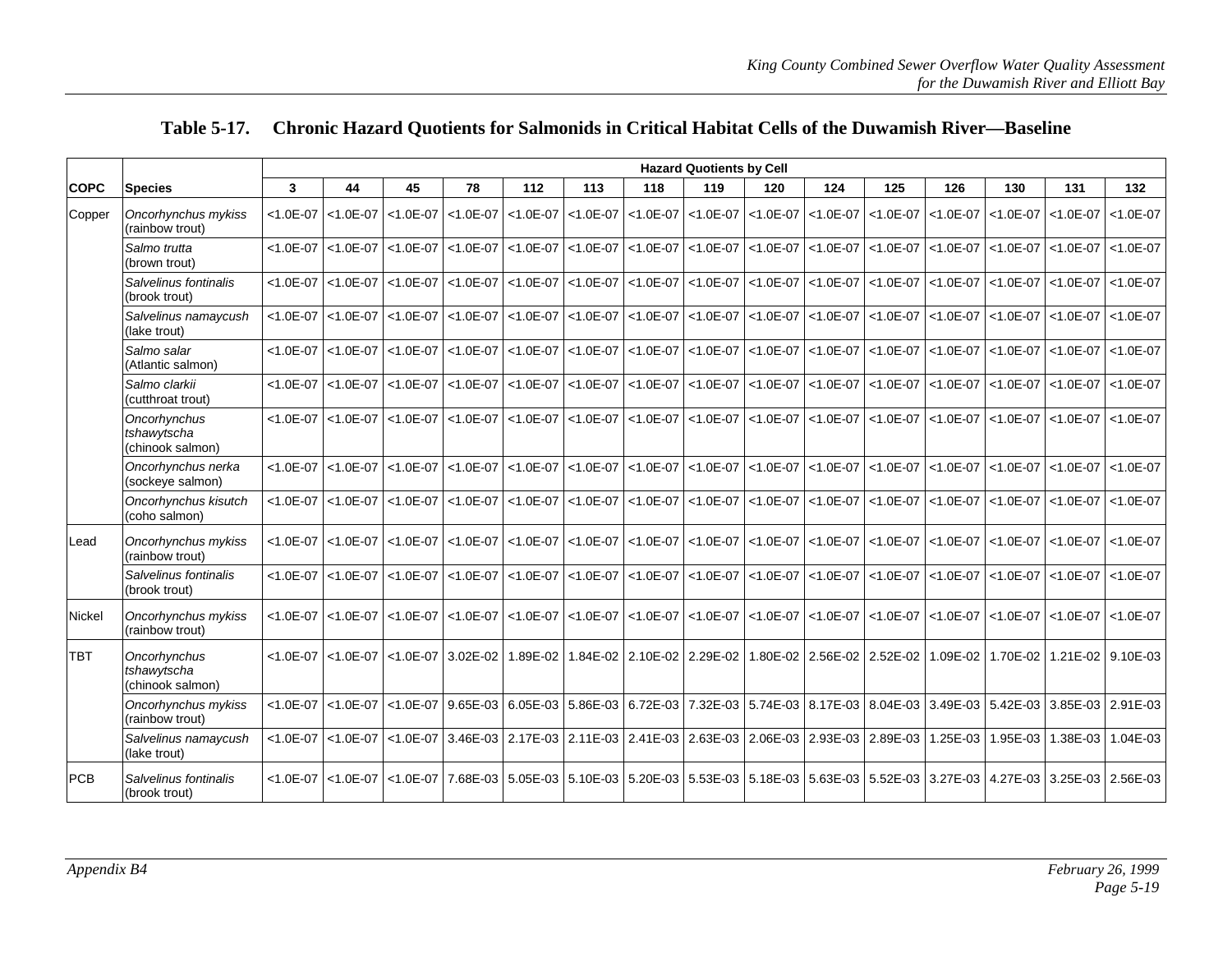|             |                                                 | <b>Hazard Quotients by Cell</b> |               |               |                                     |                                                                                                             |               |                  |               |                                                                     |               |                   |               |                            |                                |               |
|-------------|-------------------------------------------------|---------------------------------|---------------|---------------|-------------------------------------|-------------------------------------------------------------------------------------------------------------|---------------|------------------|---------------|---------------------------------------------------------------------|---------------|-------------------|---------------|----------------------------|--------------------------------|---------------|
| <b>COPC</b> | <b>Species</b>                                  | $\mathbf{3}$                    | 44            | 45            | 78                                  | 112                                                                                                         | 113           | 118              | 119           | 120                                                                 | 124           | 125               | 126           | 130                        | 131                            | 132           |
|             | Copper   Oncorhynchus mykiss<br>(rainbow trout) | $< 1.0E - 07$                   | $< 1.0E - 07$ |               | $<$ 1.0E-07 $<$ 1.0E-07             | $< 1.0E - 07$                                                                                               | $< 1.0E - 07$ | $< 1.0E - 07$    | $< 1.0E - 07$ | $< 1.0E - 07$                                                       | $< 1.0E - 07$ | 1.60E-02          | $< 1.0E - 07$ | $< 1.0E - 07$              | $< 1.0E - 07$                  | $< 1.0E - 07$ |
|             | Salmo trutta<br>(brown trout)                   | $< 1.0E - 07$                   | $< 1.0E - 07$ | $< 1.0E - 07$ | $< 1.0E - 07$                       | $< 1.0E - 07$                                                                                               | $< 1.0E - 07$ | $< 1.0E - 07$    | $< 1.0E - 07$ | $< 1.0E - 07$                                                       | $< 1.0E - 07$ | 9.89E-03          | $< 1.0E - 07$ | $< 1.0E - 07$              | $< 1.0E - 07$                  | $< 1.0E - 07$ |
|             | Salvelinus fontinalis<br>(brook trout)          | $< 1.0E - 07$                   | $< 1.0E - 07$ | $< 1.0E - 07$ | $< 1.0E - 07$                       | $< 1.0E - 07$                                                                                               | $< 1.0E - 07$ | $< 1.0E - 07$    |               | $\vert$ <1.0E-07 $\vert$ <1.0E-07                                   | $< 1.0E - 07$ | 1.88E-02          | $< 1.0E - 07$ | $< 1.0E - 07$              | $< 1.0E - 07$                  | $< 1.0E - 07$ |
|             | Salvelinus namaycush<br>(lake trout)            | $< 1.0E - 07$                   | $< 1.0E - 07$ |               | $<$ 1.0E-07 $<$ 1.0E-07 $<$ 1.0E-07 |                                                                                                             | $< 1.0E - 07$ | $< 1.0E - 07$    |               | $ $ <1.0E-07 $ $ <1.0E-07 $ $ <1.0E-07                              |               | 9.99E-03          | $< 1.0E - 07$ | $< 1.0E - 07$              | $\leq 1.0E - 07$               | $< 1.0E - 07$ |
|             | Salmo salar<br>(Atlantic salmon)                | $< 1.0E - 07$                   | $< 1.0E - 07$ |               |                                     | $ $ <1.0E-07 $ $ <1.0E-07 $ $ <1.0E-07                                                                      |               |                  |               | <1.0E-07 <1.0E-07 <1.0E-07 <1.0E-07 <1.0E-07 <1.0E-07 7.53E-03      |               |                   |               |                            | <1.0E-07   <1.0E-07   <1.0E-07 | $< 1.0E - 07$ |
|             | Salmo clarkii<br>(cutthroat trout)              | $< 1.0E - 07$                   | $< 1.0E - 07$ |               | $<$ 1.0E-07 $<$ 1.0E-07 $<$ 1.0E-07 |                                                                                                             | $< 1.0E - 07$ |                  |               | <1.0E-07   <1.0E-07   <1.0E-07   <1.0E-07                           |               | 1.25E-02          | $< 1.0E - 07$ |                            | $<$ 1.0E-07 $<$ 1.0E-07        | $< 1.0E - 07$ |
|             | Oncorhynchus<br>tshawytscha<br>(chinook salmon) | $< 1.0E - 07$                   | $< 1.0E - 07$ |               | $< 1.0E - 07$ $< 1.0E - 07$         | $< 1.0E - 07$                                                                                               | $< 1.0E - 07$ |                  |               | $\vert$ <1.0E-07 $\vert$ <1.0E-07 $\vert$ <1.0E-07 $\vert$ <1.0E-07 |               | 1.96E-02          | $< 1.0E - 07$ | $< 1.0E - 07$              | $< 1.0E - 07$                  | $< 1.0E - 07$ |
|             | Oncorhynchus nerka<br>(sockeye salmon)          | $< 1.0E - 07$                   | $< 1.0E - 07$ | $< 1.0E - 07$ | $< 1.0E - 07$                       | $< 1.0E - 07$                                                                                               | $< 1.0E - 07$ | $< 1.0E - 07$    |               | $< 1.0E - 07$ < 1.0E - 07                                           | $< 1.0E - 07$ | 3.54E-03          | $< 1.0E - 07$ | $< 1.0E - 07$              | $< 1.0E - 07$                  | $< 1.0E - 07$ |
|             | Oncorhynchus kisutch<br>(coho salmon)           | $< 1.0E - 07$                   | $< 1.0E - 07$ |               | $< 1.0E - 07$ $< 1.0E - 07$         | $< 1.0E - 07$                                                                                               | $< 1.0E - 07$ | $\leq 1.0E - 07$ |               | $< 1.0E - 07$ < 1.0E-07                                             | $< 1.0E - 07$ | 1.18E-02          | $< 1.0E - 07$ | $< 1.0E - 07$              | $< 1.0E - 07$                  | $< 1.0E - 07$ |
| Lead        | Oncorhynchus mykiss<br>(rainbow trout)          | $< 1.0E - 07$                   | $< 1.0E - 07$ | $< 1.0E - 07$ | $< 1.0E - 07$                       | $< 1.0E - 07$                                                                                               | $< 1.0E - 07$ | $< 1.0E - 07$    | $< 1.0E - 07$ | $< 1.0E - 07$                                                       | $< 1.0E - 07$ | 5.42E-05          | $< 1.0E - 07$ | $< 1.0E - 07$              | $< 1.0E - 07$                  | $< 1.0E - 07$ |
|             | Salvelinus fontinalis<br>(brook trout)          | $< 1.0E - 07$                   | $< 1.0E - 07$ | $< 1.0E - 07$ | $< 1.0E - 07$                       | $< 1.0E - 07$                                                                                               | $< 1.0E - 07$ | $\leq 1.0E - 07$ |               | $< 1.0E - 07$ < 1.0E-07                                             | $< 1.0E - 07$ | 4.41E-05          | $< 1.0E - 07$ | $< 1.0E - 07$              | $< 1.0E - 07$                  | $< 1.0E - 07$ |
| Nickel      | Oncorhynchus mykiss<br>(rainbow trout)          | $< 1.0E - 07$                   | $< 1.0E - 07$ |               | $< 1.0E - 07$ < 1.0E-07             | $< 1.0E - 07$                                                                                               | $< 1.0E - 07$ | $< 1.0E - 07$    |               | $\vert$ <1.0E-07 $\vert$ <1.0E-07 $\vert$ <1.0E-07 $\vert$ 2.38E-03 |               |                   | $< 1.0E - 07$ |                            | $<$ 1.0E-07 $<$ 1.0E-07        | $< 1.0E - 07$ |
| <b>TBT</b>  | Oncorhynchus<br>tshawytscha<br>(chinook salmon) | $< 1.0E - 07$                   | $< 1.0E - 07$ |               |                                     | <1.0E-07 3.74E-02 8.99E-02 8.63E-02 9.36E-02 8.68E-02 7.45E-02 8.80E-02 9.17E-02 5.48E-02 <1.0E-07 <1.0E-07 |               |                  |               |                                                                     |               |                   |               |                            |                                | $< 1.0E - 07$ |
|             | Oncorhynchus mykiss<br>(rainbow trout)          | $< 1.0E - 07$                   | $< 1.0E - 07$ |               |                                     | <1.0E-07   1.19E-02   2.87E-02   2.76E-02   2.99E-02   2.77E-02   2.38E-02   2.81E-02                       |               |                  |               |                                                                     |               | 2.93E-02          | 1.75E-02      | $< 1.0E - 07$              | $< 1.0E - 07$                  | $< 1.0E - 07$ |
|             | Salvelinus namaycush<br>(lake trout)            | $< 1.0E - 07$                   | $< 1.0E - 07$ |               | $<$ 1.0E-07 4.29E-03                |                                                                                                             |               |                  |               | 1.03E-02 9.90E-03 1.07E-02 9.95E-03 8.55E-03                        | 1.01E-02      | 1.05E-02          |               | 6.29E-03 $\vert$ < 1.0E-07 | $<1.0E-07$                     | $< 1.0E - 07$ |
| <b>PCB</b>  | Salvelinus fontinalis<br>(brook trout)          | $< 1.0E - 07$                   | $< 1.0E - 07$ |               | $<$ 1.0E-07 7.53E-03                | 1.63E-02                                                                                                    | 1.56E-02      |                  |               | 1.65E-02 1.49E-02 1.42E-02                                          |               | 1.49E-02 1.55E-02 |               |                            | 1.18E-02 <1.0E-07 <1.0E-07     | $< 1.0E - 07$ |

#### **Table 5-18. Chronic Hazard Quotients for Salmonids in Critical Habitat Cells of the Duwamish River—Without CSOs**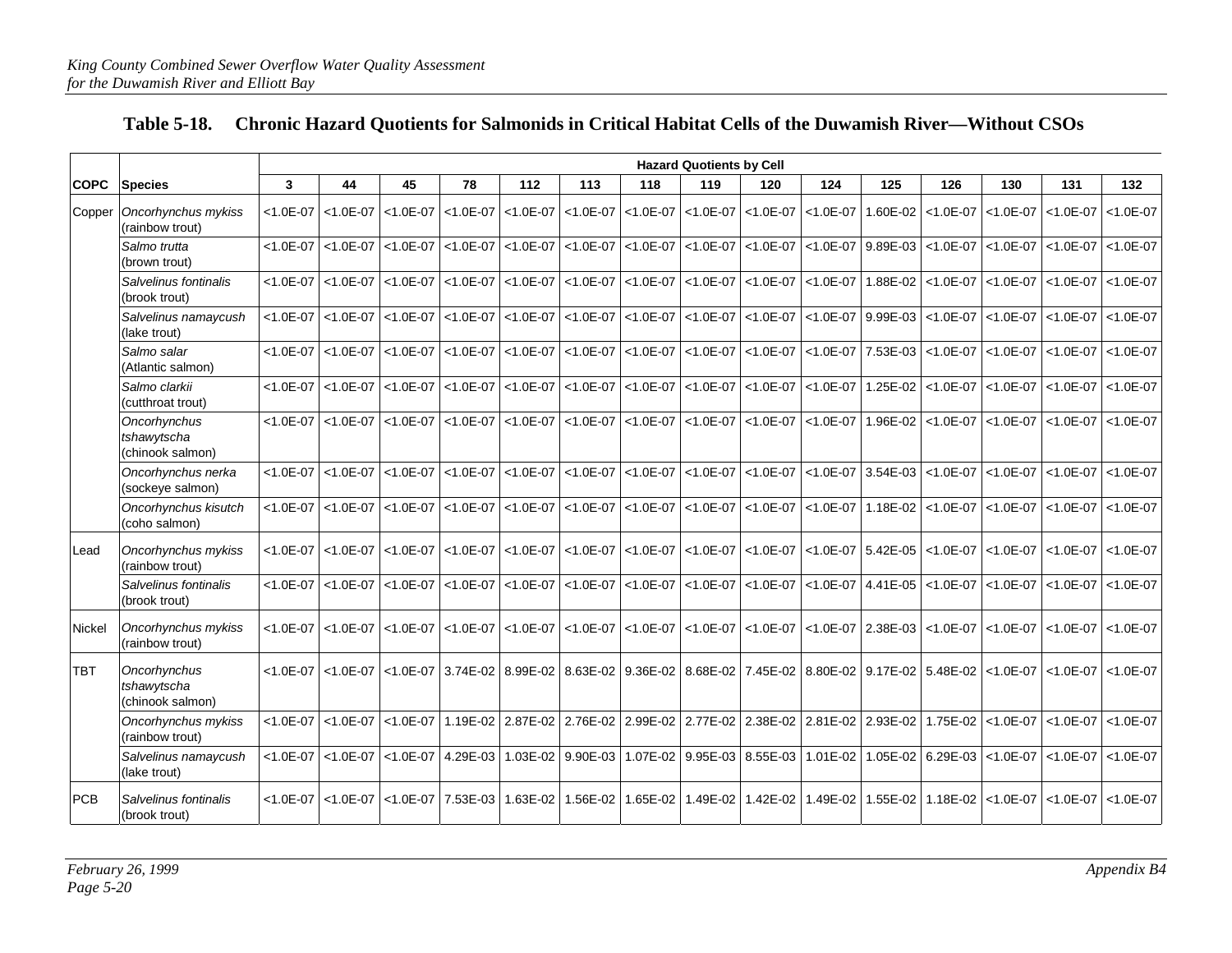|             |                                                 | <b>Hazard Quotients by Cell</b> |          |          |          |          |          |          |          |          |          |          |  |  |
|-------------|-------------------------------------------------|---------------------------------|----------|----------|----------|----------|----------|----------|----------|----------|----------|----------|--|--|
| <b>COPC</b> | <b>Species</b>                                  | 220                             | 254      | 270      | 285      | 286      | 299      | 312      | 313      | 326      | 340      | 355      |  |  |
| Arsenic     | Oncorhynchus mykiss<br>(rainbow trout)          | 9.17E-04                        | 8.62E-04 | 9.62E-04 | 9.20E-04 | 2.00E-03 | 2.28E-03 | 1.67E-03 | 2.23E-03 | 1.56E-03 | 1.74E-03 | 1.51E-03 |  |  |
|             | Salvelinus fontinalis<br>(brook trout)          | 8.18E-04                        | 7.69E-04 | 8.58E-04 | 8.21E-04 | 1.79E-03 | 2.03E-03 | 1.49E-03 | 1.99E-03 | 1.39E-03 | 1.55E-03 | 1.35E-03 |  |  |
| Copper      | Salvelinus fontinalis<br>(brook trout)          | 2.59E-03                        | 2.61E-03 | 2.78E-03 | 2.45E-03 | 2.10E-03 | 1.97E-03 | 2.75E-03 | 1.97E-03 | 2.58E-03 | 2.59E-03 | 2.61E-03 |  |  |
|             | Salmo salar<br>(Atlantic salmon)                | 2.60E-03                        | 2.62E-03 | 2.80E-03 | 2.46E-03 | 2.11E-03 | 1.97E-03 | 2.76E-03 | 1.98E-03 | 2.60E-03 | 2.61E-03 | 2.63E-03 |  |  |
|             | Oncorhynchus mykiss<br>(rainbow trout)          | 6.81E-03                        | 6.86E-03 | 7.32E-03 | 6.45E-03 | 5.53E-03 | 5.17E-03 | 7.23E-03 | 5.19E-03 | 6.80E-03 | 6.82E-03 | 6.87E-03 |  |  |
|             | Salmo clarkii<br>(cutthroat trout)              | 4.31E-03                        | 4.35E-03 | 4.64E-03 | 4.09E-03 | 3.50E-03 | 3.28E-03 | 4.58E-03 | 3.29E-03 | 4.31E-03 | 4.32E-03 | 4.36E-03 |  |  |
|             | Oncorhynchus<br>tshawytscha<br>(chinook salmon) | 6.78E-03                        | 6.83E-03 | 7.29E-03 | 6.43E-03 | 5.51E-03 | 5.15E-03 | 7.21E-03 | 5.17E-03 | 6.77E-03 | 6.80E-03 | 6.85E-03 |  |  |
|             | Oncorhynchus nerka<br>(sockeye salmon)          | 1.22E-03                        | 1.23E-03 | 1.32E-03 | 1.16E-03 | 9.93E-04 | 9.29E-04 | 1.30E-03 | 9.32E-04 | 1.22E-03 | 1.23E-03 | 1.23E-03 |  |  |
|             | Oncorhynchus kisutch<br>(coho salmon)           | 4.08E-03                        | 4.11E-03 | 4.38E-03 | 3.86E-03 | 3.31E-03 | 3.10E-03 | 4.33E-03 | 3.11E-03 | 4.07E-03 | 4.08E-03 | 4.12E-03 |  |  |
| Lead        | Salvelinus fontinalis<br>(brook trout)          | 6.71E-07                        | 6.75E-07 | 8.22E-07 | 5.90E-07 | 4.43E-07 | 4.00E-07 | 6.88E-07 | 4.03E-07 | 6.13E-07 | 6.15E-07 | 6.32E-07 |  |  |
|             | Oncorhynchus mykiss<br>(rainbow trout)          | 1.32E-06                        | 1.33E-06 | 1.62E-06 | 1.16E-06 | 8.73E-07 | 7.88E-07 | 1.36E-06 | 7.94E-07 | 1.21E-06 | 1.21E-06 | 1.25E-06 |  |  |
| Nickel      | Oncorhynchus mykiss<br>(rainbow trout)          | 2.18E-04                        | 2.23E-04 | 2.64E-04 | 2.51E-04 | 3.63E-04 | 3.75E-04 | 2.36E-04 | 3.72E-04 | 2.32E-04 | 2.27E-04 | 2.00E-04 |  |  |
| Zinc        | Oncorhynchus kisutch<br>(coho salmon)           | 5.65E-04                        | 5.61E-04 | 7.14E-04 | 5.35E-04 | 4.11E-04 | 3.73E-04 | 5.36E-04 | 3.74E-04 | 4.95E-04 | 5.06E-04 | 5.12E-04 |  |  |
|             | Oncorhynchus nerka<br>(sockeye salmon)          | 6.12E-04                        | 6.09E-04 | 7.74E-04 | 5.81E-04 | 4.46E-04 | 4.04E-04 | 5.81E-04 | 4.06E-04 | 5.36E-04 | 5.49E-04 | 5.55E-04 |  |  |
|             | Oncorhynchus<br>tshawytscha<br>(chinook salmon) | 2.06E-03                        | 2.05E-03 | 2.60E-03 | 1.95E-03 | 1.50E-03 | 1.36E-03 | 1.96E-03 | 1.37E-03 | 1.80E-03 | 1.85E-03 | 1.87E-03 |  |  |
|             | Oncorhynchus mykiss<br>(rainbow trout)          | 1.33E-03                        | 1.33E-03 | 1.69E-03 | 1.26E-03 | 9.71E-04 | 8.80E-04 | 1.27E-03 | 8.84E-04 | 1.17E-03 | 1.20E-03 | 1.21E-03 |  |  |
|             | Salmo salar<br>(Atlantic salmon)                | 4.22E-04                        | 4.20E-04 | 5.34E-04 | 4.01E-04 | 3.07E-04 | 2.79E-04 | 4.01E-04 | 2.80E-04 | 3.70E-04 | 3.79E-04 | 3.83E-04 |  |  |
|             | Salvelinus fontinalis<br>(brook trout)          | 4.38E-04                        | 4.35E-04 | 5.53E-04 | 4.15E-04 | 3.19E-04 | 2.89E-04 | 4.16E-04 | 2.90E-04 | 3.84E-04 | 3.92E-04 | 3.97E-04 |  |  |

**Table 5-19. Acute Hazard Quotients for Salmonids in Critical Habitat Cells of Elliott Bay—Baseline**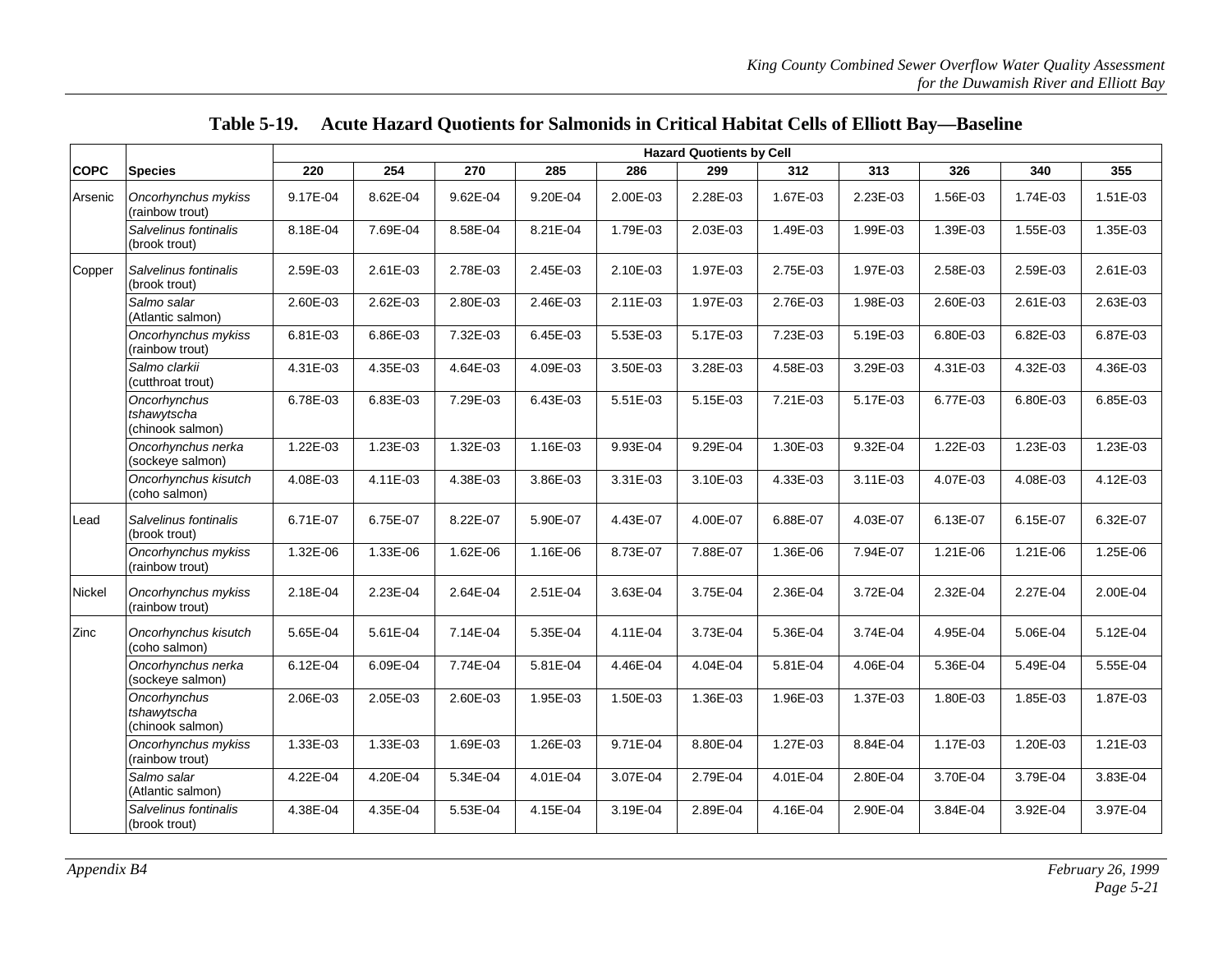| <b>COPC</b> | <b>Species</b>                                  |          |          |          |          |          | <b>Hazard Quotients by Cell</b> |          |          |              |          |            |
|-------------|-------------------------------------------------|----------|----------|----------|----------|----------|---------------------------------|----------|----------|--------------|----------|------------|
|             |                                                 | 220      | 254      | 270      | 285      | 286      | 299                             | 312      | 313      | 326          | 340      | 355        |
| Arsenic     | Oncorhynchus mykiss<br>(rainbow trout)          | 9.56E-04 | 9.17E-04 | 1.06E-03 | 1.11E-03 | 1.70E-03 | 1.86E-03                        | 1.65E-03 | 1.86E-03 | 1.51E-03     | 1.72E-03 | 1.60E-03   |
|             | Salvelinus fontinalis<br>(brook trout)          | 8.52E-04 | 8.18E-04 | 9.47E-04 | 9.85E-04 | 1.51E-03 | 1.66E-03                        | 1.47E-03 | 1.66E-03 | 1.35E-03     | 1.53E-03 | 1.43E-03   |
| Copper      | Salvelinus fontinalis<br>(brook trout)          | 2.56E-03 | 2.56E-03 | 2.67E-03 | 2.41E-03 | 2.01E-03 | 1.93E-03                        | 2.03E-03 | 1.94E-03 | 1.95E-03     | 1.97E-03 | 1.98E-03   |
|             | Salmo salar<br>(Atlantic salmon)                | 2.57E-03 | 2.57E-03 | 2.68E-03 | 2.42E-03 | 2.02E-03 | 1.94E-03                        | 2.04E-03 | 1.95E-03 | 1.96E-03     | 1.98E-03 | 1.99E-03   |
|             | Oncorhynchus mykiss<br>(rainbow trout)          | 6.72E-03 | 6.73E-03 | 7.03E-03 | 6.33E-03 | 5.29E-03 | 5.08E-03                        | 5.34E-03 | 5.10E-03 | 5.13E-03     | 5.18E-03 | 5.20E-03   |
|             | Salmo clarkii<br>(cutthroat trout)              | 4.26E-03 | 4.26E-03 | 4.45E-03 | 4.01E-03 | 3.35E-03 | 3.22E-03                        | 3.38E-03 | 3.23E-03 | 3.25E-03     | 3.28E-03 | 3.30E-03   |
|             | Oncorhynchus<br>tshawytscha<br>(chinook salmon) | 6.70E-03 | 6.70E-03 | 7.00E-03 | 6.31E-03 | 5.27E-03 | 5.06E-03                        | 5.32E-03 | 5.09E-03 | 5.12E-03     | 5.16E-03 | 5.18E-03   |
|             | Oncorhynchus nerka<br>(sockeye salmon)          | 1.21E-03 | 1.21E-03 | 1.26E-03 | 1.14E-03 | 9.51E-04 | 9.12E-04                        | 9.59E-04 | 9.17E-04 | $9.22E - 04$ | 9.30E-04 | 9.34E-04   |
|             | Oncorhynchus kisutch<br>(coho salmon)           | 4.02E-03 | 4.03E-03 | 4.21E-03 | 3.79E-03 | 3.17E-03 | 3.04E-03                        | 3.20E-03 | 3.06E-03 | 3.07E-03     | 3.10E-03 | $3.11E-03$ |
| Lead        | Salvelinus fontinalis<br>(brook trout)          | 6.57E-07 | 6.69E-07 | 7.94E-07 | 5.67E-07 | 4.23E-07 | 3.86E-07                        | 3.43E-07 | 3.91E-07 | 3.12E-07     | 3.20E-07 | 3.22E-07   |
|             | Oncorhynchus mykiss<br>(rainbow trout)          | 1.30E-06 | 1.32E-06 | 1.56E-06 | 1.12E-06 | 8.34E-07 | 7.60E-07                        | 6.77E-07 | 7.70E-07 | 6.15E-07     | 6.30E-07 | 6.34E-07   |
| Nickel      | Oncorhynchus mykiss<br>(rainbow trout)          | 2.64E-04 | 2.67E-04 | 2.76E-04 | 2.46E-04 | 3.38E-04 | 3.57E-04                        | 2.14E-04 | 3.54E-04 | 2.01E-04     | 2.00E-04 | 1.81E-04   |
| Zinc        | Oncorhynchus kisutch<br>(coho salmon)           | 5.54E-04 | 5.62E-04 | 6.90E-04 | 5.14E-04 | 3.93E-04 | 3.60E-04                        | 3.67E-04 | 3.63E-04 | 3.25E-04     | 3.40E-04 | 3.42E-04   |
|             | Oncorhynchus nerka<br>(sockeye salmon)          | 6.01E-04 | 6.10E-04 | 7.48E-04 | 5.57E-04 | 4.26E-04 | 3.91E-04                        | 3.98E-04 | 3.93E-04 | 3.52E-04     | 3.69E-04 | 3.70E-04   |
|             | Oncorhynchus<br>tshawytscha<br>(chinook salmon) | 2.02E-03 | 2.05E-03 | 2.52E-03 | 1.88E-03 | 1.43E-03 | 1.31E-03                        | 1.34E-03 | 1.32E-03 | 1.18E-03     | 1.24E-03 | 1.25E-03   |
|             | Oncorhynchus mykiss<br>(rainbow trout)          | 1.31E-03 | 1.33E-03 | 1.63E-03 | 1.21E-03 | 9.28E-04 | 8.51E-04                        | 8.68E-04 | 8.57E-04 | 7.67E-04     | 8.04E-04 | 8.07E-04   |
|             | Salmo salar<br>(Atlantic salmon)                | 4.15E-04 | 4.21E-04 | 5.16E-04 | 3.85E-04 | 2.94E-04 | 2.70E-04                        | 2.75E-04 | 2.72E-04 | 2.43E-04     | 2.55E-04 | 2.56E-04   |
|             | Salvelinus fontinalis<br>(brook trout)          | 4.30E-04 | 4.36E-04 | 5.35E-04 | 3.99E-04 | 3.05E-04 | 2.79E-04                        | 2.85E-04 | 2.81E-04 | 2.52E-04     | 2.64E-04 | 2.65E-04   |

**Table 5-20. Acute Hazard Quotients for Salmonids in Critical Habitat Cells of Elliott Bay—Without CSOs**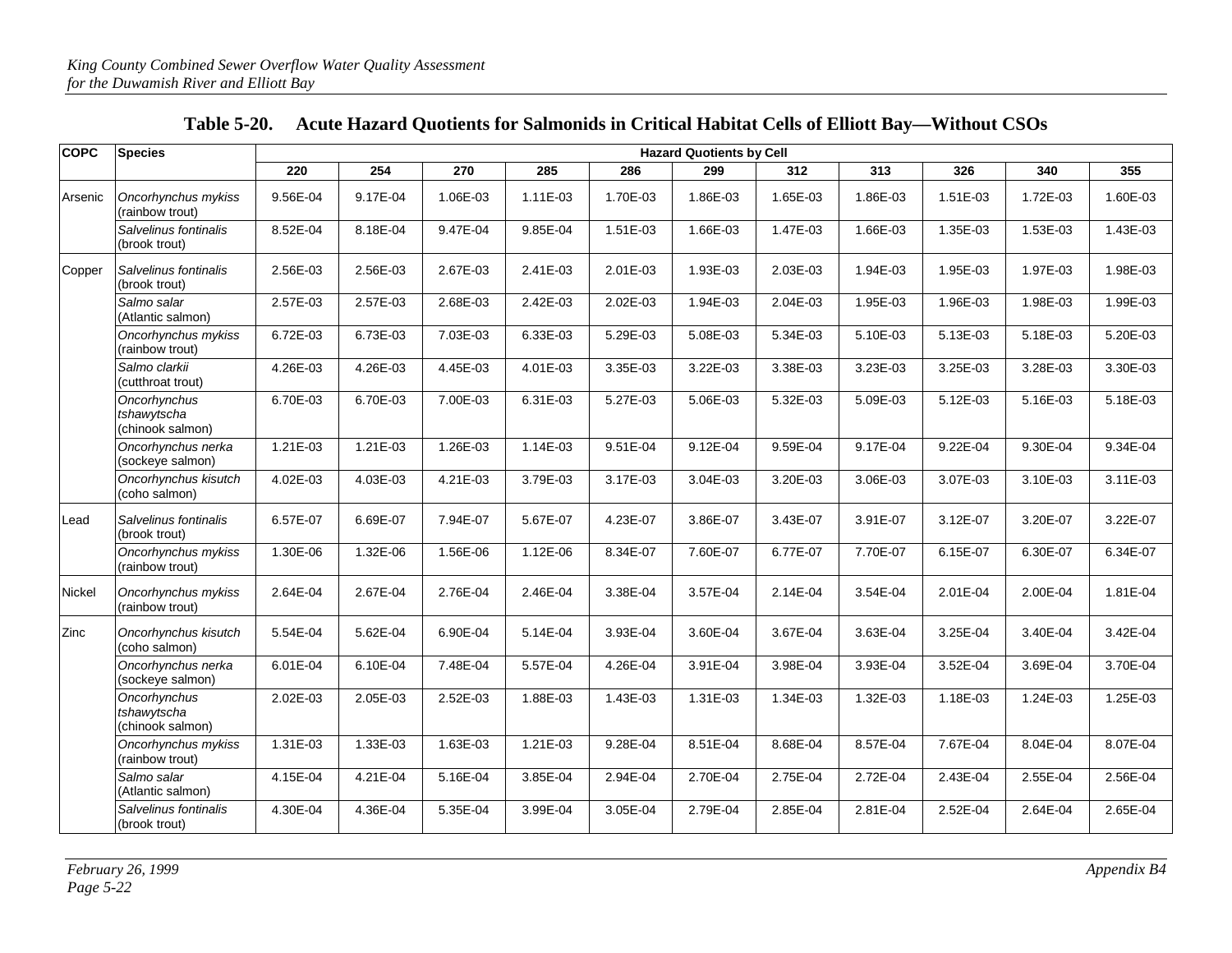|  | Table 5-21. Chronic Hazard Quotients for Salmonids in Critical Habitat Cells of Elliott Bay—Baseline |
|--|------------------------------------------------------------------------------------------------------|
|--|------------------------------------------------------------------------------------------------------|

|             |                                              |          |          |          |          |              | <b>Hazard Quotients by Cells</b> |              |          |          |              |          |
|-------------|----------------------------------------------|----------|----------|----------|----------|--------------|----------------------------------|--------------|----------|----------|--------------|----------|
| <b>COPC</b> | <b>Species</b>                               | 220      | 254      | 270      | 285      | 286          | 299                              | 312          | 313      | 326      | 340          | 355      |
| Copper      | Oncorhynchus mykiss<br>(rainbow trout)       | 7.20E-03 | 7.16E-03 | 6.38E-03 | 6.64E-03 | 5.42E-03     | 5.31E-03                         | 6.21E-03     | 5.34E-03 | 5.97E-03 | 6.03E-03     | 6.15E-03 |
|             | Salmo trutta (brown trout)                   | 4.44E-03 | 4.42E-03 | 3.94E-03 | 4.09E-03 | 3.34E-03     | 3.28E-03                         | 3.83E-03     | 3.29E-03 | 3.68E-03 | 3.72E-03     | 3.79E-03 |
|             | Salvelinus fontinalis<br>(brook trout)       | 8.43E-03 | 8.39E-03 | 7.48E-03 | 7.78E-03 | 6.35E-03     | 6.23E-03                         | 7.27E-03     | 6.26E-03 | 7.00E-03 | 7.07E-03     | 7.21E-03 |
|             | Salvelinus namaycush<br>(lake trout)         | 4.48E-03 | 4.46E-03 | 3.98E-03 | 4.14E-03 | 3.38E-03     | 3.31E-03                         | 3.87E-03     | 3.33E-03 | 3.72E-03 | 3.76E-03     | 3.83E-03 |
|             | Salmo salar<br>(Atlantic salmon)             | 3.38E-03 | 3.36E-03 | 3.00E-03 | 3.12E-03 | 2.54E-03     | 2.49E-03                         | 2.91E-03     | 2.51E-03 | 2.80E-03 | 2.83E-03     | 2.89E-03 |
|             | Salmo clarkii<br>(cutthroat trout)           | 5.60E-03 | 5.58E-03 | 4.97E-03 | 5.17E-03 | 4.22E-03     | 4.14E-03                         | 4.83E-03     | 4.16E-03 | 4.65E-03 | 4.70E-03     | 4.79E-03 |
|             | Oncorhynchus tshawytscha<br>(chinook salmon) | 8.81E-03 | 8.77E-03 | 7.82E-03 | 8.13E-03 | 6.64E-03     | 6.50E-03                         | 7.60E-03     | 6.54E-03 | 7.31E-03 | 7.39E-03     | 7.53E-03 |
|             | Oncorhynchus nerka<br>(sockeye salmon)       | 1.59E-03 | 1.58E-03 | 1.41E-03 | 1.47E-03 | 1.20E-03     | 1.17E-03                         | 1.37E-03     | 1.18E-03 | 1.32E-03 | 1.33E-03     | 1.36E-03 |
|             | Oncorhynchus kisutch<br>(coho salmon)        | 5.29E-03 | 5.27E-03 | 4.70E-03 | 4.88E-03 | 3.99E-03     | 3.91E-03                         | 4.57E-03     | 3.93E-03 | 4.39E-03 | 4.44E-03     | 4.53E-03 |
| Lead        | Oncorhynchus mykiss<br>(rainbow trout)       | 1.67E-05 | 1.67E-05 | 1.52E-05 | 1.48E-05 | $9.63E - 06$ | 8.73E-06                         | 1.11E-05     | 8.85E-06 | 1.03E-05 | 1.05E-05     | 1.09E-05 |
|             | Salvelinus fontinalis<br>(brook trout)       | 1.36E-05 | 1.36E-05 | 1.24E-05 | 1.20E-05 | 7.84E-06     | 7.11E-06                         | $9.05E - 06$ | 7.20E-06 | 8.40E-06 | 8.55E-06     | 8.83E-06 |
| Nickel      | Oncorhynchus mykiss<br>(rainbow trout)       | 1.13E-02 | 1.16E-02 | 1.24E-02 | 1.27E-02 | 1.46E-02     | 1.49E-02                         | 1.06E-02     | 1.46E-02 | 1.10E-02 | 1.07E-02     | 1.06E-02 |
| TBT         | Oncorhynchus tshawytscha<br>(chinook salmon) | 1.07E-03 | 9.48E-04 | 9.80E-04 | 9.36E-04 | 3.54E-04     | 2.49E-04                         | 1.09E-03     | 2.07E-04 | 1.03E-03 | 8.38E-04     | 4.09E-04 |
|             | Oncorhynchus mykiss<br>(rainbow trout)       | 3.41E-04 | 3.03E-04 | 3.13E-04 | 2.99E-04 | 1.13E-04     | 7.95E-05                         | 3.50E-04     | 6.61E-05 | 3.28E-04 | 2.68E-04     | 1.31E-04 |
|             | Salvelinus namaycush<br>(lake trout)         | 1.23E-04 | 1.09E-04 | 1.12E-04 | 1.07E-04 | 4.06E-05     | 2.85E-05                         | 1.26E-04     | 2.37E-05 | 1.18E-04 | $9.61E - 05$ | 4.69E-05 |
| <b>PCB</b>  | Salvelinus fontinalis<br>(brook trout)       | 2.07E-04 | 1.83E-04 | 1.90E-04 | 1.82E-04 | 6.78E-05     | 4.78E-05                         | 2.18E-04     | 3.95E-05 | 2.03E-04 | 1.64E-04     | 7.89E-05 |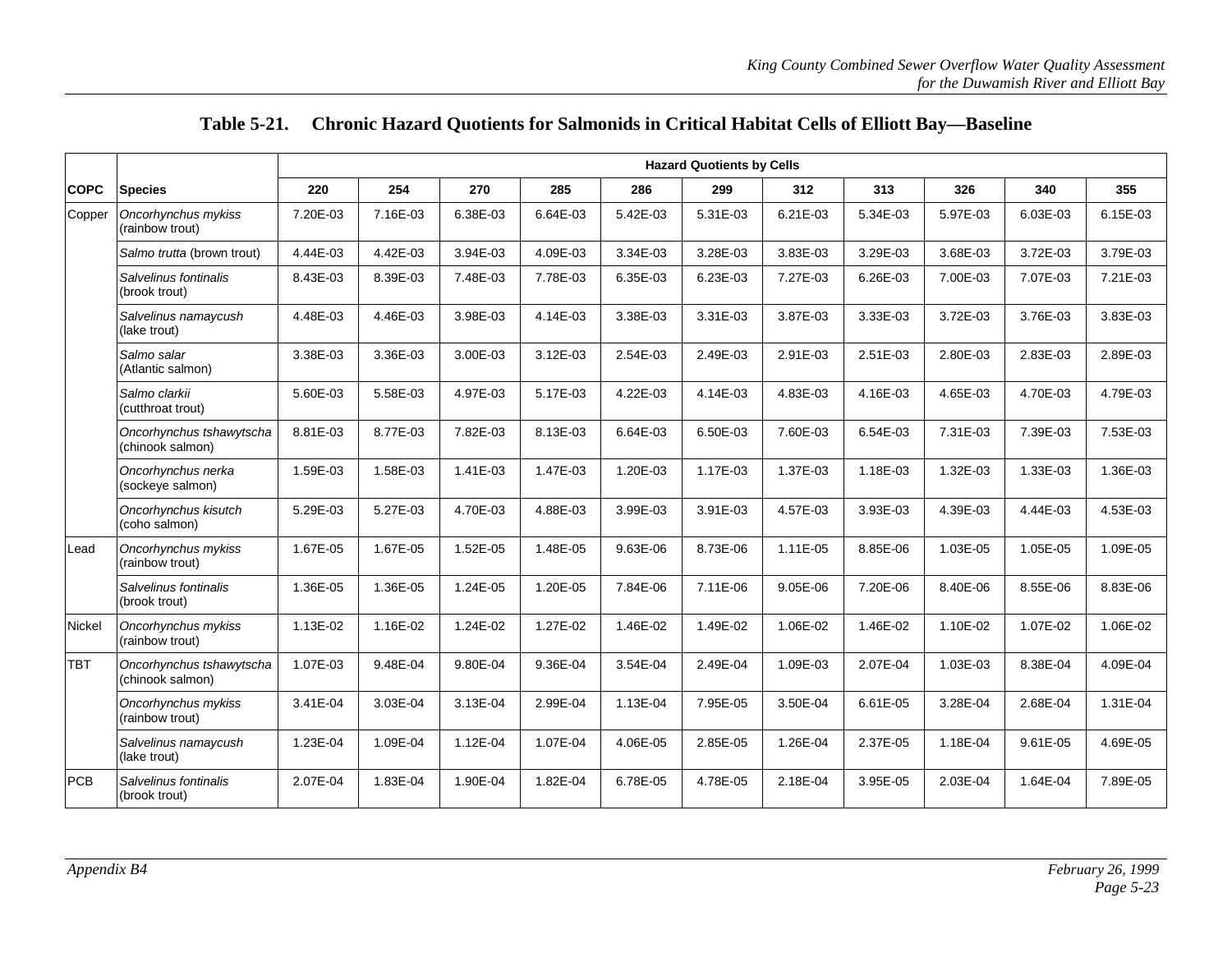|             |                                                 | <b>Hazard Quotients by Cell</b> |          |          |          |          |          |          |          |          |          |          |
|-------------|-------------------------------------------------|---------------------------------|----------|----------|----------|----------|----------|----------|----------|----------|----------|----------|
| <b>COPC</b> | <b>Species</b>                                  | 220                             | 254      | 270      | 285      | 286      | 299      | 312      | 313      | 326      | 340      | 355      |
| Copper      | Oncorhynchus mykiss<br>(rainbow trout)          | 7.02E-03                        | 7.01E-03 | 6.31E-03 | 6.58E-03 | 5.34E-03 | 5.25E-03 | 5.48E-03 | 5.28E-03 | 5.28E-03 | 5.39E-03 | 5.48E-03 |
|             | Salmo trutta (brown trout)                      | 4.33E-03                        | 4.32E-03 | 3.89E-03 | 4.06E-03 | 3.29E-03 | 3.24E-03 | 3.38E-03 | 3.25E-03 | 3.26E-03 | 3.33E-03 | 3.38E-03 |
|             | Salvelinus fontinalis<br>(brook trout)          | 8.22E-03                        | 8.21E-03 | 7.40E-03 | 7.71E-03 | 6.26E-03 | 6.15E-03 | 6.42E-03 | 6.19E-03 | 6.19E-03 | 6.32E-03 | 6.43E-03 |
|             | Salvelinus namaycush<br>(lake trout)            | 4.37E-03                        | 4.36E-03 | 3.93E-03 | 4.10E-03 | 3.33E-03 | 3.27E-03 | 3.41E-03 | 3.29E-03 | 3.29E-03 | 3.36E-03 | 3.42E-03 |
|             | Salmo salar<br>(Atlantic salmon)                | 3.29E-03                        | 3.29E-03 | 2.96E-03 | 3.09E-03 | 2.51E-03 | 2.46E-03 | 2.57E-03 | 2.48E-03 | 2.48E-03 | 2.53E-03 | 2.57E-03 |
|             | Salmo clarkii<br>(cutthroat trout)              | 5.46E-03                        | 5.46E-03 | 4.92E-03 | 5.12E-03 | 4.16E-03 | 4.09E-03 | 4.27E-03 | 4.11E-03 | 4.11E-03 | 4.20E-03 | 4.27E-03 |
|             | Oncorhynchus<br>tshawytscha<br>(chinook salmon) | 8.59E-03                        | 8.58E-03 | 7.73E-03 | 8.05E-03 | 6.54E-03 | 6.43E-03 | 6.71E-03 | 6.46E-03 | 6.47E-03 | 6.60E-03 | 6.71E-03 |
|             | Oncorhynchus nerka<br>(sockeye salmon)          | 1.55E-03                        | 1.55E-03 | 1.39E-03 | 1.45E-03 | 1.18E-03 | 1.16E-03 | 1.21E-03 | 1.17E-03 | 1.17E-03 | 1.19E-03 | 1.21E-03 |
|             | Oncorhynchus kisutch<br>(coho salmon)           | 5.16E-03                        | 5.15E-03 | 4.65E-03 | 4.84E-03 | 3.93E-03 | 3.86E-03 | 4.03E-03 | 3.88E-03 | 3.89E-03 | 3.97E-03 | 4.03E-03 |
| Lead        | Oncorhynchus mykiss<br>(rainbow trout)          | 1.61E-05                        | 1.62E-05 | 1.49E-05 | 1.46E-05 | 9.68E-06 | 8.78E-06 | 8.23E-06 | 8.91E-06 | 7.92E-06 | 8.03E-06 | 8.16E-06 |
|             | Salvelinus fontinalis<br>(brook trout)          | 1.31E-05                        | 1.32E-05 | 1.22E-05 | 1.18E-05 | 7.88E-06 | 7.15E-06 | 6.70E-06 | 7.25E-06 | 6.45E-06 | 6.53E-06 | 6.64E-06 |
| Nickel      | Oncorhynchus mykiss<br>(rainbow trout)          | 1.25E-02                        | 1.26E-02 | 1.33E-02 | 1.34E-02 | 1.52E-02 | 1.55E-02 | 1.18E-02 | 1.52E-02 | 1.15E-02 | 1.17E-02 | 1.19E-02 |
| <b>TBT</b>  | Oncorhynchus<br>tshawytscha<br>(chinook salmon) | 1.00E-03                        | 9.53E-04 | 9.51E-04 | 8.48E-04 | 7.94E-04 | 7.48E-04 | 2.93E-03 | 6.70E-04 | 2.93E-03 | 2.71E-03 | 1.55E-03 |
|             | Oncorhynchus mykiss<br>(rainbow trout)          | 3.20E-04                        | 3.05E-04 | 3.04E-04 | 2.71E-04 | 2.53E-04 | 2.39E-04 | 9.34E-04 | 2.14E-04 | 9.37E-04 | 8.65E-04 | 4.96E-04 |
|             | Salvelinus namaycush<br>(lake trout)            | 1.15E-04                        | 1.09E-04 | 1.09E-04 | 9.73E-05 | 9.10E-05 | 8.58E-05 | 3.36E-04 | 7.69E-05 | 3.36E-04 | 3.11E-04 | 1.78E-04 |
| PCB         | Salvelinus fontinalis<br>(brook trout)          | 1.67E-04                        | 2.45E-04 | 1.60E-04 | 1.41E-04 | 1.34E-04 | 1.26E-04 | 5.37E-04 | 1.13E-04 | 5.33E-04 | 4.88E-04 | 2.66E-04 |

#### **Table 5-22. Chronic Hazard Quotients for Salmonids in Critical Habitat Cells of Elliott Bay—Without CSOs**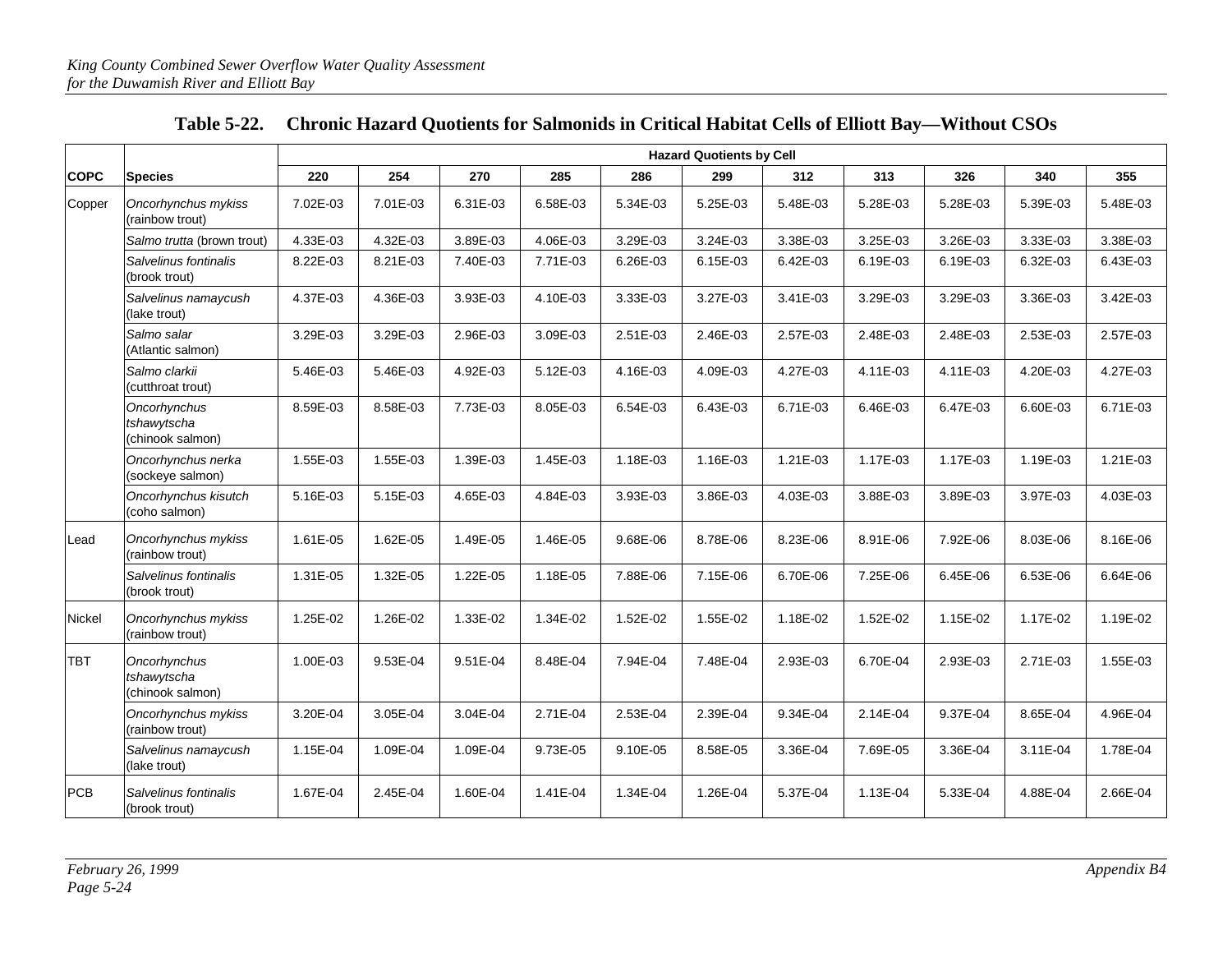| <b>Table 5-23.</b> | <b>Salmonid Hazard Quotients for Chemicals in</b>   |
|--------------------|-----------------------------------------------------|
|                    | <b>Prey Items for Each Dietary TRV Found in the</b> |
|                    | Literature                                          |

| <b>Chemical</b><br><b>Name</b> | <b>Test Species</b><br><b>Study Authors</b> |                          | <b>Hazard Quotients</b> |
|--------------------------------|---------------------------------------------|--------------------------|-------------------------|
| Aroclor 1254                   | Salvelinus namaycush                        | Mac and Seelye (1981)    | 0.059                   |
| Aroclor 1254                   | Salvelinus namaycush                        | Mac and Seelye (1981)    | 0.059                   |
| Aroclor 1254                   | Salvelinus namaycush                        | Mac and Seelye (1981)    | 0.059                   |
| Aroclor 1254                   | Oncorhynchus mykiss                         | Mayer et al. (1977)      | < 0.001                 |
| Aroclor 1260                   | Oncorhynchus mykiss                         | Mayer et al. (1977)      | < 0.001                 |
| Copper                         | Oncorhynchus mykiss                         | Lanno et al. (1985)      | 0.293                   |
| Copper                         | Oncorhynchus mykiss                         | Lanno et al. (1985)      | 0.131                   |
| Copper                         | Oncorhynchus mykiss                         | Lanno et al. (1985)      | 0.082                   |
| Copper                         | Oncorhynchus mykiss                         | Lanno et al. (1985)      | 0.063                   |
| Copper                         | Oncorhynchus mykiss                         | Lanno et al. (1985)      | 0.042                   |
| Copper                         | Oncorhynchus mykiss                         | Lanno et al. (1985)      | 0.038                   |
| Copper                         | Oncorhynchus mykiss                         | Lanno et al. (1985)      | 0.027                   |
| Copper                         | Oncorhynchus mykiss                         | Lanno et al. (1985)      | 0.021                   |
| Copper                         | Oncorhynchus mykiss                         | Lanno et al. (1985)      | 0.021                   |
| Copper                         | Oncorhynchus mykiss                         | Lanno et al. (1985)      | 0.016                   |
| Copper                         | Oncorhynchus mykiss                         | Lanno et al. (1985)      | 0.016                   |
| Copper                         | Oncorhynchus mykiss                         | Lanno et al. (1985)      | 0.015                   |
| Copper                         | Oncorhynchus mykiss                         | Lanno et al. (1985)      | 0.014                   |
| Copper                         | Oncorhynchus mykiss                         | Lanno et al. (1985)      | 0.014                   |
| Copper                         | Oncorhynchus mykiss                         | Lanno et al. (1985)      | 0.007                   |
| Copper                         | Oncorhynchus mykiss                         | Lanno et al. (1985)      | 0.004                   |
| Copper                         | Oncorhynchus mykiss                         | Miller et al. (1993)     | 0.833                   |
| Copper                         | Oncorhynchus mykiss                         | Miller et al. (1993)     | 0.02                    |
| Lead                           | Oncorhynchus mykiss                         | Goettl and Davies (1976) | 0.0002                  |

г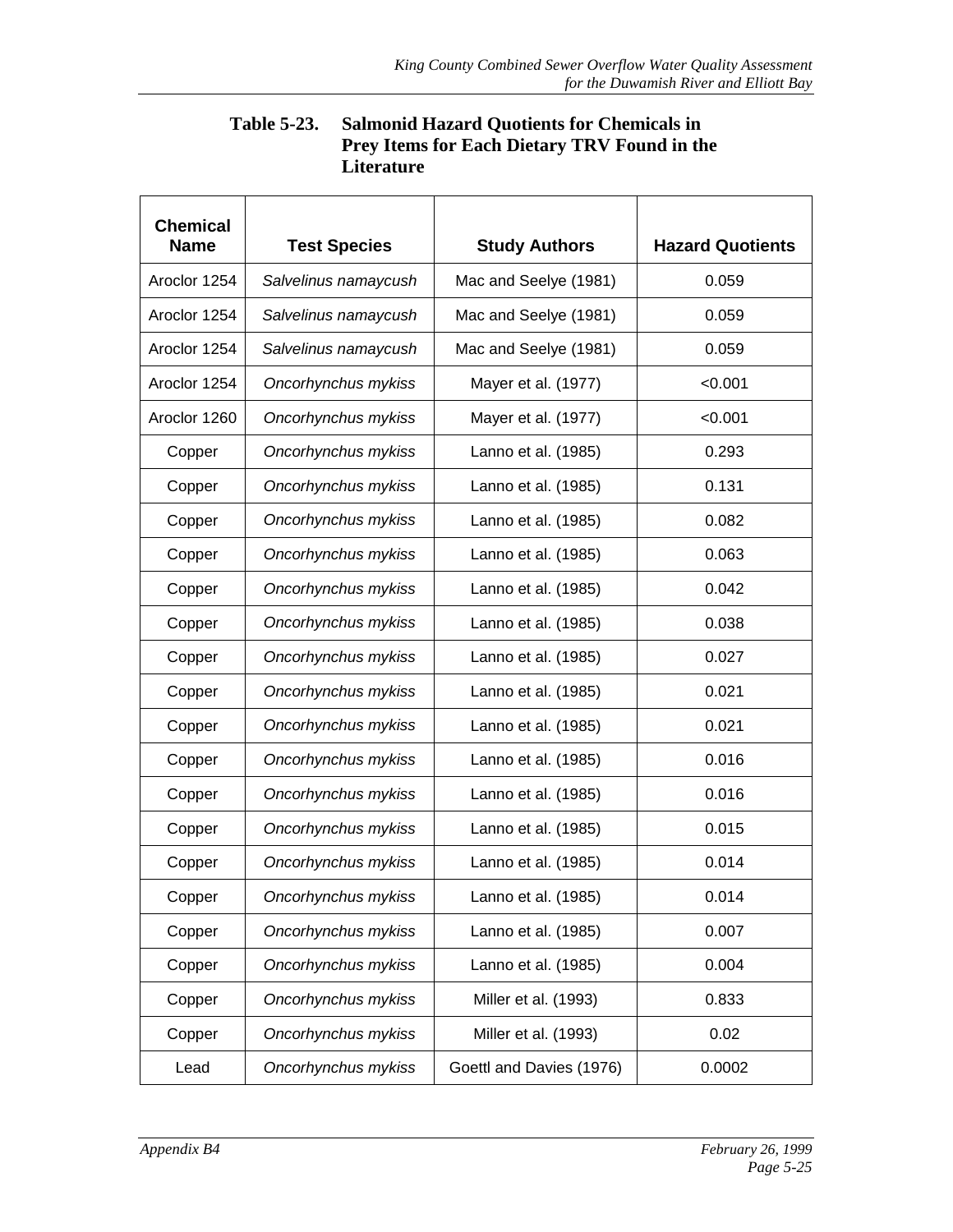|              | <b>Acute</b>    |                       |                    |                     |  |  |  |  |  |
|--------------|-----------------|-----------------------|--------------------|---------------------|--|--|--|--|--|
|              |                 | <b>Duwamish River</b> | <b>Elliott Bay</b> |                     |  |  |  |  |  |
| <b>Month</b> | <b>Baseline</b> | <b>Without CSOs</b>   | <b>Baseline</b>    | <b>Without CSOs</b> |  |  |  |  |  |
| January      | 0%              | $0\%$                 | $0\%$              | 0%                  |  |  |  |  |  |
| February     | 0%              | $0\%$                 | $0\%$              | 0%                  |  |  |  |  |  |
| March        | 0%              | $0\%$                 | 1%                 | 1%                  |  |  |  |  |  |
| April        | 0%              | $0\%$                 | $0\%$              | 0%                  |  |  |  |  |  |
| May          | 0%              | $0\%$                 | 0%                 | 0%                  |  |  |  |  |  |
| June         | 0%              | 0%                    | 0%                 | 0%                  |  |  |  |  |  |
| July         | 0%              | $0\%$                 | 0%                 | 0%                  |  |  |  |  |  |
| August       | 0%              | $0\%$                 | 0%                 | 0%                  |  |  |  |  |  |
| September    | 0%              | 0%                    | 0%                 | 0%                  |  |  |  |  |  |
| October      | 0%              | 0%                    | 0%                 | 0%                  |  |  |  |  |  |
| November     | 0%              | 0%                    | 0%                 | 0%                  |  |  |  |  |  |
| December     | 0%              | 0%                    | 0%                 | 0%                  |  |  |  |  |  |

# **Table 5-24. Tier 3: Average Percent of Aquatic Species at Risk from Dissolved Arsenic**

#### **Table 5-25. Tier 3: Average Percent of Aquatic Species at Risk from Dissolved Copper**

|              |                       |                                   | Acute           |                        | <b>Chronic</b>  |                        |                 |                                   |  |
|--------------|-----------------------|-----------------------------------|-----------------|------------------------|-----------------|------------------------|-----------------|-----------------------------------|--|
|              | <b>Duwamish River</b> |                                   |                 | <b>Elliott Bay</b>     |                 | <b>Duwamish River</b>  |                 | <b>Elliott Bay</b>                |  |
| <b>Month</b> | <b>Baseline</b>       | Without<br><b>CSO<sub>s</sub></b> | <b>Baseline</b> | Without<br><b>CSOs</b> | <b>Baseline</b> | Without<br><b>CSOs</b> | <b>Baseline</b> | Without<br><b>CSO<sub>s</sub></b> |  |
| January      | 1%                    | 1%                                | $0\%$           | $0\%$                  | 1%              | 1%                     | $0\%$           | $0\%$                             |  |
| February     | $1\%$                 | 1%                                | 0%              | 0%                     | 1%              | 1%                     | $1\%$           | 1%                                |  |
| March        | 1%                    | 1%                                | $1\%$           | 0%                     | 1%              | 1%                     | 1%              | 1%                                |  |
| April        | 1%                    | 1%                                | 0%              | 0%                     | 1%              | 1%                     | 1%              | 1%                                |  |
| May          | 1%                    | 1%                                | 1%              | 1%                     | 1%              | 1%                     | 1%              | 1%                                |  |
| June         | $1\%$                 | 1%                                | 0%              | 0%                     | $1\%$           | $1\%$                  | $1\%$           | $1\%$                             |  |
| July         | $1\%$                 | $1\%$                             | 0%              | 0%                     | 1%              | 1%                     | 1%              | $1\%$                             |  |
| August       | $1\%$                 | 1%                                | $0\%$           | $0\%$                  | $1\%$           | $1\%$                  | 1%              | 1%                                |  |
| September    | $1\%$                 | 1%                                | 1%              | 1%                     | 1%              | 1%                     | 1%              | 1%                                |  |
| October      | 1%                    | $1\%$                             | $0\%$           | $0\%$                  | 2%              | 2%                     | $1\%$           | $1\%$                             |  |
| November     | 1%                    | 1%                                | 0%              | 0%                     | 1%              | 1%                     | 1%              | $1\%$                             |  |
| December     | 1%                    | 1%                                | 0%              | 0%                     | 1%              | 1%                     | 0%              | 0%                                |  |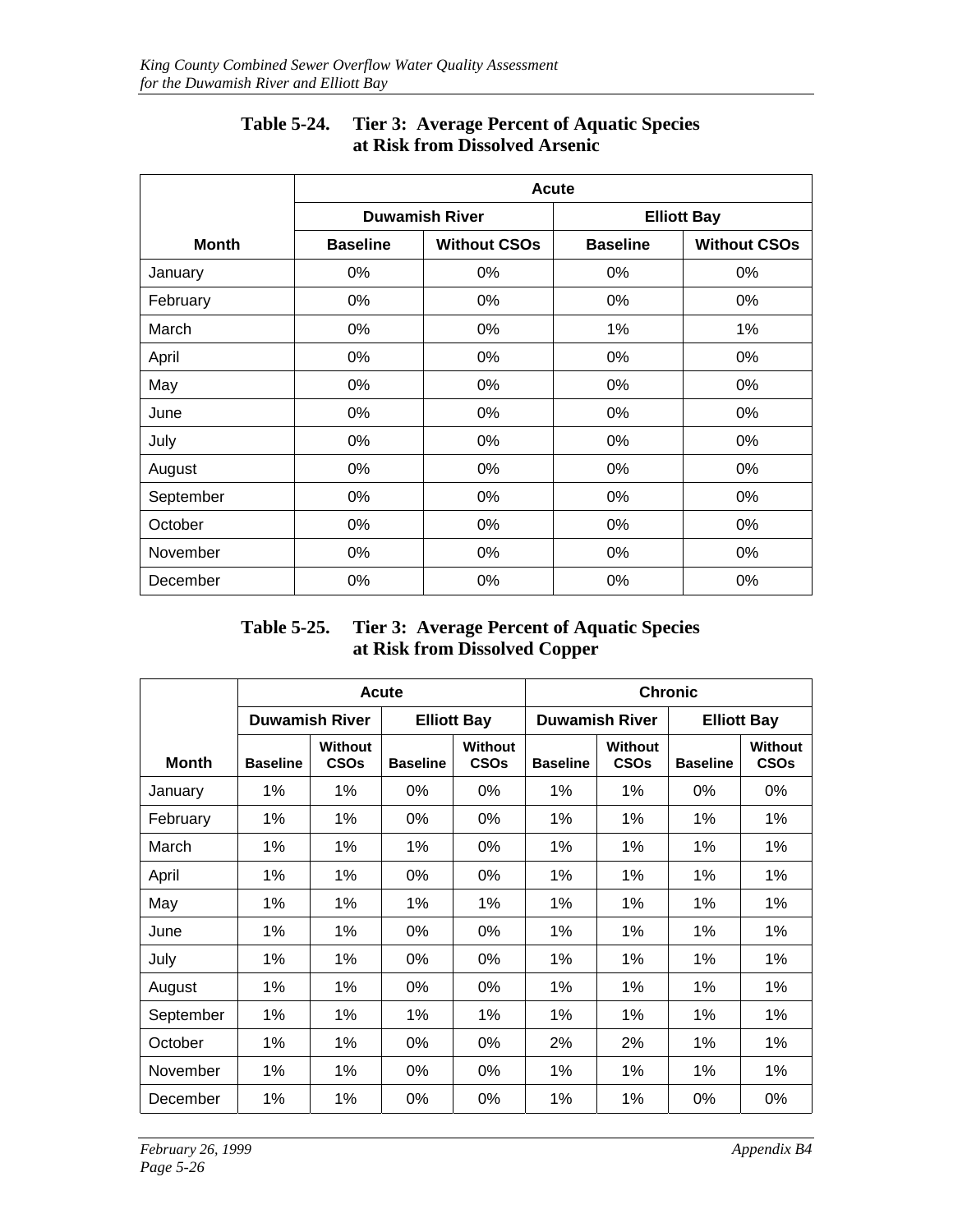|           |                       |                                   | Acute              |                                   | <b>Chronic</b>        |                        |                    |                               |
|-----------|-----------------------|-----------------------------------|--------------------|-----------------------------------|-----------------------|------------------------|--------------------|-------------------------------|
|           | <b>Duwamish River</b> |                                   | <b>Elliott Bay</b> |                                   | <b>Duwamish River</b> |                        | <b>Elliott Bay</b> |                               |
| Month     | <b>Baseline</b>       | Without<br><b>CSO<sub>s</sub></b> | <b>Baseline</b>    | Without<br><b>CSO<sub>s</sub></b> | <b>Baseline</b>       | Without<br><b>CSOs</b> | <b>Baseline</b>    | <b>Without</b><br><b>CSOs</b> |
| January   | 0%                    | 0%                                | 0%                 | 0%                                | 0%                    | 0%                     | 0%                 | 0%                            |
| February  | 0%                    | 0%                                | 0%                 | 0%                                | 0%                    | 0%                     | 0%                 | 0%                            |
| March     | 0%                    | 0%                                | 0%                 | 0%                                | 0%                    | 0%                     | 0%                 | 0%                            |
| April     | 0%                    | 0%                                | 0%                 | 0%                                | 0%                    | 0%                     | 0%                 | 0%                            |
| May       | 0%                    | 0%                                | 0%                 | 0%                                | 0%                    | 0%                     | 0%                 | 0%                            |
| June      | 0%                    | 0%                                | 0%                 | 0%                                | $0\%$                 | 0%                     | 0%                 | 0%                            |
| July      | 0%                    | $0\%$                             | $0\%$              | $0\%$                             | 0%                    | 0%                     | 0%                 | 0%                            |
| August    | 0%                    | 0%                                | 0%                 | 0%                                | 0%                    | 0%                     | 0%                 | 0%                            |
| September | 0%                    | 0%                                | 0%                 | 0%                                | 0%                    | 0%                     | 0%                 | 0%                            |
| October   | 0%                    | 0%                                | 0%                 | 0%                                | 0%                    | 0%                     | 0%                 | 0%                            |
| November  | 0%                    | 0%                                | 0%                 | 0%                                | 0%                    | 0%                     | 0%                 | 0%                            |
| December  | 0%                    | 0%                                | 0%                 | 0%                                | 0%                    | 0%                     | 0%                 | 0%                            |

## **Table 5-26. Tier 3: Average Percent of Aquatic Species at Risk from Dissolved Lead**

## **Table 5-27. Tier 3: Average Percent of Aquatic Species at Risk from Dissolved Nickel**

|              |                       |                               | <b>Acute</b>       |                               | <b>Chronic</b>        |                               |                    |                                          |  |
|--------------|-----------------------|-------------------------------|--------------------|-------------------------------|-----------------------|-------------------------------|--------------------|------------------------------------------|--|
|              | <b>Duwamish River</b> |                               | <b>Elliott Bay</b> |                               | <b>Duwamish River</b> |                               | <b>Elliott Bay</b> |                                          |  |
| <b>Month</b> | <b>Baseline</b>       | <b>Without</b><br><b>CSOs</b> | <b>Baseline</b>    | <b>Without</b><br><b>CSOs</b> | <b>Baseline</b>       | <b>Without</b><br><b>CSOs</b> | <b>Baseline</b>    | <b>Without</b><br><b>CSO<sub>s</sub></b> |  |
| January      | $0\%$                 | 0%                            | 0%                 | 0%                            | 0%                    | 0%                            | 0%                 | 0%                                       |  |
| February     | $0\%$                 | $0\%$                         | $0\%$              | $0\%$                         | $0\%$                 | $0\%$                         | $0\%$              | $0\%$                                    |  |
| March        | 0%                    | 0%                            | 1%                 | 1%                            | 1%                    | 1%                            | 3%                 | 3%                                       |  |
| April        | 0%                    | 0%                            | 0%                 | $0\%$                         | $0\%$                 | 0%                            | $0\%$              | 0%                                       |  |
| May          | 0%                    | 0%                            | 0%                 | 0%                            | 0%                    | 0%                            | 0%                 | 0%                                       |  |
| June         | 0%                    | 0%                            | 0%                 | 0%                            | 0%                    | 0%                            | 0%                 | 0%                                       |  |
| July         | $0\%$                 | $0\%$                         | 0%                 | $0\%$                         | $0\%$                 | $0\%$                         | $0\%$              | 0%                                       |  |
| August       | 0%                    | 0%                            | 0%                 | $0\%$                         | 0%                    | 0%                            | $0\%$              | 0%                                       |  |
| September    | 0%                    | 0%                            | 0%                 | $0\%$                         | 1%                    | 1%                            | $0\%$              | 0%                                       |  |
| October      | $0\%$                 | $0\%$                         | $0\%$              | $0\%$                         | 1%                    | 1%                            | $0\%$              | $0\%$                                    |  |
| November     | 0%                    | 0%                            | 0%                 | $0\%$                         | 0%                    | $0\%$                         | $0\%$              | 0%                                       |  |
| December     | 0%                    | 0%                            | 0%                 | $0\%$                         | 0%                    | $0\%$                         | $0\%$              | 0%                                       |  |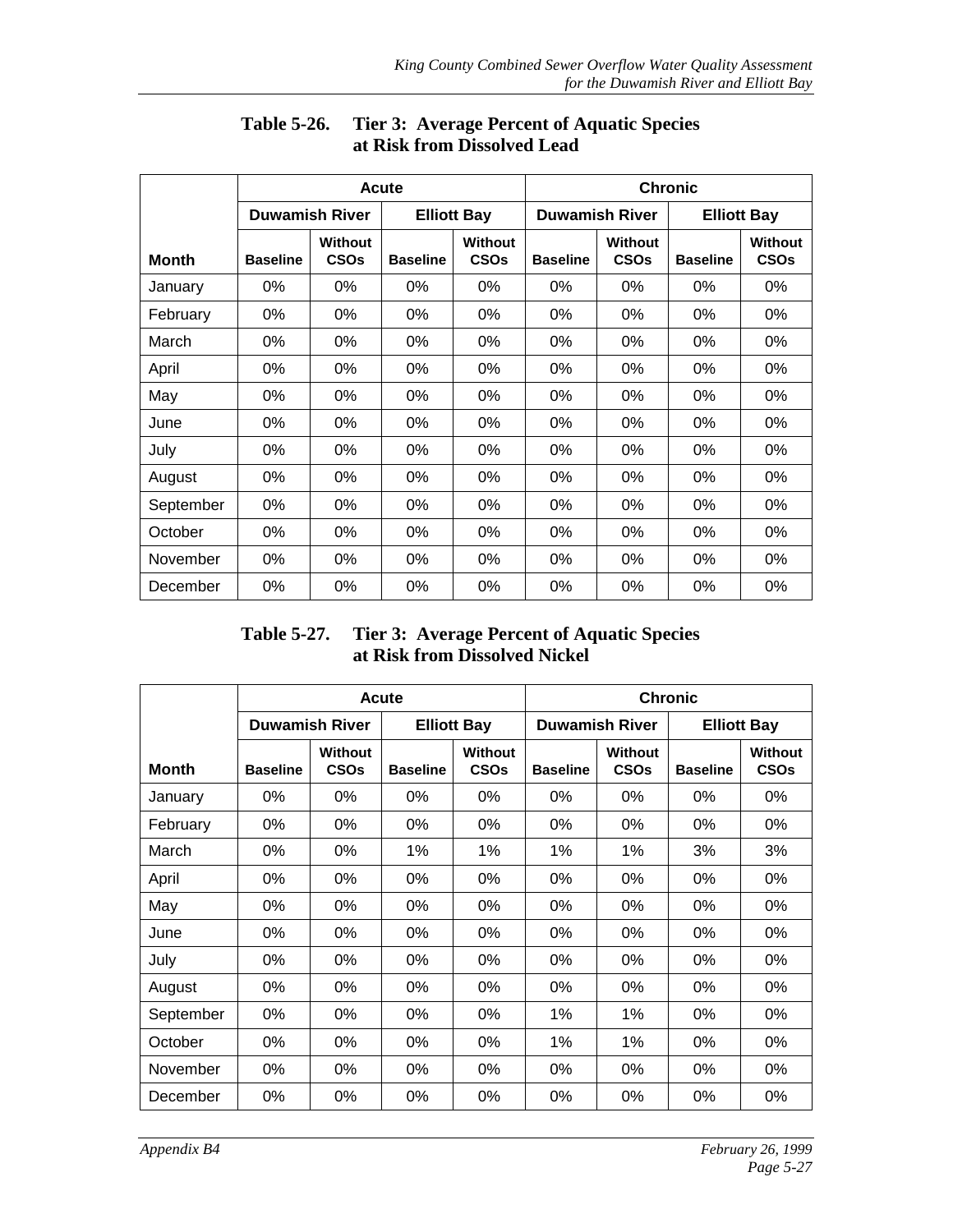|              | <b>Acute</b>    |                       |                    |                     |  |  |  |  |
|--------------|-----------------|-----------------------|--------------------|---------------------|--|--|--|--|
|              |                 | <b>Duwamish River</b> | <b>Elliott Bay</b> |                     |  |  |  |  |
| <b>Month</b> | <b>Baseline</b> | <b>Without CSOs</b>   | <b>Baseline</b>    | <b>Without CSOs</b> |  |  |  |  |
| January      | 0%              | 0%                    | 0%                 | 0%                  |  |  |  |  |
| February     | 0%              | 0%                    | 0%                 | 0%                  |  |  |  |  |
| March        | $0\%$           | 0%                    | $1\%$              | 1%                  |  |  |  |  |
| April        | 0%              | 0%                    | 0%                 | 0%                  |  |  |  |  |
| May          | $0\%$           | 0%                    | $0\%$              | $0\%$               |  |  |  |  |
| June         | 0%              | 0%                    | 0%                 | 0%                  |  |  |  |  |
| July         | 0%              | 0%                    | $0\%$              | $0\%$               |  |  |  |  |
| August       | $0\%$           | $0\%$                 | 0%                 | 0%                  |  |  |  |  |
| September    | $0\%$           | 0%                    | $0\%$              | $0\%$               |  |  |  |  |
| October      | $0\%$           | $0\%$                 | $0\%$              | 0%                  |  |  |  |  |
| November     | 0%              | 0%                    | 0%                 | 0%                  |  |  |  |  |
| December     | 0%              | 0%                    | 0%                 | 0%                  |  |  |  |  |

# **Table 5-28. Tier 3: Average Percent of Aquatic Species at Risk from Dissolved Zinc**

| Table 5-29. Tier 3: Average Percent of Aquatic Species at Risk from Tributyltin |  |  |
|---------------------------------------------------------------------------------|--|--|
|                                                                                 |  |  |

|                           | <b>Chronic</b>  |                       |                    |                     |  |  |  |
|---------------------------|-----------------|-----------------------|--------------------|---------------------|--|--|--|
|                           |                 | <b>Duwamish River</b> | <b>Elliott Bay</b> |                     |  |  |  |
| <b>Month</b> <sup>a</sup> | <b>Baseline</b> | <b>Without CSOs</b>   | <b>Baseline</b>    | <b>Without CSOs</b> |  |  |  |
| January                   | 1%              | 1%                    | $0\%$              | $0\%$               |  |  |  |
| February                  | $0\%$           | $0\%$                 | $0\%$              | 0%                  |  |  |  |
| March                     | 1%              | 2%                    | 0%                 | $1\%$               |  |  |  |
| April                     | 0%              | $0\%$                 | 0%                 | 0%                  |  |  |  |
| May                       | 0%              | $0\%$                 | 0%                 | 0%                  |  |  |  |
| June                      | 0%              | $0\%$                 | 0%                 | 0%                  |  |  |  |
| July                      | $0\%$           | $0\%$                 | 0%                 | 0%                  |  |  |  |
| August                    | 0%              | $0\%$                 | 0%                 | 0%                  |  |  |  |
| November                  | 2%              | 2%                    | 0%                 | 0%                  |  |  |  |
| December                  | 1%              | 1%                    | 0%                 | 0%                  |  |  |  |

<sup>a</sup> September and October were not evaluated due to model initial conditions.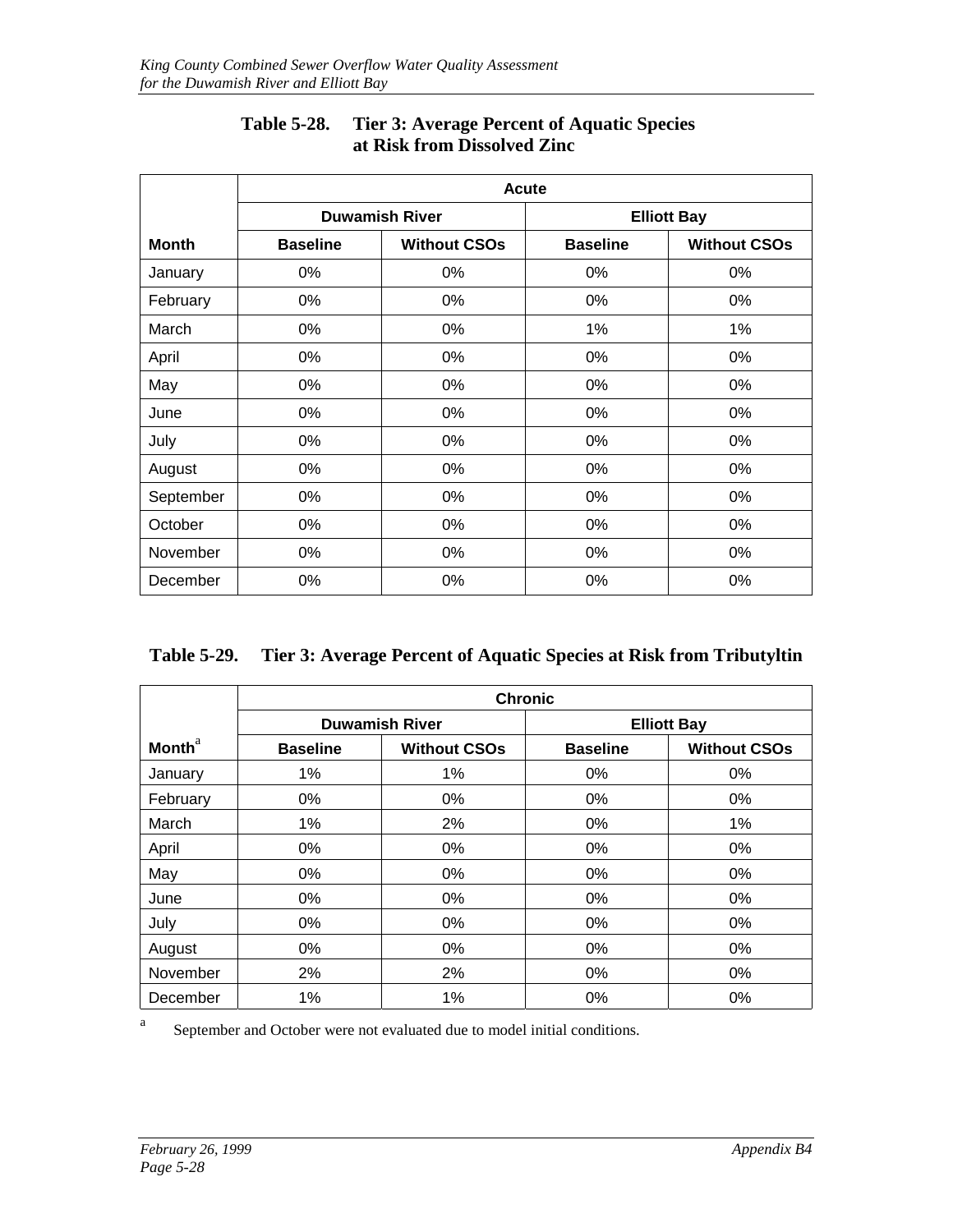#### **Figure 5-1. Acute EEC and Marine Toxicity Distributions for Dissolved Arsenic**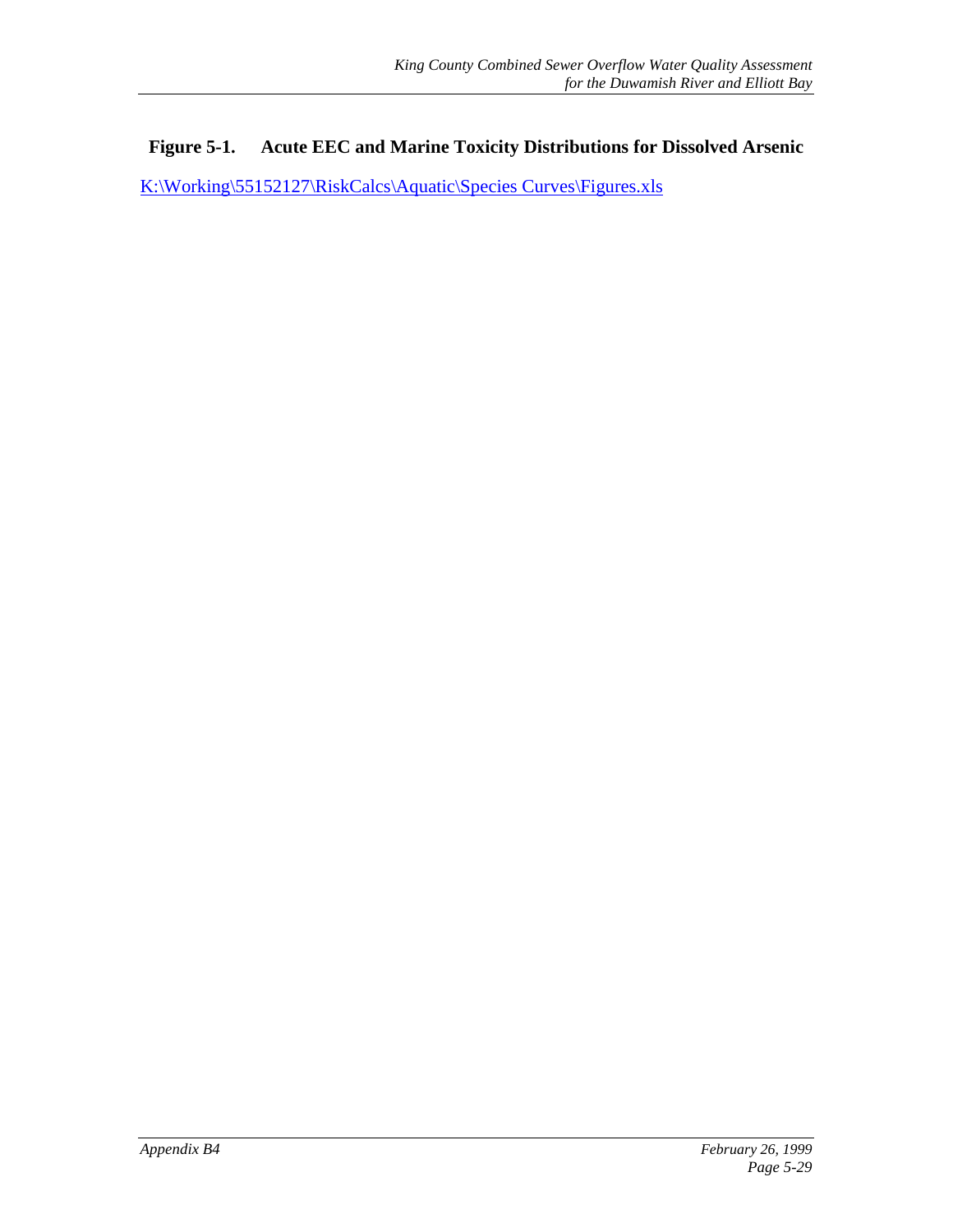#### **Figure 5-2. Acute and Chronic EEC and Marine Toxicity Distributions for Dissolved Copper**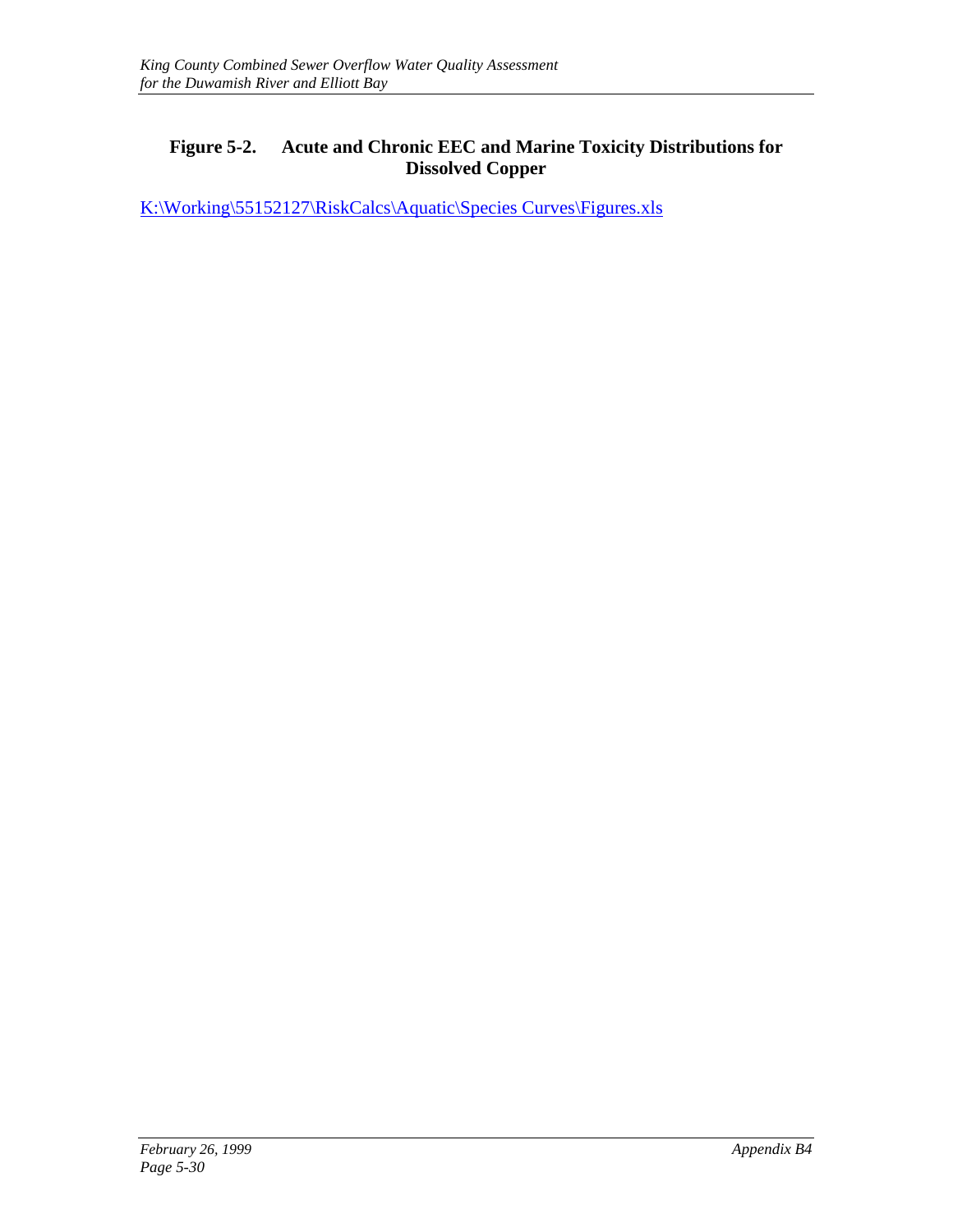#### **Figure 5-3. Acute and Chronic EEC and Marine Toxicity Distributions for Dissolved Lead**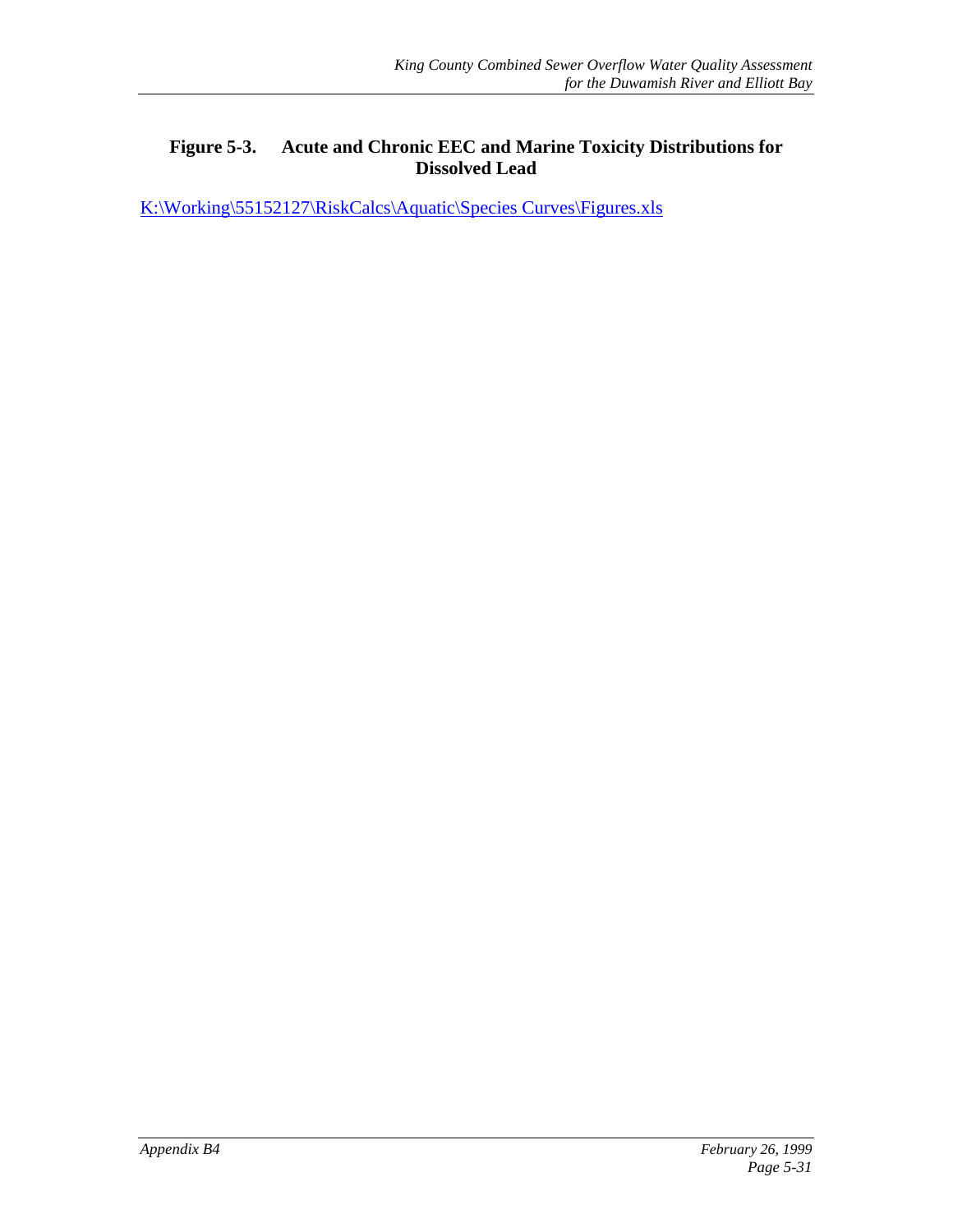#### **Figure 5-4. Acute and Chronic EEC and Marine Toxicity Distributions for Dissolved Nickel**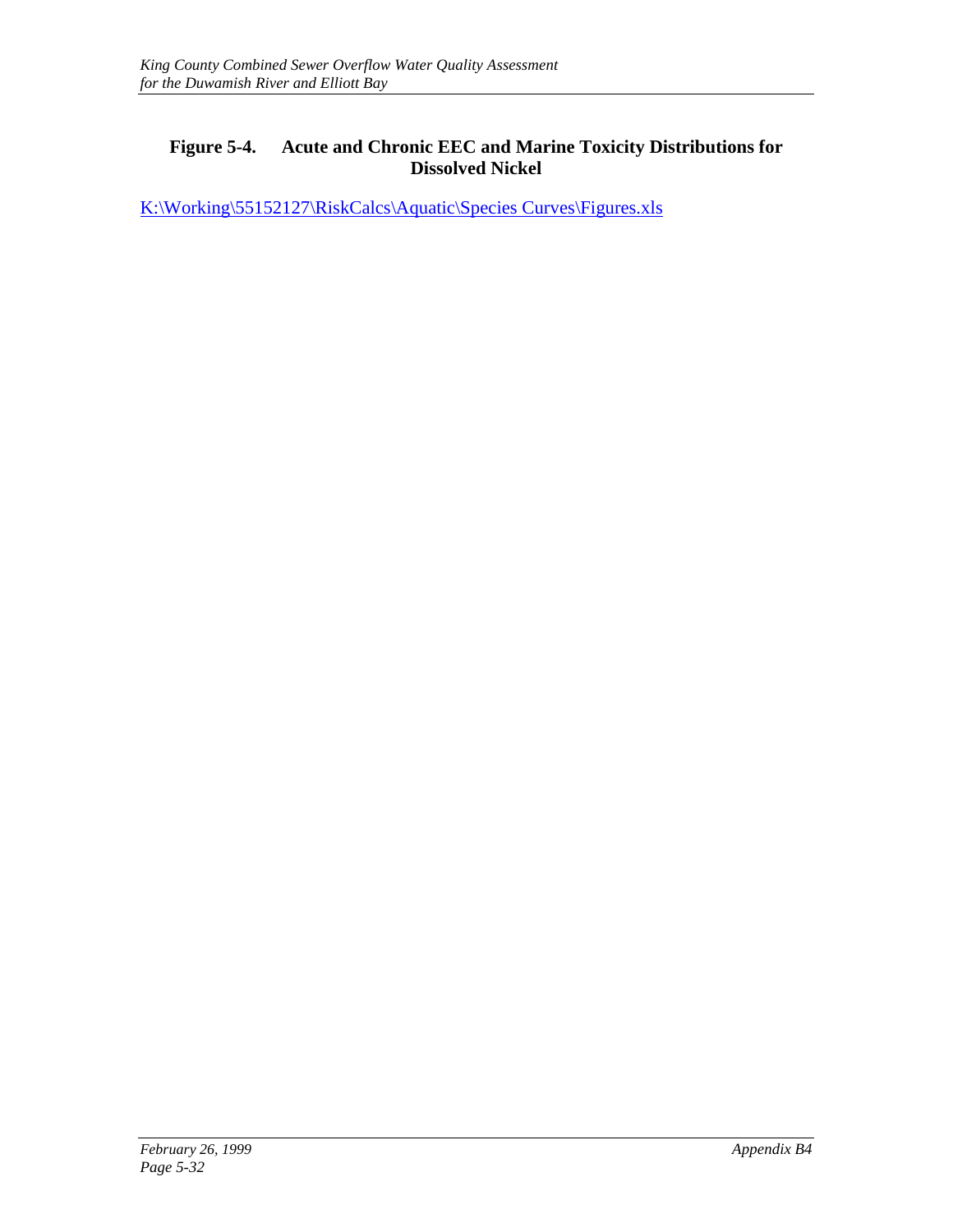#### **Figure 5-5. Acute EEC and Marine Toxicity Distributions for Dissolved Zinc**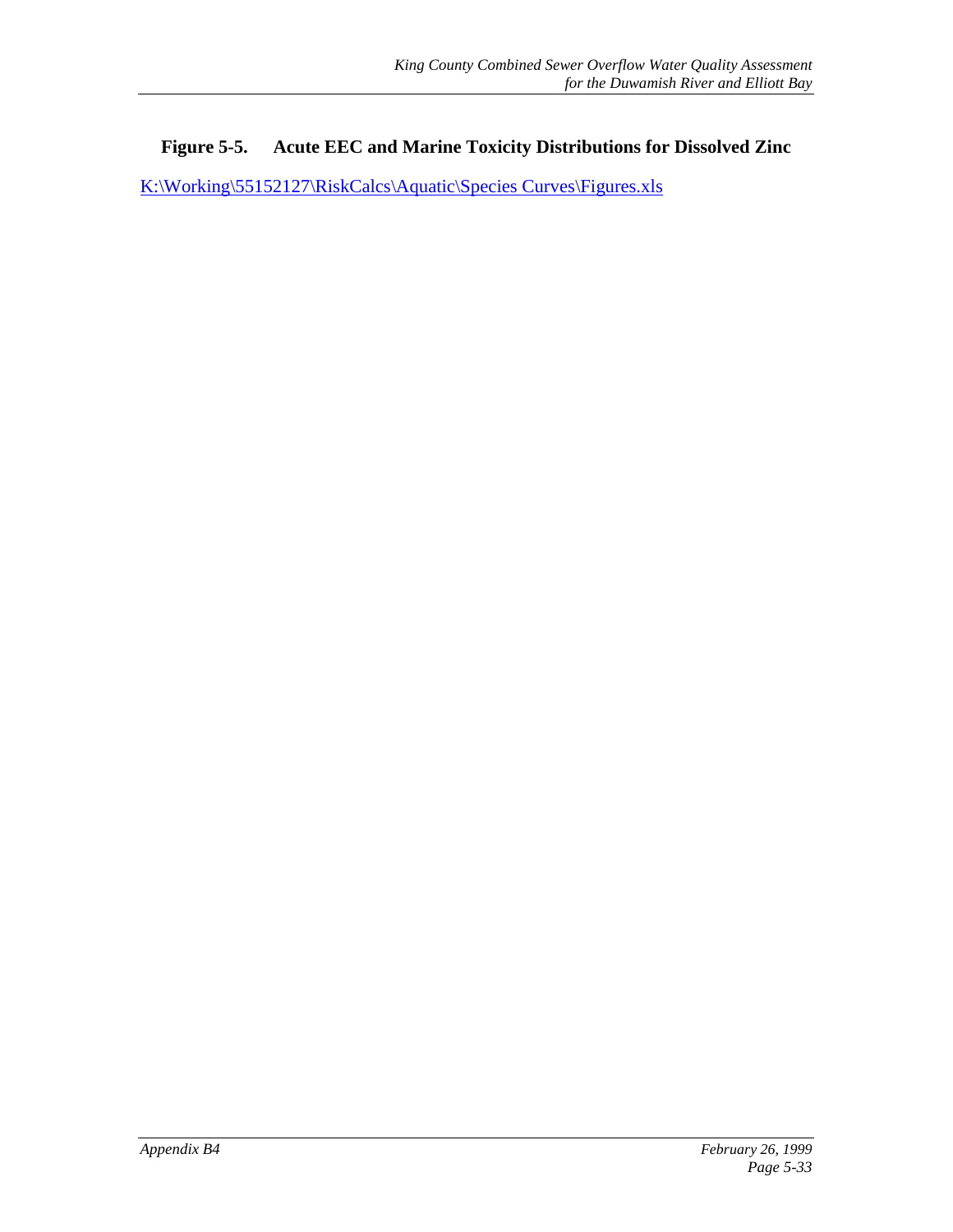## **Figure 5-6. Chronic EEC and Marine Toxicity Distributions for Dissolved TBT**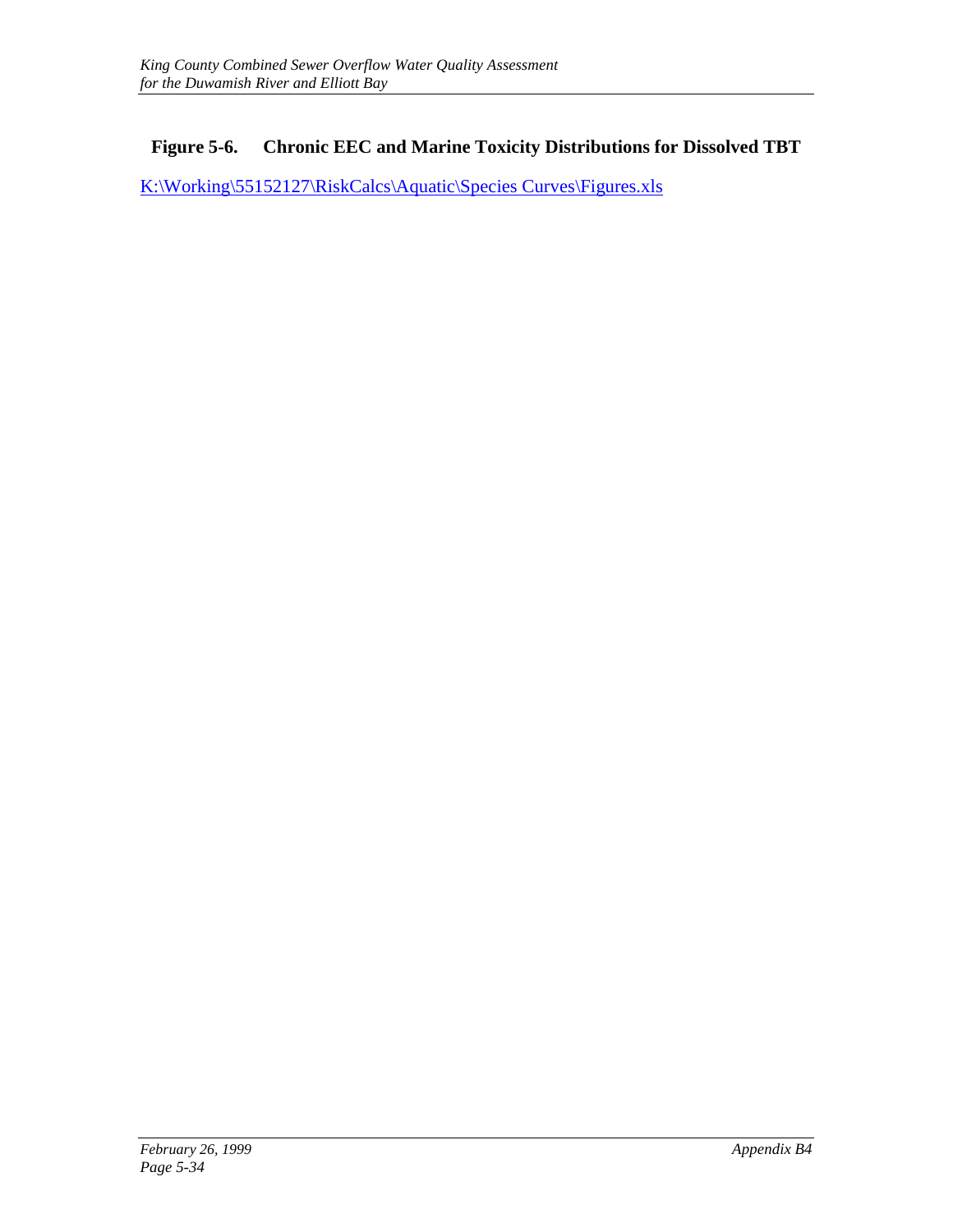# **5.2 Sediment Risk Characterization**

The evaluation of risks to benthos was based on a comparison of measured nearfield and model-predicted farfield sediment COPC concentrations to Tier 1 sediment TRVs. As described in Section 2.2, most of the Tier 1 sediment TRVs were based on Washington State sediment management standards. The model-predicted sediment concentrations were for the top ten centimeter layer, at the end of the one year baseline and without CSO simulations. We also reran the one-year simulation for ten sequential years, to discern whether differences between baseline and without CSO concentrations in the top ten centimeters increased from the first simulated year to the tenth. The methods and results of a benthic survey comparing a nearfield site at the Duwamish/Diagonal CSO and storm drain to a farfield site at Kellogg Island are presented in Section 7.

# **5.2.1 Farfield Sediment Risks**

The comparison of sediment chemical concentrations to the Tier 1 sediment TRVs indicates that there are potential risks to benthic organisms in the sediments of the Duwamish River and Elliott Bay (Table 5-30). These risks are fairly widespread. Chemicals contributing to these risks include mercury, the organometalloid TBT, and several organic compounds (PAHs, PCBs, bis(2-ethylhexyl)phthalate, and 1,4 dichlorobenzene). The sediment concentrations of a few other chemicals exceeded sediment management standards occasionally. These included arsenic (1 percent of cells) cadmium (4 percent of cells), copper (2 percent of cells), lead (less than 1/10 of 1 percent of cells). Nickel slightly exceeded it's sediment management standard (maximum  $HQ =$ 2.3) over a large portion of the study area (82 percent of cells), but its maximum concentration was three times higher in reference sediments than in the study area.

# **5.2.2 Results of 10-Year Simulation of Sediment Concentrations**

Our determination of risks to sediment-dwelling organisms was based on the results of the one-year model simulation. However, we were concerned that the period of one-year could be insufficient to detect changes in sediment concentrations following the elimination of CSO discharges to the Duwamish River and Elliott Bay. Consequently, an additional 10-year modeling simulation was conducted for concentrations of 1,4 dichlorobenzene, bis(2-ethylhexyl)phthalate, chrysene, copper, lead, mercury, and total PCBs in sediments to answer the following question:

• Does the difference between baseline and without CSO risks significantly change after 10 years of model simulation relative to the difference after one year of model simulation, assuming all other sources remain at baseline levels?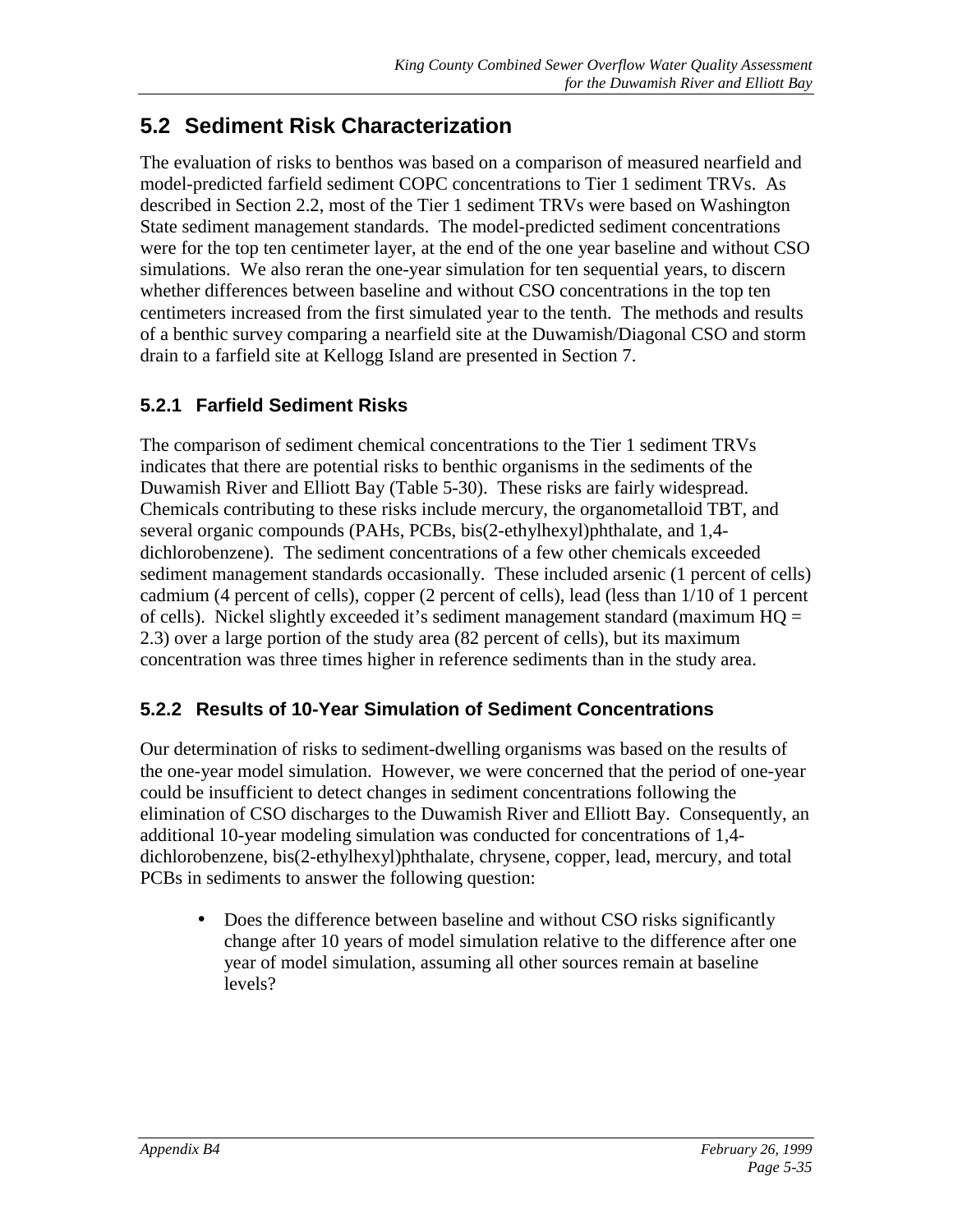|                                                  |                |                | <b>Study Area Baseline Condition</b> | <b>Reference Sediments</b> |                |  |  |
|--------------------------------------------------|----------------|----------------|--------------------------------------|----------------------------|----------------|--|--|
| <b>Chemicals</b>                                 | <b>Maximum</b> | Average        | % Cells with<br>HQs > 1              | <b>Maximum</b>             | <b>Minimum</b> |  |  |
| Arsenic                                          | 1.3            | 0.2            | 1%                                   | 0.4                        | < 0.1          |  |  |
| Benzo(a)anthracene                               | 6.7            | 0.4            | 9%                                   | < 0.1                      | < 0.1          |  |  |
| Benzo(a)pyrene                                   | 0.8            | 0.1            | 0%                                   | < 0.1                      | < 0.1          |  |  |
| Benzo(b)fluoranthene                             | 2.2            | 0.2            | 2%                                   | < 0.1                      | < 0.1          |  |  |
| Benzo(g,h,i)perylene                             | 0.8            | 0.1            | 0%                                   | 0.1                        | < 0.1          |  |  |
| Benzo(k)fluoranthene                             | 1.8            | 0.1            | 1%                                   | < 0.1                      | < 0.1          |  |  |
| Bis(2-ethylhexyl)phthalate                       | 10.8           | 1.2            | 34%                                  | <b>NAV</b>                 | <b>NAV</b>     |  |  |
| Cadmium                                          | 1.5            | 0.3            | 4%                                   | 0.6                        | < 0.1          |  |  |
| Chrysene                                         | $\overline{7}$ | 0.4            | 9%                                   | < 0.1                      | < 0.1          |  |  |
| Copper                                           | 2.1            | 0.2            | 2%                                   | 0.1                        | < 0.1          |  |  |
| Dibenzo(a,h)anthracene                           | 0.1            | < 0.11         | 0%                                   | 0.2                        | < 0.1          |  |  |
| 1,4-Dichlorobenzene <sup>a</sup>                 | 3.3            | 0.5            | 14%                                  | <b>NAV</b>                 | <b>NAV</b>     |  |  |
| Fluoranthene                                     | 10.3           | 0.4            | 9%                                   | < 0.1                      | < 0.1          |  |  |
| Indeno(1,2,3-c,d)pyrene                          | 0.3            | < 0.13         | 0%                                   | 0.1                        | < 0.1          |  |  |
| Lead                                             | 2.1            | 0.1            | 0%                                   | < 0.1                      | < 0.1          |  |  |
| Mercury                                          | 8.3            | 0.8            | 23%                                  | <b>NAV</b>                 | <b>NAV</b>     |  |  |
| 4-Methylphenol                                   | 4.9            | 0.2            | 4%                                   | <b>NAV</b>                 | <b>NAV</b>     |  |  |
| Nickel                                           | 2.3            | 1.3            | 82%                                  | 6.7                        | 0.4            |  |  |
| Phenanthrene                                     | 4.5            | 0.3            | 4%                                   | 0.2                        | < 0.1          |  |  |
| Pyrene                                           | 1.5            | 0.1            | 1%                                   | < 0.1                      | < 0.1          |  |  |
| TBT <sup>a</sup> <sup>(In-House Criterion)</sup> | $4,777^b$      | <b>NAV</b>     | <b>NAV</b>                           | <b>NAV</b>                 | <b>NAV</b>     |  |  |
| TBT <sup>a</sup> (Roy F. Weston Criterion)       | $8,440^{b}$    | <b>NAV</b>     | <b>NAV</b>                           | <b>NAV</b>                 | <b>NAV</b>     |  |  |
| Total PCBs <sup>a</sup>                          | 27.5           | $\overline{2}$ | 63%                                  | <b>NAV</b>                 | <b>NAV</b>     |  |  |
| Zinc                                             | 1.4            | 0.3            | 1%                                   | 0.2                        | < 0.1          |  |  |

#### **Table 5-30. Summary of Study Area and Reference Site Sediment Hazard Quotients**

<sup>a</sup> The HQs for these four chemicals are the initial conditions rather than the result of the one-year simulation. Initial conditions for these chemicals were regenerated with new data after the model simulations had been completed.

<sup>b</sup> The maximum HQ represented is based on an actual measurement of TBT in sediments located just north of Harbor Island.

 $N/AV = Not available$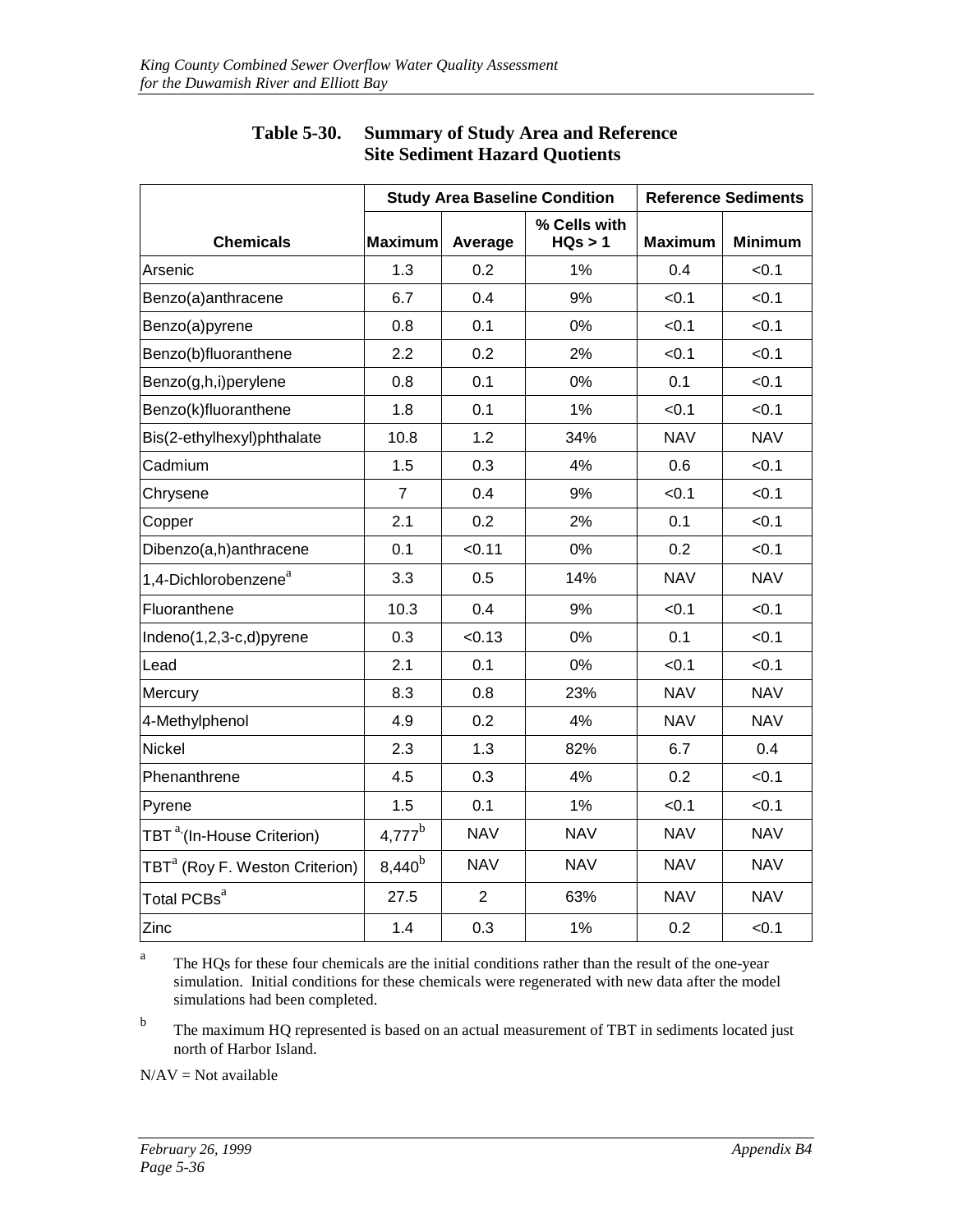To address this question, differences between baseline and without CSO sediment concentrations for these seven chemicals were calculated for the 1-year<sup>29</sup> and 10-year model simulations. These differences between baseline and without CSO sediment concentrations were compared to determine if the magnitudes of the differences were statistically<sup>30</sup> different between the 1-year and 10-year model simulations. No differences in magnitude between the 1-year and 10-year model simulation could be detected for 1,4-dichlorobenzene, lead, mercury, or total PCBs. Differences in magnitude could be detected for bis(2-ethylhexyl)phthalate, chrysene, and copper. For copper, the difference between baseline and without CSO sediment concentrations after the 10-year model simulation was significantly larger than after the 1-year model simulation. This indicates that CSOs are contributing a higher copper concentration to sediments than are other sources. The analysis found a maximum copper concentration of twice the sediment management standard. The difference between baseline and without CSO sediment concentrations for bis(2-ethylhexyl)phthalate and chrysene decreased over this time period. As chrysene was used as the surrogate for all the PAHs in the 10-year simulation, this indicates that the difference in the predicted liver lesions in English sole observed for baseline and without CSOs would also decrease after 10 years of no CSO discharges.

### **5.2.3 Nearfield Sediment Risks**

Risks to benthic organisms in the sediments near CSO discharges (nearfield $31$ ) were assessed using available chemistry, bioassay (as a measure of toxicity) and benthic survey data. Sediment chemistry data near CSOs in the study area were available for: South Magnolia, Denny Way, King Street, Connecticut Street, Lander, Hanford, Chelan, Duwamish/Diagonal, Brandon Street Michigan Street, West Michigan Street, Eighth Avenue and Norfolk. Sediment bioassay data were available for Denny Way, Duwamish/Diagonal, Connecticut, Chelan, and Hanford. Benthic community analyses

 $\overline{a}$ 

<sup>&</sup>lt;sup>29</sup> Due to difficulties in initializing the model for 1,4-dichlorobenzene, bis(2-ethylhexyl)phthalate, and chrysene, differences were calculated for the 2-year simulation results.

<sup>&</sup>lt;sup>30</sup> The differences between baseline and without CSO sediment concentrations for the 1-year and 10year simulations were compared using a Wilcoxon Sign Rank Test (Zar 1984). This test assigns ranks to the absolute value of the differences for each simulation run, then applies the sign (either positive or negative) to these ranks. A positive difference means that the baseline condition had a higher concentration than the without CSO condition at each time period. The signed ranks are summed and then compared to determine if a statistically detectable difference exists between the 1-year and 10 year simulation differences.

<sup>31</sup> The nearfield is defined here as the environment directly adjacent to the CSO discharge. The size of the nearfield varies in relation to the volume of the discharge and in most cases is smaller than the farfield model cell. A critical difference between nearfield and farfield is that the farfield model predicts a single concentration for all sediments within a cell while nearfield measurements assessed in this section reflect the observed variability of chemicals in study area sediments near CSOs.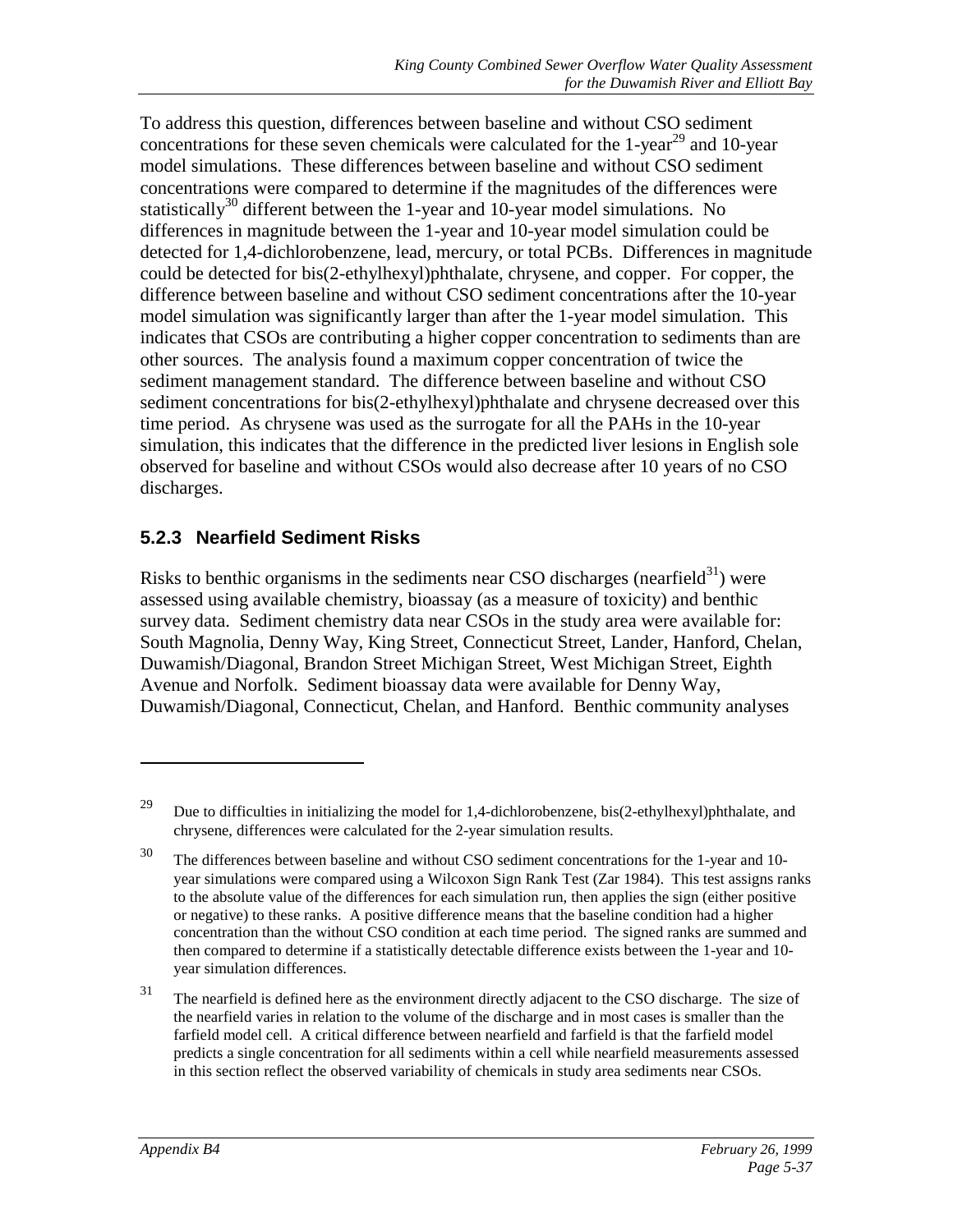have been conducted at Duwamish/Diagonal (see Section 7 of this appendix) and Denny Way. Risk results from each data type are discussed in the sections that follow.

### **5.2.3.1** *Chemical Assessments*

Chemical concentrations in nearfield sediments were compared to WSDOE's (1995a) Sediment Quality Standards (SQS) and Cleanup Screening Levels (CSL). The SQS were used as the Tier 1 TRVs for assessing farfield sediment risks and are set at levels believed to result in no adverse effects on biological resources (WSDOE 1995a). The CSLs establish minor adverse effects as the level above which station clusters of potential concern are identified (WSDOE 1995a).

Concentrations of chemicals in sediment samples collected at South Magnolia were all below WSDOE's Sediment Management Standards (EBDRP, 1994). At Denny Way, samples collected from around the sediment cap exceeded the WSDOE's Cleanup Screening Levels (CSLs) for mercury, benzyl alcohol, bis(2-ethylhexyl)phthalate, a few individual PAHs, and silver. The WSDOE's Sediment Quality Standards (SQS) were exceeded for total LPAHs, total HPAHs, 1,4-dichlorobenzene, total PCBs, and butyl benzyl phthalate. (King County, 1996a).

At King Street a wide variety of metals, PAHs and PCB exceeded the CSL (EBDRP, 1994). Additionally, Hart-Crowser (1994) showed that mercury, silver and bis(2 ethylhexyl)phthalate exceeded the CSL and zinc and total PAHs exceeded the SQS. At Connecticut Street three PAHs, bis(2-ethylhexyl)phthalate, and butyl benzyl phthalate exceeded the SQS (King County unpublished data, 1995). At Lander, mercury exceeded the CSL, and a PAH, a phthalate and PCBs exceeded the SQS (EBDRP, 1994). At Hanford total PCBs exceeded the CSL and 1,4-dichlorobenzene, bis(2-ethylhexyl) phthalate, and mercury exceeded the SQS (King County unpublished data, 1995). At Chelan 1,4-dichlorobenzene, phenol, and total PCBs exceeded the SQS (King County unpublished data, 1995).

At Duwamish/Diagonal, mercury, total PCBs, bis(2-ethylhexyl)phthalate, and 4 methylphenol exceeded the CSL; and zinc, benzyl butyl phthalate exceeded the SQS (King County, 1997). Additionally, sediment samples collected near the Duwamish/Diagonal CSO/storm drain as part of the benthic assessment at Duwamish/Diagonal (included as Subappendix D) showed that bis(2-ethylhexyl) phthalate and 2,4-dimethylphenol exceeded the CSL and mercury, benzyl butyl phthalate, and 1,4-dichlorobenzene exceeded the SQS.

At Brandon, mercury, PAHs, PCBs, and phthalates exceeded the CSL (EBDRP, 1994). At Michigan Street PCBs and phthalates exceeded the CSL and PAHs exceeded the SQS (EBDRP, 1994). At West Michigan Street individual PAHs and phthalates exceeded the CSL and some individual PAHs exceeded the SQS (EBDRP, 1994). At Eighth Avenue no chemicals exceeded the SQS (EBDRP, 1994). At Norfolk mercury, total PCBs, 1,4 dichlorobenzene, bis(2ethylhexyl)phthalate, and benzoic acid exceeded the CSL and benzyl butyl phthalate and individual PAHs exceeded the SQS (King County, 1996b).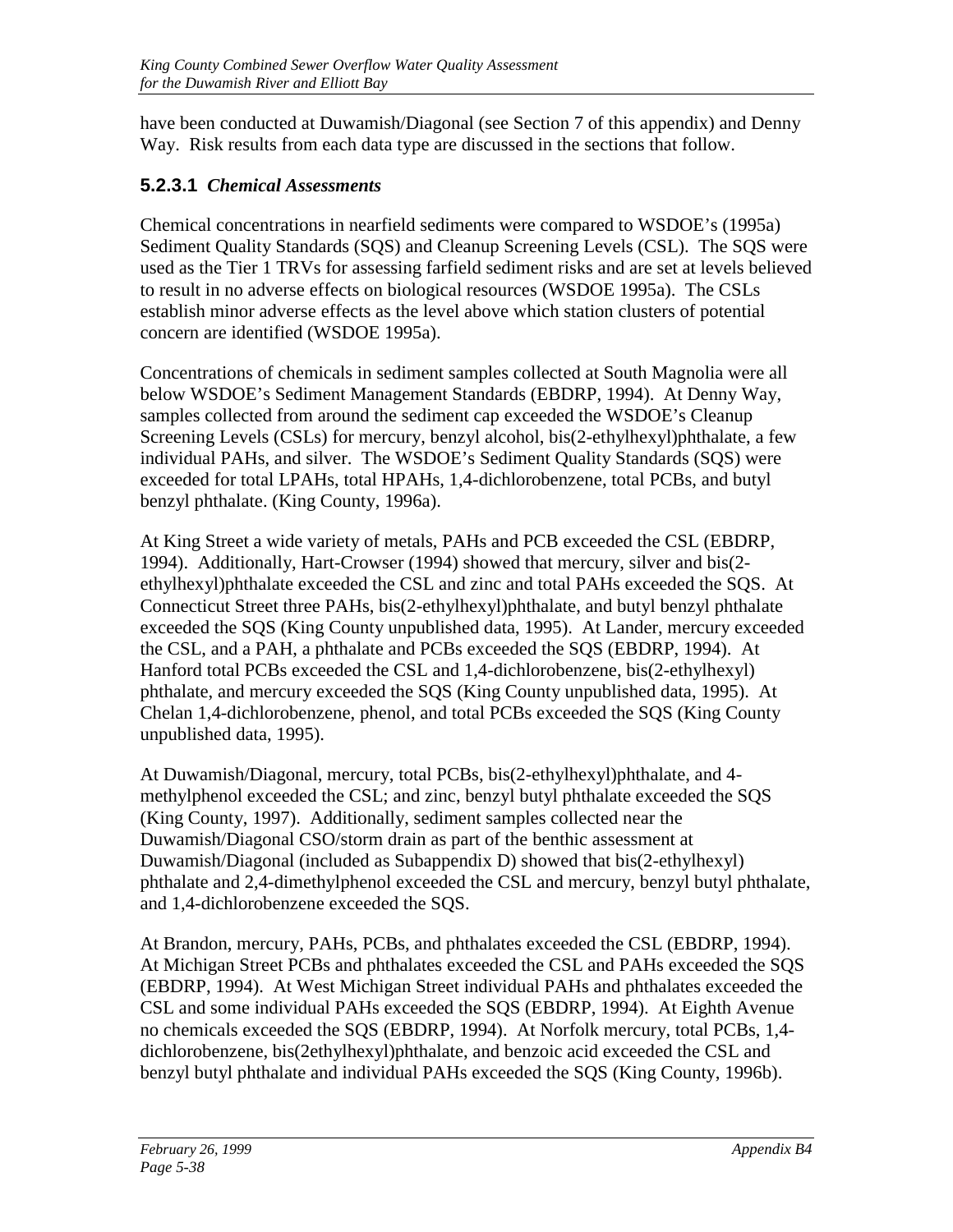However, sediment remediation near the Norfolk CSO is expected to occur during the winter of 1999.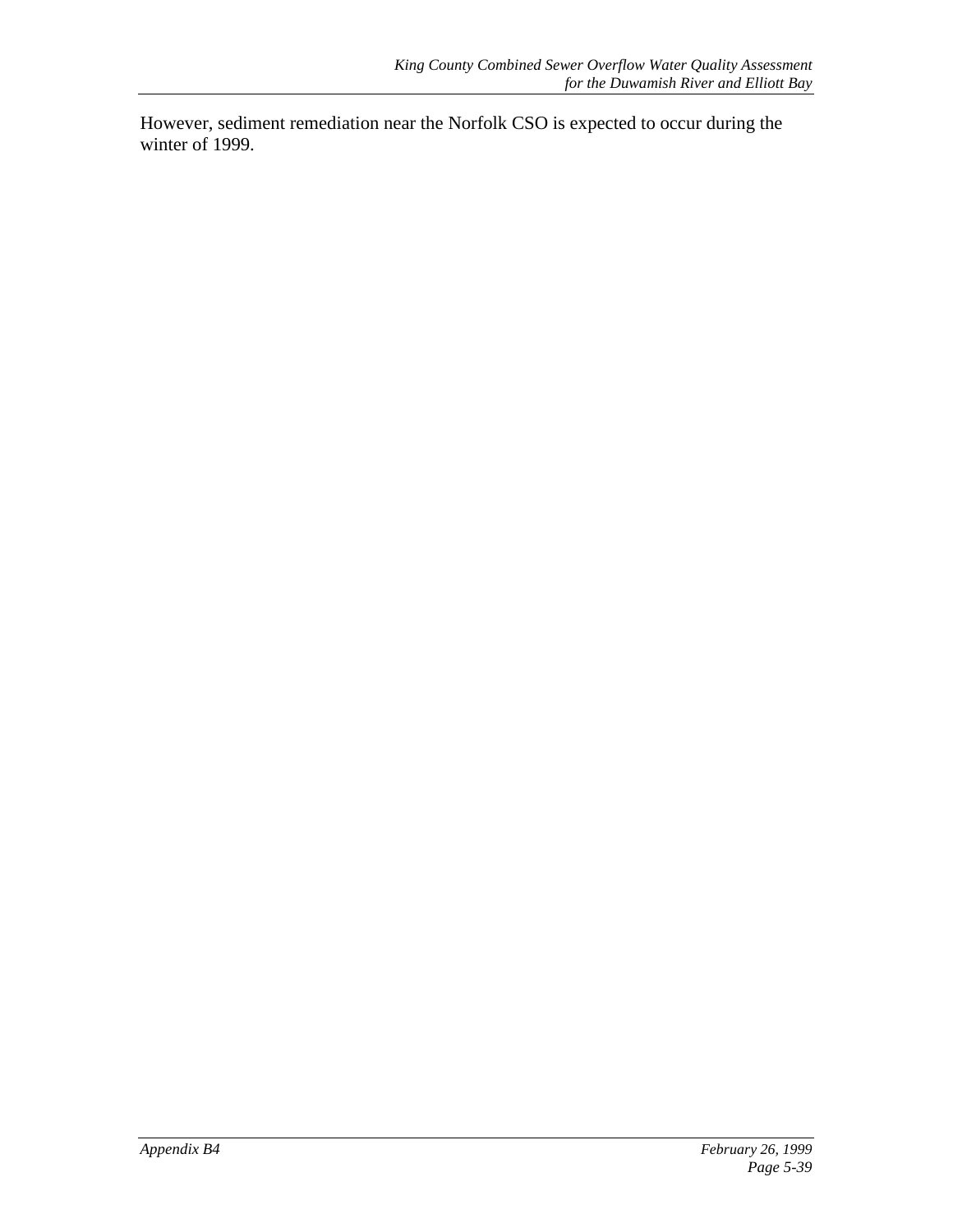The results of sediment chemistry surveys suggest that benthic organisms near CSOs can be exposed to concentrations of chemicals exceeding the Washington Sediment Management standards. Because both the SQS and CSL are exceeded, adverse effects on the biological community are predicted.

### **5.2.3.2** *Toxicity Assessments*

Sediment toxicity samples were collected at Chelan, Connecticut, Hanford, and Denny Way (King County 1996c, 1998). Six sediment stations were sampled for toxicity at each of the Chelan, Connecticut, and Hanford CSOs. A total of two stations were sampled at the Denny Way CSO. Bioassays were conducted for three test species (Amphipod, Echinoderm, and Polychaete) at all stations.

At the Hanford CSO, two stations failed the amphipod bioassay and the echinoderm bioassay, and a third station failed the echinoderm bioassay. All other sediment bioassays at the Hanford CSO passed.

At the Chelan CSO, one station failed the echinoderm bioassay and another station failed the polychaete bioassay. All other sediment bioassays at the Chelan CSO passed.

At the Connecticut CSO, three stations failed all three bioassays. All sediment bioassays passed at the other Connecticut CSO stations.

At the Denny Way CSO, one station failed the echinoderm bioassay. All other sediment bioassays passed at the Denny Way CSO.

The results of laboratory toxicity tests confirm than some of the sediments near CSO discharges are toxic to benthic organisms and pose a risk to the benthic community.

### **5.2.3.3** *Benthic Community Assessments*

The benthic community assessment of the Duwamish/Diagonal CSO and storm drain is reported in its entirety in Section 7 of this appendix. Briefly, the assessment confirmed a clear pattern of effects (decreased abundances and species richness) to the benthic community close to outfall, which decreased with distance away from the outfall. As described in Section 7, the effects to the benthic community were correlated with organic enrichment and chemical contamination.

In an earlier study, a series of benthic community assessments were conducted near the Denny Way CSO to assess how benthic invertebrates recolonized the area that was capped just offshore of the Denny Way CSO. Benthic assessments were conducted in 1990, 1991, 1992, 1994, and 1996. Two stations, located on the cap approximately 300 feet offshore and 45 feet deep, were analyzed each year. The assessments showed that the cap was quickly recolonized but that biomass was low in the first years. The community then changed slowly through successional stages and in response to changing grain size and varying concentrations of total organic carbon. The most recent benthic community assessment showed a diverse benthic community where no affects from the CSO discharges could be observed (King County 1994, 1996a, 1998).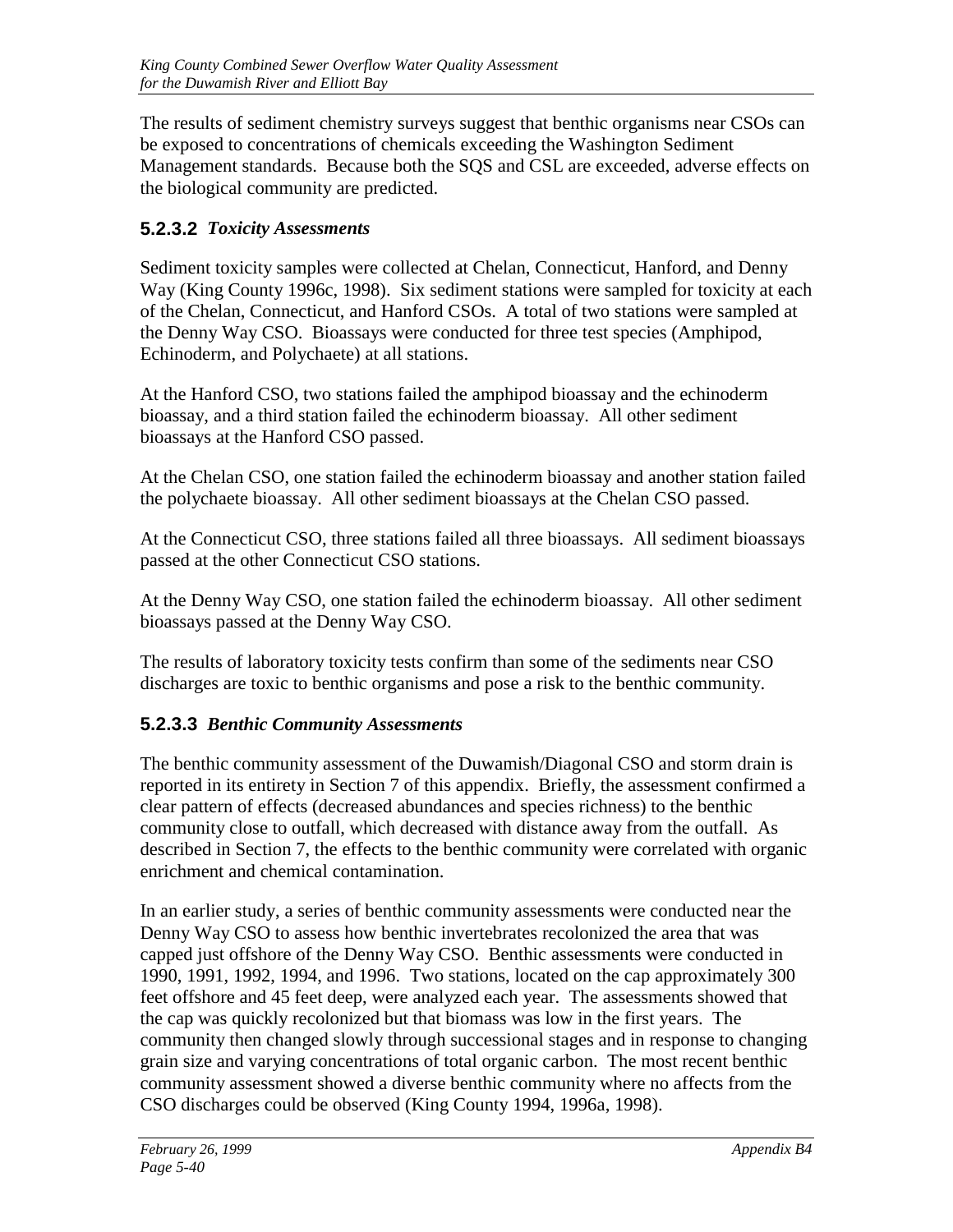The results of these benthic surveys confirm that discharges from CSOs have adversely affected the nearfield benthic communities. These surveys also show that if impacted sediments are capped or otherwise remediated, the nearfield sediments have the potential to be recolonized by a more diverse benthic fauna that shows little or no influence of the CSO.

## **5.3 Physical Stressors**

Salinity, pH, temperature, DO, TSS, sedimentation rate, scouring, and displacement were evaluated for their effect on aquatic life in the Duwamish River and Elliott Bay.

### **5.3.1 Salinity**

To estimate risk to estuarine aquatic organisms (fish, invertebrates), we evaluated the simulated salinity within the study area to determine the percentage of time that salinity at particular locations and depths fell below five parts per thousand (ppt). Five ppt is a threshold level for most marine invertebrates. If salinity is less than five ppt for several days or more, stress and eventually mortality will result (Table 5-31).

The most upstream penetration of the salt wedge, or toe of the salt wedge, occurred not far from the outfall of the Norfolk CSO (model cell #4). In the baseline simulation, this area of the river fell below five ppt salinity all the way to the bottom 42 percent of the year. The surface layer at this location fell below the criterion 84 percent of the time. We know that the salt wedge penetrates to this location in the river and above during the dry season. We also know that during the wet season with the attendant increase in runoff, the extent of the salt wedge penetration is greatly diminished.

The percent of time that salinity fell below five ppt decreased down river. Salinities less than five ppt were limited to the surface layers. For example, at the  $8<sup>th</sup>$  Avenue CSO (cell # 76), salinity fell below the criterion in the surface layer and at mid-depth 68 and 6 percent of the time, respectively. Below mid-depth, salinity did not fall below the criterion. At the Brandon Street CSO (cell number 111), the salinity fell below the criterion in each of the top two layers of the water column 38 and 2 percent of the time, respectively. In cell number 148, which receives the Chelan Street CSO discharge, salinity fell below the minimum in the top two layers for only 11 and 0.2 percent of the time, respectively. Finally in cell numbers 153 and 161, which receive the Hanford Avenue and Lander Street CSO outfalls, respectively, salinity at the surface fell below the criterion only 1 percent of the time.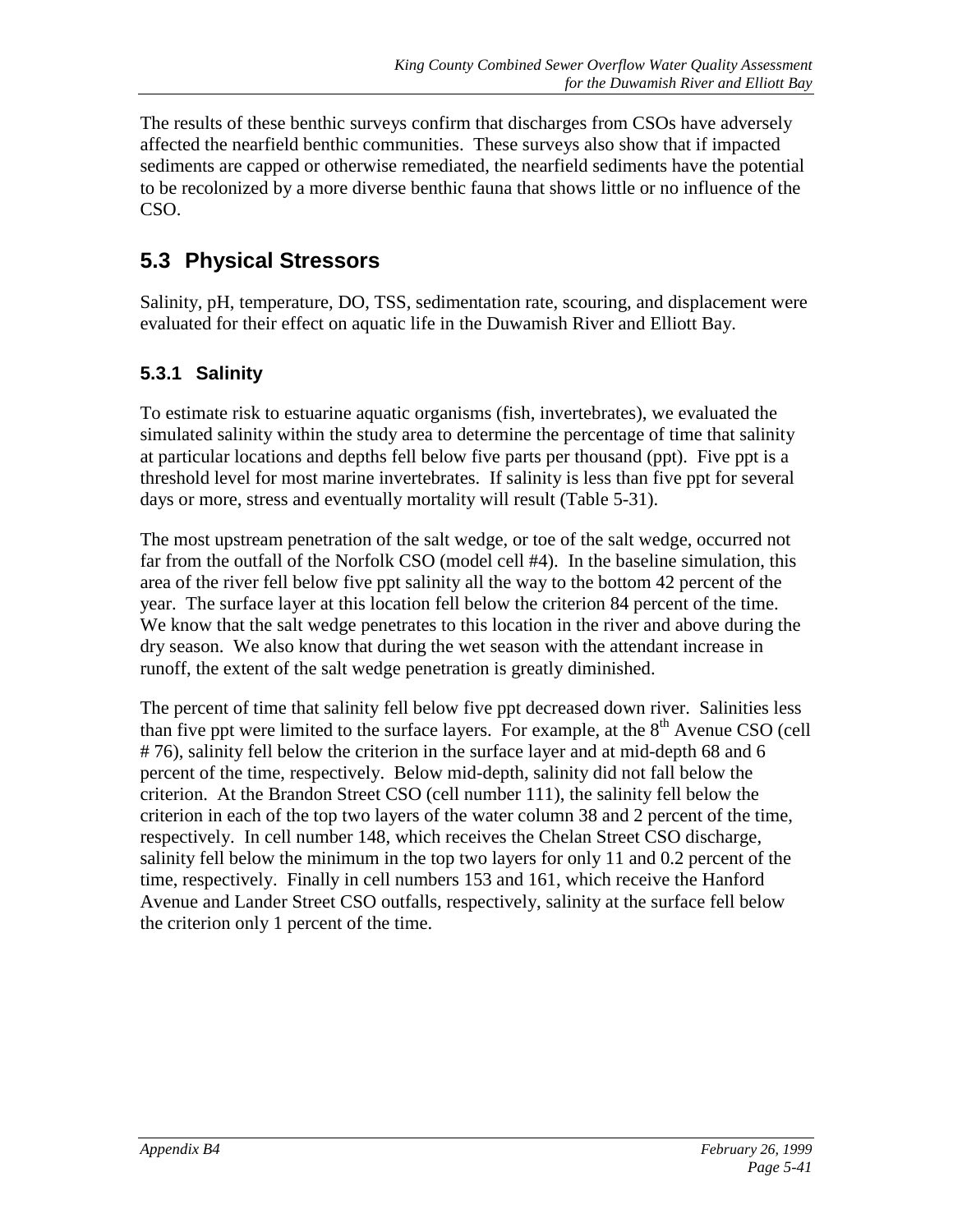| Layer          | <b>Percent of Time</b><br><b>Below Minimum</b> | <b>Maximum</b><br><b>Duration Below</b><br>Minimum (days) | <b>Percent of Time</b><br><b>Below Minimum</b> | <b>Maximum</b><br><b>Duration Below</b><br>Minimum (days) | <b>Percent of Time</b><br><b>Below Minimum</b> | <b>Maximum</b><br><b>Duration Below</b><br>Minimum (days) |
|----------------|------------------------------------------------|-----------------------------------------------------------|------------------------------------------------|-----------------------------------------------------------|------------------------------------------------|-----------------------------------------------------------|
|                | 8th Avenue                                     |                                                           | <b>Brandon</b>                                 |                                                           |                                                | Chelan                                                    |
| 10 (Top)       | 68.46%                                         | 40                                                        | 38.09%                                         | 14                                                        | 11.81%                                         | 6                                                         |
| 9              | 57.85%                                         | 21                                                        | 2.28%                                          | 1                                                         | 0.23%                                          | $\mathbf 0$                                               |
| 8              | 32.9%                                          | 8                                                         | 0%                                             | $\mathsf 0$                                               | 0%                                             | $\pmb{0}$                                                 |
| $\overline{7}$ | 15.69%                                         | 5                                                         | 0%                                             | $\mathsf 0$                                               | 0%                                             | $\mathbf 0$                                               |
| 6              | 6.41%                                          | $\overline{c}$                                            | 0%                                             | 0                                                         | 0%                                             | $\mathbf 0$                                               |
| 5              | 2.88%                                          | 1                                                         | 0%                                             | $\mathsf 0$                                               | 0%                                             | $\mathbf 0$                                               |
| 4              | 1.35%                                          | $\mathbf 0$                                               | 0%                                             | $\mathsf 0$                                               | 0%                                             | $\mathbf 0$                                               |
| 3              | 0.46%                                          | $\mathbf 0$                                               | 0%                                             | 0                                                         | 0%                                             | $\mathbf 0$                                               |
| $\overline{2}$ | 0.31%                                          | $\mathbf 0$                                               | 0%                                             | 0                                                         | 0%                                             | $\mathbf 0$                                               |
| 1 (Bottom)     | 0.19%                                          | $\mathbf 0$                                               | 0%                                             | $\mathsf 0$                                               | 0%                                             | $\mathbf 0$                                               |
|                | <b>Connecticut</b>                             |                                                           | <b>Denny Way</b>                               |                                                           |                                                | <b>Hanford</b>                                            |
| 10 (Top)       | 0%                                             | $\mathsf{O}\xspace$                                       | 0%                                             | $\mathsf 0$                                               | 1.37%                                          | $\mathbf 1$                                               |
| 9              | 0%                                             | $\mathbf 0$                                               | 0%                                             | $\mathsf 0$                                               | 0%                                             | $\pmb{0}$                                                 |
| 8              | 0%                                             | $\pmb{0}$                                                 | 0%                                             | $\mathsf 0$                                               | 0%                                             | $\pmb{0}$                                                 |
| $\overline{7}$ | 0%                                             | $\mathbf 0$                                               | 0%                                             | 0                                                         | 0%                                             | $\mathbf 0$                                               |
| 6              | 0%                                             | $\pmb{0}$                                                 | 0%                                             | 0                                                         | 0%                                             | $\pmb{0}$                                                 |
| 5              | 0%                                             | $\pmb{0}$                                                 | 0%                                             | $\mathsf 0$                                               | 0%                                             | $\mathsf 0$                                               |
| 4              | 0%                                             | $\pmb{0}$                                                 | 0%                                             | $\mathsf 0$                                               | 0%                                             | $\pmb{0}$                                                 |
| 3              | 0%                                             | $\mathbf 0$                                               | 0%                                             | 0                                                         | 0%                                             | $\mathbf 0$                                               |
| $\overline{2}$ | 0%                                             | $\pmb{0}$                                                 | 0%                                             | 0                                                         | 0%                                             | 0                                                         |
| 1 (Bottom)     | 0%                                             | $\pmb{0}$                                                 | 0%                                             | 0                                                         | 0%                                             | 0                                                         |

#### **Table 5-31. Percent Time and Maximum Duration Below the Minimum Salinity Criterion (Five ppt) at the Model Cell into Which Each CSO Discharges**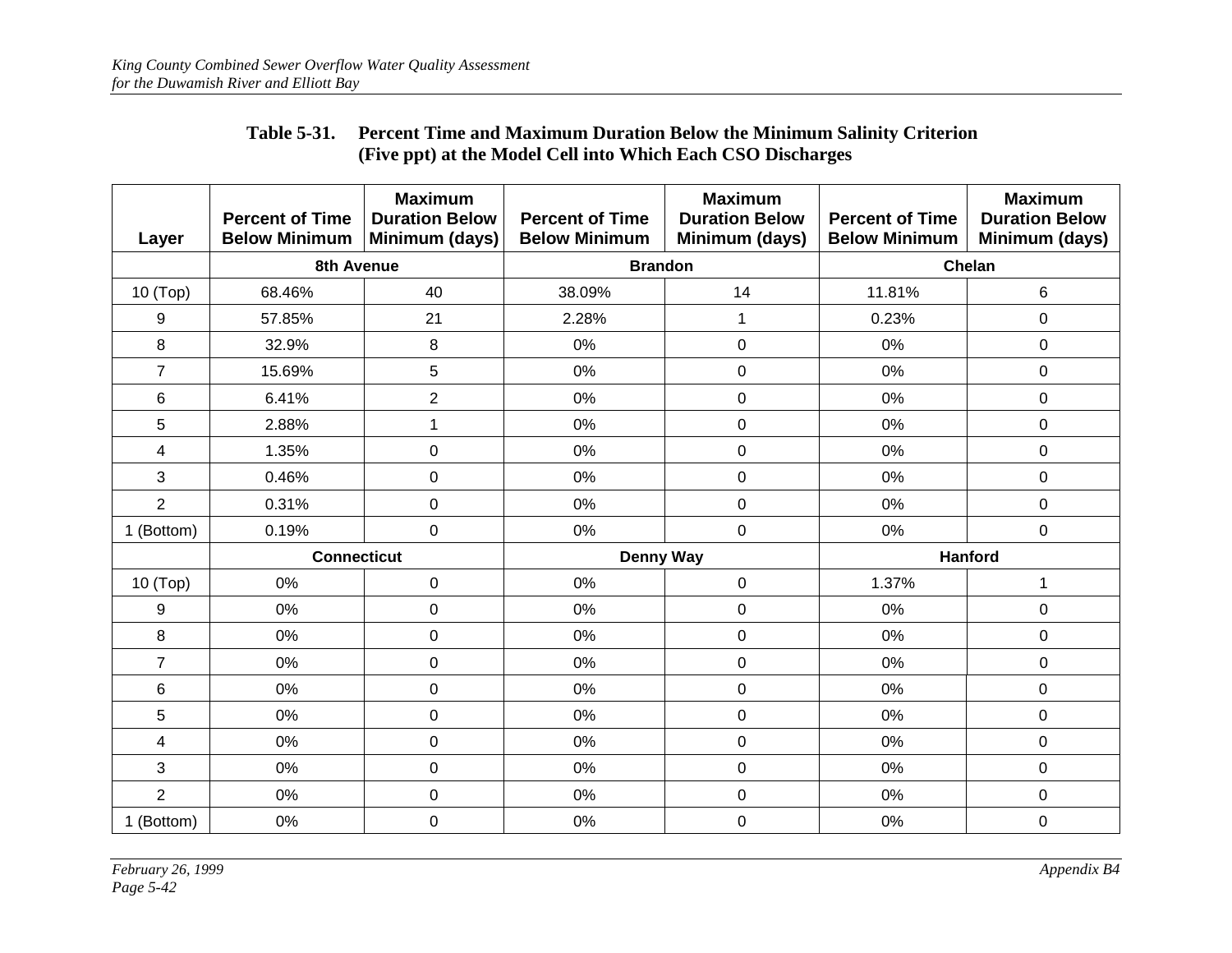| Layer                   | <b>Percent of Time</b><br><b>Below Minimum</b> | <b>Maximum</b><br><b>Duration Below</b><br>Minimum (days) | <b>Percent of Time</b><br><b>Below Minimum</b> | <b>Maximum</b><br><b>Duration Below</b><br>Minimum (days) | <b>Percent of Time</b><br><b>Below Minimum</b> | <b>Maximum</b><br><b>Duration Below</b><br>Minimum (days) |
|-------------------------|------------------------------------------------|-----------------------------------------------------------|------------------------------------------------|-----------------------------------------------------------|------------------------------------------------|-----------------------------------------------------------|
|                         | <b>Hanford/Rainier</b>                         |                                                           | <b>Harbor</b>                                  |                                                           | <b>King</b>                                    |                                                           |
| 10 (Top)                | 30.46%                                         | 12                                                        | 0%                                             | $\mathbf 0$                                               | 0%                                             | $\mathbf 0$                                               |
| 9                       | 2.17%                                          | $\overline{2}$                                            | 0%                                             | $\pmb{0}$                                                 | 0%                                             | $\mathbf 0$                                               |
| 8                       | 0%                                             | $\boldsymbol{0}$                                          | $0\%$                                          | $\pmb{0}$                                                 | 0%                                             | $\mathsf 0$                                               |
| $\overline{7}$          | 0%                                             | $\mathsf 0$                                               | 0%                                             | $\pmb{0}$                                                 | 0%                                             | $\mathsf 0$                                               |
| 6                       | 0%                                             | $\boldsymbol{0}$                                          | $0\%$                                          | $\pmb{0}$                                                 | 0%                                             | $\mathsf 0$                                               |
| 5                       | 0%                                             | $\boldsymbol{0}$                                          | 0%                                             | $\pmb{0}$                                                 | 0%                                             | $\mathsf 0$                                               |
| 4                       | 0%                                             | 0                                                         | 0%                                             | $\pmb{0}$                                                 | 0%                                             | $\mathbf 0$                                               |
| 3                       | 0%                                             | $\boldsymbol{0}$                                          | 0%                                             | $\pmb{0}$                                                 | 0%                                             | $\mathbf 0$                                               |
| $\overline{2}$          | 0%                                             | 0                                                         | 0%                                             | $\pmb{0}$                                                 | 0%                                             | $\mathbf 0$                                               |
| 1 (Bottom)              | 0%                                             | 0                                                         | 0%                                             | $\mathbf 0$                                               | 0%                                             | $\mathbf 0$                                               |
|                         | Lander                                         |                                                           | <b>Norfolk</b>                                 |                                                           | South Magnolia                                 |                                                           |
| 10 (Top)                | 0.79%                                          | $\boldsymbol{0}$                                          | 83.83%                                         | 241                                                       | 0%                                             | $\mathsf 0$                                               |
| 9                       | 0%                                             | 0                                                         | 78.12%                                         | 152                                                       | 0%                                             | $\mathbf 0$                                               |
| 8                       | 0%                                             | $\boldsymbol{0}$                                          | 73.41%                                         | 44                                                        | 0%                                             | $\pmb{0}$                                                 |
| $\overline{7}$          | 0%                                             | 0                                                         | 66.74%                                         | 39                                                        | 0%                                             | $\mathbf 0$                                               |
| 6                       | 0%                                             | 0                                                         | 56.94%                                         | 36                                                        | 0%                                             | $\mathbf 0$                                               |
| 5                       | 0%                                             | $\mathbf 0$                                               | 50.46%                                         | 19                                                        | 0%                                             | $\mathbf 0$                                               |
| $\overline{\mathbf{4}}$ | 0%                                             | $\mathbf 0$                                               | 46.46%                                         | 19                                                        | 0%                                             | $\mathbf 0$                                               |
| 3                       | 0%                                             | 0                                                         | 44.41%                                         | 18                                                        | 0%                                             | $\mathbf 0$                                               |
| $\overline{2}$          | 0%                                             | 0                                                         | 42.85%                                         | 18                                                        | 0%                                             | $\mathbf 0$                                               |
| 1 (Bottom)              | 0%                                             | 0                                                         | 41.19%                                         | 18                                                        | 0%                                             | $\mathbf 0$                                               |

#### **Table 5-31. Percent Time and Maximum Duration Below the Minimum Salinity Criterion (Five ppt) at the Model Cell into Which Each CSO Discharges (continued)**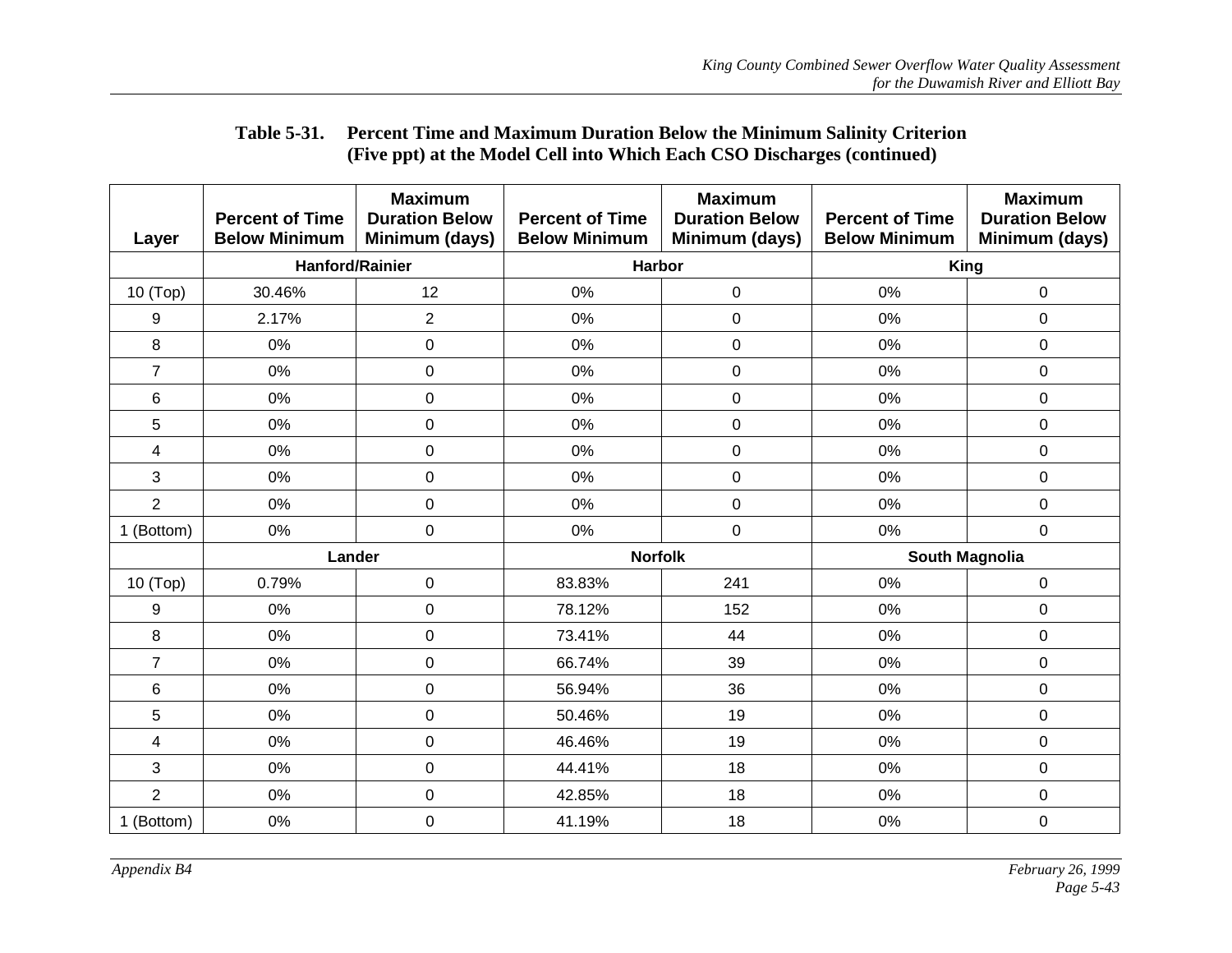#### **Table 5-31. Percent Time and Maximum Duration Below the Minimum Salinity Criterion (Five ppt) at the Model Cell into Which Each CSO Discharges (continued)**

| Layers         | <b>Percent of Time Below</b><br><b>Minimum</b> | <b>Maximum Duration</b><br><b>Below Minimum (days)</b> | <b>Percent of Time Below</b><br><b>Minimum</b> | <b>Maximum Duration</b><br><b>Below Minimum (days)</b> |  |  |  |  |
|----------------|------------------------------------------------|--------------------------------------------------------|------------------------------------------------|--------------------------------------------------------|--|--|--|--|
|                |                                                | <b>South Michigan</b>                                  | <b>West Michigan</b>                           |                                                        |  |  |  |  |
| 10 (Top)       | 52.36%                                         | 16                                                     | 54.94%                                         | 16                                                     |  |  |  |  |
| 9              | 8.94%                                          | 5                                                      | 9.3%                                           | 5                                                      |  |  |  |  |
| 8              | 0.18%                                          | 0                                                      | 0.36%                                          | 0                                                      |  |  |  |  |
| $\overline{7}$ | 0%                                             | 0                                                      | 0%                                             | 0                                                      |  |  |  |  |
| 6              | 0%                                             | 0                                                      | 0%                                             | 0                                                      |  |  |  |  |
| 5              | 0%                                             | $\Omega$                                               | 0%                                             | 0                                                      |  |  |  |  |
| 4              | 0%                                             | 0                                                      | 0%                                             | 0                                                      |  |  |  |  |
| 3              | 0%                                             | $\Omega$                                               | 0%                                             | $\Omega$                                               |  |  |  |  |
| $\overline{2}$ | 0%                                             | $\Omega$                                               | 0%                                             | 0                                                      |  |  |  |  |
| 1 (Bottom)     | 0%                                             | 0                                                      | 0%                                             | 0                                                      |  |  |  |  |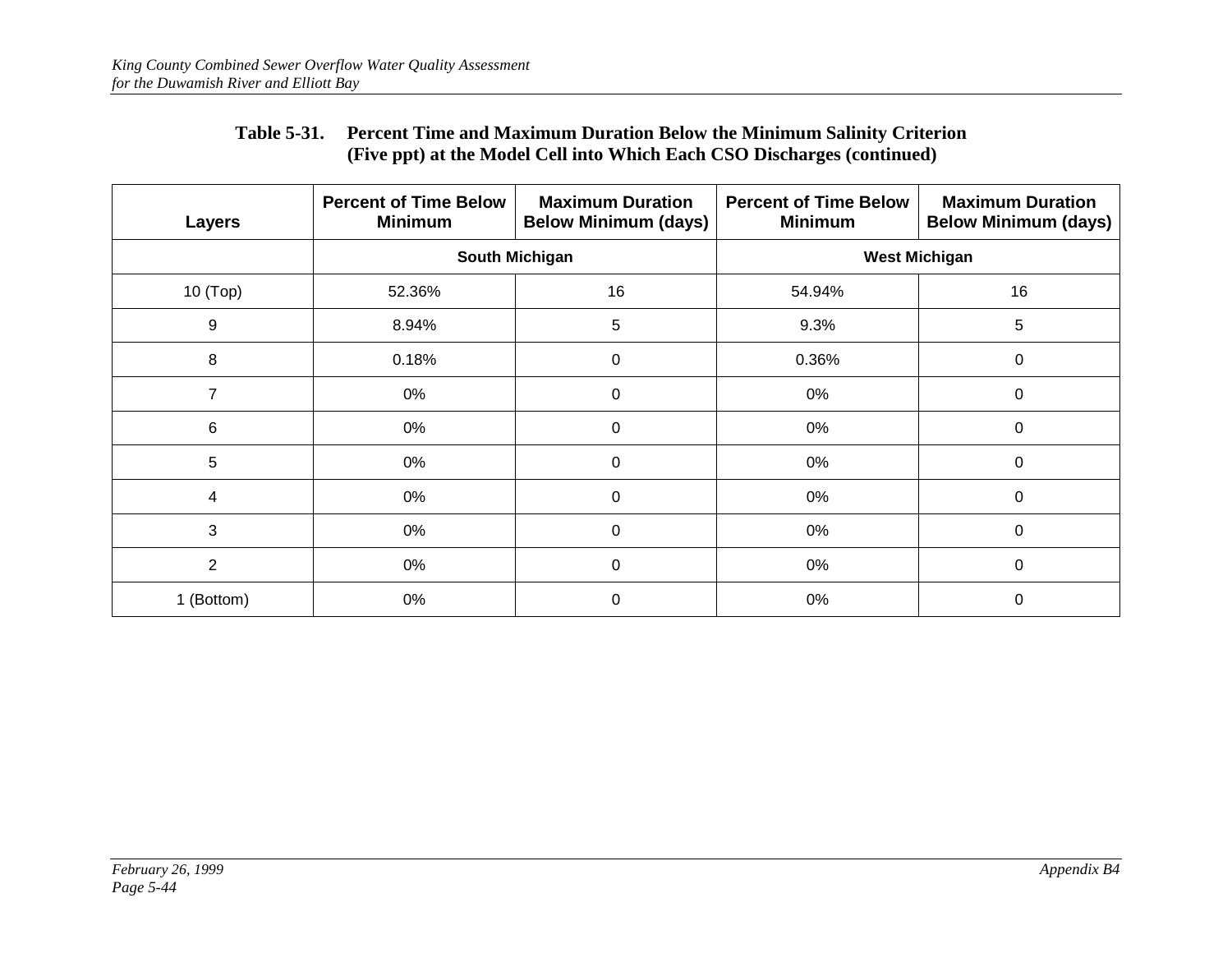A comparison of the cell into which the CSO empties to those cells in the model adjacent to, above, or below, generally revealed little difference in salinity structure. Two possible exceptions are the Brandon Street and Hanford/Rainier CSO sites. The minimum criterion was exceeded at Brandon Street (cell number 111) in the top two layers 38 and 2 percent of the time, while in cell number 110 (cell above) they were exceeded in the top three layers for 46, 8, and 0.3 percent of the time. In cell number 112 (cell below), salinity fell below the minimum in each of the top four layers, and for 32, 11, 1, and .02 percent of the time. In cell number 113 (cell further below), salinity fell below the minimum again in the four surface cells, for 34, 14, 2, and 0.2 percent of the time.

The Hanford/Rainier CSO discharges into cell number 129 where we observed that only the two surface layers fell below the minimum criterion, and then for 30 and 2 percent of the time, respectively. Cell number 130 might show an influence of the nearby discharge as the top three layers fell below the minimum criterion. They were affected for 28, 20, 5, 1, and 0.03 percent of the time. In cell number 131, only the top three layers fell below the minimum salinity and then for only 29, 11, and 1 percent of the time, respectively. Cell number 128 fell below the criterion in the top three layers of the water column at 40, six, and 0.7 percent of the time, respectively. The Hanford/Rainier CSO discharges through the Duwamish/Diagonal Way outfall that also receives a significant discharge of separated storm water.

In summary, the model simulation suggests that there is a minimal influence of CSOs on the salinity in surface waters of the study area, which occurs only adjacent to the Brandon Street and Hanford/Rainier CSOs. There could be, then, a slight adverse effect to some aquatic life inhabiting these areas. Those species most vulnerable are immobile and can only tolerate a narrow range of salinities. These would be marine species near the most upriver extent of the range.

### **5.3.2 pH**

The State of Washington (WAC 173-200) has established minimum and maximum criteria for both fresh and marine waters. These values are required to be within the range 6.5 to 8.5 for freshwater and 7.5 to 8.5 for marine water, with human-caused variation to be <0.5 pH units. The pH database we reviewed consisted of measurements at different depths of the Duwamish River and Elliott Bay from various CSO locations (Table 5-32). The pH database also contained measurements from Elliott Bay at two depths from two CSO locations. Our evaluation focused on exceedances of the marine criterion because most CSOs discharge into the marine environment.

The number of times where and when pH exceeded (fell below) the marine criterion generally decreased down river. Most exceedances were also associated with surface samples. Fewest exceedances were encountered in Elliott Bay. Generally, locations where pH exceeded the marine criteria were also the locations where salinity fell below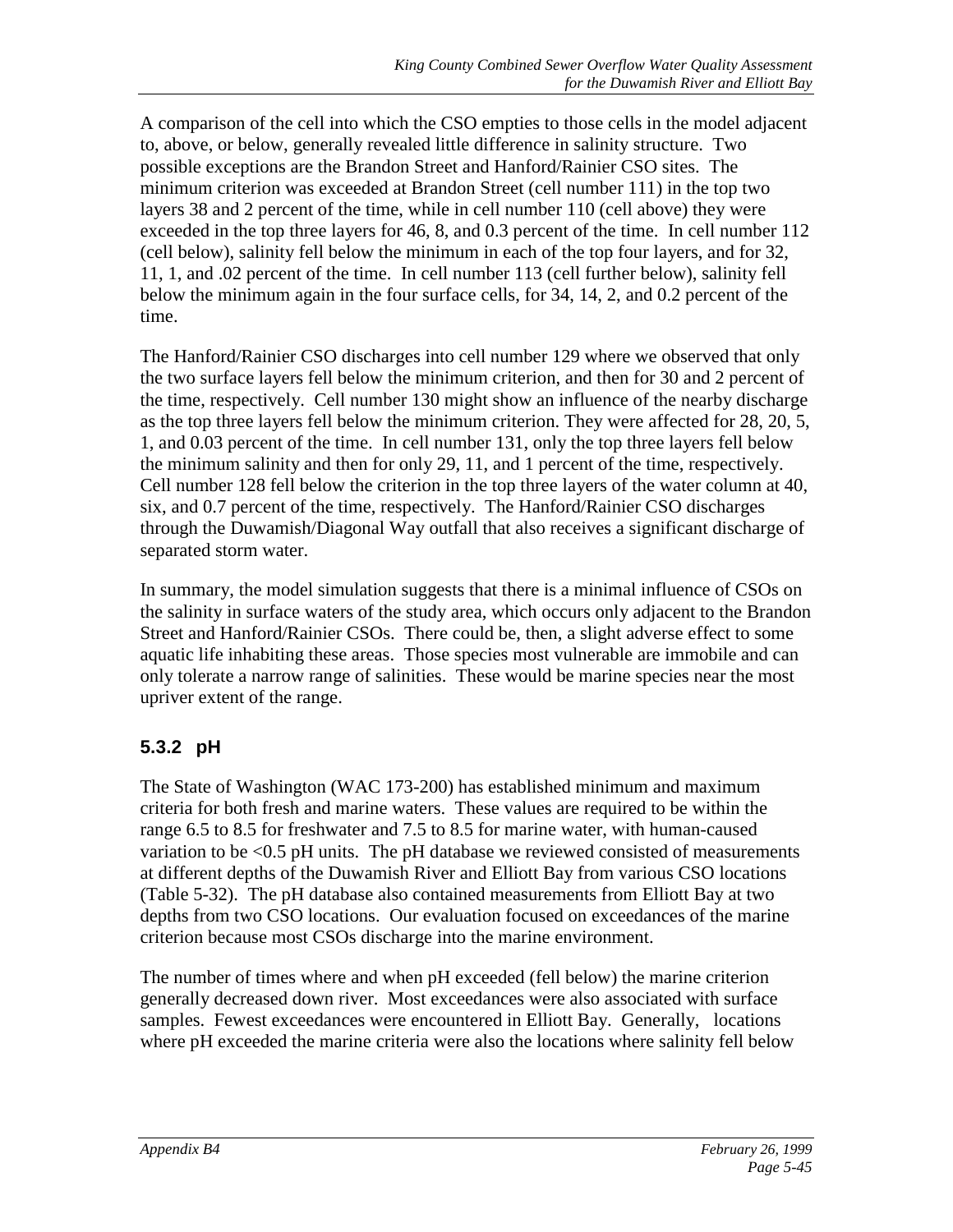five ppt, which likely only reflected the lower pH of freshwater entering the river during the wet season. For example, at the Norfolk CSO, 55 of 62 samples collected over the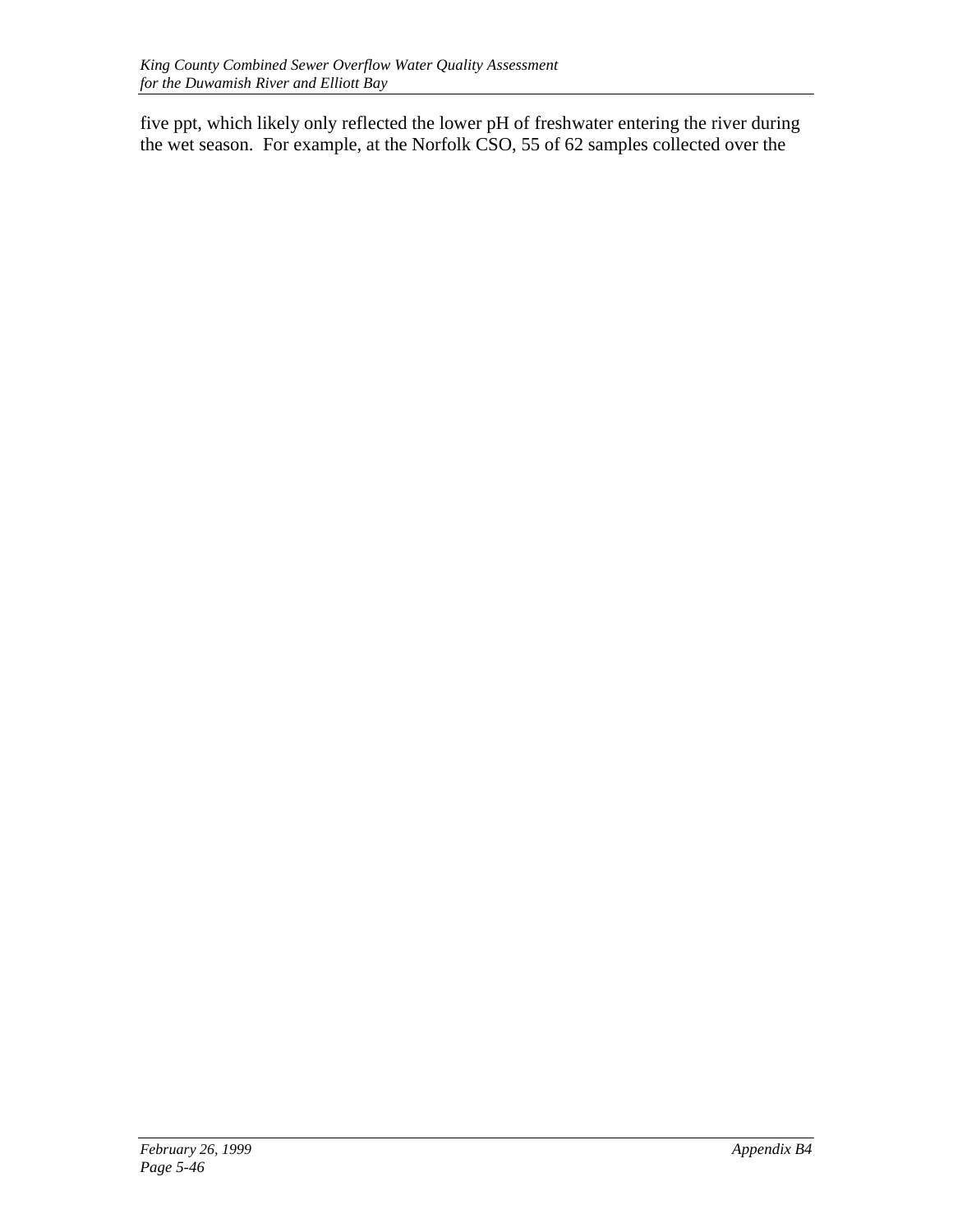| <b>CSO Location</b> | <b>River</b><br>Location <sup>a</sup> | Depth <sup>b</sup> | <b>Number of</b><br><b>Observations</b> | <b>Number of</b><br><b>Freshwater</b><br><b>Standards</b><br><b>Exceedances Exceedances</b> | <b>Number of</b><br><b>Marine</b><br><b>Standards</b> |
|---------------------|---------------------------------------|--------------------|-----------------------------------------|---------------------------------------------------------------------------------------------|-------------------------------------------------------|
| <b>Brandon</b>      | Center                                | Top                | 32                                      | $\mathbf 0$                                                                                 | 12                                                    |
| <b>Brandon</b>      | Center                                | <b>Bottom</b>      | 32                                      | 0                                                                                           | 0                                                     |
|                     |                                       |                    |                                         |                                                                                             |                                                       |
| <b>Brandon</b>      | East                                  | Top                | 32                                      | 0                                                                                           | 20                                                    |
| <b>Brandon</b>      | East                                  | <b>Bottom</b>      | 32                                      | 0                                                                                           | $\mathbf{1}$                                          |
| <b>Brandon</b>      | West                                  | Top                | 32                                      | $\mathbf 0$                                                                                 | 14                                                    |
| <b>Brandon</b>      | West                                  | <b>Bottom</b>      | 32                                      | $\pmb{0}$                                                                                   | 0                                                     |
| Chelan              | Center                                | Top                | 32                                      | 0                                                                                           | 13                                                    |
| Chelan              | Center                                | <b>Bottom</b>      | 32                                      | 0                                                                                           | 0                                                     |
| Chelan              | East                                  | Top                | 31                                      | 0                                                                                           | 15                                                    |
| Chelan              | East                                  | <b>Bottom</b>      | 30                                      | $\mathbf 0$                                                                                 | $\mathbf{1}$                                          |
| Chelan              | West                                  | Top                | 32                                      | $\mathbf 0$                                                                                 | 9                                                     |
| Chelan              | West                                  | <b>Bottom</b>      | 32                                      | $\pmb{0}$                                                                                   | 0                                                     |
| Connecticut         | Center                                | Top                | 32                                      | 0                                                                                           | 0                                                     |
| Connecticut         | Center                                | <b>Bottom</b>      | 32                                      | 0                                                                                           | 0                                                     |
| Connecticut         | East                                  | Top                | 32                                      | 0                                                                                           | 0                                                     |
| Connecticut         | East                                  | <b>Bottom</b>      | 32                                      | 0                                                                                           | 0                                                     |
| Connecticut         | West                                  | Top                | 32                                      | $\pmb{0}$                                                                                   | 0                                                     |
| Connecticut         | West                                  | <b>Bottom</b>      | 32                                      | 0                                                                                           | 0                                                     |
| Duwamish Head       | $\mathbf{c}$                          | Top                | 29                                      | $\mathbf 0$                                                                                 | 0                                                     |
| Duwamish Head       | $\cdot$ <sup>c</sup>                  | <b>Bottom</b>      | 29                                      | 0                                                                                           | 0                                                     |
| Denny Way           | Cap                                   | Top                | 29                                      | 0                                                                                           | 0                                                     |
| Denny Way           | Cap                                   | <b>Bottom</b>      | 29                                      | $\pmb{0}$                                                                                   | $\mathbf{1}$                                          |
| Denny Way           | Outfall                               | Top                | 28                                      | $\pmb{0}$                                                                                   | 3                                                     |

#### **Table 5-32. Number of Observations and Number of Exceedances of Freshwater and Marine pH Criteria at Selected CSO Locations**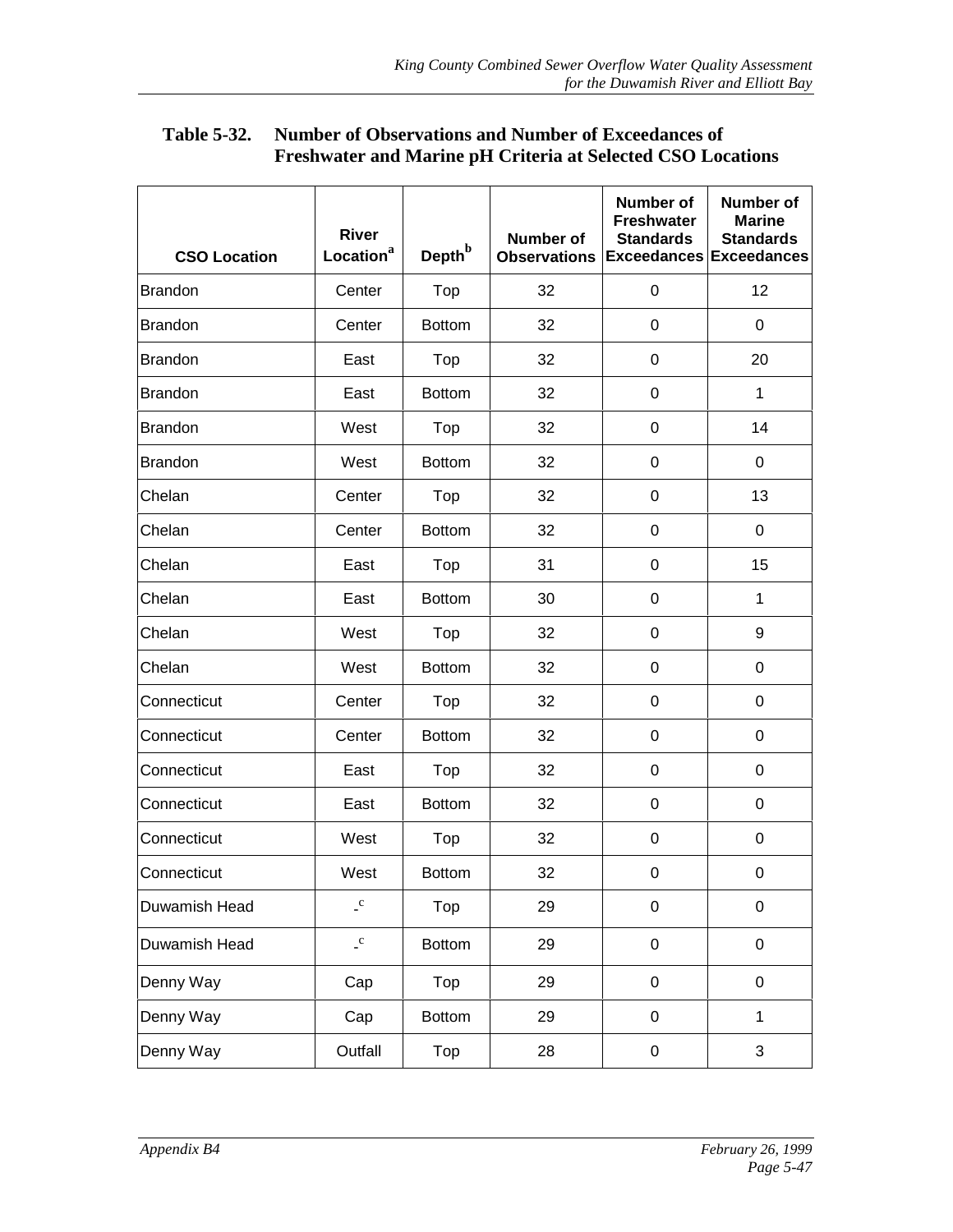#### **Table 5-32. Number of Observations and Number of Exceedances of Freshwater and Marine pH Criteria at Selected CSO Locations (continued)**

| <b>CSO Location</b>            | <b>River</b><br>Location <sup>a</sup> | Depth <sup>b</sup> | Number of<br><b>Observations</b> | Number of<br><b>Freshwater</b><br><b>Standards</b><br><b>Exceedances Exceedances</b> | Number of<br><b>Marine</b><br><b>Standards</b> |
|--------------------------------|---------------------------------------|--------------------|----------------------------------|--------------------------------------------------------------------------------------|------------------------------------------------|
| Hanford                        | Center                                | Top                | 32                               | $\Omega$                                                                             | $\overline{2}$                                 |
| Hanford                        | Center                                | <b>Bottom</b>      | 32                               | 0                                                                                    | 0                                              |
| Hanford                        | East                                  | Top                | 32                               | $\Omega$                                                                             | 1                                              |
| Hanford                        | East                                  | <b>Bottom</b>      | 32                               | 0                                                                                    | 1                                              |
| Hanford                        | West                                  | Top                | 32                               | 0                                                                                    | 0                                              |
| Hanford                        | West                                  | <b>Bottom</b>      | 32                               | $\Omega$                                                                             | 0                                              |
| Norfolk                        | East                                  | Top                | 31                               | 1                                                                                    | 27                                             |
| Norfolk                        | West                                  | Top                | 31                               | 0                                                                                    | 28                                             |
| South & West Michigan          | Center                                | Top                | 32                               | $\Omega$                                                                             | 11                                             |
| South & West Michigan          | Center                                | <b>Bottom</b>      | 32                               | 0                                                                                    | $\Omega$                                       |
| South & West Michigan          | East                                  | Top                | 32                               | 0                                                                                    | 18                                             |
| South & West Michigan          | East                                  | <b>Bottom</b>      | 32                               | $\Omega$                                                                             | 1                                              |
| South & West Michigan          | West                                  | Top                | 32                               | 0                                                                                    | 15                                             |
| South & West Michigan          | West                                  | <b>Bottom</b>      | 32                               | 0                                                                                    | 4                                              |
| <b>Tukwila Gauging Station</b> | $\mathbf{C}$                          | Top                | 32                               | 1                                                                                    | 29                                             |

<sup>a</sup> Indicates where in the river/bay the sample was collected relevant to the CSO discharge location.

b Top measurements were made 1 meter below the surface and bottom measurements were made one meter above the sediment.

<sup>c</sup> Samples were collected directly adjacent to CSO discharge location.

seven month period exceeded (fell below) the marine pH criterion. At the South/West Michigan and Brandon Street CSOs, 49 and 46 out of 192 samples over the same time frame, respectively, were in exceedance. At the Hanford CSO, only 4 out of 192 samples exceeded (fell below) the marine criterion.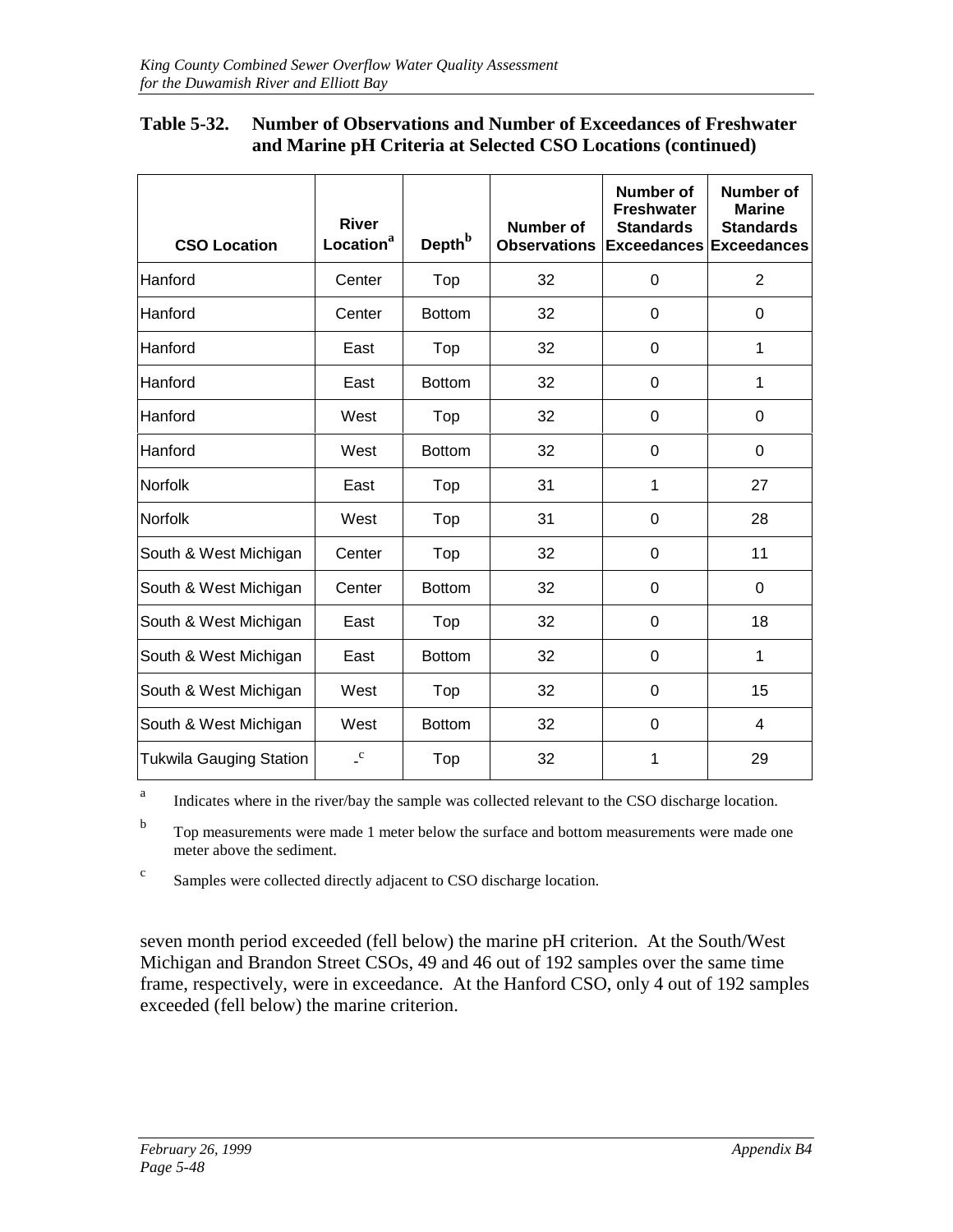At each location, evaluation of pH values from both sides of the river, and from the centerline when available, revealed few differences, which suggested that CSOs have little or no effect on water column. One might expect that the side of the river receiving the CSO discharge would show the greater number of exceedances. For example, at the Norfolk CSO, 27 samples from the east side and 28 samples from the west side of the river, of a total of 55 samples, exceeded the marine criterion. The CSO enters the river on the east side. Of the 46 samples from the Brandon Street CSO that exceeded the marine criterion, 20 samples were from the east side, 12 samples were from the centerline, and 14 samples were from the west side. The discharge occurs on the east side of the river. Of the 49 samples from West Michigan that exceeded the marine criterion, 19 were from the east side of the river, 11 from the centerline, and 19 from the wets side. The discharge is located on the west side of the river.

On no occasion did samples collected at the Connecticut Street CSO exceed the marine pH criterion. Similarly, pH did not fall below the criteria in any samples collected at Duwamish Head. On the Denny Way Cap, pH fell below the criterion in only one sample over the seven-month collection period. At the Denny Way Outfall, there were three samples (one each in November, December, and January) when the pH fell below the marine criterion.

These data would suggest that there is little or no influence of CSOs on the pH of surface waters in either the Duwamish River or Elliott Bay, and hence there can be little or no effect of pH on the health of aquatic life inhabiting the study area. While pH exceeds (falls below) the State of Washington marine criterion in a number of areas within the study area, including areas influenced by CSOs and areas removed from CSO influence, the pH shifts appear to be associated with shifts in salinity associated with general runoff.

### **5.3.3 Temperature**

Temperature is a critical measure of the suitability of the environment for the presence of aquatic life. Each aquatic species seeks and maintains itself within a preferred range of temperatures. Departures from this range will affect diet, activity and general health. Temperatures outside the preferred range of the community of aquatic organisms will also change community structure (numbers of species and numbers of individuals present).

State of Washington temperature criteria (WAC 173-200) were the standards against which we compared temperature data collected from the Duwamish River and Elliott Bay over a seven-month period in 1996-1997. Water samples were collected at three points (east, west, and centerline) and at two depths at each of five CSO locations in the Duwamish River. Water samples were also collected at two depths at three CSO locations in Elliott Bay.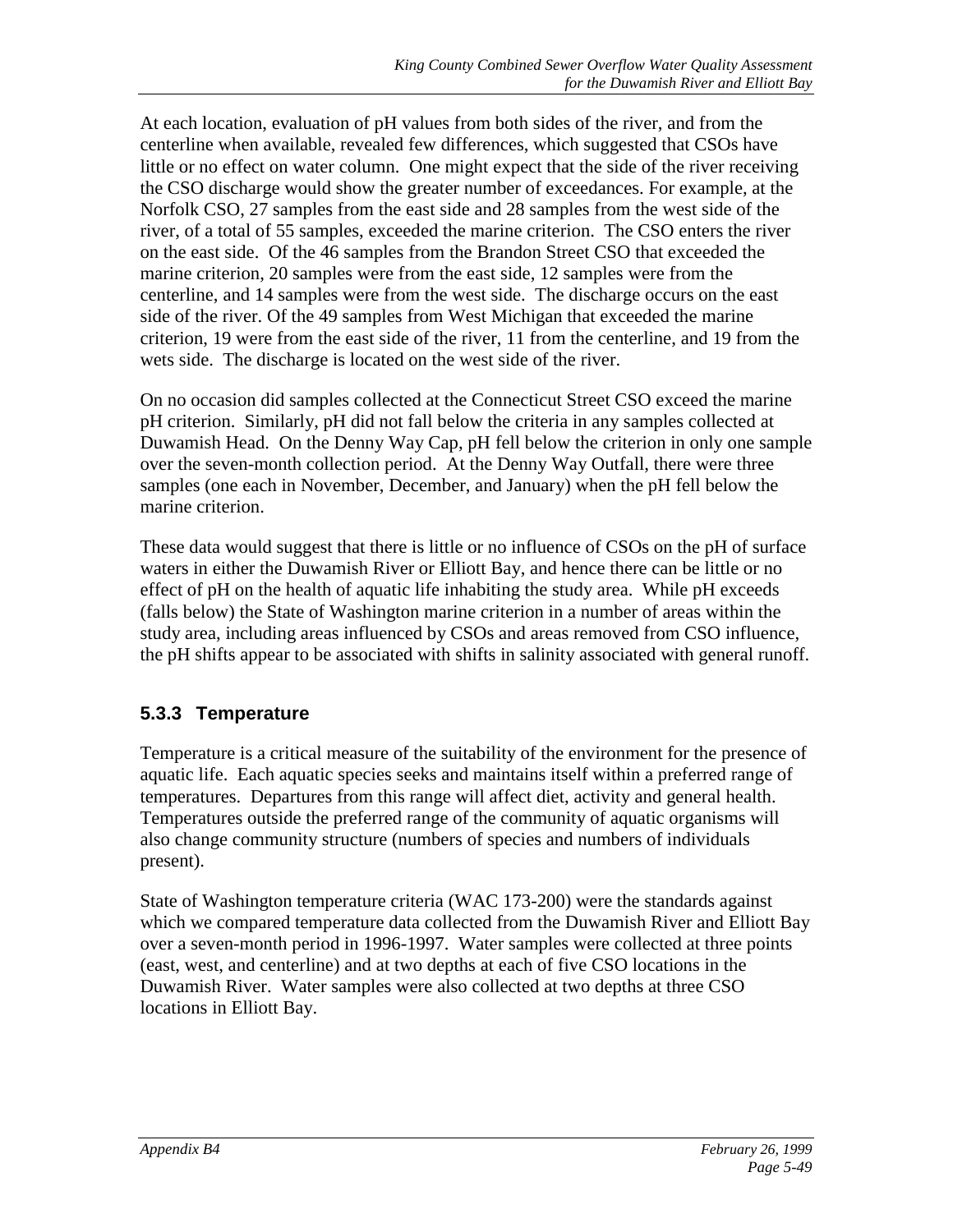Review of all data (on the order of 192 measurements from each location) indicated that there were no temperatures at any location, depth, or sampling interval that exceeded the State of Washington temperature criteria, either for freshwater or marine water.

## **5.3.4 Dissolved Oxygen**

Reductions of DO may result from the biological oxygen demand of particulate matter in CSO discharges (Welch and Lindell 1992), although the potential harmful effects of CSO discharges on receiving waters can be mediated by the increased flows which occur in conjunction with CSO discharge events (SPCC 1981, Welch and Lindell 1992). Reductions in DO can affect the behavior, metabolism, growth, reproduction, and survival of aquatic organisms. Typically, early life stages of aquatic organisms, except embryos, are sensitive to DO reductions, with juvenile life stages being the most sensitive (U.S. EPA 1986b). Those waters near or in the sediments generally have the lowest DO concentrations, owing to deposition and degradation of organic matter.

The State of Washington DO criteria for Class B (good) marine waters (WAC 173-200) was the standard against which we compared DO data collected in the Duwamish River and Elliott Bay over seven months in 1996-1997. Water samples for DO analysis were collected from three points (east, west, and centerline) and at two depths at five CSO locations at in the Duwamish River. Water samples were also collected from three CSO locations in Elliott Bay.

Review of all data (approximately 192 measurements from each location) indicated that at no location, depth, or time interval, did the DO fall below the State of Washington marine or freshwater criteria.

### **5.3.5 TSS**

Acute HQs from TSS were less than 1.0 for the cells into which the Norfolk,  $8<sup>th</sup>$  Avenue, South and West Michigan, Brandon Street, Hanford/Rainier, Harbor, Chelan and Hanford, Lander, and Denny Way CSOs discharge (Table 5-33). The exceptions were the Norfolk and  $8<sup>th</sup>$  Avenue CSOs and these were only associated with the bottom layer in each case.

Chronic HQs greater than 1.0 resulted at all CSO locations, both in the Duwamish River and in Elliott Bay. Most chronic HQs, however, did not exceed 1.0; a relatively few ranged up to 1.37. Exceedances generally occurred in every month except the summer months (June, July, and August) although greatest exceedances occurred in winter months (January, February, March) and were associated with bottom layers.

Generally, the areas (cells of the model) of the river adjacent to, above, and below each CSO, behaved similarly (the acute and chronic HQs were of the same magnitude), suggesting minimal influence from CSOs, or that the influence of CSOs was not measurable at this level of model resolution. When the model was rerun without TSS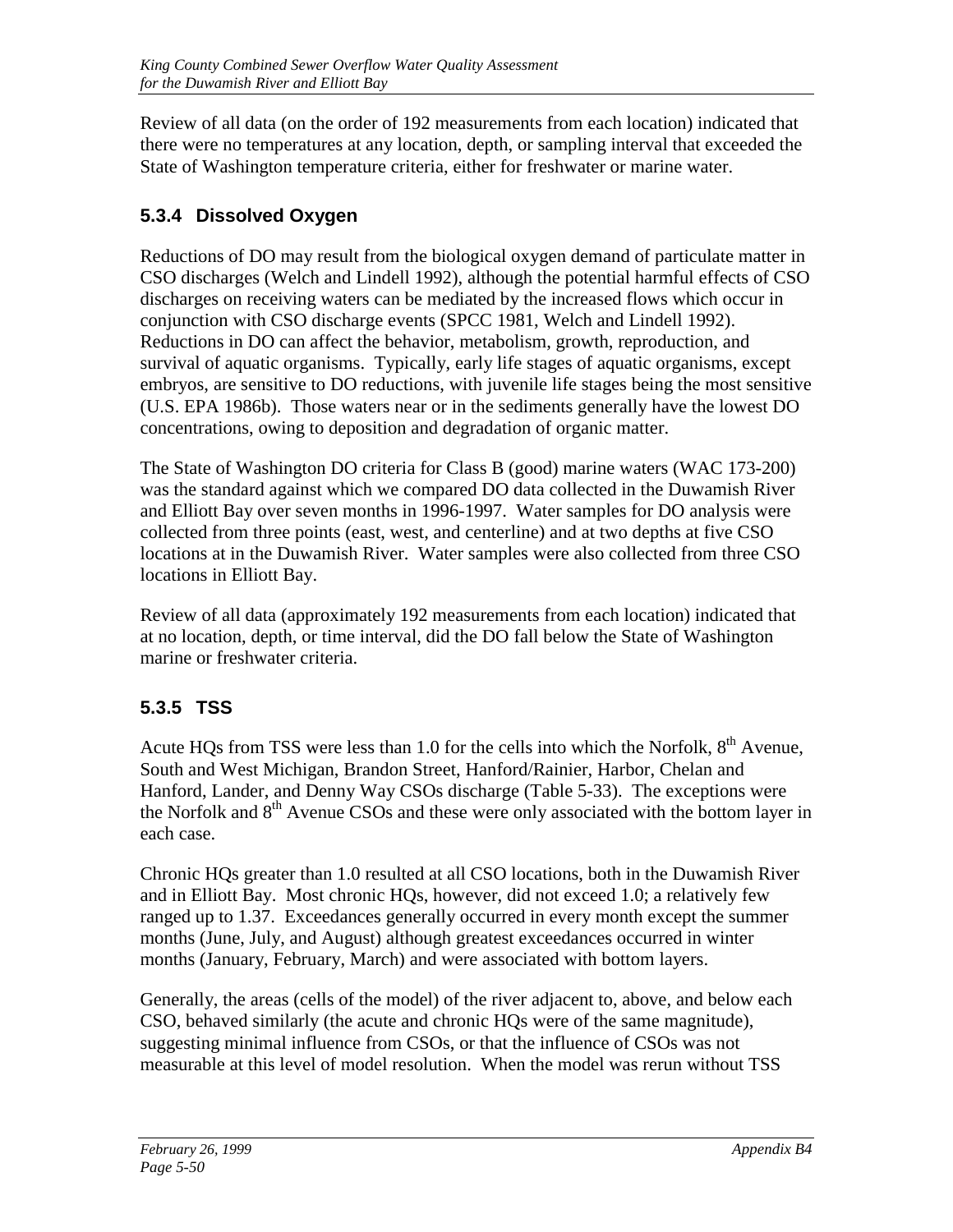loading from the CSOs, chronic HQs were reduced over a range of 2 to 5 percent. Greatest reductions occurred at CSO locations furthest upriver. For example at the Norfolk CSO, the reduction was 12 percent and was associated with the bottom layer. At the 8<sup>th</sup> Avenue CSO, the reduction was 6 percent, and again was associated in the bottom layer. In the two cases where acute  $HQs$  greater than 1.0 occurred (Norfolk and  $8<sup>th</sup>$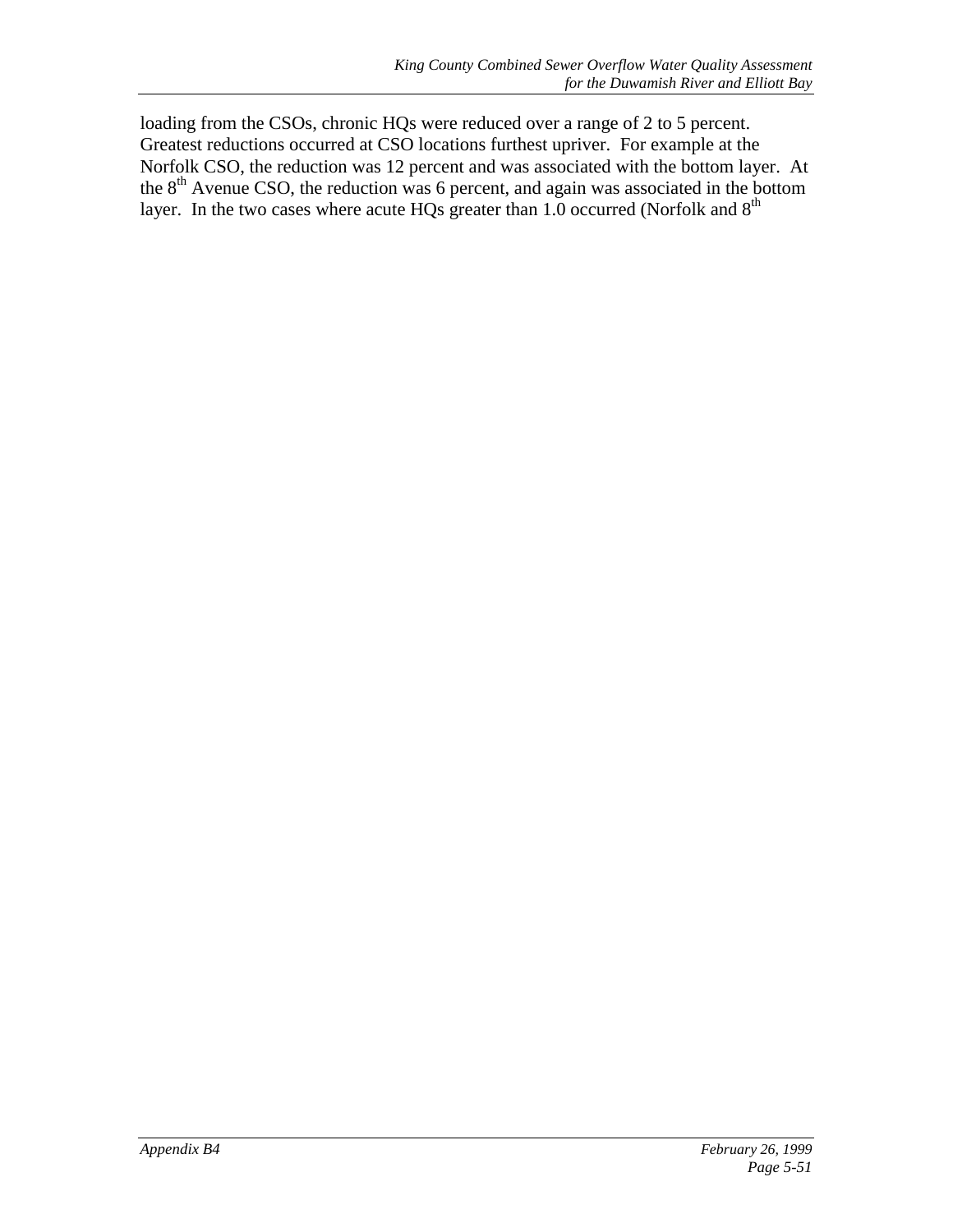| <b>CSO Discharging</b><br>to Cell |         | <b>Exposure</b><br><b>Conditions</b> | Layer        | <b>Sep</b> | Oct  | <b>Nov</b> | <b>Dec</b> | Jan  | Feb  | <b>Mar</b> | Apr  | May  | Jun  | Jul  | Aug  |
|-----------------------------------|---------|--------------------------------------|--------------|------------|------|------------|------------|------|------|------------|------|------|------|------|------|
| 8th Avenue                        | Acute   | <b>Baseline</b>                      | 1            | 0.72       | 0.76 | 0.91       | 0.80       | 1.05 | 0.85 | 0.96       | 0.73 | 0.76 | 0.64 | 0.48 | 0.59 |
| 8th Avenue                        | Acute   | <b>Without CSO</b>                   | $\mathbf 1$  | 0.85       | 0.63 | 0.85       | 0.76       | 1.03 | 0.85 | 0.97       | 0.74 | 0.78 | 0.64 | 0.51 | 0.62 |
| 8th Avenue                        | Acute   | <b>Baseline</b>                      | 10           | 0.74       | 0.66 | 0.51       | 0.37       | N/AP | 0.41 | 0.28       | 0.30 | 0.28 | 0.32 | 0.35 | 0.32 |
| 8th Avenue                        | Acute   | <b>Without CSO</b>                   | 10           | 0.76       | 0.64 | 0.37       | 0.37       | N/AP | 0.32 | 0.27       | 0.29 | 0.28 | 0.32 | 0.36 | 0.35 |
| 8th Avenue                        | Chronic | <b>Baseline</b>                      | $\mathbf 1$  | 1.26       | 1.18 | 1.30       | 1.28       | 1.40 | 1.30 | 1.33       | 1.21 | 1.18 | 1.08 | 1.01 | 1.09 |
| 8th Avenue                        | Chronic | <b>Without CSO</b>                   | $\mathbf{1}$ | 1.33       | 1.11 | 1.27       | 1.24       | 1.40 | 1.30 | 1.33       | 1.20 | 1.18 | 1.07 | 1.00 | 1.10 |
| 8th Avenue                        | Chronic | <b>Baseline</b>                      | 10           | 1.30       | 1.13 | N/AP       | N/AP       | N/AP | N/AP | N/AP       | N/AP | N/AP | N/AP | N/AP | 0.90 |
| 8th Avenue                        | Chronic | <b>Without CSO</b>                   | 10           | 1.29       | 1.03 | N/AP       | N/AP       | N/AP | N/AP | N/AP       | N/AP | N/AP | N/AP | N/AP | 0.89 |
| Brandon                           | Acute   | <b>Baseline</b>                      | $\mathbf 1$  | 0.56       | 0.49 | 0.54       | 0.47       | 0.68 | 0.69 | 0.77       | 0.45 | 0.43 | 0.40 | 0.42 | 0.49 |
| <b>Brandon</b>                    | Acute   | Without CSO                          | $\mathbf{1}$ | 0.65       | 0.49 | 0.51       | 0.52       | 0.68 | 0.54 | 0.74       | 0.44 | 0.43 | 0.42 | 0.41 | 0.50 |
| <b>Brandon</b>                    | Acute   | <b>Baseline</b>                      | 10           | 0.74       | 0.62 | 0.57       | 0.41       | 0.39 | 0.43 | 0.35       | 0.37 | 0.35 | 0.36 | 0.35 | 0.35 |
| <b>Brandon</b>                    | Acute   | <b>Without CSO</b>                   | 10           | 0.75       | 0.59 | 0.46       | 0.42       | 0.36 | 0.34 | 0.32       | 0.37 | 0.37 | 0.32 | 0.32 | 0.33 |
| Brandon                           | Chronic | <b>Baseline</b>                      | 1            | 1.15       | 1.06 | 1.09       | 1.09       | 1.22 | 1.17 | 1.29       | 1.05 | 1.02 | 1.01 | 0.99 | 1.00 |
| <b>Brandon</b>                    | Chronic | <b>Without CSO</b>                   | $\mathbf 1$  | 1.20       | 1.06 | 1.07       | 1.07       | 1.22 | 1.12 | 1.24       | 1.04 | 1.02 | 1.02 | 0.99 | 1.00 |
| <b>Brandon</b>                    | Chronic | <b>Baseline</b>                      | 10           | 1.30       | 1.14 | 0.90       | 0.90       | N/AP | N/AP | N/AP       | N/AP | N/AP | 0.89 | 0.90 | 0.93 |
| Brandon                           | Chronic | <b>Without CSO</b>                   | 10           | 1.31       | 1.09 | 0.89       | 0.89       | N/AP | N/AP | N/AP       | N/AP | N/AP | 0.89 | 0.90 | 0.91 |
| Chelan                            | Acute   | <b>Baseline</b>                      | $\mathbf 1$  | 0.53       | 0.43 | 0.51       | 0.45       | 0.62 | 0.88 | 0.63       | 0.44 | 0.39 | 0.40 | 0.40 | 0.38 |
| Chelan                            | Acute   | <b>Without CSO</b>                   | 1            | 0.59       | 0.45 | 0.49       | 0.52       | 0.62 | 0.54 | 0.63       | 0.43 | 0.39 | 0.41 | 0.40 | 0.38 |
| Chelan                            | Acute   | <b>Baseline</b>                      | 10           | 0.73       | 0.59 | 0.54       | 0.39       | 0.49 | 0.45 | 0.38       | 0.37 | 0.38 | 0.33 | 0.32 | 0.33 |

|  |  | Table 5-33. TSS Hazard Quotients in Cells Receiving CSO Discharges |  |
|--|--|--------------------------------------------------------------------|--|
|--|--|--------------------------------------------------------------------|--|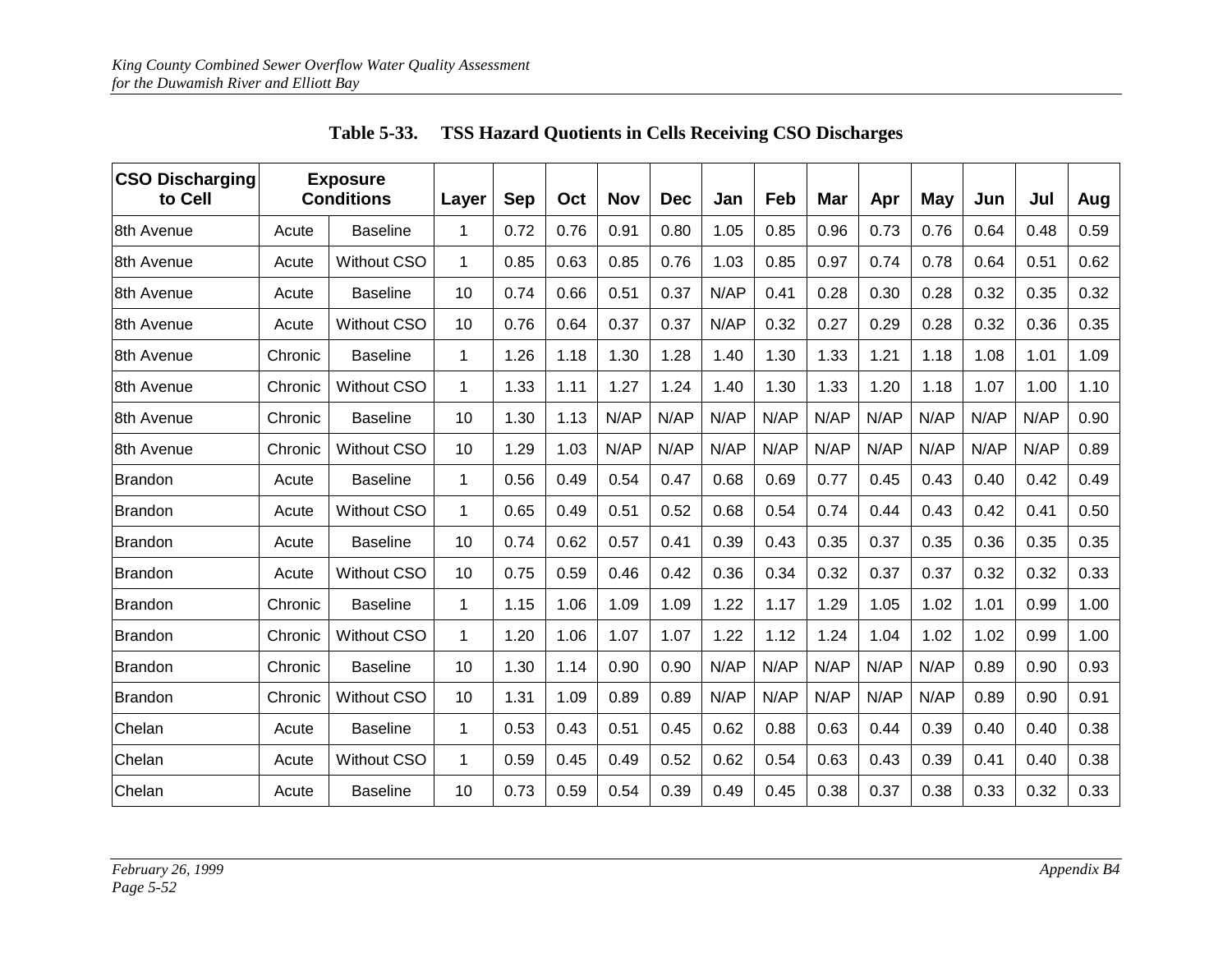| <b>CSO Discharging</b><br>to Cell |         | <b>Exposure</b><br><b>Conditions</b><br>Layer |             | <b>Sep</b> | Oct  | <b>Nov</b> | <b>Dec</b> | Jan  | Feb  | Mar  | Apr  | May  | Jun  | Jul  | Aug  |
|-----------------------------------|---------|-----------------------------------------------|-------------|------------|------|------------|------------|------|------|------|------|------|------|------|------|
| Chelan                            | Acute   | <b>Without CSO</b>                            | 10          | 0.77       | 0.56 | 0.46       | 0.39       | 0.48 | 0.47 | 0.38 | 0.39 | 0.37 | 0.33 | 0.33 | 0.33 |
| Chelan                            | Chronic | <b>Baseline</b>                               | 1           | 1.09       | 1.01 | 1.03       | 1.02       | 1.11 | 1.13 | 1.16 | 1.03 | 0.99 | 1.01 | 0.99 | 0.98 |
| Chelan                            | Chronic | <b>Without CSO</b>                            | 1           | 1.08       | 1.01 | 1.02       | 1.03       | 1.10 | 1.06 | 1.12 | 1.03 | 0.99 | 1.01 | 0.99 | 0.98 |
| Chelan                            | Chronic | <b>Baseline</b>                               | 10          | 1.30       | 1.12 | 1.00       | 0.94       | 0.92 | 1.01 | 0.91 | 0.92 | 0.89 | 0.91 | 0.91 | 0.93 |
| Chelan                            | Chronic | <b>Without CSO</b>                            | 10          | 1.32       | 1.08 | 0.94       | 0.94       | 0.92 | 0.92 | 0.91 | 0.92 | 0.90 | 0.91 | 0.92 | 0.93 |
| Connecticut                       | Acute   | <b>Baseline</b>                               | 1           | 0.44       | 0.40 | 0.41       | 0.40       | 0.40 | 0.67 | 0.40 | 0.42 | 0.40 | 0.41 | 0.39 | 0.38 |
| Connecticut                       | Acute   | <b>Without CSO</b>                            | $\mathbf 1$ | 0.41       | 0.40 | 0.40       | 0.41       | 0.41 | 0.40 | 0.40 | 0.42 | 0.40 | 0.41 | 0.39 | 0.37 |
| Connecticut                       | Acute   | <b>Baseline</b>                               | 10          | 0.66       | 0.49 | 0.47       | 0.38       | 0.53 | 0.44 | 0.59 | 0.38 | 0.36 | 0.36 | 0.35 | 0.35 |
| Connecticut                       | Acute   | <b>Without CSO</b>                            | 10          | 0.71       | 0.46 | 0.44       | 0.39       | 0.52 | 0.44 | 0.55 | 0.37 | 0.35 | 0.36 | 0.35 | 0.35 |
| Connecticut                       | Chronic | <b>Baseline</b>                               | 1           | 1.05       | 1.00 | 1.01       | 1.01       | 1.01 | 1.04 | 1.01 | 1.03 | 0.99 | 1.02 | 0.99 | 0.98 |
| Connecticut                       | Chronic | <b>Without CSO</b>                            | 1           | 1.02       | 1.00 | 1.01       | 1.01       | 1.01 | 1.01 | 1.02 | 1.03 | 0.99 | 1.02 | 0.99 | 0.98 |
| Connecticut                       | Chronic | <b>Baseline</b>                               | 10          | 1.23       | 1.06 | 0.99       | 1.01       | 1.08 | 1.03 | 1.14 | 0.97 | 0.96 | 0.95 | 0.95 | 0.95 |
| Connecticut                       | Chronic | <b>Without CSO</b>                            | 10          | 1.27       | 1.04 | 0.98       | 1.00       | 1.07 | 1.02 | 1.09 | 0.97 | 0.95 | 0.95 | 0.95 | 0.95 |
| Denny Way                         | Acute   | <b>Baseline</b>                               | 1           | 0.44       | 0.39 | 0.41       | 0.41       | 0.41 | 0.42 | 0.40 | 0.42 | 0.40 | 0.41 | 0.39 | 0.37 |
| Denny Way                         | Acute   | Without CSO                                   | 1           | 0.41       | 0.40 | 0.41       | 0.41       | 0.42 | 0.42 | 0.40 | 0.42 | 0.39 | 0.41 | 0.38 | 0.37 |
| Denny Way                         | Acute   | <b>Baseline</b>                               | 10          | 0.53       | 0.41 | 0.39       | 0.39       | 0.41 | 0.40 | 0.44 | 0.39 | 0.37 | 0.38 | 0.38 | 0.36 |
| Denny Way                         | Acute   | <b>Without CSO</b>                            | 10          | 0.51       | 0.40 | 0.39       | 0.39       | 0.42 | 0.40 | 0.42 | 0.39 | 0.37 | 0.38 | 0.37 | 0.36 |
| Denny Way                         | Chronic | <b>Baseline</b>                               | 1           | 1.04       | 1.00 | 1.02       | 1.01       | 1.01 | 1.02 | 1.01 | 1.03 | 1.00 | 1.01 | 0.99 | 0.98 |
| Denny Way                         | Chronic | <b>Without CSO</b>                            | $\mathbf 1$ | 1.01       | 1.00 | 1.02       | 1.01       | 1.01 | 1.02 | 1.01 | 1.03 | 0.99 | 1.01 | 0.98 | 0.98 |
| Denny Way                         | Chronic | <b>Baseline</b>                               | 10          | 1.13       | 1.01 | 0.99       | 0.99       | 1.01 | 1.01 | 1.01 | 1.00 | 0.97 | 0.99 | 0.97 | 0.97 |

|  | Table 5-33. TSS Hazard Quotients in Cells Receiving CSO Discharges (continued) |  |  |
|--|--------------------------------------------------------------------------------|--|--|
|--|--------------------------------------------------------------------------------|--|--|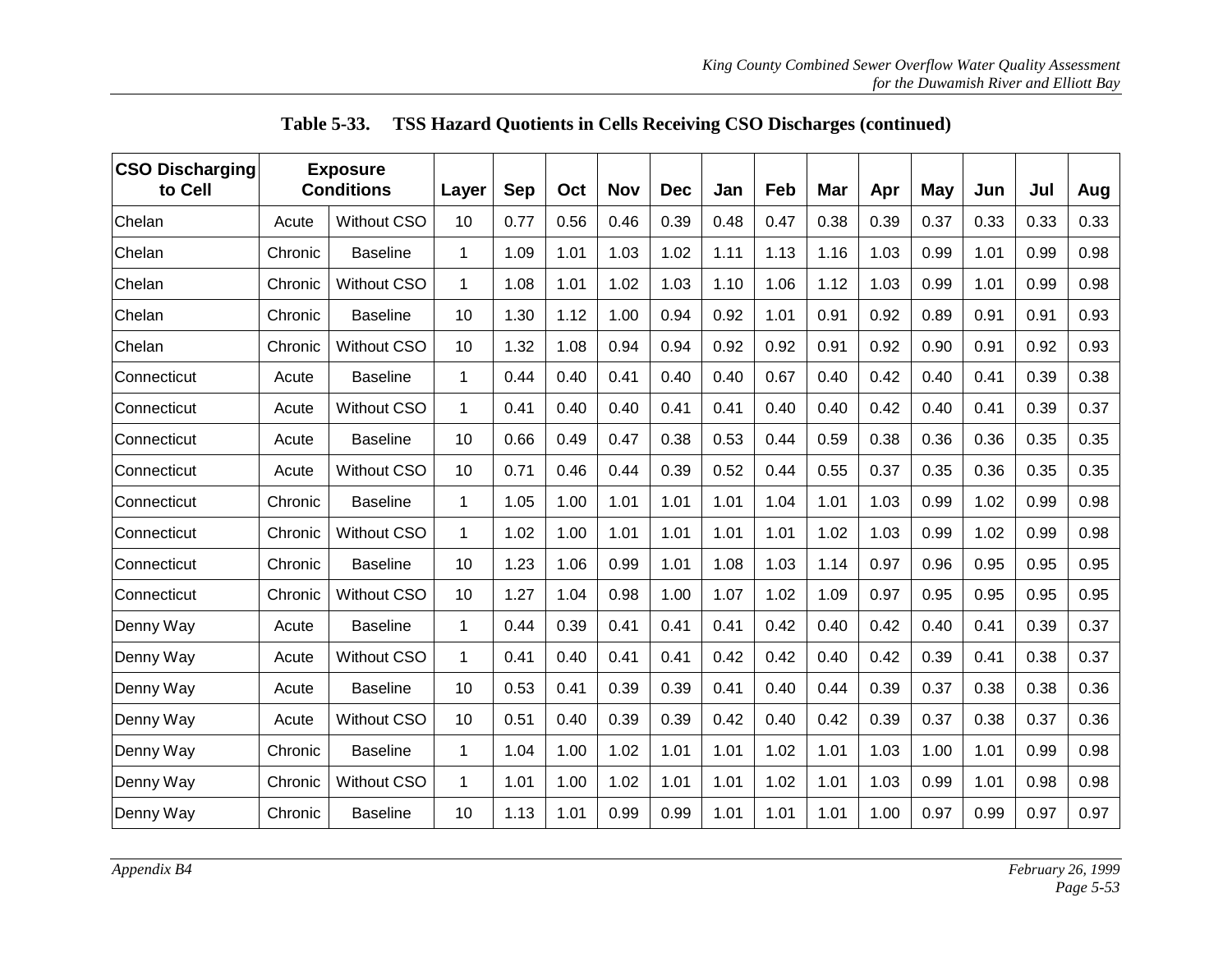| <b>CSO Discharging</b><br>to Cell |         | <b>Exposure</b><br><b>Conditions</b><br>Layer |              | <b>Sep</b> | Oct  | <b>Nov</b> | <b>Dec</b> | Jan  | Feb  | Mar  | Apr  | May  | Jun  | Jul  | Aug  |
|-----------------------------------|---------|-----------------------------------------------|--------------|------------|------|------------|------------|------|------|------|------|------|------|------|------|
| Denny Way                         | Chronic | <b>Without CSO</b>                            | 10           | 1.10       | 1.01 | 1.00       | 0.99       | 1.01 | 1.00 | 1.00 | 1.00 | 0.98 | 0.99 | 0.97 | 0.97 |
| Hanford                           | Acute   | <b>Baseline</b>                               | 1            | 0.47       | 0.40 | 0.44       | 0.40       | 0.57 | 0.60 | 0.61 | 0.42 | 0.39 | 0.41 | 0.38 | 0.38 |
| Hanford                           | Acute   | <b>Without CSO</b>                            | $\mathbf{1}$ | 0.55       | 0.40 | 0.42       | 0.42       | 0.56 | 0.48 | 0.58 | 0.42 | 0.39 | 0.41 | 0.38 | 0.38 |
| Hanford                           | Acute   | <b>Baseline</b>                               | 10           | 0.72       | 0.58 | 0.54       | 0.40       | 0.62 | 0.51 | 0.68 | 0.38 | 0.36 | 0.34 | 0.33 | 0.34 |
| Hanford                           | Acute   | <b>Without CSO</b>                            | 10           | 0.75       | 0.55 | 0.49       | 0.40       | 0.62 | 0.52 | 0.61 | 0.38 | 0.36 | 0.33 | 0.32 | 0.33 |
| Hanford                           | Chronic | <b>Baseline</b>                               | 1            | 1.06       | 1.01 | 1.02       | 1.01       | 1.10 | 1.10 | 1.15 | 1.03 | 0.99 | 1.01 | 0.99 | 0.98 |
| Hanford                           | Chronic | <b>Without CSO</b>                            | 1            | 1.09       | 1.00 | 1.01       | 1.01       | 1.10 | 1.05 | 1.12 | 1.03 | 1.00 | 1.02 | 0.99 | 0.99 |
| Hanford                           | Chronic | <b>Baseline</b>                               | 10           | 1.29       | 1.12 | 1.02       | 1.04       | 1.10 | 1.05 | 1.03 | 0.97 | 0.96 | 0.92 | 0.91 | 0.93 |
| Hanford                           | Chronic | <b>Without CSO</b>                            | 10           | 1.33       | 1.08 | 1.00       | 1.04       | 1.09 | 1.05 | 1.02 | 0.96 | 0.95 | 0.92 | 0.92 | 0.93 |
| Hanford/Rainier                   | Acute   | <b>Baseline</b>                               | $\mathbf 1$  | 0.55       | 0.49 | 0.56       | 0.49       | 0.68 | 0.83 | 0.72 | 0.46 | 0.43 | 0.41 | 0.43 | 0.43 |
| Hanford/Rainier                   | Acute   | <b>Without CSO</b>                            | $\mathbf 1$  | 0.63       | 0.53 | 0.53       | 0.55       | 0.67 | 0.56 | 0.69 | 0.45 | 0.43 | 0.44 | 0.43 | 0.42 |
| Hanford/Rainier                   | Acute   | <b>Baseline</b>                               | 10           | 0.74       | 0.61 | 0.56       | 0.41       | 0.45 | 0.43 | 0.35 | 0.36 | 0.36 | 0.36 | 0.35 | 0.35 |
| Hanford/Rainier                   | Acute   | <b>Without CSO</b>                            | 10           | 0.76       | 0.58 | 0.44       | 0.41       | 0.44 | 0.37 | 0.32 | 0.36 | 0.36 | 0.32 | 0.32 | 0.33 |
| Hanford/Rainier                   | Chronic | <b>Baseline</b>                               | 1            | 1.13       | 1.06 | 1.08       | 1.07       | 1.20 | 1.16 | 1.26 | 1.04 | 1.01 | 1.01 | 1.00 | 0.99 |
| Hanford/Rainier                   | Chronic | Without CSO                                   | $\mathbf{1}$ | 1.18       | 1.07 | 1.06       | 1.07       | 1.20 | 1.11 | 1.22 | 1.03 | 1.01 | 1.02 | 1.00 | 0.99 |
| Hanford/Rainier                   | Chronic | <b>Baseline</b>                               | 10           | 1.30       | 1.14 | 0.90       | 0.90       | N/AP | 0.94 | N/AP | N/AP | 0.87 | 0.90 | 0.90 | 0.93 |
| Hanford/Rainier                   | Chronic | <b>Without CSO</b>                            | 10           | 1.31       | 1.09 | 0.90       | 0.90       | N/AP | 0.89 | N/AP | N/AP | 0.88 | 0.89 | 0.90 | 0.91 |
| Harbor                            | Acute   | <b>Baseline</b>                               | $\mathbf{1}$ | 0.46       | 0.41 | 0.43       | 0.40       | 0.53 | 0.59 | 0.55 | 0.42 | 0.39 | 0.40 | 0.39 | 0.37 |
| Harbor                            | Acute   | <b>Without CSO</b>                            | $\mathbf{1}$ | 0.43       | 0.40 | 0.41       | 0.41       | 0.53 | 0.46 | 0.54 | 0.42 | 0.39 | 0.40 | 0.39 | 0.36 |
| Harbor                            | Acute   | <b>Baseline</b>                               | 10           | 0.71       | 0.54 | 0.50       | 0.38       | 0.61 | 0.49 | 0.68 | 0.38 | 0.37 | 0.34 | 0.33 | 0.33 |

**Table 5-33. TSS Hazard Quotients in Cells Receiving CSO Discharges (continued)**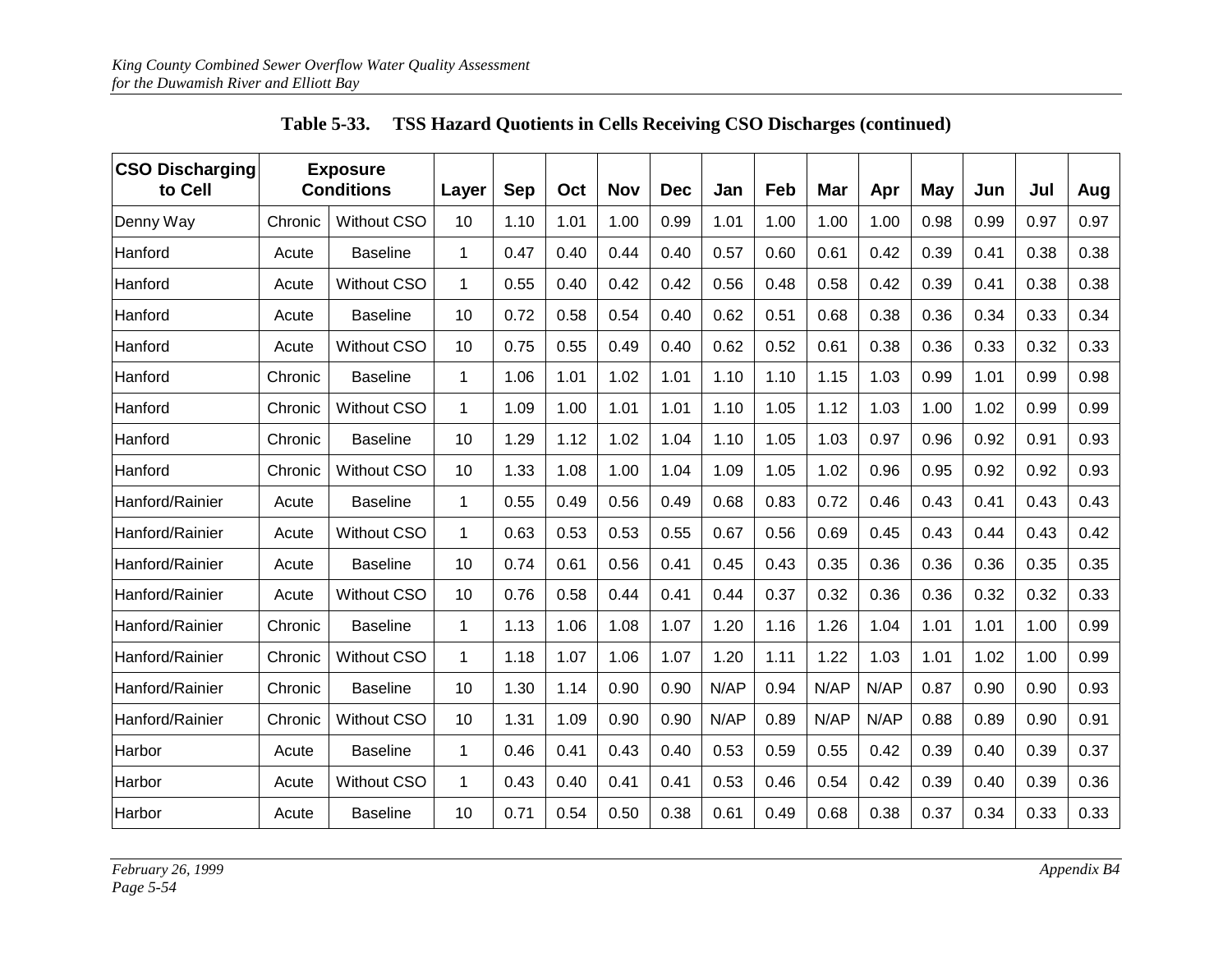| <b>CSO Discharging</b><br>to Cell |         | <b>Exposure</b><br><b>Conditions</b><br>Layer |             | <b>Sep</b> | Oct  | <b>Nov</b> | <b>Dec</b> | Jan  | Feb  | Mar  | Apr  | May  | Jun  | Jul  | Aug  |
|-----------------------------------|---------|-----------------------------------------------|-------------|------------|------|------------|------------|------|------|------|------|------|------|------|------|
| Harbor                            | Acute   | <b>Without CSO</b>                            | 10          | 0.73       | 0.51 | 0.44       | 0.38       | 0.61 | 0.48 | 0.63 | 0.38 | 0.36 | 0.34 | 0.34 | 0.34 |
| Harbor                            | Chronic | <b>Baseline</b>                               | 1           | 1.07       | 1.01 | 1.02       | 1.01       | 1.07 | 1.06 | 1.11 | 1.03 | 0.99 | 1.01 | 0.99 | 0.98 |
| Harbor                            | Chronic | <b>Without CSO</b>                            | 1           | 1.02       | 1.01 | 1.02       | 1.01       | 1.06 | 1.04 | 1.08 | 1.03 | 0.99 | 1.01 | 0.99 | 0.98 |
| Harbor                            | Chronic | <b>Baseline</b>                               | 10          | 1.28       | 1.10 | 1.01       | 1.03       | 1.12 | 1.04 | 1.20 | 0.97 | 0.96 | 0.93 | 0.93 | 0.94 |
| Harbor                            | Chronic | <b>Without CSO</b>                            | 10          | 1.31       | 1.07 | 1.00       | 1.03       | 1.12 | 1.04 | 1.15 | 0.97 | 0.96 | 0.93 | 0.93 | 0.94 |
| King                              | Acute   | <b>Baseline</b>                               | 1           | 0.43       | 0.39 | 0.40       | 0.41       | 0.41 | 0.41 | 0.39 | 0.42 | 0.40 | 0.41 | 0.38 | 0.37 |
| King                              | Acute   | <b>Without CSO</b>                            | $\mathbf 1$ | 0.40       | 0.39 | 0.40       | 0.41       | 0.41 | 0.41 | 0.40 | 0.42 | 0.40 | 0.41 | 0.38 | 0.37 |
| King                              | Acute   | <b>Baseline</b>                               | 10          | 0.59       | 0.43 | 0.39       | 0.37       | 0.44 | 0.41 | 0.49 | 0.38 | 0.36 | 0.37 | 0.36 | 0.36 |
| King                              | Acute   | <b>Without CSO</b>                            | 10          | 0.60       | 0.41 | 0.39       | 0.37       | 0.44 | 0.40 | 0.46 | 0.38 | 0.35 | 0.37 | 0.35 | 0.36 |
| King                              | Chronic | <b>Baseline</b>                               | 1           | 1.04       | 1.00 | 1.01       | 1.01       | 1.02 | 1.02 | 0.99 | 1.03 | 0.99 | 1.01 | 0.99 | 0.98 |
| King                              | Chronic | <b>Without CSO</b>                            | 1           | 1.01       | 1.00 | 1.01       | 1.01       | 1.02 | 1.02 | 1.01 | 1.03 | 1.00 | 1.02 | 0.99 | 0.99 |
| King                              | Chronic | <b>Baseline</b>                               | 10          | 1.18       | 1.02 | 0.99       | 0.98       | 1.02 | 1.01 | 1.06 | 0.99 | 0.97 | 0.97 | 0.96 | 0.96 |
| King                              | Chronic | <b>Without CSO</b>                            | 10          | 1.20       | 1.01 | 0.98       | 0.98       | 1.02 | 1.00 | 1.03 | 0.99 | 0.96 | 0.97 | 0.96 | 0.96 |
| Lander                            | Acute   | <b>Baseline</b>                               | 1           | 0.45       | 0.40 | 0.43       | 0.40       | 0.54 | 0.69 | 0.60 | 0.41 | 0.39 | 0.40 | 0.38 | 0.37 |
| Lander                            | Acute   | Without CSO                                   | 1           | 0.45       | 0.40 | 0.42       | 0.40       | 0.53 | 0.45 | 0.56 | 0.41 | 0.39 | 0.40 | 0.38 | 0.38 |
| Lander                            | Acute   | <b>Baseline</b>                               | 10          | 0.71       | 0.58 | 0.54       | 0.39       | 0.60 | 0.49 | 0.66 | 0.37 | 0.36 | 0.34 | 0.33 | 0.33 |
| Lander                            | Acute   | <b>Without CSO</b>                            | 10          | 0.75       | 0.55 | 0.48       | 0.39       | 0.60 | 0.49 | 0.60 | 0.37 | 0.36 | 0.33 | 0.32 | 0.33 |
| Lander                            | Chronic | <b>Baseline</b>                               | 1           | 1.05       | 1.01 | 1.01       | 1.01       | 1.08 | 1.09 | 1.13 | 1.02 | 0.99 | 1.01 | 0.99 | 0.98 |
| Lander                            | Chronic | <b>Without CSO</b>                            | $\mathbf 1$ | 1.04       | 1.01 | 1.01       | 1.01       | 1.09 | 1.04 | 1.10 | 1.02 | 0.99 | 1.01 | 0.99 | 0.99 |
| Lander                            | Chronic | <b>Baseline</b>                               | 10          | 1.29       | 1.12 | 1.00       | 1.03       | 1.12 | 1.04 | 1.15 | 0.96 | 0.95 | 0.92 | 0.91 | 0.93 |

|  |  | Table 5-33. TSS Hazard Quotients in Cells Receiving CSO Discharges (continued) |  |
|--|--|--------------------------------------------------------------------------------|--|
|  |  |                                                                                |  |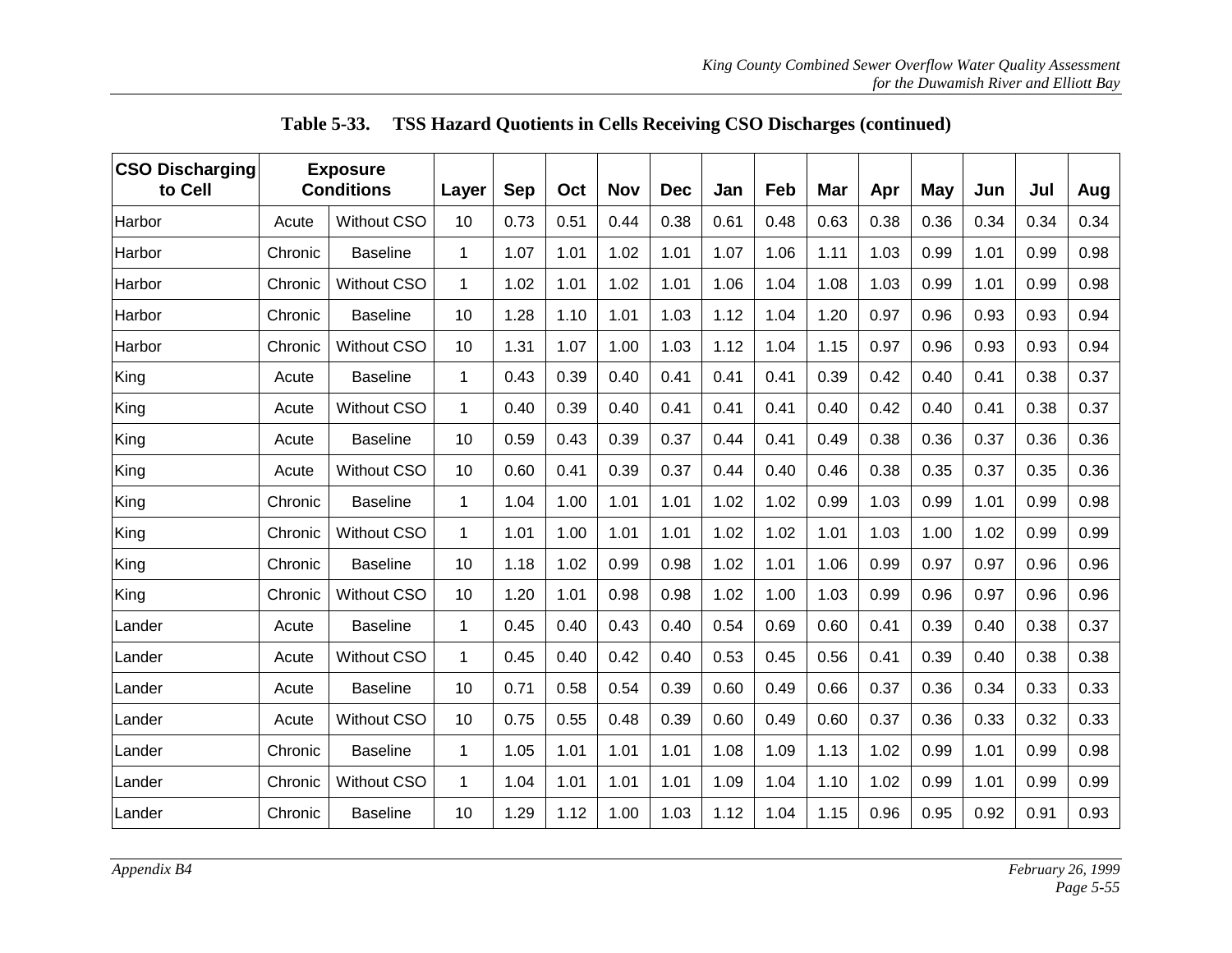| <b>CSO Discharging</b><br>to Cell |         | <b>Exposure</b><br><b>Conditions</b> | Layer        | <b>Sep</b> | Oct  | <b>Nov</b> | <b>Dec</b> | Jan  | Feb  | Mar  | Apr  | May  | Jun  | Jul  | Aug  |
|-----------------------------------|---------|--------------------------------------|--------------|------------|------|------------|------------|------|------|------|------|------|------|------|------|
| Lander                            | Chronic | Without CSO                          | 10           | 1.32       | 1.08 | 0.99       | 1.03       | 1.11 | 1.04 | 1.11 | 0.95 | 0.95 | 0.92 | 0.92 | 0.93 |
| <b>Norfolk</b>                    | Acute   | <b>Baseline</b>                      | $\mathbf{1}$ | 0.86       | 1.00 | 0.91       | 0.88       | 0.76 | 0.72 | 0.82 | 0.78 | 0.71 | 0.86 | 0.94 | 0.76 |
| Norfolk                           | Acute   | <b>Without CSO</b>                   | $\mathbf{1}$ | 0.92       | 0.92 | 0.90       | 0.91       | 0.78 | 0.76 | 0.84 | 0.65 | 0.74 | 0.78 | 0.79 | 0.73 |
| Norfolk                           | Acute   | <b>Baseline</b>                      | 10           | 0.74       | 0.70 | N/AP       | N/AP       | N/AP | N/AP | N/AP | N/AP | N/AP | 0.26 | 0.29 | 0.52 |
| Norfolk                           | Acute   | <b>Without CSO</b>                   | 10           | 0.84       | 0.62 | N/AP       | N/AP       | N/AP | N/AP | N/AP | N/AP | N/AP | 0.23 | 0.27 | 0.53 |
| Norfolk                           | Chronic | <b>Baseline</b>                      | $\mathbf{1}$ | 1.34       | 1.29 | N/AP       | N/AP       | N/AP | N/AP | N/AP | N/AP | N/AP | 1.04 | 1.10 | 1.05 |
| Norfolk                           | Chronic | <b>Without CSO</b>                   | $\mathbf{1}$ | 1.34       | 1.28 | N/AP       | N/AP       | N/AP | N/AP | N/AP | N/AP | N/AP | 1.05 | 1.06 | 1.03 |
| Norfolk                           | Chronic | <b>Baseline</b>                      | 10           | N/AP       | N/AP | N/AP       | N/AP       | N/AP | N/AP | N/AP | N/AP | N/AP | N/AP | N/AP | N/AP |
| Norfolk                           | Chronic | <b>Without CSO</b>                   | 10           | N/AP       | N/AP | N/AP       | N/AP       | N/AP | N/AP | N/AP | N/AP | N/AP | N/AP | N/AP | N/AP |
| South Magnolia                    | Acute   | <b>Baseline</b>                      | 1            | 0.43       | 0.43 | 0.44       | 0.44       | 0.44 | 0.45 | 0.42 | 0.43 | 0.43 | 0.44 | 0.44 | 0.42 |
| South Magnolia                    | Acute   | Without CSO                          | 1            | 0.43       | 0.43 | 0.43       | 0.44       | 0.43 | 0.43 | 0.42 | 0.43 | 0.43 | 0.44 | 0.44 | 0.42 |
| South Magnolia                    | Acute   | <b>Baseline</b>                      | 10           | 0.52       | 0.41 | 0.39       | 0.39       | 0.40 | 0.40 | 0.41 | 0.39 | 0.37 | 0.38 | 0.37 | 0.36 |
| South Magnolia                    | Acute   | Without CSO                          | 10           | 0.50       | 0.40 | 0.39       | 0.39       | 0.41 | 0.40 | 0.40 | 0.39 | 0.37 | 0.38 | 0.37 | 0.36 |
| South Magnolia                    | Chronic | <b>Baseline</b>                      | $\mathbf{1}$ | 1.04       | 1.03 | 1.03       | 1.03       | 1.03 | 1.03 | 1.03 | 1.03 | 1.02 | 1.03 | 1.03 | 1.02 |
| South Magnolia                    | Chronic | Without CSO                          | $\mathbf{1}$ | 1.01       | 1.03 | 1.03       | 1.03       | 1.03 | 1.03 | 1.03 | 1.03 | 1.02 | 1.03 | 1.02 | 1.02 |
| South Magnolia                    | Chronic | <b>Baseline</b>                      | 10           | 1.14       | 1.01 | 1.00       | 0.99       | 1.00 | 1.01 | 1.00 | 1.00 | 0.97 | 0.99 | 0.97 | 0.97 |
| South Magnolia                    | Chronic | <b>Without CSO</b>                   | 10           | 1.09       | 1.01 | 1.00       | 0.99       | 1.00 | 1.00 | 0.99 | 1.00 | 0.98 | 0.99 | 0.97 | 0.97 |
| South Michigan                    | Acute   | <b>Baseline</b>                      | 1            | 0.64       | 0.56 | 0.64       | 0.49       | 0.76 | 0.91 | 0.77 | 0.49 | 0.47 | 0.41 | 0.38 | 0.43 |
| South Michigan                    | Acute   | Without CSO                          | $\mathbf{1}$ | 0.72       | 0.48 | 0.58       | 0.48       | 0.75 | 0.62 | 0.73 | 0.48 | 0.47 | 0.41 | 0.37 | 0.43 |
| South Michigan                    | Acute   | <b>Baseline</b>                      | 10           | 0.74       | 0.63 | 0.59       | 0.42       | 0.42 | 0.43 | 0.36 | 0.33 | 0.36 | 0.39 | 0.35 | 0.36 |

**Table 5-33. TSS Hazard Quotients in Cells Receiving CSO Discharges (continued)**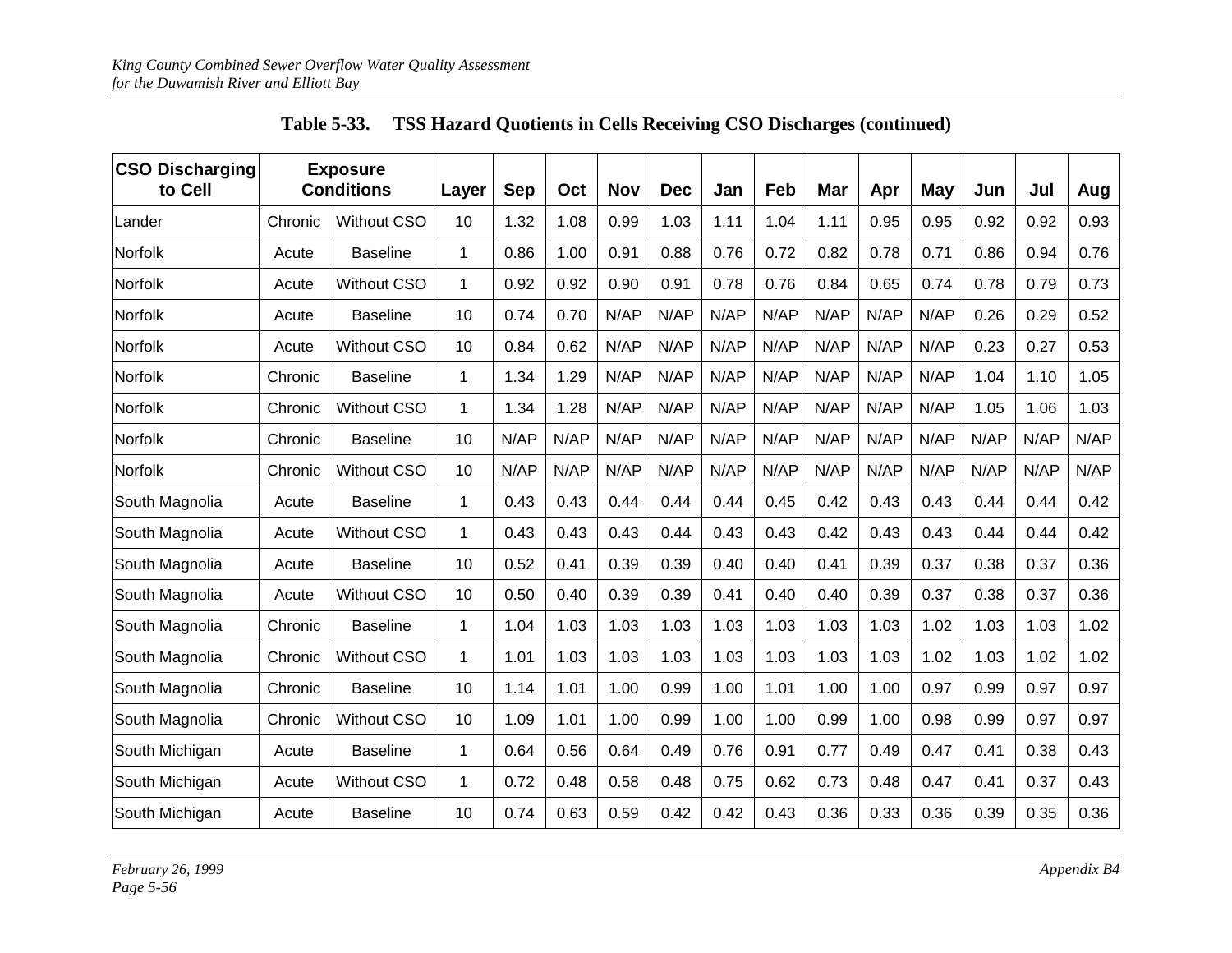| <b>CSO Discharging</b><br>to Cell |         | <b>Exposure</b><br><b>Conditions</b> | Layer | <b>Sep</b> | Oct  | <b>Nov</b> | <b>Dec</b> | Jan  | Feb  | Mar  | Apr  | May  | Jun  | Jul  | Aug  |
|-----------------------------------|---------|--------------------------------------|-------|------------|------|------------|------------|------|------|------|------|------|------|------|------|
| South Michigan                    | Acute   | Without CSO                          | 10    | 0.76       | 0.60 | 0.49       | 0.42       | 0.35 | 0.33 | 0.32 | 0.32 | 0.38 | 0.40 | 0.35 | 0.33 |
| South Michigan                    | Chronic | <b>Baseline</b>                      | 1     | .21        | 1.09 | 1.14       | 1.13       | 1.25 | 1.21 | 1.32 | 1.08 | 1.04 | 1.01 | 0.99 | 1.00 |
| South Michigan                    | Chronic | Without CSO                          | 1     | .26        | 1.06 | 1.11       | 1.10       | 1.25 | 1.15 | 1.26 | 1.07 | 1.04 | 1.00 | 0.98 | 1.00 |
| South Michigan                    | Chronic | <b>Baseline</b>                      | 10    | 1.30       | 1.15 | N/AP       | N/AP       | N/AP | N/AP | N/AP | N/AP | N/AP | 0.90 | 0.91 | 0.93 |
| South Michigan                    | Chronic | Without CSO                          | 10    | 1.30       | 1.10 | N/AP       | N/AP       | N/AP | N/AP | N/AP | N/AP | N/AP | 0.88 | 0.90 | 0.92 |
| West Michigan                     | Acute   | <b>Baseline</b>                      | 1     | 0.63       | 0.55 | 0.65       | 0.49       | 0.75 | 0.89 | 0.80 | 0.52 | 0.49 | 0.41 | 0.38 | 0.44 |
| West Michigan                     | Acute   | Without CSO                          | 1     | 0.75       | 0.47 | 0.60       | 0.48       | 0.75 | 0.59 | 0.76 | 0.51 | 0.50 | 0.41 | 0.38 | 0.44 |
| West Michigan                     | Acute   | <b>Baseline</b>                      | 10    | 0.74       | 0.64 | 0.63       | 0.40       | 0.41 | 0.42 | 0.34 | 0.31 | 0.33 | 0.33 | 0.31 | 0.33 |
| West Michigan                     | Acute   | Without CSO                          | 10    | 0.76       | 0.61 | 0.46       | 0.40       | 0.34 | 0.32 | 0.29 | 0.31 | 0.41 | 0.38 | 0.33 | 0.32 |
| West Michigan                     | Chronic | <b>Baseline</b>                      | 1     | .20        | 1.08 | 1.14       | 1.13       | 1.26 | 1.20 | 1.32 | 1.08 | 1.04 | 1.01 | 0.99 | 1.00 |
| West Michigan                     | Chronic | Without CSO                          | 1     | .27        | 1.06 | 1.11       | 1.10       | 1.25 | 1.16 | 1.28 | 1.07 | 1.04 | 1.00 | 0.98 | 1.00 |
| West Michigan                     | Chronic | <b>Baseline</b>                      | 10    | .31        | 1.14 | N/AP       | N/AP       | N/AP | N/AP | N/AP | N/AP | N/AP | N/AP | 0.88 | 0.92 |
| West Michigan                     | Chronic | Without CSO                          | 10    | 1.31       | 1.10 | N/AP       | N/AP       | N/AP | N/AP | N/AP | N/AP | N/AP | N/AP | 0.89 | 0.91 |

**Table 5-33. TSS Hazard Quotients in Cells Receiving CSO Discharges (continued)**

N/AP – Not applicable, salinity less than 5 ppt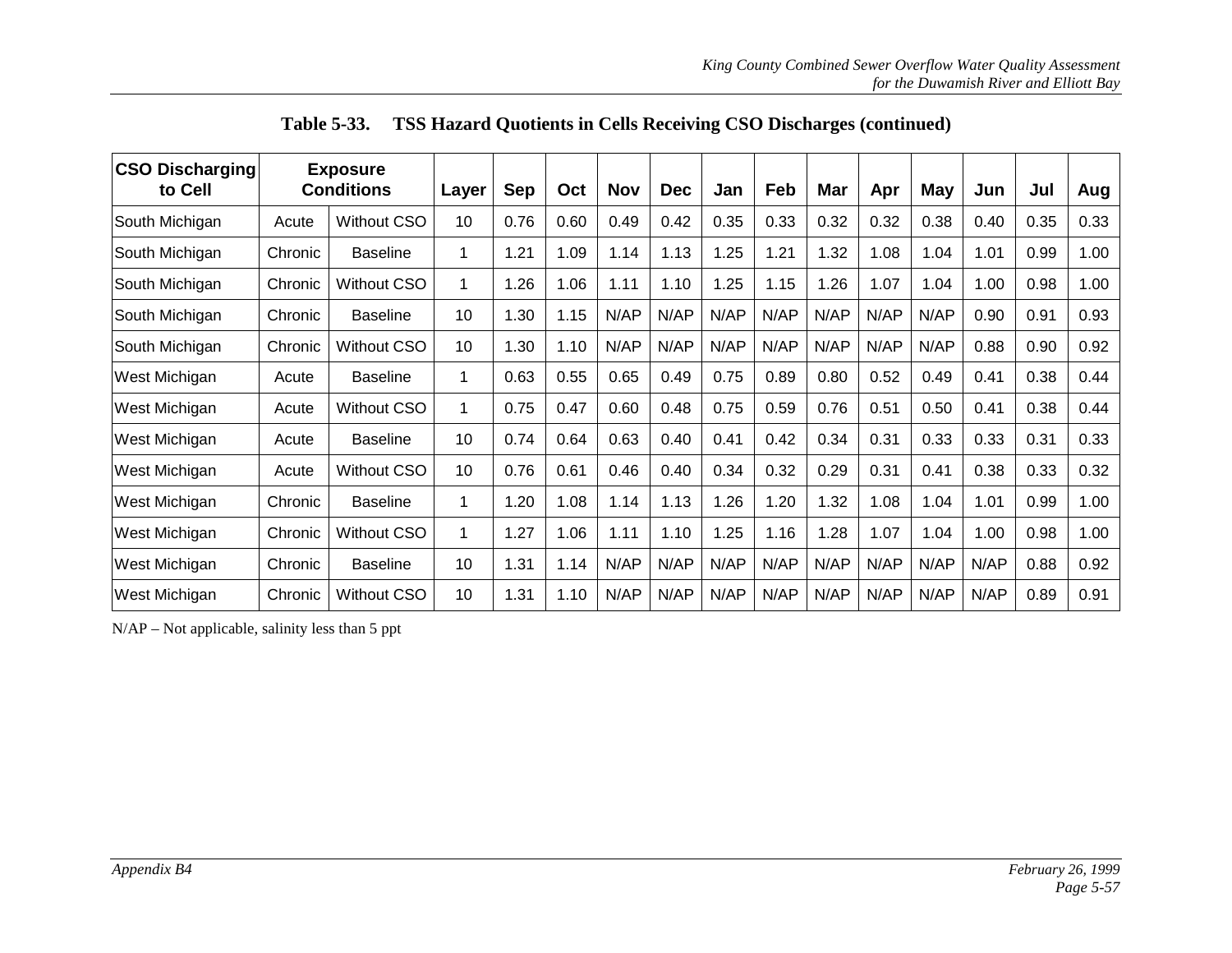Avenue), removal of the CSO source of TSS resulted in acute risk being reduced 3 to 4 percent.

### **5.3.6 Sedimentation Rate**

In general, risks to aquatic life from sedimentation were low in the study area except for the turning basin where high sedimentation levels were observed (maximum values in Table 5-34. Only one area (cell in the model) of the river receiving a CSO discharge indicated a HQ greater than 1.00. This was cell number 76 that receives the  $8<sup>th</sup>$  Avenue CSO. The exceedance was small (1.66) and occurred in February. Areas (cells) on either side or above and below also showed HQs ranging from 1.23 to 2.30, again in the month of February. These model cells are numbers 75, 77, 78, 79, and 80. Cell number 76 is in relatively shallow water so it is possible that the CSO at this location could result in an increase in sedimentation rate. It is more likely; however, that the increased sedimentation rate in this cell and its adjacent cells reflect the greater sedimentation rates routinely encountered in the upper river, particularly during the wet season. All other cells showing increased sedimentation  $(HQs > 1)$  in this data set, and there are 30, occurred in the upper river.

When the model was rerun without the input of CSOs, generally substantial reductions occurred over winter months in about 125 out of 153 cells stretching from the Norfolk CSO (above the head of navigation) down to the Hanford Avenue CSO located in the East Waterway. However, in the cells where reductions were observed between baseline and without CSO conditions, baseline HQs were less than 0.01, indicating minimal risk from sedimentation under baseline conditions. This implies that the decrease in sedimentation HQs under without CSO conditions do not have any bearing on the risk conditions.

### **5.3.7 Scouring**

Scouring was assessed in King County's model by following changes in sediment bed height, in this case, decreases in sediment bed height (Figure 5-7). Risk to benthos was based on severity of scouring in the sediment column and whether or not the depth at which a particular benthic species was normally found was compromised by a scouring event. For example, most amphipods are surface detrital feeders that are found no deeper in the sediments than 1 cm. Their effects level or threshold, then, is 1 cm. The loss of the top centimeter of the sediment column would mean the displacement or loss of all amphipods from that habitat. We have established similar effects levels for 26 species of the benthos inhabiting the study area and most were found to inhabit the upper 1.0 cm of the sediment column. Some species exploit the sediment column down to a depth of 5 cm or more. We evaluated the model simulation for changes in bed height that exceeded these effects-levels.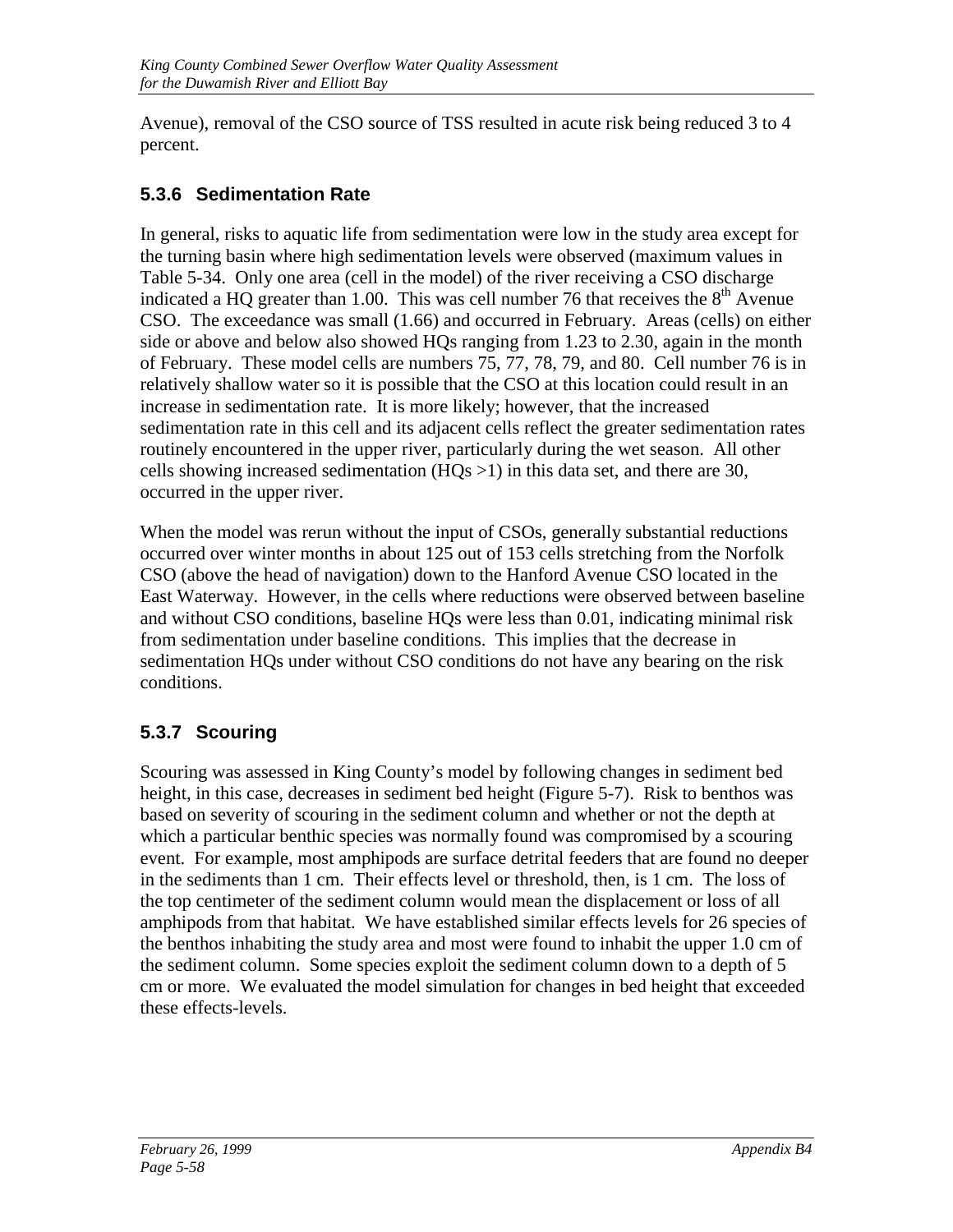| <b>Summary Statistic</b>  | Sep    | Oct    | <b>Nov</b> | <b>Dec</b> | Jan    | Feb    |
|---------------------------|--------|--------|------------|------------|--------|--------|
| Average                   | 0.01   | 0.06   | 0.11       | 0.06       | 0.23   | 0.11   |
| <b>Standard Deviation</b> | 0.02   | 0.19   | 0.32       | 0.19       | 0.82   | 0.52   |
| Maximum                   | 0.14   | 1.5    | 3.1        | 1.6        | 11.6   | 8.2    |
| Median                    | < 0.01 | < 0.01 | < 0.01     | < 0.01     | < 0.01 | < 0.01 |
| Minimum                   | < 0.01 | < 0.01 | < 0.01     | < 0.01     | < 0.01 | < 0.01 |
| <b>Summary Statistic</b>  | Mar    | Apr    | <b>May</b> | Jun        | Jul    | Aug    |
| Average                   | 0.20   | 0.10   | 0.09       | 0.02       | 0.01   | 0.01   |
| <b>Standard Deviation</b> | 1.0    | 0.52   | 0.39       | 0.10       | 0.04   | 0.02   |
| Maximum                   | 17.6   | 9.9    | 6.0        | 1.0        | 0.36   | 0.14   |
| Median                    | 0.01   | < 0.01 | < 0.01     | < 0.01     | < 0.01 | < 0.01 |
| Minimum                   | < 0.01 | < 0.01 | < 0.01     | < 0.01     | < 0.01 | < 0.01 |

**Table 5-34. Summary of Monthly Sedimentation Hazard Quotients Across All Model Cells**

Results simulating a period of seven months over the period October 1996 to June 1997 indicated few changes in bed height suggestive of scouring. Most CSOs (Chelan Street, Hanford Avenue, Lander Street, Harbor, Connecticut Street, King Street, Denny Way, and South Magnolia) were characterized by a change in sediment bed height of less than 1.0 cm over the seven month study period. A few CSOs  $(8<sup>th</sup>$  Avenue, Brandon Street, West and South Michigan Streets, and Hanford/Rainier) were characterized by a stepwise build-up of sediment bed height over the study period.

Only one site (the Norfolk CSO) was characterized by a sediment bed height that both increased and decreased over the study period. Actually the model simulation indicated that bed height increased and decreased by more than 0.5 cm 16 times over the study period. The increases and decreases exceeded 1.0 cm/month on several occasions and were associated with large storms that occurred in January and March 1997. Erosional events of at least 1.0 cm exceeded the threshold effects values for 14 of 26 species for which effects thresholds were generated, and clearly impacts were predicted at this location. While some disturbance of the benthos can be attributed to the CSO (channeling of the bottom occurs immediately below the outfall), perhaps the greater impact on the benthos can be attributed to the general bathymetry of the site. The CSO is located on a reach of the river that is narrower than the navigational channel into which it flows. Its slope is also relatively steep and its depth very shallow, all of which suggest that the site is located in a high-energy environment that may not be favorable to colonization by a diverse benthic community.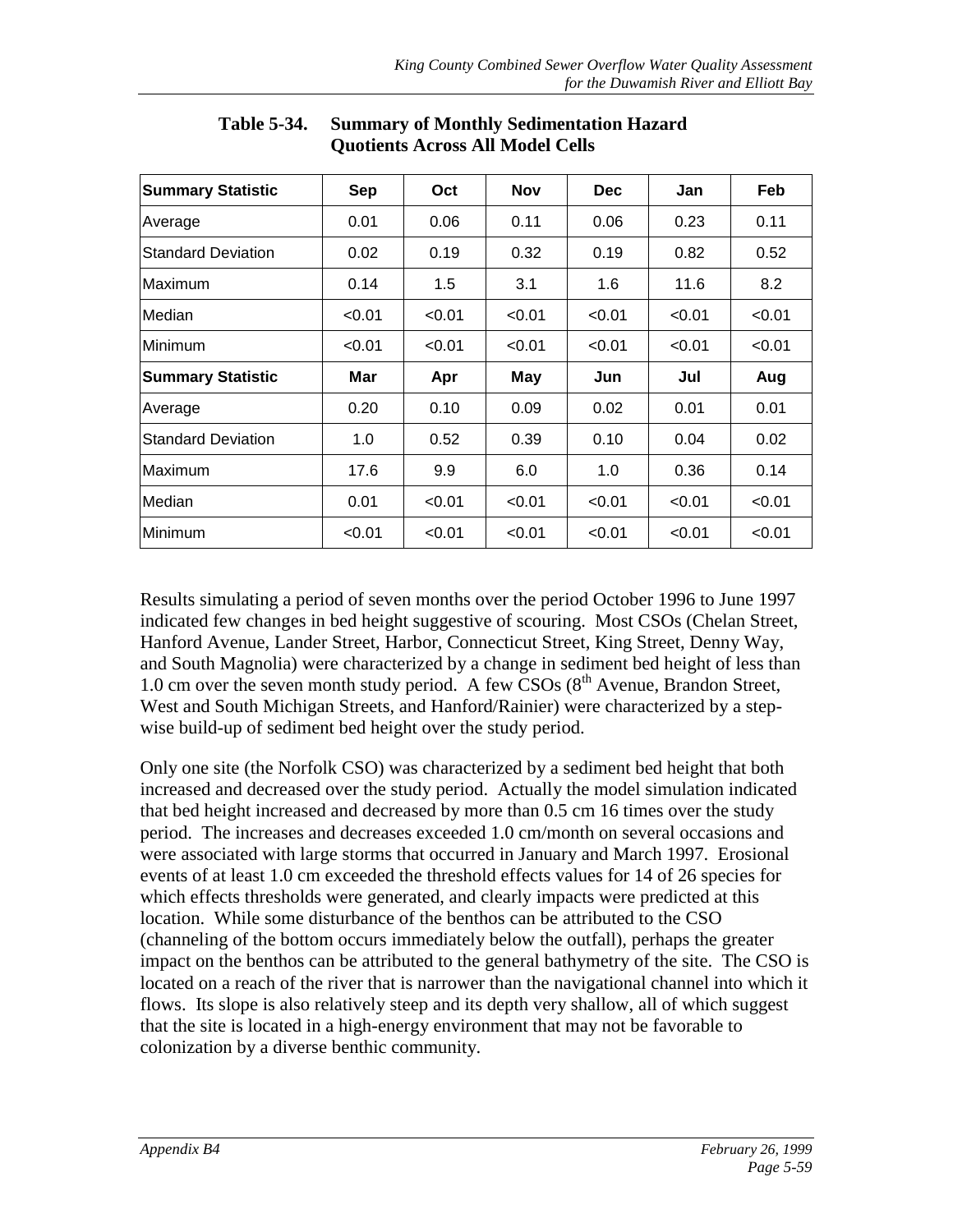#### **Figure 5-7. Change in Sediment Bed Height in Cells Adjacent to CSOs**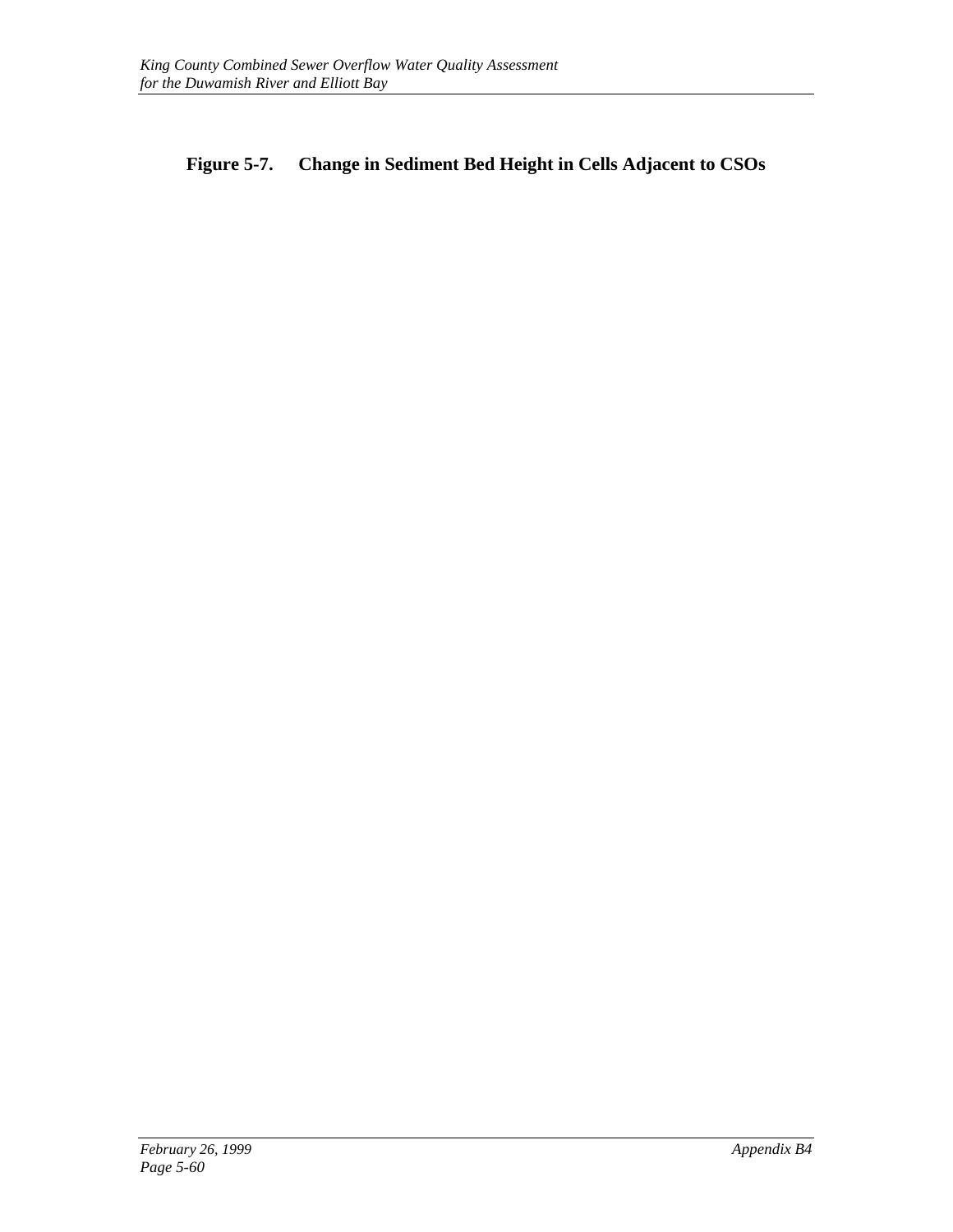Pg. 2 of Figure 5-7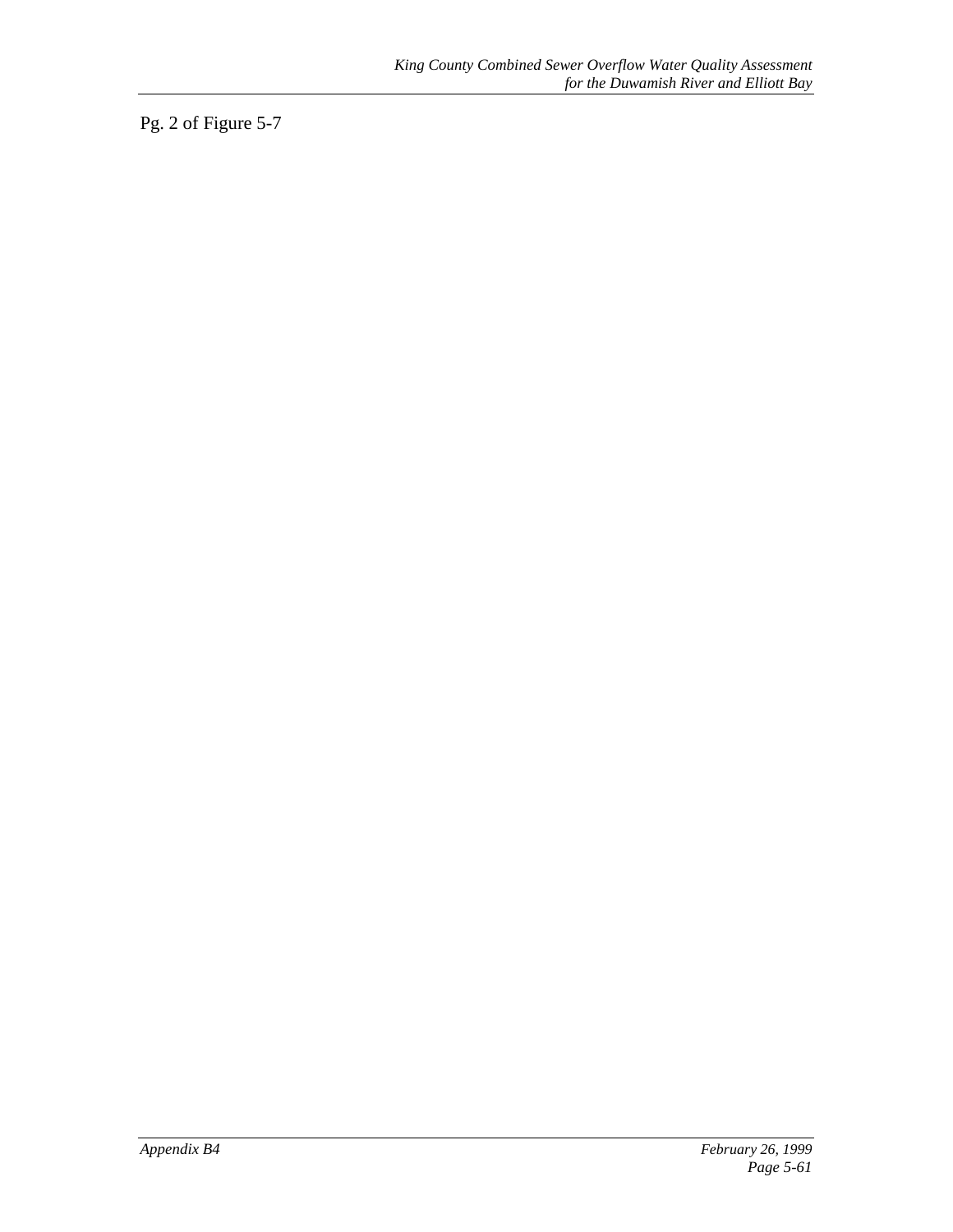### **5.3.8 Displacement**

Risk of displacement was determined by comparing the centerline plume velocity resulting from a CSO discharge with the displacement threshold for juvenile salmon (1.0 m/s). The centerline plume velocity was predicted by near-field computer model that described plume size, direction, and velocity. This comparison revealed that displacement was a potential risk at all CSO locations for which velocity predictions were developed (Table 5-35). The number of days for which displacement occurred during the model year ranged from 1 for  $8<sup>th</sup>$  Avenue to 32 days for Denny Way.

| <b>CSO Location</b> | <b>Number of Days on Which Plume</b><br><b>Velocity Exceeded 1.0 m/s</b> |
|---------------------|--------------------------------------------------------------------------|
| 8th Avenue          | 1                                                                        |
| <b>Brandon</b>      | 20                                                                       |
| Chelan              | 20                                                                       |
| Connecticut         | 4                                                                        |
| Denny Way           | 32                                                                       |
| Hanford             | $\overline{7}$                                                           |
| King                | $\overline{7}$                                                           |
| Lander              | 9                                                                        |
| Norfolk             | $\overline{2}$                                                           |
| W. Michigan         | 6                                                                        |
| Harbor              | 2                                                                        |

#### **Table 5-35. The Number of Days on which the Plume Velocity Resulting from a CSO Discharge Exceeded 1.0 m/s at CSO Discharge Locations**

## **5.4 Uncertainty in the Risk Characterization Results**

Uncertainties in the risk characterization results include those associated with the exposure and effects characterizations, along with those associated with interpretation of the risk results. We believe that while some of these uncertainties are worthy of discussion, none of the uncertainties are of sufficient magnitude, alone or in combination, to alter our results and conclusions. This belief is supported by the observation that the vast majority of the observed and predicted water column EECs fell below water quality criteria, below the estimated fifth percentile of the distribution of TRVs in the aquatic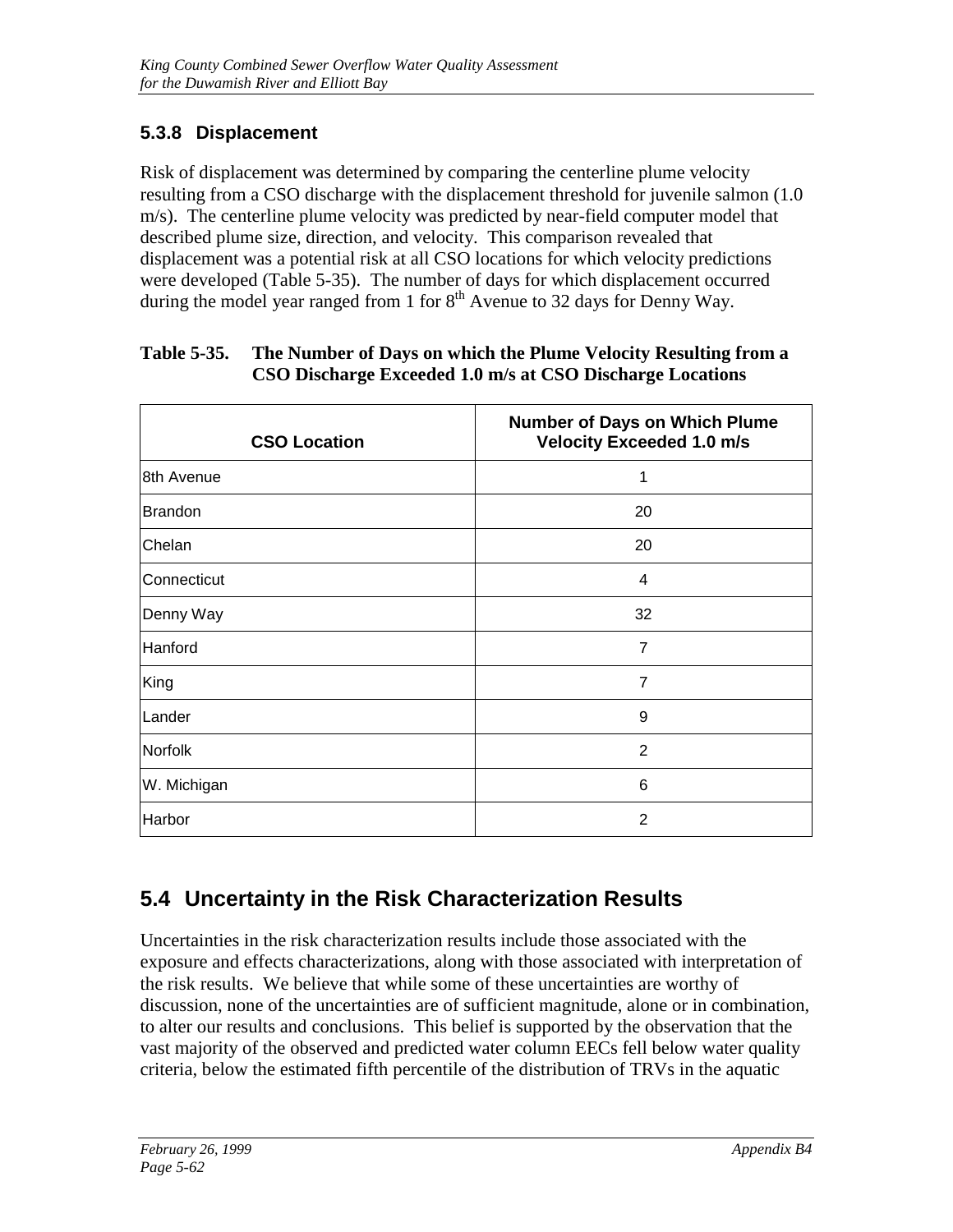community, and below the TRVs for salmonids. These observations indicate that water column risks are low despite uncertainties in specific EECs and TRVs.

Our estimates of risks to aquatic life from physical stressors are uncertain due to uncertainty about physical stressor exposure levels and uncertainty about physical stressor effect thresholds, as described in the exposure and effects characterization uncertainty sections. The principle uncertainty of the risk characterization of physical stressors measured directly in the field (salinity, DO, temperature, and pH) will be associated with operation of the field instruments and the data used to set the State criteria. Field measurements can over or under estimate the actual value, while the State standards are constructed to conservatively protect aquatic like (i.e., over estimating risks). We combined field measurements with State criteria using HQs. Dividing the over or under estimation of field measurements by the over estimation of State criteria is likely to under estimate risks from these physical stressors.

Exposure levels of TSS, scouring, and sedimentation rates were all determined using the EFDC model. Consequently, uncertainties in the model will be reflected in predictions of the concentrations of physical stressors. Effects thresholds for TSS and sedimentation rates are likely over estimates of risk because non-estuary adapted species were used in the development of the TRVs for these stressors. Thus, the uncertainty of characterizing risks for TSS and sedimentation is likely to err on the side of over estimated risks. Uncertainty of scouring risks is linked with model uncertainty and any inefficiency associated with benthic collection and identification.

Our estimates of risks to benthic life are uncertain due to uncertainty about sediment EECs and uncertainty about sediment TRVs, as described in the exposure and effects characterization uncertainty sections. The sediment EECs may be either over- or underestimated on a very fine scale (smaller than the model grid size) because we used average concentrations within each cell where sediment data were available. On the scale represented by the model cells, the sediment EECs are likely to tend to be over estimated because we used a linear interpolation scheme to estimate concentrations in cells with no sediment data available from cells with available data, which were largely collected to characterize hot spot contamination. The TRVs are likely to tend to be under estimated because they are based on AETs, which establish correlation between the presence of a stressor and an effect on the benthic community, but do not establish a cause and effect relationship between the stressor and the effect. We used the quotient method to estimate sediment risks, where the HQ = EEC/TRV. If EECs tend to be over estimated, and TRVs tend to be under estimated, sediment risks will tend to be over estimated. Therefore, while the sediment risk estimates presented in this report are uncertain, it is fairly certain that they do not, in general, under estimate risk, although there may be some instances where risks are under predicted in small-scale, localized areas of sediment contamination.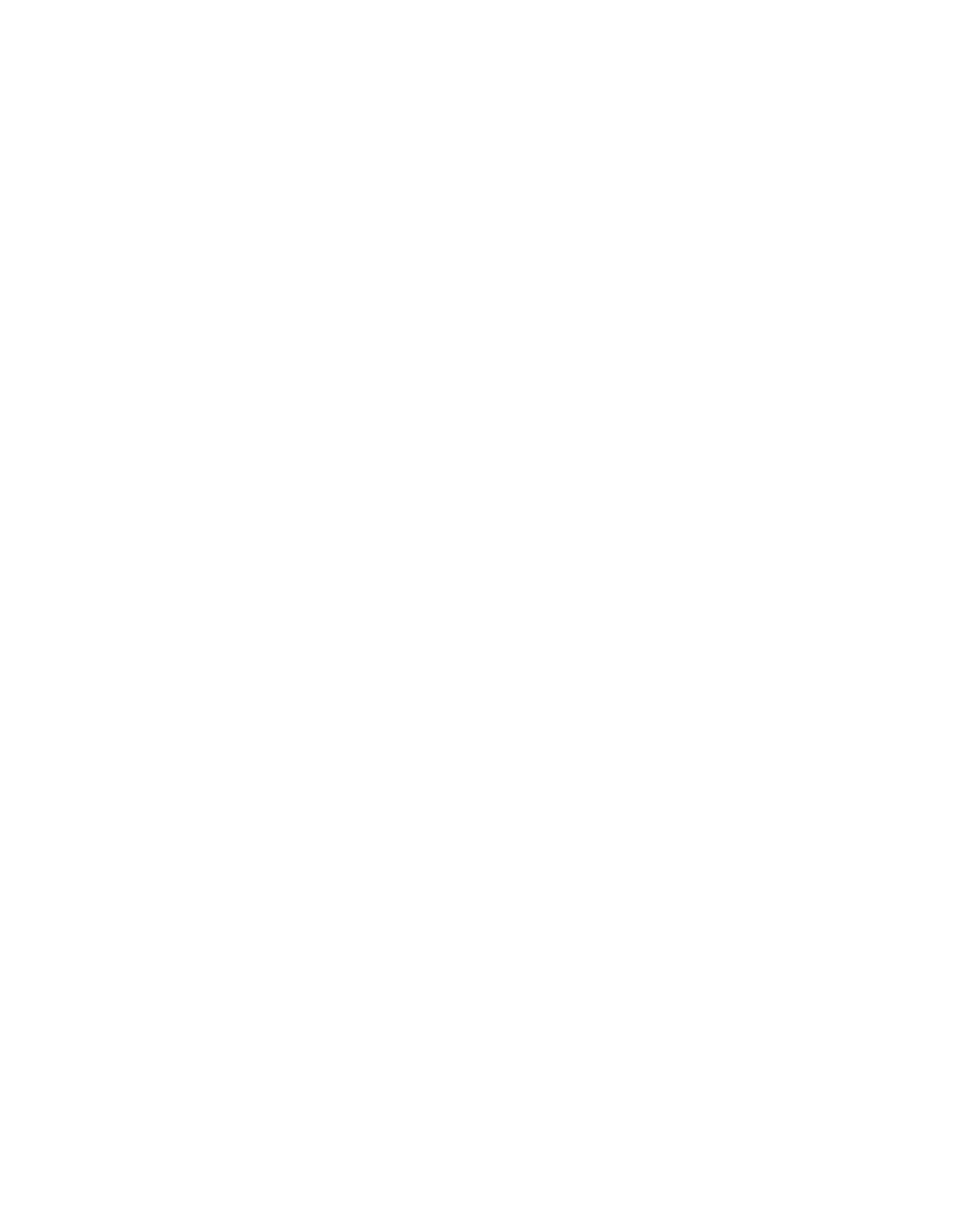## **6. TOXICITY EVALUATION OF BRANDON STREET CSO EFFLUENT TO** *CERIODAPHNIA DUBIA* **AND** *PIMEPHALES PROMELAS*

## **6.1 Introduction**

This section summarizes the procedures and results of biological testing conducted on a Brandon Street CSO effluent sample collected by King County on 9 October 1997. This study was undertaken to evaluate risks to aquatic life present in the surface water receiving a CSO discharge. Effluent discharging from the Brandon Street CSO was collected during the course of the WQA and tested for chronic toxicity<sup>32</sup> to two common freshwater test species – *Ceriodaphnia dubia* (an invertebrate called a water flea) and a vertebrate fish species, *Pimephales promelas*, the fathead minnow*.* All testing was conducted by Parametrix's Environmental Toxicology Laboratory in Kirkland, Washington. Testing consisted of two chronic definitive bioassays using *Ceriodaphnia dubia* and *Pimephales promelas* as the test species. The median lethal concentration  $(LC_{50})$ , the lowest observed effect concentrations (LOEC), and the no observed effect concentrations (NOEC) are reported for each bioassay.

## **6.2 Test Methods and Conditions**

#### **6.2.1 Sample Collection**

A composite sample from the Brandon Street CSO was collected by an ISCO company autosampler from the wet-well at the CSO outfall structure, located just prior to point of discharge to the river. A sample aliquot was collected every 10 minutes and deposited into a carboy over the course of the entire overflow event to form the composite sample tested.

#### **6.2.2 Sample Handling**

King County personnel collected a composite effluent sample on October 9 1997. The sample was shipped to Parametrix's Environmental Toxicology Laboratory, and refrigerated at 4°C until used for testing. Subsamples of the effluent were taken upon arrival for determination of temperature, pH, salinity, DO, conductivity, hardness, alkalinity, total residual chlorine, and ammonia.

 $\overline{a}$ 

 $32$  The chronic toxicity test protocol developed by U.S. EPA measures both acute and chronic toxicity endpoints.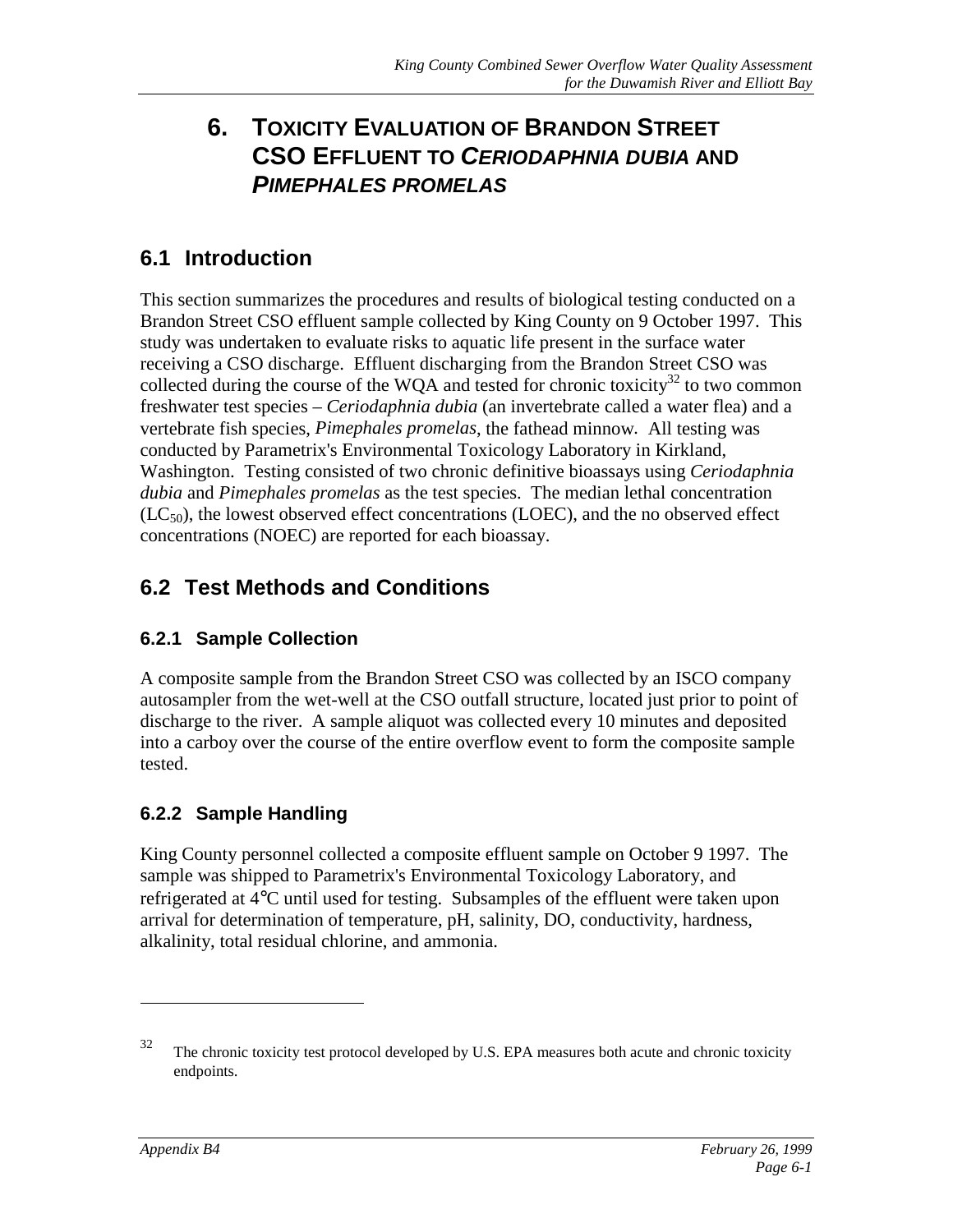#### **6.2.3 Source and Condition of Organisms**

*C. dubia* were obtained from laboratory stock cultures and were ≤24 hours old at test initiation for the acute and chronic bioassays. Fathead minnows, *P. promelas*, were purchased from Aquatic Biosystems Inc., Fort Collins, Colorado and were 7 days old for the acute bioassay and ≤24 hours old at test initiation for the chronic bioassay.

A reference toxicant was used to assess the relative health of the test organisms and to ensure that their sensitivity fell within an expected concentration range. Sodium chloride was used as the reference toxicant for the *C. dubia* test. Potassium chloride was used as the reference toxicant for the *P. promelas* test.

#### **6.2.4 Test Methods**

The chronic tests were conducted according to WSDOE WAC Chapter 173-205, 1993; WSDOE Publication No. WQ-R-95-80; and *Short-term Methods for Estimating the Chronic Toxicity of Effluents and Receiving Waters to Freshwater Organisms*, U.S. EPA/600/4-91/002, July 1994. Summaries of test conditions for each test are presented in Table 6-1 and Table 6-2.

| <b>Job Name:</b>               | King County Department of Natural Resources                                                                                                                                                                                           |
|--------------------------------|---------------------------------------------------------------------------------------------------------------------------------------------------------------------------------------------------------------------------------------|
| Date:                          | 9-16 October 1997                                                                                                                                                                                                                     |
| <b>Test Protocol:</b>          | WSDOE, WAC Chapter 173-205, 1993; WSDOE Publication No. WQ-<br>R-95-80; and Short-term Methods for Estimating the Chronic Toxicity<br>of Effluents and Receiving Waters to Freshwater Organisms, U.S.<br>EPA/600/4-91/002, July 1994. |
| <b>Test Material:</b>          | Brandon Street CSO effluent                                                                                                                                                                                                           |
| <b>Test Organism/Age:</b>      | $<$ 24 hrs old                                                                                                                                                                                                                        |
| Source:                        | In-house culture                                                                                                                                                                                                                      |
| Number/Test<br>Chamber:        | One                                                                                                                                                                                                                                   |
| <b>Volume/Test</b><br>Chamber: | $15 \text{ mL}$                                                                                                                                                                                                                       |
| <b>Test Concentrations:</b>    | 0, 6.25, 12.5, 25, 50, and 100% effluent                                                                                                                                                                                              |
| <b>Replicates:</b>             | Ten                                                                                                                                                                                                                                   |
| <b>Reference Toxicant:</b>     | Sodium chloride                                                                                                                                                                                                                       |
| <b>Test Duration:</b>          | 7 days                                                                                                                                                                                                                                |

**Table 6-1. Summary of Test Conditions for the Chronic Definitive** *Ceriodaphnia dubia* **Bioassay**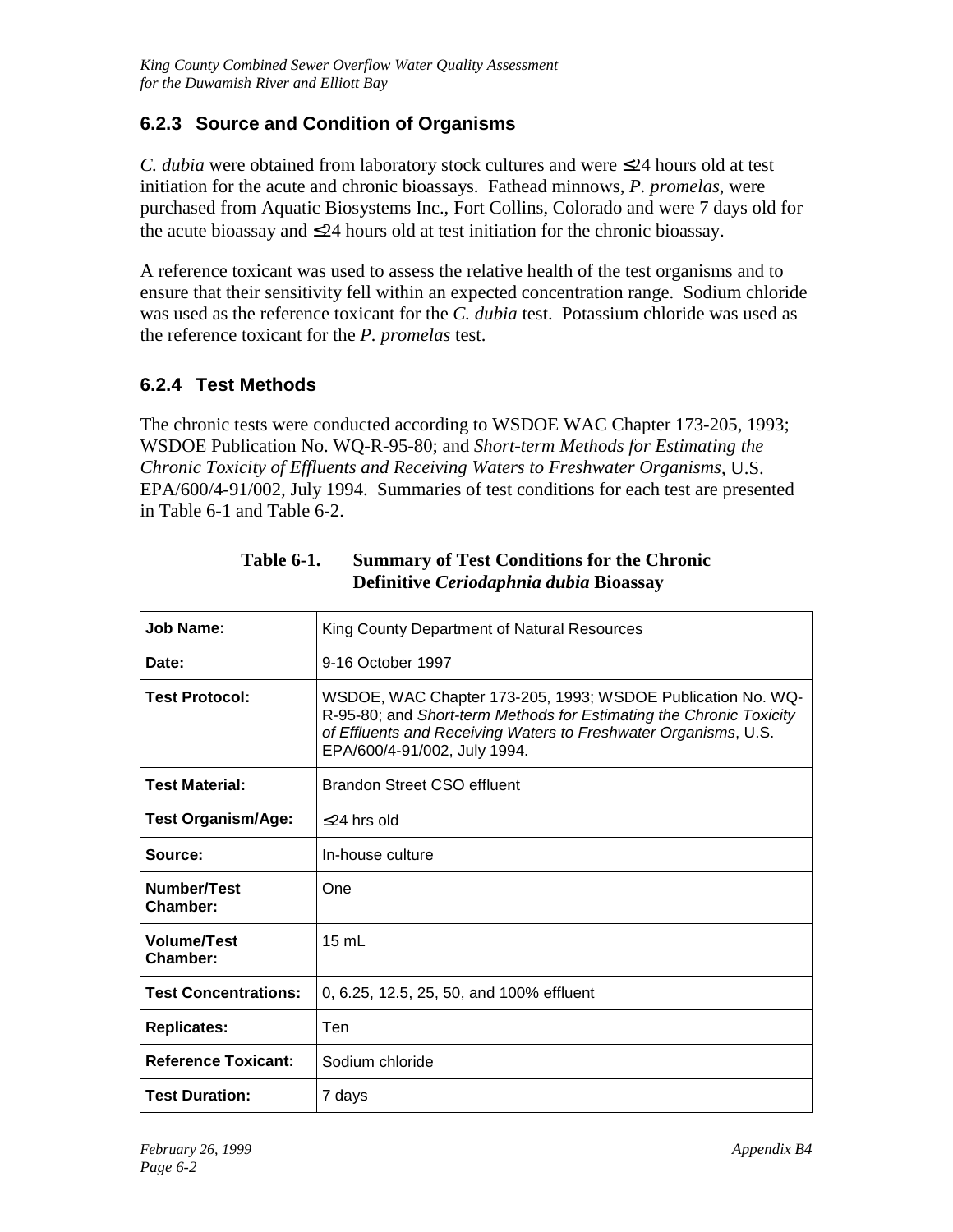#### **Table 6-1. Summary of Test Conditions for the Chronic Definitive** *Ceriodaphnia dubia* **Bioassay (continued)**

| <b>Control/Dilution</b><br>Media: | Natural spring water (80-100 mg/L hardness as $CaCO3$ )                                                                                                                                                                                                       |
|-----------------------------------|---------------------------------------------------------------------------------------------------------------------------------------------------------------------------------------------------------------------------------------------------------------|
| <b>Test Chambers:</b>             | 30 mL polypropylene cups                                                                                                                                                                                                                                      |
| Lighting:                         | Fluorescent bulbs (50-100 foot candles)                                                                                                                                                                                                                       |
| Renewal:                          | Daily                                                                                                                                                                                                                                                         |
| <b>Photoperiod:</b>               | 16 hours light; 8 hours dark                                                                                                                                                                                                                                  |
| Aeration:                         | None                                                                                                                                                                                                                                                          |
| Feeding:                          | Daily: 100 µL Selenastrum suspension; 100 µL yeast/Cerophyl/trout<br>chow (YCT)                                                                                                                                                                               |
| Temperature:                      | $25 \pm 1$ °C                                                                                                                                                                                                                                                 |
| <b>Chemical Data:</b>             | pH and DO for each test concentration and the control (both initial and<br>final solutions); temperature and specific conductivity at test initiation<br>and every 24 hours; hardness, alkalinity, ammonia and total residual<br>chlorine for each new sample |
| <b>Effect Measured:</b>           | Mortality (defined as immobility) and reproduction                                                                                                                                                                                                            |
| <b>Test Acceptability:</b>        | Control mortality $\leq$ 20%; $\geq$ 60% of control organisms produce three<br>broods, an average total of 15 or more offspring for the first three<br>broods must be produced                                                                                |

#### **Table 6-2. Summary of Test Conditions for the Chronic Definitive** *Pimephales promelas* **Bioassay**

| Job Name:                  | King County Department of Natural Resources                                                                                                                                                                                          |
|----------------------------|--------------------------------------------------------------------------------------------------------------------------------------------------------------------------------------------------------------------------------------|
| Date:                      | 10-17 October 1997                                                                                                                                                                                                                   |
| <b>Test Protocol:</b>      | WSDOE, WAC Chapter 173-205, 1993; WSDOE Publication No.<br>WQ-R-95-80; and Short-term Methods for Estimating the Chronic<br>Toxicity of Effluents and Receiving Waters to Freshwater<br>Organisms, U.S. EPA/600/4-91/002, July 1994. |
| <b>Test Material:</b>      | <b>Brandon Street CSO effluent</b>                                                                                                                                                                                                   |
| <b>Test Organisms/Age:</b> | $<$ 24 hours old                                                                                                                                                                                                                     |
| Source:                    | Aquatic Biosystems; Fort Collins, Colorado                                                                                                                                                                                           |
| <b>Acclimation Period:</b> | <b>None</b>                                                                                                                                                                                                                          |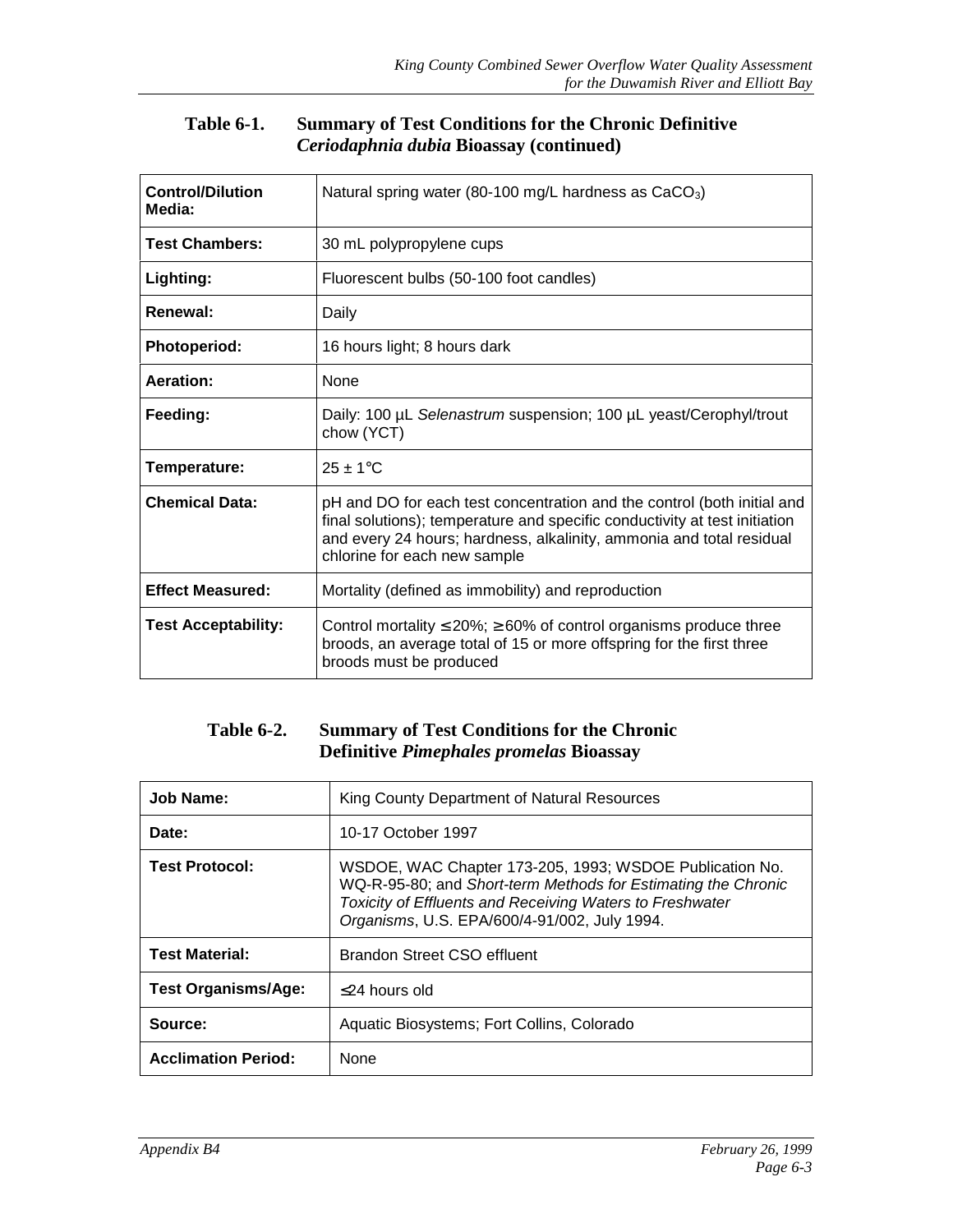#### **Table 6-2. Summary of Test Conditions for the Chronic Definitive** *Pimephales promelas* **Bioassay (continued)**

| Number/Test<br>Chamber:        | Ten                                                                                                                                                                                                                                                                    |
|--------------------------------|------------------------------------------------------------------------------------------------------------------------------------------------------------------------------------------------------------------------------------------------------------------------|
| <b>Volume/Test Chamber:</b>    | 400 mL                                                                                                                                                                                                                                                                 |
| <b>Test Concentrations:</b>    | 0, 6.25, 12.5, 25, 50, and 100% effluent                                                                                                                                                                                                                               |
| <b>Replicates:</b>             | Four                                                                                                                                                                                                                                                                   |
| <b>Reference Toxicant:</b>     | Potassium chloride                                                                                                                                                                                                                                                     |
| <b>Test Duration:</b>          | 7 days                                                                                                                                                                                                                                                                 |
| <b>Control/Dilution Media:</b> | Laboratory-prepared synthetic water (80-100 mg/L hardness as<br>$CaCO3$ )                                                                                                                                                                                              |
| <b>Test Chambers:</b>          | 800 mL polyethylene beakers                                                                                                                                                                                                                                            |
| Lighting:                      | Fluorescent bulbs (50-100 foot candles)                                                                                                                                                                                                                                |
| Photoperiod:                   | 16 hours light; 8 hours dark                                                                                                                                                                                                                                           |
| <b>Aeration:</b>               | None                                                                                                                                                                                                                                                                   |
| Feeding:                       | 0.15 mL newly hatched brine shrimp nauplii twice daily                                                                                                                                                                                                                 |
| Renewal:                       | Daily                                                                                                                                                                                                                                                                  |
| Temperature:                   | $25 \pm 1$ °C                                                                                                                                                                                                                                                          |
| <b>Chemical Data:</b>          | DO and pH for each test concentration and the control (both initial<br>and final solutions); temperature and specific conductivity at<br>initiation and every 24 hours; hardness, alkalinity, ammonia and<br>total residual chlorine at initiation for each new sample |
| <b>Effect Measured:</b>        | Mortality and growth                                                                                                                                                                                                                                                   |
| <b>Test Acceptability:</b>     | Control mortality $\leq$ 20%, average mean control weight $\geq$ 0.25 mg                                                                                                                                                                                               |

## **6.3 Results**

#### **6.3.1 Initial Chemical and Physical Determinations**

The results of initial chemical and physical determinations made for the 100 percent effluent samples are summarized in Table 6-3. Complete data are available in Subappendix A.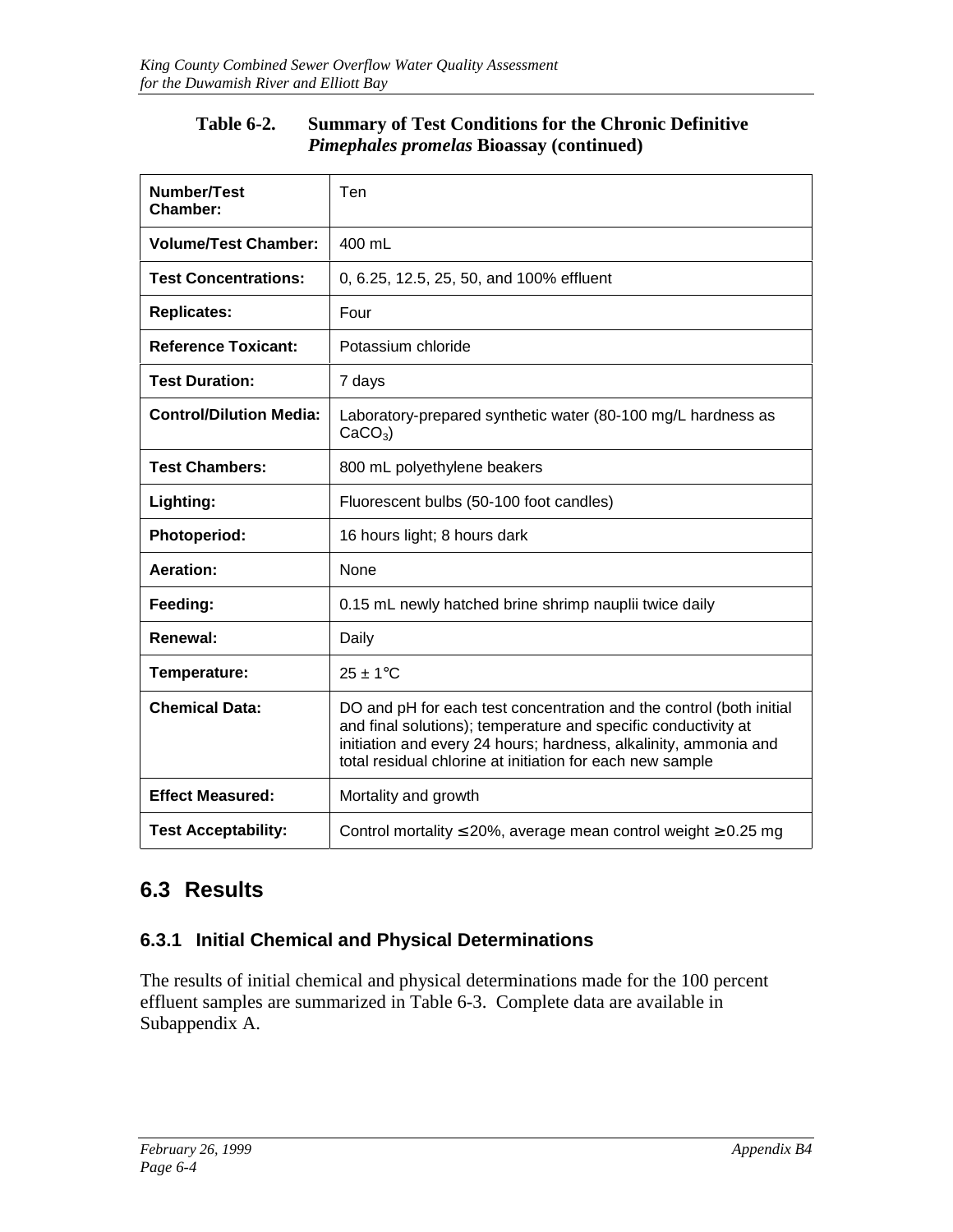| <b>Parameter Measured</b>                  | <b>Laboratory Measurement</b> |
|--------------------------------------------|-------------------------------|
| Temperature $(^{\circ}C)$                  | 11                            |
| Salinity (ppt)                             | $\Omega$                      |
| DO(mg/L)                                   | 9.2                           |
| pH                                         | 7.1                           |
| Conductivity (µS)                          | 30                            |
| Total Hardness (mg/L CaCO <sub>3</sub> )   | 18                            |
| Total Alkalinity (mg/L CaCO <sub>3</sub> ) | 20                            |
| Total Residual Chlorine (mg/L)             | < 0.01                        |
| Ammonia (mg/L)                             | $<$ 1                         |

**Table 6-3. Initial Chemical and Physical Determinations**

#### **6.3.2 Bioassay Results**

Bioassay results are summarized below in Table 6-4. Control responses and reference toxicant results are within acceptable ranges. Complete information is available in Subappendix A. In summary, no toxicity was observed in either chronic bioassay, with NOECs of 100 percent effluent for both tests.

| Table 6-4. |  | <b>Summary of Bioassay Results</b> |  |
|------------|--|------------------------------------|--|
|------------|--|------------------------------------|--|

|                                  |                                 | C. dubia                            | P. promelas                     |                        |  |  |
|----------------------------------|---------------------------------|-------------------------------------|---------------------------------|------------------------|--|--|
| <b>Evaluation</b>                | <b>Survival</b><br>(% effluent) | <b>Reproduction</b><br>(% effluent) | <b>Survival</b><br>(% effluent) | Growth<br>(% effluent) |  |  |
| <b>NOEC</b>                      | 100                             | 100                                 | 100                             | 100                    |  |  |
| <b>LOEC</b>                      | >100                            | >100                                | >100                            | >100                   |  |  |
| $LC_{50}$                        | >100                            | N/A                                 | >100                            | N/A                    |  |  |
| Reference Toxicant $(LC_{50}) =$ |                                 | 1.8 g/L NaCl                        |                                 | $0.7$ g/L KCI          |  |  |

 $N/A = Not$  applicable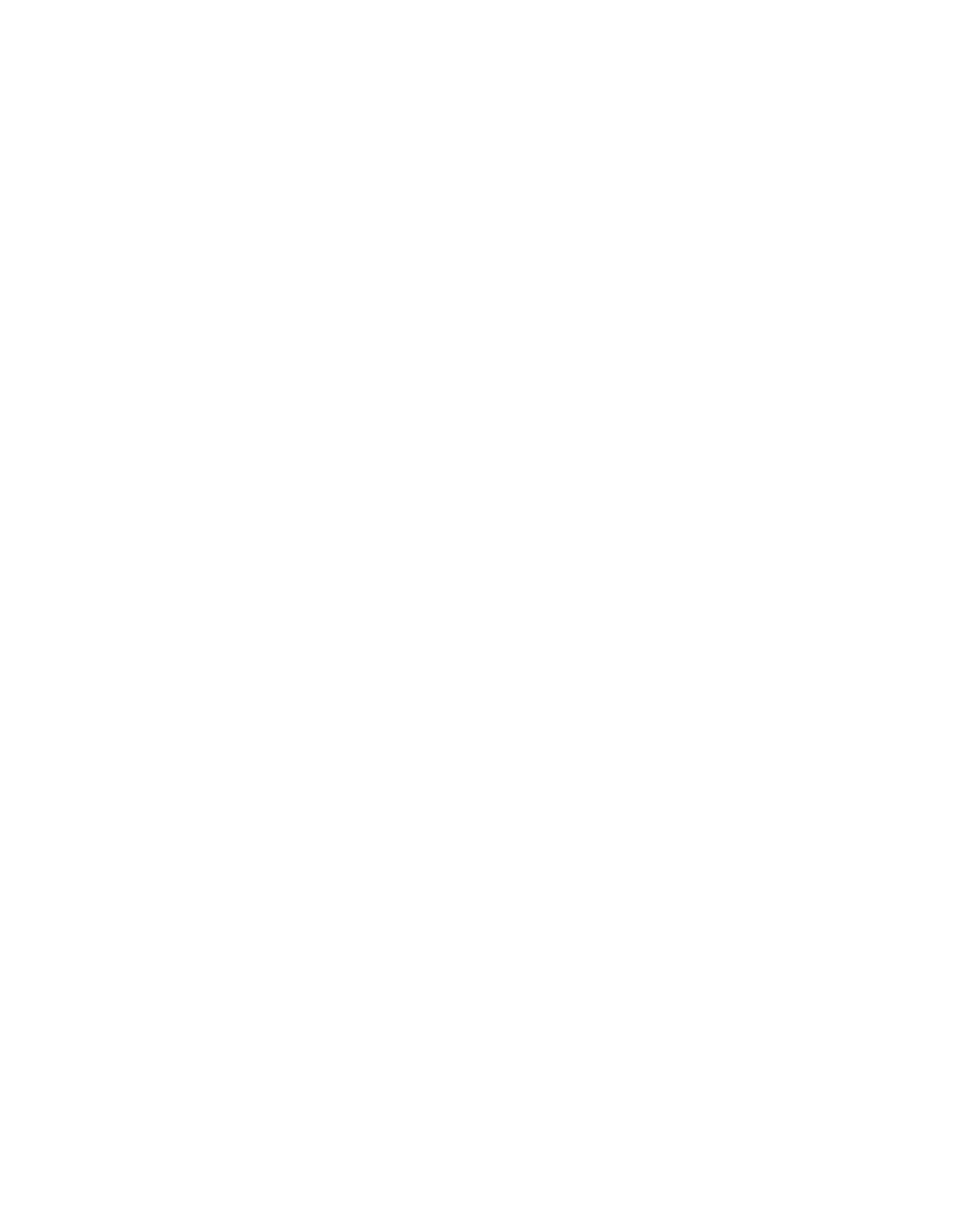# **7. BENTHIC INFAUNAL COMMUNITY ANALYSIS**

## **7.1 Introduction**

In February 1997 Striplin Environmental Associates (SEA) contracted with King County through Parametrix, Inc. to conduct a benthic infauna community analysis. The objective of the benthic infauna community analysis was to determine whether or not near-field effects from a CSO or storm drain could be identified, and if possible, to determine the extent of the effect. To meet this objective the following analyses were undertaken:

- Compare benthic infauna data from a CSO or storm drain to benthic infauna data from an in-river reference site.
- Correlate benthic infauna data at each station with sediment chemistry and conventionals data.
- Compare benthic infauna data from both locations to the Puget Sound Reference Value data set (SEA 1996).
- Identify dominant taxa at each location and compare CSO/storm drain data with reference site data.
- Discuss and describe the ecosystem and ecological function of benthic infauna present and absent from each location.

Potential differences in the benthic infaunal communities found at the CSO or storm drain in the present study were undertaken in an attempt to validate predictions of risk to those communities based on model-derived sediment chemical concentrations.

#### **7.1.1 Selection of the Study Area**

Four CSOs and two reference sites were identified as candidate study areas. The candidate sites included:

- 1. Connecticut Street CSO
- 2. Brandon Street CSO
- 3. Denny Way CSO
- 4. Duwamish/Diagonal Way CSO/storm drain
- 5. Kellogg Island (reference site)
- 6. Snohomish River (reference site)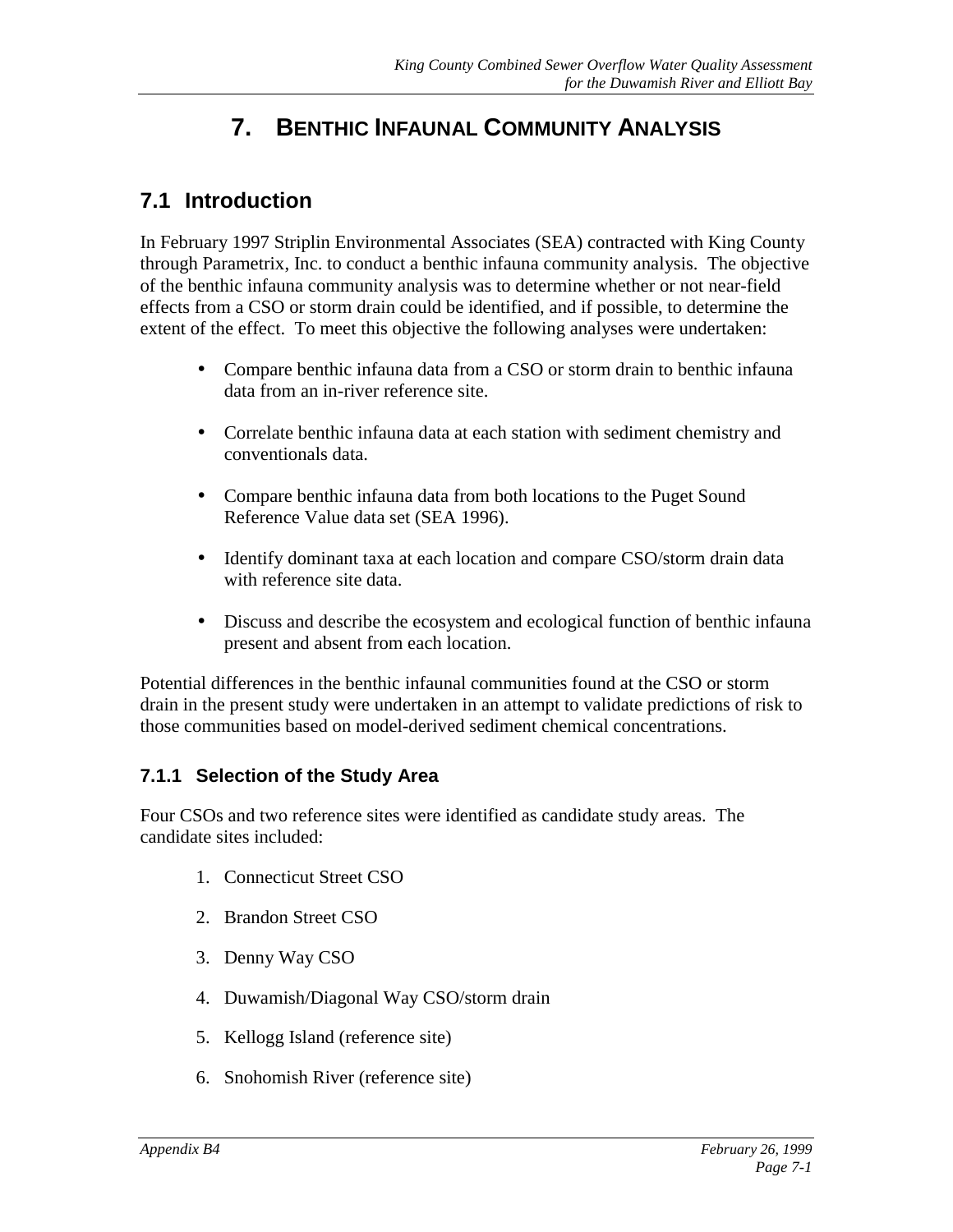Several factors were considered in the selection of the study locations. These included the availability of sediment chemistry data, sediment conventional data (total organic carbon [TOC], grain size), and preferably some quantitative benthic community data.

Discussions among the study team indicated that the Duwamish/Diagonal Way CSO/storm drain was recently studied (it is in the initial stages of remediation). An extensive sediment chemistry database has been developed in the vicinity of the outfall and clear gradients of organic enrichment (based on TOC) and chemical contamination have been documented (King County 1997). For these reasons the Duwamish/Diagonal Way CSO/storm drain was selected as the study site for the benthic community assessment.

The Duwamish/Diagonal Way CSO/storm drain can discharge both combined sanitary and storm water as well as separated storm water. This pipe drains the Diagonal and Hanford drainage basins of Seattle. A 1987 separation project in the Hanford drainage basin eliminated more than 300 million gallons of CSO discharge per year at the Duwamish/Diagonal Way CSO/storm drain outfall. Winter 1996-1997, however, was unusually wet, resulting in twelve CSO overflows with an estimated volume of 186 million gallons (Zhong Ji, Wastewater Treatment Division, Seattle, Washington, personal communication). The March  $18<sup>th</sup>$  and  $19<sup>th</sup>$  storm alone resulted in a CSO discharge of approximately 35 million gallons. The annual discharge of separated storm water from the Duwamish/Diagonal Way storm drain is estimated to be 1,230 million gallons.

The selection of an appropriate reference site was more problematic because neither of the two potential reference sites had all of the preferred elements. Ideally the reference site should have all of the physical characteristics of the study site except the chemical contamination. For example, a study site in a river should have a reference site in a river. If physical disturbance ( e.g., ship/boat traffic) could influence benthic communities at the study site, then the same physical disturbances should be present at the reference site.

The first candidate reference site in the Duwamish River, Kellogg Island, was extensively studied by Cordell et al. (1994, 1996). This research was established to set up long-term reference sites and to collect initial baseline data. Their research showed that the Kellogg Island site appeared to be the most promising reference site in the lower stretch of the river. They reported high numbers of species, high abundances and in general a higher diversity at the Kellogg Island site compared to other areas studied. King County, as part of the Duwamish River water quality assessment, collected and analyzed 12 sediment samples for chemical contaminants off of Kellogg Island from October 1996 through June 1997. The results indicated low concentrations of metals and organic compounds with no exceedances of the Washington State sediment quality standards (SQS, Chapter 173-204 WAC). The other potential reference site was either Steamboat or Ebey Sloughs in the Snohomish River. Cardwell (1997) qualitatively sampled several locations in each slough. They recommended using Steamboat Slough as a reference for this project because it is of a similar size to the Duwamish, primarily undeveloped, and contains relatively pristine habitats.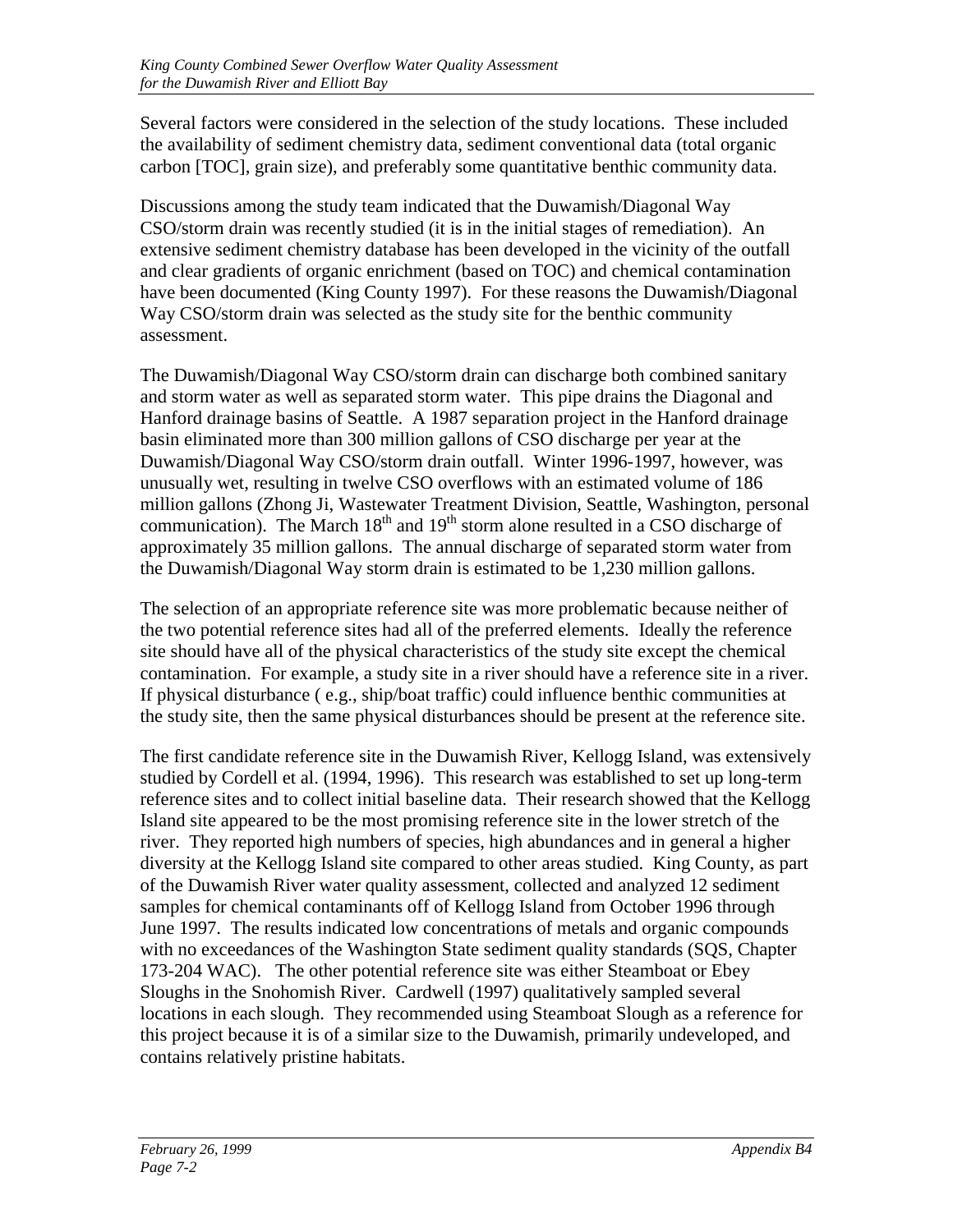The Kellogg Island site was selected as the preferred reference site for a number of reasons. First, there were quantitative benthic community data that indicated that the community was healthy and diverse and thus most likely unaffected by chemical contamination. Second, sediment chemistry data indicated that no chemicals exceeded the SQSs. Third, Kellogg Island was located across and slightly upstream of the CSO, and so is influenced by generally the same physical factors as the CSO location. Finally, little or no quantitative sediment chemistry or benthic infauna data exist for the Snohomish River sloughs, and so limited the evaluation of this candidate reference site.

## **7.1.2 Section Organization**

The remainder of this section describes the benthic community analysis. Section 7.2 describes the methods used to collect and process the benthic samples and the analytical techniques used to analyze and evaluate the benthic infaunal community. Section 7.3 presents the results of the analysis. Section 7.4 discusses the results and describes the ecological significance of the dominant species. Section 7.5 summarizes the results in relation to the project objective.

The field sampling forms are found in Subappendix B. The raw taxonomic data are found in Subappendix C, and sediment chemistry and conventional (i.e., TOC, and grain size) data obtained from King County (not analyzed in detail for this section) are included in Subappendix D.

Samples were also collected for sediment chemical analysis. The chemical results show that the stations in proximity to the CSO contained higher levels of chemicals relative to the reference stations.

## **7.2 Methods**

#### **7.2.1 Field Sampling**

Nine stations were sampled for the benthic infaunal community analysis (Figure 7-1). Five stations were located off of the Duwamish Diagonal CSO/storm drain on a transect line oriented towards Kellogg Island. The remaining four stations were located roughly along the same line but were adjacent to Kellogg Island. The Kellogg Island stations were the project reference stations.

Benthic infaunal and sediment chemistry samples were collected between September 22 and September 25, 1997. Samples were collected from an aluminum 26-foot Almar, owned by Parametrix, Inc. The vessel was equipped with an A-frame and a hydraulic winch carrying 300 feet of ¼-inch stainless steel cable.

Station positioning was accomplished using a Trimbel Pathfinder Global Positioning System (GPS) with differential correction provided by an OMNI-STAR correction antenna. GPS corrected positions were then translated into Washington State Plane Coordinates (Table 7-1).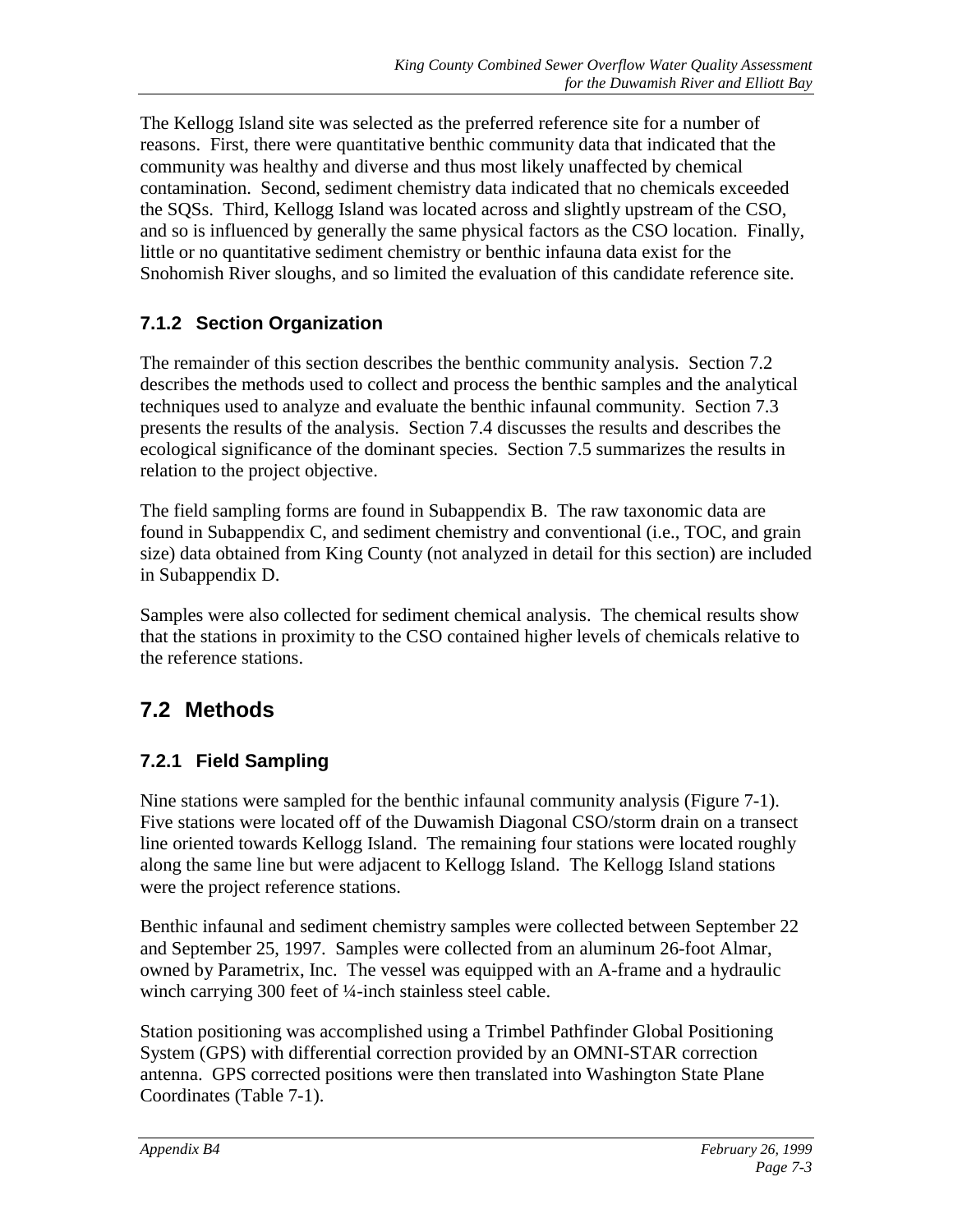#### **Need map, see figure 1, appendix m of the July 98 draft**

**Figure 7-1. Benthic Assessment Station Locations**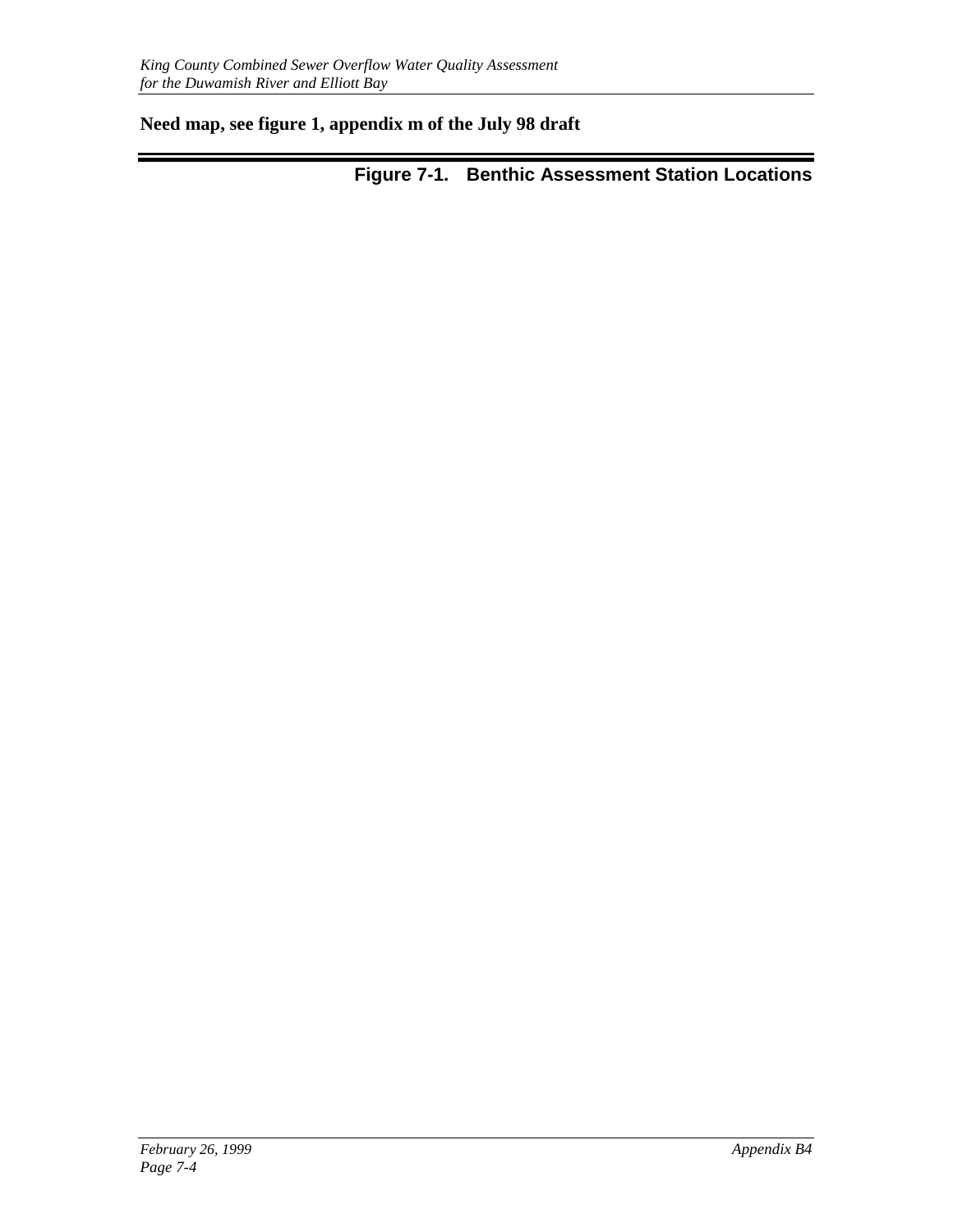| <b>Station</b>                    | <b>Northing</b> | <b>Easting</b>       | <b>Status</b> |  |
|-----------------------------------|-----------------|----------------------|---------------|--|
| <b>Duwamish Diagonal Stations</b> |                 |                      |               |  |
| $DD-1$                            | 209120          | 1267153              | Processed     |  |
| $DD-2$                            | 209059          | 1267092              |               |  |
| $DD-3$                            | 208929          | 1267040              | Processed     |  |
| $DD-4$                            | 208785          | 1266933              | Archived      |  |
| DD-5                              | 208606          | 1266844<br>Processed |               |  |
| <b>Kellogg Island Stations</b>    |                 |                      |               |  |
| $KI-1$                            | 208552          | 1266651              | Processed     |  |
| $KI-2$                            | 208274          | 1266665              | Processed     |  |
| $KI-3$                            | 208216          | 1266675              | Archived      |  |
| $KI-4$                            | 207755          | 1266615              | Processed     |  |

#### **Table 7-1. Station Coordinates**

Sediment samples were collected using a single  $0.1 \text{ m}^2$ -modified van Veen grab sampler. Sampling procedures followed the Puget Sound Estuary Program Methodology (PSEP 1986). Sampling equipment used to collect sediment for chemical analysis was decontaminated between stations using the following procedure:

- 1. Scrubbing with a nylon brush
- 2. On-board rinsing with sea water
- 3. Final rinsing by dunking the sampler several times prior to reaching the next sampling location.

The benthic infaunal samples were placed in a 1.0 mm mesh sieve screen box and gently rinsed of adhering sediment. Once the sieving was complete the remaining material was rinsed into thick plastic bags and preserved with a formaldehyde solution buffered with sodium borate.

#### **7.2.2 Laboratory Analysis**

Three of the five stations sampled near the CSO were processed and the remaining two were archived for later processing. At Kellogg Island, three of the four stations sampled were processed and the final one was archived.

Sediment chemical (metals, semivolatile organics, PCBs, TBT) and conventional variables (particle size, TOC) were analyzed by the King County Environmental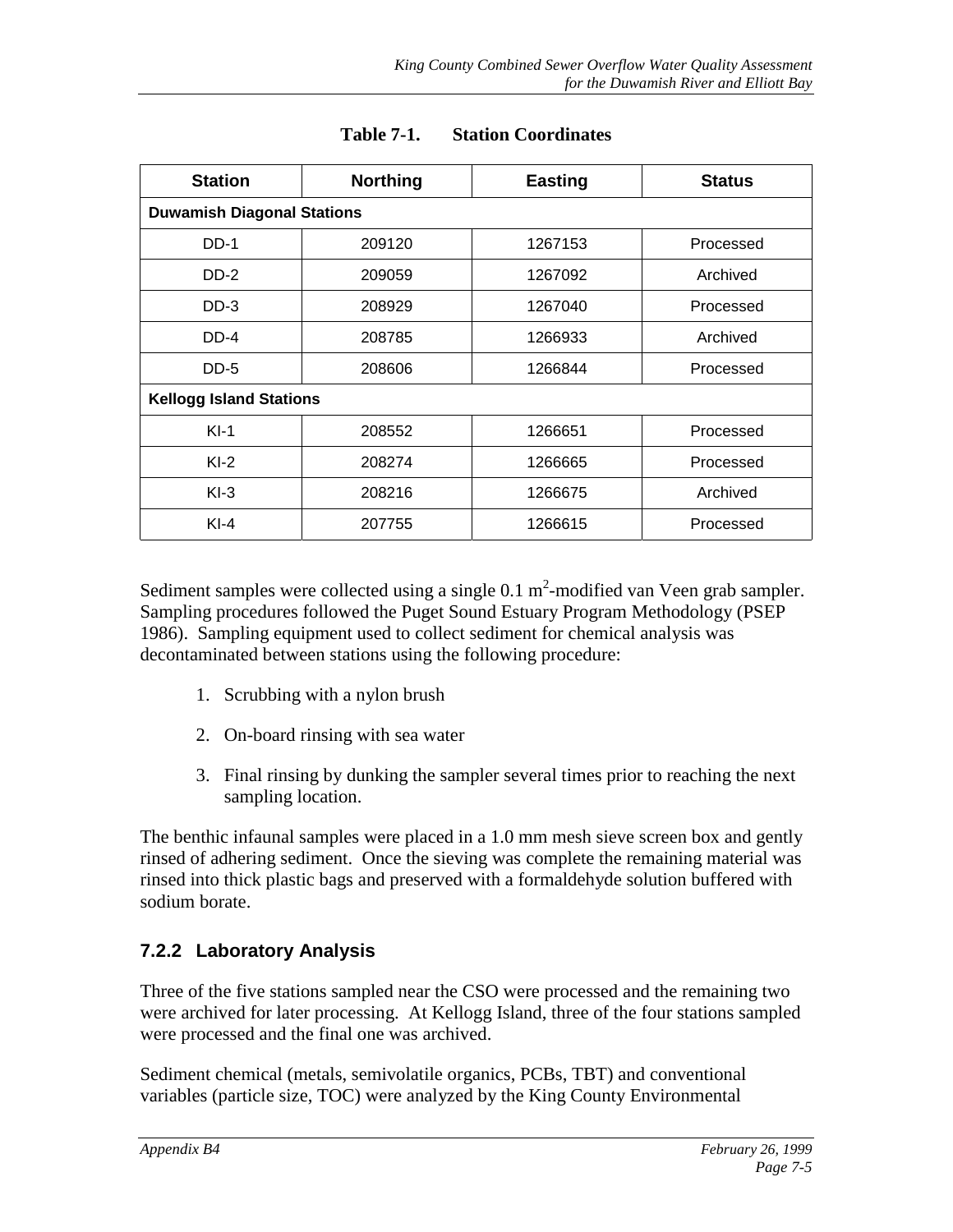laboratory following Puget South Estuary Program methodology (PSEP 1996a,b). Metals were analyzed using inductively coupled plasma (ICP) emission spectrometry with the exception of mercury. Mercury was analyzed by cold-vapor atomic absorption spectrophotometry. Semivolatile organics were extracted with an organic solvent and then analyzed by gas chromatography/mass spectrometry (GC/MS). PCBs were extracted with organic solvents and then analyzed using a gas chromatograph equipped with an electron capture detector (ECD). TBT was analyzed by GC/MS following the methods of Unger et al. (1986) and Krone et al. (1989).

Benthic infaunal samples were processed and analyzed according to Puget Sound Estuary Program Methodology (PSEP 1987) by Fukuyama-Hironaka Taxonomic and Environmental Services. In a deviation of the protocol, only three of the five benthic replicates from each station were sorted and identified. The taxonomic identifications of samples that were processed were completed to the lowest taxonomic level possible.

#### **7.2.3 Data Analysis**

The raw benthic data were imported into the SEA database system and summary statistics for 21 benthic endpoints were calculated by sample and station. These endpoints are presented in Table 7-2:

|                               | <b>ENDPOINT</b>                       |  |  |  |  |  |  |  |
|-------------------------------|---------------------------------------|--|--|--|--|--|--|--|
| Total abundance (TOAB)        | Oligochaete abundance (OLIGO)         |  |  |  |  |  |  |  |
| Total number of taxa (TOTAX)  | Miscellaneous taxa abundance (MISCAB) |  |  |  |  |  |  |  |
| Shannon-Wiener Diversity (H') | Polychaete taxa (POTAX)               |  |  |  |  |  |  |  |
| Pielou's Evenness Index (J')  | Mollusca taxa (MOTAX)                 |  |  |  |  |  |  |  |
| Infaunal Trophic Index (ITI)  | Arthropod taxa (ARTAX)                |  |  |  |  |  |  |  |
| Polychaete abundance (POAB)   | Crustacean taxa (CRTAX)               |  |  |  |  |  |  |  |
| Mollusca abundance (MOAB)     | Amphipod taxa (AMPTAX)                |  |  |  |  |  |  |  |
| Arthropod abundance (ARAB)    | Echinoderm taxa (ECHTAX)              |  |  |  |  |  |  |  |
| Crustacean abundance (CRAB)   | Miscellaneous taxa (MISCTAX)          |  |  |  |  |  |  |  |
| Amphipod abundance (AMPHAB)   | Swartz's Dominance Index (SDI)        |  |  |  |  |  |  |  |
| Echinoderm abundance (ECHAB)  |                                       |  |  |  |  |  |  |  |

The raw species level data are presented in Subappendix B. Summary data from the CSO/storm drain stations were compared to summary data from the reference stations. Stations were paired for comparison based on distance from each respective shoreline, water depth and by grain size (represented by percent fines, which is the combined amount of silt and clay in the sample). The top ten numerically dominant taxa at each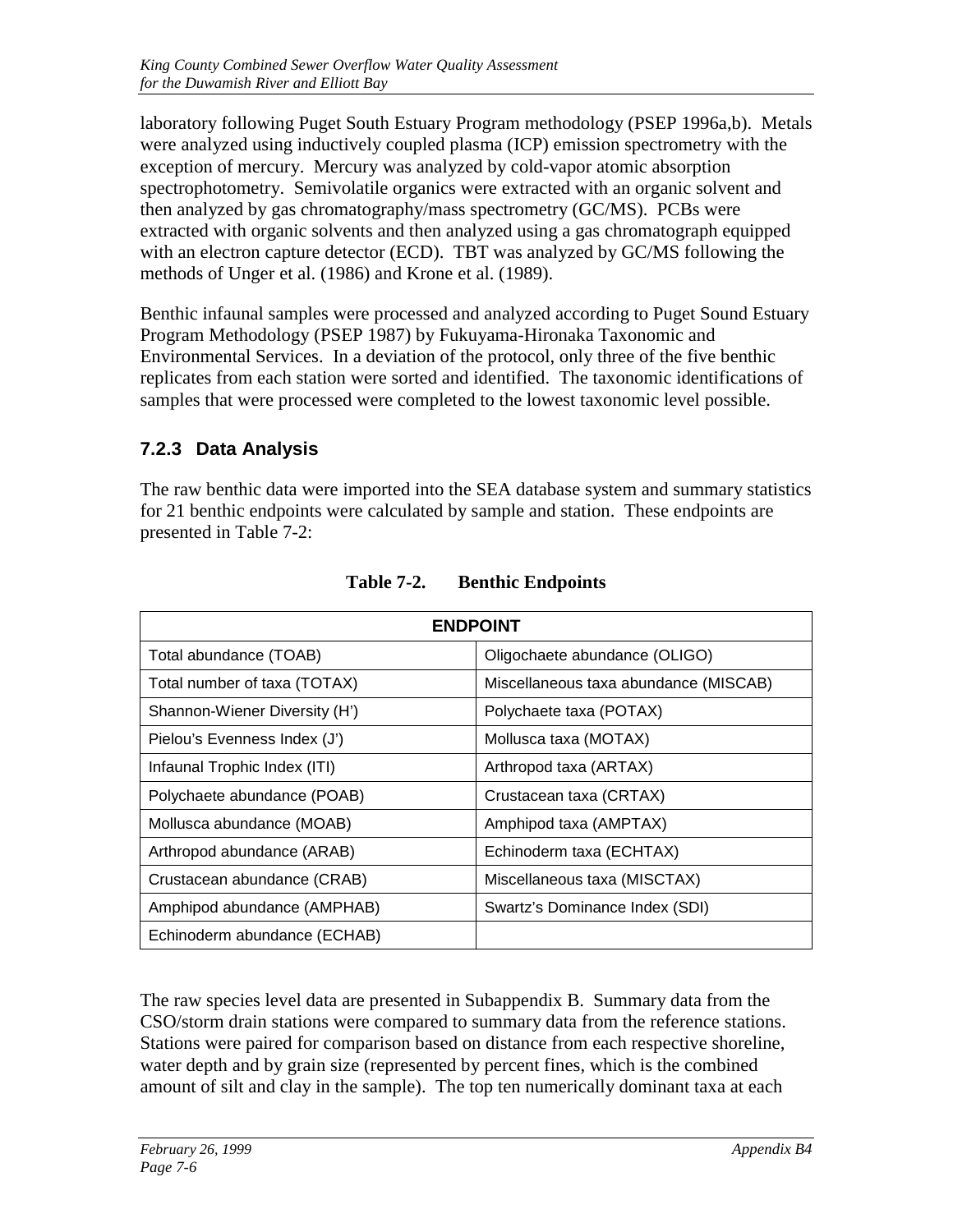station were listed. Data from all stations were also compared to the 1996 reference value ranges developed by SEA for WSDOE (SEA 1996).

Procedures outlined in the Washington State Sediment Management Standards were used to determine whether a station was considered to be impacted. For this to occur the mean abundance of the major taxa groups (polychaetes, mollusks, and crustaceans) at the test station must be 50 percent reduced and statistically different from the mean abundance at the reference station. Statistical testing (t-test) was conducted using the software package SYSTAT for Windows, version 7.0. Prior to conducting statistical testing, histogram plots were prepared to examine the data for departures from normality and the abundance data were log transformed prior to testing.

# **7.3 Results**

## **7.3.1 Chemical Results**

In general terms the stations located on the CSO/storm drain side of the Duwamish River were organically enriched compared to stations on the Kellogg Island side of the river. All CSO/storm drain stations had moderate concentrations of low and high molecular weight polycyclic aromatic hydrocarbons (LPAH and HPAH respectively), bis(2 ethylhexyl) phthalate and coprostanol (Subappendix C). Coprostanol is a fecal steroid compound produced by the microbial breakdown of cholesterol in the digestive tracts of mammals which makes it useful as a tracer for sewage. All of these chemicals decreased in concentration with increasing distance from the CSO/storm drain (Subappendix C).

HPAH compounds were found at the two outermost Kellogg Island reference stations, and concentrations decreased from offshore to inshore. Coprostanol was undetected near Kellogg Island suggesting that these stations were not affected by discharges from the CSO/storm drain. These stations also showed a gradient of increasing organic carbon and percent fines moving away from the shoreline.

## **7.3.2 General Community Characteristics**

A total of 28,428 benthic infaunal organisms representing 171 taxa were found in the 18 samples from the study area. Mean total abundance at each station ranged from 259.7/  $0.1\text{m}^2$  at Station DD-1 (closest to the CSO) to 5,444.7/0.1 $\text{m}^2$  at Station KI-4 (closest to Kellogg Island) (Table 7-3). The mean total number of taxa ranged from 10.7 at Station DD-1 to 54.0 at Station KI-2. The Shannon-Wiener diversity values were less than 1.0 at all stations except at DD-5 (1.1) and KI-2 (1.2). With the exception of Station DD-1, the infaunal trophic index (ITI) ranged from 62.3 to 65.0, indicating communities dominated by surface detrital/surface deposit feeding organisms. The ITI at Station DD-1 was 1.0, indicating a community dominated by subsurface deposit feeding organisms.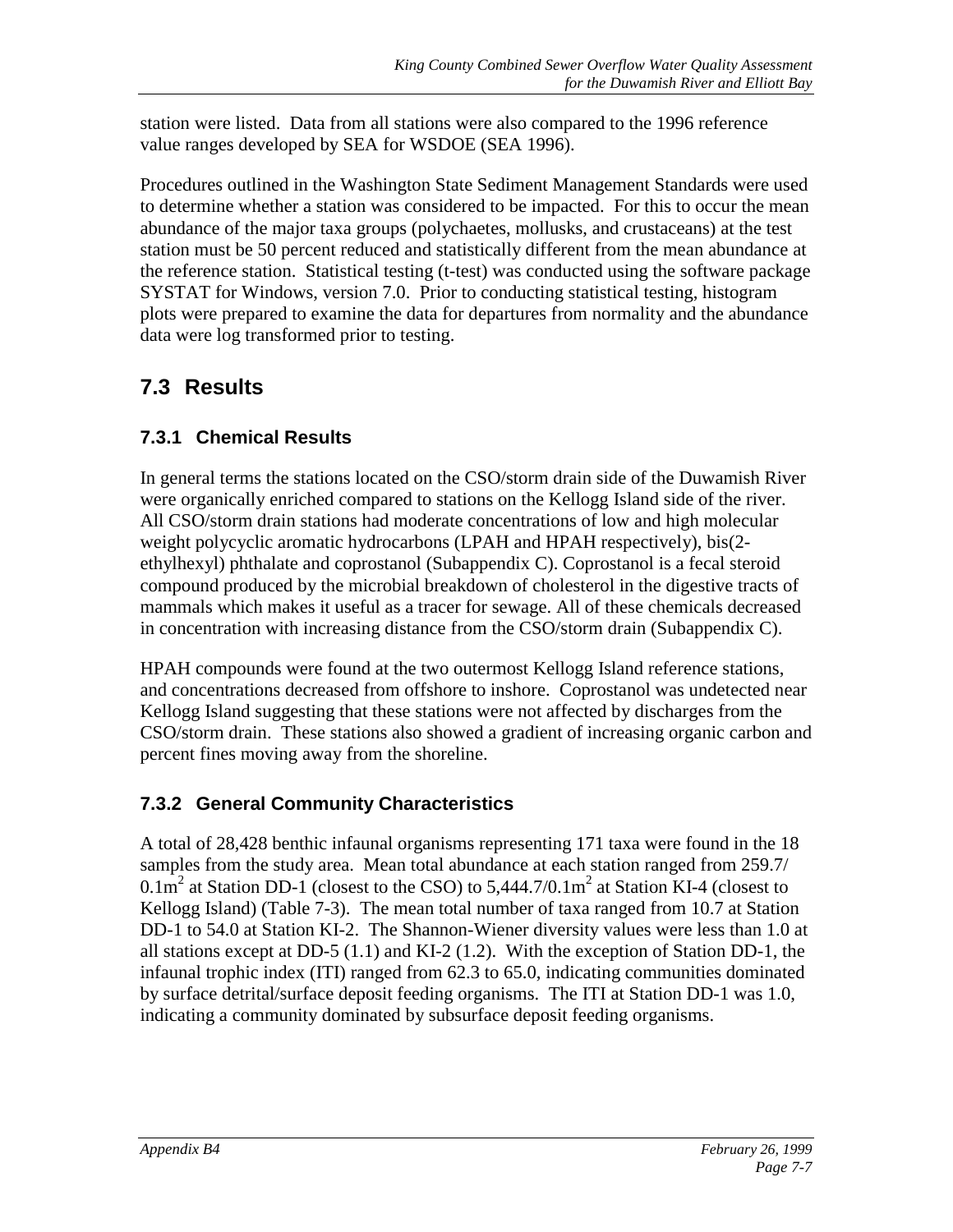|                   | <b>Total</b>     | <b>Total</b> |       |       |             |                | Abundance  |                |                |                      |                |             |             |             |
|-------------------|------------------|--------------|-------|-------|-------------|----------------|------------|----------------|----------------|----------------------|----------------|-------------|-------------|-------------|
| <b>Sample</b>     | <b>Abundance</b> | Taxa         | H'    | J'    | ITI         | <b>SDI</b>     | Polychaete | <b>Mollusk</b> | Arthropod      | Crustacea   Amphipod |                | Echinoderm  | Oligochaete | Misc.       |
| <b>DD-1</b>       |                  |              |       |       |             |                |            |                |                |                      |                |             |             |             |
| Rep 3             | 333              | 15           | 0.391 | 0.332 | $\mathbf 0$ | $\overline{2}$ | 71         | $\mathbf{1}$   | $\overline{7}$ | 6                    | 5              | $\pmb{0}$   | 247         | 3           |
| Rep 4             | 302              | 9            | 0.448 | 0.47  | $\Omega$    | 2              | 118        | $\mathbf 0$    | 3              | 3                    | $\overline{c}$ | 0           | 170         | 8           |
| Rep 5             | 144              | 8            | 0.536 | 0.594 | 3           | $\overline{2}$ | 47         | 0              | $\mathbf 1$    | 1                    | $\mathbf{1}$   | $\mathbf 0$ | 83          | 5           |
| $Fines = 14.6%$   |                  |              |       |       |             |                |            |                |                |                      |                |             |             |             |
| $TOCa = 2.7%$     |                  |              |       |       |             |                |            |                |                |                      |                |             |             |             |
| Mean              | 259.7            | 10.7         | 0.5   | 0.5   | 1.0         | 2.0            | 78.7       | 0.3            | 3.7            | 3.3                  | 2.7            | $\mathbf 0$ | 166.7       | 5.3         |
| STDS <sup>b</sup> | 101.4            | 3.8          | 0.1   | 0.1   | 1.7         | $\mathbf{0}$   | 36.1       | 0.6            | 3.1            | 2.5                  | 2.1            | 0           | 82.1        | 2.5         |
| CV <sup>c</sup>   | 39.0             | 35.5         | 15.9  | 28.2  | 173.2       | $\overline{0}$ | 45.9       | 173.2          | 83.3           | 75.5                 | 78.1           | $\pmb{0}$   | 49.2        | 47.2        |
| <b>DD-3</b>       |                  |              |       |       |             |                |            |                |                |                      |                |             |             |             |
| Rep 1             | 888              | 45           | 0.686 | 0.415 | 61          | $\mathbf{3}$   | 749        | 101            | 22             | 22                   | 3              | $\pmb{0}$   | 16          | $\pmb{0}$   |
| Rep 2             | 1,257            | 43           | 0.518 | 0.317 | 64          | $\mathbf{1}$   | 1,112      | 96             | 44             | 44                   | 9              | $\mathbf 0$ | 5           | 0           |
| Rep 4             | 1,031            | 45           | 0.729 | 0.441 | 62          | 4              | 800        | 130            | 52             | 52                   | 4              | $\pmb{0}$   | 8           | $\pmb{0}$   |
| $Fines = 81.2%$   |                  |              |       |       |             |                |            |                |                |                      |                |             |             |             |
| $TOC = 3.7%$      |                  |              |       |       |             |                |            |                |                |                      |                |             |             |             |
| Mean              | 1,058.7          | 44.3         | 0.6   | 0.4   | 62.3        | 2.7            | 887.0      | 109.0          | 39.3           | 39.3                 | 5.3            | $\mathsf 0$ | 9.7         | $\mathbf 0$ |
| <b>STDS</b>       | 186.0            | 1.2          | 0.1   | 0.1   | 1.5         | 1.5            | 196.5      | 18.4           | 15.5           | 15.5                 | 3.2            | $\mathbf 0$ | 5.7         | 0           |
| ${\sf CV}$        | 17.6             | 2.6          | 17.3  | 16.7  | 2.5         | 57.3           | 22.2       | 16.8           | 39.5           | 39.5                 | 60.3           | $\pmb{0}$   | $\pmb{0}$   | 0           |

aTOC – Total organic carbon

bSTDS = Sample standard deviation

CV = Coefficient of variation

 $\mathbf c$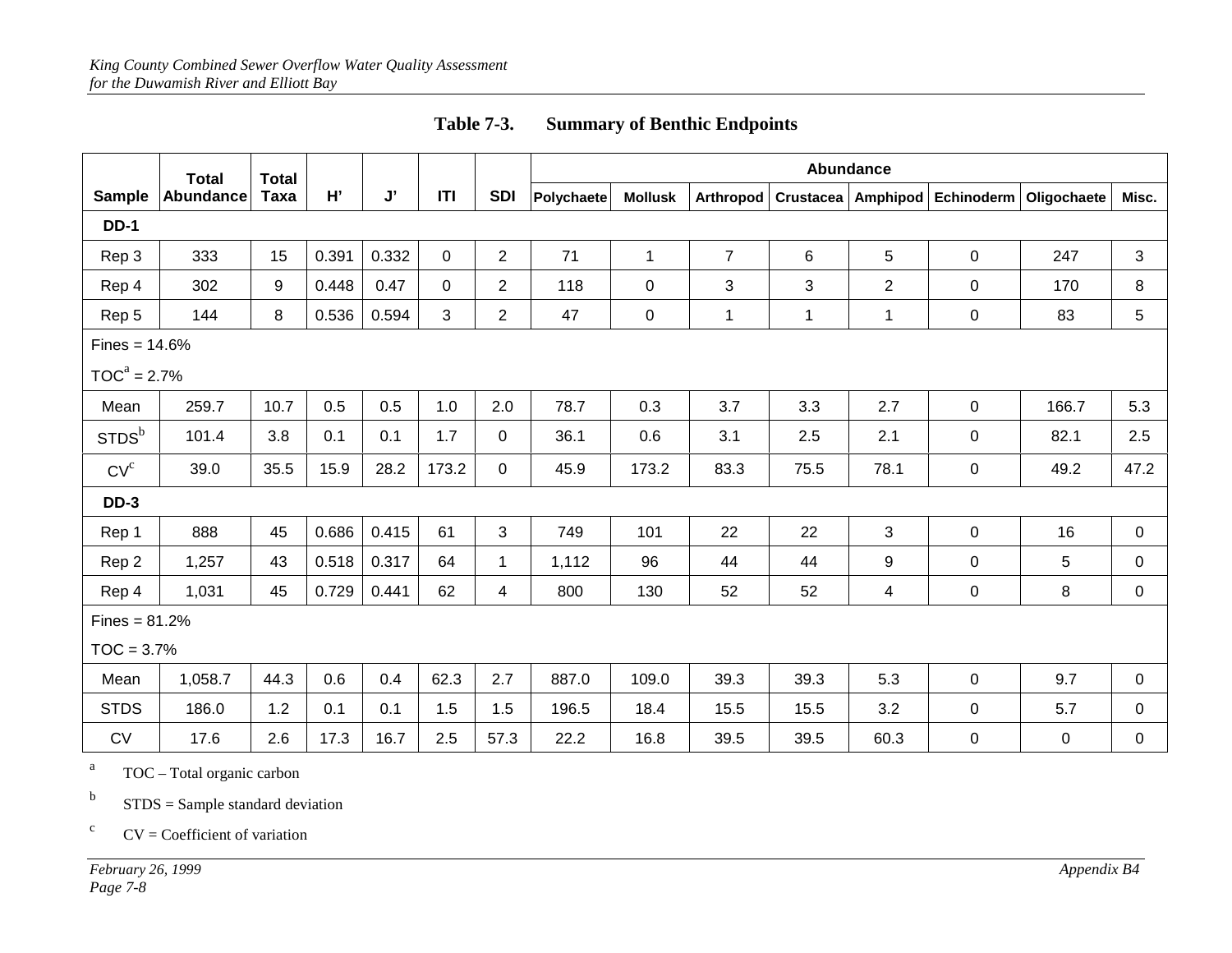|                 | <b>Total</b>    | <b>Total</b> |       |       |      |                | <b>Abundance</b> |                |           |                  |             |                |             |       |
|-----------------|-----------------|--------------|-------|-------|------|----------------|------------------|----------------|-----------|------------------|-------------|----------------|-------------|-------|
| <b>Sample</b>   | Abundance       | <b>Taxa</b>  | H'    | J'    | ITI  | <b>SDI</b>     | Polychaete       | <b>Mollusk</b> | Arthropod | <b>Crustacea</b> | Amphipod    | Echinoderm     | Oligochaete | Misc. |
| <b>DD-5</b>     |                 |              |       |       |      |                |                  |                |           |                  |             |                |             |       |
| Rep 3           | 815             | 43           | 0.997 | 0.61  | 63   | 5              | 392              | 388            | 29        | 29               | $\mathbf 0$ | $\overline{2}$ | 1           | 4     |
| Rep 4           | 960             | 51           | 1.17  | 0.685 | 64   | $\overline{7}$ | 371              | 372            | 110       | 110              | 5           | $\overline{2}$ | 1           | 3     |
| Rep 5           | 626             | 47           | 1.118 | 0.669 | 63   | 6              | 198              | 289            | 138       | 138              | 8           | 1              | $\pmb{0}$   | 0     |
|                 | $Fines = 85.2%$ |              |       |       |      |                |                  |                |           |                  |             |                |             |       |
| $TOC = 1.9%$    |                 |              |       |       |      |                |                  |                |           |                  |             |                |             |       |
| Mean            | 800.3           | 47.0         | 1.1   | 0.7   | 63.3 | 6.0            | 320.3            | 349.7          | 92.3      | 92.3             | 4.3         | 1.7            | 0.5         | 2.3   |
| <b>STDS</b>     | 167.5           | 4.0          | 0.1   | 0.0   | 0.6  | 1.0            | 106.5            | 53.1           | 56.6      | 56.6             | 4.0         | 0.6            | 0.7         | 2.1   |
| CV              | 20.9            | 8.5          | 8.1   | 6.0   | 0.9  | 16.7           | 33.2             | 15.2           | 61.3      | 61.3             | 93.3        | 34.6           | 141.4       | 89.2  |
| $KI-1$          |                 |              |       |       |      |                |                  |                |           |                  |             |                |             |       |
| Rep 2           | 1,409           | 47           | 0.675 | 0.403 | 65   | $\overline{2}$ | 1,104            | 248            | 44        | 44               | 5           | 5              | $\pmb{0}$   | 4     |
| Rep 3           | 1,440           | 51           | 0.786 | 0.461 | 65   | 4              | 1,073            | 280            | 83        | 83               | 19          | $\pmb{0}$      | $\pmb{0}$   | 4     |
| Rep 4           | 1,223           | 38           | 0.707 | 0.447 | 65   | 3              | 958              | 227            | 38        | 38               | 6           | 0              | 0           | 0     |
| Fines = $90.6%$ |                 |              |       |       |      |                |                  |                |           |                  |             |                |             |       |
| $TOC = 2.3%$    |                 |              |       |       |      |                |                  |                |           |                  |             |                |             |       |
| Mean            | 1,357.3         | 45.3         | 0.7   | 0.4   | 65.0 | 3.0            | 1,045.0          | 251.7          | 55.0      | 55.0             | 10.0        | 1.7            | $\pmb{0}$   | 2.7   |
| <b>STDS</b>     | 117.4           | 6.7          | 0.1   | 0.0   | 0.0  | 1.0            | 76.9             | 26.7           | 24.4      | 24.4             | 7.8         | 2.9            | 0           | 2.3   |
| CV              | 8.6             | 14.7         | 7.9   | 6.9   | 0.0  | 33.3           | 7.4              | 10.6           | 44.4      | 44.4             | 78.1        | 173.2          | $\pmb{0}$   | 86.6  |

**Table 7-3. Summary of Benthic Endpoints (Continued)**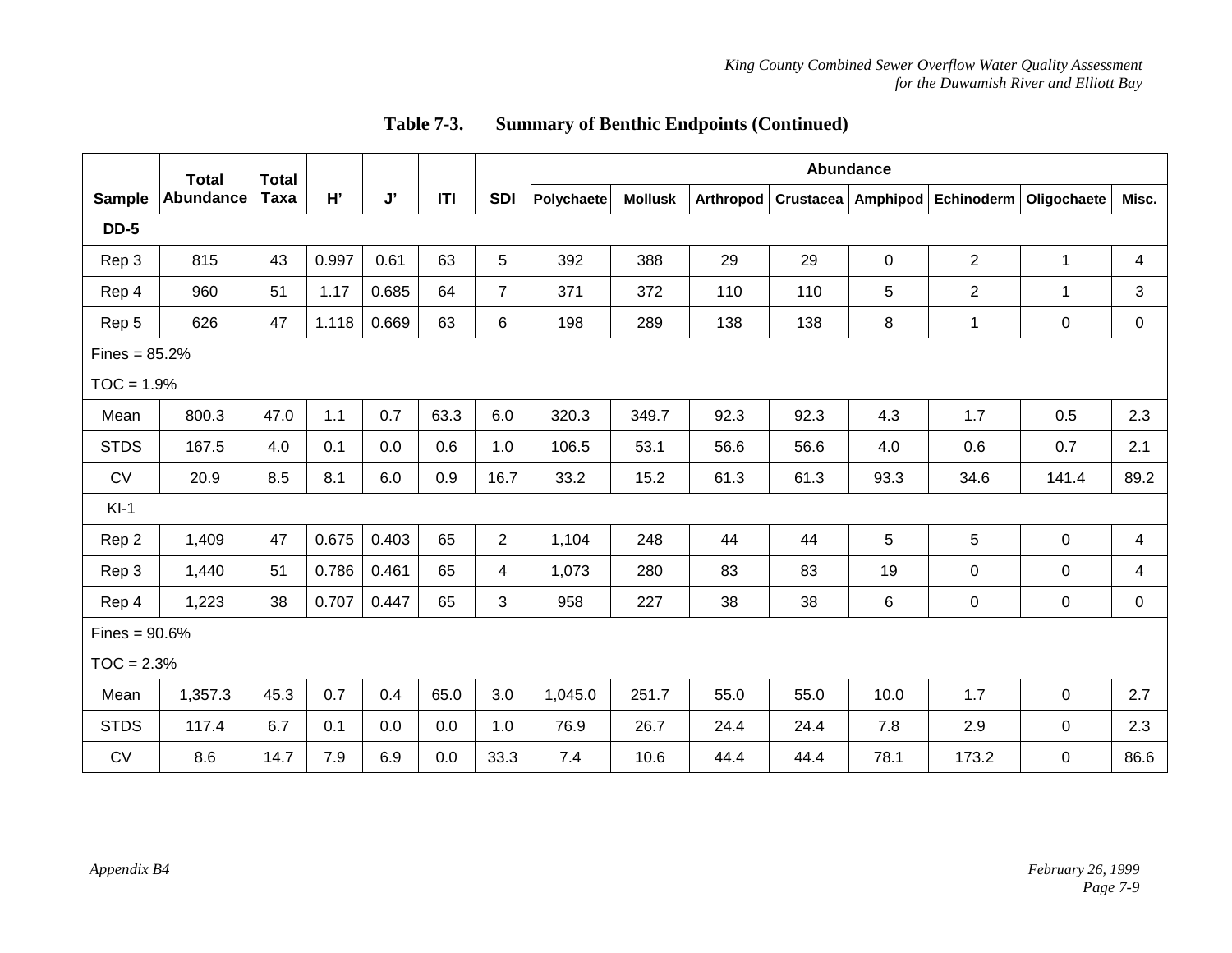|                 | <b>Total</b> | <b>Total</b> |       |       |      |                | Abundance  |                |           |                    |         |            |              |                |
|-----------------|--------------|--------------|-------|-------|------|----------------|------------|----------------|-----------|--------------------|---------|------------|--------------|----------------|
| <b>Sample</b>   | Abundance    | Taxa         | H'    | J'    | T    | <b>SDI</b>     | Polychaete | <b>Mollusk</b> | Arthropod | Crustacea Amphipod |         | Echinoderm | Oligochaete  | Misc.          |
| $KI-2$          |              |              |       |       |      |                |            |                |           |                    |         |            |              |                |
| Rep 1           | 526          | 62           | 1.257 | 0.701 | 65   | 9              | 231        | 220            | 64        | 64                 | 3       | 5          | $\mathbf{1}$ | 3              |
| Rep 2           | 509          | 46           | 1.163 | 0.699 | 61   | 8              | 224        | 190            | 54        | 54                 | 1       | $\pmb{0}$  | 36           | 5              |
| Rep 5           | 631          | 54           | 1.279 | 0.738 | 63   | 9              | 277        | 256            | 80        | 79                 | 3       | 1          | 3            | 11             |
| $Fines = 93.2%$ |              |              |       |       |      |                |            |                |           |                    |         |            |              |                |
| $TOC = 2.0%$    |              |              |       |       |      |                |            |                |           |                    |         |            |              |                |
| Mean            | 555.3        | 54.0         | 1.2   | 0.7   | 63.0 | 8.7            | 244.0      | 222.0          | 66.0      | 65.7               | 2.3     | 2.0        | 13.3         | 6.3            |
| <b>STDS</b>     | 66.1         | 8.0          | 0.1   | 0.0   | 2.0  | 0.6            | 28.8       | 33.0           | 13.1      | 12.6               | 1.2     | 2.6        | 19.7         | 4.2            |
| <b>CV</b>       | 11.9         | 14.8         | 5.0   | 3.1   | 3.2  | 6.7            | 11.8       | 14.9           | 19.9      | 19.2               | 49.5    | 132.3      | 147.4        | 65.7           |
| $KI-4$          |              |              |       |       |      |                |            |                |           |                    |         |            |              |                |
| Rep 3           | 4,755        | 29           | 0.716 | 0.49  | 62   | $\overline{2}$ | 2,737      | 55             | 1,795     | 1,795              | 1,646   | 0          | 164          | 4              |
| Rep 4           | 5,410        | 33           | 0.514 | 0.338 | 65   | $\overline{2}$ | 3,924      | 20             | 1,357     | 1,357              | 1,238   | 0          | 103          | 4              |
| Rep 5           | 6,169        | 33           | 0.593 | 0.391 | 64   | $\overline{2}$ | 4,139      | 21             | 1,872     | 1,872              | 1,754   | 0          | 135          | $\overline{2}$ |
| $Fines = 24.7%$ |              |              |       |       |      |                |            |                |           |                    |         |            |              |                |
| $TOC = 1.0%$    |              |              |       |       |      |                |            |                |           |                    |         |            |              |                |
| Mean            | 5,444.7      | 31.7         | 0.6   | 0.4   | 63.7 | $\overline{2}$ | 3,600.0    | 32.0           | 1,674.7   | 1,674.7            | 1,546.0 | 0          | 134.0        | 3.3            |
| <b>STDS</b>     | 707.6        | 2.3          | 0.1   | 0.1   | 1.5  | 0              | 755.1      | 19.9           | 277.8     | 277.8              | 272.1   | 0          | 30.5         | 1.2            |
| CV              | 13.0         | 7.3          | 16.8  | 19.0  | 2.4  | $\Omega$       | 21.0       | 62.3           | 16.6      | 16.6               | 17.6    | 0          | 22.8         | 34.6           |

**Table 7-3. Summary of Benthic Endpoints (Continued)**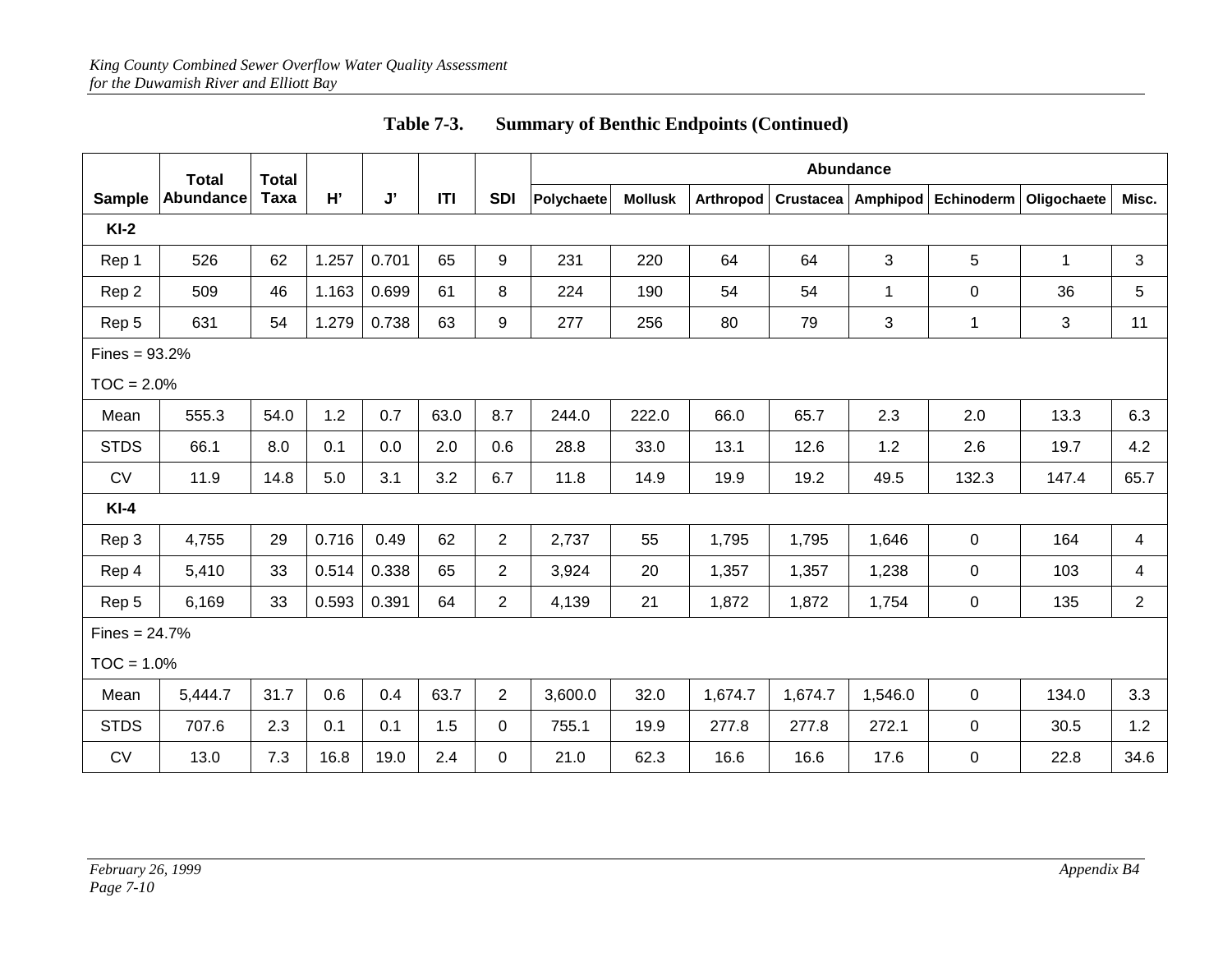|                     | <b>Number of Taxa</b> |                |                     |                     |                  |             |                  |  |  |
|---------------------|-----------------------|----------------|---------------------|---------------------|------------------|-------------|------------------|--|--|
| Sample              | Polychaete            | Amphipod       | <b>Mollusk</b>      | Echinoderm          | <b>Crustacea</b> | Arthropod   | Misc.            |  |  |
| <b>DD-1</b>         |                       |                |                     |                     |                  |             |                  |  |  |
| Rep 3               | 4                     | 4              | $\mathbf{1}$        | $\mathbf 0$         | 5                | 6           | $\overline{2}$   |  |  |
| Rep 4               | 3                     | $\overline{2}$ | $\mathbf 0$         | $\boldsymbol{0}$    | $\mathbf{3}$     | 3           | $\mathbf{1}$     |  |  |
| Rep 5               | 3                     | $\mathbf{1}$   | $\mathsf{O}\xspace$ | $\mathsf 0$         | $\mathbf{1}$     | $\mathbf 1$ | $\overline{2}$   |  |  |
| $Fines = 14.6%$     |                       |                |                     |                     |                  |             |                  |  |  |
| $TOC = 2.7%$        |                       |                |                     |                     |                  |             |                  |  |  |
| Mean                | 3.3                   | 2.3            | 0.3                 | $\mathbf 0$         | 3.0              | 3.3         | 1.7              |  |  |
| <b>STDS</b>         | 0.6                   | 1.5            | 0.6                 | $\mathbf 0$         | 2.0              | 2.5         | 0.6              |  |  |
| $\operatorname{CV}$ | 17.3                  | 65.5           | 173.2               | $\mathbf 0$         | 66.7             | 75.5        | 34.6             |  |  |
| <b>DD-3</b>         |                       |                |                     |                     |                  |             |                  |  |  |
| Rep 1               | 17                    | $\overline{2}$ | 18                  | $\overline{0}$      | 9                | 9           | $\mathbf 0$      |  |  |
| Rep 2               | 15                    | 6              | 15                  | $\mathbf 0$         | 12               | 12          | 0                |  |  |
| Rep 4               | 16                    | 3              | 19                  | $\mathbf 0$         | 8                | 8           | 0                |  |  |
| $Fines = 81.2%$     |                       |                |                     |                     |                  |             |                  |  |  |
| $TOC = 3.7%$        |                       |                |                     |                     |                  |             |                  |  |  |
| Mean                | 16.0                  | 3.7            | 17.3                | $\mathsf{O}\xspace$ | 9.7              | 9.7         | $\boldsymbol{0}$ |  |  |
| <b>STDS</b>         | 1.0                   | 2.1            | 2.1                 | $\mathbf 0$         | 2.1              | 2.1         | $\mathbf 0$      |  |  |
| $\operatorname{CV}$ | 6.3                   | 56.8           | 12.0                | $\pmb{0}$           | 21.5             | 21.5        | $\boldsymbol{0}$ |  |  |

## **Table 7-3. Summary of Benthic Endpoints (Continued)**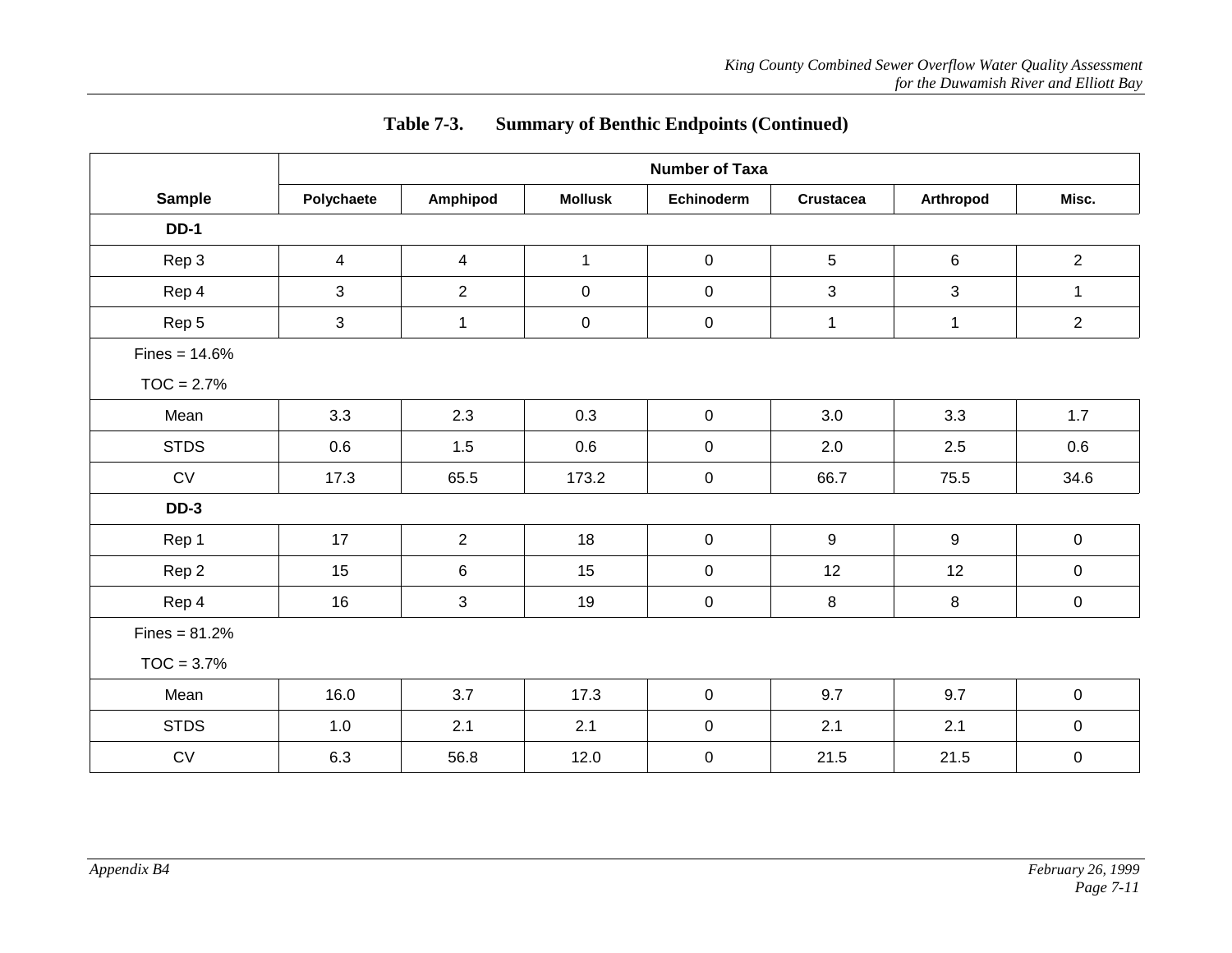|                     | <b>Number of Taxa</b> |                |                |                |                  |           |                |  |  |
|---------------------|-----------------------|----------------|----------------|----------------|------------------|-----------|----------------|--|--|
| <b>Sample</b>       | Polychaete            | Amphipod       | <b>Mollusk</b> | Echinoderm     | <b>Crustacea</b> | Arthropod | Misc.          |  |  |
| <b>DD-5</b>         |                       |                |                |                |                  |           |                |  |  |
| Rep 3               | 21                    | $\mathsf 0$    | 11             | $\overline{2}$ | 6                | 6         | 3              |  |  |
| Rep 4               | 20                    | $\overline{2}$ | 19             | $\overline{2}$ | 5                | 5         | $\mathfrak{S}$ |  |  |
| Rep 5               | 17                    | $\sqrt{5}$     | 17             | $\mathbf{1}$   | 12               | 12        | $\mathbf 0$    |  |  |
| $Fines = 85.2%$     |                       |                |                |                |                  |           |                |  |  |
| $TOC = 1.9%$        |                       |                |                |                |                  |           |                |  |  |
| Mean                | 19.3                  | 2.3            | 15.7           | 1.7            | 7.7              | 7.7       | 2.0            |  |  |
| <b>STDS</b>         | 2.1                   | 2.5            | 4.2            | 0.6            | 3.8              | 3.8       | 1.7            |  |  |
| $\operatorname{CV}$ | 10.8                  | 107.9          | 26.6           | 34.6           | 49.4             | 49.4      | 86.6           |  |  |
| $KI-1$              |                       |                |                |                |                  |           |                |  |  |
| Rep 2               | 15                    | 4              | 17             | $\overline{4}$ | 8                | 8         | $\overline{2}$ |  |  |
| Rep 3               | 17                    | $\,6\,$        | 20             | $\mathbf 0$    | 11               | 11        | 3              |  |  |
| Rep 4               | 15                    | 4              | 15             | 0              | 8                | 8         | $\mathsf 0$    |  |  |
| Fines = $90.6%$     |                       |                |                |                |                  |           |                |  |  |
| $TOC = 2.3%$        |                       |                |                |                |                  |           |                |  |  |
| Mean                | 15.7                  | 4.7            | 17.3           | 1.3            | 9.0              | 9.0       | 1.7            |  |  |
| <b>STDS</b>         | 1.2                   | 1.2            | 2.5            | 2.3            | 1.7              | 1.7       | 1.5            |  |  |
| $\mathrm{CV}$       | 7.4                   | 24.7           | 14.5           | 173.2          | 19.2             | 19.2      | 91.7           |  |  |

## **Table 7-3. Summary of Benthic Endpoints (Continued)**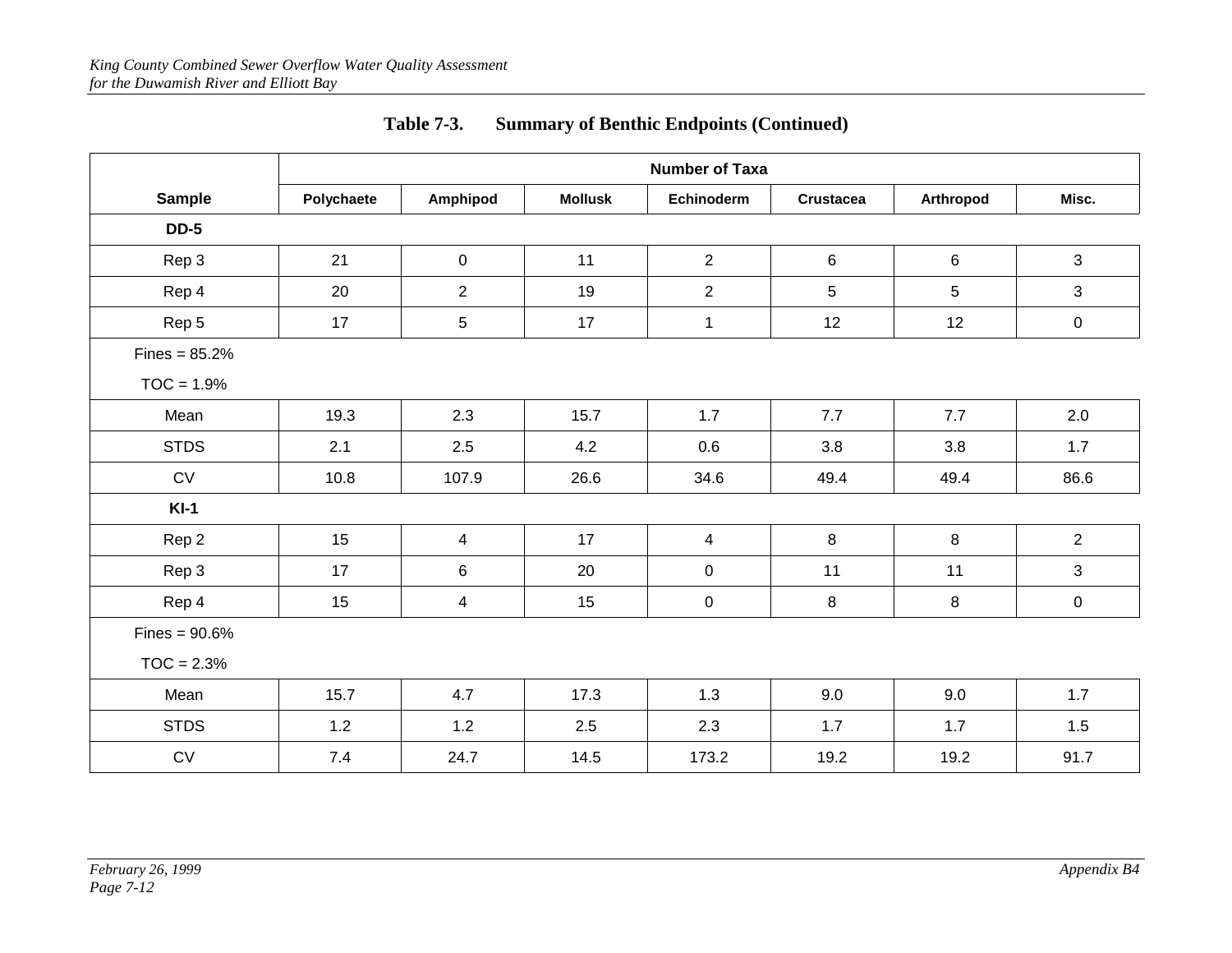|                 | <b>Number of Taxa</b> |                  |                          |                  |                  |           |                |  |  |
|-----------------|-----------------------|------------------|--------------------------|------------------|------------------|-----------|----------------|--|--|
| <b>Sample</b>   | Polychaete            | Amphipod         | <b>Mollusk</b>           | Echinoderm       | <b>Crustacea</b> | Arthropod | Misc.          |  |  |
| $KI-2$          |                       |                  |                          |                  |                  |           |                |  |  |
| Rep 1           | 33                    | $\overline{2}$   | 13                       | $\overline{2}$   | $\,6\,$          | $\,6\,$   | 3              |  |  |
| Rep 2           | 20                    | $\mathbf{1}$     | 15                       | $\mathsf 0$      | 6                | 6         | 3              |  |  |
| Rep 5           | 21                    | $\mathbf{1}$     | 16                       | $\mathbf{1}$     | $\overline{7}$   | 8         | $\,6\,$        |  |  |
| Fines = $93.2%$ |                       |                  |                          |                  |                  |           |                |  |  |
| $TOC = 2.0%$    |                       |                  |                          |                  |                  |           |                |  |  |
| Mean            | 24.7                  | 1.3              | 14.7                     | 1.0              | 6.3              | 6.7       | 4.0            |  |  |
| <b>STDS</b>     | 7.2                   | 0.6              | 1.5                      | $1.0$            | 0.6              | 1.2       | 1.7            |  |  |
| CV              | 29.3                  | 43.3             | 10.4                     | 100.0            | 9.1              | 17.3      | 43.3           |  |  |
| $KI-4$          |                       |                  |                          |                  |                  |           |                |  |  |
| Rep 3           | 10                    | $\,6$            | $\overline{\mathcal{A}}$ | $\mathbf 0$      | 12               | 12        | $\overline{2}$ |  |  |
| Rep 4           | 11                    | $\overline{5}$   | 5                        | $\mathbf 0$      | 13               | 13        | $\overline{c}$ |  |  |
| Rep 5           | 11                    | $\boldsymbol{7}$ | 6                        | $\boldsymbol{0}$ | 14               | 14        | $\mathbf{1}$   |  |  |
| $Fines = 24.7%$ |                       |                  |                          |                  |                  |           |                |  |  |
| $TOC = 1.0%$    |                       |                  |                          |                  |                  |           |                |  |  |
| Mean            | 10.7                  | 6.0              | 5.0                      | 0.0              | 13.0             | 13.0      | 1.7            |  |  |
| <b>STDS</b>     | 0.6                   | 1.0              | 1.0                      | 0.0              | 1.0              | 1.0       | 0.6            |  |  |
| CV              | 5.4                   | 16.7             | 20.0                     | $0.0\,$          | 7.7              | 7.7       | 34.6           |  |  |

## **Table 7-3. Summary of Benthic Endpoints (Continued)**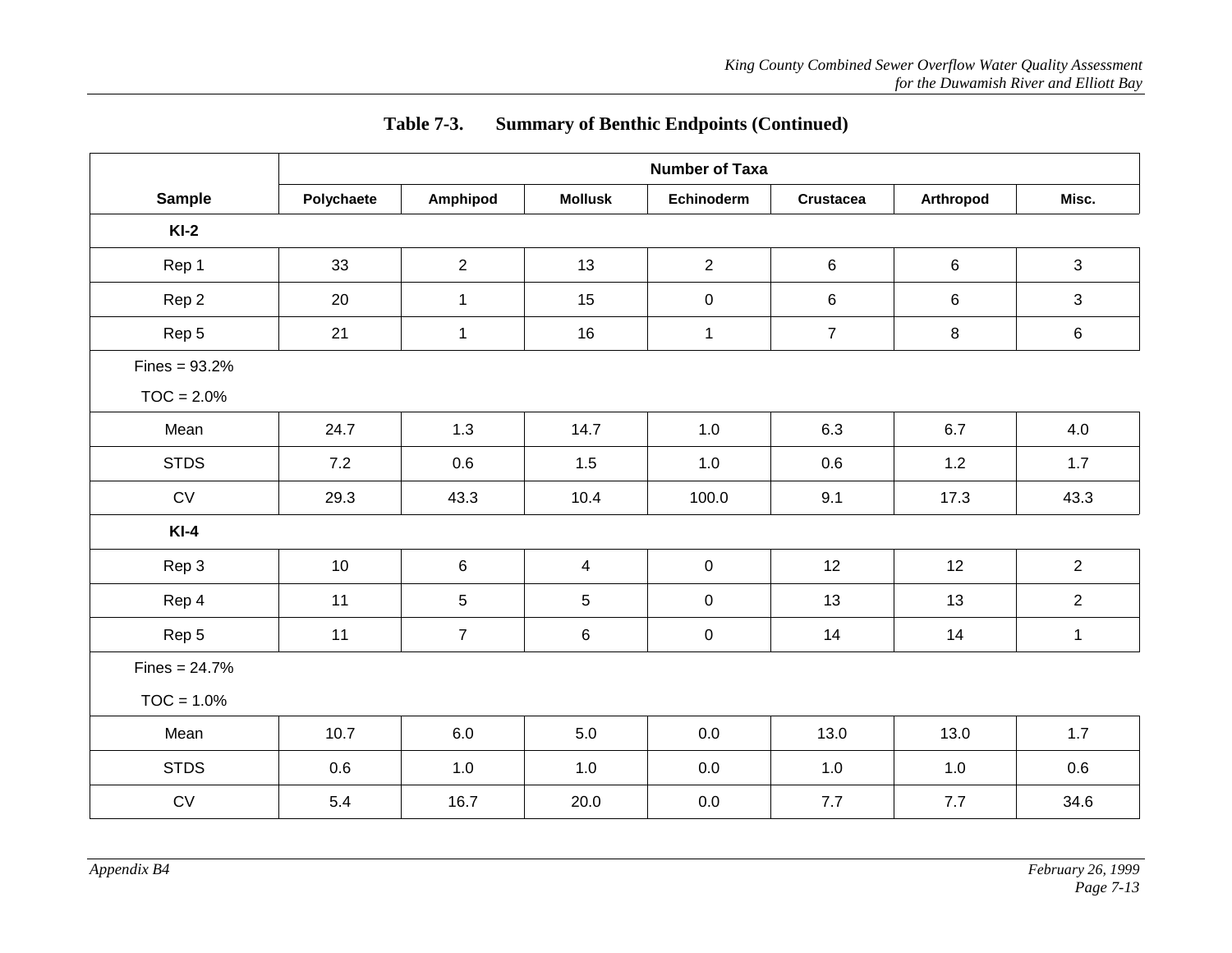The relative abundance of major taxa groups at each station are summarized in Table 7-4. Station DD-1 was numerically dominated by annelid worms with oligochaetes accounting for 64.2 percent of the abundance followed by polychaetes at 30.3 percent of the abundance. Station DD-3 was strongly dominated by polychaete worms, which accounted for 83.8 percent of the population, followed by mollusks at 10.3 percent. Station DD-5 was equally dominated by polychaetes and mollusks with relative abundances of 40 and 43.7 percent respectively. Arthropods at this station accounted for 11.5 percent of the population.

| <b>Station</b> | Poly-<br>chaeta | <b>Mollusca</b> | Arthro-<br>poda | Echnio-<br>dermata | Oligo-<br>chaeta | Misc. |
|----------------|-----------------|-----------------|-----------------|--------------------|------------------|-------|
| $DD-1$         | 30.3            | 0.1             | 1.4             | 0.0                | 64.2             | 2.1   |
| $DD-3$         | 83.8            | 10.3            | 3.7             | 0.0                | 0.9              | 0.0   |
| $DD-5$         | 40.0            | 43.7            | 11.5            | 0.2                | 0.0              | 0.3   |
| $KI-1$         | 77.0            | 18.5            | 4.1             | 0.1                | 0.0              | 0.2   |
| $KI-2$         | 43.9            | 40.0            | 11.9            | 0.4                | 2.4              | 1.1   |
| $KI-4$         | 66.1            | 0.6             | 30.8            | 0.0                | 2.5              | 0.1   |

**Table 7-4. Relative Abundance of the Major Taxa Groups**

Off of Kellogg Island, Station KI-4 was dominated by polychaetes with 66.1 percent of the total abundance followed by arthropods at 30.8 percent. Station KI-2 was equally dominated by polychaetes (43.9 percent) and by mollusks (40.0 percent). Arthropods at this station accounted for 11.9 percent of the abundance. Station KI-1, which was closest to the center of the river on the Kellogg Island side, was dominated by polychaetes which accounted for 77 percent of the abundance followed by mollusks at 18.5 percent.

## **7.3.3 Comparison of CSO and Kellogg Island Stations**

Stations for comparison were determined by distance from shore, water depth, and by the sediment grain size (percent fines). The distance from shore was included as a criterion because the river has been channeled by dredging for navigation purposes and ship traffic, by physically disturbing the river bed (i.e., propeller wake at shallow depths), may be impacting the community at the margins of the channel. The conventional parameters for each station pair are presented in Table 7-5.

The conventional parameters show that the percent fines were fairly similar between station pairs, however TOC was different. This is especially true for station pairs DD-1/KI-4 and DD-3/KI-2. The excess TOC at the DD stations is more than likely due to the discharge of the CSO/storm drain.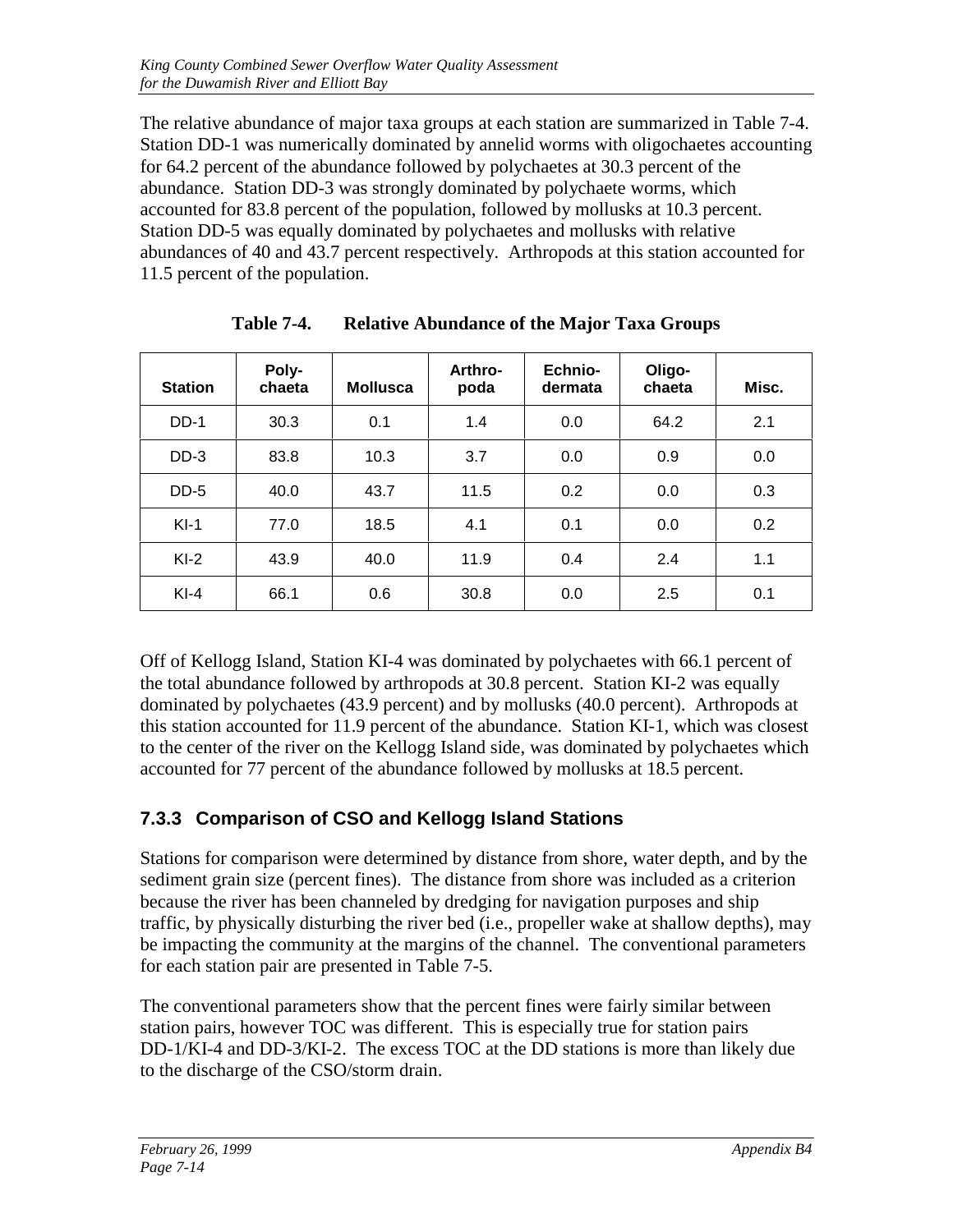| <b>Station</b> | <b>Water Depth (ft)</b> | <b>Percent Fines</b> | <b>TOC</b> |
|----------------|-------------------------|----------------------|------------|
| DD-1           | 9.4                     | 14.6                 | 2.7        |
| $KI-4$         | 24.7<br>10.7            |                      | 1.0        |
| $DD-3$         | 24.9                    | 81.2                 | 3.7        |
| $KI-2$         | 24.1<br>93.2            |                      | 2.0        |
| DD-5           | 39.5                    | 85.2                 | 1.9        |
| $KI-1$         | 40.8                    | 90.6                 | 2.3        |

| <b>Table 7-5.</b> | <b>Conventional Parameters for Sediment Sampled for Benthic Diversity</b> |  |  |  |  |
|-------------------|---------------------------------------------------------------------------|--|--|--|--|

The Washington State Sediment Management Standards use a 50 percent reduction in the mean abundance of one of the major taxa groups (polychaetes, crustaceans, and mollusks) relative to the reference station and statistical significance ( $p<0.05$ ) to differentiate between an impacted and an unimpacted station. Results of the t-tests are presented in Table 7-6. At Station DD-1, 11 of the 14 endpoints tested were significantly depressed compared to Station KI-4. All three SMS endpoints were statistically different and had abundances less that 50 percent of the reference station mean. Four endpoints at Station DD-3 were depressed compared to Station KI-2, one of which was mollusk abundance. In addition to being statistically different, mollusk abundance was 50 percent less than the reference station mean, indicating an impacted station according to the SMS. Two other endpoints, polychaete abundance and the total abundance, were significantly enhanced above the reference station mean. Three endpoints at Station DD-5 were statistically different from the reference mean and one of these, polychaete abundance, was 50 percent less than the reference station mean. Four other endpoints at this station were enhanced compared to Station KI-1.

#### **7.3.4 Numerically Dominant Taxa**

The ten most abundant species at each station are shown in Table 7-7. The values represent the total abundance from all three replicates. Station DD-1 was dominated by oligochaetes (marine earthworms) and the polychaetes *Capitella capitata* and *Neanthes* sp. There was similarity among the dominant taxa at Stations DD-3, DD-5, KI-1, and KI-2. These stations were located away from the shoreline. Taxa found in common among Stations DD-3, DD-5, KI-1, and KI-2 include the polychaete worms *Aphelochaeta* sp. and *Scoletoma luti*. The two bivalve mollusks *Axinopsida serricata* and *Psephedia lordi* were found in common among Stations DD-5 (most offshore CSO/storm drain) and Stations KI-1 and KI-2 (most offshore Kellogg Island Station). The ostracod *Euphilomedes carcharodonta* was dominant at the two offshore CSO stations (DD-3 and DD-5). With the exception of the oligochaetes and *Capitella capitata*, the dominant species at KI-4 were found at no other stations. Station KI-4 was strongly dominated by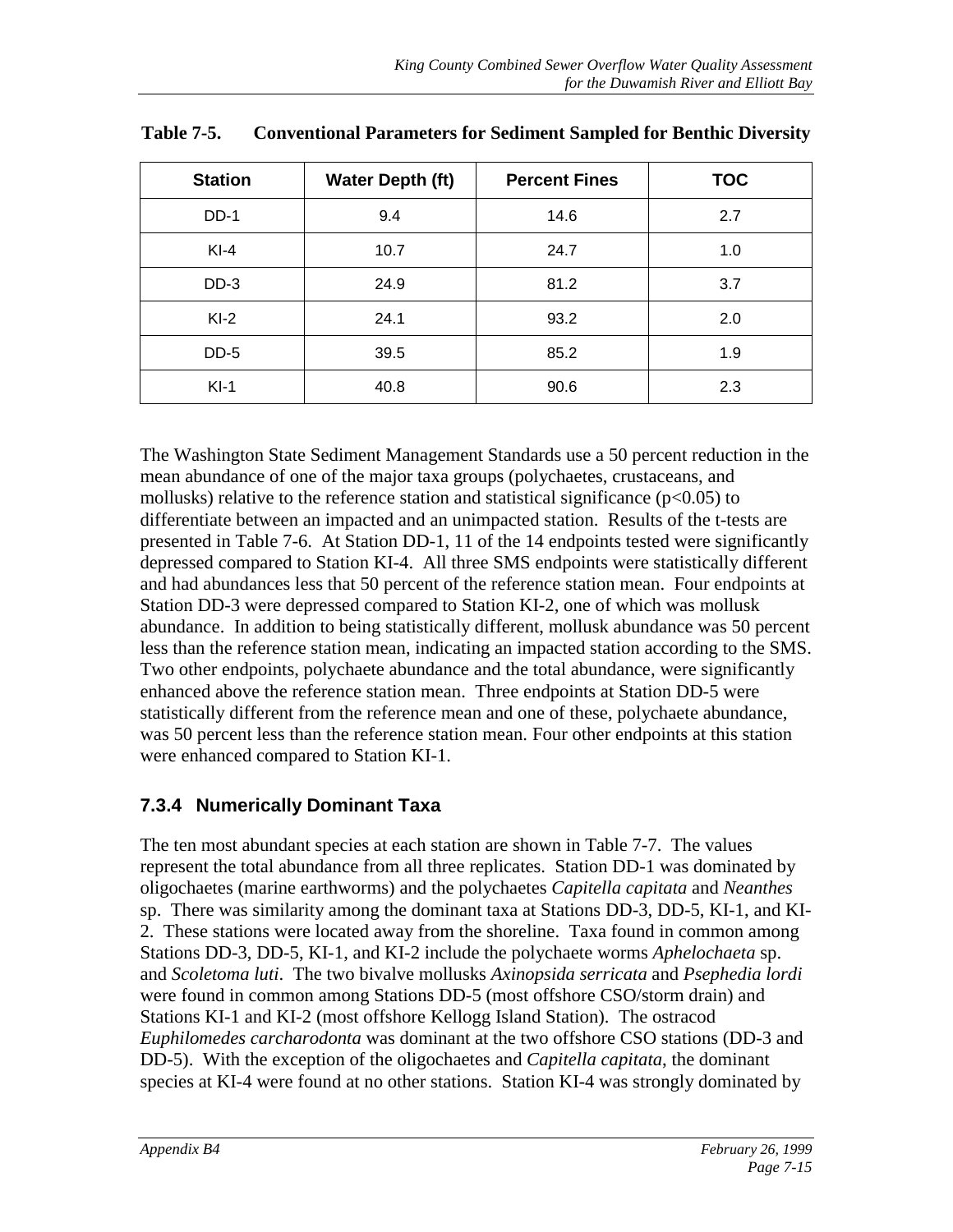the polychaete *Pygospio elegans* and two species of amphipods *Corophium salmonis* and *C. spinicorne*.

| <b>Station Comparisons</b>               |               | <b>DDS-1 Versus KI-4</b> |       |                      | <b>DDS-3 Versus KI-2</b> |       | <b>DDS-5 Versus KI-1</b> |                       |       |  |
|------------------------------------------|---------------|--------------------------|-------|----------------------|--------------------------|-------|--------------------------|-----------------------|-------|--|
| <b>Benthic Endpoint</b>                  | DDS-1<br>Mean | $KI-4$<br>Mean           | P     | DDS-3<br><b>Mean</b> | $KI-2$<br>Mean           | P     | <b>DDS-5</b><br>Mean     | $KI-1$<br><b>Mean</b> | P     |  |
| <b>Total Abundance</b>                   | 259.7         | 5,444.7                  | 0.004 | 1,058.7              | 555.3                    | 0.009 | 800.3                    | 1,357.3               | 0.035 |  |
| <b>Total Taxa</b>                        | 10.7          | 31.7                     | 0.003 | 44.3                 | 54.0                     | 0.169 | 47                       | 45.3                  | 0.733 |  |
| Crustacea Abundance                      | 3.3           | 1,674.4                  | 0.005 | 39.3                 | 65.7                     | 0.154 | 92.3                     | 55.0                  | 0.531 |  |
| Crustacea Taxa                           | 3.0           | 13.0                     | 0.005 | 9.7                  | 6.3                      | 0.100 | 7.7                      | 9.0                   | 0.620 |  |
| Amphipod Abundance                       | 2.7           | 1,546.0                  | 0.003 | 5.3                  | 2.3                      | 0.169 | 4.3                      | 10.0                  | 0.357 |  |
| Amphipod Taxa                            | 2.3           | 6.0                      | 0.032 | 3.7                  | 1.3                      | 0.185 | 2.3                      | 4.7                   | 0.246 |  |
| Polychaete Abundance                     | 78.7          | 3,600.0                  | 0.001 | 887.0                | 244.0                    | 0.002 | 320.3                    | 1,045.0               | 0.027 |  |
| polycheate Taxa                          | 3.3           | 10.7                     | 0.000 | 16.0                 | 24.7                     | 0.171 | 19.3                     | 15.7                  | 0.073 |  |
| Mollusca Abundance                       | 0.3           | 32.0                     | 0.025 | 109.0                | 222.0                    | 0.005 | 349.7                    | 251.7                 | 0.050 |  |
| Mollusca Taxa                            | 0.3           | 5.0                      | 0.005 | 17.3                 | 14.7                     | 0.155 | 15.7                     | 17.3                  | 0.591 |  |
| Shannon-Wiener<br>Diversity (H')         | 0.500         | 0.600                    | 0.115 | 0.600                | 1.200                    | 0.004 | 1.100                    | 0.700                 | 0.006 |  |
| Pielou's Eveness Index<br>(J')           | 0.500         | 0.400                    | 0.546 | 0.400                | 0.700                    | 0.008 | 0.700                    | 0.400                 | 0.002 |  |
| Infaunal Trophic Index<br>$($ ITI)       | 1.0           | 63.7                     | 0.000 | 62.3                 | 63.0                     | 0.672 | 63.3                     | 65.0                  | 0.037 |  |
| <b>Swartz's Dominance</b><br>Index (SDI) | 2.0           | 2.0                      | 1.000 | 2.7                  | 8.7                      | 0.012 | 6.0                      | 3.0                   | 0.021 |  |

**Table 7-6. Summary of t-Test Results**

= Endpoints with significant depressions compared to the reference station and cells surrounded by a box represent endpoints with significant enhancements relative to the reference station.

= Darkly shaded cells with bold numbers are mean values less than 50 percent of the reference station mean and are statistically different.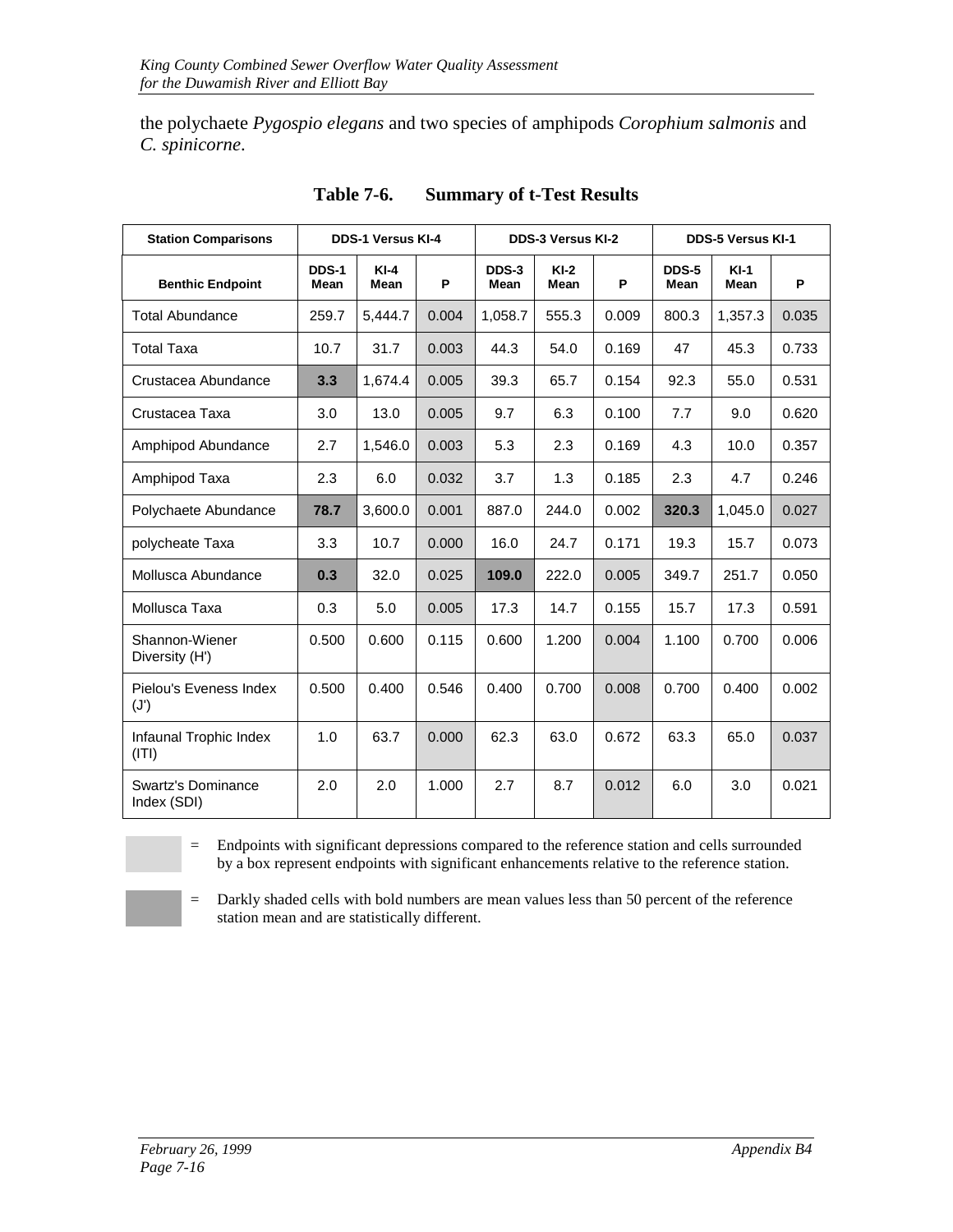|                            |                         |                  |                | <b>Station</b>   |             |                |
|----------------------------|-------------------------|------------------|----------------|------------------|-------------|----------------|
| <b>Taxon</b>               | <b>DD-1</b>             | $DD-3$           | <b>DD-5</b>    | $KI-1$           | $Kl-2$      | $KI-4$         |
| Oligochaeta                | 500                     | 29               | 2              | 0                | 40          | 402            |
| Capitella capitata         | 203                     | 121              | $\overline{2}$ | 8                | 0           | 281            |
| Neanthes sp.               | 25                      | 0                | 0              | 0                |             | 16             |
| Nematoda                   | 15                      | $41*$            | $\overline{2}$ | 5                | 5           | 2              |
| Chironomidae larvae        | 13                      | 0                | 0              | 0                | $\mathbf 0$ | 0              |
| Eteone sp.                 | 4                       | 0                | 6              | 3                | 1           | 54             |
| Corophium acherusicum      | 3                       | $\mathbf 0$      | 0              | 0                | 3           | 4              |
| Harpacticus sp.            | $\overline{2}$          | $\boldsymbol{0}$ | 0              | $\boldsymbol{0}$ | 0           | 0              |
| Diptera pupae              | $\overline{2}$          |                  |                |                  |             |                |
| Aphelochaeta sp.           | $\mathbf 0$             | 2,284            | 295            | 2,503            | 117         | 0              |
| Scoletoma luti             | $\boldsymbol{0}$        | 78               | 321            | 474              | 347         | 0              |
| Euphilomedes carcharodonta | 0                       | 71               | 198            | 105              | 59          | 3              |
| Clinocardium sp.           | $\mathbf 0$             | 65               | 13             | 18               | 14          | 0              |
| Axinopsida serricata       | $\mathbf 0$             | 26               | 474            | 158              | 154         | $\overline{c}$ |
| Psephedia lordi            | $\mathbf 0$             | 55               | 239            | 176              | 272         | 1              |
| Cossura pygodactylata      | $\mathbf 0$             | 46               | 30             | 18               | 49          | 0              |
| Macoma sp.                 | $\boldsymbol{0}$        | 45               | 13             | 24               | 13          | $\mathbf 1$    |
| Eucone limnicola           | $\mathbf 0$             | 34               | 53             | 29               | 14          | 0              |
| Parvilucina tenuisculpta   | $\mathbf 0$             | 31               | 32             | 98               | 41          | 0              |
| Macoma carlottensis        | $\boldsymbol{0}$        | 17               | 190            | 128              | 88          | 1              |
| Heteromastus filobranchus  | $\mathbf 0$             | 23               | 139            | 45               | 63          | 0              |
| Eudorella pacifica         | $\mathbf 0$             | 1                | 46             | 8                | 102         | 0              |
| Epitonium sp.              | $\boldsymbol{0}$        | 4                | 24             | 65               | 5           | 0              |
| Pseudeopolydora kempi      | $\mathbf 0$             | $\mathbf 0$      | $\mathbf 0$    | $\mathbf 0$      | 42          | 28             |
| Pygospio elegans           | $\mathbf 0$             | $\mathbf 0$      | 0              | 0                | 0           | 9,865          |
| Corophium salmonis         | $\mathbf 0$             | $\boldsymbol{0}$ | 0              | 0                | 0           | 3,507          |
| Corophium spinicorne       | $\mathbf 0$             | $\boldsymbol{0}$ | $\mathbf 0$    | 0                | $\pmb{0}$   | 582            |
| Manayunkia aestuarina      | $\overline{\mathbf{4}}$ | $\pmb{0}$        | 0              | 0                | 0           | 262            |
| Grandidierella japonica    | $\overline{c}$          | $\pmb{0}$        | 0              | 0                | $\mathbf 0$ | 271            |
| Eogammarus confervicolus   | 0                       | $\boldsymbol{0}$ | 0              | 0                | $\mathbf 0$ | 260            |
| Cumella vulgaris           | $\boldsymbol{0}$        | $\boldsymbol{0}$ | 0              | 0                | 0           | 200            |
| Hobsonia florida           | $\boldsymbol{0}$        | $\pmb{0}$        | 0              | $\boldsymbol{0}$ | $\pmb{0}$   | 158            |

#### **Table 7-7. The Ten Most Abundant Species at Each Station**

\* Indicates that all 41 individuals were found in one sample.

= Indicates the ten taxa at each station.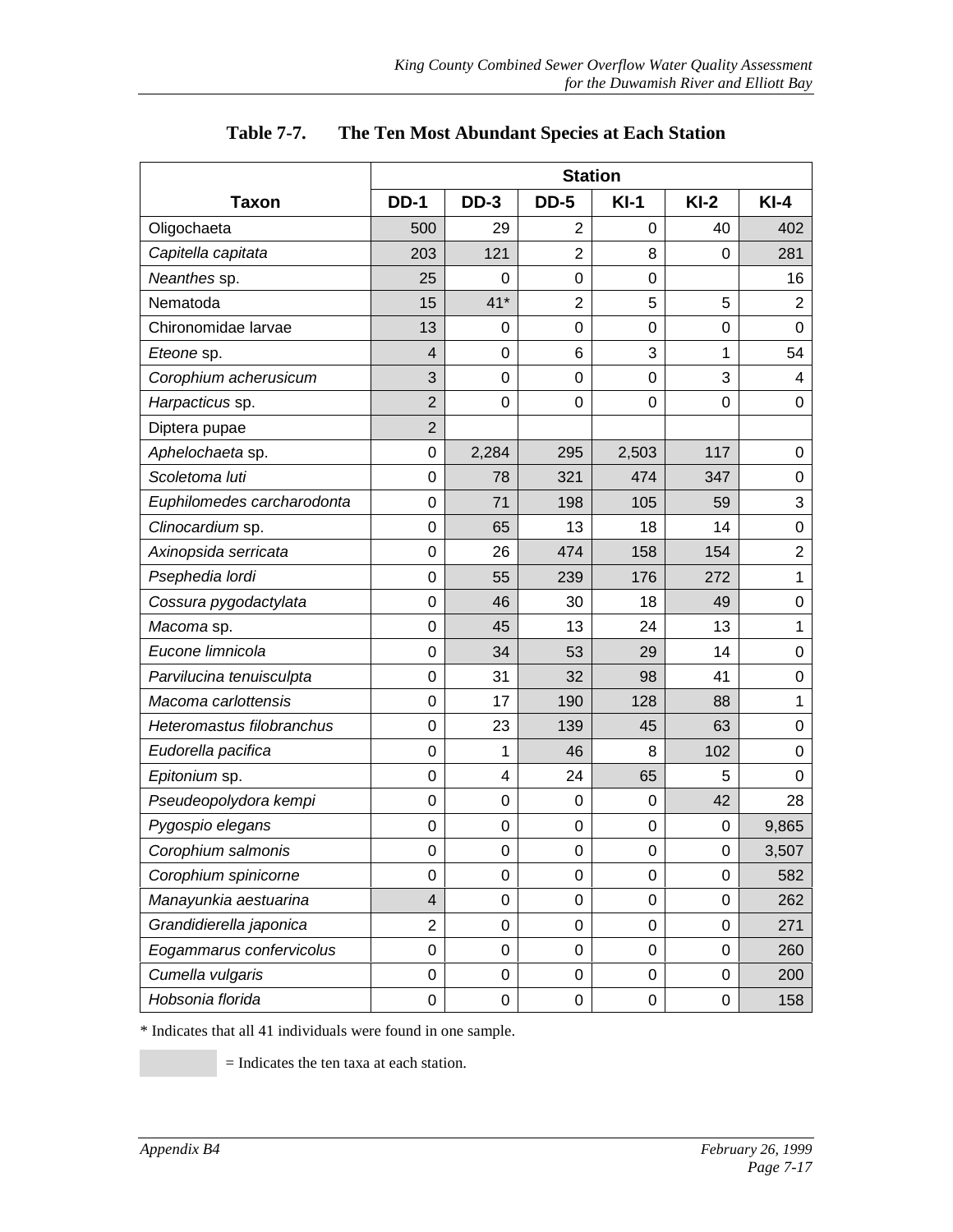## **7.3.5 Comparison to 1996 Reference Range Values**

Reference ranges for benthic infauna communities in Puget Sound have been developed by WSDOE to help in the identification of reference areas and to use as a yardstick to compare against site specific reference stations (SEA 1996). Ranges for 14 benthic infauna endpoints were developed for four habitat categories (SEA 1996). These categories were based on ranges of sediment grain size (percent fines) and include: 0 to 20, 20 to 50, 50 to 80, and 80 to 100 percent fines.

The ranges, shown in Table 7-8, represent one standard deviation around the mean for each benthic endpoint. If a test station mean is outside of the range, it is considered to be statistically different from the mean for that endpoint. (For a detailed review of the reference ranges see SEA [1996].)

|                                         |     |                           |    | <b>Habitat Category &lt;150 ft</b> |    |                        |     |                         |
|-----------------------------------------|-----|---------------------------|----|------------------------------------|----|------------------------|-----|-------------------------|
| <b>Benthic</b><br><b>Endpoint</b>       | N   | $0 - 20%$<br><b>Fines</b> | N  | 20-50%<br><b>Fines</b>             | N  | 50-80%<br><b>Fines</b> | N   | 80-100%<br><b>Fines</b> |
| <b>Total Abundance</b>                  | 184 | 295-983                   | 69 | 342-647                            | 79 | 156-531                | 97  | 178-436                 |
| <b>Total Taxa</b>                       | 183 | 47-90                     | 66 | 50-78                              | 81 | 38-66                  | 99  | 24-42                   |
| Crustacean<br>Abundance                 | 180 | 43-198                    | 68 | 40-167                             | 77 | $0 - 104$              | 98  | 4-148                   |
| Crustacean Taxa                         | 181 | $8 - 17$                  | 66 | $6 - 16$                           | 80 | $4 - 10$               | 103 | $3 - 7$                 |
| Amphipod<br>Abundance                   | 186 | $8 - 47$                  | 63 | $0 - 27$                           | 83 | $1 - 29$               | 95  | $0 - 44$                |
| Amphipod Taxa                           | 185 | $4 - 10$                  | 66 | $2 - 7$                            | 78 | $1-5$                  | 92  | $1 - 3$                 |
| Polychaete<br>Abundance                 | 178 | 72-322                    | 67 | 126-322                            | 82 | 78-215                 | 97  | 31-145                  |
| Polychaete Taxa                         | 193 | $21 - 47$                 | 68 | 28-51                              | 81 | $21 - 36$              | 99  | $9 - 22$                |
| <b>Mollusk</b><br>Abundance             | 178 | 26-150                    | 65 | 27-192                             | 78 | $0 - 232$              | 98  | 24-104                  |
| Mollusk Taxa                            | 185 | $12 - 21$                 | 66 | $9 - 17$                           | 82 | $8 - 18$               | 100 | $6 - 13$                |
| Shannon-Wiener<br>Diversity (H')        | 185 | 1.12-1.57                 | 69 | 1.10-1.53                          | 86 | $1.01 - 1.45$          | 95  | $0.88 - 1.23$           |
| <b>Pielou's Eveness</b><br>Index $(J')$ | 182 | $0.65 - 0.83$             | 69 | $0.63 - 0.82$                      | 86 | $0.59 - 0.85$          | 99  | $0.6 - 0.82$            |
| Infaunal Trophic<br>Index (ITI)         | 183 | 67.7-81.1                 | 65 | 65.9-77.3                          | 83 | 63.2-77.2              | 101 | 67.3-87.1               |
| Swartz's<br>Dominance Index<br>(SDI)    | 186 | $6.8 - 21.6$              | 68 | 8.3-19.2                           | 84 | $5.5 - 16.5$           | 98  | $4.2 - 9.6$             |

#### **Table 7-8. Reference Value Ranges for Puget Sound Habitats<sup>a</sup>**

<sup>a</sup> All Values are Presented in per  $0.1\text{m}^2$ 

 $N =$  Number of samples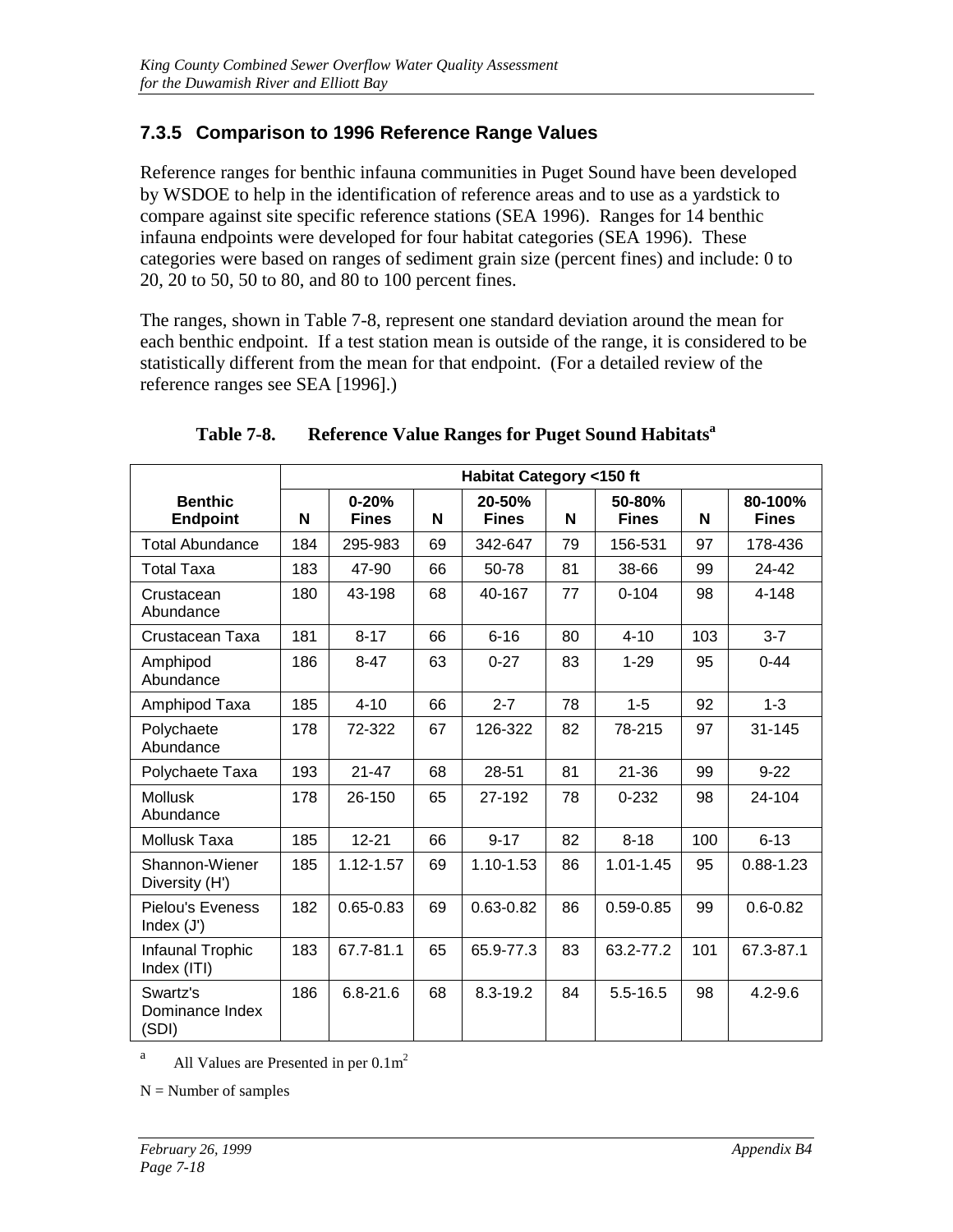Stations from this project fall into the following three habitat categories: 0 to 20, 20 to 50, and 80 to 100 percent fines. Results of the comparisons to reference value ranges are tabulated in Table 7-9. Shaded values represent endpoints that were outside of the reference range for that endpoint.

Eleven of the 12 endpoints for Station DD-1 were depressed below the reference area range indicating a severely impacted station. Polychaete abundance (POAB) at five of the six stations, and mollusk abundance (MOAB) at four of the six stations were enhanced above the reference range. Because these two endpoints contribute to the total abundance (TOAB), this endpoint was also enhanced above the reference range at five of the six stations.

The total number of taxa at four of the six stations was enhanced above the reference range for that endpoint. This endpoint at Stations DD-1 (closest to the CSO/storm drain) and KI-4 (closest to Kellogg Island) was depressed below the range. The number of polychaete and molluscan taxa were within the range except at Stations DD-1 and KI-4. The ITI was below the reference range at all stations. Swartz's Dominance Index (SDI),

Shannon-Wiener Diversity Index (H'), and Pielou's Eveness Index (J') were depressed at all stations except at DD-5 and KI-2.

# **7.4 Discussion**

The benthic infauna communities at the CSO/storm drain stations show the typical gradients associated with chemical contamination and organic enrichment (Pearson and Rosenberg 1978; Swartz et al. 1985; Tetra Tech and PTI 1988a,b; Tetra Tech 1985; Gray 1989). The cumulative effects of CSO and storm drain discharges have led to distinct infaunal communities grading from impacted at the CSO/storm drain station nearest the outfall to relatively unimpacted at the station furthest from shore.

Stations along the gradient show decreasing numbers of endpoints being statistically different from reference at increasing distance from the CSO/storm drain outfall. Station DD-1 had all three SMS endpoints indicating an impact, while Station DD-3 and DD-5 each had only one (mollusk and polychaete abundance, respectively) indicating an impact. Increases in the abundance of certain taxa groups with increasing distance from the point source discharge were also seen. This can result from sediments being outside of areas of heavy deposition (and potential contaminant effects) and being in an area where the generally increased organic material acts as a food source for opportunistic species. These differences in community structure and function can be seen at the project stations due in some part to the CSO/storm drain and to the natural deposition of river sediment.

Station DD-1 was very strongly dominated by oligochaetes, and the polychaetes *Capitella capitata* and *Neanthes* sp. These three taxa are often called "indicators" of marine pollution (Reish 1955, 1957). These opportunistic species have long been known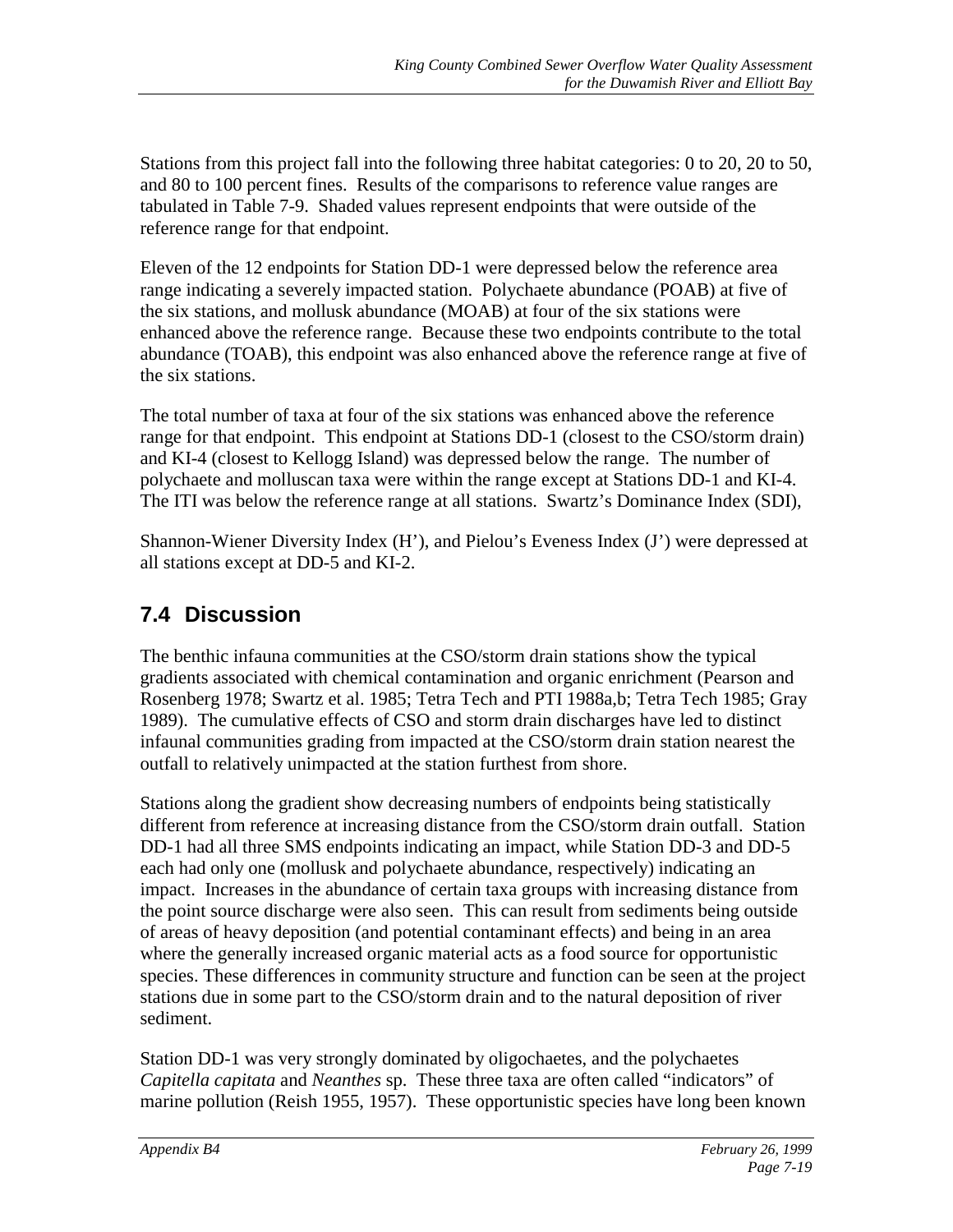to be found in great abundances at outfalls (Filice 1954 in Reish 1957; Grassle and Grassle 1974; Word 1978; Word and Mearns 1979). These two taxa groups were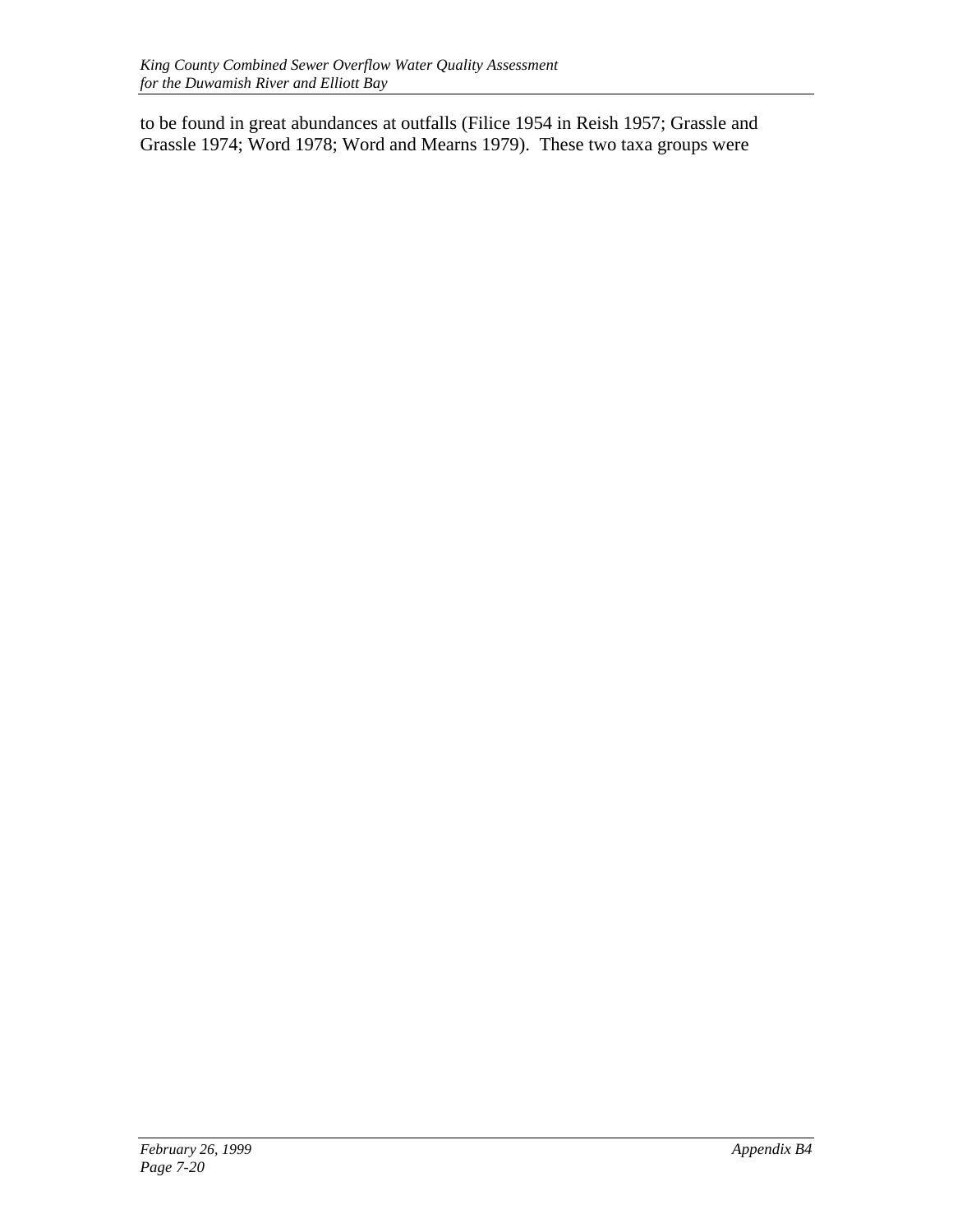|                |                         | Abundance    |                   |                 |                  | <b>Number of Taxa</b> |                   |                 |                  |     | <b>Calculated Indices</b> |      |            |  |
|----------------|-------------------------|--------------|-------------------|-----------------|------------------|-----------------------|-------------------|-----------------|------------------|-----|---------------------------|------|------------|--|
| <b>Station</b> | Percent<br><b>Fines</b> | <b>Total</b> | <b>Polychaete</b> | <b>Molluscs</b> | <b>Crustacea</b> | <b>Total</b>          | <b>Polychaete</b> | <b>Molluscs</b> | <b>Crustacea</b> | H'  | J'                        | ITI  | <b>SDI</b> |  |
| $DD-1$         | 0 to 20                 | 259.7        | 78.7              | 0.3             | 3.3              | 10.7                  | 3.3               | 0.3             | 3.0              | 0.5 | 0.5                       | 1.0  | 2.0        |  |
| $DD-3$         | 80 to 100               | 1,058.7      | 887.0             | 109.0           | 39.3             | 44.3                  | 16.0              | 17.3            | 9.7              | 0.6 | 0.4                       | 62.3 | 2.7        |  |
| DD-5           | 80 to 100               | 800.3        | 320.3             | 349.7           | 92.3             | 47.0                  | 19.3              | 15.7            | 7.7              | 1.1 | 0.7                       | 63.3 | 6.0        |  |
| $KI-1$         | 80 to 100               | 1,357.3      | 1,045.0           | 251.7           | 55.0             | 45.3                  | 15.7              | 17.3            | 9.0              | 0.7 | 0.4                       | 65.0 | 3.0        |  |
| $KI-2$         | 80 to 100               | 555.3        | 244.0             | 222.0           | 65.7             | 54.0                  | 24.7              | 14.7            | 6.3              | 1.2 | 0.7                       | 63.0 | 8.7        |  |
| $KI-4$         | 20 to 50                | 5,444.7      | 3,600.0           | 32.0            | 1.674.7          | 31.7                  | 10.7              | 5.0             | 13.0             | 0.6 | 0.4                       | 63.7 | 2.0        |  |

**Table 7-9. Results of the Comparisons to Reference Value Ranges**

= Less than the reference range.

= Greater than the reference range.

- H' = Shannon-Weiner Diversity Index
- $J' =$  Pielou's Evenness Index
- ITI = Infaunal Trophic Index
- SDI = Swartz's Dominance Index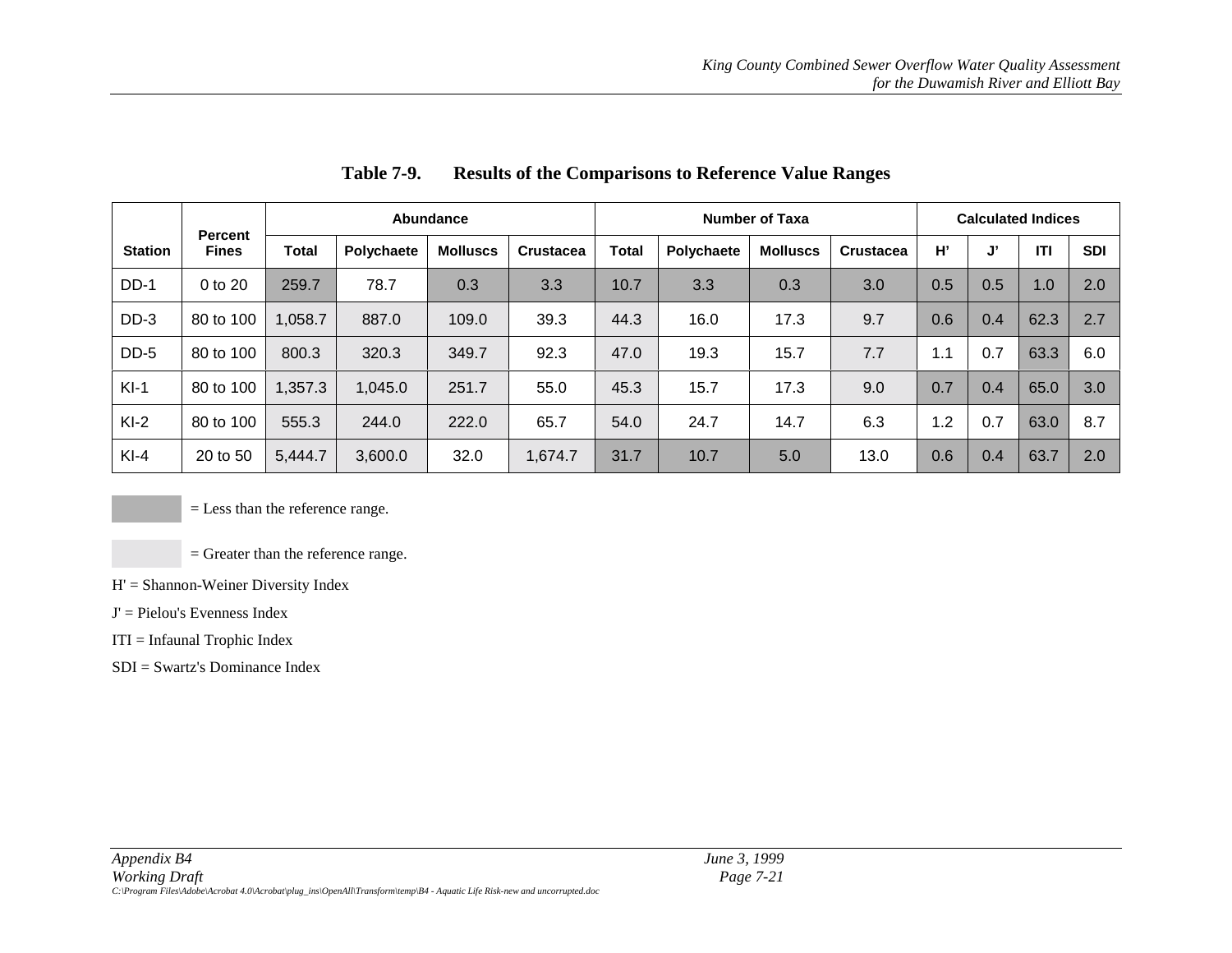typically identified as being present at sites with severe organic enrichment and chemical contamination because they are able to tolerate low levels of DO, high levels of BOD and hydrogen sulfides, which other species cannot tolerate. They are motile to some extent, feed on subsurface deposit material and have relatively short generation times (Grassle and Grassle 1974, Pearson and Rosenberg 1978, Word 1990).

The next shift in community structure and function occurred at Station DD-3. There were fewer statistical differences among endpoints and enhancements outnumbered depressions compared to the reference values. This station was very strongly dominated by the polychaete *Aphelochaeta* sp. This particular species builds thin walled tubes and feeds by selecting detrital material from the sediment surface and in some cases from the water column if currents are not too strong (Word 1978). It typically cannot handle large quantities of organic material as it is not particularly mobile. It is also considered to be an "indicator" of marine pollution. Note that the second most dominant taxa, although far lower in abundance, is *Capitella capitata* which is also an indicator of pollution. The amount of TOC at Station DD-3 was actually greater than at DD-1, however, the deposition of new organic material can apparently be assimilated by the benthic community. Larger abundances and numbers of species of crustaceans and mollusks were present at DD-3 and nine of the eleven most dominant taxa at this station did not occur at Station DD-1.

A third shift in community structure and function occurs at Station DD-5. The infauna at this station appears to be more affected by the physical disturbance of the habitat than by chemical contaminants or excess organic carbon. The life histories of the dominant species are such that they are somewhat protected from the transport of sediment loads down the river. The abundance of *Aphelochaeta* sp. at station DD-5 decreases greatly compared to station DD-3, while the abundance of the other dominant taxa increase dramatically compared to Station DD-3. Many of these species inhabit the upper few centimeters of the sediment surface and construct short tubes through which they pump and filter water to obtain food (i.e., *Axinopsida serricata* and *Psephedia lordi*). Other species, like *Macoma carlottensis*, lie roughly 5 centimeters below the sediment surface and extend palps to the surface where they select recently deposited organic material for ingestion (Myers 1977, Pearson 1971, Wooden 1978). *Euphilomedes carcharodonta* is an ostracod crustacean which was dominant at both DD-3 and DD-5, but was found in greater abundance at Station DD-5, most likely due to the decreased amount of organic carbon.

Station KI-1 (the furthest offshore of the Kellogg Island stations) was, like DD-3, strongly dominated by *Aphelochaeta* sp. This was most likely a result of the greater amount of organic carbon in the sediment at Station KI-1 compared to DD-5. But unlike DD-3, the remaining dominant taxa at KI-1 were more similar to those at DD-5. This also may be a function of the station's location in relation to the navigation channel in the river. The larger amount of organic material may sustain a greater population of *Aphelochaeta* sp., yet the physical disturbance associated with the navigation channel, sediment type and water currents were also supportive of a surface detrital/deposit feeding community.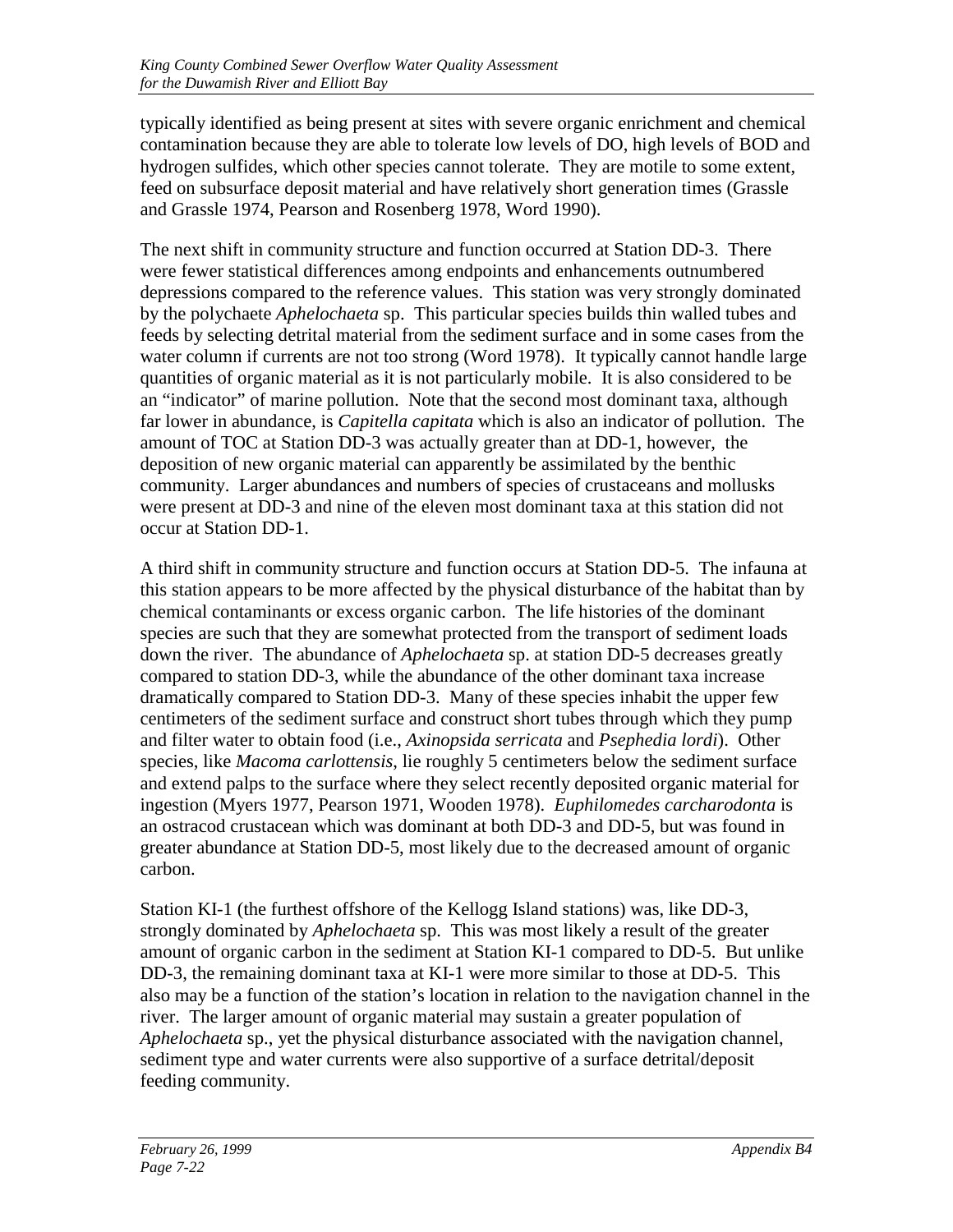Station KI-2 was dominated by almost the same suite of organisms as Station KI-1. However the abundance of *Aphelochaeta* sp. was substantially lower at Station KI-2 than at KI-1; most of the other taxa had slightly lower abundances.

Station KI-4 was considerably different from the remaining Kellogg Island stations. It was dominated by a few species with very high abundances. Most of the dominant species were found at no other station, with the exception of oligochaetes and *Capitella capitata*. The dominant organism at Station KI-4 was the polychaete *Pygospio elegans*. This worm lives in tubes at or near the sediment surface and uses its palps to feed on small particulates in the clay size fraction (Fauchald and Jumars 1979). The tubes form large mat-like congregates of organisms each living individually. However, the congregation of these individual tubes causes the settling of detrital material upon which they feed. These mats also provide habitat for a large number of other species, which feed on settled detrital material. These species include large numbers of the amphipods in the genera *Corophium*, *Manayunkia*, *Grandidierella*, and *Eogammarus*, among others. The results of this analysis are similar to with those reported by Cordell et al. (1994, 1996) at other locations in the intertidal areas around Kellogg Island.

The ecological significance of benthic infaunal species is that they primarily serve as one of the lower tiers on the marine food web. Those species found at the CSO/storm drain (DD) and the outer Kellogg Island (KI) stations are fed upon by foraging juvenile flatfish such as English sole, starry flounder, and sand sole. Subtidal benthic infaunal organisms typically do not serve as a food supply for juvenile salmonids which tend to feed in shallow water areas and among marine vegetation beds. The primary food for juvenile salmonids include harpacticoid copepods, amphipods, and some surface dwelling polychaetes such as those identified at Station KI-4.

# **7.5 Summary**

The primary objective of this benthic assessment was to determine whether nearfield effects from a combined sewer overflow (CSO/storm drain) could be identified and, if possible, to determine the extent of the effect. To reach the objective a number of analyses and comparisons were conducted.

The sediment chemistry and benthic infauna evaluation showed that Station DD-1 was severely impacted from the CSO/storm drain. Station DD-3 was slightly affected by the CSO/storm drain primarily by the large amount of organic carbon. Station DD-5 was primarily affected by the physical characteristics of the river. Station DD-4, which was archived, would have been interesting to evaluate because it was located mid-way between DD-5 and DD-3 and may not have been influenced by the physical disturbances associated with an urban-channeled river.

The benthic data from stations off of the CSO/storm drain were compared to data from an in-river reference site at Kellogg Island. This was accomplished by pairing CSO/storm drain stations with Kellogg Island stations having similar grain sizes, water depths, and distances from shore. Using this approach the station closest to the CSO/storm drain was identified as being severely impacted with the majority of benthic infaunal endpoints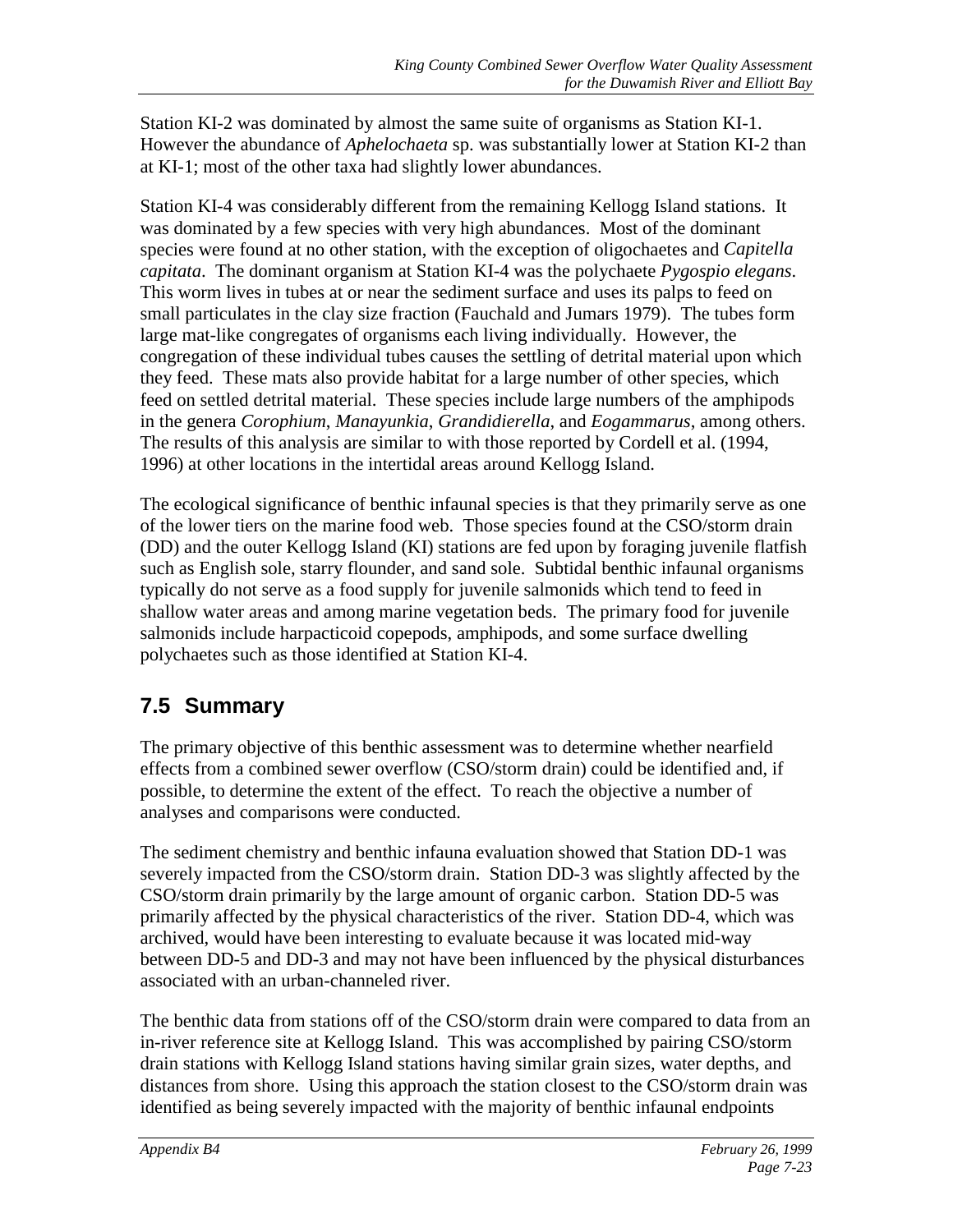being statistically different from the reference station. The center station in the transect (DD-3) was apparently affected by excess organic carbon because mollusks, which are sensitive to burial from excess organic material, were depressed. The outermost station on the transect (DD-5) appears to be more affected by the physical characteristics associated with the channeling of the Duwamish River than by the CSO/storm drain.

The results of the comparison to the Puget Sound Reference Ranges also identified Station DD-1 as being impacted. At Station DD-3, three of the four endpoints that were below the lower reference range were also identified by t-tests as being statistically different from its reference station. The two methods of analysis did not track each other at Station DD-5. The t-test analysis identified three endpoints as being statistically different from reference, while the reference range analysis identified only one of the three. The comparison of the three Kellogg Island stations to the reference ranges found some endpoints to be within the reference range as well as some endpoints to be enhanced or depressed. The depressions tended to be in the calculated indices.

The data clearly shows the presence of different benthic communities at the CSO/storm drain and Kellogg Island. It is likely that the benthic communities in the vicinity of the CSO/storm drain would be quite similar to that at Kellogg Island in the absence of the CSO/storm drain. The differences in physical characteristics between these two areas are likely due to the CSO/storm drain itself. Significant differences in benthic community structure and function on opposite sides of the Duwamish River are not otherwise anticipated given the hydrography of the river.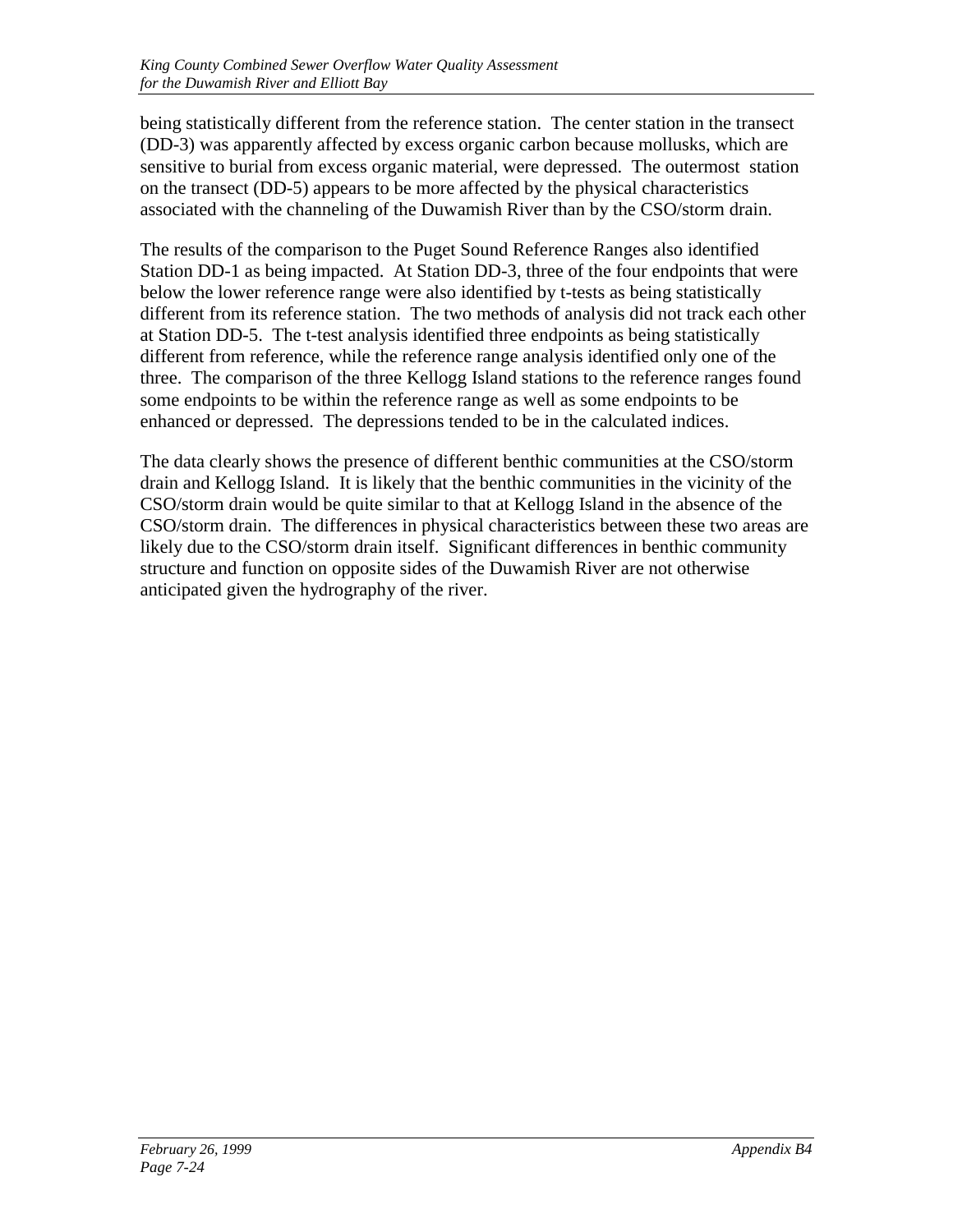## **8. REFERENCES**

Adams, W.J., R.A. Kimerlee, and J.W. Barnett. 1992. Sediment quality and aquatic life assessment. Environ. Sci. Technol. 26(10):1865-1875.

Aldenberg, T., and W. Slob. 1993. Confidence limits for hazardous concentrations based on logistically distributed NOEC toxicity data. Ecotoxicology and Environmental Safety. 25:48-63.

Allen, H.E. 1995. Metal contaminated aquatic sediments. Ann Arbor Press. Chelsea, Michigan. PP. 292

American Public Health Association (APHA). 1995. Standard methods for the examination of water and wastewater. 19th Edition. American Public Health Association. Washington, D.C. Method 2540D. Total Suspended Solids Dried at 103- 105º C (page 2-56). Methods 2540 F. Settleable Solids. p. 2-57.

Aquatic Toxicity Information Retrieval Database (AQUIRE). 1998. Environmental Research Laboratory. United States Environmental Protection Agency. Duluth, Minnesota. Database searches performed in April 1998.

Arkoosh, M.R., E. Casillas, P. Huffman, E. Clemons, J. Evered, J.E. Stein, and U. Varanasi. 1998. Increased susceptibility of juvenile chinook salmon from a contaminated estuary to *Vibrio anguillarum*. Transactions of the American Fisheries Society. 127:360-374.

Battelle. 1990. Bis(tributyltin)oxide – acute effects on bay mussel (*Mytilus* sp.) embryos. Battelle Marine Sciences Laboratory, Sequim, Washington.

Boesch, D.F., R.J. Diaz, and R.W. Virnstein. 1976. Effects of tropical storm Agnes on soft-bottom macrobenthic communities of the James and York estuaries and the lower Chesapeake Bay. *Ches. Sci.* 17:246-259.

Brauner, D.J., G.K. Iwama, and D.J. Randall. 1994. The effect of short-duration seawater exposure on the swimming performance of wild and hatchery-reared juvenile coho salmon (*Oncorhynchus kisutch*) during smolting. Canadian Journal of Fisheries and Aquatic Science. 51: 2188-2194.

Cardwell R. 1997. Summary of trip report and recommendations concerning Snohomish River estuary as reference site. Memorandum. 6 pp.

Chapman, P.M., J. Downie and A. Maynard. 1996. Coal and deodorizer residues in marine sediments-contaminants or pollutants? Environmental Toxicology and Chemistry. 15(5):638-642.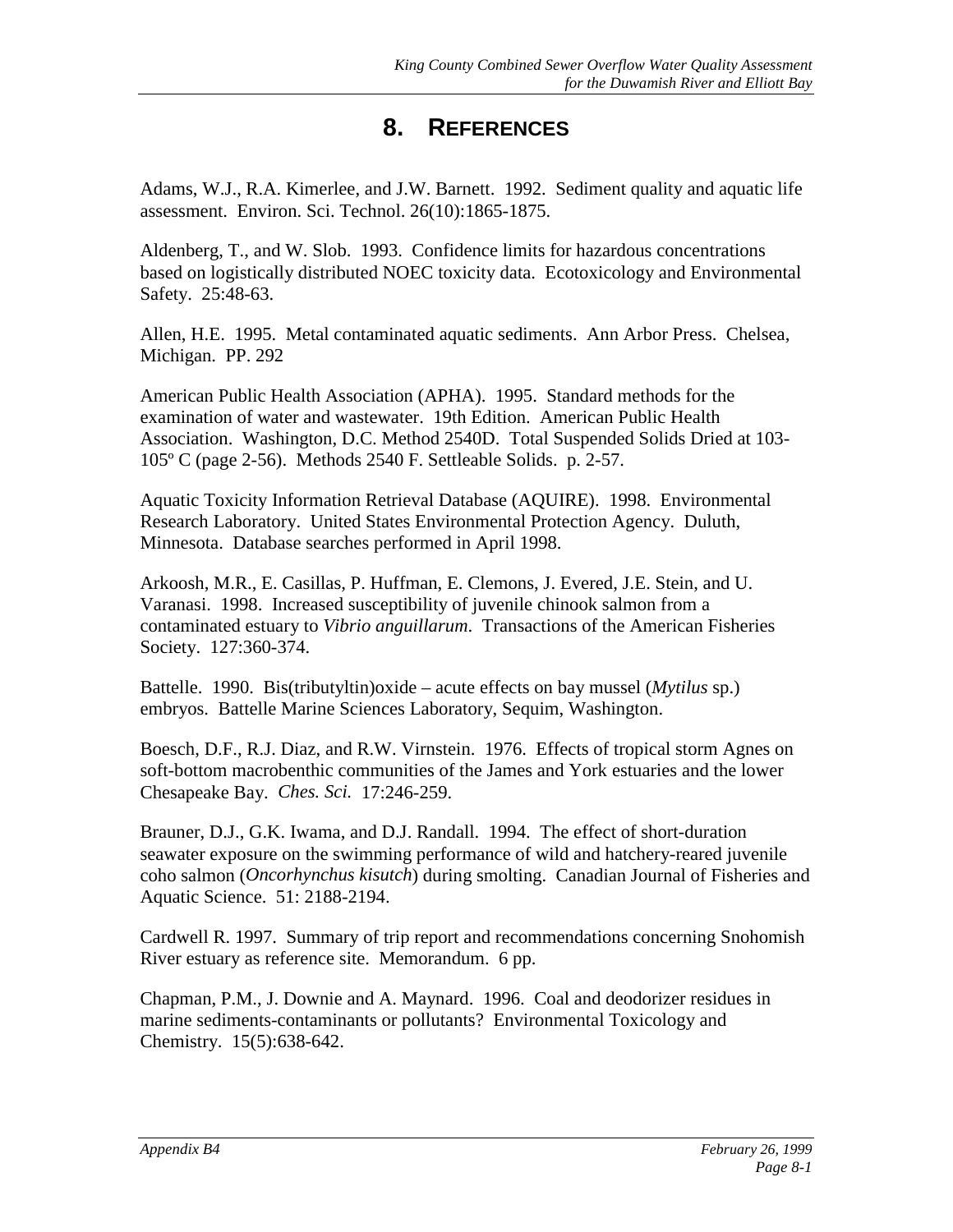Chemical Information Systems, Inc. 1991. User's Guide to AQUIRE (Aquatic Information Retrieval). Second Edition, September 1991. Chemical Information Systems, Inc., 7215 York Road, Baltimore, Maryland, 21212.

Clements, R.G., and J.V. Nabholz. 1994. ECOSAR: A computer program for estimating the ecotoxicity of industrial chemicals based on structure activity relationship. U.S. EPA, Pollution Prevention and Toxics. 748-R-93-002.

Cordell, J.R., L.M. Tear, C.A. Simenstad, S.M. Wenger, and W.G. Hood. 1994. Duwamish River coastal America restoration and reference sites: Results and recommendations from year one pilot and monitoring studies. Fisheries Research Institute, School of Fisheries, University of Washington. Seattle Washington. FRI-UW-9416. 105 pp.

Cordell, J.R., L.M. Tear, C.A. Simenstad, and W.G. Hood. 1996. Duwamish River coastal America restoration and reference sites: results from 1995 monitoring studies. Fisheries Research Institute, School of Fisheries, University of Washington. Seattle Washington. FRI-UW-9612. 75 pp.

Davis, J.C. 1975a. Minimal dissolved oxygen requirements of aquatic life with emphasis on Canadian species: A review. J. Fish. Res. Board Can., Vol. 32: 2295-2332.

Davis, J.C. 1975b. Waterborne dissolved oxygen requirements and criteria with particular emphasis on the Canadian environment. National Research Council of Canada, Associate Committee on Scientific Criteria for Environmental Canada, Associate Committee on Scientific Criteria for Environmental Criteria, Report No. 13, NRCC 14100: 111 pp.

Di Toro, D.M., C.S. Zarba, D.J. Hansen, W.J. Berry, R.C. Swartz, C.E. Cowan, S.P. Pavlou, H.A. Allen, N.A. Thomas, and P.R. Paquin. 1991. Technical basis for establishing sediment quality criteria for nonionic organic chemicals using equilibrium partitioning. Environ. Toxicol. Chem. 10:1541-1583.

Ecotox. 1996. Ecotox thresholds. Designed and written by ABB Environmental Services, Inc. for the U.S. EPA. June 10. <http://www.epa.gov/superfund/oerr/r19/ecotox>

Elliott Bay/Duwamish Restoration Program (EBDRP). 1994. Concept Document. King County, Seattle Washington.

Fauchald K. and P. A. Jumars. 1979. The diet of worms: A study of polychaete feeding guilds. Oceanogr. Mar. Biol. Ann. Rev. 17, 193-284.

Flagg, T.A., and L.S. Smith. 1982. Changes in swimming behavior and stamina during the smolting of coho salmon. *In*: Proceedings of a Symposium on Salmonid Migration, June 3-5, 1981. E.L. Brannon, and E.O. Salo, eds. Contribution 793, School of Fisheries, University of Washington. Seattle, Washington. pp. 191-195.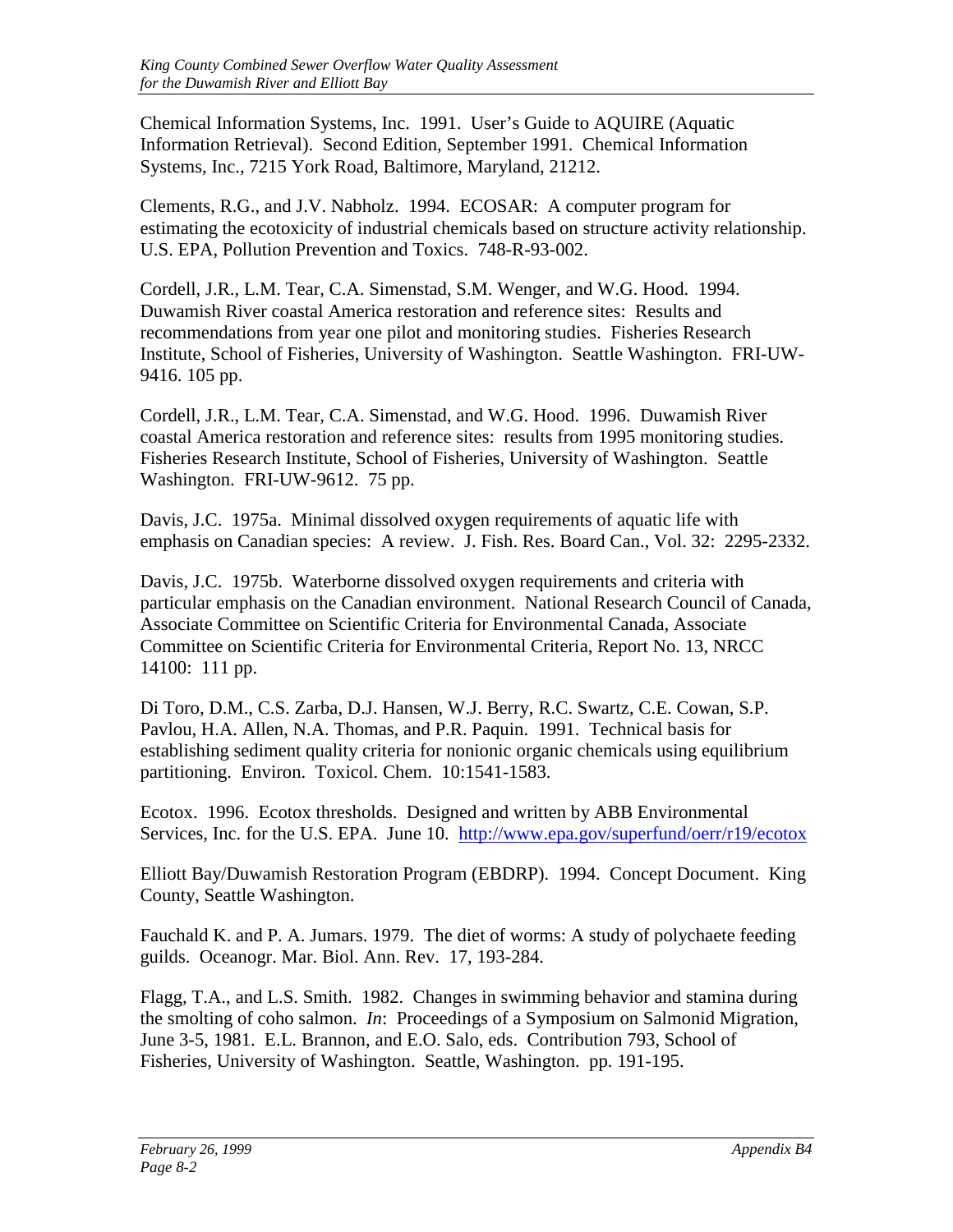Glova, G.J. and J.E. McInerney. 1977. Critical swimming speeds of coho salmon (Oncorhynchus kisutch) fry to smolt stages in relation to salinity and temperature. J. Fish. Res. Bd. Can. 34:151-154.

Goettl, Jr. J.P., and P.H. Davies. 1976. Water Pollution Studies. Job Progress Report, Federal Aid Project F-33-R-11, DNR. Boulder, Colorado. 58 pp.

Grassle, J.F and J. P. Grassle. 1974. Opportunistic life histories and genetic systems in marine benthic polychaetes. Jour. of Marine Research. 32:253-284.

Gray, J.S. 1989. Effects of environmental stress on species rich assemblages. Biol. Jour. of the Linnean Soc. 37:19-32.

Harding, M.J.C., S.K. Bailey, and I.M. Davies. 1995. Effects of TBT on the reproductive success of the dogwhelk, *Nucella lapillus*. Napier University of Edinburgh, SOAFD Marine Laboratory, Aberdeen, Scotland. Scottish Fisheries Working Paper No. 8/95.

Hart Crowser. 1994. Sediment quality assessment, Seattle Ferry Terminal, Coleman Dock-South Area, Seattle, Washington. Technical memorandum. Prepared by Hart Crowser, Inc., Seattle, Washington, for Washington State Ferries, Washington State Department of Transportation, Seattle, Washington.

Horness, B.H., D.P. Lomax, L.L. Johnson, M.S. Myers, S.M. Pierce, and T.K. Collier. 1998. Sediment quality thresholds: estimates from hockey stick regression of liver lesion prevalence in English sole (*Pleuronectes vetulus*). Environmental Toxicology and Chemistry. 17:872-882.

Ingersoll, C.G., T. Dillon, and G.R. Biddinger (eds.) 1997. Ecological risk assessment of contaminated sediments. SETAC Pellston Workshop on Sediment Ecological Risk Assessment. 1995 April 23-28; Pacific Grove, California. SETAC Press, Pensacola, Florida. pp. 390.

Jarvis, A.C. 1979. A seasonal study of zooplankton in the Botany Bay – Georges River Estuary. MSc Thesis, Zoology Department, University of NSW. Sydney, Australia. 71 pp. + Appendices.

Johnson, L.L., J.T. Landal, L.A. Kubin, B.H. Horness, M.S. Myers, T.K. Collier, and J.E. Stein. 1998. Assessing the effects of anthropogenic stressors on Puget Sound flatfish populations. Netherlands Journal of Sea Research, In Press.

Khan, A.T., J.S. Weis, C.E. Saharig, and A.E. Polo. 1993. Effect of tributyltin on mortality and telson regeneration of grass shrimp, *Palaemonetes pugio*. Bull. Environ. Contam. Toxicol. 50:152157.

King County. 1994. The Denny Way Sediment Cap. Seattle Washington.

King County unpublished data. 1995. Collected by Randy Shuman.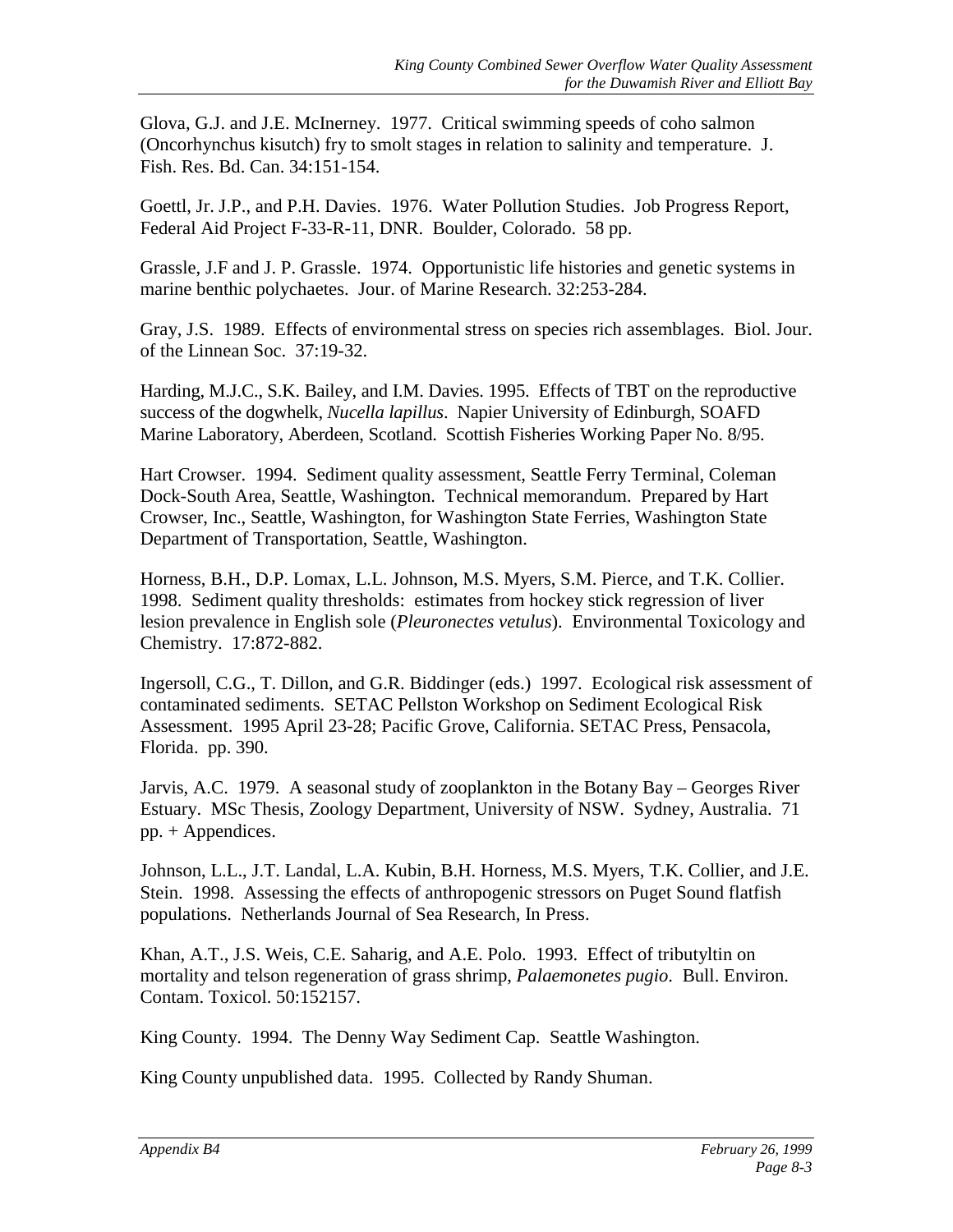King County. 1996a. The Denny Way Sediment Cap 1994 Data. Seattle WA.

King County. 1996b. Norfolk CSO Sediment Cleanup Study. Prepared for the Elliott Bay/Duwamish Restoration Program. Seattle, Washington.

King County unpublished data. 1996c. Collected by Scott Mickelson.

King County Department of Natural Resources (King County). 1997. Duwamish/Diagonal site assessment report. Prepared for the Elliott Bay/Duwamish Restoration Program Panel by King County Department of Natural Resources with the assistance of EcoChem, Inc., Striplin Environmental Associates, and Pentec Environmental, Inc. Seattle, Washington.

King County. 1998. The Denny Way Sediment Cap. Review Draft. 1996 Data. Seattle Washington.

Klapow, L.A., and R.H. Lewis. 1979. Analysis of toxicity data for California marine water quality standards. J. Water Poll. Control Fed. 5/:2054-2070.

Krone, C.A., D.W. Brown, D.G. Burrows, R.G. Bogar, S.L. Chan, and U. Varansi. 1989. A method for analysis of butyltin species and the measurement of butyltins in sediment and English sole livers from Puget Sound. Mar. Environ. Res 27:1-18.

Lanno, R.P., S.J. Slinger, and J.W. Hilton. 1985. Maximum tolerable and toxicity levels of dietary copper in rainbow trout (*Salmo gairdneri* Richardson). Aquaculture, 49(3-4): 257-268

Leon, H. 1980. Terminal 107 Environmental studies benthic community impact study for Terminal 107 (Kellogg Island) and Vicinity. Prepared for Port of Seattle by Pacific Rim Planners, Inc. Seattle, Washington.

Long, E.R., D.D. McDonald, S.L. Smith, and F.D. Calder. 1995. Incidence of adverse biological effects within ranges of chemical concentrations in marine and estuarine sediments. Env. Manag. 19:81-97.

Mac, M. J. and J.G. Seelye. 1981. Potential influence of acetone in aquatic bioassays. Testing the dynamics and effects of PCBs. Bull. Environ. Contamination and. Toxicology. 27(3): 359-367

Mayer, F.L., P.M. Mehrle, and H.O. Sanders. 1977. Residue dynamics and biological effects of polychlorinated biphenyls in aquatic organisms. Archives of Environmental Contamination and Toxicology. 5(4): 501-511

Meador, J.P., U. Varanasi, and C.A. Krone. 1993. Differential sensitivity of marine infaunal amphipods to tributyltin. Marine Biology 116:231-239.

Meador, J.P. 1993. The effect of laboratory holding on the toxicity response of marine infaunal amphipods to cadmium and tributyltin. J. Exp. Mar. Biol. Ecol. 174:227-242.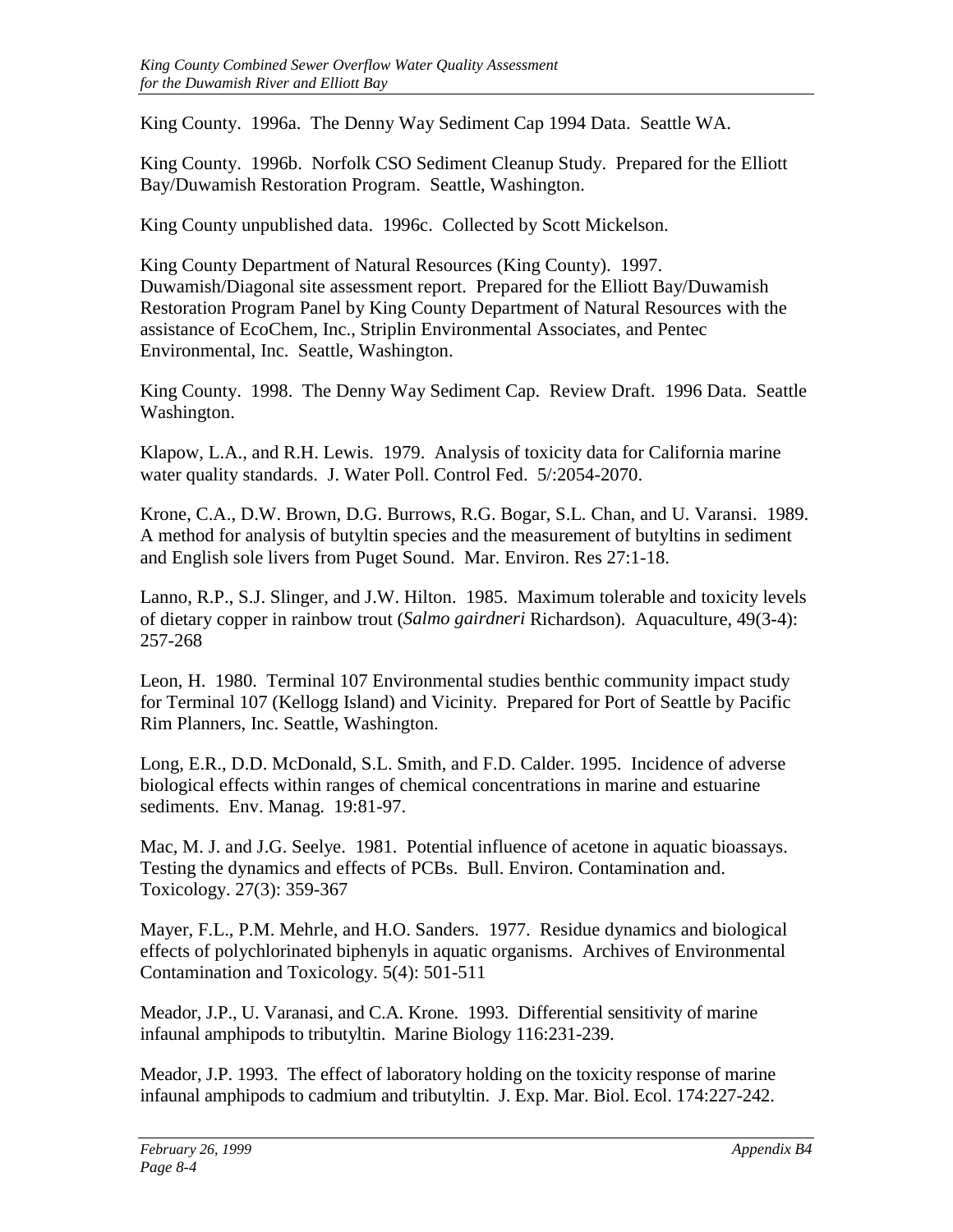Meador, J.P., C.A. Krone, D.W. Dyer and U. Varanasi. 1996. Toxicity of sedimentassociated Tributyltin to infaunal invertebrates: species comparison and the role of organic carbon. Marine Environmental Research.

Meyer, J.H., Pearce, T.A., and S.B. Patlan. 1980. Distribution and food habits of juvenile salmonids in the Duwamish Estuary, Washington, 1980. Fisheries Assistance Office, U.S. Fish and Wildlife Service. Olympia, Washington.

Miller, P.A., R.P. Lanno, M.E. McMaster, and D.G. Dixon. 1993. Relative contributions of dietary and waterborne copper to tissue copper burdens and waterborne-copper tolerance in rainbow trout (*Oncorhynchus mykiss*). Canadian Journal of Fisheries Aquatic Science, 5(8): 1683-1689

Moyle, P.B. and J.J. Cech, Jr. 1988. Fishes: An introduction to ichthyology. Prentice Hall. Englewood Cliffs, New Jersey. 559 pp.

Myers, A.C. 1977. Sediment processing in a marine subtidal sand bottom community: II. Biological consequences. Journal of Marine Research. Vol. 35, No. 3:633-647.

Myers, M.S., C.M. Stehr, O.P. Olson, L.L. Johnson, B.B. McCain., S-L Chan, and U. Varanasi. 1994. Relationships between toxicopathic hepatic lesions and exposure to chemical contaminants in English sole (*Pleuronectes vetulus*), starry flounder (*Platichthys stellatus*), and white croaker (*Genyonemus lineatus*) from selected marine sites on the Pacific Coast, USA. Environmental Health Perspectives. 102:200-215.

National Oceanic and Atmospheric Administration (NOAA). 1996. NOAA's estuarine eutrophication survey. Volume 1: South Atlantic region. Office of Ocean Resources Conservation Assessment. 50 pp.

National Research Council (NRC). 1997. Contaminated sediments in ports and waterways. Cleanup Strategies and Technologies. National Academy Press. Washington, D.C. pp. 295.

Newcombe, C.P. and D.D. MacDonald. 1991. Effects of suspended sediments on aquatic ecosystems. North American Journal of Fisheries Management, 11:72-82.

Parametrix, Inc. 1990. Terminal 107 (Kellogg Island) biological assessment, Port of Seattle. Prepared for Port of Seattle Engineering Department by Parametrix, Inc. Bellevue, Washington.

Parametrix, Inc. 1995. ASARCO sediments Superfund site expanded remedial investigation and feasibility study. Volume 1. Prepared for ASARCO, Inc. Kirkland, Washington.

Pearson, T.H. 1971. Studies on the ecology of the macrobenthic fauna of Lochs Linnhe and Eil, west coast of Scotland. II. Analysis of the macrobenthic fauna by comparison of feeding groups. Vie Milieu Suppl. 22:53-91.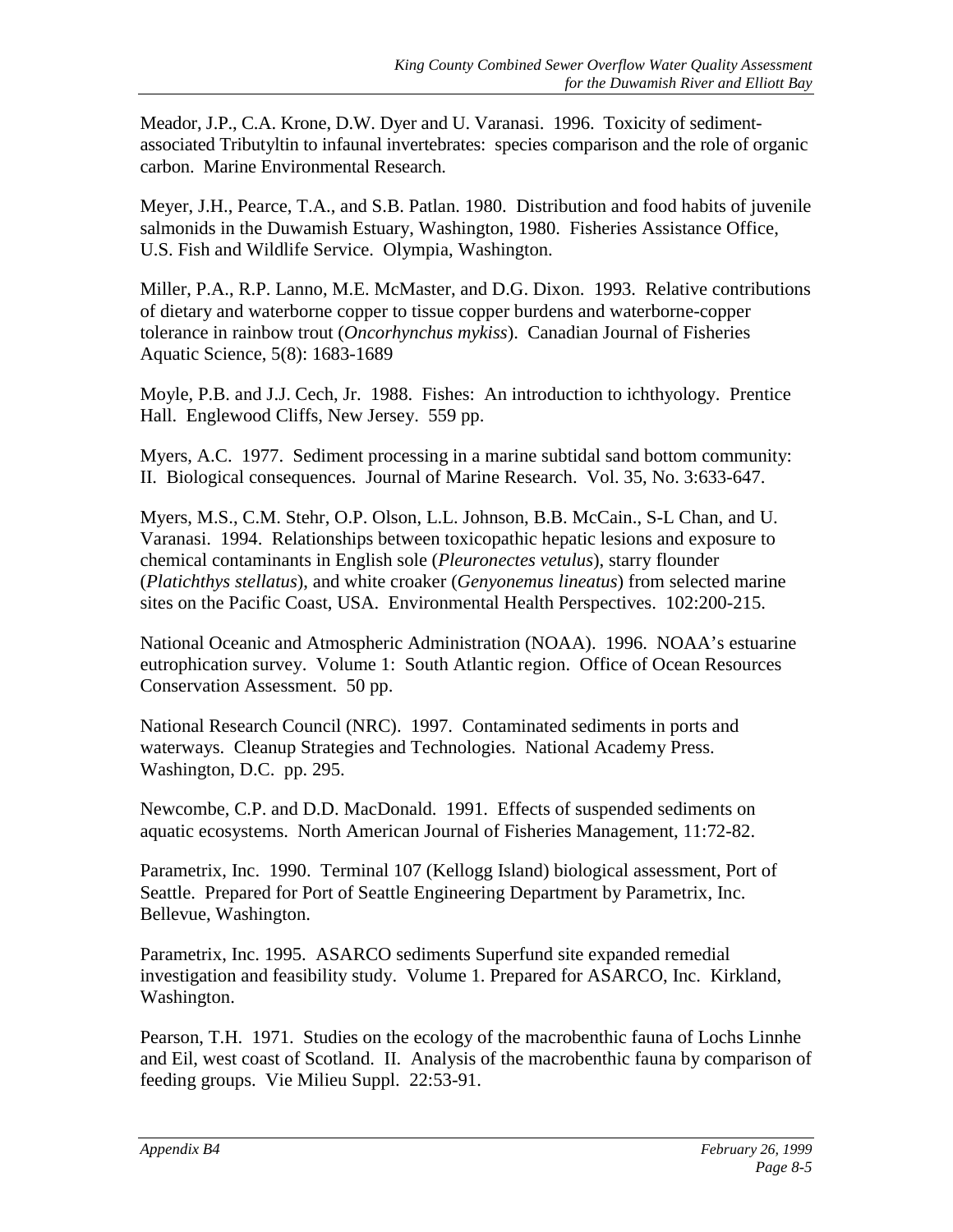Pearson, T. H. and R. Rosenberg. 1978. Macrobenthic succession in relation to organic enrichment and pollution of the marine environment. Oceanogr. Mar. Biol. Ann. Rev. 16:229-311.

Prothro, M.G. 1993. Office of Water policy and technical guidance on interpretation and implementation of aquatic life metals criteria. United States Environmental Protection Agency, Office of Water. Washington, D.C. 7 pp + appendices.

Puget Sound Estuary Program (PSEP). 1986. Recommended protocols for measuring conventional sediment variables in Puget Sound. Prepared by Tetra Tech, Inc. for Puget Sound Estuary Program, U.S. Environmental Protection Agency, Region 10, Office of Puget Sound. Seattle, Washington.

Puget Sound Estuary Program (PSEP). 1987. Recommended protocols for sampling and analyzing subtidal benthic macroinvertebrate assemblages in Puget Sound, Final Report. Prepared by Tetra Tech, Inc. for U.S. Environmental Protection Agency, Region 10. Bellevue, Washington.

Puget Sound Estuary Program (PSEP). 1996a. Recommended guidelines for measuring metals in Puget Sound marine water, sediment and tissue samples. Prepared by KCEL for Puget Sound Estuary Program, U.S. Environmental Protection Agency, Region 10, Office of Puget Sound. Seattle, Washington.

Puget Sound Estuary Program (PSEP). 1996b. Recommended guidelines for measuring organic compounds in Puget Sound marine water, sediment and tissue samples. Prepared by KCEL for Puget Sound Estuary Program, U.S. Environmental Protection Agency. Seattle, Washington.

Rabalais, N.N. and D.E. Harper, Jr. 1992. Studies of benthic biota in areas affected by moderate and severe hypoxia. *In:* Nutrient-enhanced coastal ocean productivity. Proceedings of a workshop at Louisiana Universities Marine Consortium. October 1991. Held in conjunction with NOAA, Coastal Ocean Program Office, Galveston, Texas. AMU-SG-92-109. pp. 150-153.

Reish, D.J. 1955. The relation of polychaetous annelids to harbor pollution. Public Health Reports. 70:1168-1174.

Reish, D.J. 1957. The relationship of the polychaetous annelid *Capitella capitata* (Fabricius) to waste discharges of biological origin. Reprinted from U.S. Public Health Service, Biological Problems in Water Pollution, C.M. Tarzwell ed. Contribution No. 208 from the Allen Hancock Foundation. pp. 195-200.

Rossi, S.S. and J.M Neff. 1978. Toxicity of polynuclear aromatic hydrocarbons to the polychaete Neanthes arenaceodentata. Marine Pollution Bulletin. 9:220-223.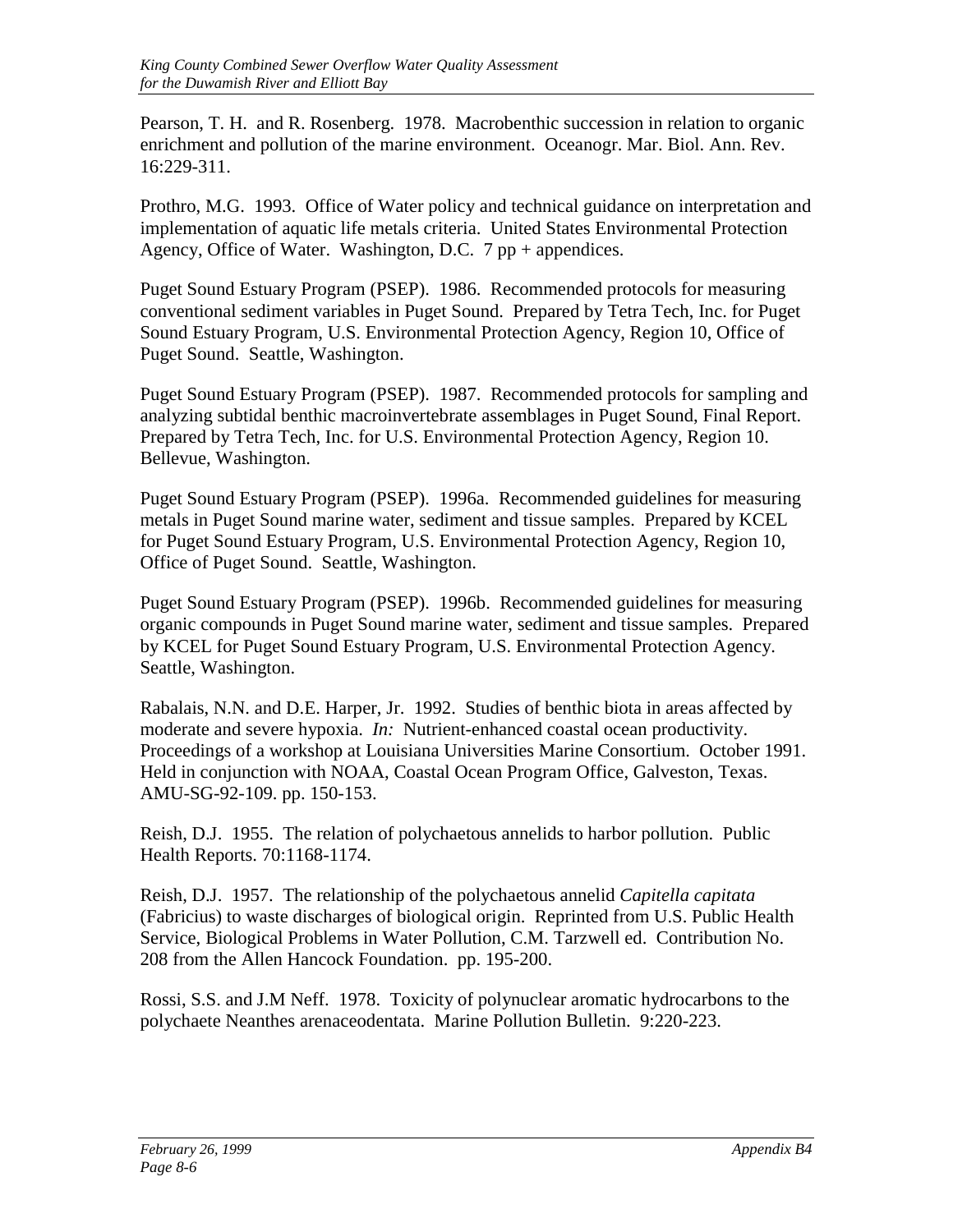Simmonds, J., J. Strand, B. Swarner, Z. Ji, S. Munger, R. Shuman, and C. Wisdom. 1998. Peak flow discharges to the Green River from the East Treatment Plant at Renton: Prediction of aquatic life risks for different effluent transfer system capacities. King County Department of Natural Resources. Seattle, Washington.

Smith, L.S. 1982. Decreased swimming performance as a necessary component of the smolt migration in salmon migration in the Columbia River. Aquaculture 28: 153-161.

Solomon, K.R., D.B. Baker, R.P. Richards, K.R. Dixon, S.J. Klaine, T.W. La Point, R.J. Kendall, C.P. Weisskopf, J.M. Giddings, J.P. Geisy, L.W. Hall, Jr., and W.M. Williams. 1996. Ecological risk assessment of atrazine in North American surface waters. Environ. Toxicol. Chem. 15(1):31-76.

Spies, R.B. 1989. Sediment Bioassays, Chemical Contaminants and Benthic Ecology: New Insights or Just Muddy Water? Marine Environ. Research 27:73-75.

Springborn. 1995. Tributyltin oxide-determination of the adsorption and desorption properties. U.S. EPA pesticide assessment guideline 163-1. Springborn Laboratories, Inc., Environmental Services Division, Wareham, Massachusetts. April 20.

State Pollution Control Commission (SPCC). 1981. Dissolved Oxygen. Environmental control study of Botany Bay. BBS 17. ISBN 0-07240-5011-6. Sydney, Australia.

Stephan, C. E., D. I. Mount, D. J. Hansen, J. H. Gentile, G. A. Chapman, and W. A. Brungs. 1985. Guidelines for Deriving Numerical National Water Quality Criteria for the Protection of Aquatic Organisms and Their Uses. U.S. Environmental Protection Agency, Office of Research and Development. PB85-227049. 98 pages.

Striplin Environmental Associates (SEA). 1996. Development of reference value ranges for benthic infauna assessment endpoints in Puget Sound. Prepared for the Washington State Department of Ecology. Olympia, Washington. pp. 45 plus appendices.

Suter, II., G.W., and A.E. Rosen. 1986. Comparative toxicology of marine fishes and crustaceans. NOAA Technical Memorandum NO3 OMA 30.

Swartz, R.C., D.W. Shultz, G.R. Ditsworth, W.A. DeBen, and F.A. Cole. 1985. Sediment toxicity, contamination, and macrobenthic communities near a large sewage outfall. pp. 152-175. *In*: Validation and Predictability of Laboratory Methods for Assessing the Fate and Effects of Contaminants in Aquatic Ecosystems. T. T. Boyle (ed). American Society for Testing and Materials STP 865. Philadelphia, Pennsylvania.

Tetra Tech and PTI. 1988a. Elliott Bay Action Program: analysis of toxic problem areas. Final Report. Prepared for U.S. Environmental Protection Agency Region 10, Office of Puget Sound, Seattle, Washington. Bellevue, Washington. 281 pp. + appendices.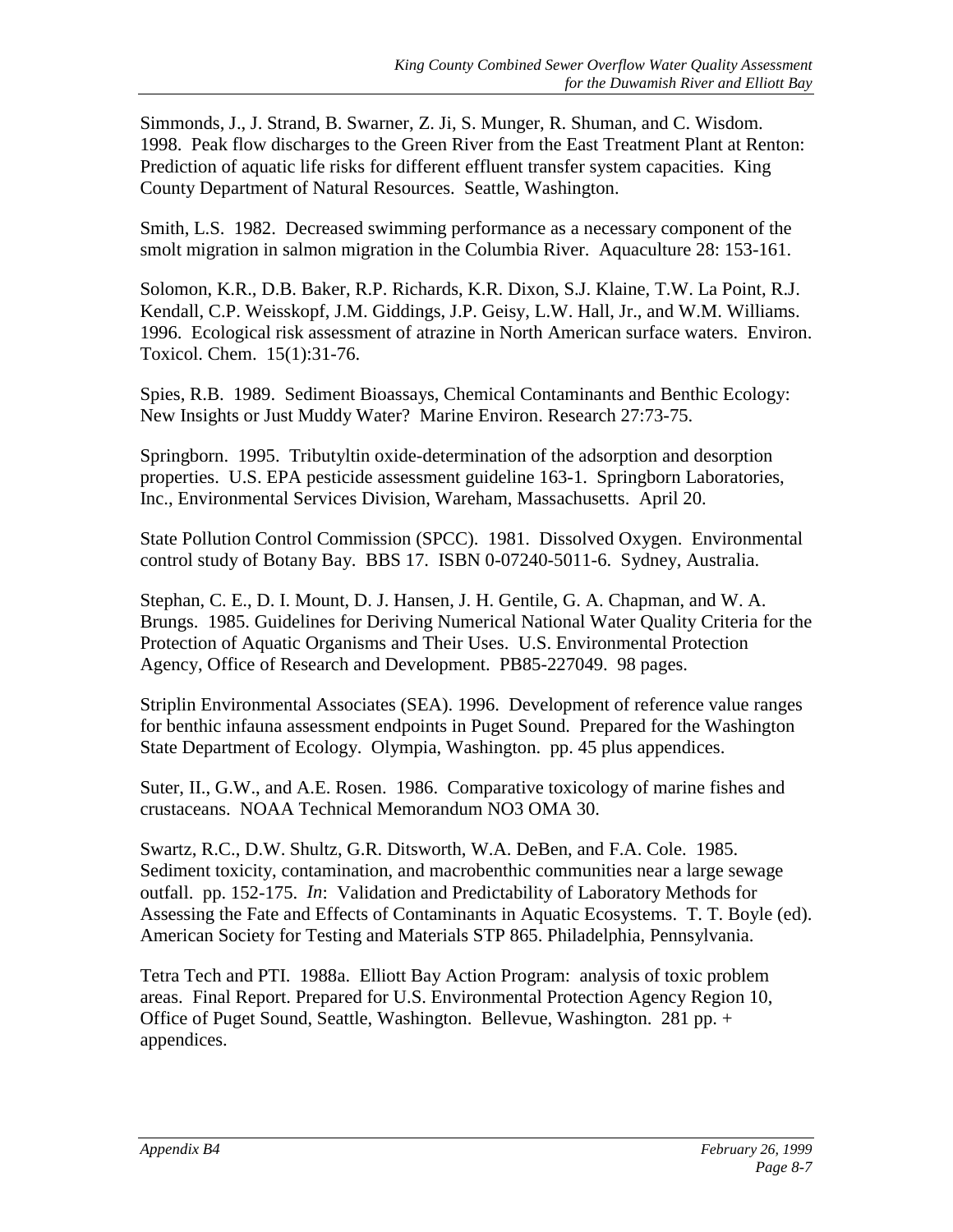Tetra Tech and PTI. 1988b. Everett Harbor Action Program: analysis of toxic problem areas. Final Report. Prepared for U.S. Environmental Protection Agency Region 10, Office of Puget Sound, Seattle, Washington. Bellevue, Washington. 286 pp. + appendices.

Tetra Tech. 1985. Commencement Bay Nearshore/Tideflats remedial investigation. Final Report. U.S. EPA-910/9-85-134b. Prepared for the Washington Department of Ecology and U.S. Environmental Protection Agency. Tetra Tech, Inc. Bellevue, Washington.

Trucco, R.G., F.R. Engelhart, B. Stacey. 1983. Toxicity, accumulation and clearance of aromatic hydrocarbons in Daphnia pulex. Environmental Pollution. 31:191-202.

Unger, M.A., W.A. MacIntyre, J. Greaves, and R.J. Hugett. 1986. GC determination of butyltins in natural waters by flame photometric detection of hexyl derivatives with mass spectrometric confirmation. Chemosphere. 15(4):461-470.

Unger, M.A., W.A. MacIntyre, and R.J. Hugett. 1988. Sorption behavior of tributyltins on estuarine and freshwater sediments. Environmental Toxicology and Chemistry. 17:907-915.

U.S. EPA. 1980a. Ambient aquatic life water quality criteria for dichlorobenzenes. Office of Water, Regulations and Standards, Criteria and Standards Division. United States Environmental Protection Agency, Washington, D.C. EPA 440/5-80-039.

U.S. EPA. 1980b. Ambient aquatic life water quality criteria for polychlorinated biphenyls. Office of Water, Regulations and Standards, Criteria and Standards Division. United States Environmental Protection Agency, Washington, D.C. EPA 440/5-80-068.

U.S. EPA. 1980c. Ambient aquatic life water quality criteria for fluoranthene. Office of Water, Regulations and Standards, Criteria and Standards Division. United States Environmental Protection Agency, Washington, D.C. EPA 440/5-80-049.

U.S. EPA. 1985a. Ambient aquatic life water quality criteria for arsenic. Office of Water, Regulations and Standards, Criteria and Standards Division. United States Environmental Protection Agency, Washington, D.C. EPA 440/5-84-033.

U.S. EPA. 1985b. Ambient aquatic life water quality criteria for cadmium. Office of Water, Regulations and Standards, Criteria and Standards Division. United States Environmental Protection Agency, Washington, D.C. EPA 440/5-84-032.

U.S. EPA. 1985c. Ambient aquatic life water quality criteria for copper. Office of Water, Regulations and Standards, Criteria and Standards Division. United States Environmental Protection Agency, Washington, D.C. EPA 440/5-84-031.

U.S. EPA. 1985d. Ambient aquatic life water quality criteria for mercury. Office of Water, Regulations and Standards, Criteria and Standards Division. United States Environmental Protection Agency, Washington, D.C. PB85-227452.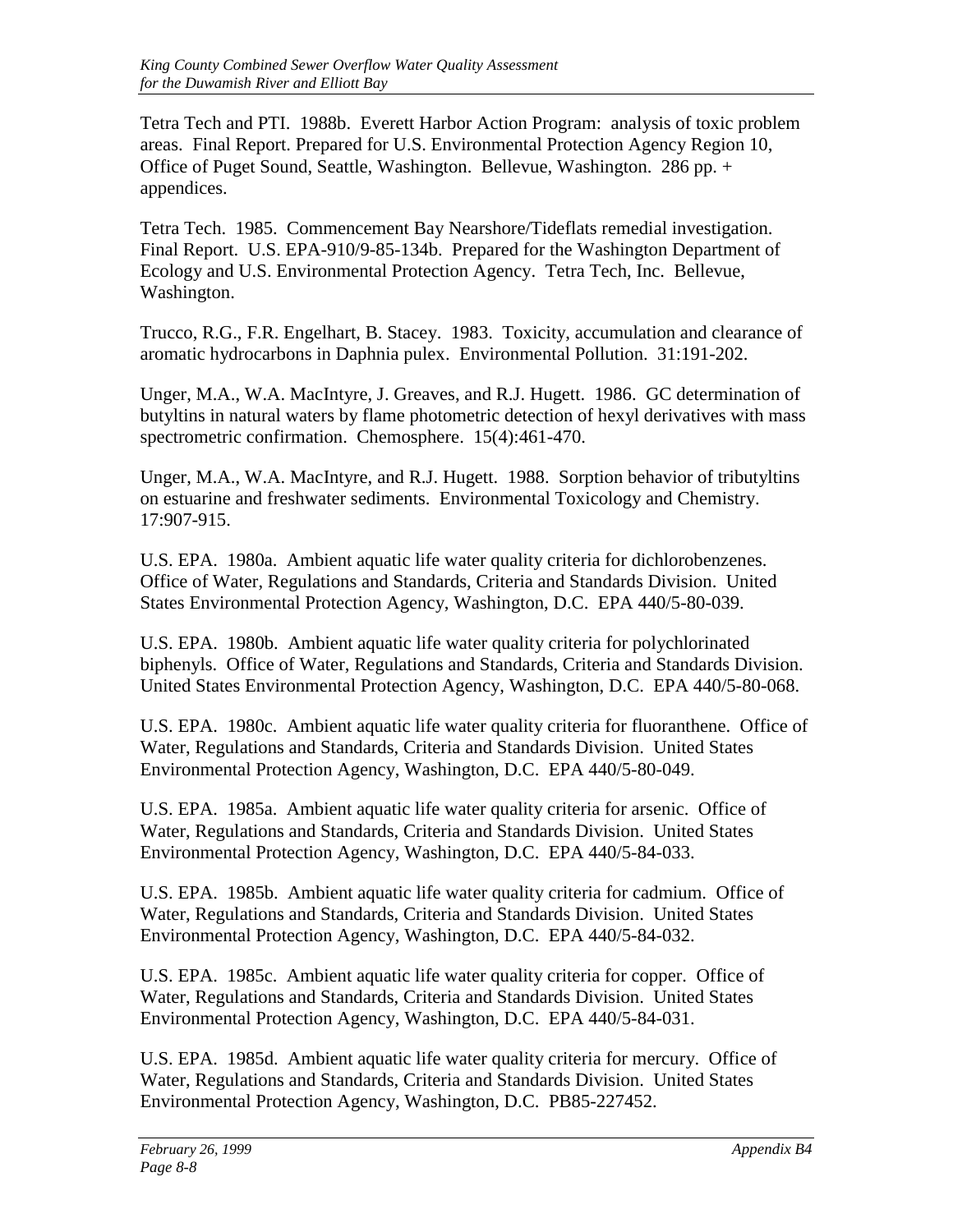U.S. EPA. 1985e. Ambient water quality criteria for lead. Office of Water, Regulations and Standards, Criteria and Standards Division. United States Environmental Protection Agency, Washington, D.C. EPA 440/5-84/027.

U.S. EPA. 1986a. Ambient aquatic life water quality criteria for nickel. Office of Water, Regulations and Standards, Criteria and Standards Division. United States Environmental Protection Agency, Washington, D.C. EPA 440/5-86-004.

U.S. EPA. 1986b. Quality criteria for water 1986. Office of Water Regulations and Standards. United States Environmental Protection Agency. Washington, D.C. EPA 440/5-86-001.

U.S. EPA. 1987a. Ambient aquatic life water quality criteria for zinc. Office of Water, Regulations and Standards, Criteria and Standards Division. United States Environmental Protection Agency, Washington, D.C. EPA 440/5-87-003.

U.S. EPA. 1987b. Ambient aquatic life water quality criteria for di-2-ethylhexyl phthalate. Office of Water, Regulations and Standards, Criteria and Standards Division. United States Environmental Protection Agency, Washington, D.C. EPA 440/5-87-013.

U.S. EPA. 1988. Ambient aquatic life water quality criteria for phenanthrene. Office of Water, Regulations and Standards, Criteria and Standards Division. United States Environmental Protection Agency, Washington, D.C.

U.S. EPA. 1991. Water quality summary chart. Office of Science and Technology, Health and Ecological Criteria Division. Washington, D.C.

U.S. EPA. 1993a. Sediment quality criteria for the protection of benthic organisms: Fluoranthene. United States Environmental Protection Agency, Health and Ecological Criteria Division, Washington, D.C. EPA-822-R-93-012.

U.S. EPA. 1993b. Sediment quality criteria for the protection of benthic organisms: Phenanthene. United States Environmental Protection Agency, Health and Ecological Criteria Division, Washington, D.C. EPA-822-R-93-014.

U.S. EPA. 1993c. Guidelines for deriving site-specific sediment quality criteria for the protection of benthic organisms. United States Environmental Protection Agency, Office of Science and Technology, Health and Ecological Criteria Division. Washington, D.C. EPA-822-R-93-017.

U.S. EPA. 1994. Short-term methods for estimating the chronic toxicity of effluents and receiving waters to freshwater organisms. Third Edition. U.S. Environmental Protection Agency. EPA/600/4-91/002. Cincinnati, Ohio.

U.S. EPA. 1995a. Water quality guidance for the Great Lakes system. Proposed Rules. Federal Register. April 16, 1993. 20802-21047.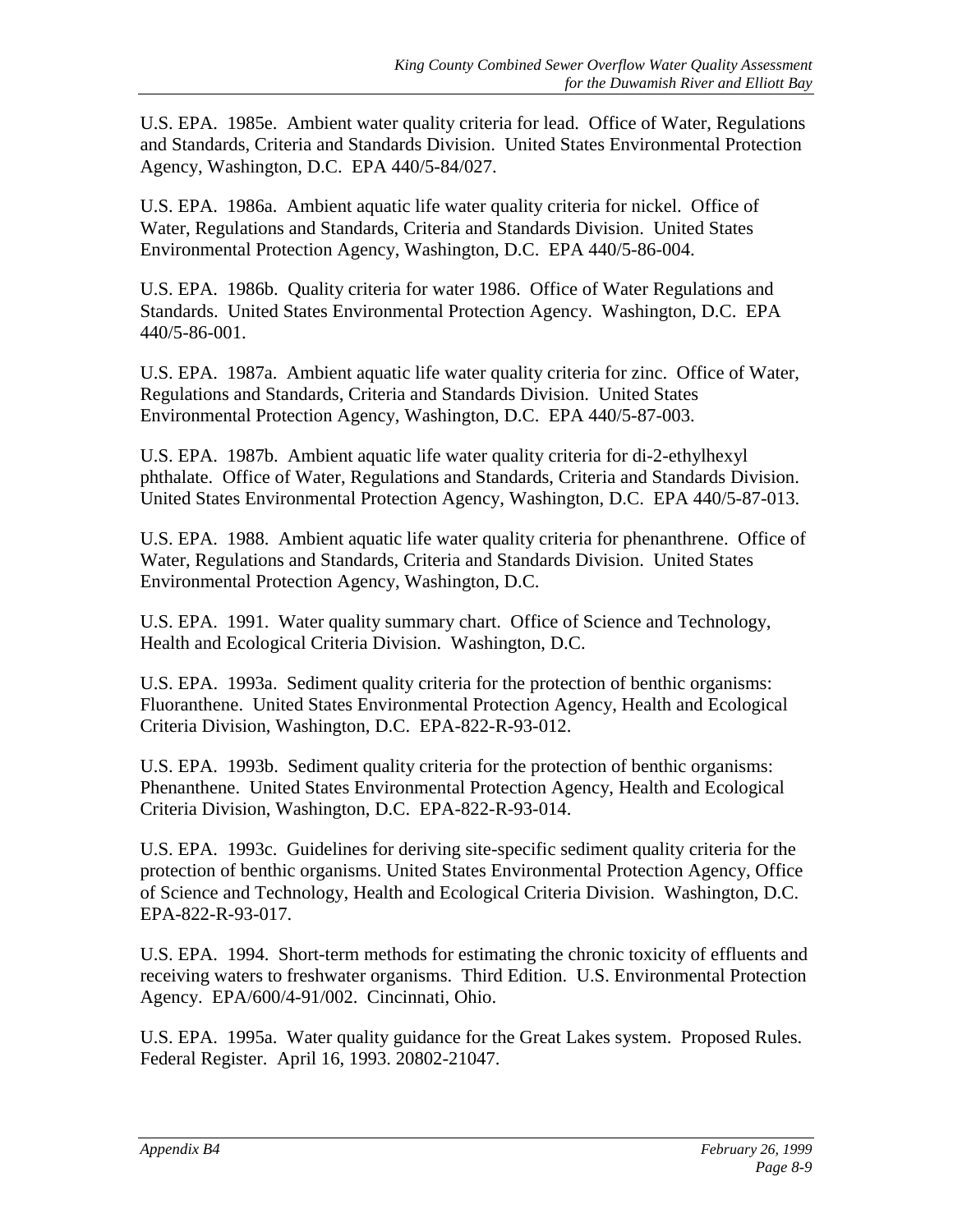U.S. EPA. 1995b. Ambient water quality criteria-saltwater copper addendum (draft). U.S. EPA, Environmental Research Laboratory, Narragansett, Rhode Island. April 14.

U.S. EPA. 1996. The metals translator: guidance for calculating a total recoverable permit limit from a dissolved criterion. U.S. EPA, Office of Water. EPA 823-B-96-007.

U.S. EPA. 1997. Ambient aquatic life water quality criteria for tributyltin - 1997. Office of Water, Health and Ecological Criteria Division. United States Environmental Protection Agency, Washington, D.C. EPA-822-D-97-001.

Washington State Department of Ecology (WSDOE). 1995a. Washington State Sediment Management Standards. Olympia, Washington. Chapter 173-204 WAC. pp 66.

Washington State Department of Ecology (WSDOE). 1995b. Water quality standards for surface waters of the state of Washington. Chapter 173-201A WAC. pp. 352-366.

Washington State Department of Ecology (WSDOE). 1998. Laboratory guidance and whole effluent toxicity test review criteria. Technical Report. Publication Number WQ-R-95-Q80.

Water Environment Research Foundation (WERF). 1996. Methodology for aquatic ecological aquatic ecological risk assessment. Project No. RP91-AER-1.

Welch, E.B. and T. Lindell. 1992. Ecological effects of wastewater. Applied limnology and pollution effects. E&FN Spon, New York. 425 pp.

Weston, Roy F. 1996. Recommendations for screening values for tributyltin in sediments at Superfund sites in Puget Sound, Washington. Prepared for the U.S. Environmental Protection Agency, Region X Superfund Program.

Wooden, S.A. 1978. Refuges, disturbance, and community structure: a marine soft bottom example. Ecology. 59(2):274-284.

Word, J.Q. 1978. The Infaunal Trophic Index Southern California Coastal Water Research Project (SCCWRP). 1978 Annual Report. pp. 19-39.

Word, J.Q. 1990. The infaunal trophic index, a functional approach to benthic community analysis. Ph.D. dissertation, University of Washington. Seattle, Washington. 237 pp. plus appendices.

Word, J. Q. and A.J. Mearns. 1979. 60- Meter control survey off southern California. Southern California Coastal Water Research Project (SCCWRP) Technical Memorandum No. 229. 58 pp.

Zar, J.H. 1984. Biostatistical analysis. Prentice-Hall, Inc. Englewood Cliffs, New Jersey. pp. 718.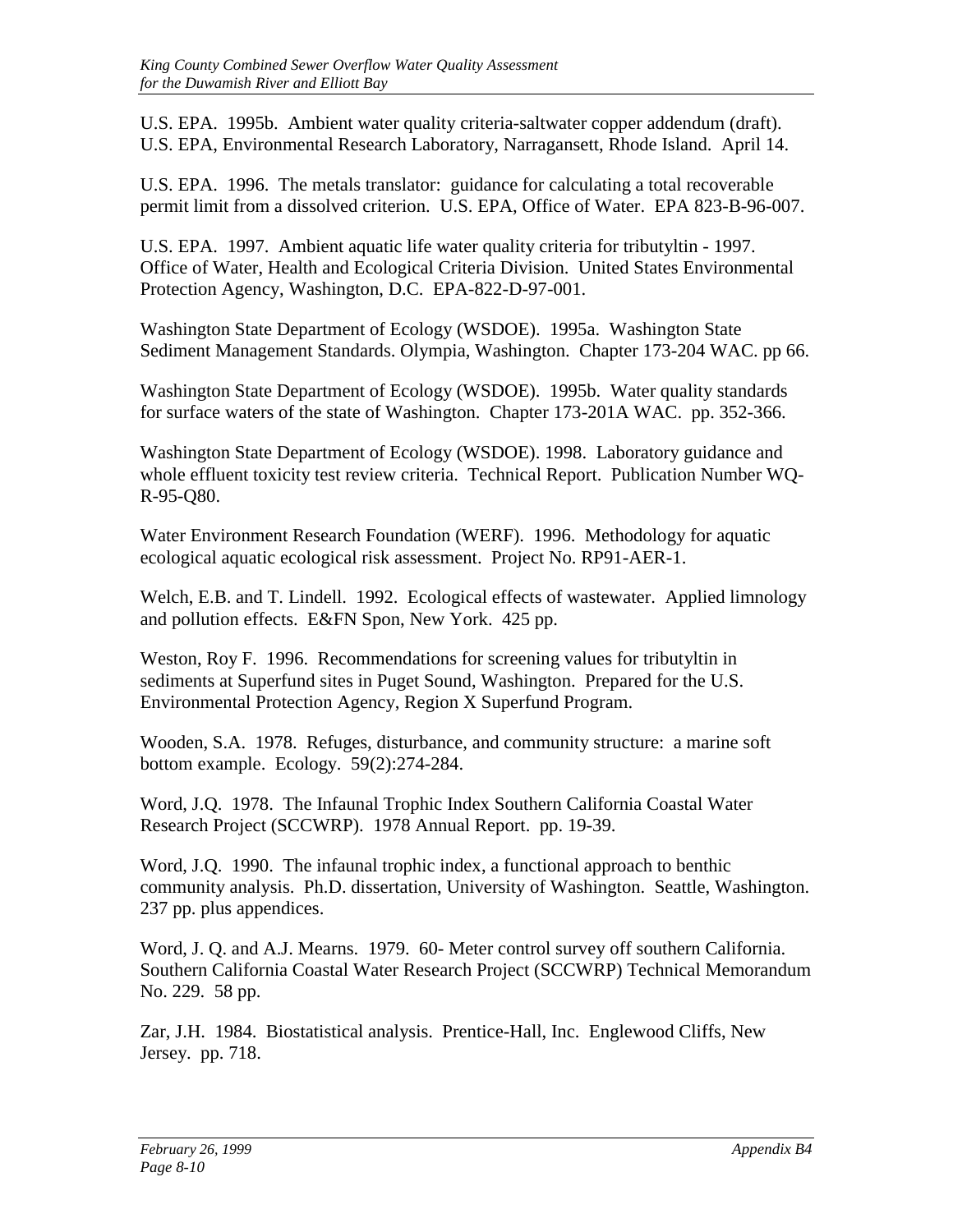Zhong, J. 1997. Personal Communication. Engineer, King County Department of Natural Resources.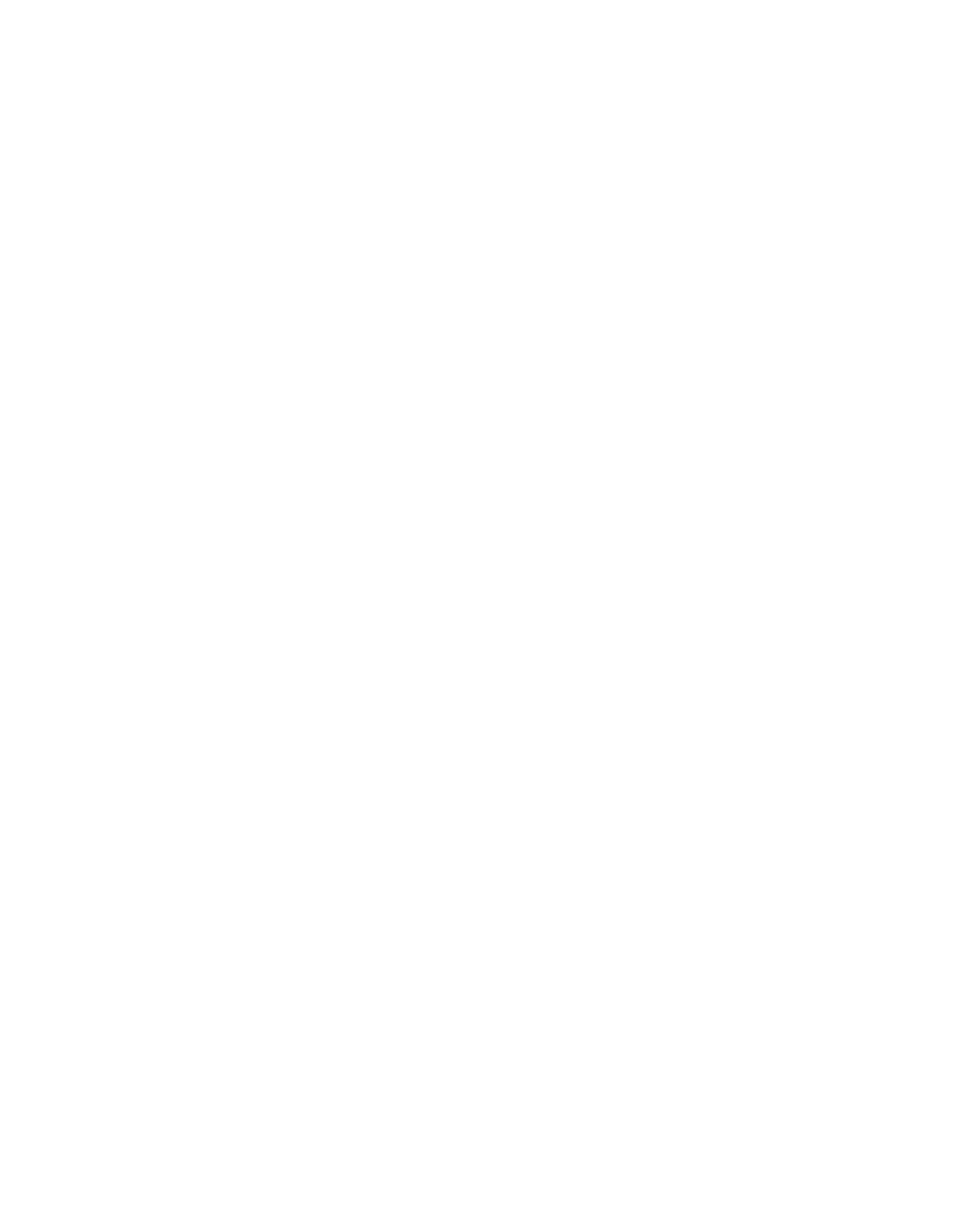#### **SUBAPPENDIX A**

**Brandon Street Bioassay Raw Data and Statistical Analyses**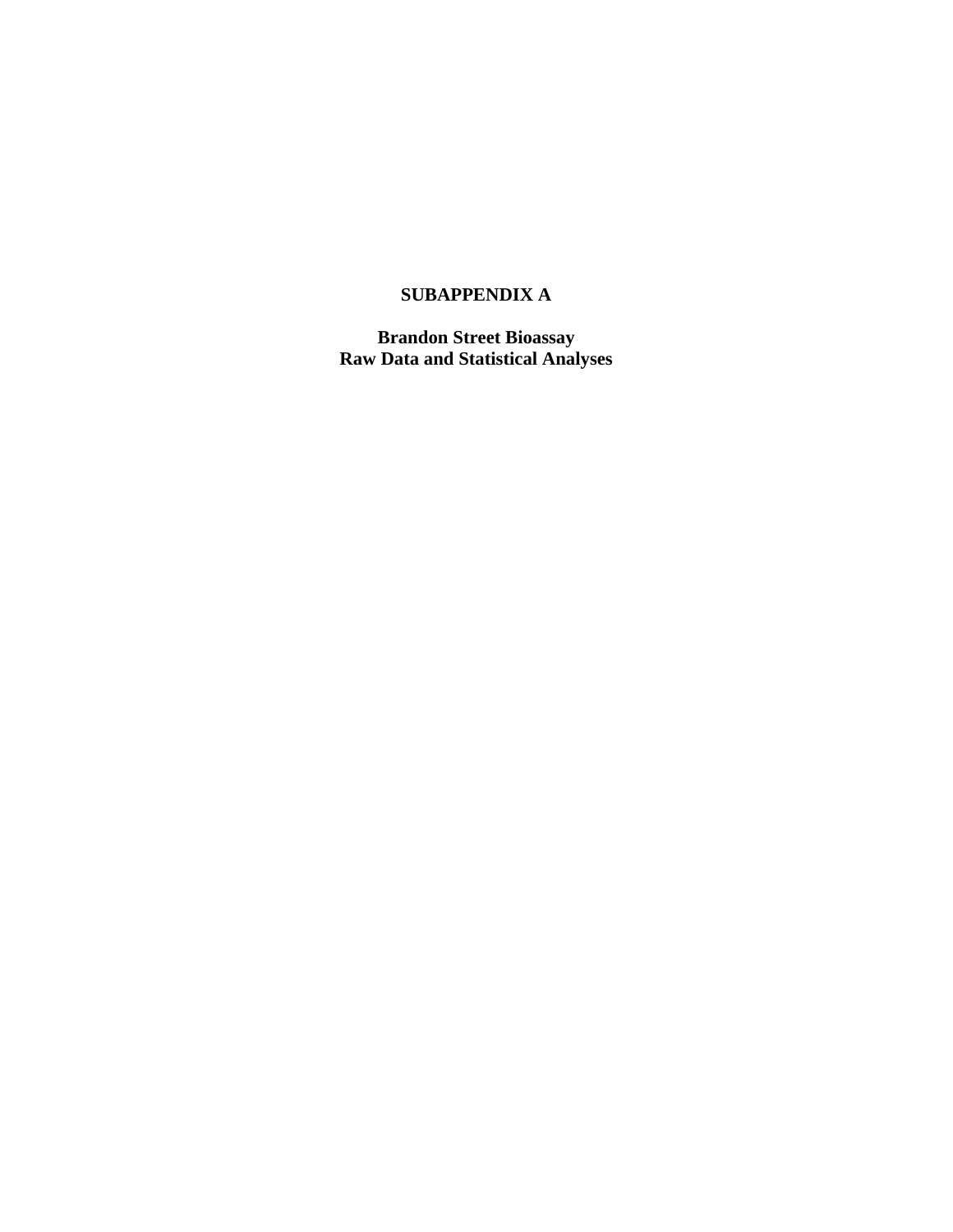## **SUBAPPENDIX B**

**Benthic Community Survey Field Sampling Forms**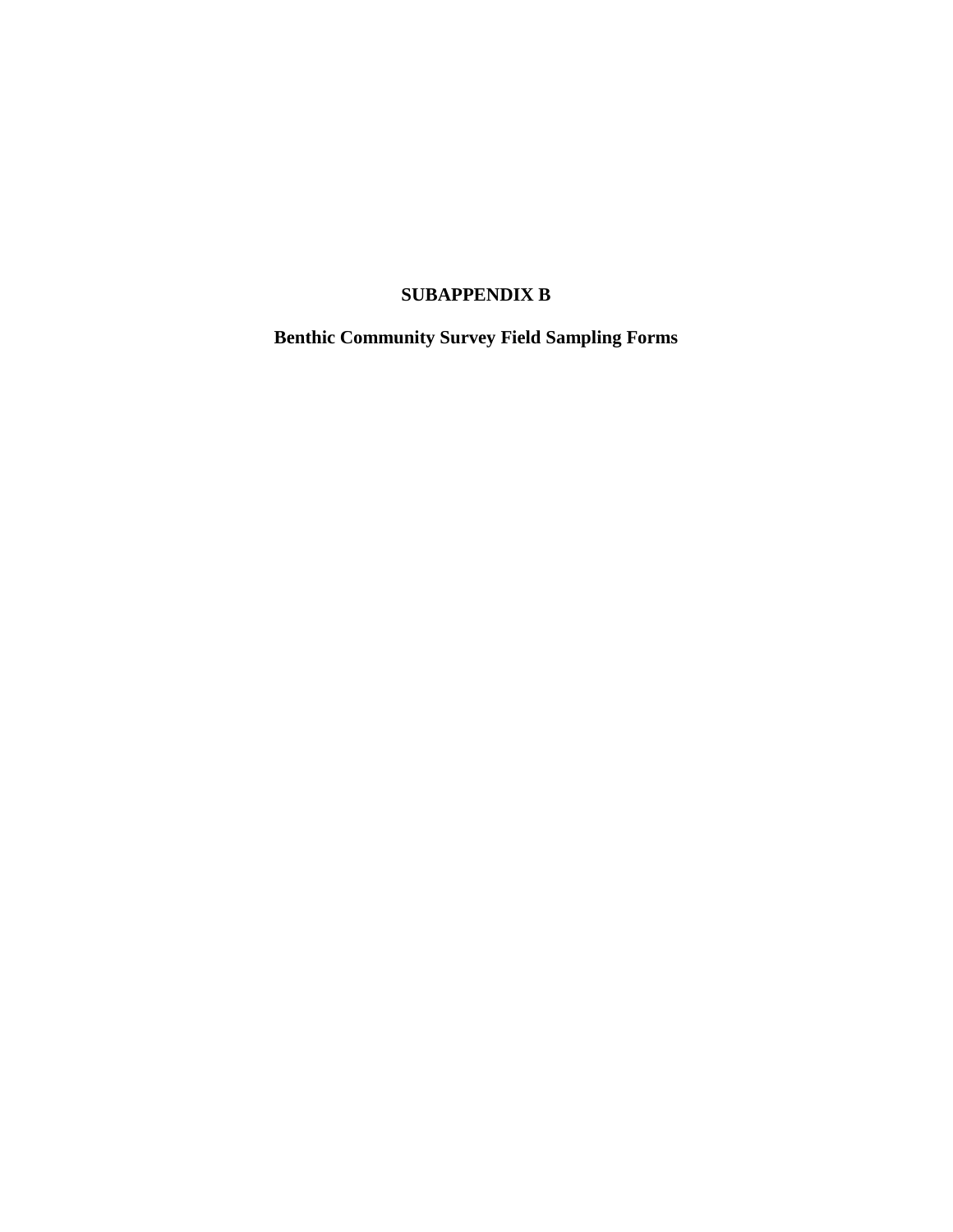## **SUBAPPENDIX C**

## **Raw Benthic Infaunal Data**